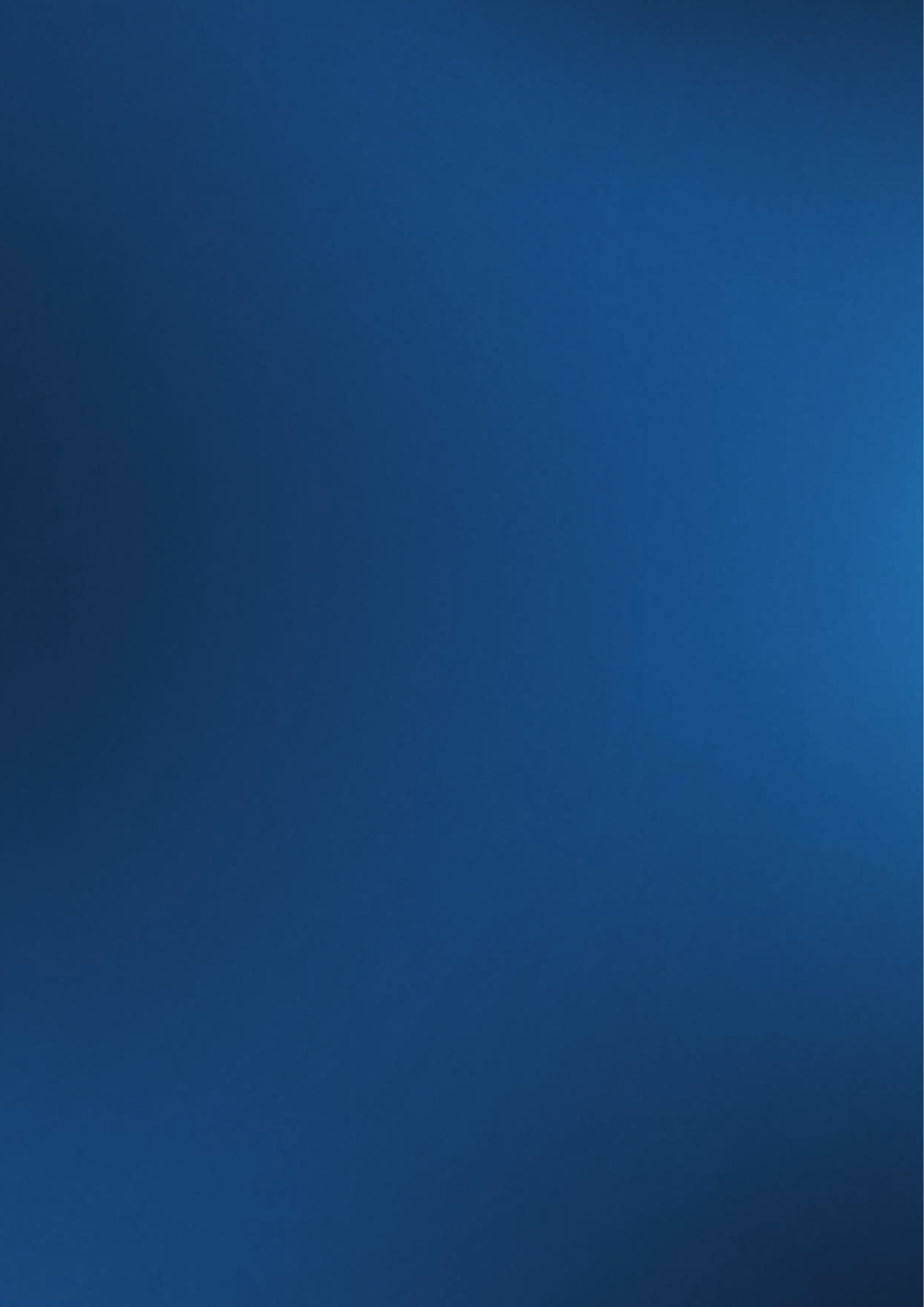### Disclosure Report of the Helaba Group in Accordance with the CRR

30 June 2018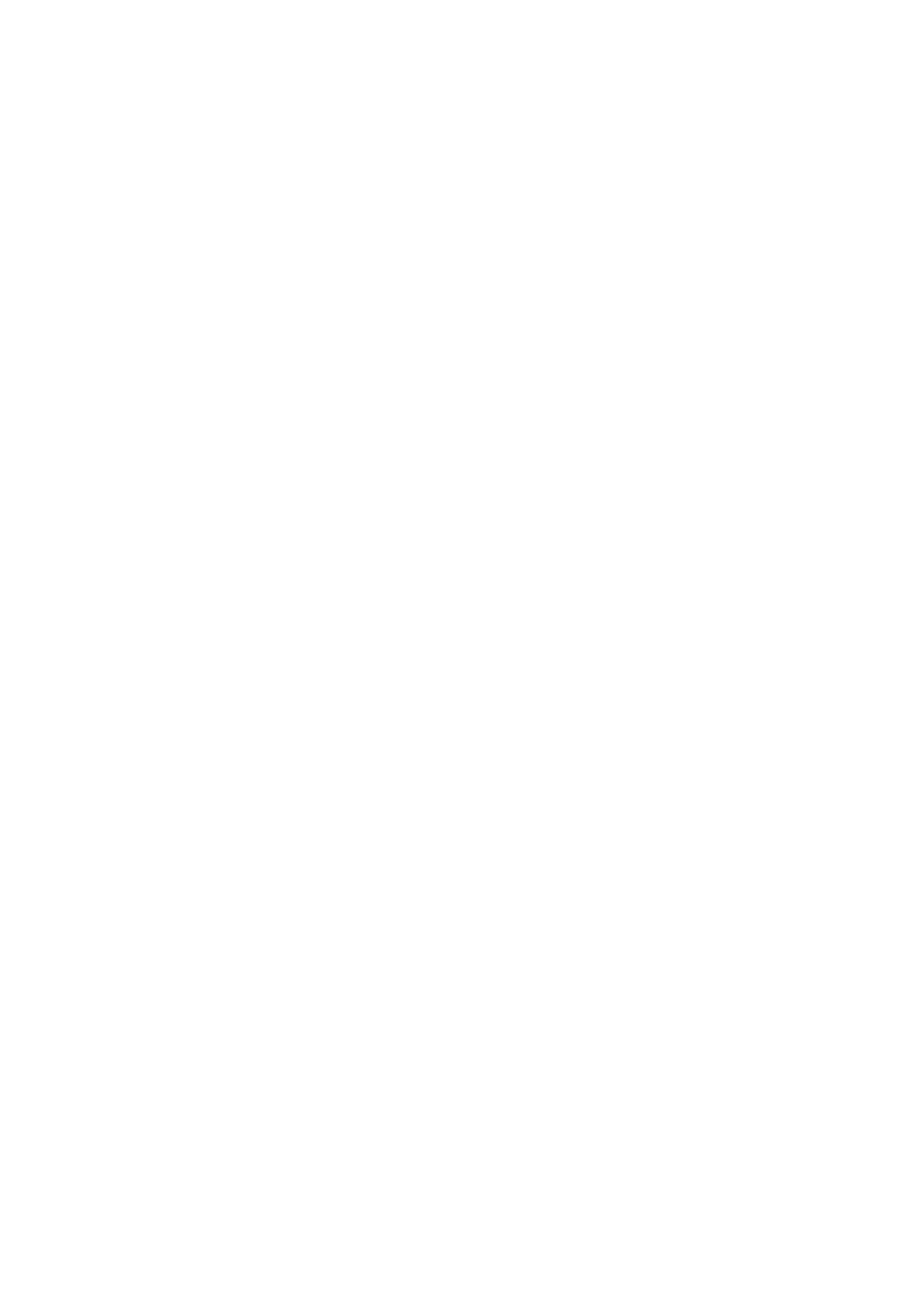### **Contents**

- [19 S](#page-18-0)cope of Application
- [20 O](#page-19-0)wn Funds and Own Funds Structure
- [20](#page-19-0) Own funds structure
- [26](#page-25-0) Capital adequacy
- [29 L](#page-28-0)everage Ratio
- [32 C](#page-31-0)redit Risk
- 32 [G](#page-31-0)eneral disclosures
- 38 [G](#page-37-0)eneral disclosures on credit risk mitigation
- 39 [C](#page-38-0)redit risk and credit risk mitigation in the Standardised Approach
- 41 [C](#page-40-0)redit risk and credit risk mitigation in the IRB Approach
- [48 C](#page-47-0)ounterparty Credit Risk (CCR)
- [55 M](#page-54-0)arket Risk
- 55 [S](#page-54-0)tandardised method
- 55 [I](#page-54-0)nternal model

#### Annex

- [62 K](#page-61-0)ey Features of the Capital Instruments
- [104 L](#page-103-0)ist of Abbreviations and Key Terms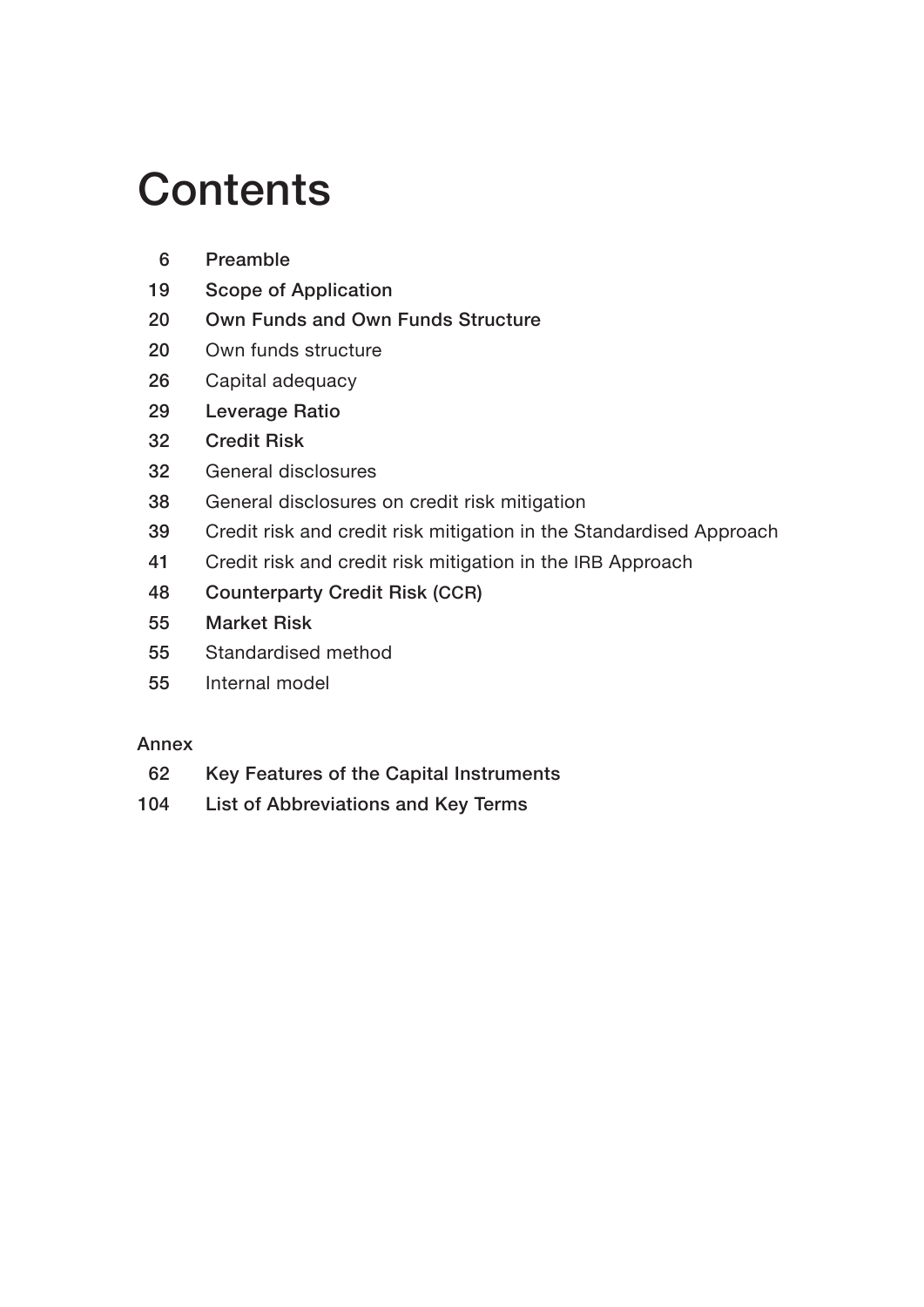### <span id="page-5-0"></span>Preamble

### The Helaba Group

Landesbank Hessen-Thüringen Girozentrale, Frankfurt am Main and Erfurt (Helaba) is a credit institution organised under public law; its long-term strategic business model is that of a fullservice bank with a regional focus, a presence in carefully selected international markets and a very close relationship with the Sparkassen-Finanzgruppe.

Helaba provides services for its customers in three different roles. As a commercial bank, it provides support for customers in Germany and abroad. As a Sparkasse central bank, it provides products and services for 40 % of all Germany's Sparkassen. In its capacity as the central development institution for Hesse, Helaba administers public-sector development programmes through Wirtschafts- und Infrastrukturbank Hessen (WIBank).

Frankfurter Sparkasse (FSP), the regional market leader in retail banking, is a wholly owned subsidiary of Helaba. In addition to FSP and WIBank, other entities that form part of the Helaba Group include 1822direkt online bank and Landesbausparkasse Hessen-Thüringen (LBS). The Bank's registered offices are situated in Frankfurt am Main and Erfurt, and it also has branches in Düsseldorf, Kassel, Paris, London, New York and Stockholm. The branches allow Helaba to strengthen its local presence close to customers and Sparkassen. In addition, Helaba's international branches open access to funding markets. The organisation also includes representative and sales offices, subsidiaries and affiliates.

Helaba's business model

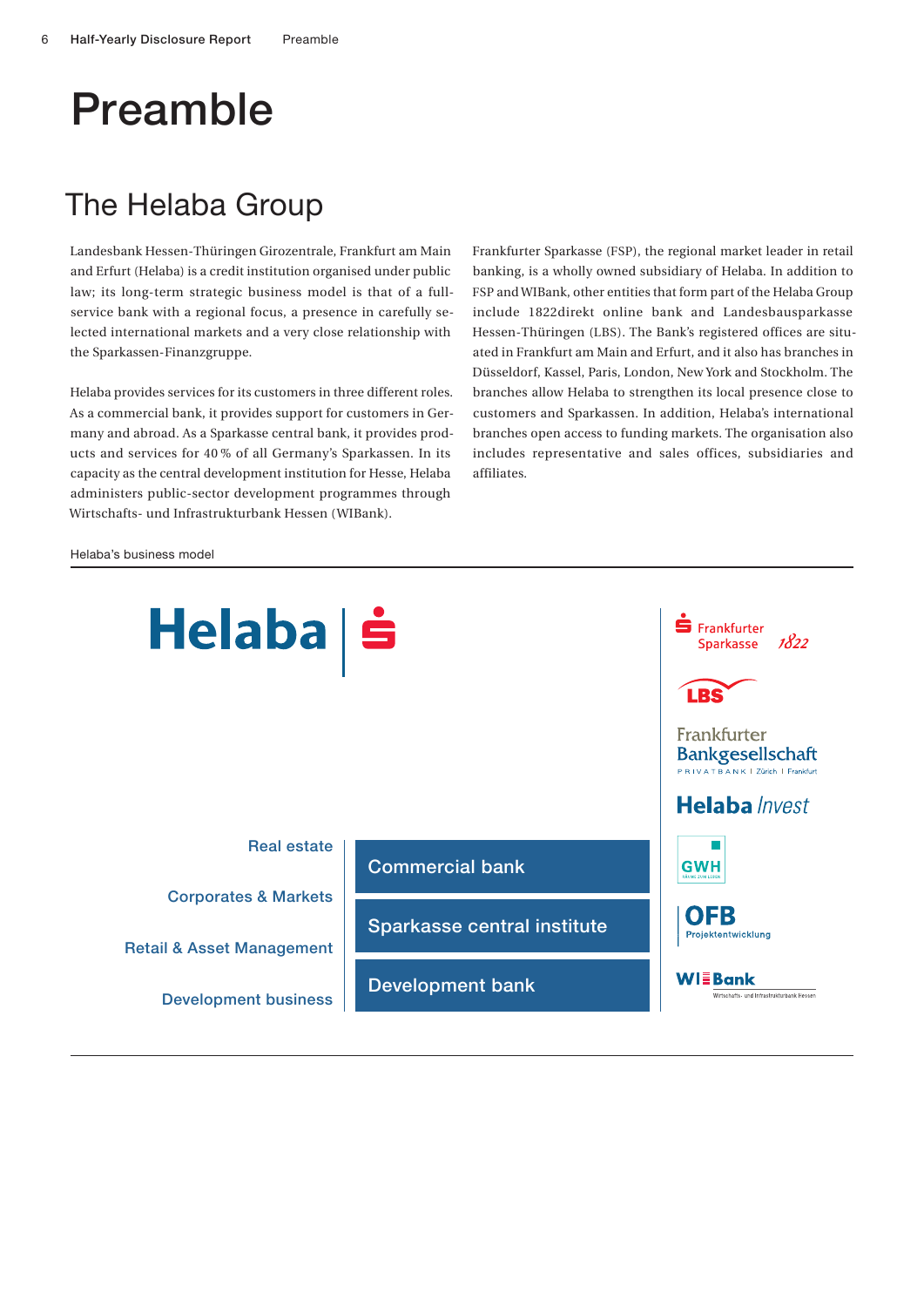### Disclosure Report

Helaba is the superordinated institution in the Group and, as such, is responsible for meeting the disclosure requirements at Group level in accordance with Part 8 of Regulation (EU) No 575/2013 (Capital Requirements Regulation, CRR) in conjunction with European Banking Authority (EBA) guidelines EBA/GL/2016/11. This Disclosure Report satisfies these requirements for the reporting date of 30 June 2018. The supplementary provisions set out in Sections 10 and 10a of the German Banking Act (Kreditwesengesetz – KWG), Article 13 CRR, the transitional provisions set out in Part 10 CRR and the regulatory and implementing standards, EBA Guidelines and EBA Q&As of relevance to disclosure are also taken into account.

The frequency and scope of the Disclosure Report are based on the requirements specified in the guidelines EBA/GL/2016/11 and EBA/GL/2014/14. The information to be disclosed in this report is subject to the materiality principle as specified in Article 432 CRR in conjunction with the EBA guidelines EBA/GL/2014/14. The use of the materiality principle at Helaba is described in the table below and in the sections referenced in the table.

Helaba's approach to disclosures is regularly reviewed on the basis of a framework of requirements established by the Group to ensure that the approach is appropriate and fit for purpose; operational responsibilities are set out in detailed operating procedures.

On the basis of the EBA/GL/2016/11 guidelines, which have had to be applied at Helaba since 31 December 2017, reports will be issued quarterly from 2018. The content of this reporting, which was previously required in accordance with the CRR, has now been expanded and made more specific.

The following table sets out an overview of the quantitative requirements, the relevance for Helaba and the use of the materiality principle, together with cross-references to the relevant section or external documents. The table also lists qualitative requirements that are not included in the disclosure report but are covered in other Helaba publications.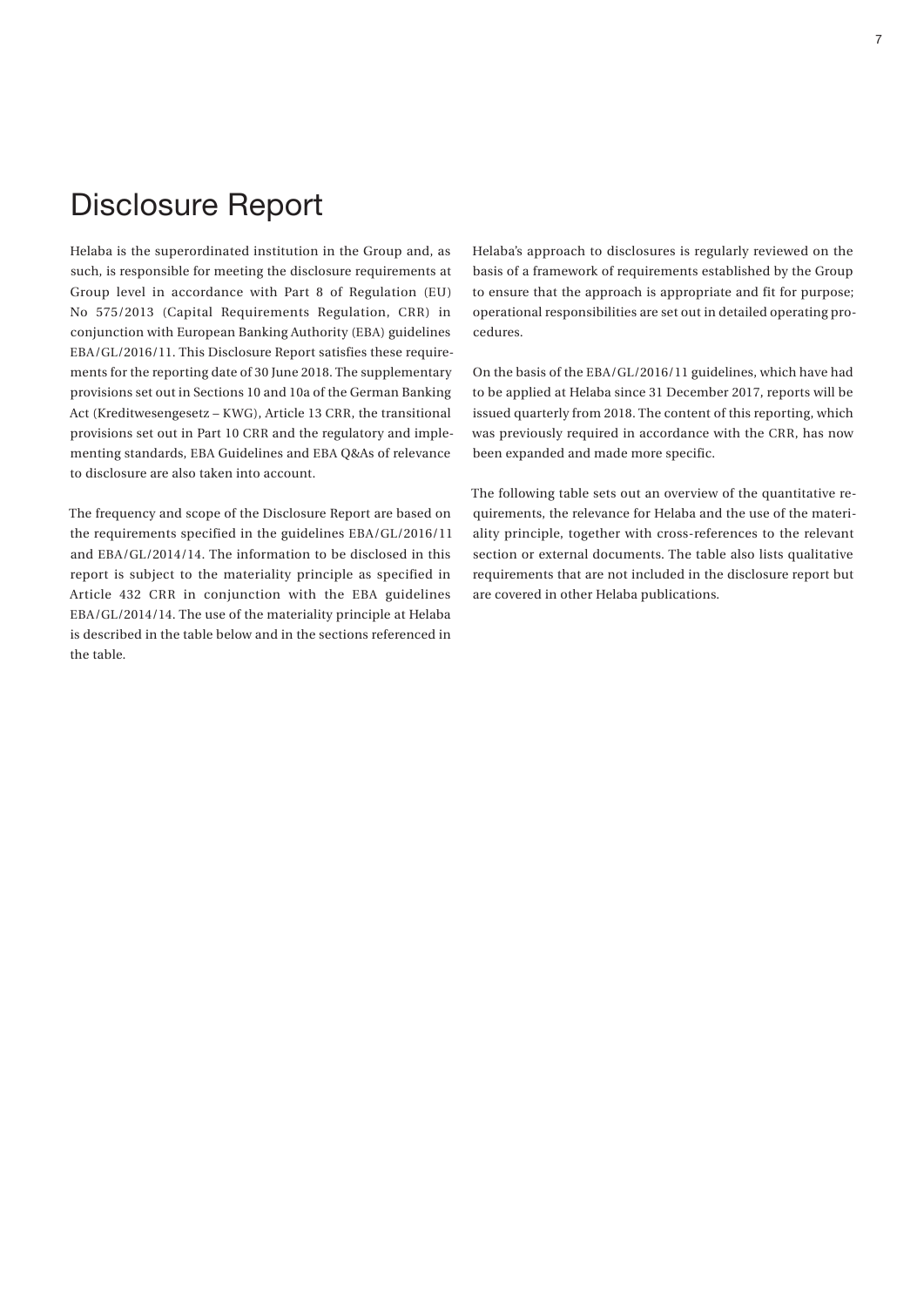|                                                                                                                                                                            |                          | Disclosure interval      |                                 |  |  |  |  |  |
|----------------------------------------------------------------------------------------------------------------------------------------------------------------------------|--------------------------|--------------------------|---------------------------------|--|--|--|--|--|
|                                                                                                                                                                            | Quarterly                | Half-yearly              | Annually                        |  |  |  |  |  |
| Preamble                                                                                                                                                                   |                          |                          |                                 |  |  |  |  |  |
| Overview of quantitative and qualitative requirements<br>in accordance with the CRR and EBA/GL/2016/11                                                                     | $\times$                 | $\overline{\phantom{0}}$ |                                 |  |  |  |  |  |
| <b>Risk Strategy and Risk Management</b>                                                                                                                                   |                          |                          |                                 |  |  |  |  |  |
| Article 435 CRR - Mandates held by the members of the Board of Managing Directors<br>(in accordance with Section 24 KWG)                                                   |                          |                          | $\mathsf{x}$                    |  |  |  |  |  |
| Article 435 CRR - Mandates held by the members of the Supervisory Board                                                                                                    |                          |                          | $\times$                        |  |  |  |  |  |
| Scope of Application                                                                                                                                                       |                          |                          |                                 |  |  |  |  |  |
| Group of consolidated companies for regulatory purposes (overview)                                                                                                         | $\times$                 | $\overline{\phantom{a}}$ |                                 |  |  |  |  |  |
| EU LI3 - Outline of the differences in the scopes of consolidation                                                                                                         | $\overline{\phantom{0}}$ | $\overline{\phantom{a}}$ | $\times$                        |  |  |  |  |  |
| EU LI1 - Differences between accounting and regulatory scopes of consolidation<br>and the mapping of financial statement categories with regulatory risk categories        |                          |                          | $\mathsf{x}$                    |  |  |  |  |  |
| EU LI2 - Main sources of differences between regulatory<br>exposure amounts and carrying amounts in financial statements                                                   | $\overline{\phantom{a}}$ | $\overline{\phantom{0}}$ | $\times$                        |  |  |  |  |  |
| Own Funds and Own Funds Structure                                                                                                                                          |                          |                          |                                 |  |  |  |  |  |
| KM1 - The Helaba Group in figures                                                                                                                                          | $\times$                 | $\overline{\phantom{m}}$ |                                 |  |  |  |  |  |
| Article 437 CRR - Key Features of the Capital Instruments                                                                                                                  | $\overline{\phantom{m}}$ | $\times$                 | $\overline{\phantom{a}}$        |  |  |  |  |  |
| Article 437 CRR - Disclosure of Own Funds                                                                                                                                  |                          | $\times$                 |                                 |  |  |  |  |  |
| Article 437 CRR - Reconciliation from the IFRS Consolidated Statement of Financial Position to<br>the Consolidated Statement of Financial Position for Regulatory Purposes |                          | $\times$                 |                                 |  |  |  |  |  |
| EU OV1 - Overview of RWAs                                                                                                                                                  | $\times$                 | $\overline{\phantom{0}}$ |                                 |  |  |  |  |  |
| Article 438 CRR - Overview of RWAs by exposure class                                                                                                                       | $\times$                 | $\overline{\phantom{0}}$ | $\overline{\phantom{a}}$        |  |  |  |  |  |
| EU INS1 - Equity investments in insurance companies that are not deducted from own funds                                                                                   | $\overline{\phantom{0}}$ | $\times$                 |                                 |  |  |  |  |  |
| EU CR10 - IRB: Equities (simple risk weight approach)                                                                                                                      |                          | $\times$                 |                                 |  |  |  |  |  |
| Capital ratios                                                                                                                                                             |                          | $\times$                 |                                 |  |  |  |  |  |
| <b>Countercyclical Capital Buffer</b>                                                                                                                                      |                          |                          |                                 |  |  |  |  |  |
| Article 440 CRR - Geographical distribution of credit risk exposures                                                                                                       |                          |                          |                                 |  |  |  |  |  |
| relevant to the calculation of the countercyclical capital buffer                                                                                                          |                          |                          | $\times$                        |  |  |  |  |  |
| Article 440 CRR - Amount of the institution-specific countercyclical capital buffer                                                                                        |                          |                          | $\times$                        |  |  |  |  |  |
| Leverage Ratio                                                                                                                                                             |                          |                          |                                 |  |  |  |  |  |
| Article 451 CRR - LRSum: Summary reconciliation<br>of accounting assets and leverage ratio exposures                                                                       |                          |                          |                                 |  |  |  |  |  |
| Article 451 CRR - LRCom: Leverage ratio common disclosure                                                                                                                  | $\overline{\phantom{a}}$ | $\times$                 | $\hspace{0.1mm}-\hspace{0.1mm}$ |  |  |  |  |  |
| Article 451 CRR - LRSpl: Split-up of on-balance sheet exposures<br>(excluding derivatives, SFTs and exempted exposures)                                                    |                          | $\times$                 |                                 |  |  |  |  |  |

Article 451 CRR – LRQua: Qualitative disclosures – and the section of the section of the section of the section of the section of the section of the section of the section of the section of the section of the section of th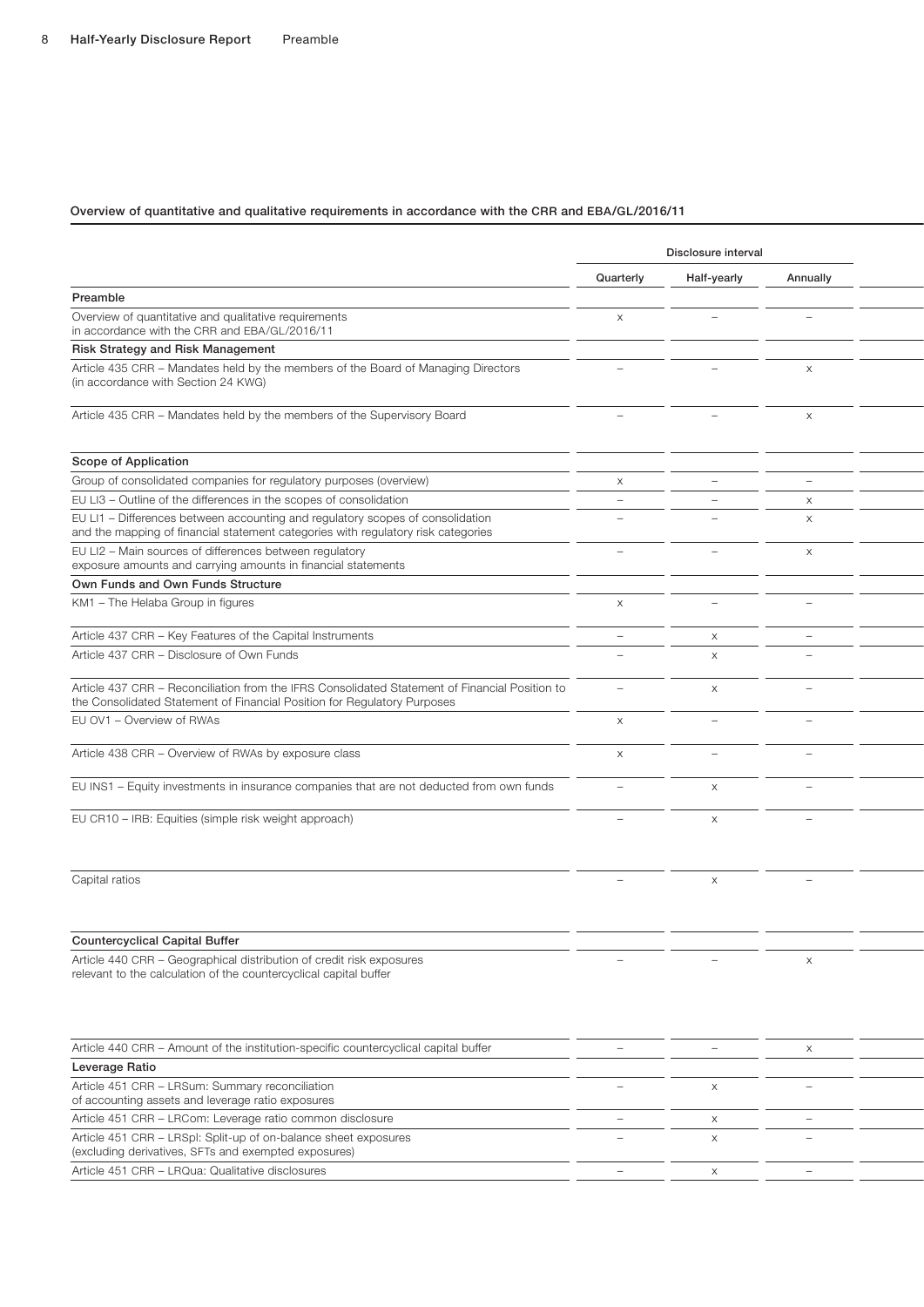| Depending on the disclosure interval                                                                                                                               |                                                                                                                                                                                                                                                                                             |                                                                                                                         |  |  |
|--------------------------------------------------------------------------------------------------------------------------------------------------------------------|---------------------------------------------------------------------------------------------------------------------------------------------------------------------------------------------------------------------------------------------------------------------------------------------|-------------------------------------------------------------------------------------------------------------------------|--|--|
| Helaba relevance                                                                                                                                                   | Use of materiality principle                                                                                                                                                                                                                                                                | Reference                                                                                                               |  |  |
| $\times$                                                                                                                                                           | $\overline{\phantom{a}}$                                                                                                                                                                                                                                                                    | Preamble section,<br>Disclosure Report subsection                                                                       |  |  |
| $\times$                                                                                                                                                           |                                                                                                                                                                                                                                                                                             | Risk Strategy and Risk Management section,<br>Risk Management Structure/Members of the<br>management bodies subsections |  |  |
| $\times$                                                                                                                                                           |                                                                                                                                                                                                                                                                                             | Risk Strategy and Risk Management section,<br>Risk Management Structure/Members of the<br>management bodies subsections |  |  |
|                                                                                                                                                                    |                                                                                                                                                                                                                                                                                             |                                                                                                                         |  |  |
| $\times$                                                                                                                                                           | $\overline{\phantom{0}}$                                                                                                                                                                                                                                                                    | Scope of Application section                                                                                            |  |  |
| $\times$                                                                                                                                                           | $\overline{\phantom{a}}$                                                                                                                                                                                                                                                                    | Scope of Application section                                                                                            |  |  |
| $\times$                                                                                                                                                           | $\overline{\phantom{a}}$                                                                                                                                                                                                                                                                    | Scope of Application section                                                                                            |  |  |
| $\times$                                                                                                                                                           |                                                                                                                                                                                                                                                                                             | Scope of Application section                                                                                            |  |  |
| $\times$                                                                                                                                                           |                                                                                                                                                                                                                                                                                             | Own Funds and Own Funds Structure section,<br>Own funds structure subsection                                            |  |  |
| $\times$                                                                                                                                                           |                                                                                                                                                                                                                                                                                             | Annex section                                                                                                           |  |  |
| $\times$                                                                                                                                                           |                                                                                                                                                                                                                                                                                             | Own Funds and Own Funds Structure section,<br>Own funds structure subsection                                            |  |  |
| $\times$                                                                                                                                                           | $\overline{\phantom{0}}$                                                                                                                                                                                                                                                                    | Own Funds and Own Funds Structure section,<br>Own funds structure subsection                                            |  |  |
| $\times$                                                                                                                                                           | $\overline{\phantom{0}}$                                                                                                                                                                                                                                                                    | Own Funds and Own Funds Structure section,<br>Capital adequacy subsection                                               |  |  |
| $\times$                                                                                                                                                           |                                                                                                                                                                                                                                                                                             | Own Funds and Own Funds Structure section,<br>Capital adequacy subsection                                               |  |  |
| Generally relevant, no qualifying items as at<br>30.6.2018                                                                                                         |                                                                                                                                                                                                                                                                                             | Own Funds and Own Funds Structure section,<br>Capital adequacy subsection                                               |  |  |
| Generally relevant; no such specialised<br>lending exposures as at 30.06.2018,<br>only equity investments under the simple<br>risk weight approach                 | Table presentation limited to equities provided no<br>such specialised lending exposures held                                                                                                                                                                                               | Own Funds and Own Funds Structure section,<br>Capital adequacy subsection                                               |  |  |
| Presentation not required for regulatory<br>purposes. Ratios shown for the Group,<br>the Bank, and the significant subsidiary in<br>accordance with Article 13 CRR |                                                                                                                                                                                                                                                                                             | Own Funds and Own Funds Structure section,<br>Capital adequacy subsection                                               |  |  |
| $\times$                                                                                                                                                           | To keep the presentation clear and ensure only<br>relevant information is shown, the data in the<br>table is limited to countries that have specified<br>a countercyclical capital buffer of greater than<br>0% or whose weighted proportion of own funds<br>requirements is 1 % or higher. | Countercyclical Capital Buffer section                                                                                  |  |  |
| $\times$                                                                                                                                                           | $\overline{\phantom{a}}$                                                                                                                                                                                                                                                                    | Countercyclical Capital Buffer section                                                                                  |  |  |
|                                                                                                                                                                    |                                                                                                                                                                                                                                                                                             |                                                                                                                         |  |  |
| $\times$                                                                                                                                                           | $\overline{\phantom{a}}$                                                                                                                                                                                                                                                                    | Leverage Ratio section                                                                                                  |  |  |
| $\times$                                                                                                                                                           | $\overline{\phantom{a}}$                                                                                                                                                                                                                                                                    | Leverage Ratio section                                                                                                  |  |  |
| $\times$                                                                                                                                                           | $\overline{\phantom{a}}$                                                                                                                                                                                                                                                                    | Leverage Ratio section                                                                                                  |  |  |
| $\times$                                                                                                                                                           | $\overline{\phantom{a}}$                                                                                                                                                                                                                                                                    | Leverage Ratio section                                                                                                  |  |  |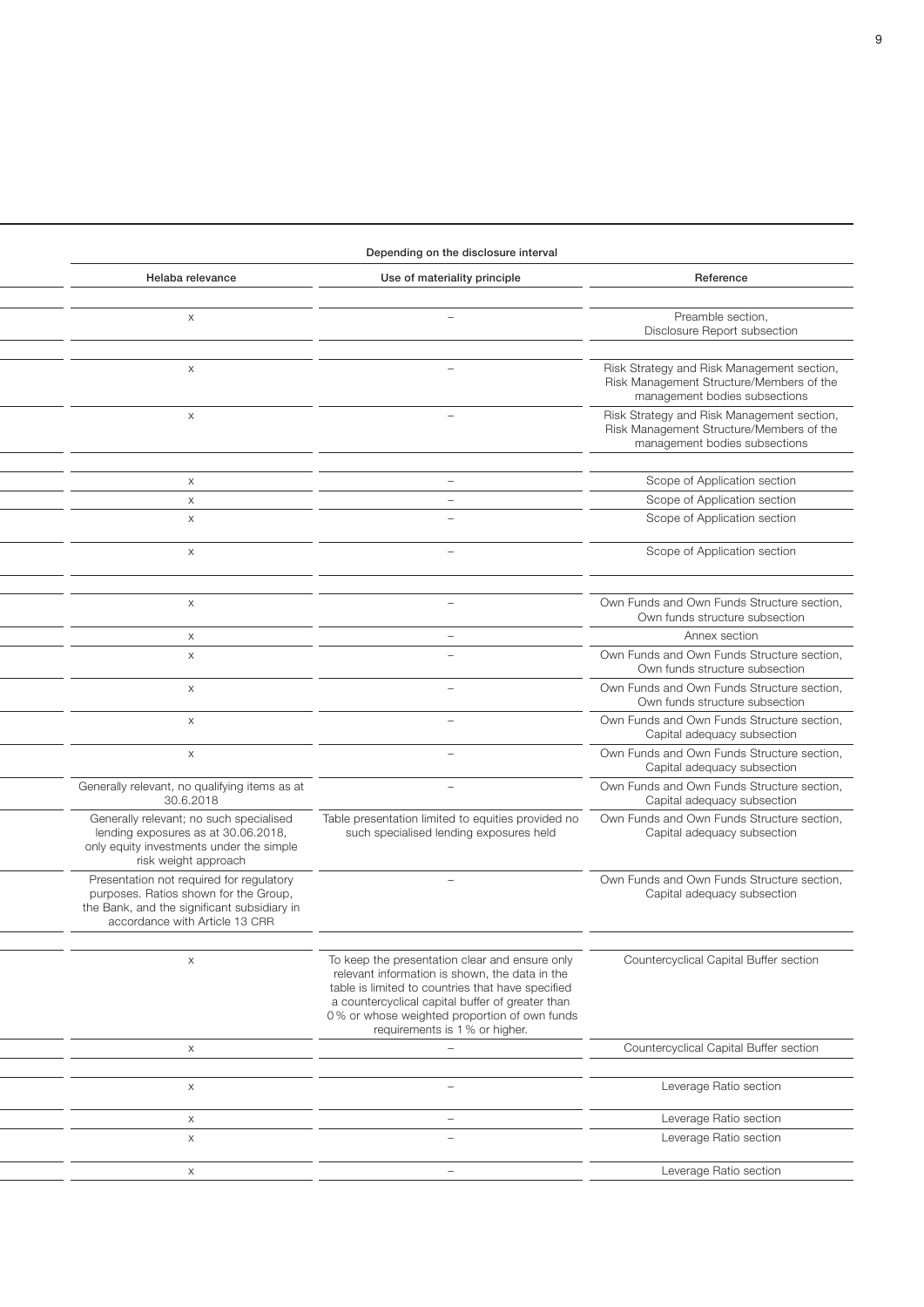|                                                                                                                                          | Disclosure interval             |                          |                          |  |  |  |  |  |
|------------------------------------------------------------------------------------------------------------------------------------------|---------------------------------|--------------------------|--------------------------|--|--|--|--|--|
|                                                                                                                                          | Quarterly                       | Half-yearly              | Annually                 |  |  |  |  |  |
| Liquidity Coverage Ratio (LCR)                                                                                                           |                                 |                          |                          |  |  |  |  |  |
| EU LIQ1 - LCR                                                                                                                            | $\hspace{0.1mm}-\hspace{0.1mm}$ | $\overline{\phantom{a}}$ | $\times$                 |  |  |  |  |  |
| Credit Risk - General disclosures                                                                                                        |                                 |                          |                          |  |  |  |  |  |
| EU CRB-B - Types of credit exposure with average<br>values based on the quarterly reporting dates                                        |                                 |                          | X                        |  |  |  |  |  |
| EU CRB-C - Geographical breakdown of exposures                                                                                           | $\overline{\phantom{0}}$        |                          | $\times$                 |  |  |  |  |  |
| EU CRB-D - Concentration of exposures by industry                                                                                        | $\overline{\phantom{0}}$        |                          | $\times$                 |  |  |  |  |  |
| EU CRB-E - Maturity of exposures (on-balance sheet exposures)                                                                            |                                 |                          | X                        |  |  |  |  |  |
| Article 442 CRR - Maturity of exposures (off-balance sheet exposures)                                                                    |                                 |                          | $\times$                 |  |  |  |  |  |
| EU CR1-A - Credit quality of exposures by exposure class                                                                                 |                                 | $\times$                 | $\overline{\phantom{0}}$ |  |  |  |  |  |
| EU CR1-B - Credit quality of exposures by industry                                                                                       |                                 | $\times$                 |                          |  |  |  |  |  |
| EU CR1-C - Credit quality of exposures by geography                                                                                      | $\overline{\phantom{m}}$        | $\times$                 | $\overline{\phantom{0}}$ |  |  |  |  |  |
|                                                                                                                                          |                                 |                          |                          |  |  |  |  |  |
| EU CR1-D - Ageing of past-due exposures                                                                                                  | $\overline{\phantom{a}}$        | $\times$                 | $\overline{\phantom{m}}$ |  |  |  |  |  |
| EU CR1-E - Non-performing and forborne exposures                                                                                         | $\overline{\phantom{m}}$        | $\times$                 | $\overline{\phantom{0}}$ |  |  |  |  |  |
| EU CR2-A - Changes in the stock of general and specific credit risk adjustments<br>(on-balance sheet risk exposures)                     | $\overline{\phantom{a}}$        | $\times$                 | $\overline{\phantom{m}}$ |  |  |  |  |  |
| Article 442 CRR - Changes in the stock of general and specific credit risk adjustments<br>(off-balance sheet risk exposures)             | $\overline{\phantom{m}}$        |                          | $\times$                 |  |  |  |  |  |
| EU CR2-B - Changes in the stock of defaulted and impaired loans and debt securities                                                      | $\overline{\phantom{0}}$        | $\times$                 | $\overline{\phantom{a}}$ |  |  |  |  |  |
| Credit Risk - General disclosures on credit risk mitigation                                                                              |                                 |                          |                          |  |  |  |  |  |
| EU CR3 - Credit risk mitigation techniques                                                                                               |                                 | $\times$                 | $\overline{\phantom{m}}$ |  |  |  |  |  |
| Article 453 CRR - Credit risk mitigation techniques by exposure class                                                                    |                                 |                          | $\times$                 |  |  |  |  |  |
| Credit Risk - Credit risk and credit risk mitigation in the Standardised Approach                                                        |                                 |                          |                          |  |  |  |  |  |
| EU CR4 - Standardised approach: Credit risk exposure and CRM effects by exposure class                                                   |                                 |                          |                          |  |  |  |  |  |
| EU CR5 - Standardised approach: Credit risk exposure value by exposure<br>class and risk weight (after credit risk mitigation)           | $\overline{\phantom{m}}$        | $\times$                 | $\overline{\phantom{0}}$ |  |  |  |  |  |
| Article 444 CRR - Standardised approach: Credit risk exposure value by exposure<br>class and risk weight (before credit risk mitigation) |                                 |                          | $\times$                 |  |  |  |  |  |
| Credit Risk - Credit risk and credit risk mitigation in the IRB Approach                                                                 |                                 |                          |                          |  |  |  |  |  |
| Article 452 CRR - Overview of approved IRB approach<br>rating models in use at Helaba Bank (excluding LBS and WIBank)                    |                                 |                          | $\times$                 |  |  |  |  |  |
| Article 452 CRR - Overview of approved IRB approach rating models in use at FSP                                                          |                                 |                          | X                        |  |  |  |  |  |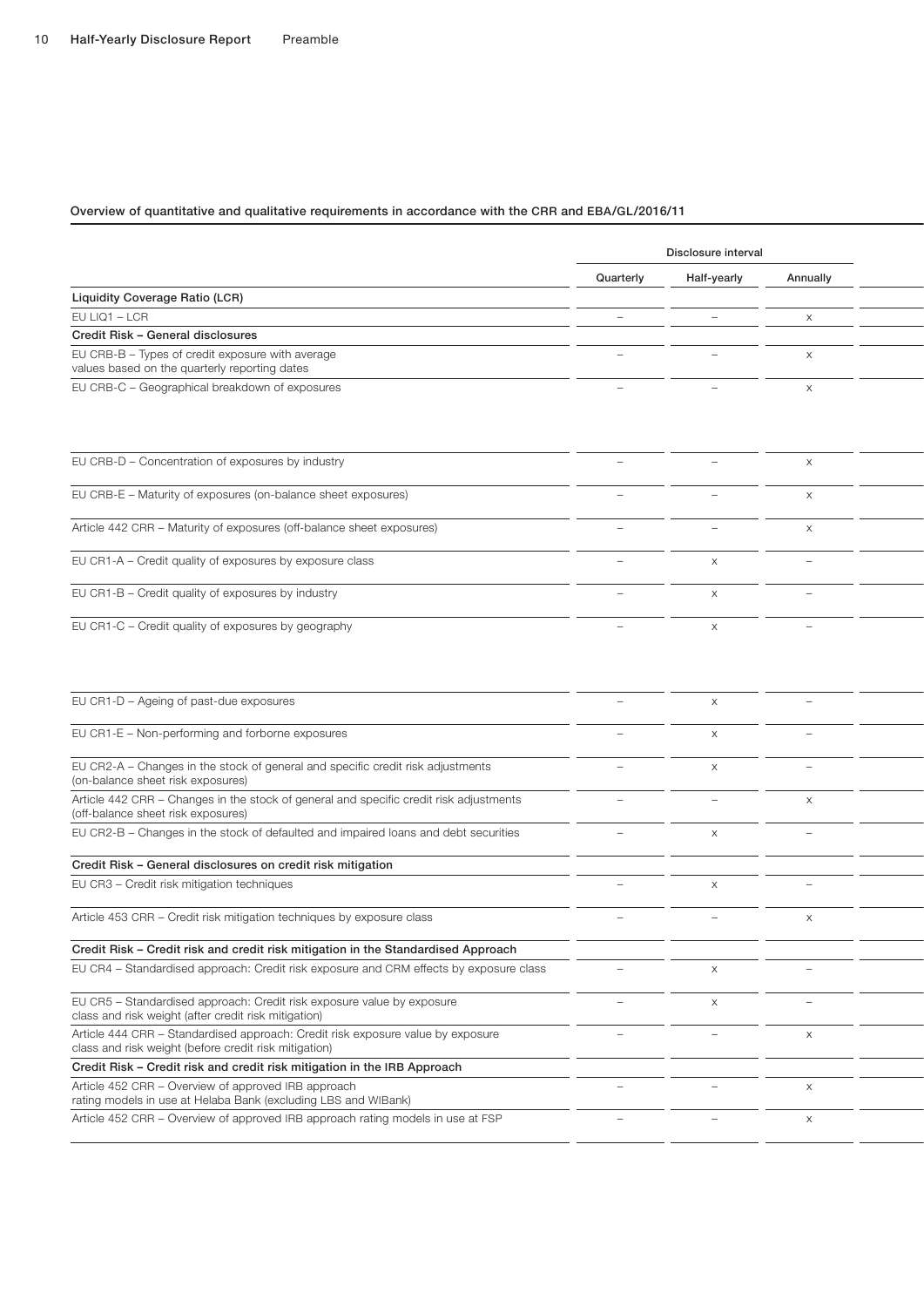|                  | Depending on the disclosure interval                                                                                                                                                                                                         |                                                                                                          |  |
|------------------|----------------------------------------------------------------------------------------------------------------------------------------------------------------------------------------------------------------------------------------------|----------------------------------------------------------------------------------------------------------|--|
| Helaba relevance | Use of materiality principle                                                                                                                                                                                                                 | Reference                                                                                                |  |
|                  |                                                                                                                                                                                                                                              |                                                                                                          |  |
| $\times$         |                                                                                                                                                                                                                                              | Liquidity Coverage Ratio (LCR) section                                                                   |  |
| $\times$         |                                                                                                                                                                                                                                              | Credit Risk section,<br>General disclosures subsection                                                   |  |
| $\times$         | Countries are shown individually that, in terms of<br>the basis of measurement before credit risk ad-<br>justments, together account for at least 95% of<br>the basis of measurement before credit risk ad-<br>justments in the Helaba Group | Credit Risk section,<br>General disclosures subsection                                                   |  |
| $\times$         |                                                                                                                                                                                                                                              | Credit Risk section,<br>General disclosures subsection                                                   |  |
| $\times$         |                                                                                                                                                                                                                                              | Credit Risk section,<br>General disclosures subsection                                                   |  |
| $\times$         |                                                                                                                                                                                                                                              | Credit Risk section,<br>General disclosures subsection                                                   |  |
| $\times$         |                                                                                                                                                                                                                                              | Credit Risk section,<br>General disclosures subsection                                                   |  |
| $\times$         |                                                                                                                                                                                                                                              | Credit Risk section,<br>General disclosures subsection                                                   |  |
| $\times$         | Countries are shown individually that, in terms of<br>the basis of measurement before credit risk ad-<br>justments, together account for at least 95% of<br>the basis of measurement before credit risk ad-<br>justments in the Helaba Group | Credit Risk section,<br>General disclosures subsection                                                   |  |
| $\times$         |                                                                                                                                                                                                                                              | Credit Risk section,<br>General disclosures subsection                                                   |  |
| $\times$         |                                                                                                                                                                                                                                              | Credit Risk section,<br>General disclosures subsection                                                   |  |
| $\times$         | $\overline{\phantom{0}}$                                                                                                                                                                                                                     | Credit Risk section,<br>General disclosures subsection                                                   |  |
| $\times$         |                                                                                                                                                                                                                                              | Credit Risk section,<br>General disclosures subsection                                                   |  |
| $\times$         |                                                                                                                                                                                                                                              | Credit Risk section,<br>General disclosures subsection                                                   |  |
| $\times$         |                                                                                                                                                                                                                                              | Credit Risk section, General disclosures on credit<br>risk mitigation subsection                         |  |
| $\times$         |                                                                                                                                                                                                                                              | Credit Risk section, General disclosures on credit<br>risk mitigation subsection                         |  |
| $\times$         |                                                                                                                                                                                                                                              | Credit Risk section, Credit risk and credit risk mit<br>igation in the Standardised Approach subsection  |  |
| $\times$         |                                                                                                                                                                                                                                              | Credit Risk section, Credit risk and credit risk mit-<br>igation in the Standardised Approach subsection |  |
| $\times$         |                                                                                                                                                                                                                                              | Credit Risk section, Credit risk and credit risk mit<br>igation in the Standardised Approach subsection  |  |
| $\times$         |                                                                                                                                                                                                                                              | Credit Risk section, Credit risk and credit risk<br>mitigation in the IRB Approach subsection            |  |
| $\times$         |                                                                                                                                                                                                                                              | Credit Risk section, Credit risk and credit risk<br>mitigation in the IRB Approach subsection            |  |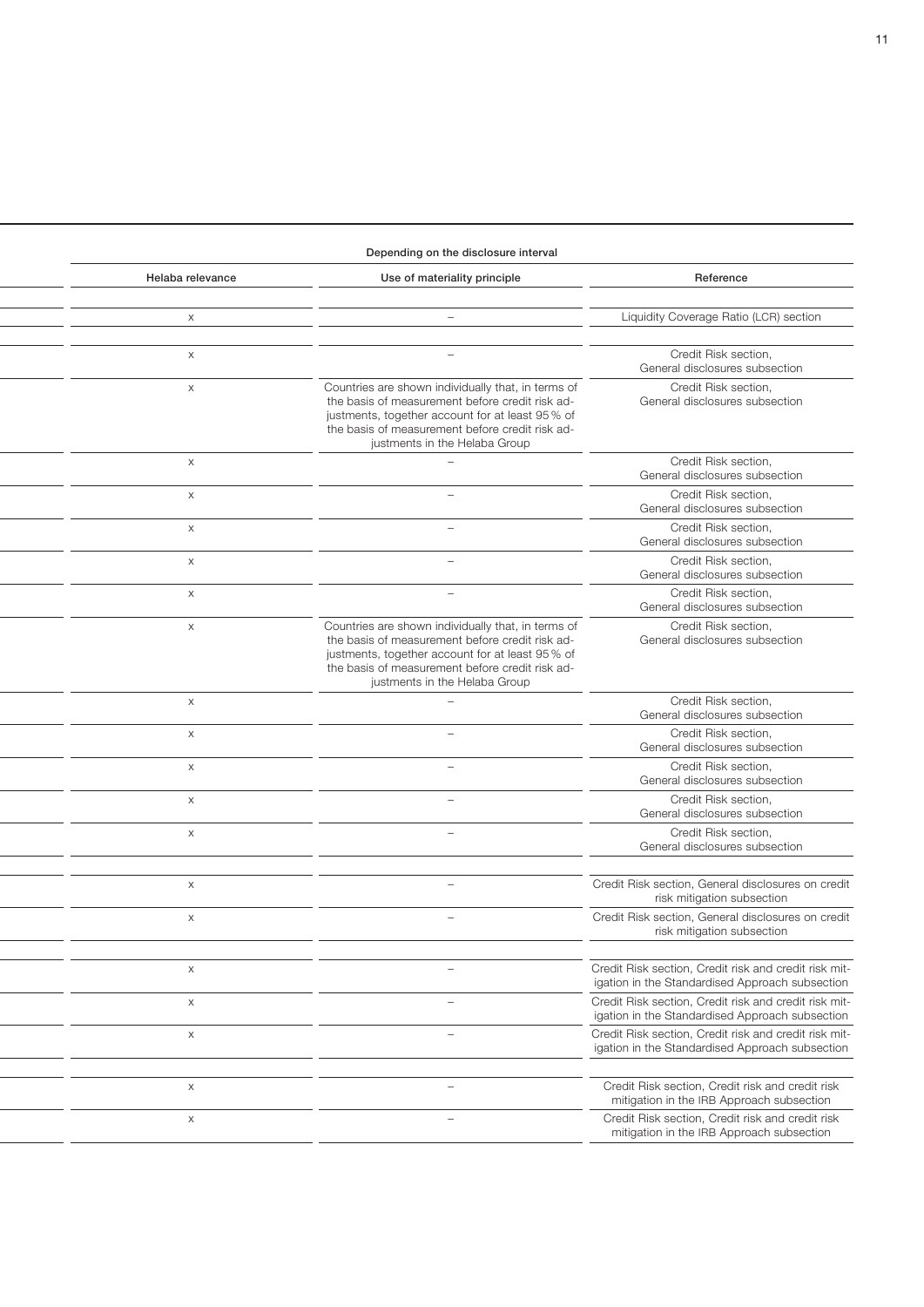|                                                                                                                        |                          | Disclosure interval       |                                 |  |
|------------------------------------------------------------------------------------------------------------------------|--------------------------|---------------------------|---------------------------------|--|
|                                                                                                                        | Quarterly                | Half-yearly               | Annually                        |  |
| Article 452 CRR - Overview of approved IRB approach rating models in use at LBS                                        |                          |                           | $\mathsf{X}$                    |  |
| EU CR6 - IRB: Credit risk exposures by exposure class and PD range                                                     | $\overline{\phantom{0}}$ | $\times$                  | $\overline{\phantom{a}}$        |  |
| Article 452 CRR - Average PD by country, FIRB                                                                          | $\overline{\phantom{m}}$ | $\overline{\phantom{0}}$  | $\times$                        |  |
| Article 452 CRR - Retail portfolio average PD/LGD by country, AIRB                                                     |                          |                           | $\times$                        |  |
| EU CR7 - IRB approach - Effect on the RWAs of credit derivatives used as CRM techniques                                | $\overline{\phantom{m}}$ | $\times$                  | $\hspace{0.1mm}-\hspace{0.1mm}$ |  |
| EU CR8 - RWA flow statements of credit risk exposures under the IRB approach                                           | $\times$                 | $\overline{\phantom{a}}$  |                                 |  |
| RWA coverage by exposure class                                                                                         |                          | $\overline{\phantom{0}}$  | $\times$                        |  |
| EU CR9 - FIRB: Back-testing of PD per exposure class                                                                   |                          |                           | $\times$                        |  |
| EU CR9 - AIRB: Back-testing of PD per exposure class                                                                   |                          |                           | $\times$                        |  |
| EU CR9 - AIRB: Back-testing of LGD per exposure class                                                                  |                          |                           | $\times$                        |  |
|                                                                                                                        |                          |                           |                                 |  |
| EU CR9 - AIRB: Back-testing of CCF per exposure class                                                                  |                          |                           | $\times$                        |  |
| Article 452 CRR - Actual losses versus expected loss in lending business                                               |                          |                           | $\times$                        |  |
| Equity Investments in the Banking Book                                                                                 |                          |                           |                                 |  |
| Article 447 CRR - Type of equity investment instrument                                                                 | $\overline{\phantom{0}}$ | $\overline{\phantom{a}}$  | $\mathsf{X}$                    |  |
| Counterparty credit risk (CCR)                                                                                         |                          |                           |                                 |  |
| EU CCR1 - Analysis of CCR exposure by approach (excluding exposures to CCPs)                                           | $\equiv$                 | $\times$                  | $\overline{\phantom{0}}$        |  |
| EU CCR3 - Standardised approach: CCR exposures by regulatory portfolio and risk<br>(after credit risk mitigation)      | $\overline{\phantom{a}}$ | $\times$                  | $\overline{\phantom{0}}$        |  |
| Article 444 CRR - Standardised approach: CCR exposures by regulatory portfolio risk<br>(before credit risk mitigation) | $\overline{\phantom{a}}$ | $\overline{\phantom{0}}$  | $\times$                        |  |
| EU CCR4 - FIRB approach: CCR exposures by portfolio and PD scale                                                       | $\overline{\phantom{a}}$ | $\times$                  | $\hspace{0.1mm}-\hspace{0.1mm}$ |  |
| EU CCR4 - AIRB approach: CCR exposures by portfolio and PD scale                                                       | $\overline{\phantom{m}}$ | $\boldsymbol{\mathsf{X}}$ | $\overline{\phantom{a}}$        |  |
| EU CCR6 in conjunction with Article 439 h) CRR - Overview of credit derivatives exposures                              | $\overline{\phantom{m}}$ | $\times$                  | $\overline{\phantom{a}}$        |  |
| EU CCR8 - Exposures to CCPs                                                                                            | $\equiv$                 | $\times$                  | $\hspace{0.1mm}-\hspace{0.1mm}$ |  |
| EU CCR7 - RWA flow statements of CCR exposures under the IMM                                                           | $\times$                 | $\overline{\phantom{m}}$  |                                 |  |
| EU CCR5-A - Impact of netting and collateral held on exposure values                                                   | $-$                      | X                         |                                 |  |
|                                                                                                                        |                          |                           |                                 |  |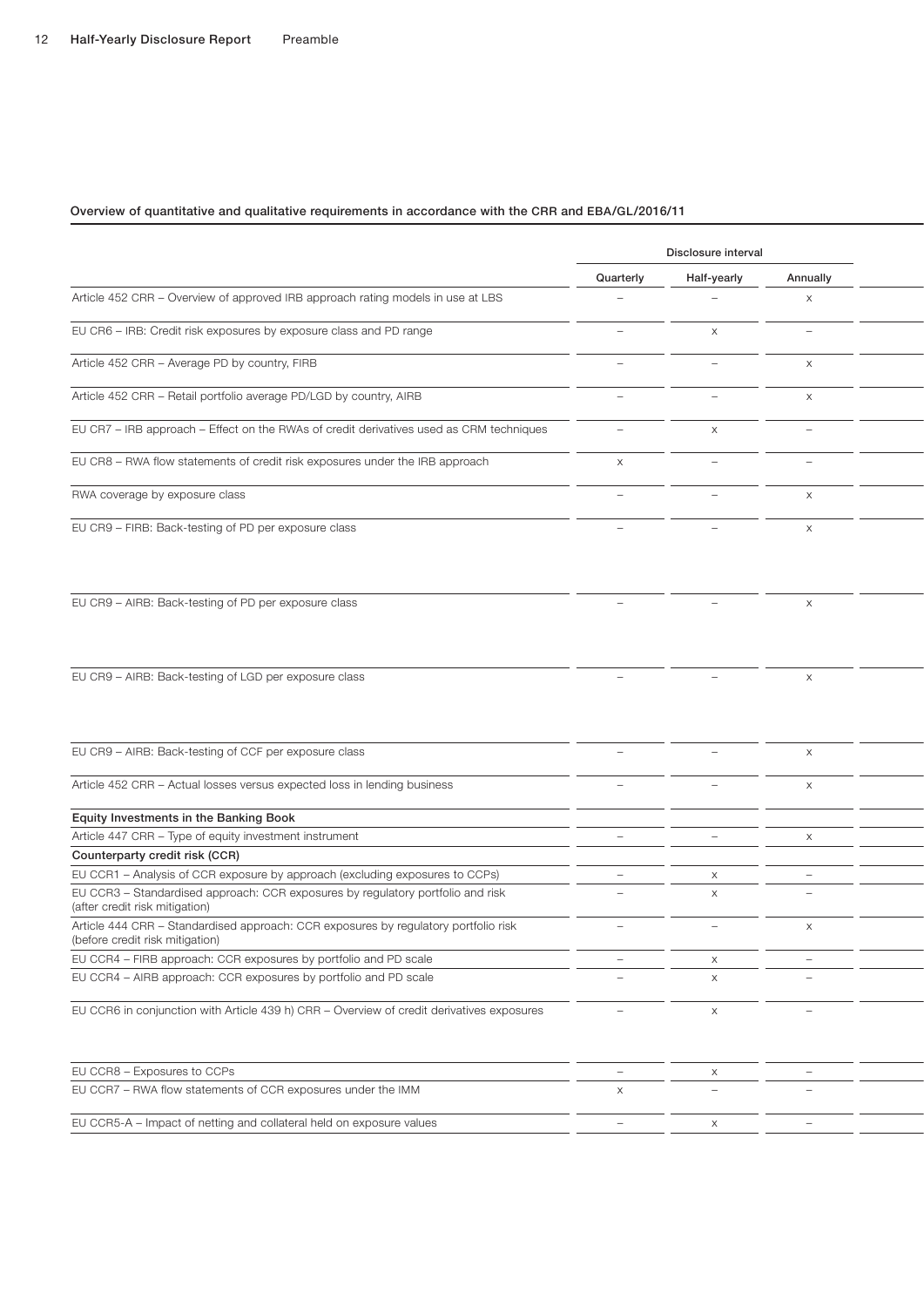#### Depending on the disclosure interval

| Helaba relevance                                                                                                                                                                  | Use of materiality principle                                                                                                                                                                                                                                     | Reference                                                                                     |
|-----------------------------------------------------------------------------------------------------------------------------------------------------------------------------------|------------------------------------------------------------------------------------------------------------------------------------------------------------------------------------------------------------------------------------------------------------------|-----------------------------------------------------------------------------------------------|
| $\times$                                                                                                                                                                          |                                                                                                                                                                                                                                                                  | Credit Risk section, Credit risk and credit risk<br>mitigation in the IRB Approach subsection |
| $\times$                                                                                                                                                                          |                                                                                                                                                                                                                                                                  | Credit Risk section, Credit risk and credit risk<br>mitigation in the IRB Approach subsection |
| $\times$                                                                                                                                                                          |                                                                                                                                                                                                                                                                  | Credit Risk section, Credit risk and credit risk<br>mitigation in the IRB Approach subsection |
| $\times$                                                                                                                                                                          | $\overline{\phantom{m}}$                                                                                                                                                                                                                                         | Credit Risk section, Credit risk and credit risk<br>mitigation in the IRB Approach subsection |
| Generally relevant, no qualifying items as at<br>30.6.2018                                                                                                                        |                                                                                                                                                                                                                                                                  | Credit Risk section, Credit risk and credit risk<br>mitigation in the IRB Approach subsection |
| $\times$                                                                                                                                                                          |                                                                                                                                                                                                                                                                  | Credit Risk section, Credit risk and credit risk<br>mitigation in the IRB Approach subsection |
| $\times$                                                                                                                                                                          |                                                                                                                                                                                                                                                                  | Credit Risk section, Credit risk and credit risk<br>mitigation in the IRB Approach subsection |
| $\times$                                                                                                                                                                          | The 5-year historical annual default rate is re-<br>quired for regulatory purposes; however, in order<br>to provide a consistent presentation of exposure<br>classes, as at 31.12.2017 it has only been shown<br>since the introduction of the CRR (for 4 years) | Credit Risk section, Credit risk and credit risk<br>mitigation in the IRB Approach subsection |
| $\times$                                                                                                                                                                          | The 5-year historical annual default rate is re-<br>quired for regulatory purposes; however, in order<br>to provide a consistent presentation of exposure<br>classes, as at 31.12.2017 it has only been shown<br>since the introduction of the CRR (for 4 years) | Credit Risk section, Credit risk and credit risk<br>mitigation in the IRB Approach subsection |
| $\times$                                                                                                                                                                          | The 5-year historical LGD is required for regulato-<br>ry purposes; however, in order to provide a con-<br>sistent presentation of exposure classes, as at<br>31.12.2017 it has only been shown since the in-<br>troduction of the CRR (for 4 years)             | Credit Risk section, Credit risk and credit risk<br>mitigation in the IRB Approach subsection |
| $\times$                                                                                                                                                                          |                                                                                                                                                                                                                                                                  | Credit Risk section, Credit risk and credit risk<br>mitigation in the IRB Approach subsection |
| $\times$                                                                                                                                                                          |                                                                                                                                                                                                                                                                  | Credit Risk section, Credit risk and credit risk<br>mitigation in the IRB Approach subsection |
| $\times$                                                                                                                                                                          |                                                                                                                                                                                                                                                                  | Equity Investments in the Banking Book section                                                |
| $\times$                                                                                                                                                                          |                                                                                                                                                                                                                                                                  | Counterparty credit risk (CCR) section                                                        |
| $\times$                                                                                                                                                                          |                                                                                                                                                                                                                                                                  | Counterparty credit risk (CCR) section                                                        |
| $\times$                                                                                                                                                                          |                                                                                                                                                                                                                                                                  | Counterparty credit risk (CCR) section                                                        |
| $\mathsf{x}$                                                                                                                                                                      |                                                                                                                                                                                                                                                                  | Counterparty credit risk (CCR) section                                                        |
| Generally relevant, no qualifying items as at<br>30.6.2018                                                                                                                        |                                                                                                                                                                                                                                                                  | Counterparty credit risk (CCR) section                                                        |
| Generally relevant; as at 30.06.2018, there<br>were no credit derivatives transactions in<br>connection with intermediation activities, only<br>for Helaba's own credit portfolio | Table presentation limited to credit derivatives<br>transactions for Helaba's own credit portfolio,<br>provided there were no such transactions in con-<br>nection with intermediation activities                                                                | Counterparty credit risk (CCR) section                                                        |
|                                                                                                                                                                                   |                                                                                                                                                                                                                                                                  | Counterparty credit risk (CCR) section                                                        |
| Generally relevant, no qualifying items as at<br>30.6.2018                                                                                                                        |                                                                                                                                                                                                                                                                  | Counterparty credit risk (CCR) section                                                        |
| $\times$                                                                                                                                                                          | $\overline{\phantom{m}}$                                                                                                                                                                                                                                         | Counterparty credit risk (CCR) section                                                        |
|                                                                                                                                                                                   |                                                                                                                                                                                                                                                                  |                                                                                               |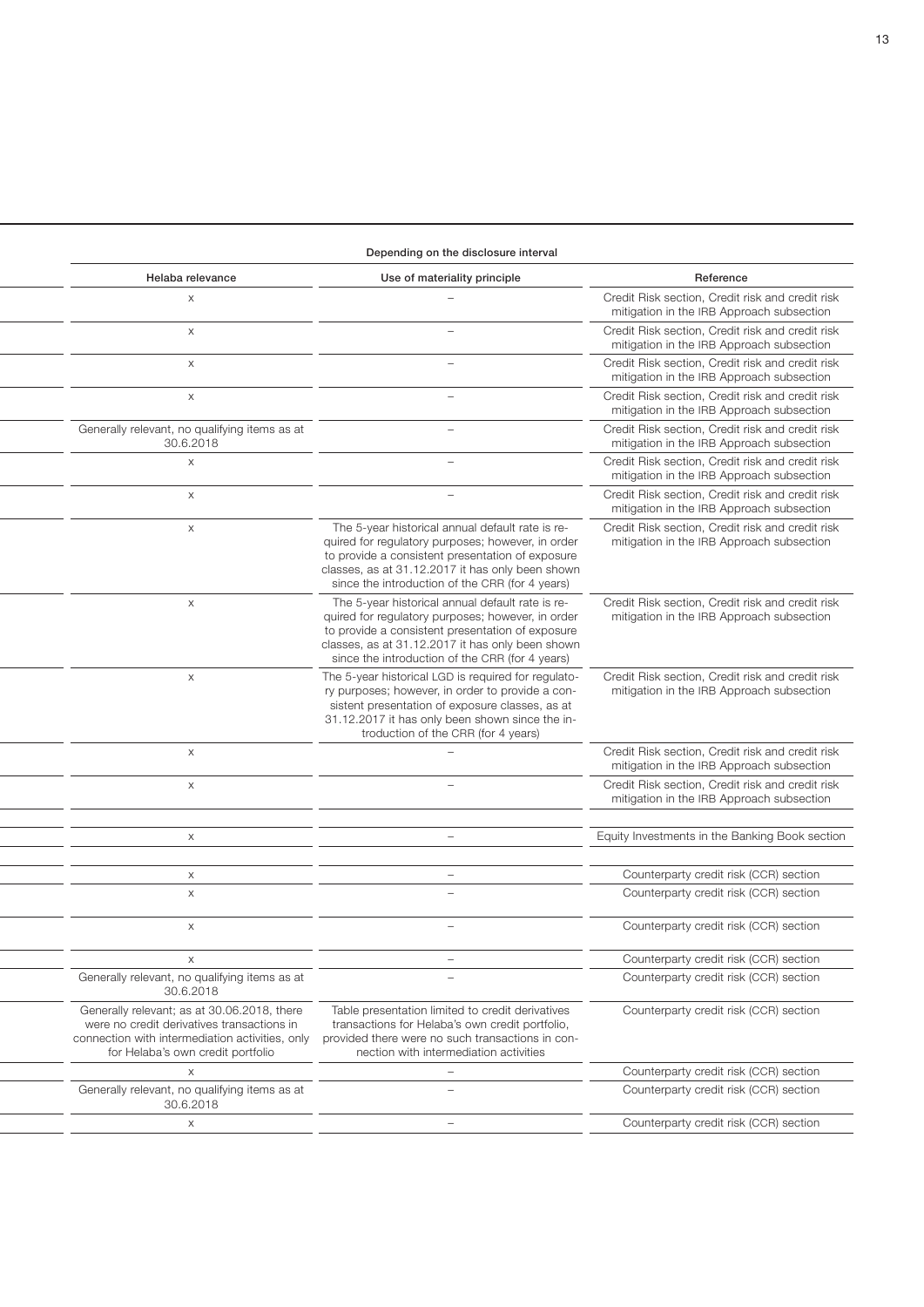|                                                                                                          |                                 | Disclosure interval      |                          |  |
|----------------------------------------------------------------------------------------------------------|---------------------------------|--------------------------|--------------------------|--|
|                                                                                                          | Quarterly                       | Half-yearly              | Annually                 |  |
| EU CCR5-B - Composition of collateral for exposures to CCR                                               | $\overline{\phantom{a}}$        |                          | $\overline{\phantom{0}}$ |  |
| EU CCR2 - CVA capital charge                                                                             |                                 |                          |                          |  |
| Securitisations                                                                                          |                                 |                          |                          |  |
| Article 449 CRR - Approaches used for securitisation transactions                                        | $\overline{\phantom{0}}$        |                          |                          |  |
| Article 449 CRR - Total volume of securitisation exposures by asset type                                 | $\overline{\phantom{a}}$        |                          |                          |  |
| Article 449 CRR - Total volume of retained or purchased<br>securitisation exposures by risk weight band  |                                 |                          |                          |  |
| Article 449 CRR - Total volume of securitisation exposures<br>in respect of own special purpose vehicles | $\overline{\phantom{0}}$        |                          | $\mathsf{x}$             |  |
| Article 449 CRR - Requirements for originators                                                           |                                 |                          |                          |  |
|                                                                                                          |                                 |                          |                          |  |
| <b>Market risk</b>                                                                                       |                                 |                          |                          |  |
| EU MR1 - Market risk in accordance with the standardised method                                          |                                 |                          |                          |  |
| EU MR2-A - Market risk in internal models approach                                                       | $\overline{\phantom{0}}$        | $\mathsf{x}$             | $\overline{\phantom{a}}$ |  |
|                                                                                                          |                                 |                          |                          |  |
| EU MR2-B - Market risk under the IMA                                                                     | $\times$                        | $\overline{\phantom{0}}$ |                          |  |
| EU MR3 - IMA values for trading portfolios                                                               | $\overline{\phantom{a}}$        | $\mathbf{v}$             | $\overline{\phantom{0}}$ |  |
| EU MR4 - Clean back-testing of the internal model                                                        | $\overline{\phantom{a}}$        |                          |                          |  |
|                                                                                                          |                                 |                          |                          |  |
| EU MR4 - Dirty back-testing of the internal model                                                        | $\hspace{0.1mm}-\hspace{0.1mm}$ |                          | $\overline{\phantom{0}}$ |  |
| Interest Rate Risk in the Banking Book                                                                   | $\overline{\phantom{0}}$        | $\overline{\phantom{0}}$ |                          |  |

| Operational risk                                        |                          |  |
|---------------------------------------------------------|--------------------------|--|
| <b>Asset Encumbrance</b>                                |                          |  |
| Article 443 CRR - Assets                                | $\overline{\phantom{m}}$ |  |
| Article 443 CRR - Collateral received                   |                          |  |
| Article 443 CRR - Sources of encumbrance                |                          |  |
| Qualitative/Other Disclosure Requirements               |                          |  |
| Article 13 CRR - Disclosure by significant subsidiaries |                          |  |
|                                                         |                          |  |

Article 435 CRR – Adequacy of risk management arrangements – – x x Please refer to the "Risk report" section in con-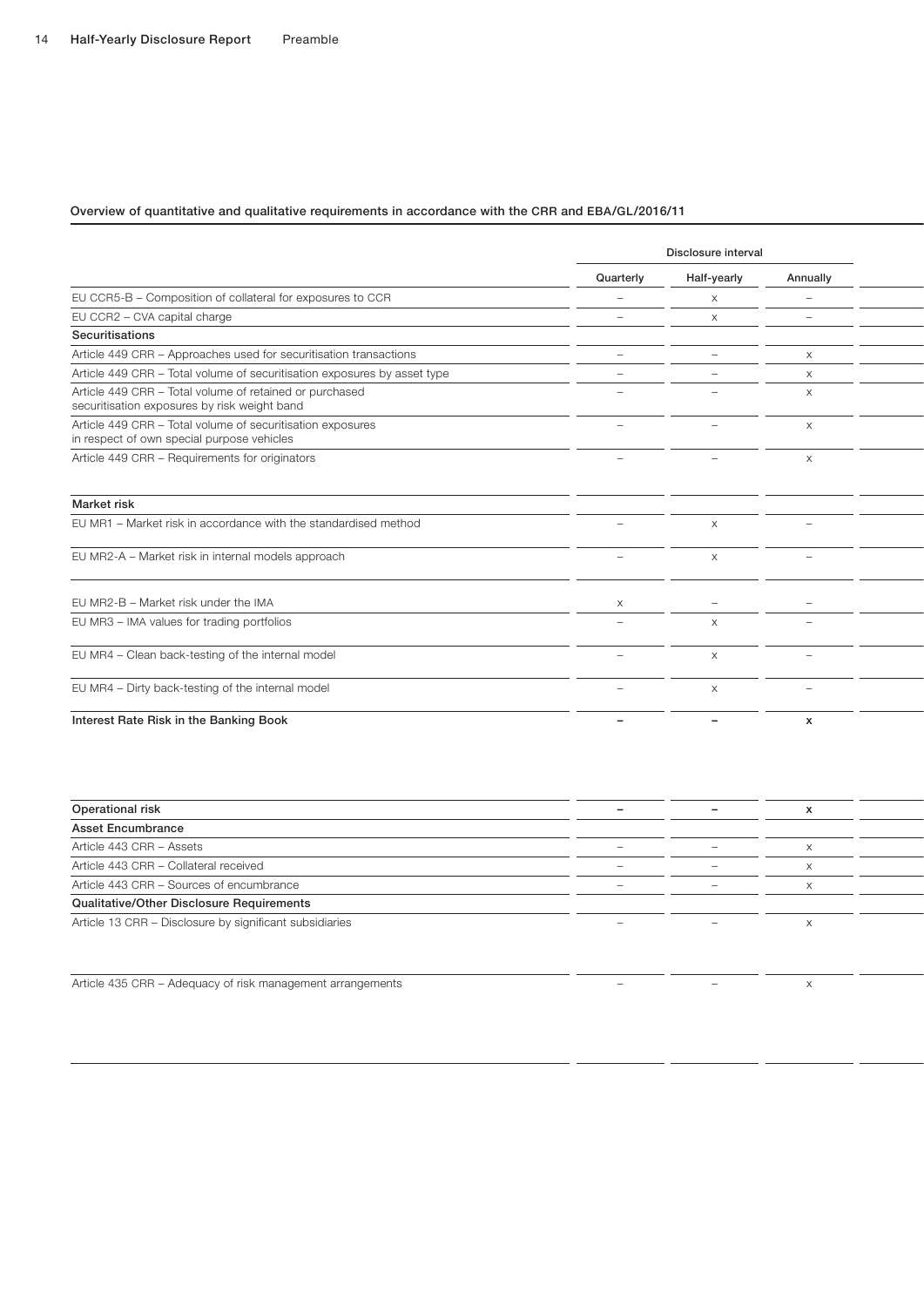#### Depending on the disclosure interval

| $\overline{\phantom{a}}$ | Helaba relevance<br>Use of materiality principle                                                                                                                                                                                                                                                 | Reference                                                                                                                                                                                                      |
|--------------------------|--------------------------------------------------------------------------------------------------------------------------------------------------------------------------------------------------------------------------------------------------------------------------------------------------|----------------------------------------------------------------------------------------------------------------------------------------------------------------------------------------------------------------|
|                          |                                                                                                                                                                                                                                                                                                  |                                                                                                                                                                                                                |
|                          | $\times$                                                                                                                                                                                                                                                                                         | Counterparty credit risk (CCR) section                                                                                                                                                                         |
| $\overline{\phantom{a}}$ | $\times$                                                                                                                                                                                                                                                                                         | Counterparty credit risk (CCR) section                                                                                                                                                                         |
|                          |                                                                                                                                                                                                                                                                                                  |                                                                                                                                                                                                                |
|                          | $\times$                                                                                                                                                                                                                                                                                         | Securitisations section                                                                                                                                                                                        |
| $\equiv$                 | $\times$                                                                                                                                                                                                                                                                                         | Securitisations section                                                                                                                                                                                        |
| $\overline{\phantom{a}}$ | $\times$                                                                                                                                                                                                                                                                                         | Securitisations section                                                                                                                                                                                        |
| $\sim$                   | $\times$                                                                                                                                                                                                                                                                                         | Securitisations section                                                                                                                                                                                        |
| $\overline{\phantom{a}}$ | Helaba operates as a sponsor and investor<br>only and so the requirements for originators<br>stipulated in Article 449 CRR do not apply                                                                                                                                                          | $\overline{\phantom{m}}$                                                                                                                                                                                       |
| $\overline{\phantom{a}}$ | $\times$                                                                                                                                                                                                                                                                                         | Market Risk section,<br>Standardised method subsection                                                                                                                                                         |
| $\overline{\phantom{a}}$ | $\times$                                                                                                                                                                                                                                                                                         | Market Risk section,<br>Internal model subsection                                                                                                                                                              |
|                          | $\times$                                                                                                                                                                                                                                                                                         | Market Risk section,<br>Internal model subsection                                                                                                                                                              |
|                          | $\times$                                                                                                                                                                                                                                                                                         | Market Risk section,<br>Internal model subsection                                                                                                                                                              |
| $\equiv$                 | $\times$                                                                                                                                                                                                                                                                                         | Market Risk section,                                                                                                                                                                                           |
|                          |                                                                                                                                                                                                                                                                                                  | Internal model subsection                                                                                                                                                                                      |
| $\overline{\phantom{a}}$ | $\times$                                                                                                                                                                                                                                                                                         | Market Risk section,<br>Internal model subsection                                                                                                                                                              |
|                          | With a view to improving clarity in the presen-<br>$\mathsf{x}$<br>tation of figures, the listing of individual cur-<br>rencies is limited to those that individually ac-<br>count for at least 5% and those that are<br>necessary to cover at least 95 % of the total<br>foreign currency share | <b>Interest Rate Risk</b><br>in the Banking Book section                                                                                                                                                       |
|                          | $\mathsf{x}$                                                                                                                                                                                                                                                                                     | <b>Operational Risk section</b>                                                                                                                                                                                |
|                          |                                                                                                                                                                                                                                                                                                  |                                                                                                                                                                                                                |
| $\overline{a}$           | $\times$                                                                                                                                                                                                                                                                                         | Asset Encumbrance section                                                                                                                                                                                      |
| $\overline{\phantom{a}}$ | $\times$                                                                                                                                                                                                                                                                                         | Asset Encumbrance section                                                                                                                                                                                      |
| $\overline{a}$           | $\times$                                                                                                                                                                                                                                                                                         | Asset Encumbrance section                                                                                                                                                                                      |
|                          |                                                                                                                                                                                                                                                                                                  |                                                                                                                                                                                                                |
|                          | $\times$                                                                                                                                                                                                                                                                                         | The disclosure report for Frankfurter Sparkasse<br>as an individual bank is published in a "Disclosure<br>report" section within its Annual Report, which is<br>available on FSP's website.                    |
|                          | $\times$                                                                                                                                                                                                                                                                                         | Please refer to the "Risk report" section in con-<br>junction with the "Responsibility statement" in the<br>Helaba Group's Annual Report for information on<br>declarations by the Board of Managing Directors |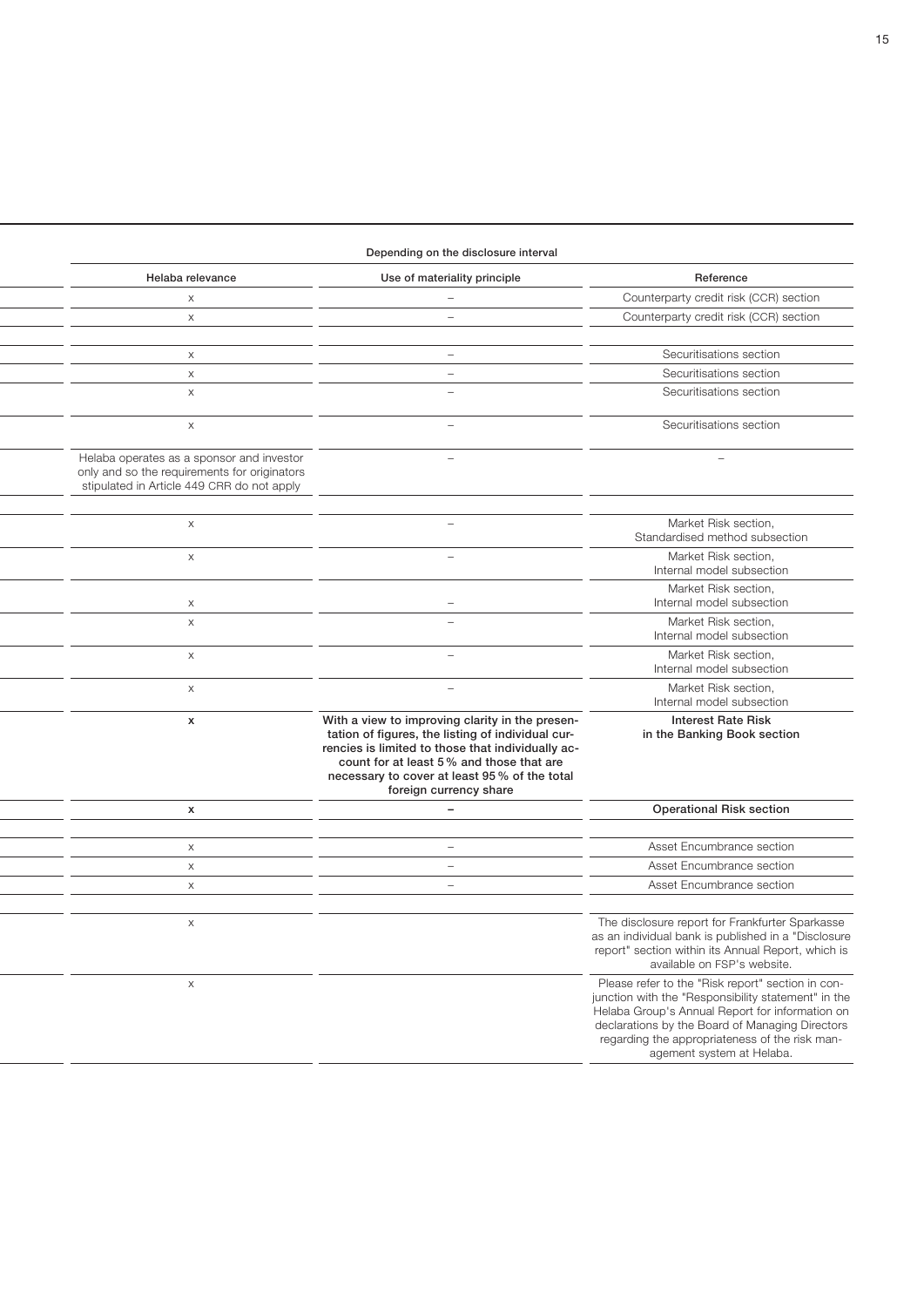|                                                                                                        | Disclosure interval      |                          |             |  |
|--------------------------------------------------------------------------------------------------------|--------------------------|--------------------------|-------------|--|
|                                                                                                        | Quarterly                | Half-yearly              | Annually    |  |
| Article 435 CRR - Risk Strategy and Risk Management                                                    | $\overline{\phantom{0}}$ | $\overline{\phantom{a}}$ | $\times$    |  |
| Article 436 CRR - Differences in the basis of consolidation                                            |                          |                          | $\times$    |  |
| Article 447 CRR - Exposures in equities                                                                |                          |                          |             |  |
| Article 450 CRR - Remuneration policy disclosures                                                      | $\overline{\phantom{0}}$ | $\overline{\phantom{m}}$ | $\mathsf X$ |  |
| Article 441 CRR - Indicators of global systemic importance                                             |                          |                          |             |  |
| Article 473 CRR in conjunction with EBA GL 2018/01 -<br>Disclosure of IFRS 9 transitional arrangements |                          |                          |             |  |
| Section 26a KWG - Country by Country Reporting                                                         |                          |                          | $\times$    |  |
| Section 35 SAG - Financial Assistance Provided Within the Group                                        |                          |                          | $\times$    |  |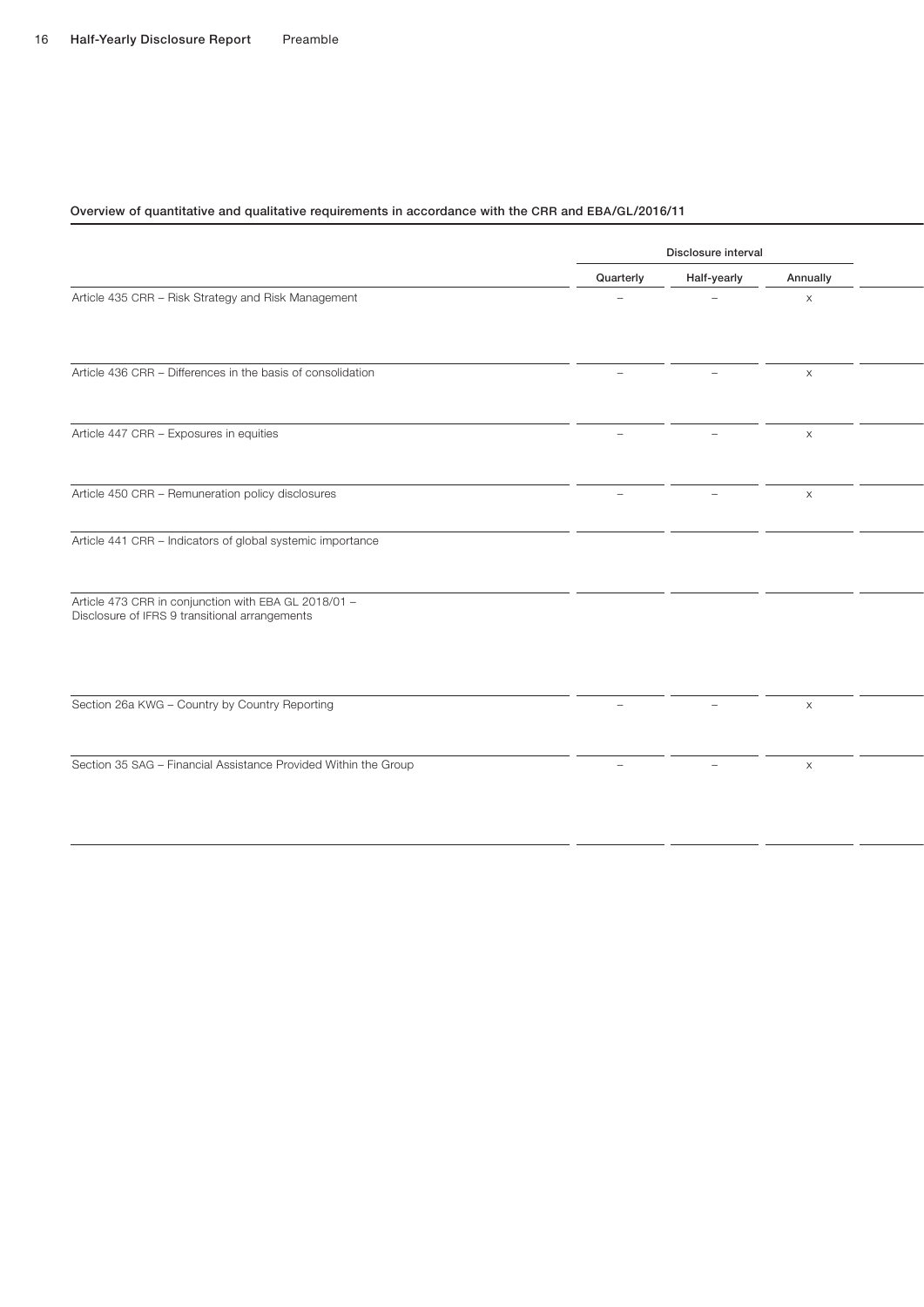|                                                                                                                                                                                                                                                                                                                           | Depending on the disclosure interval |                                                                                                                                                                                                                                                                                                             |
|---------------------------------------------------------------------------------------------------------------------------------------------------------------------------------------------------------------------------------------------------------------------------------------------------------------------------|--------------------------------------|-------------------------------------------------------------------------------------------------------------------------------------------------------------------------------------------------------------------------------------------------------------------------------------------------------------|
| Helaba relevance                                                                                                                                                                                                                                                                                                          | Use of materiality principle         | Reference                                                                                                                                                                                                                                                                                                   |
| $\mathbf{x}$                                                                                                                                                                                                                                                                                                              |                                      | The disclosures relating to the risk strategy and<br>risk management system at Helaba are included<br>in the Annual Report (Group management report<br>(Risk report)). This disclosure report only includes<br>additional information.                                                                      |
| $\times$                                                                                                                                                                                                                                                                                                                  |                                      | Information on the group of consolidated compa-<br>nies under IFRS may be found in the Annual Re-<br>port (Note (3) in conjunction with Note (88) in the<br>Notes to the Consolidated Financial Statements)                                                                                                 |
| $\times$                                                                                                                                                                                                                                                                                                                  |                                      | More detailed information on equity investment<br>exposures, is included in Note (30) et seq. and<br>Note (42) et seq. of the Notes to the Consolidat-<br>ed Financial Statements in the Annual Report.                                                                                                     |
| $\times$                                                                                                                                                                                                                                                                                                                  |                                      | The disclosures are presented in a separate<br>remuneration report and published on Helaba's<br>website (offenlegung.helaba.de)                                                                                                                                                                             |
| Helaba is identified as an Other<br>Systemically Important Institution<br>and so the requirements stipulated<br>in Article 441 CRR do not apply                                                                                                                                                                           |                                      |                                                                                                                                                                                                                                                                                                             |
| Helaba will not make use of the transitional<br>regulatory rules in accordance with Article<br>473 a) CRR covering the inclusion of the ini-<br>tial application effects when determining cap-<br>ital ratios and so the requirements stipulated<br>in Article 473 CRR in conjunction with EBA<br>GL 2018/01 do not apply |                                      |                                                                                                                                                                                                                                                                                                             |
| $\times$                                                                                                                                                                                                                                                                                                                  |                                      | Disclosures can be found in the section<br>Country-by-country reporting in accordance<br>with Section 26a KWG in the Annual Report<br>(geschaeftsbericht.helaba.de)                                                                                                                                         |
| $\times$                                                                                                                                                                                                                                                                                                                  |                                      | The disclosures are included in the Annual Report<br>(Note (74) in conjunction with Note (75) in the<br>Notes to the Annual Financial Statements). The<br>equivalent disclosures at Helaba Bank level are in<br>the Annual Financial Report (Note (44) in the<br>Notes to the Annual Financial Statements). |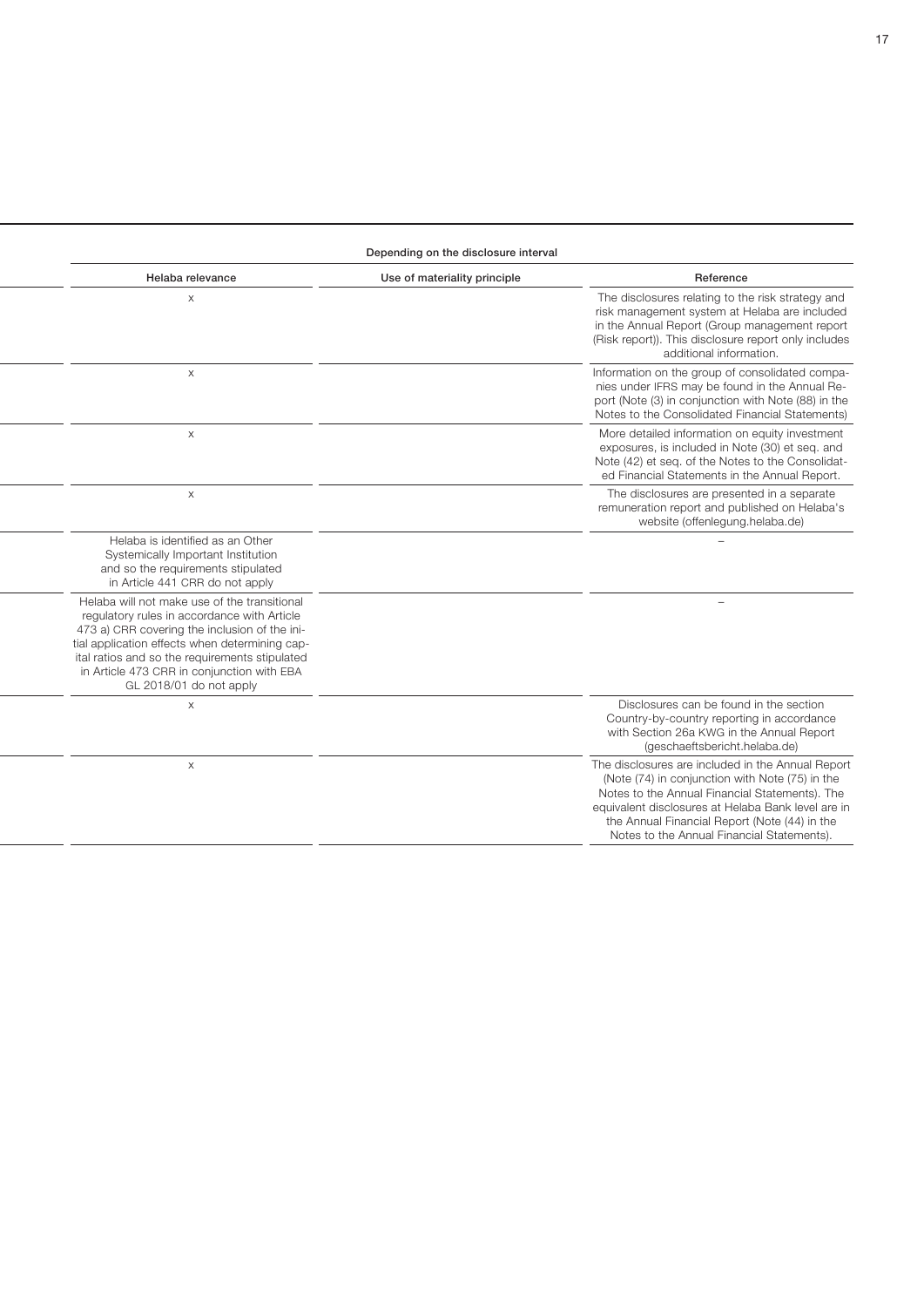Scope of Application

Article 13 CRR requires significant subsidiaries of EU parent institutions and those subsidiaries that are of material significance for their local market to prepare their own disclosure report on an individual or sub-consolidated basis.

Helaba's FSP subsidiary falls under this separate disclosure requirement. Since the disclosure reporting date of 31 December 2015, the disclosure report for FSP as an individual bank has been published in a "Disclosure report" section within its **[Annual](https://www.frankfurter-sparkasse.de/de/home/ihre-sparkasse/unternehmen.html?n=true&stref=hnav)  [Report](https://www.frankfurter-sparkasse.de/de/home/ihre-sparkasse/unternehmen.html?n=true&stref=hnav)**, which is available on FSP's website. The disclosure report will be updated each year in the same way as FSP's **[Annual Report](https://www.frankfurter-sparkasse.de/de/home/ihre-sparkasse/unternehmen.html?n=true&stref=hnav)**.

The regulatory capital requirements and Helaba's own funds are based on financial reporting in accordance with IFRS. Since 1 January 2018, the figures have taken into account the new financial reporting requirements under IFRS 9.

Please refer to the "Risk report" section in conjunction with the "Responsibility statement" in the Helaba Group's **Half-Yearly [Financial Report](http://geschaeftsbericht.helaba.de/)** for information on declarations by the Board of Managing Directors regarding the appropriateness of the risk management system at Helaba pursuant to Article 435 (1e) CRR. Given the differences between the basis of consolidation for regulatory purposes and that under German commercial law, more detailed information relating to the financial statements can also be found in the **[Annual Report](http://geschaeftsbericht.helaba.de/)**.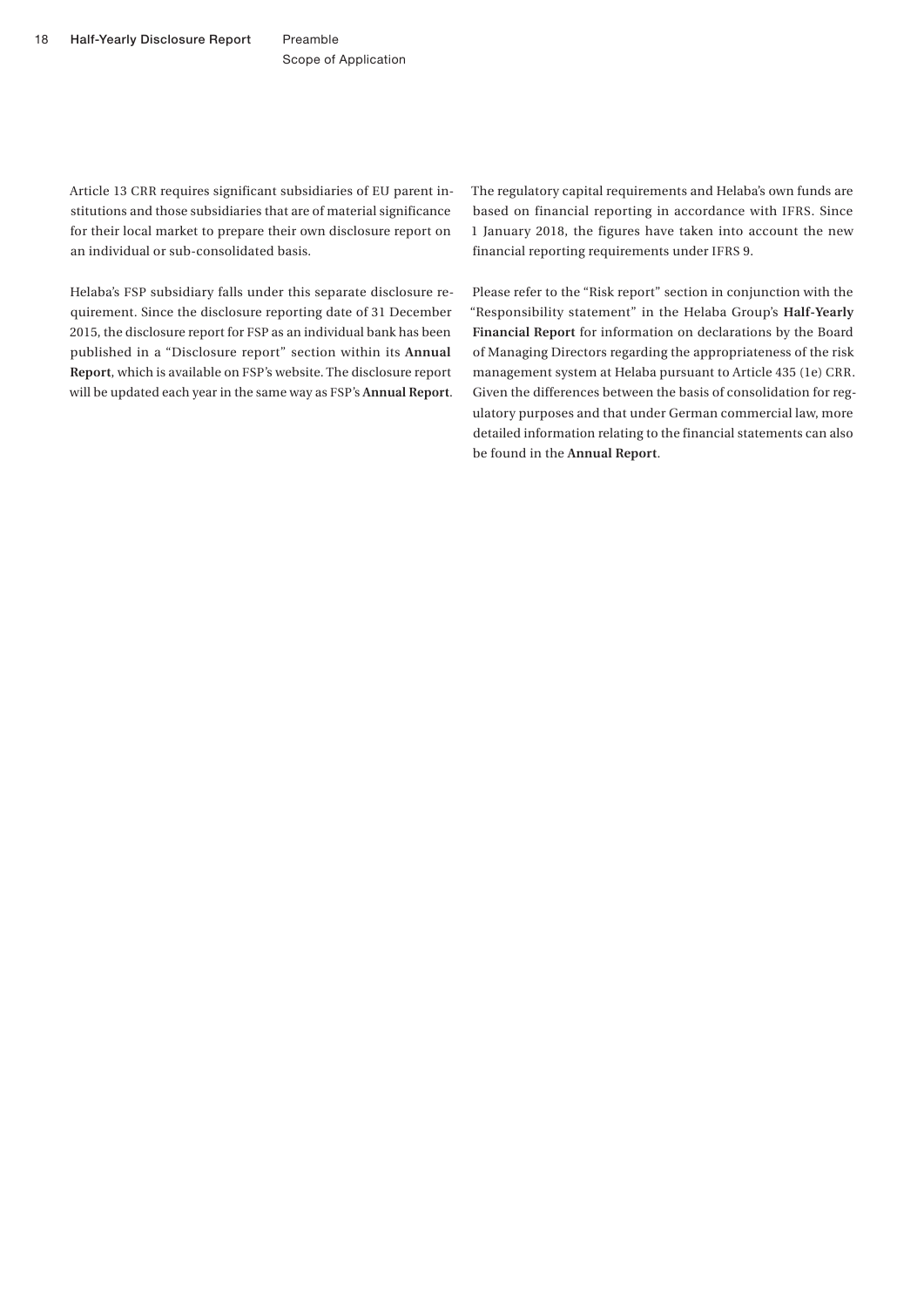## <span id="page-18-0"></span>Scope of Application

These disclosures are provided for the Helaba Group on the basis of the group of consolidated companies for regulatory purposes pursuant to the KWG/CRR. The document is prepared and coordinated by the parent company – Helaba.

A total of 22 companies are fully consolidated in the consolidation process for regulatory purposes in accordance with Sections 10 and 10a KWG and Article 18 CRR in addition to Helaba as the

superordinated institution, and one other company is included in the consolidation on a pro-rata basis. A further 23 companies are excluded from the scope of consolidation for regulatory purposes in accordance with Section 31 KWG in conjunction with Article 19 CRR. Since the previous reporting date of 31 March 2018, one asset management company has been removed from the group of consolidated companies for regulatory purposes (shares sold in April 2018).

#### Group of consolidated companies for regulatory purposes (overview)

| <b>Regulatory treatment</b>                                      | Number and type of companies                                                                                                                |
|------------------------------------------------------------------|---------------------------------------------------------------------------------------------------------------------------------------------|
| Full consolidation                                               | 22 companies<br>16 financial institutions<br>l asset management company<br>3 banks<br>1 investment firm<br>1 provider of ancillary services |
| Proportional consolidation                                       | company<br>1 financial institution                                                                                                          |
| Excluded from the scope of consolidation for regulatory purposes | 23 companies<br>22 financial institutions<br>provider of ancillary services                                                                 |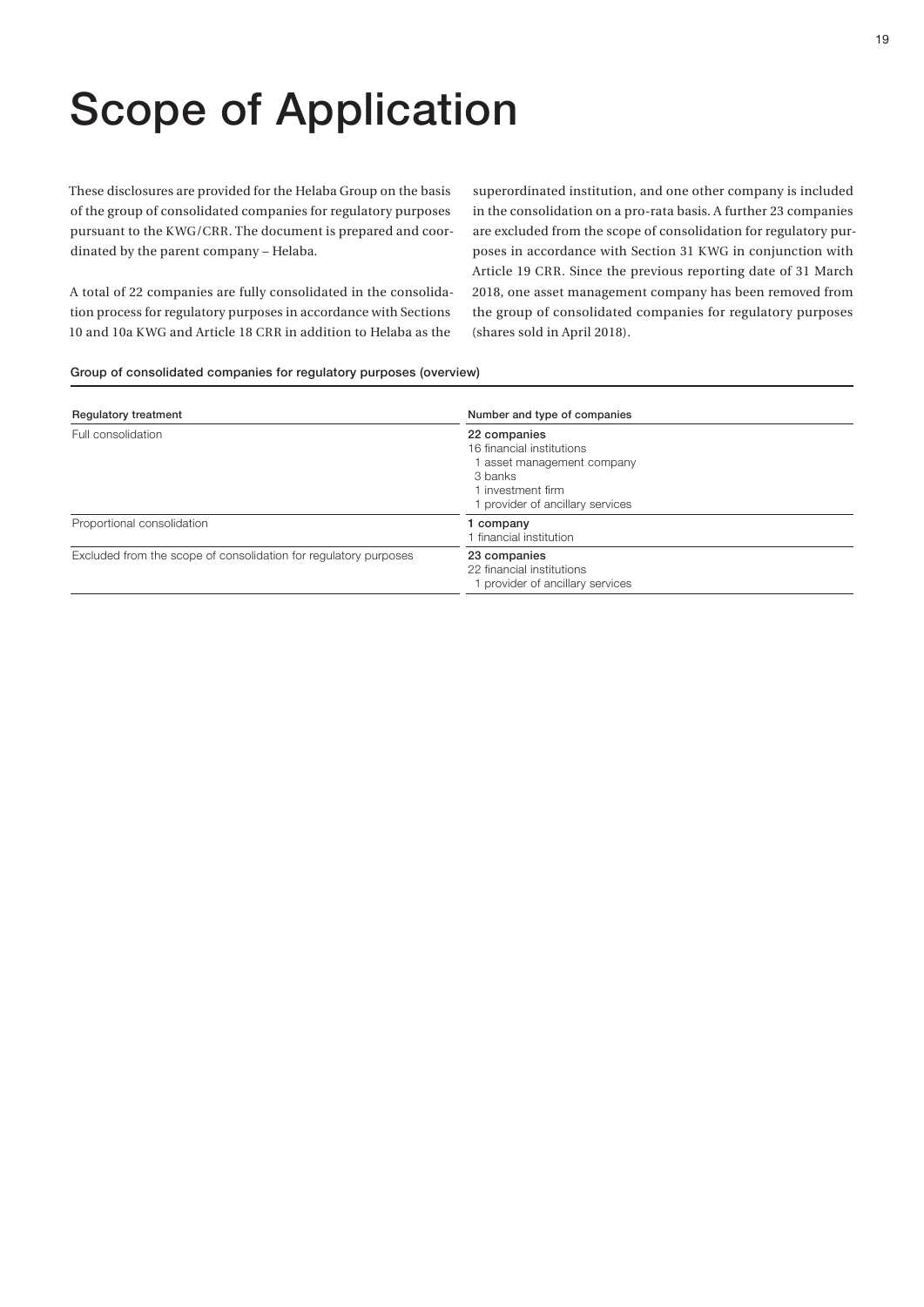### <span id="page-19-0"></span>Own Funds and Own Funds Structure

This section presents information about the Helaba Group's own funds and key figures together with a breakdown of the own funds requirements for each risk type in accordance with the COREP report under Pillar I as at 30 June 2018. The capital ratios are also presented.

#### KM1 – The Helaba Group in figures in  $\varepsilon$  m

|     |                                                                                                                  | 30.06.2018 | 31.03.2018 | 31.12.2017 |
|-----|------------------------------------------------------------------------------------------------------------------|------------|------------|------------|
|     | Composition of own funds for regulatory purposes                                                                 |            |            |            |
| 1.  | Common Equity Tier 1 capital                                                                                     | 8,023      | 8,021      | 7,673      |
|     | thereof: Regulatory adjustments                                                                                  | $-370$     | $-365$     | $-281$     |
|     | Additional Tier 1 capital                                                                                        | 421        | 421        | 507        |
|     | thereof: Regulatory adjustments                                                                                  |            |            | $-19$      |
| 2.  | Tier 1 capital                                                                                                   | 8,445      | 8,442      | 8,180      |
|     | Tier 2 capital                                                                                                   | 2.720      | 2,727      | 2,667      |
|     | thereof: Regulatory adjustments                                                                                  | $-14$      | $-14$      | $-19$      |
| 3.  | Own funds, total                                                                                                 | 11,165     | 11,169     | 10,847     |
|     | Total risk exposure amount                                                                                       |            |            |            |
| 4.  | RWAs, total                                                                                                      | 51,881     | 50,966     | 49,822     |
|     | Capital ratios                                                                                                   |            |            |            |
| 5.  | Common Equity Tier 1 (CET1) capital ratio in %                                                                   | 15.5       | 15.7       | 15.4       |
| 6.  | Tier 1 capital ratio in %                                                                                        | 16.3       | 16.6       | 16.4       |
| 7.  | Total capital ratio in %                                                                                         | 21.5       | 21.9       | 21.8       |
|     | Capital buffers                                                                                                  |            |            |            |
| 8.  | Capital conservation buffer in %                                                                                 | 1.88       | 1.88       | 1.25       |
| 9.  | Institution-specific countercyclical capital buffer in %                                                         | 0.06       | 0.03       | 0.03       |
| 10. | Buffer for global/other systemically important institutions in %                                                 | 0.66       | 0.66       | 0.33       |
| 11. | Institution-specific buffer requirement in % (lines $8 + 9 + 10$ )                                               | 2.59       | 2.56       | 1.61       |
|     | 12. CET1 capital available for the buffers in %<br>(expressed as a percentage of the total risk exposure amount) | 10.28      | 10.56      | 10.42      |
|     | Leverage Ratio                                                                                                   |            |            |            |
|     | 13. Leverage ratio total exposure measure                                                                        | 177,664    | 177.314    | 167,618    |
|     | 14. Leverage ratio in %                                                                                          | 4.8        | 4.8        | 4.9        |

#### Own funds structure

The CRR defines own funds as Common Equity Tier 1 capital, Additional Tier 1 capital and Tier 2 capital.

The Helaba Group's Common Equity Tier 1 capital essentially comprises the subscribed capital (paid-up capital and capital contributions), capital reserves and retained earnings.

Shown in the Additional Tier 1 capital category are the silent participations that constituted liable capital in accordance with Section 10 KWG until 31 December 2013 and that fall under the grandfathering provisions set out in the CRR, meaning that they can still be applied as Additional Tier 1 capital, on a steadily decreasing basis, until 2021.

The Tier 2 capital as defined in the CRR consists largely of profit participation rights and other subordinated liabilities of Helaba. The Helaba Group's Common Equity Tier 1 capital rose by € 350 m compared with the figure as at 31 December 2017. Capital rose in particular as a result of positive effects from the first-time recognition at fair value of subsidiaries not included in the basis of consolidation for regulatory purposes in connection with the switch to IFRS-9 as at 1 January 2018, as well as the inclusion of income for the first half of the year after the deduction of expected dividends. This was offset by increased regulatory capital deductions for prudent valuation and the end of the last phase of the CRR transitional arrangements relating to deductible items. Total own funds have risen by approximately  $\epsilon$  318 m. Other than the positive effects referred to above relating to Common Equity Tier 1 capital, the main reason was the impact from residual maturity amortisation on Tier 2 capital instruments.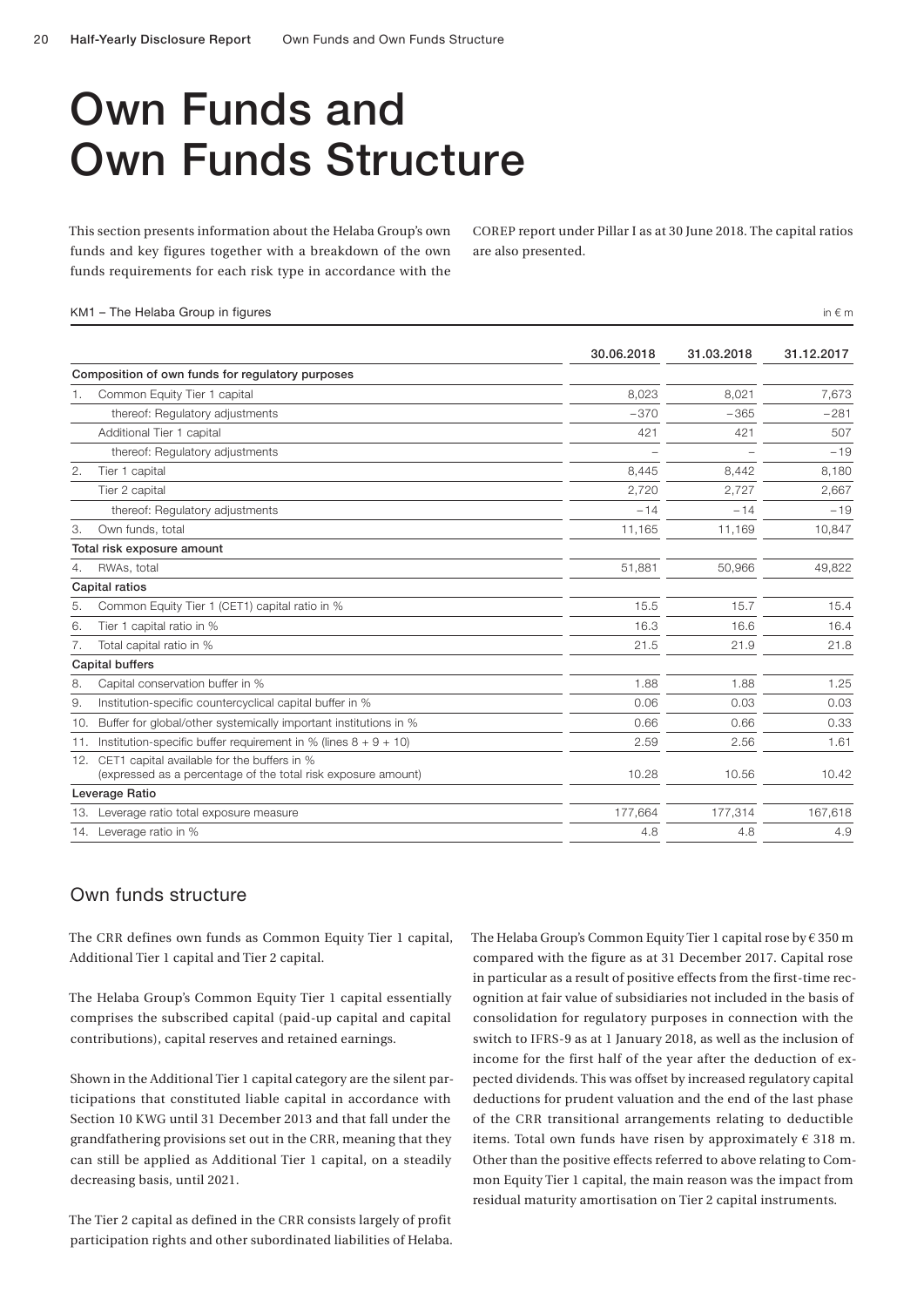A description of the individual capital instruments together with a list of their key features can be found in the Annex under "Key Features of the Capital Instruments".

Details of the composition of the regulatory own funds and the regulatory deduction amounts, together with a presentation of how the regulatory own funds can be derived from the relevant items in the audited consolidated half-yearly financial statements of the Helaba Group, are shown in the following two tables.

#### Article 437 CRR – Disclosure of own funds

(table based on Annex VI of Implementing Regulation (EU) No 1423/2013)  $\epsilon$  m

|                  |                                                                                                                                                                                                | Amount at          | Regulation (EU)                               | Implemen-                      |              |
|------------------|------------------------------------------------------------------------------------------------------------------------------------------------------------------------------------------------|--------------------|-----------------------------------------------|--------------------------------|--------------|
|                  |                                                                                                                                                                                                | disclosure<br>date | no 575/2013<br>article reference              | tation of<br><b>CRD IV/CRR</b> | <b>Notes</b> |
|                  | Common Equity Tier 1 capital: Instruments and reserves                                                                                                                                         |                    |                                               |                                |              |
| 1.               | Capital instruments and the related share premium accounts                                                                                                                                     | 4,055              | 26 (1), 27, 28, 29                            | 4,055                          |              |
|                  | of which: Share capital                                                                                                                                                                        | 2,509              | EBA list 26 (3)                               | 2,509                          |              |
| 2                | Retained earnings                                                                                                                                                                              | 4,260              | 26(1)(c)                                      | 4,260                          | (a)          |
| 3                | Accumulated other comprehensive income (and other reserves)                                                                                                                                    | 26                 | 26(1)                                         | 26                             | (b)          |
| 5а               | Independently reviewed interim profits net of any<br>foreseeable charge or dividend                                                                                                            | 53                 | 26(2)                                         | 53                             | (c)          |
| 6                | Common Equity Tier 1 (CET1) capital<br>before regulatory adjustments                                                                                                                           | 8,394              | Sum of rows 1 to 5a                           | 8,394                          |              |
|                  | Common Equity Tier 1 (CET1) capital: regulatory adjustments                                                                                                                                    |                    |                                               |                                |              |
| $\overline{7}$   | Additional value adjustments                                                                                                                                                                   | $-106$             | 34.105                                        | $-106$                         |              |
| 8                | Intangible assets (net of relaxed tax liability)                                                                                                                                               | $-75$              | 36 (1) (b), 37                                | $-75$                          |              |
| 10.              | Deferred tax assets that rely on future profitability excluding those aris-<br>ing from temporary differences (net of related tax liability where the<br>conditions in Article 38 (3) are met) | $-5$               | 36 (1) (c), 38                                | $-5$                           |              |
|                  | Negative amounts resulting from the calculation of expected loss                                                                                                                               |                    |                                               |                                |              |
| 12 <sup>12</sup> | amounts                                                                                                                                                                                        | $-6$               | 36 (1) (d), 40, 159                           | $-6$                           |              |
| 14               | Gains or losses on liabilities valued at fair value resulting from changes<br>in own credit standing                                                                                           | $-70$              | 33(1)(b)                                      | $-70$                          | (d)          |
| 16               | Direct and indirect holdings by an institution of own CET1 instruments                                                                                                                         | $-108$             | 36 (1) (f), 42                                | $-108$                         |              |
| 27               | Qualifying AT1 deductions that exceed the AT1 capital of the institution                                                                                                                       |                    | 36(1)(i)                                      |                                |              |
| 28               | Total regulatory adjustments to Common Equity Tier 1 (CET1)                                                                                                                                    | $-370$             | Sum of rows 7 to 20a,<br>21, 22 and 25a to 27 | $-370$                         |              |
| 29               | Common Equity Tier 1 (CET1) capital                                                                                                                                                            | 8,023              | Sum of row 6<br>and row 28                    | 8,023                          |              |
|                  | Additional Tier 1 (AT1) capital: instruments                                                                                                                                                   |                    |                                               |                                |              |
|                  | Amount of qualifying items referred to in Article 484 (4) and the related                                                                                                                      |                    |                                               |                                |              |
| 33<br>36         | share premium accounts subject to phase out from AT1<br>Additional Tier 1 (AT1) capital before regulatory adjustments                                                                          | 421<br>421         | 486 (3)<br>Sum of rows<br>30, 33 and 34       |                                | (e)          |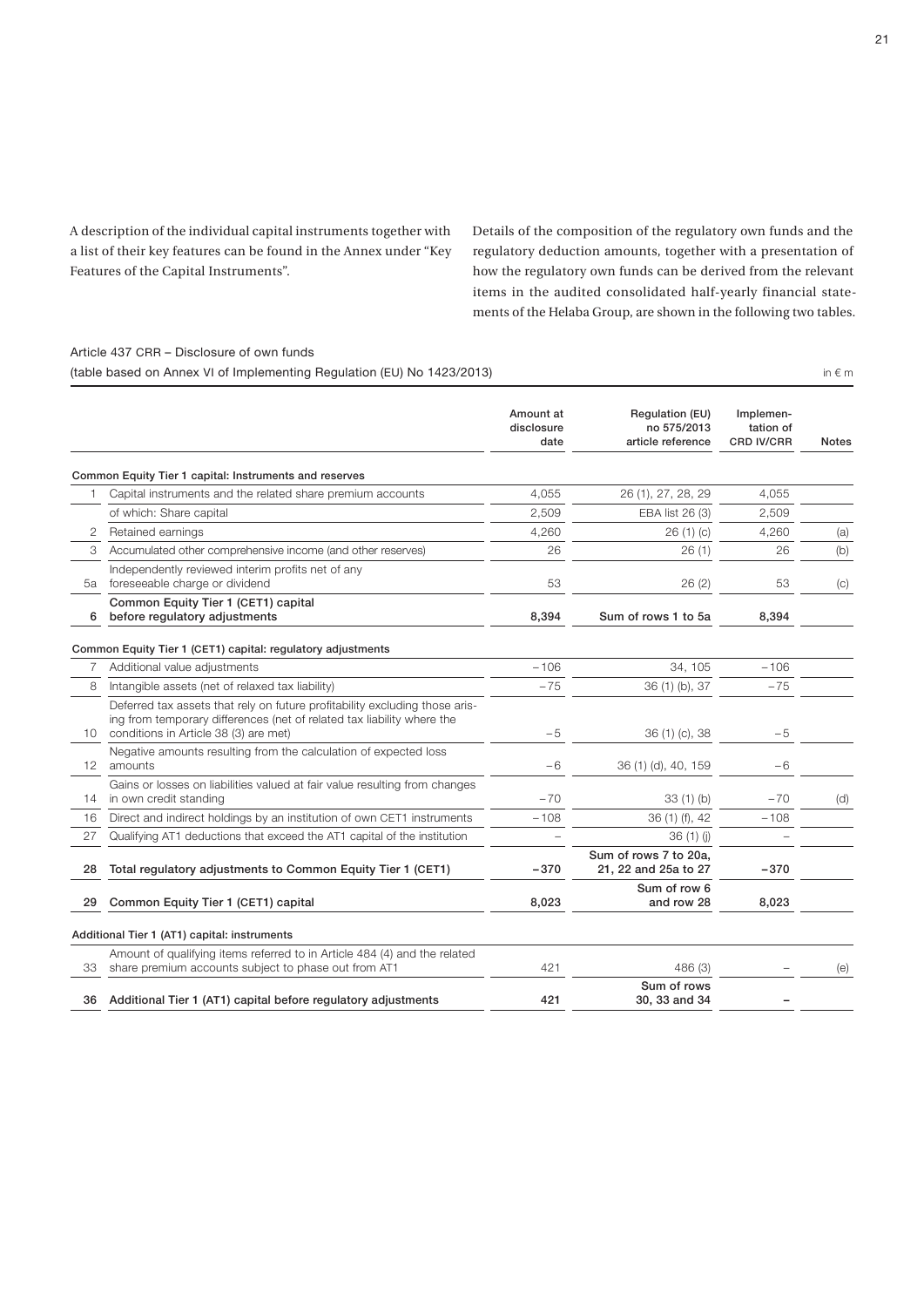#### Article 437 CRR – Disclosure of own funds

(table based on Annex VI of Implementing Regulation (EU) No 1423/2013) in  $\epsilon$  m

|     |                                                                                                                                                                                                                                                                                                                          | Amount at<br>disclosure<br>date | Regulation (EU)<br>no 575/2013<br>article reference | Implemen-<br>tation of<br><b>CRD IV/CRR</b> | <b>Notes</b> |
|-----|--------------------------------------------------------------------------------------------------------------------------------------------------------------------------------------------------------------------------------------------------------------------------------------------------------------------------|---------------------------------|-----------------------------------------------------|---------------------------------------------|--------------|
|     | Additional Tier 1 (AT1) capital: regulatory adjustments                                                                                                                                                                                                                                                                  |                                 |                                                     |                                             |              |
| 40  | Direct, indirect and synthetic holdings by the institution of the AT1 in-<br>struments of financial sector entities where the institution has a signifi-<br>cant investment in those entities (net of eligible short positions)                                                                                          |                                 | 56 (d), 59, 79                                      |                                             |              |
| 41  | Empty set in the EU                                                                                                                                                                                                                                                                                                      |                                 |                                                     |                                             |              |
| 43  | Total regulatory adjustments to Additional Tier 1 (AT1) capital                                                                                                                                                                                                                                                          | 0                               | Sum of rows 37 to 42                                | 0                                           |              |
| 44  | Additional Tier 1 (AT1) capital                                                                                                                                                                                                                                                                                          | 421                             | Sum of row 36<br>and row 43                         | 0                                           |              |
| 45  | Tier 1 capital (T1 = CET1 + AT1)                                                                                                                                                                                                                                                                                         | 8,445                           | Sum of row 29<br>and row 44                         | 8,023                                       |              |
|     | Tier 2 (T2) capital: instruments and provisions                                                                                                                                                                                                                                                                          |                                 |                                                     |                                             |              |
| 46  | Capital instruments and the related share premium accounts                                                                                                                                                                                                                                                               | 2,628                           | 62, 63                                              | 2,937                                       | (f)          |
|     | Amount of qualifying items referred to in Article 484 (5) and the related                                                                                                                                                                                                                                                |                                 |                                                     |                                             |              |
| 47  | share premium accounts subject to phase out from T2                                                                                                                                                                                                                                                                      | 100                             | 486 (4)                                             |                                             | (g)          |
| 51  | Tier 2 (T2) capital before regulatory adjustments                                                                                                                                                                                                                                                                        | 2,734                           |                                                     | 2,943                                       |              |
|     | Tier 2 (T2) capital: regulatory adjustments                                                                                                                                                                                                                                                                              |                                 |                                                     |                                             |              |
| 52  | Direct and indirect holdings by an institution of own T2 instruments and<br>subordinated loans                                                                                                                                                                                                                           | $-9$                            | 63 (b) (i), 66 (a), 67                              | $-9$                                        |              |
|     | Direct and indirect holdings by the institution of the T2 instruments and                                                                                                                                                                                                                                                |                                 |                                                     |                                             |              |
| 55  | subordinated loans of financial sector entities where the institution has<br>a significant investment in those entities (net of eligible short positions)                                                                                                                                                                | $-5$                            | 66 (d), 69, 79                                      | $-5$                                        | (h)          |
| 56  | Empty set in the EU                                                                                                                                                                                                                                                                                                      |                                 |                                                     |                                             |              |
| 57  | Total regulatory adjustments to Tier 2 (T2) capital                                                                                                                                                                                                                                                                      | $-14$                           | Sum of rows 52 to 56                                | $-14$                                       |              |
| 58  | Tier 2 (T2) capital                                                                                                                                                                                                                                                                                                      | 2,720                           | Sum of row 51<br>and row 57                         | 2,929                                       |              |
| 59  | Total capital $(TC = T1 + T2)$                                                                                                                                                                                                                                                                                           | 11,165                          | Sum of row 45<br>and row 58                         | 10,952                                      |              |
| 60  | Total risk weighted assets                                                                                                                                                                                                                                                                                               | 51,881                          |                                                     | 51,881                                      |              |
|     | Capital ratio and buffers                                                                                                                                                                                                                                                                                                |                                 |                                                     |                                             |              |
|     | Common Equity Tier 1                                                                                                                                                                                                                                                                                                     |                                 |                                                     |                                             |              |
| 61  | (as a percentage of total risk exposure amount)                                                                                                                                                                                                                                                                          | 15.47%                          | 92(2)(a)                                            | 15.47%                                      |              |
| 62  | Tier 1 (as a percentage of total risk exposure amount)                                                                                                                                                                                                                                                                   | 16.28%                          | 92(2)(b)                                            | 15.47%                                      |              |
| 63  | Total capital (as a percentage of total risk exposure amount)                                                                                                                                                                                                                                                            | 21.52%                          | 92(2)(c)                                            | 21.11%                                      |              |
| 64  | Institution specific buffer requirement (CET1 requirement in accordance<br>with article 92 (1) (a) plus capital conservation and countercyclical<br>buffer requirements, plus systemic risk buffer, plus the systemically im-<br>portant institution buffer, expressed as a percentage of total risk<br>exposure amount) | 7.09%                           | CRD 128, 129,<br>130, 131, 133                      | 8.06%                                       |              |
| 65  | of which: Capital conservation buffer requirement                                                                                                                                                                                                                                                                        | 1.875%                          |                                                     | 2.50%                                       |              |
| 66  | of which: Countercyclical buffer requirement                                                                                                                                                                                                                                                                             | 0.059%                          |                                                     | 0.059%                                      |              |
| 67a | of which: Global Systemically Important Institution (G-SII)<br>or Other Systemically Important Institution (O-SII) buffer                                                                                                                                                                                                | 0.66%                           |                                                     | 1.00%                                       |              |
| 68  | Common Equity Tier 1 available to meet buffers<br>(as a percentage of risk exposure amount)                                                                                                                                                                                                                              | 10.28%                          | <b>CRD 128</b>                                      | 9.47%                                       |              |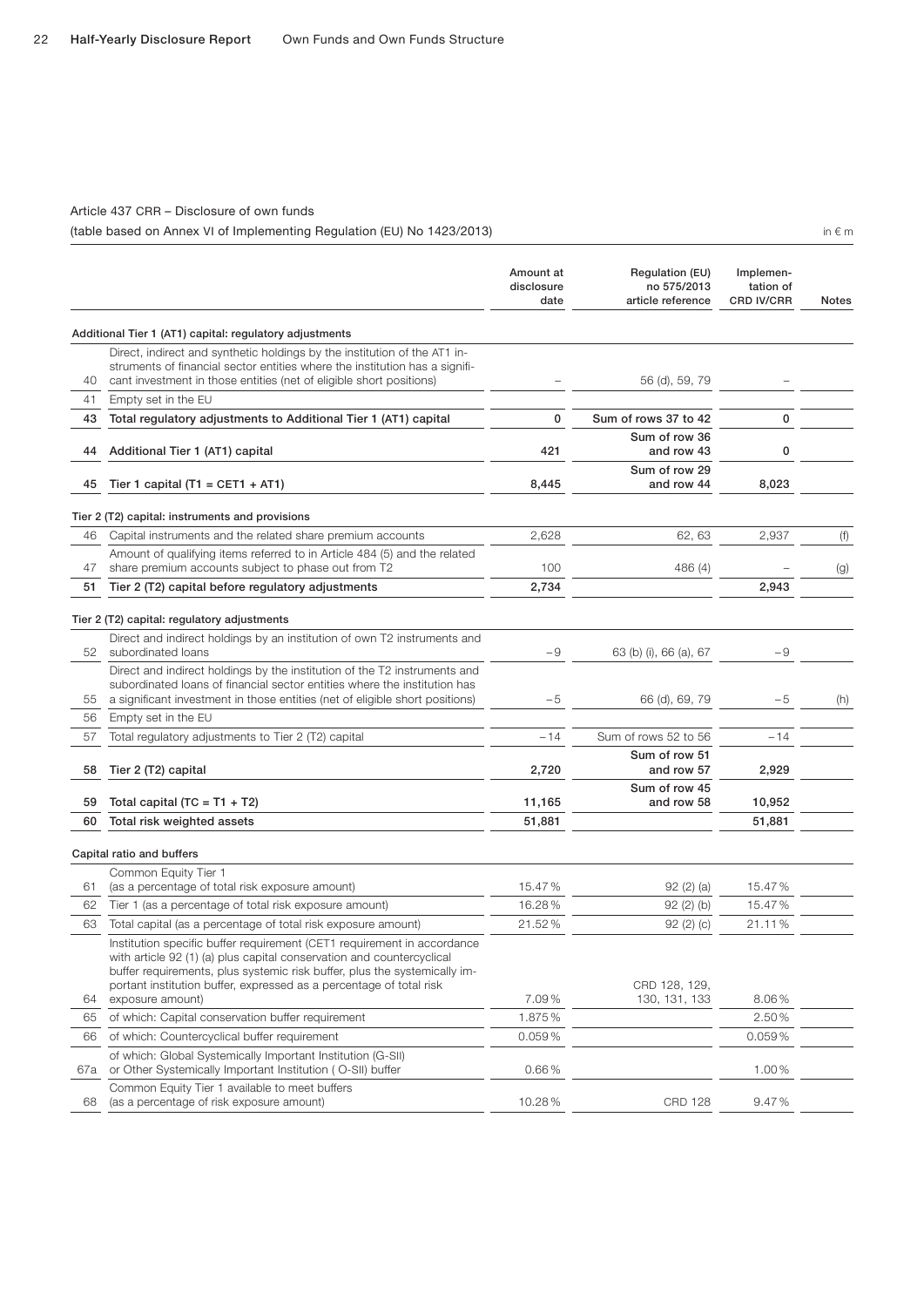#### Article 437 CRR – Disclosure of own funds

(table based on Annex VI of Implementing Regulation (EU) No 1423/2013) in  $\epsilon$  m

|    |                                                                                                                                                                                                                                                     | Amount at<br>disclosure<br>date | Regulation (EU)<br>no 575/2013<br>article reference   | Implemen-<br>tation of<br><b>CRD IV/CRR</b> | <b>Notes</b> |
|----|-----------------------------------------------------------------------------------------------------------------------------------------------------------------------------------------------------------------------------------------------------|---------------------------------|-------------------------------------------------------|---------------------------------------------|--------------|
|    | Amounts below the thresholds for deduction (before risk weighting)                                                                                                                                                                                  |                                 |                                                       |                                             |              |
| 72 | Direct and indirect holdings of the capital of financial sector<br>entities where the institution does not have a significant investment<br>in those entities (amount below 10% threshold and net of eligible<br>short positions)                   | 271                             | 36 (1) (h), 46, 45, 56 (c),<br>59, 60, 66 (c), 69, 70 | 271                                         |              |
| 73 | Direct and indirect holdings by the institution of the CET1 instruments<br>of financial sector entities where the institution has a significant<br>investment in those entities (amount below 10% threshold and net of<br>eligible short positions) | 74                              | 36 (1) (i), 45, 48                                    | 74                                          |              |
| 75 | Deferrred tax assets arising from temporary differences<br>(amount below 10% threshold, net of related tax liability where<br>the conditions in Article 38 (3) are met)                                                                             | 353                             | 36 (1) (c), 38, 48                                    | 353                                         |              |
|    | Applicable caps on the inclusion of provisions in Tier 2                                                                                                                                                                                            |                                 |                                                       |                                             |              |
| 77 | Cap on inclusion of credit risk adjustments in T2 under standardised<br>approach                                                                                                                                                                    | 60                              | 62                                                    | 60                                          |              |
| 79 | Cap for inclusion of credit risk adjustments in T2 under internal rat-<br>ings-based approach                                                                                                                                                       | 223                             | 62                                                    | 223                                         |              |
|    | Capital instruments subject to phase-out arrangements (only applicable between 1 Jan 2014 and 1 Jan 2022)                                                                                                                                           |                                 |                                                       |                                             |              |
| 82 | - Current cap on AT1 instruments subject to phase out arrangements                                                                                                                                                                                  | 421                             | 484 (4), 486 (3) & (5)                                | $\overline{\phantom{0}}$                    |              |
| 83 | - Amount excluded from AT1 due to cap<br>(excess over cap after redemptions and maturities)                                                                                                                                                         | 491                             | 484 (4), 486 (3) & (5)                                |                                             |              |
| 84 | - Current cap on T2 instruments subject to phase out arrangements                                                                                                                                                                                   | 100                             | 484 (5), 486 (4) & (5)                                |                                             |              |
| 85 | - Amount excluded from T2 due to cap<br>(excess over cap after redemptions and maturities)                                                                                                                                                          | 31                              | 484 (5), 486 (4) & (5)                                |                                             |              |

Rows 3a, 4, 5, 9, 11, 13, 15, 17, 18, 19, 20, 20a, 20b, 20c, 20d, 21, 22, 23, 24, 25, 25a, 25b, 30, 31, 32, 34, 35, 37, 38, 39, 42, 48, 49, 50, 53, 54, 67, 69, 70, 71, 74 76, 78, 80, 81 are not applicable or not relevant in Helaba Group and are not shown for reasons of clarity.

The regulatory adjustments to Common Equity Tier 1, Additional Tier 1 and Tier 2 capital are depicted as negative values.

(a) Retained earnings does not include net income for the first half of 2018 attributable to the shareholders of the parent (€ 101 m) or the home savings protection fund (€ 11 m).

(b) See also Note (44) in the Notes to the Half-Yearly Financial Report for disclosures regarding the composition of accumulated other comprehensive income. The differences in the amounts for accounting and regulatory purposes resulted in particular from the measurement at fair value through other comprehensive income of equity investments not included in the basis of consolidation for regulatory purposes.

(c) This item includes the net income attributable to the shareholders of the parent under the regulatory basis of consolidation (€ 101 m) less foreseeable dividends (€ 47 m).

- (d) This item includes gains or losses on liabilities measured at fair value that result from changes in the institution's own credit standing (Article 33 (1) (b) CRR) and fair value gains and losses arising from the institution's own credit risk related to derivative liabilities (Article 33 1 (c) CRR).
- (e) The Additional Tier 1 capital comprises silent participations that do not satisfy the equity requirements in accordance with IAS 32. These are reported in the statement of financial position under subordinated debt. The silent participations are included, on a transitional basis, as Additional Tier 1 capital in accordance with Article 484 (4) CRR, although the great majority satisfy the requirements of Article 63 CRR (Tier 2 capital). The ineligible amount due to the upper limit defined in Article 486 (3) CRR is € 491 m.
- (f) The Tier 2 capital comprises subordinated liabilities and liabilities under profit participation rights. The Tier 2 capital also includes an amount of € 360 m from silent participations. This comprises amounts that exceeded the upper limits in Article 486 (3) CRR.

(g) This item includes amounts from silent participations that exceed the upper limits of Article 486 (3) CRR (see (f)) and are eligible, on a transitional basis, as Tier 2 capital in accordance with Article 487 (2) (b) CRR.

(h) Tier 2 instruments that constitute deductible holdings relating to financial sector entities in which a significant investment is held are reported on the statement of financial position under "Financial assets measured at amortised cost".

(i) The minority interests requirements in accordance with Article 81 et seq. CRR are not met. No use is made of transitional provisions.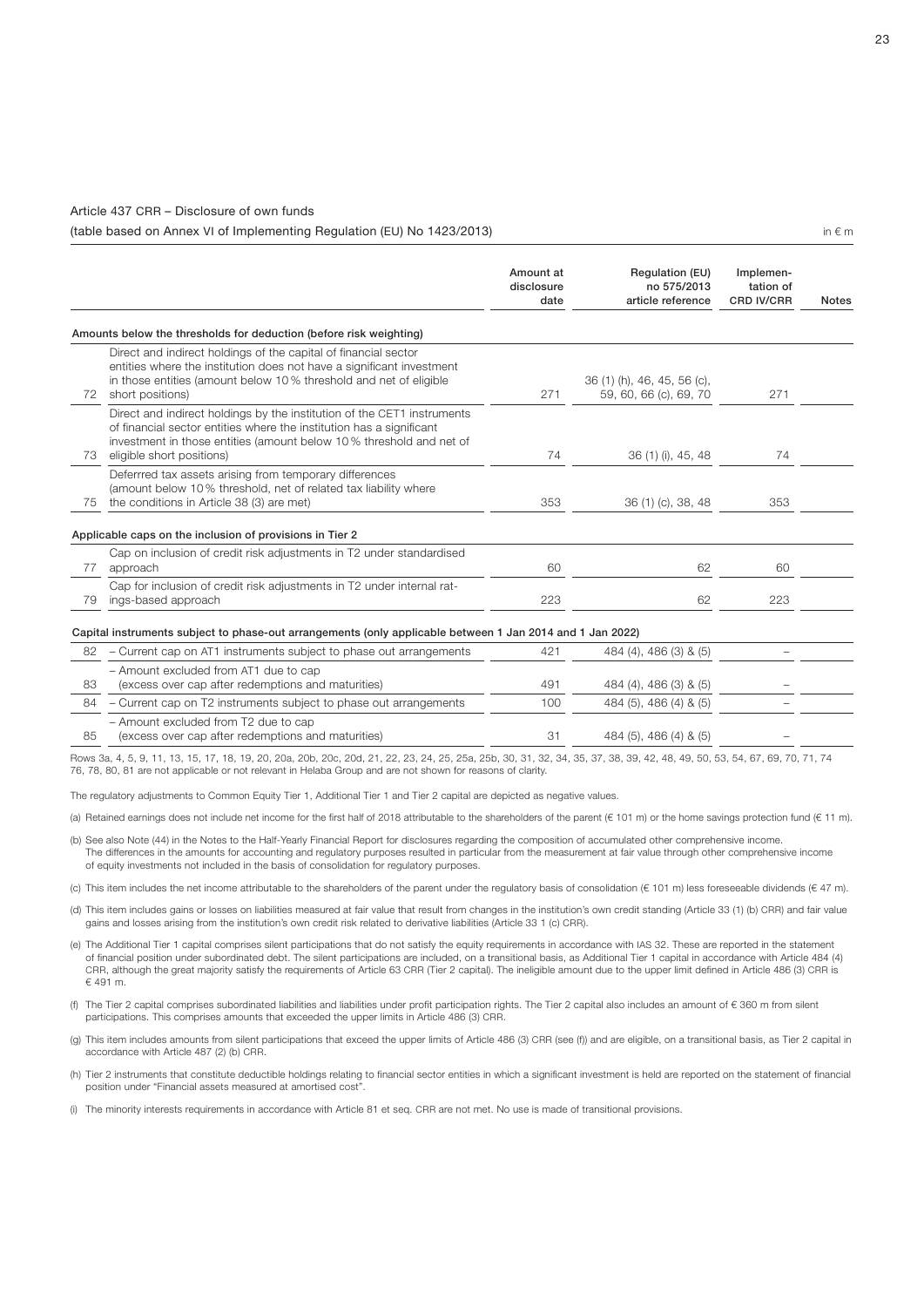#### Article 437 CRR – Reconciliation from the IFRS consolidated statement

of financial position to the consolidated statement of financial position for regulatory purposes in  $\epsilon$  m in  $\epsilon$  m

| Statement of financial position item                                                         | <b>IFRS</b><br>consolidated<br>statement of fi-<br>nancial position | Consolidated<br>statement of<br>financial posi-<br>tion for regula-<br>tory purposes | Difference due<br>to differing<br>groups of<br>consolidated<br>consolidated<br>companies | Note <sup>1</sup> |
|----------------------------------------------------------------------------------------------|---------------------------------------------------------------------|--------------------------------------------------------------------------------------|------------------------------------------------------------------------------------------|-------------------|
|                                                                                              | 06.2018                                                             | 06.2018                                                                              |                                                                                          |                   |
| I. Assets                                                                                    |                                                                     |                                                                                      |                                                                                          |                   |
| Cash on hand, demand deposits and overnight money balances with cen-<br>tral banks and banks | 18,634                                                              | 18,536                                                                               | $-98$                                                                                    |                   |
| Financial assets measured at amortised cost                                                  | 100,423                                                             | 101,007                                                                              | 584                                                                                      |                   |
| Trading assets                                                                               | 15.976                                                              | 15.995                                                                               | 19                                                                                       |                   |
| Other financial assets mandatorily measured<br>at fair value through profit or loss          | 3,996                                                               | 4,325                                                                                | 329                                                                                      |                   |
| Financial assets designated voluntarily at fair value                                        | 594                                                                 | 594                                                                                  | $\circ$                                                                                  |                   |
| Positive fair values of hedging derivatives under hedge accounting                           | 687                                                                 | 687                                                                                  | $\circ$                                                                                  |                   |
| Financial assets measured at fair value through<br>other comprehensive income                | 22,351                                                              | 23,470                                                                               | 1,118                                                                                    |                   |
| Shares in equity-accounted entities                                                          | 47                                                                  | $\overline{c}$                                                                       | $-45$                                                                                    |                   |
| Investment property                                                                          | 2,291                                                               | $\overline{c}$                                                                       | $-2,288$                                                                                 |                   |
| Property and equipment                                                                       | 424                                                                 | 409                                                                                  | $-15$                                                                                    |                   |
| Intangible assets                                                                            | 74                                                                  | 73                                                                                   | $-1$                                                                                     |                   |
| Income tax assets                                                                            | 474                                                                 | 440                                                                                  | $-34$                                                                                    |                   |
| thereof: Deferred income tax assets                                                          | 393                                                                 | 359                                                                                  | $-34$                                                                                    |                   |
| thereof: Arising from differences that are not temporary                                     | $\overline{7}$                                                      | 5                                                                                    | $-2$                                                                                     |                   |
| thereof: Arising from temporary differences                                                  | 386                                                                 | 354                                                                                  | $-32$                                                                                    |                   |
| Non-current assets and disposal groups classified as held for sale                           | 6                                                                   | 6                                                                                    | $\Omega$                                                                                 |                   |
| Other assets                                                                                 | 890                                                                 | 317                                                                                  | $-573$                                                                                   |                   |
| <b>Total assets</b>                                                                          | 166,867                                                             | 165,863                                                                              | $-1,004$                                                                                 |                   |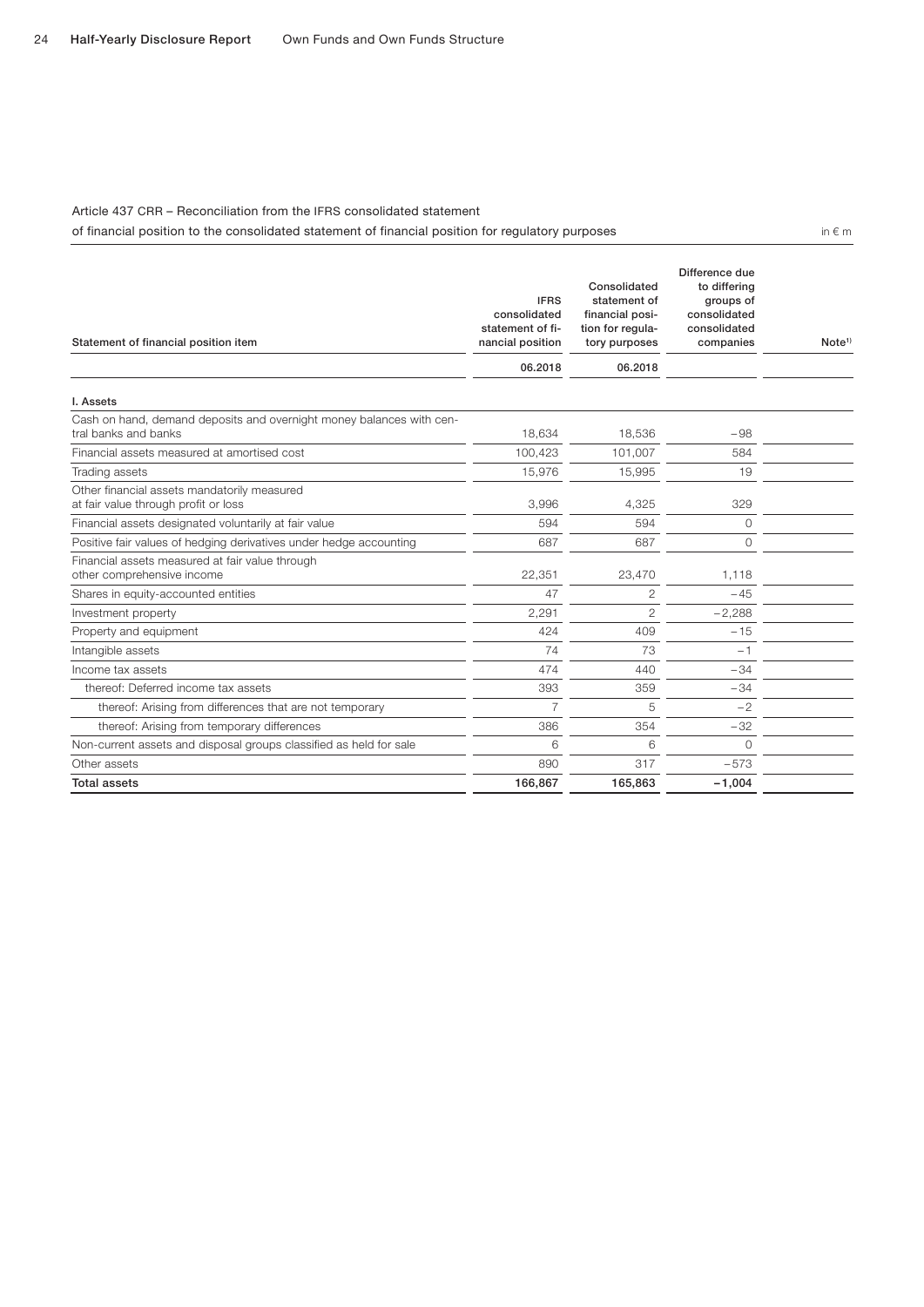#### Article 437 CRR – Reconciliation from the IFRS consolidated statement

of financial position to the consolidated statement of financial position for regulatory purposes in  $\epsilon$  m in  $\epsilon$  m

| Statement of financial position item                                                  | <b>IFRS</b><br>consolidated<br>statement of fi-<br>nancial position | Consolidated<br>statement of<br>financial posi-<br>tion for regula-<br>tory purposes | Difference due<br>to differing<br>groups of<br>consolidated<br>consolidated<br>companies | Note <sup>1</sup>          |
|---------------------------------------------------------------------------------------|---------------------------------------------------------------------|--------------------------------------------------------------------------------------|------------------------------------------------------------------------------------------|----------------------------|
|                                                                                       | 06.2018                                                             | 06.2018                                                                              |                                                                                          |                            |
| II. Liabilities and equity                                                            |                                                                     |                                                                                      |                                                                                          |                            |
| Financial liabilities measured at amortised cost                                      | 130,654                                                             | 129,367                                                                              | $-1,287$                                                                                 |                            |
| thereof: Subordinated liabilities (subordinated capital)                              | 2,215                                                               | 2,215                                                                                | $\circ$                                                                                  | (f)                        |
| thereof: Amortised amount per Art. 64 CRR                                             |                                                                     | $\mathbf{2}$                                                                         |                                                                                          |                            |
| thereof: Difference between regulatory figures<br>and statement of financial position |                                                                     | 61                                                                                   |                                                                                          |                            |
| thereof: Profit participation rights                                                  | 221                                                                 | 221                                                                                  | $\overline{0}$                                                                           | (f)                        |
| thereof: Amortised amount per Art. 64 CRR                                             |                                                                     | 146                                                                                  |                                                                                          |                            |
| thereof: Difference between regulatory figures<br>and statement of financial position |                                                                     | 5                                                                                    |                                                                                          |                            |
| thereof: Silent participations                                                        | 1,002                                                               | 1,002                                                                                | $\circ$                                                                                  | $(e)$ , $(f)$              |
| thereof: No longer eligible per Art. 78 CRR                                           |                                                                     | 20                                                                                   |                                                                                          |                            |
| thereof: Amount expiring per Art. 486 CRR                                             |                                                                     | 491                                                                                  |                                                                                          |                            |
| thereof: Difference between regulatory figures<br>and statement of financial position |                                                                     | 49                                                                                   |                                                                                          |                            |
| <b>Trading liabilities</b>                                                            | 12,019                                                              | 12,019                                                                               | $\mathsf{O}\xspace$                                                                      |                            |
| Negative fair values of non-trading derivatives                                       | 1,823                                                               | 1,822                                                                                | $-2$                                                                                     |                            |
| Financial liabilities designated voluntarily at fair value                            | 11,107                                                              | 11,107                                                                               | $\mathsf{O}\xspace$                                                                      |                            |
| thereof: Subordinated liabilities (subordinated capital)                              | 47                                                                  | 47                                                                                   | 0                                                                                        | (f)                        |
| thereof: Difference between regulatory figures<br>and statement of financial position |                                                                     | $\overline{c}$                                                                       |                                                                                          |                            |
| Negative fair values of hedging derivatives under hedge accounting                    | 560                                                                 | 560                                                                                  | $\overline{0}$                                                                           |                            |
| Provisions                                                                            | 2,088                                                               | 2,049                                                                                | $-38$                                                                                    |                            |
| Income tax liabilities                                                                | 150                                                                 | 145                                                                                  | $-5$                                                                                     |                            |
| thereof: Deferred income tax liabilities                                              | $\overline{7}$                                                      | 18                                                                                   | 11                                                                                       |                            |
| Other liabilities                                                                     | 451                                                                 | 340                                                                                  | $-112$                                                                                   |                            |
| Equity                                                                                | 8,015                                                               | 8,455                                                                                | 440                                                                                      |                            |
| Subscribed capital                                                                    | 2,509                                                               | 2.509                                                                                | $\Omega$                                                                                 |                            |
| Capital reserves                                                                      | 1,546                                                               | 1,546                                                                                | $\circ$                                                                                  |                            |
| Retained earnings                                                                     | 4,275                                                               | 4,372                                                                                | 96                                                                                       | (a)                        |
| thereof: Attributable to shareholders                                                 | 138                                                                 | 101                                                                                  | $-38$                                                                                    | (c)                        |
| Accumulated other comprehensive income (OCI)                                          | $-313$                                                              | 26                                                                                   | 339                                                                                      | (b)                        |
| Non-controlling interests                                                             | $-2$                                                                | $\overline{2}$                                                                       | $\Delta$                                                                                 | $\left( \mathsf{i}\right)$ |
| Total liabilities and equity                                                          | 166,867                                                             | 165,863                                                                              | $-1,004$                                                                                 |                            |

1) Explanations can be found in the table "Disclosure of Own Funds".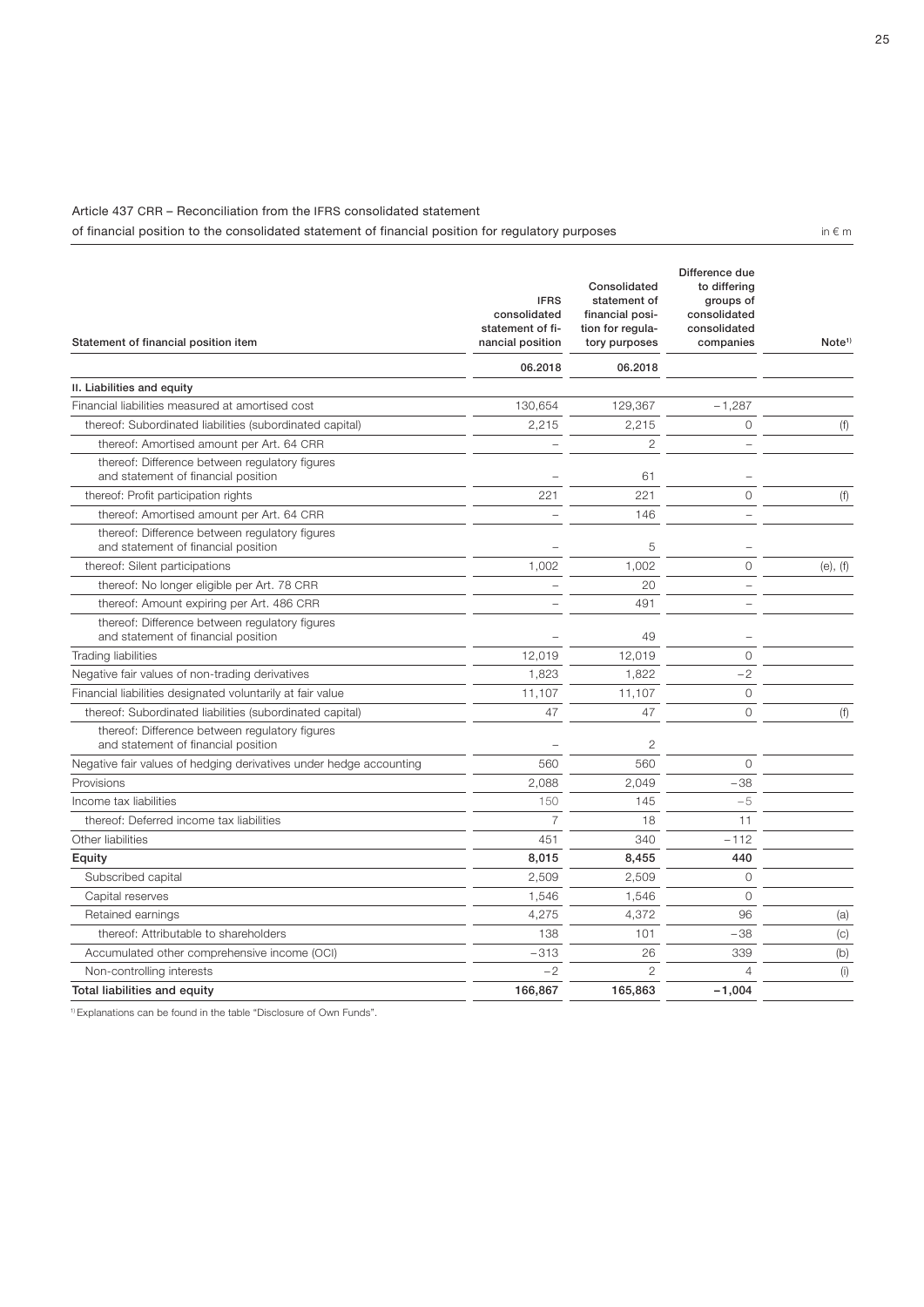#### <span id="page-25-0"></span>Capital adequacy

The table below shows the RWAs and capital requirements for default risks, broken down by risk type.

#### EU OV1 – Overview of RWAs in € m

|                                                  |                |                                                                                 | RWAs       |            | Capital<br>requirement   |
|--------------------------------------------------|----------------|---------------------------------------------------------------------------------|------------|------------|--------------------------|
|                                                  |                |                                                                                 | 30.06.2018 | 31.03.2018 | 30.06.2018               |
|                                                  | 1.             | Credit risk (excluding CCR)                                                     | 40,771     | 40,151     | 3,262                    |
| Article 438 (c) (d)                              | $\mathbf{2}$   | Of which standardised approach (CRSA)                                           | 4,634      | 4,600      | 371                      |
| Article 438 (c) (d)                              | 3              | Of which the foundation IRB (FIRB) approach                                     | 33.908     | 33.716     | 2.713                    |
| Article 438(c)(d)                                | $\overline{4}$ | Of which the advanced IRB (AIRB) approach                                       | 1,082      | 1,085      | 87                       |
| Article 438 (d)                                  | 5              | Of which equity IRB under the simple<br>risk-weighted approach or the IMA       | 1,147      | 749        | 92                       |
| Article 107,<br>Article 438 (c) (d)              | 6              | Counterparty credit risk (CCR)                                                  | 1,834      | 1,909      | 147                      |
| Article 438 (c) (d)                              | $\overline{7}$ | Of which mark to market                                                         | 1,133      | 1,154      | 91                       |
| Article 438 (c) (d)                              | 8              | Of which original exposure                                                      |            |            | $\overline{\phantom{0}}$ |
|                                                  | 9              | Of which standardised approach                                                  |            |            | $\overline{\phantom{0}}$ |
|                                                  | 10             | Of which internal model method (IMM)                                            |            |            | $\overline{\phantom{0}}$ |
| Article 438 (c) (d)                              | 11             | Of which contributions to the default fund of a CCP                             | 0          | $\Omega$   | $\mathbf 0$              |
| Article 438 (c) (d)                              | 12             | Of which CVA                                                                    | 701        | 755        | 56                       |
| Article 438 (e)                                  | 13             | Settlement risk                                                                 | $\Omega$   | $\Omega$   | 0                        |
| Article 449 (o) (i)                              | 14             | Securitisation exposures in the banking book (after the cap)                    | 1,845      | 1,942      | 148                      |
|                                                  | 15             | Of which IRB approach                                                           | 778        | 880        | 62                       |
|                                                  | 16             | Of which supervisory formula approach (SFA)                                     | 465        | 576        | 37                       |
|                                                  | 17             | Of which internal assessment approach (IAA)                                     | 308        | 297        | 25                       |
|                                                  | 18             | Of which standardised approach                                                  | 1,067      | 1,063      | 85                       |
| Article 438 (e)                                  | 19             | Market risk                                                                     | 3,784      | 3,323      | 303                      |
|                                                  | 20             | Of which standardised approach                                                  | 1,696      | 1,570      | 136                      |
|                                                  | 21             | Of which internal model method (IMM)                                            | 2,088      | 1,753      | 167                      |
| Article 438 (e)                                  | 22             | Large exposures                                                                 | $\Omega$   | $\Omega$   | $\circ$                  |
| Article 438 (f)                                  | 23             | Operational risk                                                                | 3,557      | 3,557      | 285                      |
|                                                  | 24             | Of which basic indicator approach                                               |            |            |                          |
|                                                  | 25             | Of which standardised approach                                                  | 3,557      | 3,557      | 285                      |
|                                                  | 26             | Of which advanced measurement approaches                                        |            |            |                          |
| Article 437 (2),<br>Article 48<br>und Article 60 |                | Amounts below the thresholds<br>27 for deduction (subject to 250 % risk weight) | 89         | 84         | 7                        |
| Article 500                                      | 28             | Adjustment for Basel I floor                                                    |            |            |                          |
|                                                  |                | 29 Total                                                                        | 51,881     | 50,966     | 4,150                    |

The following table (as at 30 June 2018) is provided in addition to the differentiated presentation of RWAs in accordance with the requirements in EBA/GL/2016/11 in order to ensure that the requirements of Article 438 CRR are satisfied in full.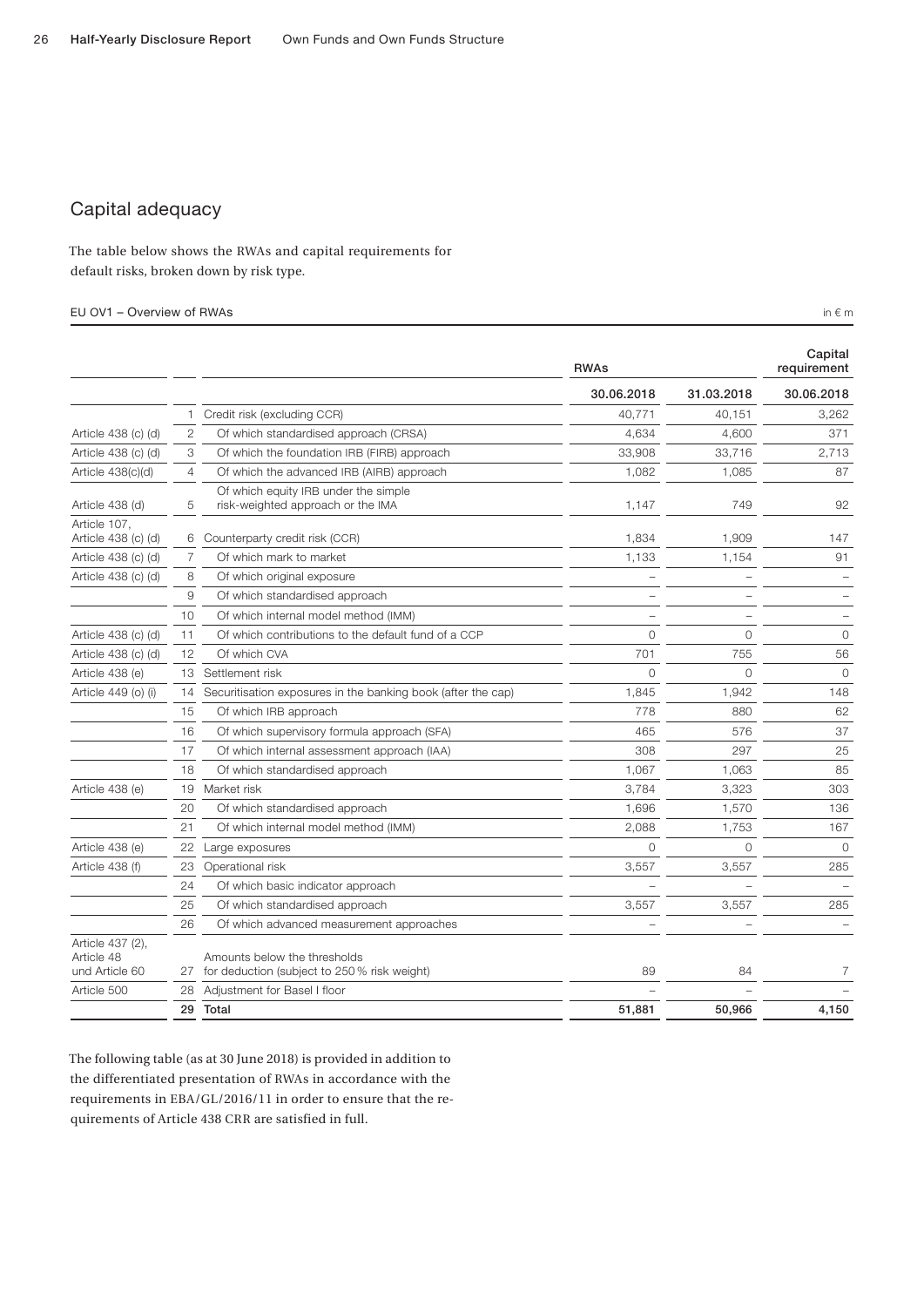#### Article 438 CRR – Overview of RWAs by exposure class in  $\epsilon$  m in  $\epsilon$  m

| <b>Exposure classes</b>                                                         | <b>RWAs</b> | Capital requirement |
|---------------------------------------------------------------------------------|-------------|---------------------|
| Central governments or central banks                                            | 1,377       | 110                 |
| Institutions                                                                    | 3,313       | 265                 |
| Corporates                                                                      | 29,536      | 2,363               |
| thereof: Specialised lending exposures                                          | 15,854      | 1,268               |
| thereof: SME                                                                    | 1,783       | 143                 |
| thereof: Other                                                                  | 11,899      | 952                 |
| Retail                                                                          | 1,082       | 87                  |
| Secured by real estate                                                          | 673         | 54                  |
| thereof: SME                                                                    | 184         | 15                  |
| thereof: Non-SME                                                                | 489         | 39                  |
| Qualifying revolving                                                            | 50          | $\overline{4}$      |
| Other                                                                           | 358         | 29                  |
| thereof: SME                                                                    | 83          | $\overline{7}$      |
| thereof: Non-SME                                                                | 275         | 22                  |
| IRBA equity exposures                                                           | 1,457       | 117                 |
| thereof: Simple risk-weighted approach                                          | 1,147       | 92                  |
| Private equity exposures in sufficiently diversified portfolios (190 %)         | 999         | 80                  |
| Exchange traded equity exposures (290 %)                                        |             |                     |
| Other equity exposures (370 %)                                                  | 149         | 12                  |
| thereof: PD/LGD approach                                                        | 242         | 19                  |
| thereof: Risk-weighted equities                                                 | 67          | 5                   |
| Other non-credit-obligation assets                                              | 398         | 32                  |
| Total IRB approach                                                              | 37,163      | 2,973               |
| Central governments or central banks                                            | 33          | 3                   |
| Regional governments or local authorities                                       | 14          | $\mathbf{1}$        |
| Public-sector entities                                                          | 373         | 30                  |
| Multilateral development banks                                                  |             |                     |
| International organisations                                                     |             |                     |
| Institutions                                                                    | 510         | 41                  |
| Corporates                                                                      | 2,006       | 160                 |
| Retail                                                                          | 81          | 6                   |
| Exposures secured by real estate                                                | 592         | 47                  |
| Exposures in default                                                            | 135         | 11                  |
| Higher risk categories                                                          | 1           | 0                   |
| Covered bonds                                                                   | 3           | $\circ$             |
| Exposures to institutions and corporates<br>with a short-term credit assessment |             |                     |
| Collective investment undertakings (CIU)                                        |             |                     |
| Equity exposures                                                                | 835         | 67                  |
| Other Items                                                                     | 249         | 20                  |
| Total standardised approach (CRSA)                                              | 4,831       | 386                 |
| Total                                                                           | 41,994      | 3,359               |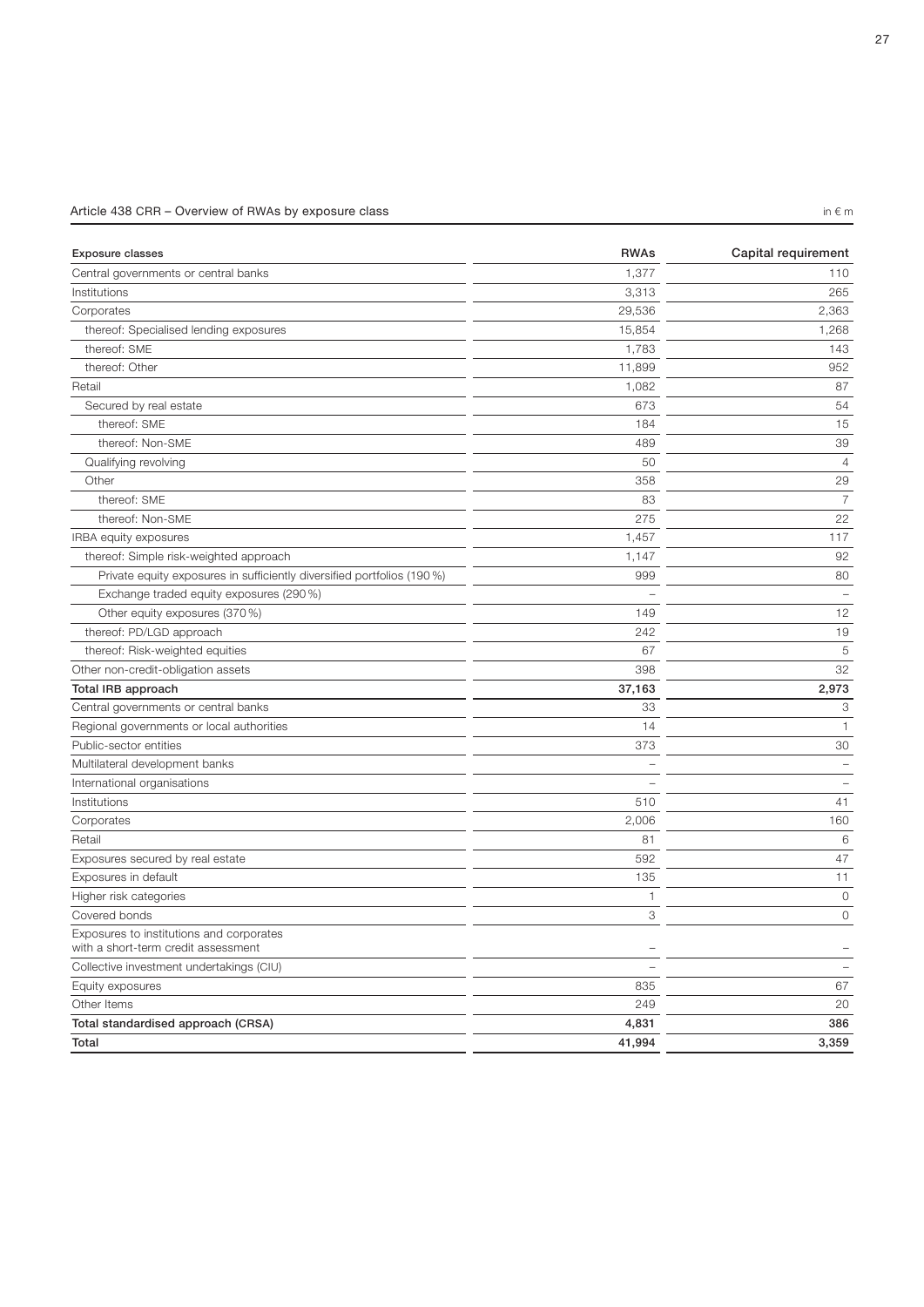There were no own funds requirements on the reporting date for trading book activities of the Helaba Group in relation to large exposures above the limits set out in Articles 395 to 401 CRR.

As at the reporting date, there were also no equity investments in insurance companies that are not deducted from own funds in accordance with Article 49 (1) CRR.

The most significant changes in RWAs compared with 31 March 2018 result from an increase in the "IRBA equity exposures" exposure class and from market risk.

The increase (approximately  $\epsilon$  387 m RWAs) in the "IRBA equity exposures" exposure class arose largely because of a subsidiary that made a relatively large property acquisition.

EU CR10 – IRB: Equities (simple risk-weighted approach) in  $\epsilon$  m

The RWA increase under market risk arose, firstly, from a business-related increase in the securities business under specific interest rate risk (approximately  $\epsilon$  234 m) and, secondly, from the internal model (approximately  $\epsilon$  336 m). The changes under the internal model are mainly attributable to the regular monthly updates of the statistical parameters (volatilities and correlations) and changes in exposures resulting from normal trading activities.

The table below shows the equity investment exposures in the simple risk-weighted approach as specified in Article 155 (2) CRR. As at 30 June 2018, Helaba did not hold any specialised lending exposures based on the supervisory slotting criteria. For this reason, the table below is restricted to equity investments.

| Equity investments under the simple risk-weighted approach      |                                                           |                                                            |                       |                   |             |                             |
|-----------------------------------------------------------------|-----------------------------------------------------------|------------------------------------------------------------|-----------------------|-------------------|-------------|-----------------------------|
| Categories                                                      | Basis of<br>measure-<br>ment<br>(on-<br>balance<br>sheet) | Basis of<br>measure-<br>ment<br>(off-<br>balance<br>sheet) | <b>Risk</b><br>weight | Exposure<br>value | <b>RWAs</b> | Capital<br>require-<br>ment |
| Private equity exposures in sufficiently diversified portfolios | 285                                                       | 241                                                        | 190%                  | 526               | 999         | 80                          |
| Exchange-traded equity exposures                                |                                                           |                                                            | 290 %                 |                   |             |                             |
| Other equity exposures                                          | 39                                                        |                                                            | 370 %                 | 40                | 149         | 12                          |
| Total                                                           | 324                                                       | 242                                                        |                       | 566               | 1,147       | 92                          |

The table below shows the capital ratios of the Helaba Group, Helaba Bank and the significant subsidiary FSP.

#### $\blacksquare$  Capital ratios in % in % in  $\blacksquare$

|                             | Total capital ratio | Tier 1 capital ratio | CET1 capital ratio |
|-----------------------------|---------------------|----------------------|--------------------|
| Helaba Group (IFRS)         | 21.5                | 16.3                 | 15.5               |
| Helaba Bank (HGB)           | 20.5                | 14.2                 | 13.3               |
| Frankfurter Sparkasse (HGB) | 20.5                | 19.5                 | 19.5               |

The Helaba Group has a comfortable capital position with a Tier 1 capital ratio of 16.3 % and a Common Equity Tier 1 capital ratio of 15.5 % as at 30 June 2018.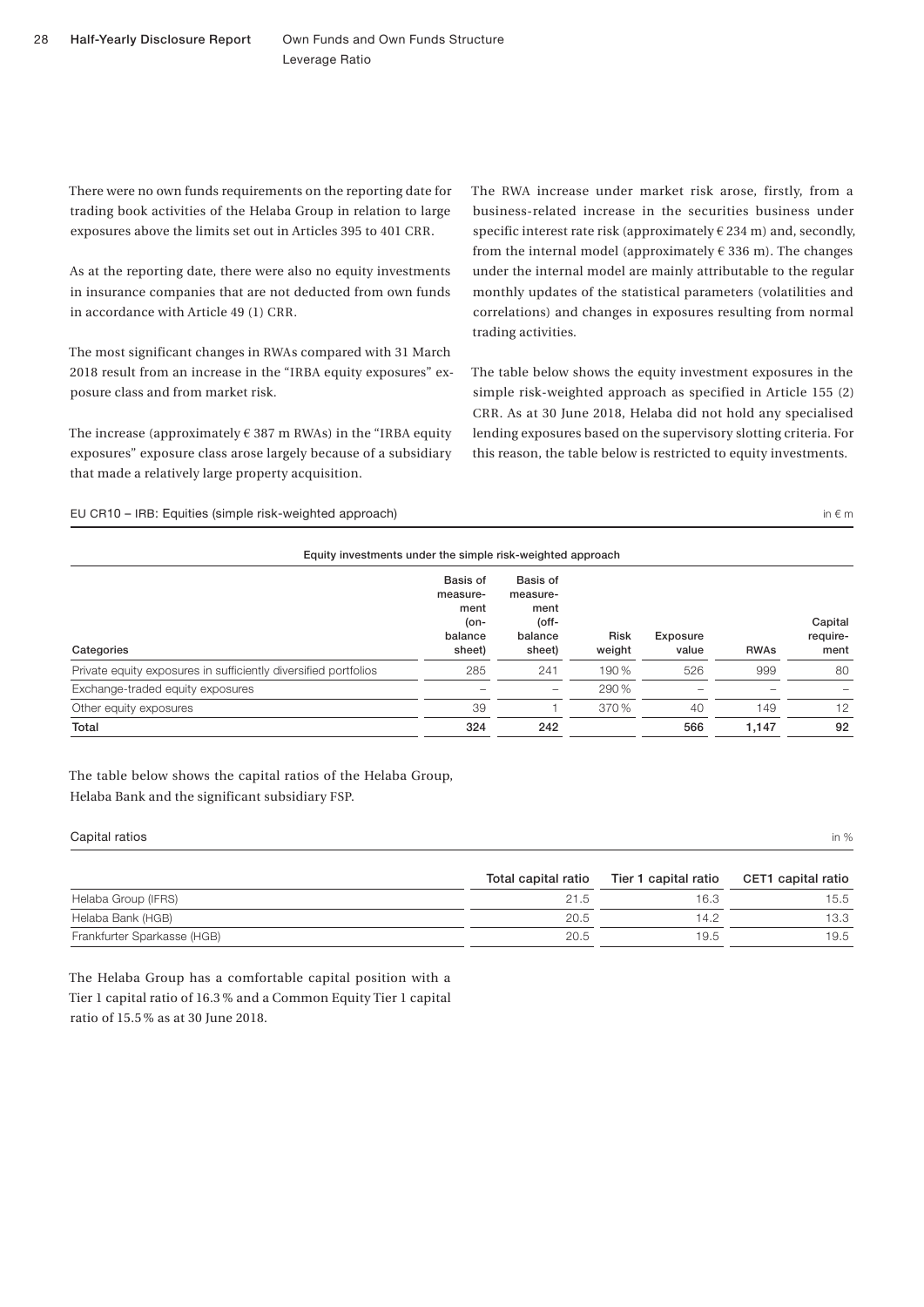## <span id="page-28-0"></span>Leverage Ratio

In January 2015, the requirements for calculating the leverage ratio were redefined and issued by the European Commission in Delegated Act EU 2015/62.

The leverage ratio is based on the relationship between Tier 1 capital and the unweighted total of all on-balance sheet and off-balance sheet asset items (including derivatives).

The disclosures have been published in accordance with Commission Implementing Regulation (EU) 2016/200 (disclosure of the leverage ratio). The table below presents the variables used to determine the leverage ratio taking account of the transitional provisions in accordance with Article 499 (1b) CRR.

| Article 451 CRR – Leverage ratio in accordance with Delegated Act |                                                                                                                                                                                                                                                       | in $\notin$ m               |
|-------------------------------------------------------------------|-------------------------------------------------------------------------------------------------------------------------------------------------------------------------------------------------------------------------------------------------------|-----------------------------|
|                                                                   | Reference date                                                                                                                                                                                                                                        | 30.06.18                    |
|                                                                   | Entity name                                                                                                                                                                                                                                           | Landesbank Hessen-Thüringen |
|                                                                   | Level of application                                                                                                                                                                                                                                  | Consolidated                |
|                                                                   | Table LRSum: Summary reconciliation of accounting assets and leverage ratio exposures                                                                                                                                                                 |                             |
|                                                                   |                                                                                                                                                                                                                                                       | Applicable amount           |
|                                                                   | Total assets as per published financial statements                                                                                                                                                                                                    | 166,867                     |
|                                                                   | Adjustment for entities which are consolidated for accounting purposes<br>but are outside the scope of regulatory consolidation                                                                                                                       | $-1.004$                    |
|                                                                   | (Adjustment for fiduciary assets recognised on the balance sheet pursuant<br>to the applicable accounting framework but excluded from the leverage ratio<br>total exposure measure in accordance with Article 429(13) of Regulation (EU) No 575/2013) |                             |
| 4                                                                 | Adjustments for derivative financial instruments                                                                                                                                                                                                      | (3,208)                     |
| 5                                                                 | Adjustment for securities financing transactions (SFTs)                                                                                                                                                                                               | 631                         |
| 6.                                                                | Adjustment for off-balance sheet items<br>(i.e. conversion to credit equivalent amounts of off-balance sheet exposures)                                                                                                                               | 16.061                      |
| EU-6a                                                             | (Adjustment for intragroup exposures excluded from the leverage ratio<br>total exposure measure in accordance with Article 429(7) of Regulation (EU) No 575/2013)                                                                                     |                             |
| EU-6b                                                             | (Adjustment for exposures excluded from the leverage ratio<br>total exposure measure in accordance with Article 429(14) of Regulation (EU) No 575/2013)                                                                                               |                             |
|                                                                   | Other adjustments                                                                                                                                                                                                                                     | (1,683)                     |
| 8                                                                 | Leverage ratio total exposure measure                                                                                                                                                                                                                 | 177,664                     |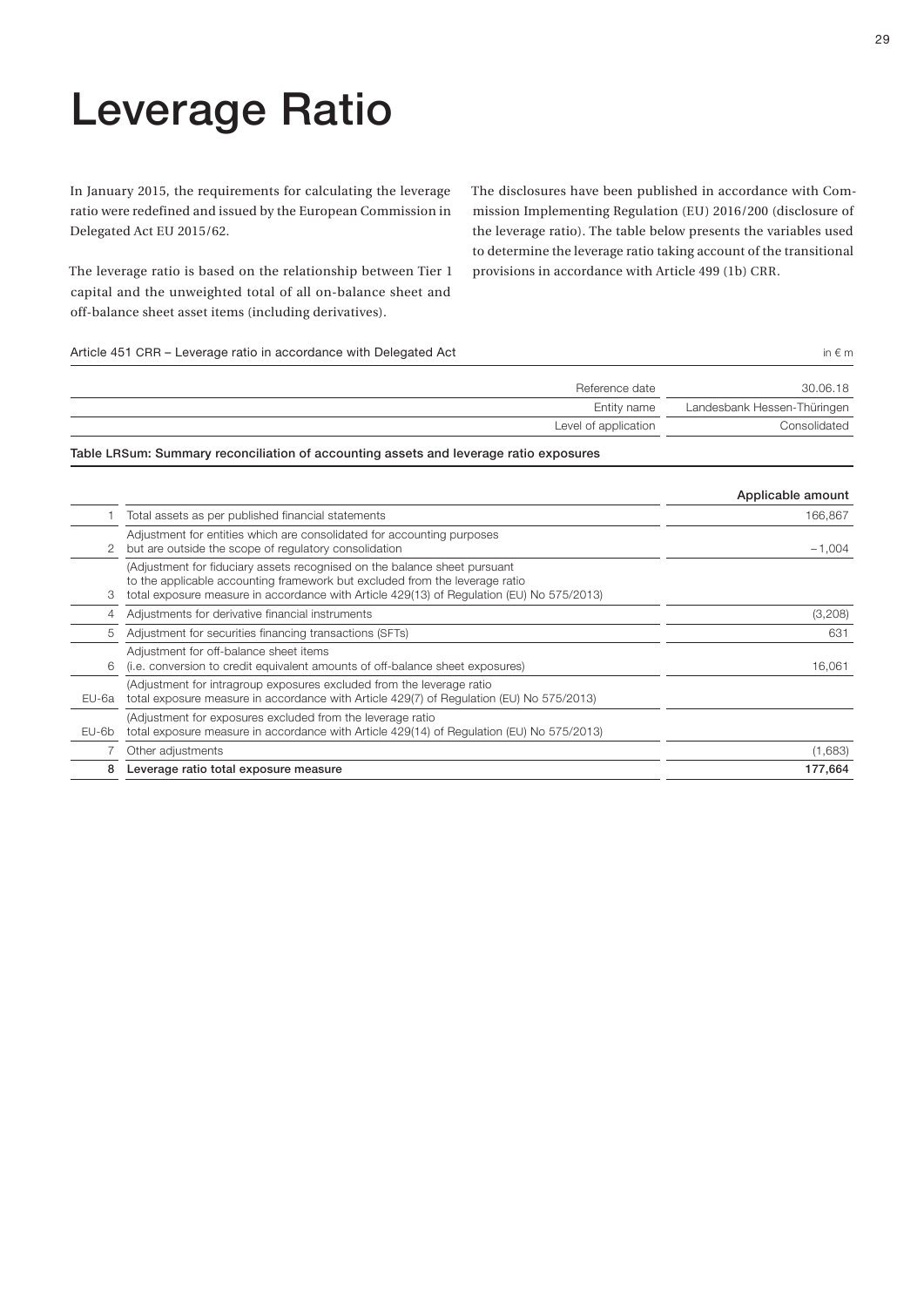#### Table LRCom: Leverage ratio common disclosure

|              |                                                                                                                                              | CRR leverage ratio exposures |
|--------------|----------------------------------------------------------------------------------------------------------------------------------------------|------------------------------|
|              | On-balance sheet exposures (excluding derivatives and SFTs)                                                                                  |                              |
| 1            | On-balance sheet items (excluding derivatives, SFTs and fiduciary assets, but including collateral)                                          | 152,638                      |
| 2            | (Asset amounts deducted in determining Tier 1 capital)                                                                                       | (311)                        |
| 3            | Total on-balance sheet exposures<br>(excluding derivatives, SFTs and fiduciary assets) (sum of lines 1 and 2)                                | 152,328                      |
|              | Derivative exposures                                                                                                                         |                              |
| 4            | Replacement cost associated with all derivatives transactions (i.e. net of eligible cash variation margin)                                   | 5,875                        |
| 5            | Add-on amounts for PFE associated with all derivatives transactions (mark-to-market method)                                                  | 2,600                        |
| $EU-5a$      | Exposure determined under Original Exposure Method                                                                                           |                              |
| 6            | Gross-up for derivatives collateral provided where deducted<br>from the balance sheet assets pursuant to the applicable accounting framework |                              |
| 7            | (Deductions of receivables assets for cash variation margin provided in derivatives transactions)                                            |                              |
| 8            | (Exempted CCP leg of client-cleared trade exposures)                                                                                         |                              |
| 9            | Adjusted effective notional amount of written credit derivatives                                                                             | 2,811                        |
| 10           | (Adjusted effective notional offsets and add-on deductions for written credit derivatives)                                                   | (2,682)                      |
| 11           | Total derivatives exposures (sum of lines 4 to 10)                                                                                           | 8,605                        |
|              | <b>SFT exposures</b>                                                                                                                         |                              |
| 12           | Gross SFT assets (with no recognition of netting), after adjusting for sales accounting transactions                                         | 40                           |
| 13           | (Netted amounts of cash payables and cash receivables of gross SFT assets)                                                                   |                              |
| 14           | Counterparty credit risk exposure for SFT assets                                                                                             | 631                          |
| EU-14a       | Derogation for SFTs: Counterparty credit risk exposure<br>in accordance with Articles 429b(4) and 222 of Regulation (EU) No 575/2013         |                              |
| 15           | Agent transaction exposures                                                                                                                  |                              |
| EU-15a       | (Exempted CCP leg of client-cleared SFT exposure)                                                                                            |                              |
| 16           | Total securities financing transaction exposures (sum of lines 12 to 15a)                                                                    | 672                          |
|              | Other off-balance sheet exposures                                                                                                            |                              |
| 17           | Off-balance sheet exposures at gross notional amount                                                                                         | 34,816                       |
| 18           | (Adjustments for conversion to credit equivalent amounts)                                                                                    | (18, 755)                    |
| 19           | Other off-balance sheet exposures (sum of lines 17 and 18)                                                                                   | 16,061                       |
|              | Exempted exposures in accordance with Article 429(7)<br>and (14) of Regulation (EU) No 575/2013 (on and off balance sheet)                   |                              |
| EU-19a       | (Intragroup exposures (solo basis) exempted in accordance with Article 429(7)<br>of Regulation (EU) No 575/2013 (on and off balance sheet))  |                              |
| EU-19b       | (Exposures exempted in accordance with Article 429(14) of Regulation (EU)<br>No 575/2013 (on and off balance sheet))                         |                              |
|              | Capital and total exposure measure                                                                                                           |                              |
|              | 20 Tier 1 capital                                                                                                                            | 8,445                        |
|              | 21 Leverage ratio total exposure measure (sum of lines 3, 11, 16, 19, EU-19a and EU-19b)                                                     | 177,664                      |
|              | Leverage ratio                                                                                                                               |                              |
| 22           | Leverage ratio                                                                                                                               | 4.75%                        |
|              | Choice on transitional arrangements and amount of derecognised fiduciary items                                                               |                              |
| <b>EU-23</b> | Choice on transitional arrangements for the definition of the capital measure                                                                | Transitional                 |
| EU-24        | Amount of derecognised fiduciary items in accordance with Article 429(11)<br>of Regulation (EU) No 575/2013                                  |                              |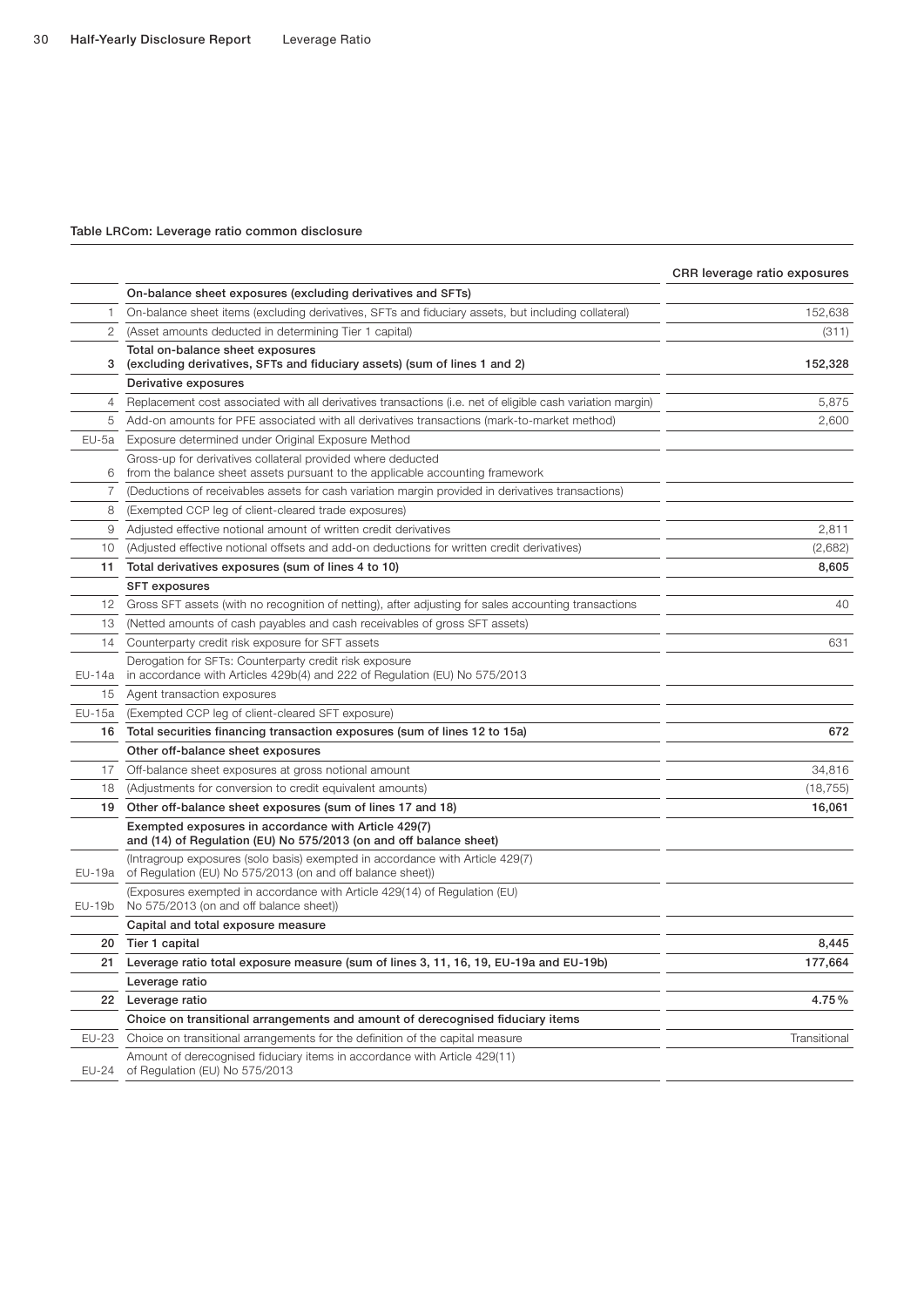#### Table LRSpl: Split-up of on-balance sheet exposures (excluding derivatives, SFTs and exempted exposures)

|         |                                                                                                            | CRR leverage ratio exposures |
|---------|------------------------------------------------------------------------------------------------------------|------------------------------|
| $EU-1$  | Total on-balance sheet exposures (excluding derivatives, SFTs, and exempted exposures), of which:          | 152,638                      |
| $EU-2$  | Trading book exposures                                                                                     | 7.279                        |
| $EU-3$  | Banking book exposures, of which:                                                                          | 145,359                      |
| $EU-4$  | Covered bonds                                                                                              | 5,749                        |
| $EU-5$  | Exposures treated as sovereigns                                                                            | 43,259                       |
| $EU-6$  | Exposures to regional governments, MDBs, international organisations and PSEs not treated as<br>sovereigns | 5,222                        |
| $EU-7$  | Institutions                                                                                               | 20,185                       |
| $EU-8$  | Secured by mortgages of immovable properties                                                               | 15,470                       |
| $EU-9$  | Retail exposures                                                                                           | 1,417                        |
| EU-10   | Corporates                                                                                                 | 44,410                       |
| EU-11   | Exposures in default                                                                                       | 386                          |
| $EU-12$ | Other exposures (e.g. equity, securitisations, and other non-credit obligation assets)                     | 9,261                        |

#### Description of the process for monitoring the risk of excessive leverage

Helaba takes the leverage ratio requirements into account in the optimisation of its business portfolio. The risk of excessive leverage is addressed by including the leverage ratio in the planning and control process. Based on the business and risk strategy, an internal target ratio is specified as an additional key performance indicator, supplementing the capital ratios. Helaba is managing its business using qualitative and quantitative guidelines, taking

into account the limits it will have to comply with in the future. Changes in the leverage ratio are subject to regular monitoring. In addition to ex-post analyses of the leverage ratio in the internal reporting system, future changes in the ratio and in the basis of measurement form an integral part of the Bank's internal planning process.

#### Description of the factors that impacted the disclosed leverage ratio during the reporting period

As at 30 June 2018, the leverage ratio had decreased to 4.7 % (31 December 2017: 4.9 %). The total risk exposure increased year on year to  $\epsilon$  177.7 bn. The main factors contributing to this rise were the volume increase in the ECB reserve available on a dayto-day basis, in the Global Markets business division and in Corporate Finance. The changes were predominantly in onbalance sheet items.

Tier 1 capital as at 30 June 2018 had risen to  $\epsilon$  8.5 bn (31 December 2017: € 8.2 bn). Please refer to "Own Funds and Own Funds Structure" in this report for further information on the changes in Tier 1 capital.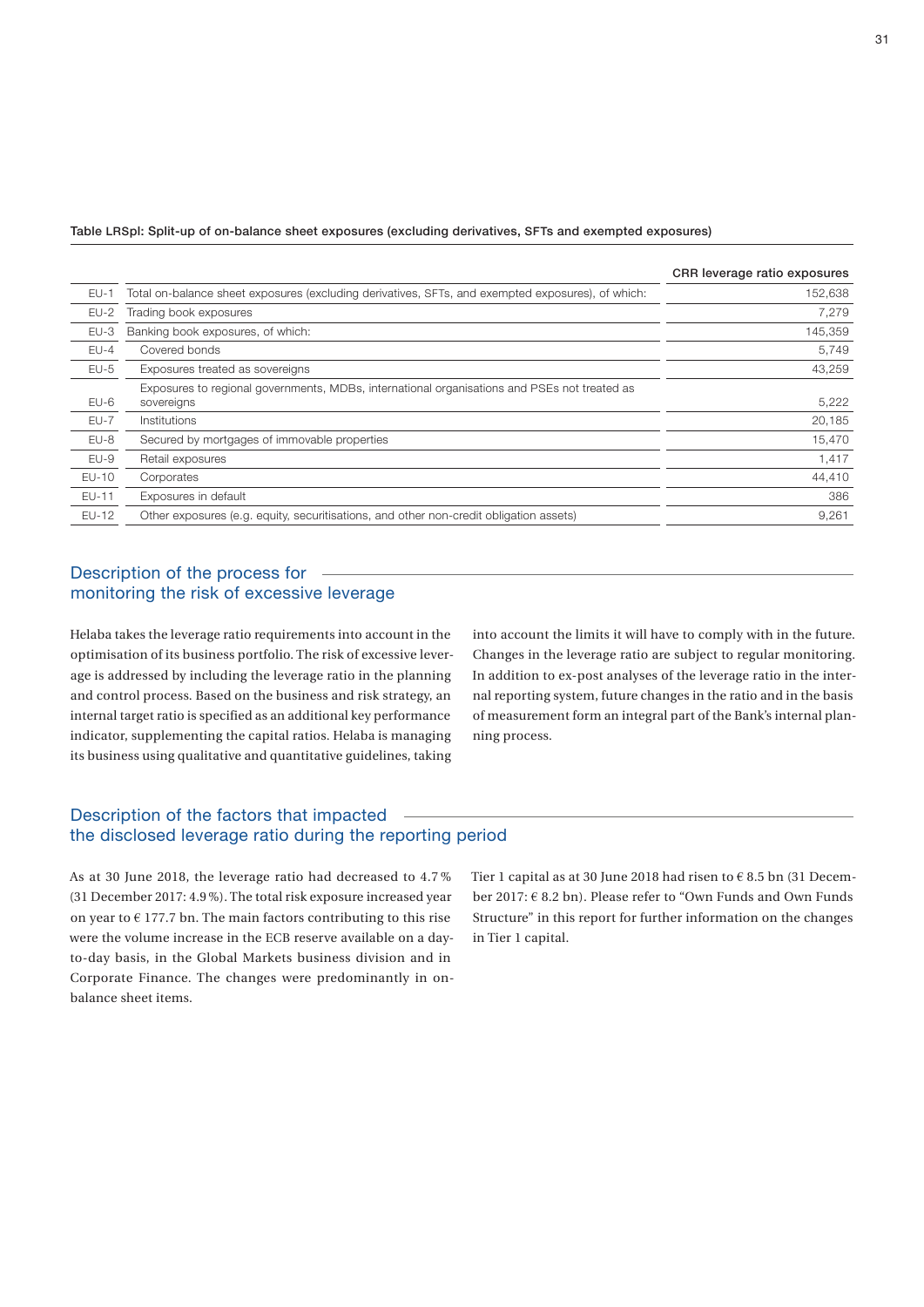### <span id="page-31-0"></span>Credit Risk

#### General disclosures

As at 30 June 2018, the Helaba Group's basis of measurement for credit risk after credit risk adjustments amounted to  $\epsilon$  170,369 m.

Additional information relating to exposures in default and exposures past due – broken down by exposure class, industry and geography – is presented in the tables below. Transactions involving a customer with which a default event as defined in Article 178 CRR has occurred are designated as in default irrespective of

the recognition of any credit risk adjustment. Transactions are deemed to be past due if they are more than 90 days in arrears and this has also been recorded as a default criterion in bank systems.

The following table also includes, in the CRSA in column a, a breakdown of the exposures in default by original exposure class (shown in italics) in accordance with EBA Q&A 2017\_3481.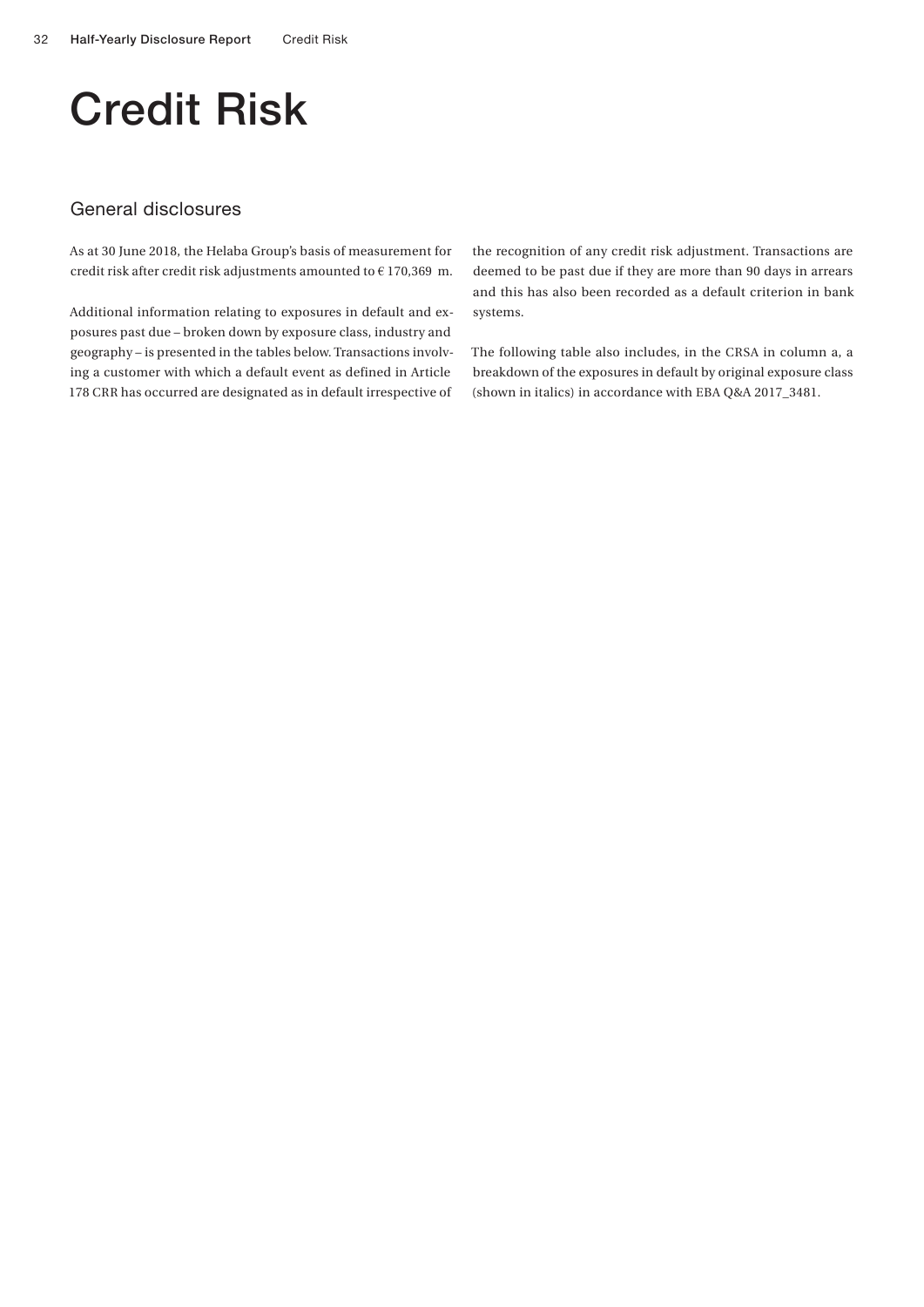#### EU CR1-A – Credit quality of exposures by exposure class in  $\epsilon$  m

 $\begin{array}{r} \n 31 \\
\hline\n 32 \\
\hline\n 33 \\
\hline\n 34 \\
\hline\n 35 \\
\hline\n 36 \\
\hline\n 37 \\
\hline\n 38 \\
\hline\n 39\n \end{array}$ 

|                |                                                                                 | a                                                      | b                              | с                                           | d                                          | e                              | f                                                                                    | g                                                                |
|----------------|---------------------------------------------------------------------------------|--------------------------------------------------------|--------------------------------|---------------------------------------------|--------------------------------------------|--------------------------------|--------------------------------------------------------------------------------------|------------------------------------------------------------------|
|                |                                                                                 | Basis of measurement before<br>credit risk adjustments |                                |                                             |                                            |                                |                                                                                      | Basis of mea-<br>surement<br>after credit<br>risk<br>adjustments |
|                |                                                                                 | Defaulted<br>exposures                                 | Non-<br>defaulted<br>exposures | Specific<br>credit risk<br>adjust-<br>ments | General<br>credit risk<br>adjust-<br>ments | Accumu-<br>lated<br>write-offs | Change in<br>credit risk<br>adjust-<br>ments<br>compared<br>with the<br>prior period | $(a+b-c-d)$                                                      |
|                | Central governments or central banks                                            | 0                                                      | 35,345                         | 3                                           |                                            |                                |                                                                                      | 35,342                                                           |
| 2              | Institutions                                                                    |                                                        | 16,853                         | 17                                          |                                            | 0                              | 13                                                                                   | 16,836                                                           |
| 3              | Corporates                                                                      | 447                                                    | 78,221                         | 302                                         |                                            | 285                            | $-36$                                                                                | 78,367                                                           |
| 4              | thereof: Specialised lending exposures                                          | 192                                                    | 34,062                         | 140                                         |                                            | 113                            | $-45$                                                                                | 34,114                                                           |
| 5              | thereof: SME                                                                    | 27                                                     | 3,944                          | 6                                           |                                            | 10                             | $-14$                                                                                | 3,964                                                            |
|                | thereof: Other                                                                  | 229                                                    | 40,216                         | 156                                         |                                            | 162                            | 23                                                                                   | 40,288                                                           |
| 6              | Retail                                                                          | 51                                                     | 5,476                          | 25                                          |                                            | 42                             | 5                                                                                    | 5,503                                                            |
| $\overline{7}$ | Secured by real estate                                                          | 29                                                     | 3,564                          | 5                                           |                                            | 19                             | $-1$                                                                                 | 3,589                                                            |
| 8              | thereof: SME                                                                    | $\mathsf{O}\xspace$                                    | 569                            | 0                                           |                                            | 4                              | 0                                                                                    | 569                                                              |
| 9              | thereof: Non-SME                                                                | 29                                                     | 2,995                          | $\overline{4}$                              |                                            | 15                             | $-1$                                                                                 | 3,020                                                            |
| 10             | Qualifying revolving                                                            | $\mathbf{2}$                                           | 812                            | 3                                           |                                            | 8                              | 1                                                                                    | 812                                                              |
| 11             | Other                                                                           | 20                                                     | 1,100                          | 17                                          |                                            | 15                             | $\overline{4}$                                                                       | 1,103                                                            |
| 12             | thereof: SME                                                                    | $\circ$                                                | 236                            | 1                                           |                                            | $\overline{7}$                 | 1                                                                                    | 234                                                              |
| 13             | thereof: Non-SME                                                                | 20                                                     | 865                            | 16                                          |                                            | 8                              | 3                                                                                    | 869                                                              |
| 14             | IRBA equity exposures                                                           | 0                                                      | 750                            | $\overline{\phantom{0}}$                    |                                            | $\overline{a}$                 | $\overline{a}$                                                                       | 750                                                              |
|                | Other non-credit-obligation assets                                              | $\qquad \qquad -$                                      | 466                            | $\mathbf 0$                                 |                                            | $\overline{a}$                 | $\circ$                                                                              | 466                                                              |
|                | 15 Total IRB approach                                                           | 498                                                    | 137,111                        | 346                                         |                                            | 327                            | $-17$                                                                                | 137,263                                                          |
| 16             | Central governments or central banks                                            |                                                        | 818                            | $\circ$                                     |                                            |                                | $\circ$                                                                              | 818                                                              |
| 17             | Regional governments or local authorities                                       | $\overline{\phantom{0}}$                               | 10,139                         | 0                                           |                                            |                                | $-0$                                                                                 | 10,139                                                           |
| 18             | Public-sector entities                                                          | $\overline{\phantom{0}}$                               | 3,967                          | $\overline{7}$                              |                                            |                                | $-5$                                                                                 | 3,960                                                            |
| 19             | Multilateral development banks                                                  |                                                        | 177                            | $\overline{\phantom{0}}$                    |                                            |                                | $\overline{a}$                                                                       | 177                                                              |
| 20             | International organisations                                                     |                                                        | 394                            | 0                                           |                                            |                                | 0                                                                                    | 394                                                              |
| 21             | Institutions                                                                    |                                                        | 8,770                          | 0                                           |                                            |                                | 0                                                                                    | 8,770                                                            |
| 22             | Corporates                                                                      | 226                                                    | 4,263                          | 10                                          |                                            |                                | $-5$                                                                                 | 4,253                                                            |
| 23             | thereof: SME                                                                    | $\overline{4}$                                         | 542                            | $\circ$                                     |                                            |                                | 0                                                                                    | 542                                                              |
|                | 24 Retail                                                                       | 40                                                     | 818                            | 2                                           |                                            | 0                              | $-1$                                                                                 | 816                                                              |
| 25             | thereof: SME                                                                    | 3                                                      | 17                             | 0                                           |                                            | 0                              | 0                                                                                    | 17                                                               |
| 26             | Exposures secured by real estate                                                |                                                        | 1,737                          | 0                                           |                                            |                                | 0                                                                                    | 1,737                                                            |
| 27             | thereof: SME                                                                    | $\qquad \qquad -$                                      | 488                            | 0                                           |                                            | $\overline{\phantom{0}}$       | 0                                                                                    | 488                                                              |
| 28             | Exposures in default                                                            | 266                                                    | $\overline{\phantom{0}}$       | 142                                         | $\qquad \qquad -$                          | 114                            | $-6$                                                                                 | 124                                                              |
| 29             | Higher risk categories                                                          | $\overline{\phantom{0}}$                               | 0                              | $\qquad \qquad -$                           | $\overline{\phantom{0}}$                   | $\overline{a}$                 | $\overline{\phantom{0}}$                                                             | 0                                                                |
| 30             | Covered bonds                                                                   |                                                        | 325                            | 0                                           |                                            |                                | 0                                                                                    | 325                                                              |
| 31             | Exposures to institutions and corporates<br>with a short-term credit assessment |                                                        |                                |                                             |                                            |                                |                                                                                      |                                                                  |
| 32             | Collective investment undertakings (CIU)                                        |                                                        |                                | $\qquad \qquad -$                           |                                            |                                |                                                                                      |                                                                  |
| 33             | Equity exposures                                                                |                                                        | 1,332                          | $\qquad \qquad -$                           |                                            | $\qquad \qquad -$              |                                                                                      | 1,332                                                            |
| 34             | Other Items                                                                     |                                                        | 261                            |                                             |                                            |                                |                                                                                      | 261                                                              |
| 35             | Total standardised approach (CRSA)                                              | 266                                                    | 33,001                         | 161                                         | $\overline{\phantom{0}}$                   | 114                            | $-17$                                                                                | 33,106                                                           |
| 36             | Total                                                                           | 764                                                    | 170,112                        | 508                                         |                                            | 441                            | -34                                                                                  | 170,369                                                          |
| 37             | thereof: Loans                                                                  | 704                                                    | 112,472                        | 425                                         | $\overline{\phantom{0}}$                   | 441                            | $-49$                                                                                | 112,751                                                          |
| 38             | thereof: Debt securities                                                        | $\overline{\phantom{0}}$                               | 24,081                         | 16                                          |                                            |                                | 16                                                                                   | 24,065                                                           |
| 39             | thereof: Off-balance-sheet exposures                                            | 60                                                     | 33,559                         | 67                                          |                                            |                                | $-1$                                                                                 | 33,552                                                           |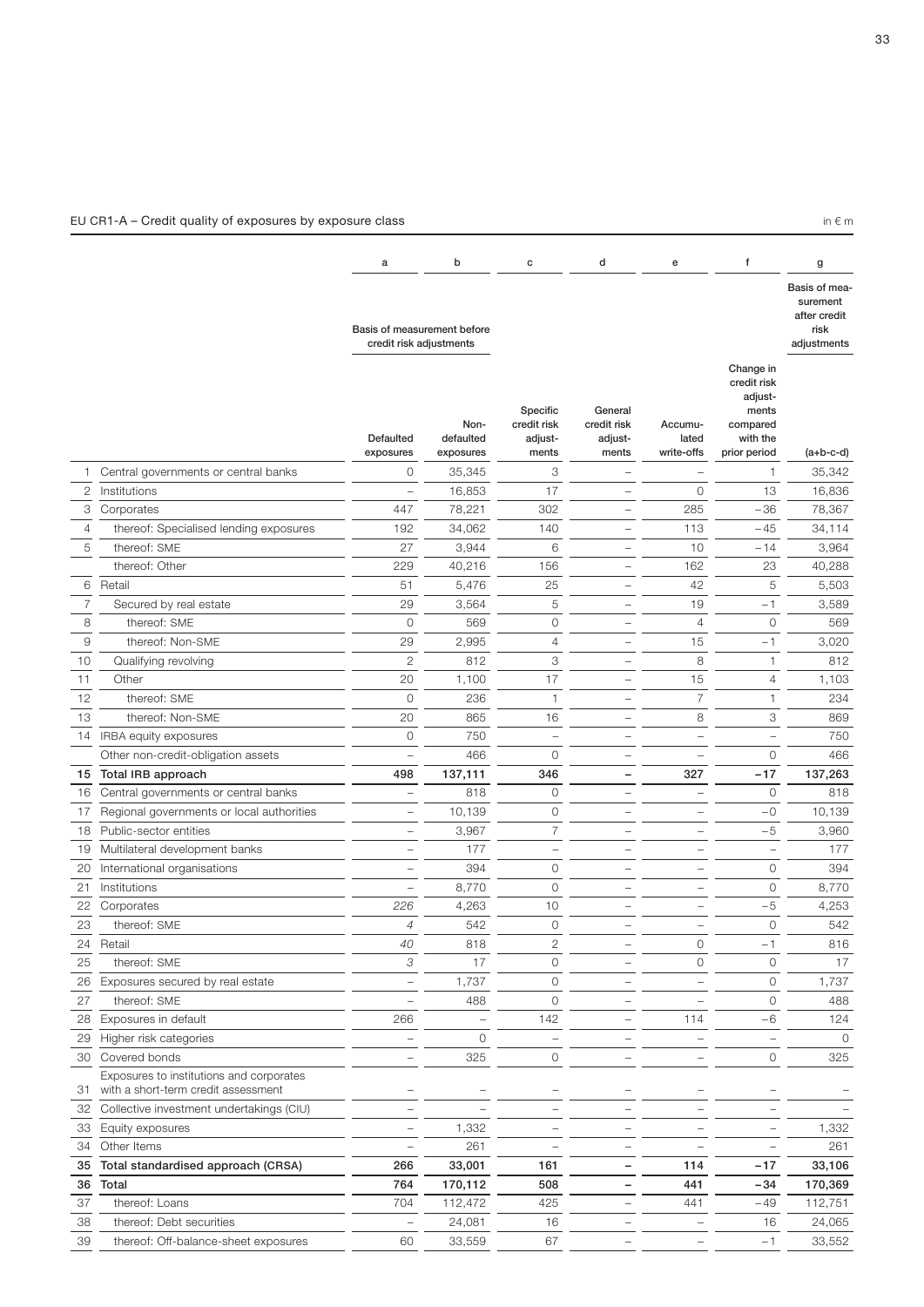#### EU CR1-B – Credit quality of exposures by industry in  $\epsilon$  m in  $\epsilon$  m

|    |                                                    | $\mathbf a$            |                                                        | b                              | c                                           | d                                          | e                              | f                                                                                    | g                                                                |
|----|----------------------------------------------------|------------------------|--------------------------------------------------------|--------------------------------|---------------------------------------------|--------------------------------------------|--------------------------------|--------------------------------------------------------------------------------------|------------------------------------------------------------------|
|    |                                                    |                        | Basis of measurement before<br>credit risk adjustments |                                |                                             |                                            |                                |                                                                                      | Basis of mea-<br>surement<br>after credit<br>risk<br>adjustments |
|    |                                                    | Defaulted<br>exposures | Defaulted<br>exposures:<br>Of which<br>past due        | Non-<br>defaulted<br>exposures | Specific<br>credit risk<br>adjust-<br>ments | General<br>credit risk<br>adjust-<br>ments | Accumu-<br>lated<br>write-offs | Change in<br>credit risk<br>adjust-<br>ments<br>compared<br>with the<br>prior period | $(a+b-c-d)$                                                      |
|    | Civil engineering,<br>real estate and housing      | 244                    | 199                                                    | 35,843                         | 218                                         |                                            | 230                            | $-22$                                                                                | 35,868                                                           |
| 2  | Data processing,<br>telecommunication, media       | 6                      | $\overline{2}$                                         | 2,982                          | 6                                           |                                            | 1                              | $\mathsf{O}\xspace$                                                                  | 2,982                                                            |
| 3  | Energy, utilities, waste disposal                  | 83                     | $\qquad \qquad -$                                      | 9,427                          | 33                                          |                                            | 28                             | $-8$                                                                                 | 9,478                                                            |
| 4  | Financial enterprises<br>and insurance companies   | 108                    | 65                                                     | 12,124                         | 54                                          |                                            | 43                             | $\overline{7}$                                                                       | 12,177                                                           |
| 5  | Trade and services                                 | 133                    | 52                                                     | 9,171                          | 73                                          |                                            | 68                             | 6                                                                                    | 9,231                                                            |
| 6  | <b>Banks</b>                                       | 0                      | -                                                      | 42,460                         | 16                                          |                                            |                                | 14                                                                                   | 42,444                                                           |
| 7  | Public-sector entities,<br>organisations, services | 0                      | $\qquad \qquad -$                                      | 30,936                         | 8                                           |                                            | $\overline{\phantom{0}}$       | $-3$                                                                                 | 30,928                                                           |
| 8  | Manufacturing                                      | 35                     | 3                                                      | 7,710                          | 28                                          |                                            | 27                             | $-7$                                                                                 | 7,718                                                            |
| 9  | Transport<br>(including vehicle manufacturing)     | 89                     | 3                                                      | 8,432                          | 45                                          | $\overline{\phantom{0}}$                   | 35                             | $-19$                                                                                | 8,477                                                            |
| 10 | Other                                              | 66                     | 37                                                     | 11,026                         | 27                                          |                                            | 10                             | $-0$                                                                                 | 11,066                                                           |
| 11 | Total                                              | 764                    | 361                                                    | 170,112                        | 508                                         |                                            | 441                            | $-34$                                                                                | 170,369                                                          |

To keep the presentation clear and ensure only relevant information is shown, the data in the table is limited to countries that, in terms of the basis of measurement before credit risk adjustments, together account for at least 95 % of the basis of measurement before credit risk adjustments in the Helaba Group.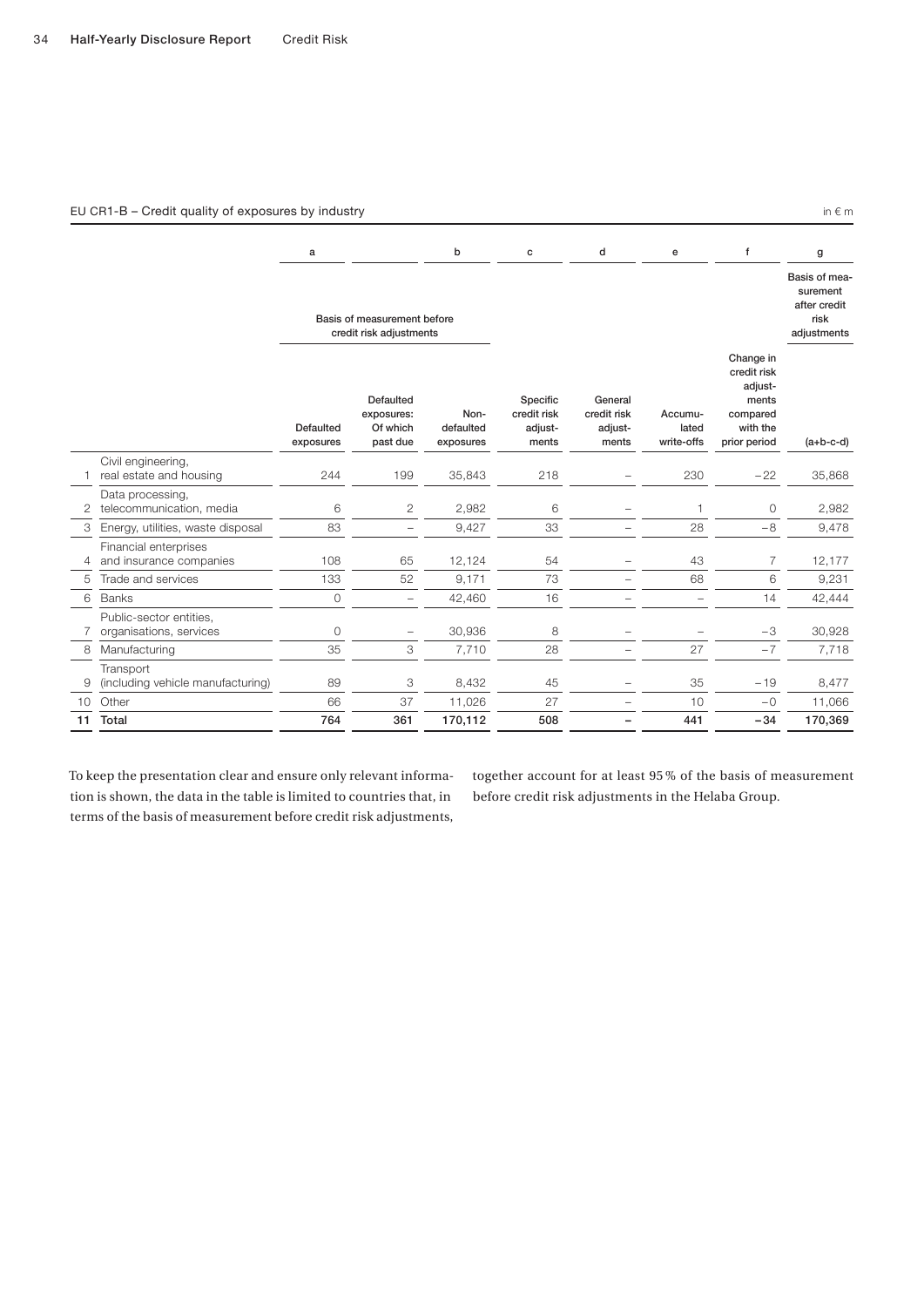|                |                                  | a                             |                                                        | b                              | c                                           | d                                          | e                              | f                                                                                    | g                                                                |
|----------------|----------------------------------|-------------------------------|--------------------------------------------------------|--------------------------------|---------------------------------------------|--------------------------------------------|--------------------------------|--------------------------------------------------------------------------------------|------------------------------------------------------------------|
|                |                                  |                               | Basis of measurement before<br>credit risk adjustments |                                |                                             |                                            |                                |                                                                                      | Basis of mea-<br>surement<br>after credit<br>risk<br>adjustments |
|                |                                  | <b>Defaulted</b><br>exposures | Defaulted<br>exposures:<br>Of which<br>past due        | Non-<br>defaulted<br>exposures | Specific<br>credit risk<br>adjust-<br>ments | General<br>credit risk<br>adjust-<br>ments | Accumu-<br>lated<br>write-offs | Change in<br>credit risk<br>adjust-<br>ments<br>compared<br>with the<br>prior period | $(a+b-c-d)$                                                      |
| 1              | Africa                           | 5                             | 0                                                      | 149                            | 1                                           | $\overline{\phantom{0}}$                   | 0                              | $-0$                                                                                 | 152                                                              |
| $\overline{2}$ | Asia                             | $\mathbf 0$                   | 0                                                      | 520                            | $\Omega$                                    |                                            | $\overline{\phantom{0}}$       | $\mathbf{0}$                                                                         | 520                                                              |
| 3              | Australia and New Zealand        | $\mathbf 0$                   | 0                                                      | 817                            | 1                                           |                                            | $\overline{a}$                 | 1                                                                                    | 816                                                              |
| $\overline{4}$ | Europe                           | 543                           | 168                                                    | 147,667                        | 326                                         | $\overline{a}$                             | 305                            | $-50$                                                                                | 147,885                                                          |
| 5              | Germany                          | 332                           | 105                                                    | 110,617                        | 164                                         | $\overline{\phantom{0}}$                   | 190                            | $-38$                                                                                | 110,785                                                          |
| 6              | Finland                          | $\overline{a}$                | $\overline{\phantom{0}}$                               | 992                            | $\overline{2}$                              |                                            | $\overline{a}$                 | $-0$                                                                                 | 990                                                              |
| $\overline{7}$ | France                           | $\overline{O}$                | 0                                                      | 8,741                          | 17                                          |                                            | 11                             | $-1$                                                                                 | 8,725                                                            |
| 8              | Ireland                          | 44                            | $\overline{\phantom{0}}$                               | 1,452                          | 16                                          | $\overline{a}$                             | 13                             | 13                                                                                   | 1,479                                                            |
| 9              | Luxembourg                       | 29                            | 29                                                     | 4,154                          | 35                                          |                                            | 28                             | $-7$                                                                                 | 4,148                                                            |
| 10             | The Netherlands                  | $\circ$                       | $\circ$                                                | 3,151                          | 4                                           | $\overline{\phantom{0}}$                   | 3                              | $\circ$                                                                              | 3,147                                                            |
| 11             | Norway                           | $\overline{\phantom{0}}$      | $\overline{\phantom{0}}$                               | 922                            | $\mathbf{1}$                                |                                            | $\overline{\phantom{0}}$       | $-0$                                                                                 | 921                                                              |
| 12             | Austria                          | $\circ$                       | $\mathsf O$                                            | 1,531                          | 3                                           | $\overline{\phantom{0}}$                   | $\sqrt{2}$                     | $-0$                                                                                 | 1,527                                                            |
| 13             | Poland                           | $\overline{O}$                | 0                                                      | 1,357                          | 5                                           | $\overline{\phantom{0}}$                   | $\overline{4}$                 | $-1$                                                                                 | 1,352                                                            |
| 14             | Sweden                           | $\overline{O}$                | 0                                                      | 2,566                          | 3                                           |                                            | $\overline{\phantom{0}}$       | $\Omega$                                                                             | 2,563                                                            |
| 15             | Switzerland                      | $\overline{O}$                | 0                                                      | 2,021                          | $\mathbf{2}$                                |                                            | $\mathbf{1}$                   | $\mathbf{1}$                                                                         | 2,019                                                            |
| 16             | Spain                            | 59                            | $\circ$                                                | 1,010                          | 14                                          |                                            | 12                             | $-2$                                                                                 | 1,055                                                            |
| 17             | United Kingdom                   | 37                            | 34                                                     | 5,568                          | 44                                          | $\overline{\phantom{0}}$                   | 34                             | 3                                                                                    | 5,561                                                            |
| 18             | Other                            | 43                            | $-1$                                                   | 3,584                          | 14                                          | $\overline{\phantom{0}}$                   | 6                              | $-18$                                                                                | 3,613                                                            |
| 19             | North America                    | 181                           | 157                                                    | 19,680                         | 171                                         |                                            | 130                            | 20                                                                                   | 19,690                                                           |
| 20             | Canada                           | $\overline{a}$                | $\overline{a}$                                         | 2,247                          | $\overline{c}$                              | $\overline{\phantom{0}}$                   | $\overline{a}$                 | $\mathbf{1}$                                                                         | 2,246                                                            |
| 21             | United States of America         | 181                           | 157                                                    | 17,074                         | 169                                         |                                            | 130                            | 19                                                                                   | 17,086                                                           |
| 22             | Other                            | $\overline{a}$                | $\overline{a}$                                         | 358                            | $\circ$                                     |                                            | $\overline{\phantom{0}}$       | $-0$                                                                                 | 358                                                              |
| 23             | <b>Central and South America</b> | 35                            | 35                                                     | 610                            | 8                                           |                                            | $\overline{\phantom{0}}$       | $-4$                                                                                 | 637                                                              |
| 24             | Other regions <sup>1)</sup>      |                               |                                                        | 668                            | 0                                           |                                            | 6                              | $-14$                                                                                | 668                                                              |
| 25             | Total                            | 764                           | 361                                                    | 170,112                        | 508                                         |                                            | 441                            | $-34$                                                                                | 170,369                                                          |

EU CR1-C – Credit quality of exposures by geography in € m

1) Exposures to supranational organisations.

The extent of the credit risk adjustments is determined on the basis of an assessment of the financial circumstances including the use of appropriate rating results and including forecasts of going concern value or break-up value, and the measurement of collateral at the expected recovery value taking into account the time required for collateral recovery and appropriate recovery costs.

Specific and portfolio loan loss allowances, provisions and direct write-offs are submitted for approval in the form of an application for an allowance for losses on loans and advances. The adequacy of the credit risk adjustment is reviewed regularly and adjustments are made where necessary. The credit risk adjustments for the Bank are recorded and updated in the central Credit Loss Database system. Detailed information on the calculation of the credit risk adjustment and the approval process is available in the form of an internal set of rules and regulations and can be found in Note (14) of the Notes to the Consolidated Financial Statements in the **[Annual Report](http://geschaeftsbericht.helaba.de/)**.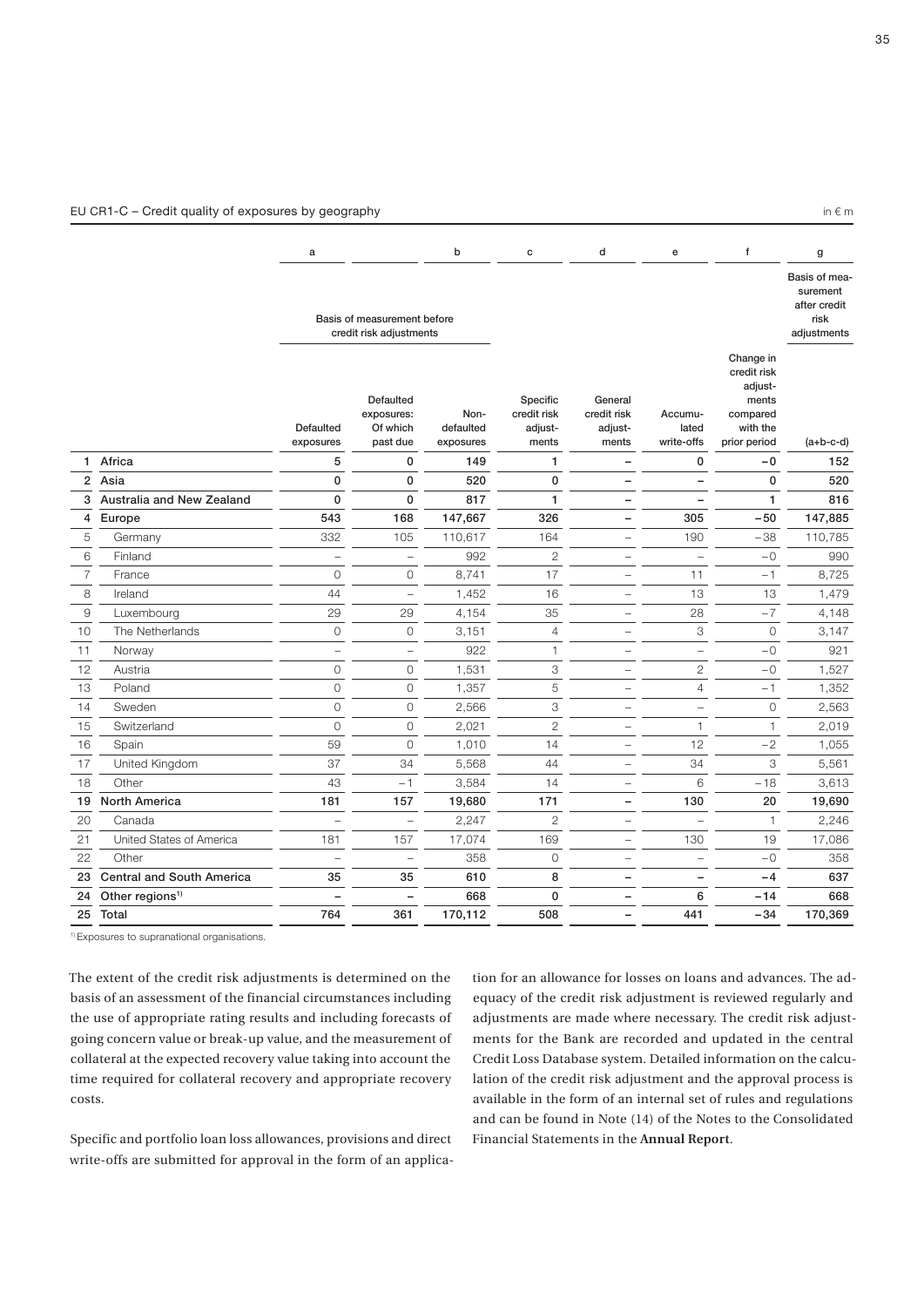The table below shows the past-due exposures according to FINREP, broken down by the number of days by which the exposure furthest past due is past due, and by customer.

#### EU CR1-D – Ageing of past-due exposures in € m in € m in € m in € m in € m in € m in € m in € m in € m in € m in € m

|                   | a              | $b + c$                                             | d                           | e                            |         |  |  |  |  |
|-------------------|----------------|-----------------------------------------------------|-----------------------------|------------------------------|---------|--|--|--|--|
|                   |                | Basis of measurement before credit risk adjustments |                             |                              |         |  |  |  |  |
|                   | $\leq$ 30 days | $>30$ days<br>$\leq$ 90 days                        | >90 days<br>$\leq$ 180 days | $>180$ days<br>$\leq$ 1 year | >1 year |  |  |  |  |
| Loans             | 96             | 13                                                  | 79                          | 20                           | 199     |  |  |  |  |
| 2 Debt securities |                |                                                     |                             |                              |         |  |  |  |  |
| 3 Total           | 96             | 13                                                  | 79                          | 20                           | 199     |  |  |  |  |

Table CR1-E shows the non-performing and forborne exposures according to FINREP, broken down by debt securities, loans and off-balance-sheet exposures.

EU CR1-E – Non-performing and forborne exposures in  $\epsilon$  m in  $\epsilon$  m

|     |                                | a       | b                                                                           | C                                               | d                     | e                       |                      | g                                 |
|-----|--------------------------------|---------|-----------------------------------------------------------------------------|-------------------------------------------------|-----------------------|-------------------------|----------------------|-----------------------------------|
|     |                                |         |                                                                             |                                                 | Gross carrying amount |                         |                      |                                   |
|     |                                |         |                                                                             |                                                 |                       | Of which non-performing |                      |                                   |
|     |                                |         | Of which<br>performing,<br>past due<br>$> 30$ days<br>and<br>$\leq 60$ days | Of which<br>performing<br>forborne<br>exposures |                       | Of which<br>defaulted   | Of which<br>impaired | Of which<br>forborne<br>exposures |
| 010 | Debt securities                | 21,993  |                                                                             |                                                 | 5                     | 5                       |                      |                                   |
| 020 | Loans                          | 120,992 | 44                                                                          | 633                                             | 785                   | 755                     | 756                  | 558                               |
| 030 | Off-balance-sheet<br>exposures | 35,099  |                                                                             |                                                 | 76                    | 72                      |                      |                                   |

#### EU CR1-E – Non-performing and forborne exposures in  $\epsilon$  m

|     |                                | h      |                                                                                                 |        | k                                 |                                    | m                                    |  |
|-----|--------------------------------|--------|-------------------------------------------------------------------------------------------------|--------|-----------------------------------|------------------------------------|--------------------------------------|--|
|     |                                |        | Accumulated impairment and provisions and negative<br>fair value adjustments due to credit risk |        |                                   |                                    |                                      |  |
|     |                                |        | on non-performing exposures<br>on performing exposures                                          |        |                                   |                                    |                                      |  |
|     |                                |        | Of which<br>forborne<br>exposures                                                               |        | Of which<br>forborne<br>exposures | on non-<br>performing<br>exposures | Of which<br>on forborne<br>exposures |  |
|     | 010 Debt securities            | $-2$   |                                                                                                 |        |                                   |                                    |                                      |  |
| 020 | Loans                          | $-146$ | $-12$                                                                                           | $-340$ | $-254$                            | 142                                | 252                                  |  |
| 030 | Off-balance-sheet<br>exposures | 22     |                                                                                                 | 29     |                                   |                                    |                                      |  |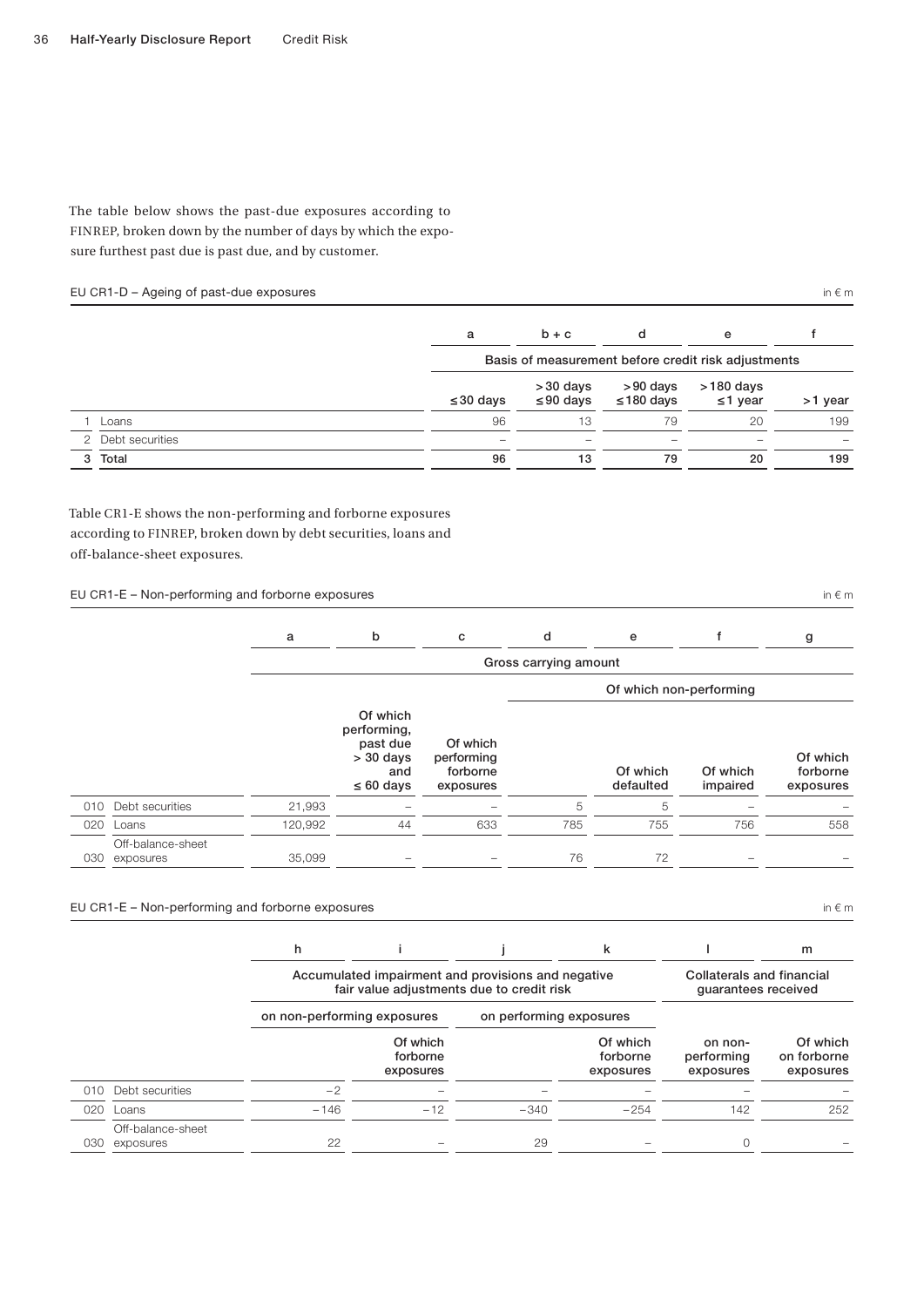The table below shows the changes in the credit risk adjustments over the reporting period according to FINREP. In contrast to the presentation of data in tables CR1-B (Credit quality of exposures by industry) and CR1-C (Credit quality of exposures by geography), this table also includes data on securitisation exposures.

Because the calculation of credit risk adjustments since 1 January 2018 takes into account the new financial reporting requirements under IFRS 9, the opening balance is not comparable with the closing balance from the Disclosure Report as at 31 December 2017.

#### EU CR2-A – Changes in the stock of general and specific credit risk adjustments (on-balance sheet risk exposures) in  $\epsilon$  m in  $\epsilon$  m

|    |                                                         | а                                   | b                                  |
|----|---------------------------------------------------------|-------------------------------------|------------------------------------|
|    | On-balance sheet exposures                              | Specific credit<br>risk adjustments | General credit<br>risk adjustments |
|    | Opening balance                                         | 542                                 |                                    |
| 2  | Additions                                               | 101                                 |                                    |
| 3  | Reversals                                               | 113                                 |                                    |
| 4  | Utilisations                                            | 51                                  |                                    |
| 5  | Transfers between types of credit risk adjustment       |                                     |                                    |
| 6  | Impact of exchange rate differences                     | 5                                   |                                    |
|    | Impact of consolidation effects                         |                                     |                                    |
| 8  | Other adjustments                                       | $-4$                                |                                    |
| 9  | Closing balance                                         | 481                                 |                                    |
| 10 | Recoveries on loans and advances previously written off | 6                                   |                                    |
|    | Direct write-offs                                       |                                     |                                    |
|    |                                                         |                                     |                                    |

EU CR2-B – Changes in the stock of defaulted and impaired loans and debt securities (on-balance sheet risk exposures) in  $\epsilon$  m

|                     | a                                                      |
|---------------------|--------------------------------------------------------|
|                     | Basis of measurement before<br>credit risk adjustments |
| Opening balance     | 859                                                    |
| 2 New defaults      | 83                                                     |
| 3 Recoveries        | 47                                                     |
| 4 Direct write-offs |                                                        |
| 5 Other adjustments | $-181$                                                 |
| 6 Closing balance   | 713                                                    |

The information in the tables above according to FINREP relates to the 30 June 2018 reporting date and comprises the amounts of the credit risk adjustments under IFRS based on the group of consolidated companies for regulatory purposes.

The quantitative information on the credit risk adjustments under IFRS that is included in the disclosures pursuant to the CRR differs from the credit risk adjustments in the consolidated accounts under IFRS due to differences between the group of consolidated companies for regulatory purposes and the group of consolidated companies for accounting purposes.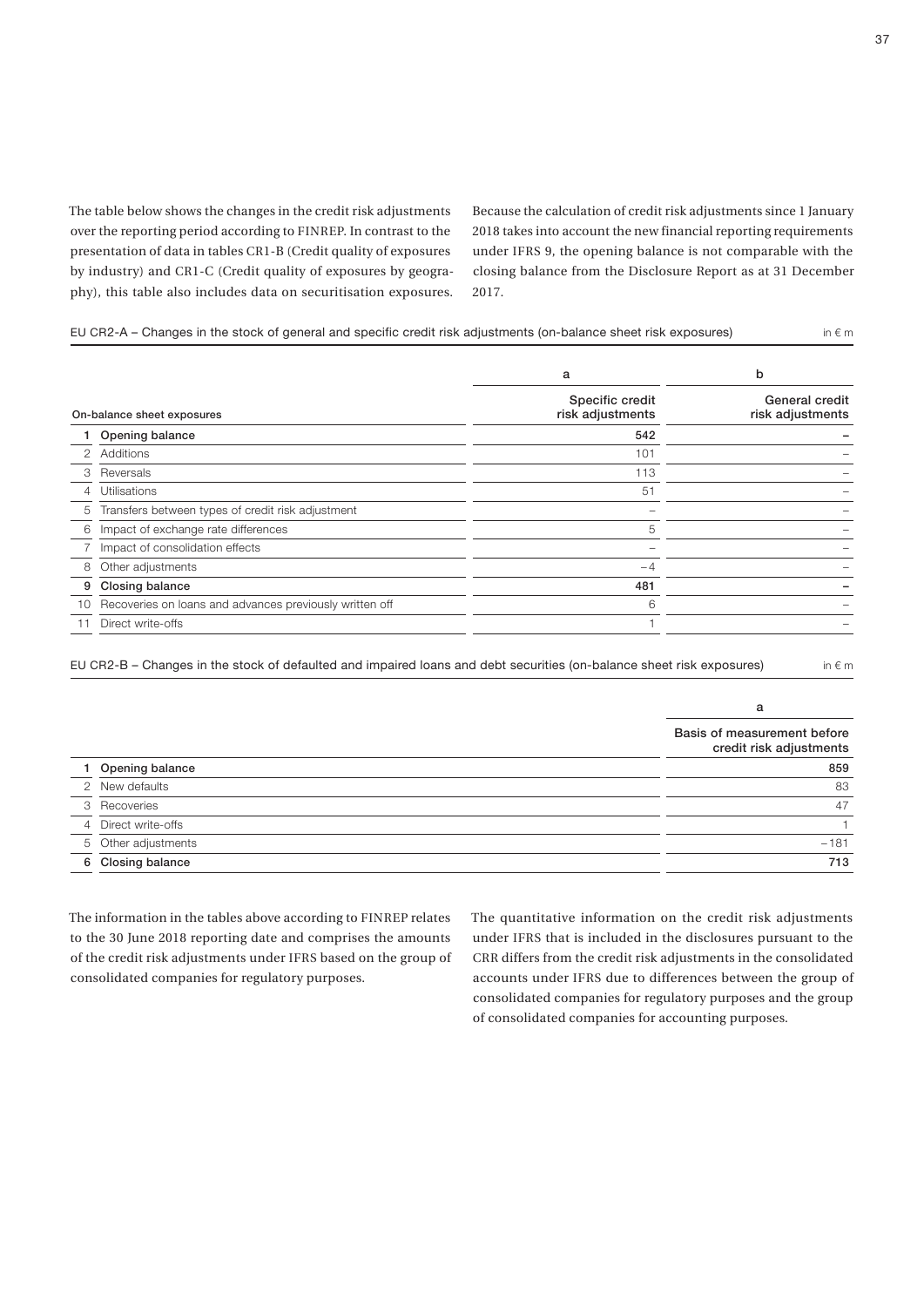#### General disclosures on credit risk mitigation

Like the creditworthiness of borrowers or counterparties, the collateral arrangements (or general risk mitigation techniques) available are of major importance when determining the adequacy of own funds to cover default risks. Helaba takes the following collateral instruments into account for regulatory purposes in the context of credit risk mitigation techniques insofar as the instruments concerned comply with the requirements of the CRR:

- unfunded credit protection (e.g. guarantees and sureties).
- mortgage security (e.g. charges over real estate)

#### EU CR3 – Credit risk mitigation techniques in  $\epsilon$  m

- financial collateral (e.g. assigned or pledged securities, cash collateral)
- ships and aircraft as other physical collateral (e.g. registered ship or aircraft mortgages)
- assignment of receivables as collateral (e.g. assignment of trade receivables as collateral)

FSP, as an institution within the Helaba Group, takes the same collateral instruments into account – ships and aircraft excepted – when calculating its own funds requirements.

|   |                             | a                                      | b                                    | c                                                        | d                                                                     | е                                                                   |                                                                            |
|---|-----------------------------|----------------------------------------|--------------------------------------|----------------------------------------------------------|-----------------------------------------------------------------------|---------------------------------------------------------------------|----------------------------------------------------------------------------|
|   |                             | Basis of<br>measurement<br>(unsecured) | Basis of<br>measurement<br>(secured) | thereof:<br><b>Exposures</b><br>secured by<br>quarantees | thereof:<br><b>Exposures</b><br>secured by<br>financial<br>collateral | thereof:<br><b>Exposures</b><br>secured by<br>credit<br>derivatives | thereof:<br><b>Exposures</b><br>secured by<br>physical/other<br>collateral |
|   | Loans                       | 87,174                                 | 25,577                               | 4,452                                                    | 1,833                                                                 |                                                                     | 19.292                                                                     |
|   | 2 Debt securities           | 23.851                                 | 215                                  | 152                                                      |                                                                       |                                                                     | 63                                                                         |
|   | Off-balance-sheet exposures | 32,078                                 | 1.474                                | 915                                                      | 141                                                                   |                                                                     | 418                                                                        |
| 3 | Total                       | 143.103                                | 27.266                               | 5.519                                                    | 1.974                                                                 |                                                                     | 19.773                                                                     |
|   | Of which defaulted          | 323                                    | 105                                  | 9                                                        | 8                                                                     |                                                                     | 88                                                                         |
|   |                             |                                        |                                      |                                                          |                                                                       |                                                                     |                                                                            |

Assigned endowment insurance policies are also taken into account as collateral. Under the CRR, endowment insurance policies assigned as collateral for IRB transactions are classified as other physical collateral. If they are used as collateral for CRSA exposures, they are treated in the same way as guarantees and therefore shown in the above table under guarantees.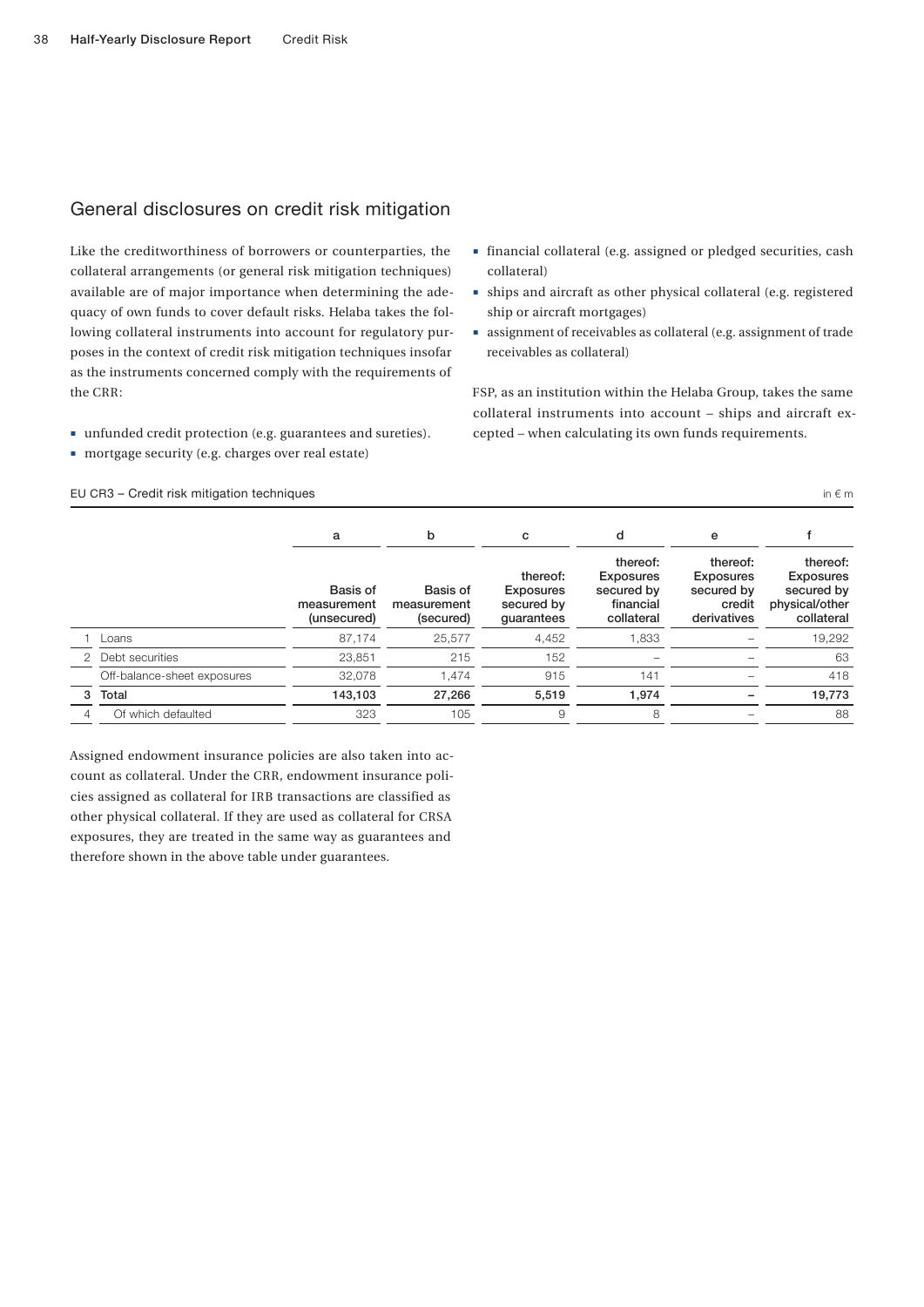#### Credit risk and credit risk mitigation in the Standardised Approach

Helaba calculates the own funds requirements for default risk exposures under the CRSA using exclusively external ratings from Standard & Poor's and Moody's Investors Service (the latter only in FSP). The two rating agencies are nominated for the following asset classes: "Central governments or central banks", "Regional governments or local authorities", "Public-sector entities", "Multilateral development banks", "Institutions", "Corporates", "Exposures in the form of covered bonds" and "Exposures in the form of shares in CIUs". When calculating the own funds requirements in relation to securitisations, reference is made to other agencies as well.

When applying credit assessments of issues to exposures, an issue rating is assigned to each transaction if one is available. If no issue rating is available, the issuer rating is used. If no issuer rating is available, the country of domicile rating is applied in the case of churches and institutions. If no issuer or country of domicile rating is available, Helaba investigates the possibility of applying long-term ratings of other issues to short- and long-term exposures with the borrower. External ratings are mapped to the CRR rating grades using the standard classification published by the EBA.

|  | EU CR4 – Standardised approach: Credit risk exposure and CRM effects by exposure class | in $\epsilon$ m |
|--|----------------------------------------------------------------------------------------|-----------------|
|  |                                                                                        |                 |

|    |                                                                                 | a                   | b                           | c                   | d                    | e           |                         |
|----|---------------------------------------------------------------------------------|---------------------|-----------------------------|---------------------|----------------------|-------------|-------------------------|
|    |                                                                                 |                     | <b>Basis of measurement</b> |                     | Exposure value       |             | RWAs and RWA density    |
|    | <b>Exposure classes</b>                                                         | On-balance<br>sheet | Off-balance<br>sheet        | On-balance<br>sheet | Off-balance<br>sheet | <b>RWAs</b> | RWA densi-<br>ty in $%$ |
|    | Central governments or central banks                                            | 684                 | 133                         | 684                 | 133                  | 33          | 4.03                    |
|    | Regional governments or local authorities                                       | 8,258               | 1,881                       | 9,559               | 1,063                | 14          | 0.13                    |
| З  | Public-sector entities                                                          | 1,956               | 2,004                       | 2,006               | 970                  | 373         | 12.54                   |
| 4  | Multilateral development banks                                                  | 177                 | 0                           | 177                 | 10                   | 0           | 0.00                    |
| 5  | International organisations                                                     | 394                 | $\Omega$                    | 394                 | $\Omega$             | $\Omega$    | 0.00                    |
| 6  | Institutions                                                                    | 8,146               | 624                         | 8,496               | 256                  | 382         | 4.36                    |
|    | Corporates                                                                      | 3,611               | 642                         | 1,963               | 147                  | 1,961       | 92.94                   |
| 8  | Retail                                                                          | 590                 | 226                         | 99                  | 4                    | 79          | 76.71                   |
| 9  | Exposures secured by real estate                                                | 1,578               | 159                         | 1,578               | 87                   | 592         | 35.54                   |
| 10 | Exposures in default                                                            | 115                 | 9                           | 106                 | 7                    | 135         | 119.46                  |
|    | Higher risk categories                                                          | ∩                   | O                           | $\Omega$            | $\Omega$             |             | 150.00                  |
| 12 | Covered bonds                                                                   | 325                 | $\Omega$                    | 325                 | 0                    | 3           | 0.97                    |
| 13 | Exposures to institutions and corporates<br>with a short-term credit assessment |                     |                             |                     |                      |             |                         |
| 14 | Collective investment undertakings (CIU)                                        |                     |                             |                     |                      |             |                         |
| 15 | Equity exposures                                                                | 1,313               | 19                          | 1,305               | 6                    | 835         | 63.64                   |
| 16 | Other Items                                                                     | 261                 | ∩                           | 261                 | $\Omega$             | 249         | 95.45                   |
| 17 | Total                                                                           | 27.408              | 5.698                       | 26,954              | 2.684                | 4.656       | 15.71                   |

The table below shows the CRSA exposure value after collateral provided. The Comprehensive Method in accordance with Article 223 CRR is applied for financial collateral in the great majority of cases. Helaba also avails itself of Article 113 CRR to exempt default risk exposures to companies belonging to the same group or members of the same institutional protection system permanently from the IRB Approach and to treat them instead as CRSA exposures.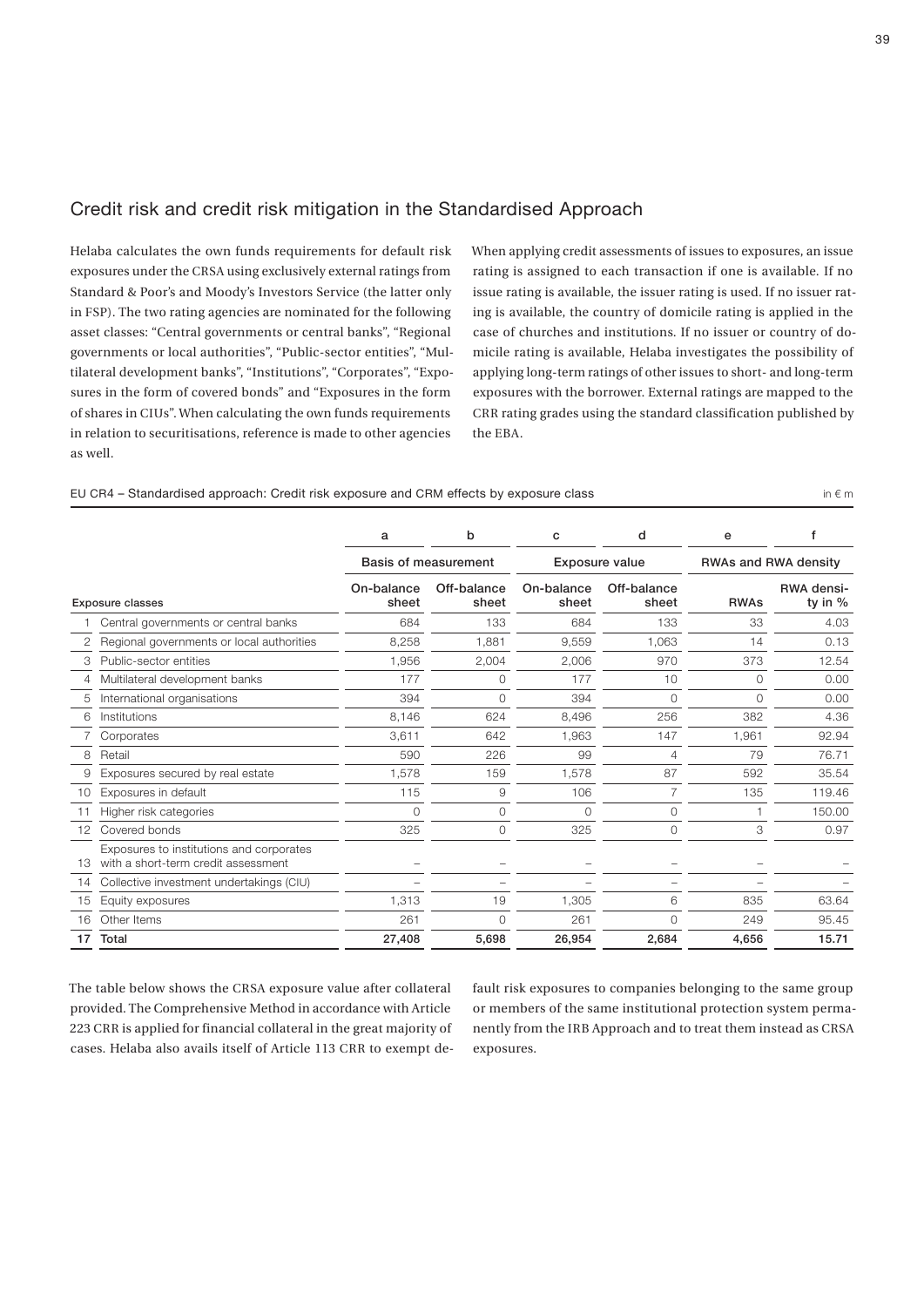#### EU CR5 – Standardised approach: Credit risk exposure value by exposure class and risk weight (after credit risk mitigation) in  $\epsilon$  m

|                |                                                                                 |        |    |     |     | Risk weight |       |     |     |     |
|----------------|---------------------------------------------------------------------------------|--------|----|-----|-----|-------------|-------|-----|-----|-----|
|                | <b>Exposure classes</b>                                                         | 0%     | 2% | 4 % | 10% | 20%         | 35%   | 50% | 70% | 75% |
|                | Central governments or central banks                                            | 631    |    |     |     |             |       | 18  |     |     |
| 2              | Regional governments or local authorities                                       | 10,551 |    |     |     | 69          |       |     |     |     |
| З              | Public-sector entities                                                          | 1,274  |    |     |     | 1,596       |       | 103 |     |     |
| $\overline{4}$ | Multilateral development banks                                                  | 187    |    |     |     |             |       |     |     |     |
| 5              | International organisations                                                     | 394    |    |     |     |             |       |     |     |     |
| 6              | Institutions                                                                    | 7.550  |    |     | 0   | 735         |       | 461 |     |     |
|                | Corporates                                                                      | 5      |    |     |     | 109         | 50    | 33  |     |     |
| 8              | Retail                                                                          | 0      |    |     |     |             |       |     |     | 91  |
| 9              | Exposures secured by real estate                                                |        |    |     |     |             | 1,600 | 59  |     |     |
| 10             | Exposures in default                                                            |        |    |     |     |             |       |     |     |     |
|                | Higher risk categories                                                          |        |    |     |     |             |       |     |     |     |
| 12             | Covered bonds                                                                   | 299    |    |     | 21  | 5           |       |     |     |     |
| 13             | Exposures to institutions and corporates<br>with a short-term credit assessment |        |    |     |     |             |       |     |     |     |
| 14             | Collective investment undertakings (CIU)                                        |        |    |     |     |             |       |     |     |     |
| 15             | Equity exposures                                                                | 490    |    |     |     |             |       |     |     |     |
| 16             | Other Items                                                                     |        |    |     |     | 13          |       |     |     |     |
| 17             | Total standardised approach exposure<br>value after credit risk mitigation      | 21,382 |    |     | 21  | 2,528       | 1,651 | 673 |     | 91  |

#### EU CR5 – Standardised approach: Credit risk exposure value by exposure class and risk weight

(after credit risk mitigation) in  $\epsilon$  m

Risk weight Exposure classes 100% 150% 250% 370% 1250% Other Deducted Total Of which unrated 1 Central governments or central banks  $1 -$  167  $-$  818 1 2 Regional governments or local authorities – – – – – 3 – 10,622 2,440 3 Public-sector entities 3 – – – – – – 2,976 2,587 4 Multilateral development banks – – – – – – – – – – – – – – – – – 187 160 5 International organisations – – – – – – – 394 137 6 Institutions 1 0 – – – 6 – 8,752 7,412 7 Corporates 1,099 11 – – – 802 – 2,110 207 8 Retail 11 – – – – – – 103 – 9 Exposures secured by real estate  $\overline{7}$   $\overline{)}$   $\overline{)}$   $\overline{)}$   $\overline{)}$   $\overline{)}$   $\overline{)}$   $\overline{)}$   $\overline{)}$   $\overline{)}$   $\overline{)}$   $\overline{)}$   $\overline{)}$   $\overline{)}$   $\overline{)}$   $\overline{)}$   $\overline{)}$   $\overline{)}$   $\overline{8}$   $\overline{8}$   $\overline{)}$   $\overline{)}$   $\overline{)}$  $\frac{1}{10}$  Exposures in default  $\frac{66}{46}$   $\frac{46}{46}$   $\frac{46}{46}$   $\frac{46}{46}$   $\frac{46}{46}$   $\frac{46}{46}$   $\frac{46}{46}$   $\frac{46}{46}$   $\frac{46}{46}$   $\frac{46}{46}$   $\frac{46}{46}$   $\frac{46}{46}$   $\frac{46}{46}$   $\frac{46}{46}$   $\frac{46}{46}$   $\frac{46}{46$ 11 Higher risk categories – 0 – – – – – – – 0 – 12 Covered bonds – – – – – – – 325 284 13 Exposures to institutions and corporates with a short-term credit assessment 14 Collective investment undertakings (CIU) – – – – – – – – – 15 Equity exposures 813 –  $\frac{813}{2}$  – 9 – – – – – – – – – 1,311 – – 16 Other Items 246 – – – – – – 261 – 17 Total standardised approach exposure value after credit risk mitigation  $2,248$  58 9 – – 978 – 29,638 13,236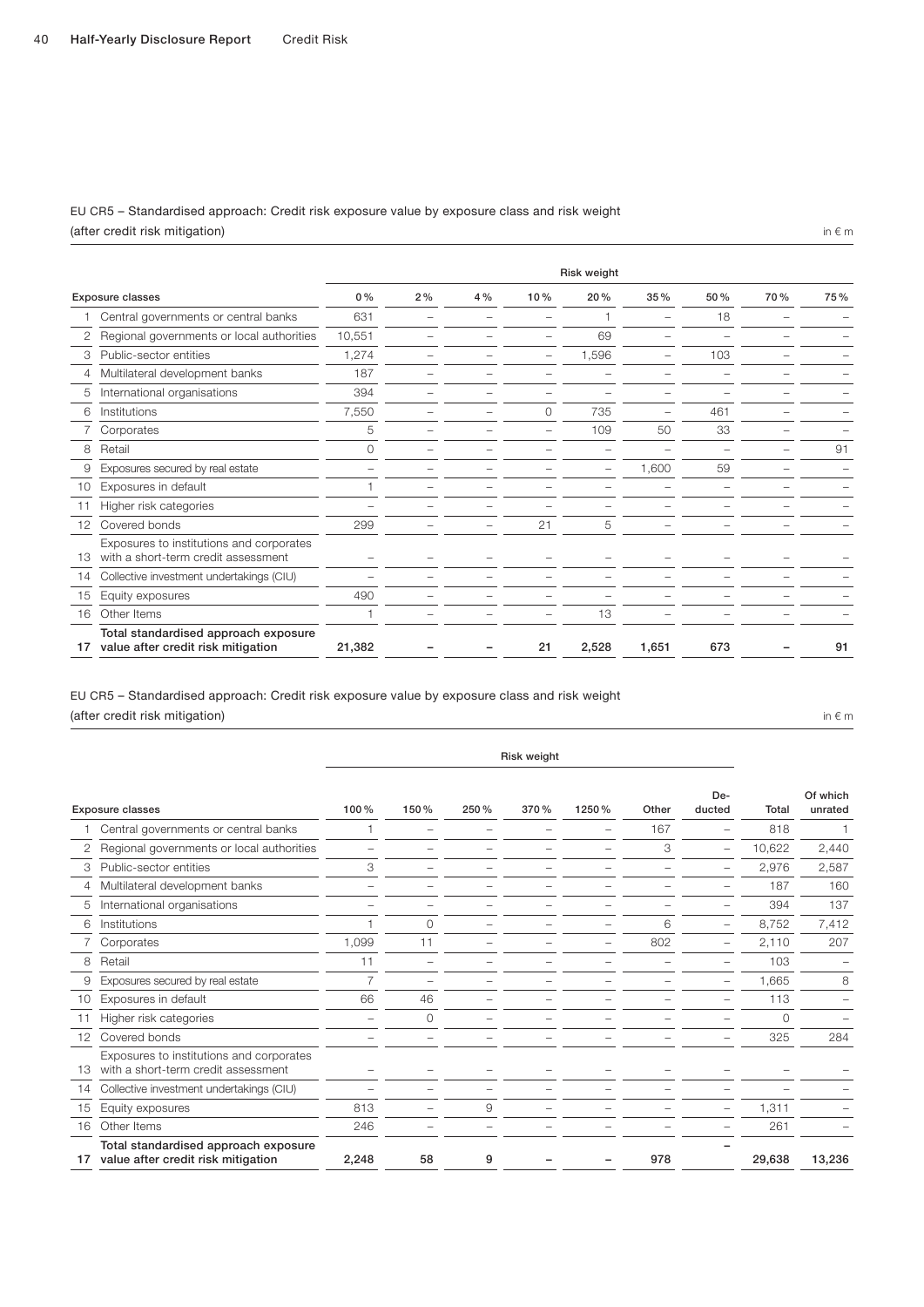#### Credit risk and credit risk mitigation in the IRB Approach

In December 2006, Helaba received approval from the German Federal Financial Supervisory Authority (BaFin) to use the Foundation Internal Ratings-Based (FIRB) Approach as specified in the German Solvency Regulation (Solvabilitätsverordnung – SolvV); this approval covered both the Helaba Group and Helaba Bank. The parameters laid down in the Foundation Approach for internal ratings have been applied for both regulatory capital backing and internal management purposes since 1 January 2007. The approval of the rating model for aircraft finance in December 2010 marked the completion of the regulatory audits in relation to the use of the internal rating models for the FIRBA

and thus the full delivery of the IRBA implementation plan. The AIRB Approach has been applied for the retail portfolio of FSP since the second quarter of 2008. In 2013, LBS became the first Bausparkasse to gain permission to use the "LBS-Kunden-Scoring" rating model and the LGD model devised by Sparkassen Rating- und Risikosysteme GmbH (S-Rating) in the AIRB Approach for retail exposures.

The changes in RWAs for credit risk exposures under the IRB Approach between 31 March 2018 and 30 June 2018 are presented below.

EU CR8 – RWA flow statements of credit risk exposures under the IRB Approach  $\epsilon$  m

|                                        | a           | b                   |
|----------------------------------------|-------------|---------------------|
|                                        | <b>RWAs</b> | Capital requirement |
| RWAs at previous quarter-end           | 35,621      | 2,850               |
|                                        | 391         | 31                  |
|                                        | $-119$      | $-10$               |
|                                        | $-30$       | $-2$                |
| Methodology and policy changes         |             |                     |
|                                        |             |                     |
|                                        | 341         | 27                  |
|                                        | 0           | 0                   |
| RWAs at the end of the current quarter | 36,205      | 2,896               |
|                                        |             |                     |

In the table above, the changes in RWAs are broken down for each of the key RWA drivers:

- Asset size: changes in the carrying amount due, among other factors, to new or discontinued business or changes in the portfolio
- Asset quality: changes related to credit ratings and credit risk mitigation
- Model updates: model adjustments to internal rating methods
- Methodology and policy changes: new regulatory requirements, discontinuation of transitional provisions and the like
- Acquisitions and disposals: changes based on the group of consolidated companies for regulatory purposes
- Foreign exchange movements: changes in exchange rates for foreign currency transactions
- Other: includes all other changes that cannot be attributed to the categories above

The foreign exchange movement arose principally from transactions in US dollars and sterling.

The table below shows the following for IRB exposures: basis of measurement, exposure value, RWAs, EL and credit risk adjustments in accordance with the CRR, including various averages, such as the average probability of default (mean PD).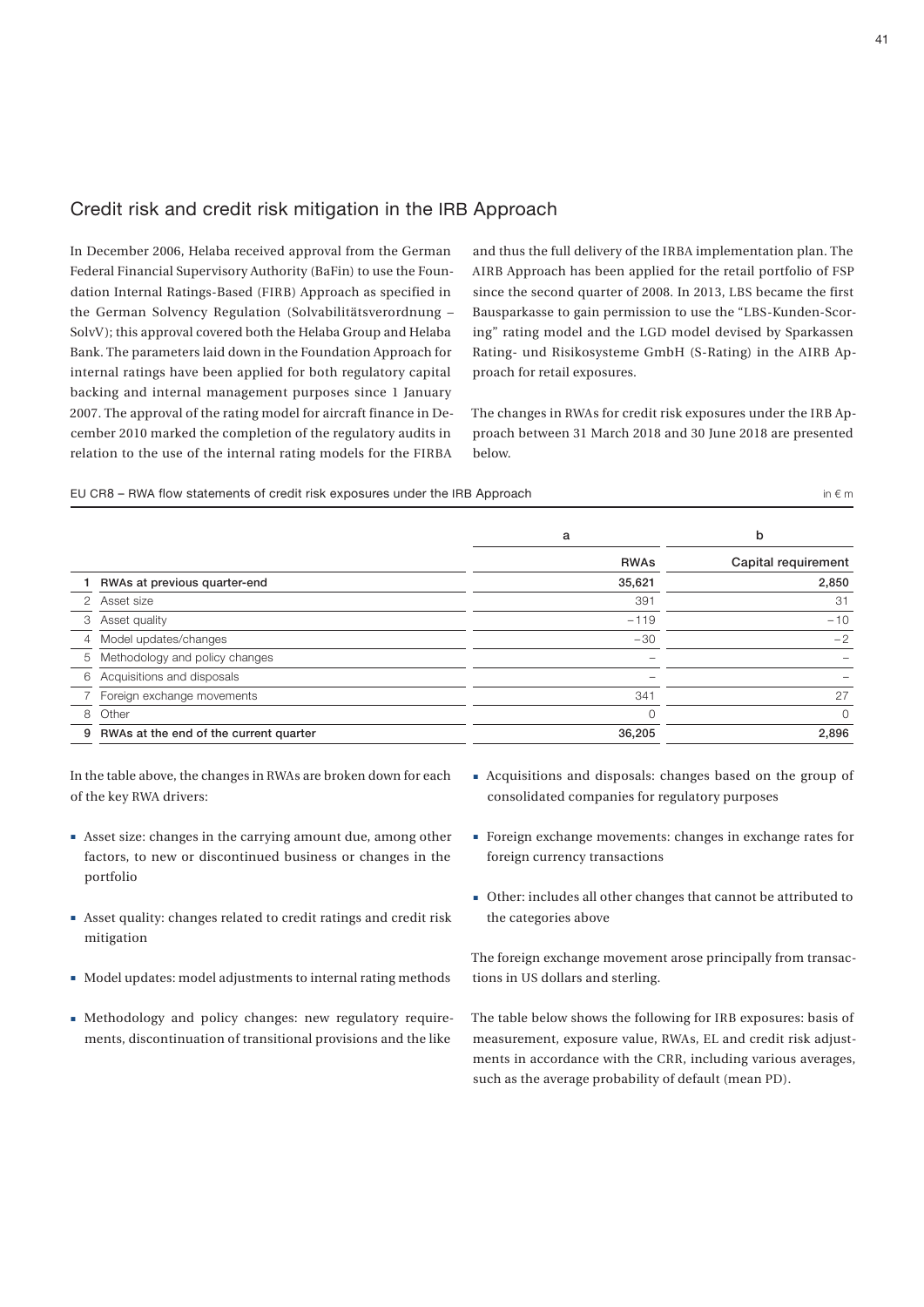#### EU CR6 – IRB: Credit risk exposures by exposure class and PD range

|                                      |                    | a                                                            | b                                         | $\mathbf{C}$             | $\mathsf{d}$             | $\mathbf{e}$                       |  |
|--------------------------------------|--------------------|--------------------------------------------------------------|-------------------------------------------|--------------------------|--------------------------|------------------------------------|--|
| Exposure classes                     | PD band            | Basis of<br>measurement measurement<br>(on-balance<br>sheet) | <b>Basis of</b><br>(off-balance<br>sheet) | Average CCF<br>in $%$    | Exposure<br>value        | Average PD<br>$\sin \frac{\pi}{6}$ |  |
| Central governments or central banks | $0.00 - < 0.15$    | 34,610                                                       | 379                                       | 77.84                    | 37,586                   | 0.00                               |  |
|                                      | $0.15 - 0.25$      | $\equiv$                                                     | $\overline{\phantom{0}}$                  | $\overline{\phantom{a}}$ | $\overline{\phantom{0}}$ | $\hspace{0.1mm}-\hspace{0.1mm}$    |  |
|                                      | $0.25 - 0.50$      | $\overline{\phantom{a}}$                                     | $\overline{\phantom{a}}$                  | $\overline{\phantom{0}}$ | $\overline{\phantom{a}}$ | $\overline{\phantom{0}}$           |  |
|                                      | $0.50 - < 0.75$    | $\overline{\phantom{a}}$                                     | $\overline{\phantom{a}}$                  | $\overline{\phantom{0}}$ | $\overline{\phantom{a}}$ | $\overline{\phantom{0}}$           |  |
|                                      |                    |                                                              |                                           |                          |                          |                                    |  |
|                                      | $0.75 - 2.50$      | $\circ$                                                      | $\overline{\phantom{a}}$                  |                          | $\circ$                  | 1.98                               |  |
|                                      | $2.50 - 10.00$     | $\circ$                                                      | $\overline{\phantom{a}}$                  | $\overline{\phantom{m}}$ | $\circ$                  | 6.67                               |  |
|                                      | $10.00 - < 100.00$ | 355                                                          | $\circ$                                   | $\overline{\phantom{a}}$ | 353                      | 20.00                              |  |
|                                      | 100.00 (Default)   | $\circ$                                                      | $\hspace{0.1mm}-\hspace{0.1mm}$           | $\overline{\phantom{m}}$ | $\circ$                  | 100.00                             |  |
| Subtotal                             |                    | 34,966                                                       | 379                                       | 77.83                    | 37,940                   | 0.19                               |  |
| Institutions                         | $0.00 - 0.15$      | 14,574                                                       | 1,531                                     | 70.22                    | 15,491                   | 0.04                               |  |
|                                      | $0.15 - 0.25$      | 116                                                          | 27                                        | 9.44                     | 119                      | 0.17                               |  |
|                                      | $0.25 - 0.50$      | 37                                                           | 54                                        | 62.64                    | 71                       | 0.33                               |  |
|                                      | $0.50 - < 0.75$    | $\overline{7}$                                               | 15                                        | 55.33                    | 16                       | 0.59                               |  |
|                                      | $0.75 - 2.50$      | 138                                                          | 92                                        | 46.57                    | 37                       | 0.96                               |  |
|                                      | $2.50 - 10.00$     | 6                                                            | 47                                        | 21.97                    | 6                        | 4.65                               |  |
|                                      | $10.00 - < 100.00$ | 103                                                          | 106                                       | 73.98                    | 11                       | 19.71                              |  |
|                                      | 100.00 (Default)   | $\overline{\phantom{a}}$                                     | $\hspace{0.1mm}-\hspace{0.1mm}$           | $\overline{\phantom{0}}$ | $\overline{\phantom{a}}$ | $\hspace{0.1mm}-\hspace{0.1mm}$    |  |
| Subtotal                             |                    | 14,981                                                       | 1,872                                     | 66.84                    | 15,751                   | 0.06                               |  |
| Corporates - Specialised             |                    |                                                              |                                           |                          |                          |                                    |  |
| lending exposures                    | $0.00 - < 0.15$    | 12,703                                                       | 1,494                                     | 66.44                    | 13,441                   | 0.08                               |  |
|                                      | $0.15 - 0.25$      | 3,422                                                        | 821                                       | 73.58                    | 3,980                    | 0.17                               |  |
|                                      | $0.25 - 0.50$      | 6,892                                                        | 1,563                                     | 70.36                    | 7,977                    | 0.31                               |  |
|                                      | $0.50 - < 0.75$    | 1,741                                                        | 1,113                                     | 72.92                    | 2,405                    | 0.59                               |  |
|                                      | $0.75 - 2.50$      | 3,103                                                        | 427                                       | 65.28                    | 3,287                    | 1.20                               |  |
|                                      | $2.50 - 10.00$     | 489                                                          | 81                                        | 75.00                    | 511                      | 3.71                               |  |
|                                      | $10.00 - < 100.00$ | 210                                                          | $\overline{1}$                            | 75.00                    | 119                      | 13.16                              |  |
|                                      | 100.00 (Default)   | 191                                                          | 3                                         | 60.67                    | 193                      | 100.00                             |  |
| Subtotal                             |                    | 28,752                                                       | 5,504                                     | 69.97                    | 31,913                   | 1.02                               |  |
|                                      |                    |                                                              |                                           |                          |                          |                                    |  |
| Corporates - SME                     | $0.00 - < 0.15$    | 767                                                          | 300                                       | 66.45                    | 966                      | 0.09                               |  |
|                                      | $0.15 - 0.25$      | 269                                                          | 67                                        | 40.57                    | 292                      | 0.17                               |  |
|                                      | $0.25 - 0.50$      | 653                                                          | 162                                       | 59.03                    | 758                      | 0.33                               |  |
|                                      | $0.50 - < 0.75$    | 479                                                          | 87                                        | 79.15                    | 548                      | 0.59                               |  |
|                                      | $0.75 - 2.50$      | 803                                                          | 145                                       | 65.98                    | 884                      | 1.17                               |  |
|                                      | $2.50 - 10.00$     | 109                                                          | 33                                        | 81.69                    | 79                       | 4.22                               |  |
|                                      | $10.00 - < 100.00$ | 56                                                           | 15                                        | 58.20                    | 65                       | 15.92                              |  |
|                                      | 100.00 (Default)   | 22                                                           | $\overline{4}$                            | 90.11                    | 26                       | 100.00                             |  |
| Subtotal                             |                    | 3,157                                                        | 813                                       | 64.70                    | 3,618                    | 1.58                               |  |
| Corporates - Other                   | $0.00 - 0.15$      | 14,078                                                       | 11,716                                    | 49.96                    | 19,385                   | 0.07                               |  |
|                                      | $0.15 - 0.25$      | 2,417                                                        | 2,069                                     | 67.39                    | 3,820                    | 0.17                               |  |
|                                      | $0.25 - 0.50$      | 3,076                                                        | 2,734                                     | 67.03                    | 4,705                    | 0.31                               |  |
|                                      | $0.50 - < 0.75$    | 638                                                          | 658                                       | 69.57                    | 1,002                    | 0.59                               |  |
|                                      |                    |                                                              | 540                                       |                          |                          | 1.45                               |  |
|                                      | $0.75 - 2.50$      | 669                                                          |                                           | 59.01                    | 853                      |                                    |  |
|                                      | $2.50 - 10.00$     | 98                                                           | 123                                       | 66.92                    | 138                      | 3.36                               |  |
|                                      | $10.00 - 100.00$   | 1,321                                                        | 81                                        | 51.13                    | 573                      | 19.05                              |  |
|                                      | 100.00 (Default)   | 195                                                          | 33                                        | 73.19                    | 218                      | 100.00                             |  |
| Subtotal                             |                    | 22,490                                                       | 17,954                                    | 55.72                    | 30,693                   | 1.25                               |  |
|                                      |                    |                                                              |                                           |                          |                          |                                    |  |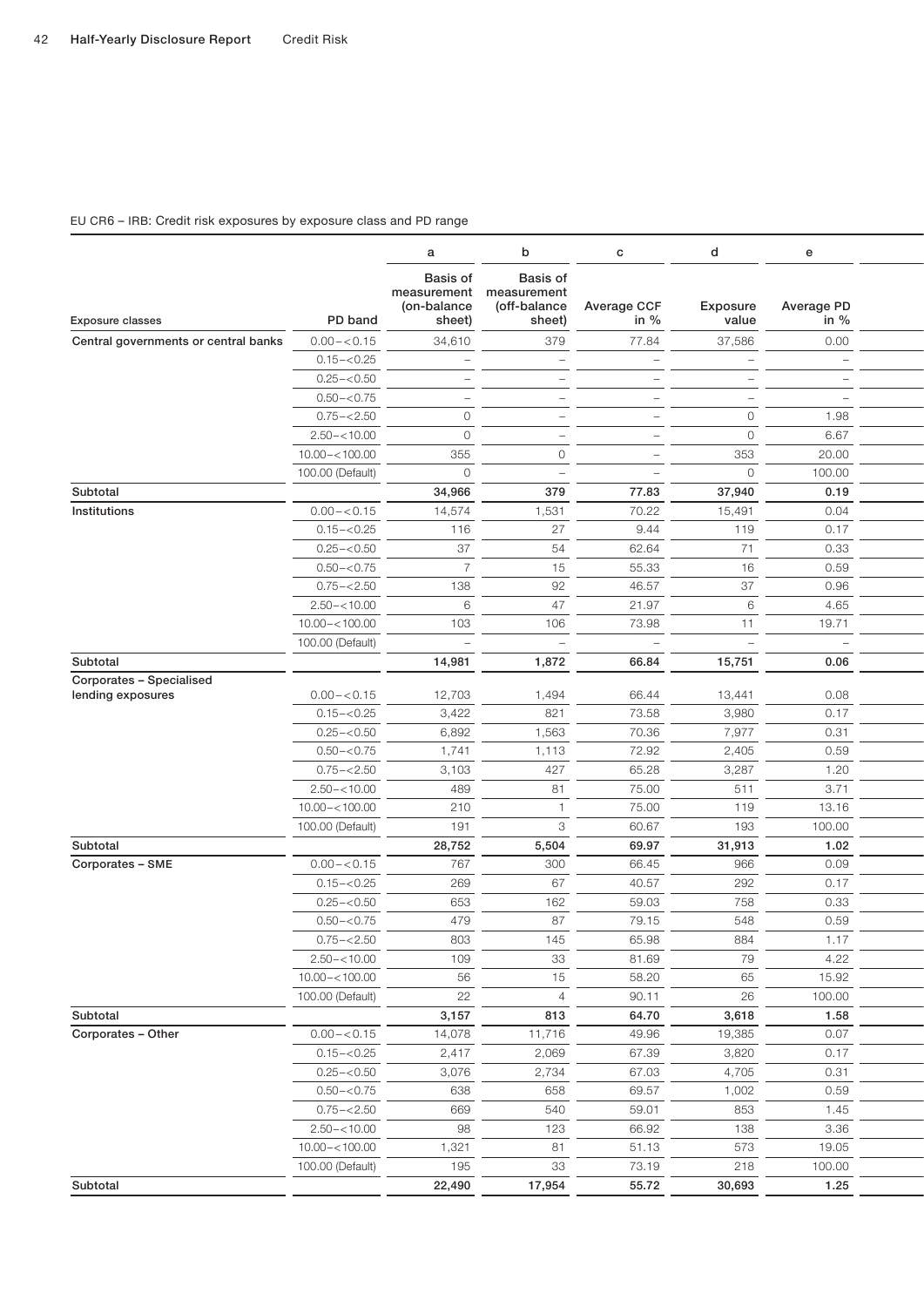$\mathfrak{e}\subset\mathfrak{e}\subset\mathfrak{e}$  in  $\mathfrak{e}\subset\mathfrak{m}$ 

|                            | k                                          |                                 |                                          | h                                     | g                               |                                 |
|----------------------------|--------------------------------------------|---------------------------------|------------------------------------------|---------------------------------------|---------------------------------|---------------------------------|
|                            |                                            |                                 |                                          |                                       |                                 |                                 |
| Credit risk<br>adjustments | EL.                                        | <b>RWA density</b><br>in $%$    | RWAs                                     | Average<br>maturity                   | Average LGD<br>in $%$           | Number of<br>obligors           |
|                            | $\overline{O}$                             | 1.28                            | 482                                      | 2.50                                  | 44.71                           | 1,258                           |
|                            | $-$                                        | $\hspace{0.1mm}-\hspace{0.1mm}$ | $ \,$                                    | $\hspace{0.1mm}-\hspace{0.1mm}$       | $\hspace{0.1mm}-\hspace{0.1mm}$ | $\qquad \qquad -$               |
|                            | $\hspace{0.1mm}-\hspace{0.1mm}$            | $\overline{\phantom{a}}$        | $\equiv$                                 | $\overline{\phantom{a}}$              | $\overline{\phantom{a}}$        | $\hspace{0.1mm}-\hspace{0.1mm}$ |
|                            | $\overline{\phantom{a}}$                   | $\overline{\phantom{a}}$        | $\equiv$                                 | $\overline{\phantom{a}}$              | $\sim$                          | $\overline{\phantom{a}}$        |
|                            | $\circ$                                    | 121.32                          | $\overline{1}$                           | 2.50                                  | 45.00                           | $\overline{1}$                  |
|                            | $\circ$                                    | 175.79                          | $\circ$                                  | 2.50                                  | 45.00                           | $\overline{2}$                  |
|                            | $\circ$                                    | 252.53                          | 893                                      | 2.50                                  | 0.03                            | 41                              |
|                            | $\circ$                                    | $\hspace{0.1mm}-\hspace{0.1mm}$ | $\sim$                                   | 2.50                                  | 45.00                           | $\overline{1}$                  |
|                            | $\mathbf 0$                                | 3.63                            | 1,376                                    | 2.50                                  | 44.30                           | 1,303                           |
|                            | $\overline{2}$<br>$\circ$                  | 18.13<br>35.97                  | 2,809                                    | 2.50<br>2.50                          | 33.51<br>36.43                  | 309<br>16                       |
|                            | $\circ$                                    | 53.24                           | 43<br>38                                 | 2.50                                  | 35.81                           | 19                              |
|                            | $\circ$                                    | 71.69                           | 11                                       | 2.50                                  | 30.02                           | $5\overline{)}$                 |
|                            | $\circ$                                    | 120.35                          | 45                                       | 2.50                                  | 45.00                           | 24                              |
|                            | $\circ$                                    | 160.14                          | 10                                       | 2.50                                  | 45.00                           | 19                              |
|                            | $\overline{1}$                             | 251.95                          | 28                                       | 2.50                                  | 45.00                           | 36                              |
|                            | $\overline{\phantom{0}}$                   | $\overline{a}$                  | $\equiv$                                 | $\mathcal{L} \rightarrow \mathcal{L}$ | $\sim$                          | $\circ$                         |
|                            | $\overline{4}$                             | 18.94                           | 2,984                                    | 2.50                                  | 33.58                           | 428                             |
|                            |                                            | 26.77                           | 3,598                                    | 2.50                                  | 42.62                           | 412                             |
|                            | $5\phantom{.0}$<br>3                       | 41.30                           | 1,644                                    | 2.50                                  | 43.21                           | 127                             |
|                            | 11                                         | 55.25                           | 4,408                                    | 2.50                                  | 42.68                           | 264                             |
|                            | 6                                          | 76.53                           | 1,841                                    | 2.50                                  | 43.52                           | 67                              |
|                            | 16                                         | 93.06                           | 3,058                                    | 2.50                                  | 41.05                           | 106                             |
|                            | 8                                          | 135.88                          | 694                                      | 2.50                                  | 42.59                           | 22                              |
|                            | $\overline{7}$                             | 209.98                          | 251                                      | 2.50                                  | 43.02                           | 8                               |
|                            | 87                                         | $\hspace{0.1mm}-\hspace{0.1mm}$ | $\hspace{0.1mm}-\hspace{0.1mm}$          | 2.50                                  | 44.72                           | 22                              |
|                            | 142                                        | 48.55                           | 15,494                                   | 2.50                                  | 42.63                           | 1,028                           |
|                            | $\overline{O}$                             | 22.45                           | 217                                      | 2.50                                  | 41.46                           | 603                             |
|                            | $\circ$                                    | 31.31                           | 91                                       | 2.50                                  | 39.27                           | 362                             |
|                            | $\overline{1}$                             | 39.66                           | 301                                      | 2.50                                  | 36.41                           | 803                             |
|                            |                                            | 59.33                           | 325                                      | 2.50                                  | 40.22                           | 336                             |
|                            | 4                                          | 74.77                           | 661                                      | 2.50                                  | 39.25                           | 578                             |
|                            |                                            | 103.77                          | 82                                       | 2.50                                  | 40.72                           | 106                             |
|                            | $\overline{4}$                             | 162.03                          | 105                                      | 2.50                                  | 38.01                           | 385                             |
|                            | 11<br>23                                   | $\sim$ $-$<br>49.26             | $\hspace{0.1mm}-\hspace{0.1mm}$<br>1,782 | 2.50<br>2.50                          | 42.83<br>39.43                  | 26<br>3,199                     |
|                            | 6                                          | 24.51                           | 4,752                                    | 2.50                                  | 43.19                           | 1,095                           |
|                            | $\mathcal{S}$                              | 42.47                           | 1,622                                    | 2.50                                  | 43.94                           | 306                             |
|                            | 6                                          | 56.07                           | 2,638                                    | 2.50                                  | 43.44                           | 474                             |
|                            | $\mathcal{S}$                              | 77.65                           | 778                                      | 2.50                                  | 43.43                           | 171                             |
|                            | $5\overline{)}$                            | 105.62                          | 901                                      | 2.50                                  | 43.22                           | 217                             |
|                            | $\overline{\phantom{0}}$<br>$\overline{2}$ | 137.46                          | 190                                      | 2.50                                  | 44.09                           | 50                              |
|                            | 25                                         | 131.19                          | 752                                      | 2.50                                  | 22.28                           | 919                             |
|                            | 102                                        | $\overline{a}$                  | $-$                                      | 2.50                                  | 46.61                           | 95                              |
|                            | 152                                        | 37.90                           | 11,632                                   | 2.50                                  | 42.97                           | 3,327                           |
|                            |                                            |                                 |                                          |                                       |                                 |                                 |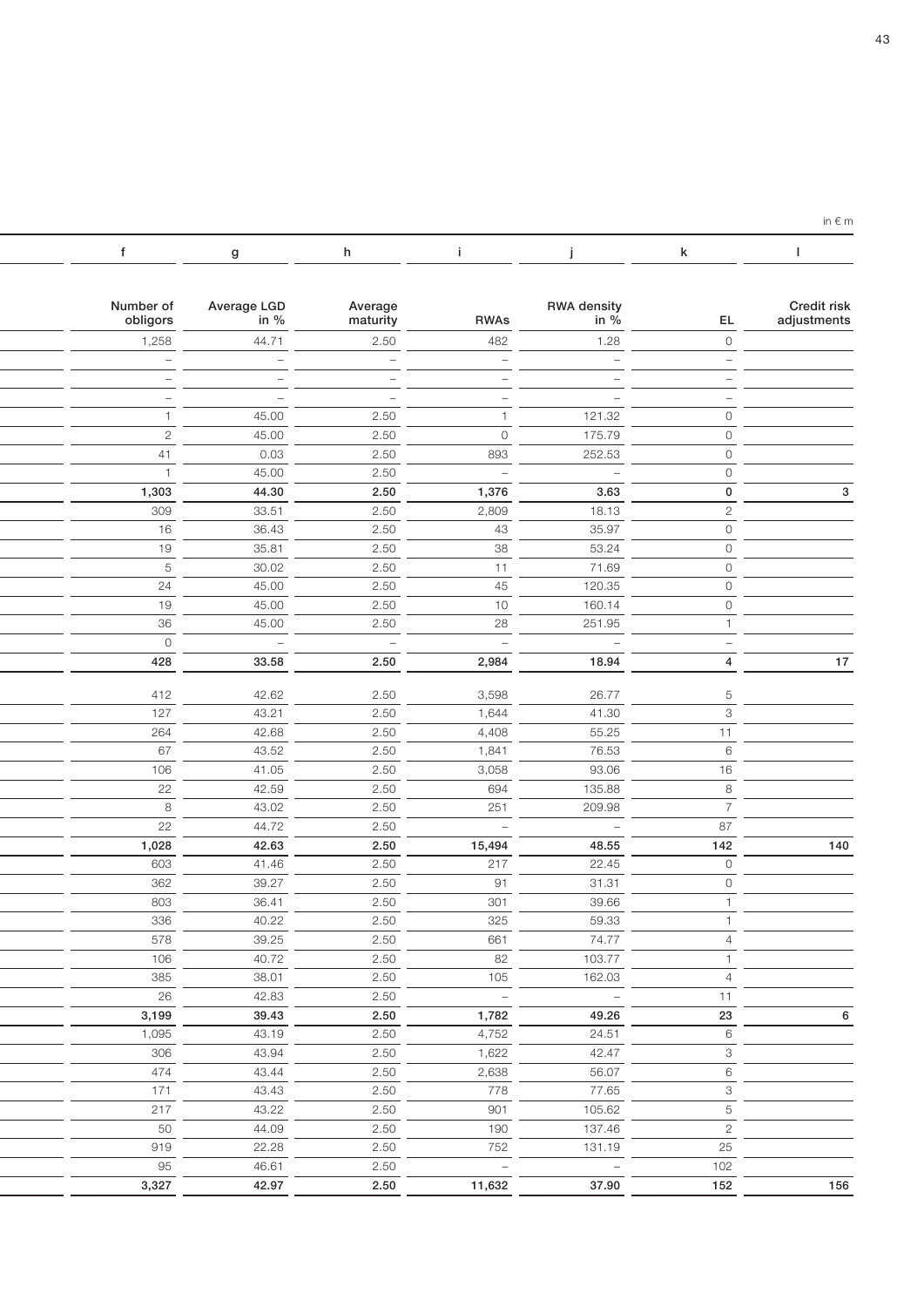#### EU CR6 – IRB: Credit risk exposures by exposure class and PD range

|                                 |                    | a                                                            | b                                  | $\mathbf c$                     | ${\sf d}$         | $\mathbf{e}$                          |  |
|---------------------------------|--------------------|--------------------------------------------------------------|------------------------------------|---------------------------------|-------------------|---------------------------------------|--|
| Exposure classes                | PD band            | Basis of<br>measurement measurement<br>(on-balance<br>sheet) | Basis of<br>(off-balance<br>sheet) | Average CCF<br>in $%$           | Exposure<br>value | Average PD<br>$\sin \frac{\theta}{6}$ |  |
| Retail-                         |                    |                                                              |                                    |                                 |                   |                                       |  |
| Secured by real estate, SME     | $0.00 - 0.15$      | 116                                                          | 8                                  | 65.78                           | 122               | 0.08                                  |  |
|                                 | $0.15 - 0.25$      | 48                                                           | $\overline{1}$                     | 69.61                           | 49                | 0.17                                  |  |
|                                 | $0.25 - < 0.50$    | 127                                                          | 6                                  | 68.36                           | 131               | 0.33                                  |  |
|                                 | $0.50 - < 0.75$    | 51                                                           | 3                                  | 72.18                           | 53                | 0.59                                  |  |
|                                 | $0.75 - < 2.50$    | 121                                                          | 5                                  | 69.71                           | 124               | 1.33                                  |  |
|                                 | $2.50 - 10.00$     | 49                                                           | $\overline{2}$                     | 64.51                           | 50                | 4.33                                  |  |
|                                 | $10.00 - < 100.00$ | 31                                                           | $\overline{1}$                     | 65.61                           | 32                | 19.18                                 |  |
|                                 | 100.00 (Default)   | $\circ$                                                      | $\overline{\phantom{a}}$           | $\hspace{0.1mm}-\hspace{0.1mm}$ | $\circ$           | 100.00                                |  |
| Subtotal                        |                    | 544                                                          | 25                                 | 67.91                           | 561               | 1.95                                  |  |
| Retail-                         |                    |                                                              |                                    |                                 |                   |                                       |  |
| Secured by real estate, non-SME | $0.00 - 0.15$      | 1,269                                                        | 21                                 | 76.96                           | 1,285             | 0.06                                  |  |
|                                 | $0.15 - 0.25$      | 411                                                          | 3                                  | 83.84                           | 413               | 0.17                                  |  |
|                                 | $0.25 - < 0.50$    | 709                                                          | 5                                  | 86.43                           | 713               | 0.31                                  |  |
|                                 | $0.50 - < 0.75$    | 134                                                          | $\overline{1}$                     | 86.81                           | 135               | 0.59                                  |  |
|                                 | $0.75 - 2.50$      | 309                                                          | 3                                  | 93.41                           | 311               | 1.31                                  |  |
|                                 | $2.50 - 10.00$     | 95                                                           | $\overline{1}$                     | 96.09                           | 96                | 3.85                                  |  |
|                                 | $10.00 - < 100.00$ | 34                                                           | $\overline{1}$                     | 87.78                           | 35                | 17.32                                 |  |
|                                 | 100.00 (Default)   | 28                                                           | $\overline{1}$                     | 100.00                          | 29                | 100.00                                |  |
| Subtotal                        |                    | 2,989                                                        | 35                                 | 81.60                           | 3,018             | 1.57                                  |  |
| $Retail -$                      |                    |                                                              |                                    |                                 |                   |                                       |  |
| Qualifying revolving            | $0.00 - 0.15$      | 9                                                            | 625                                | 64.25                           | 411               | 0.04                                  |  |
|                                 | $0.15 - 0.25$      | 3                                                            | 28                                 | 64.41                           | 21                | 0.17                                  |  |
|                                 | $0.25 - 0.50$      | $\overline{7}$                                               | 37                                 | 64.79                           | 31                | 0.32                                  |  |
|                                 | $0.50 - < 0.75$    | 5                                                            | 18                                 | 65.52                           | 17                | 0.59                                  |  |
|                                 | $0.75 - 2.50$      | 17                                                           | 32                                 | 66.21                           | 38                | 1.30                                  |  |
|                                 | $2.50 - 10.00$     | 8                                                            | 9                                  | 67.36                           | 15                | 4.26                                  |  |
|                                 | $10.00 - 100.00$   | 3                                                            | 11                                 | 66.72                           | 10                | 20.85                                 |  |
|                                 | 100.00 (Default)   | $\overline{c}$                                               | $\circ$                            | 98.73                           | $\overline{c}$    | 100.00                                |  |
| Subtotal                        |                    | 55                                                           | 760                                | 64.47                           | 544               | 1.10                                  |  |
| Retail - Other, SME             | $0.00 - < 0.15$    | 19                                                           | 37                                 | 62.82                           | 42                | 0.08                                  |  |
|                                 | $0.15 - 0.25$      | 6                                                            | 12                                 | 65.55                           | 13                | 0.17                                  |  |
|                                 | $0.25 - < 0.50$    | 25                                                           | 21                                 | 64.64                           | 39                | 0.32                                  |  |
|                                 | $0.50 - < 0.75$    | 11                                                           | 9                                  | 71.99                           | 17                | 0.59                                  |  |
|                                 | $0.75 - 2.50$      | 28                                                           | 25                                 | 69.45                           | 45                | 1.36                                  |  |
|                                 | $2.50 - 10.00$     | 15                                                           | 8                                  | 63.95                           | 20                | 4.24                                  |  |
|                                 |                    | 11                                                           | 11                                 |                                 |                   | 19.12                                 |  |
|                                 | $10.00 - 100.00$   |                                                              |                                    | 62.76                           | 18                |                                       |  |
|                                 | 100.00 (Default)   | $\circ$                                                      | $\circ$                            | 50.00                           | $\circ$           | 100.00                                |  |
| Subtotal                        |                    | 114                                                          | 122                                | 65.49                           | 194               | 2.66                                  |  |
| Retail-<br>Other, non-SME       | $0.00 - 0.15$      | 208                                                          | 81                                 | 84.19                           | 276               | 0.07                                  |  |
|                                 | $0.15 - 0.25$      | 90                                                           | 22                                 | 86.15                           | 109               | 0.17                                  |  |
|                                 | $0.25 - 0.50$      | 168                                                          | 52                                 | 86.36                           | 214               | 0.32                                  |  |
|                                 | $0.50 - < 0.75$    | 60                                                           | 18                                 | 88.78                           | 76                | 0.59                                  |  |
|                                 |                    |                                                              |                                    |                                 |                   |                                       |  |
|                                 | $0.75 - 2.50$      | 101                                                          | 17                                 | 92.19                           | 116               | 1.25                                  |  |
|                                 | $2.50 - 10.00$     | 31                                                           | 6                                  | 95.12                           | 37                | 4.04                                  |  |
|                                 | $10.00 - 100.00$   | 8                                                            | $\overline{2}$                     | 79.86                           | 9                 | 19.21                                 |  |
|                                 | 100.00 (Default)   | 19                                                           | $\overline{1}$                     | 100.00                          | 20                | 100.00                                |  |
| Subtotal                        |                    | 686                                                          | 199                                | 86.41                           | 858               | 3.07                                  |  |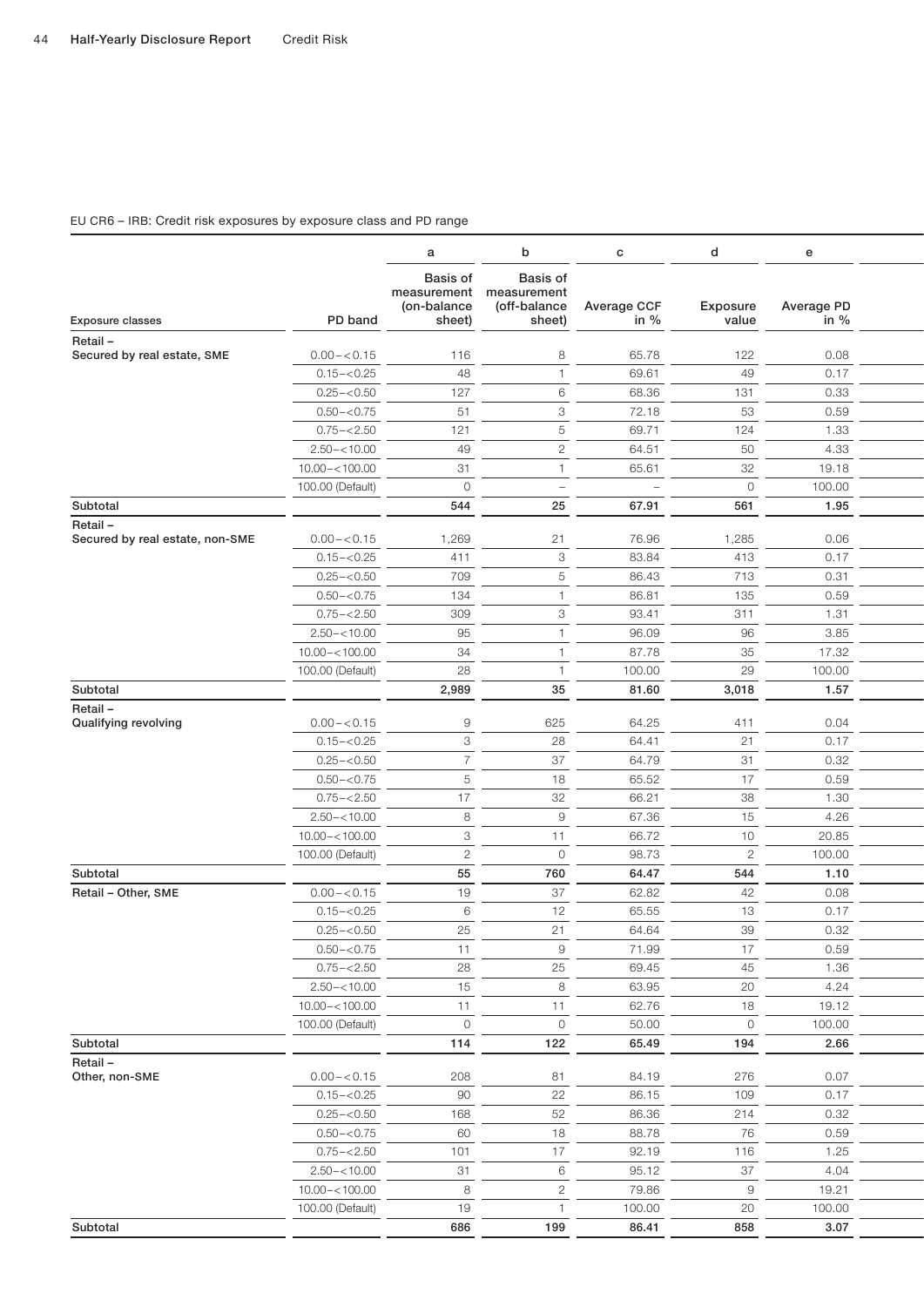|                         | $\boldsymbol{g}$ | h                   |                         |                  | k                       |             |
|-------------------------|------------------|---------------------|-------------------------|------------------|-------------------------|-------------|
|                         |                  |                     |                         |                  |                         |             |
| Number of               | Average LGD      |                     |                         | RWA density      |                         | Credit risk |
| obligors                | in %             | Average<br>maturity | RWAs                    | in $\frac{6}{6}$ | EL.                     | adjustments |
| 956                     | 33.38            | 2.50                | 6                       | 5.26             | $\circ$                 |             |
| 286                     | 33.74            | 2.50                | $5\overline{)}$         | 9.83             | $\circ$                 |             |
| 764                     | 34.02            | 2.50                | 21                      | 15.72            | $\circ$                 |             |
| 263                     | 33.78            | 2.50                | 13                      | 23.75            | $\circ$                 |             |
| 644                     | 34.89            | 2.50                | 52                      | 41.93            | $\overline{1}$          |             |
| 278                     | 34.40            | 2.50                | 42                      | 83.03            | $\overline{1}$          |             |
| 224                     | 32.66            | 2.50                | 46                      | 143.32           | $\overline{2}$          |             |
| $\overline{1}$          | 24.79            | 2.50                | $\overline{a}$          | $\overline{a}$   | $\circ$                 |             |
| 3,416                   | 33.98            | 2.50                | 184                     | 32.80            | $\overline{4}$          |             |
| 11,233                  | 30.36            | 2.50                | 65                      | 5.08             | $\circ$                 |             |
| 3,822                   | 30.24            | 2.50                | 48                      | 11.56            | $\circ$                 |             |
| 7,284                   | 29.45            | 2.50                | 124                     | 17.33            | $\overline{1}$          |             |
| 2,182                   | 21.79            | 2.50                | 27                      | 20.10            | $\circ$                 |             |
| 4,199                   | 21.22            | 2.50                | 102                     | 32.84            | $\overline{1}$          |             |
| 1,248                   | 23.88            | 2.50                | 68                      | 70.47            | $\overline{1}$          |             |
| 670                     | 22.21            | 2.50                | 42                      | 120.21           | $\overline{1}$          |             |
| 368                     | 34.51            | 2.50                | 14                      | 47.51            | 10                      |             |
| 31,006                  | 28.54            | 2.50                | 489                     | 16.21            | 14                      |             |
|                         | 63.30            |                     |                         |                  |                         |             |
| 111,904                 | 62.96            | 2.50<br>2.50        | $\,8\,$<br>$\mathbf{1}$ | 1.84<br>6.07     | $\circ$                 |             |
| 5,811<br>8,455          | 62.99            | 2.50                | $\mathcal{S}$           | 9.88             | $\circ$<br>$\circ$      |             |
| 5,027                   | 63.22            | 2.50                | $\mathcal{S}$           | 16.16            | $\circ$                 |             |
| 12,431                  | 63.86            | 2.50                | 11                      | 29.73            | $\circ$                 |             |
| 4,977                   | 63.76            | 2.50                | 10                      | 66.67            | $\circ$                 |             |
| 3,677                   | 62.94            | 2.50                | 14                      | 138.54           | $\overline{1}$          |             |
| 771                     | 78.09            | 2.50                | $\overline{1}$          | 25.07            | $\overline{2}$          |             |
| 153,053                 | 63.37            | 2.50                | 50                      | 9.26             | $\overline{4}$          |             |
| 1,169                   | 62.76            | 2.50                | $\overline{4}$          | 10.63            | $\circ$                 |             |
| 323                     | 62.99            | 2.50                | $\overline{2}$          | 18.69            | $\circ$                 |             |
| 680                     | 63.41            | 2.50                | 11                      | 28.23            | $\circ$                 |             |
| 327                     | 62.38            | 2.50                |                         | 39.51            | $\overline{0}$          |             |
| 687                     | 64.48            | 2.50                | 26                      | 58.21            | $\circ$                 |             |
| 422                     | 60.33            | 2.50                | 14                      | 70.42            | $\overline{1}$          |             |
| 1,415                   | 60.36            | 2.50                | 19                      | 104.61           | $\overline{2}$          |             |
| $\overline{2}$<br>5,025 | 42.48<br>62.80   | 2.50<br>2.50        | $\overline{O}$<br>83    | 27.07<br>43.10   | $\circ$<br>$\mathbf{3}$ |             |
|                         |                  |                     |                         |                  |                         |             |
| 9,646                   | 63.20            | 2.50                | 35                      | 12.54            | $\circ$                 |             |
| 3,794                   | 60.82            | 2.50                | 26                      | 23.68            | $\circ$                 |             |
| 8,158                   | 58.24            | 2.50                | 72                      | 33.70            | $\circ$                 |             |
| 4,463                   | 51.31            | 2.50                | 32                      | 42.66            | $\circ$                 |             |
| 7,105                   | 47.63            | 2.50                | 64                      | 54.76            | $\overline{1}$          |             |
| 2,003                   | 51.36            | 2.50                | 29                      | 78.10            | $\overline{1}$          |             |
| 1,067                   | 51.26            | 2.50                | 11                      | 114.02           | $\overline{1}$          |             |
| 915                     | 72.36            | 2.50                | $7\overline{ }$         | 33.44            | 14                      |             |

Subtotal 686 199 86.41 858 3.07 37,151 58.07 2.50 275 32.06 18 16

 $\mathfrak{e}\subset\mathfrak{e}\subset\mathfrak{e}$  in  $\mathfrak{e}\subset\mathfrak{m}$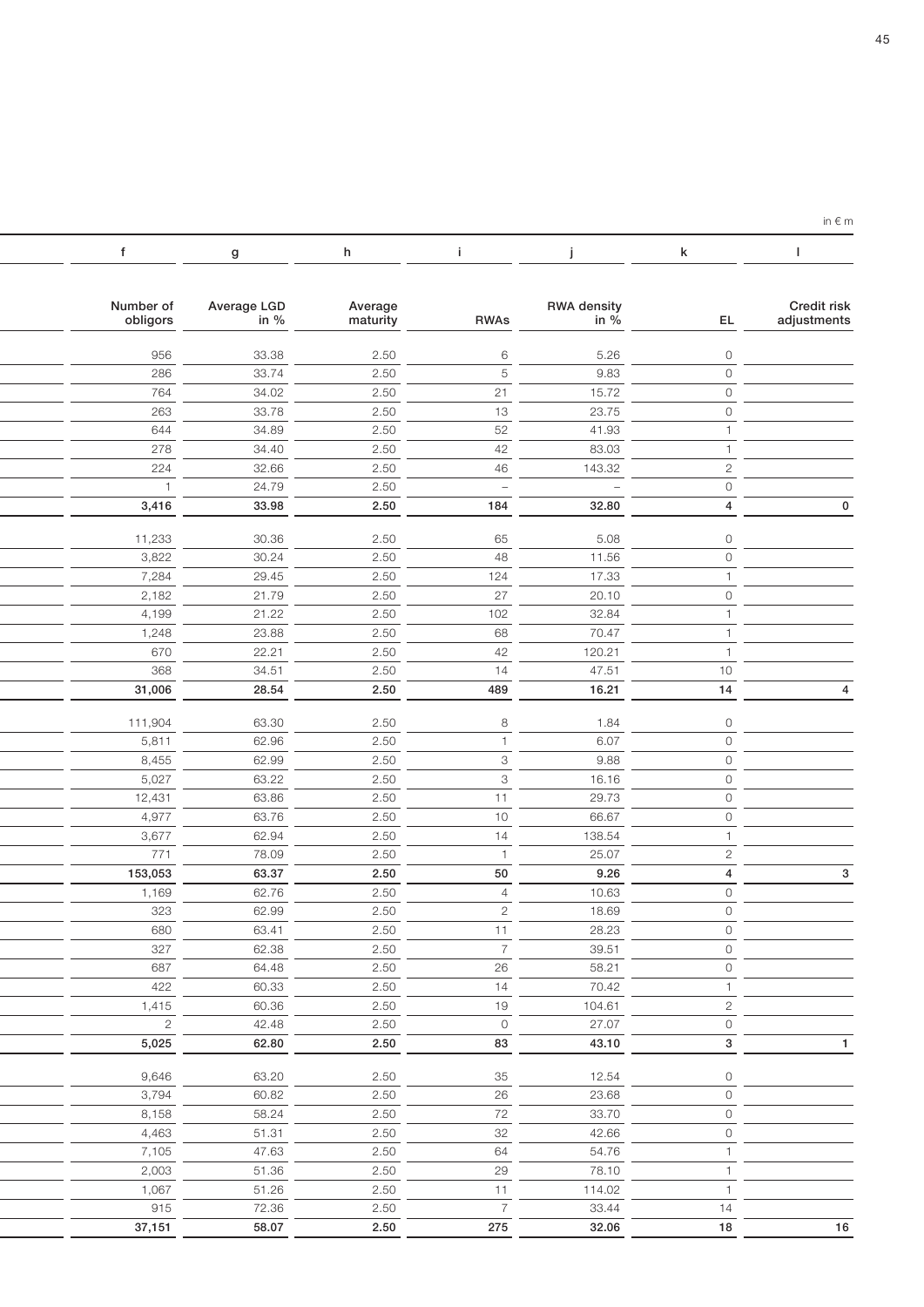#### EU CR6 – IRB: Credit risk exposures by exposure class and PD range

|                                                          |                  |                                                  | b                                                 | C                        | $\mathsf{d}$      | e                                     |  |
|----------------------------------------------------------|------------------|--------------------------------------------------|---------------------------------------------------|--------------------------|-------------------|---------------------------------------|--|
| Exposure classes                                         | PD band          | Basis of<br>measurement<br>(on-balance<br>sheet) | Basis of<br>measurement<br>(off-balance<br>sheet) | Average CCF<br>in $%$    | Exposure<br>value | Average PD<br>$\sin \frac{\theta}{6}$ |  |
| IRBA equity exposures -                                  |                  |                                                  |                                                   |                          |                   |                                       |  |
| PD/LGD approach                                          | $0.00 - 0.15$    | 74                                               |                                                   |                          | 74                | 0.10                                  |  |
|                                                          | $0.15 - 0.25$    |                                                  |                                                   |                          |                   | 0.17                                  |  |
|                                                          | $0.25 - 0.50$    |                                                  |                                                   |                          |                   |                                       |  |
|                                                          | $0.50 - < 0.75$  | $\overline{\phantom{0}}$                         |                                                   |                          | —                 |                                       |  |
|                                                          | $0.75 - 2.50$    | 77                                               |                                                   | 100.00                   | 78                | 1.48                                  |  |
|                                                          | $2.50 - 10.00$   | $\overline{\phantom{a}}$                         |                                                   |                          |                   |                                       |  |
|                                                          | $10.00 - 100.00$ | O                                                |                                                   |                          |                   | 20.00                                 |  |
|                                                          | 100.00 (Default) |                                                  |                                                   |                          |                   | 100.00                                |  |
| Subtotal                                                 |                  | 157                                              |                                                   | 100.00                   | 157               | 0.79                                  |  |
| IRBA equity exposures -<br>simple risk-weighted approach |                  | 324                                              | 242                                               | 100.00                   | 566               | $\overline{\phantom{0}}$              |  |
| IRBA equity exposures -<br>risk-weighted equities        |                  | 27                                               | $\overline{\phantom{0}}$                          | $\overline{\phantom{a}}$ | 27                | $\overline{\phantom{0}}$              |  |
| Total                                                    |                  | 109,241                                          | 27,905                                            | 60.77                    | 125,839           | 0.75                                  |  |
|                                                          |                  |                                                  |                                                   |                          |                   |                                       |  |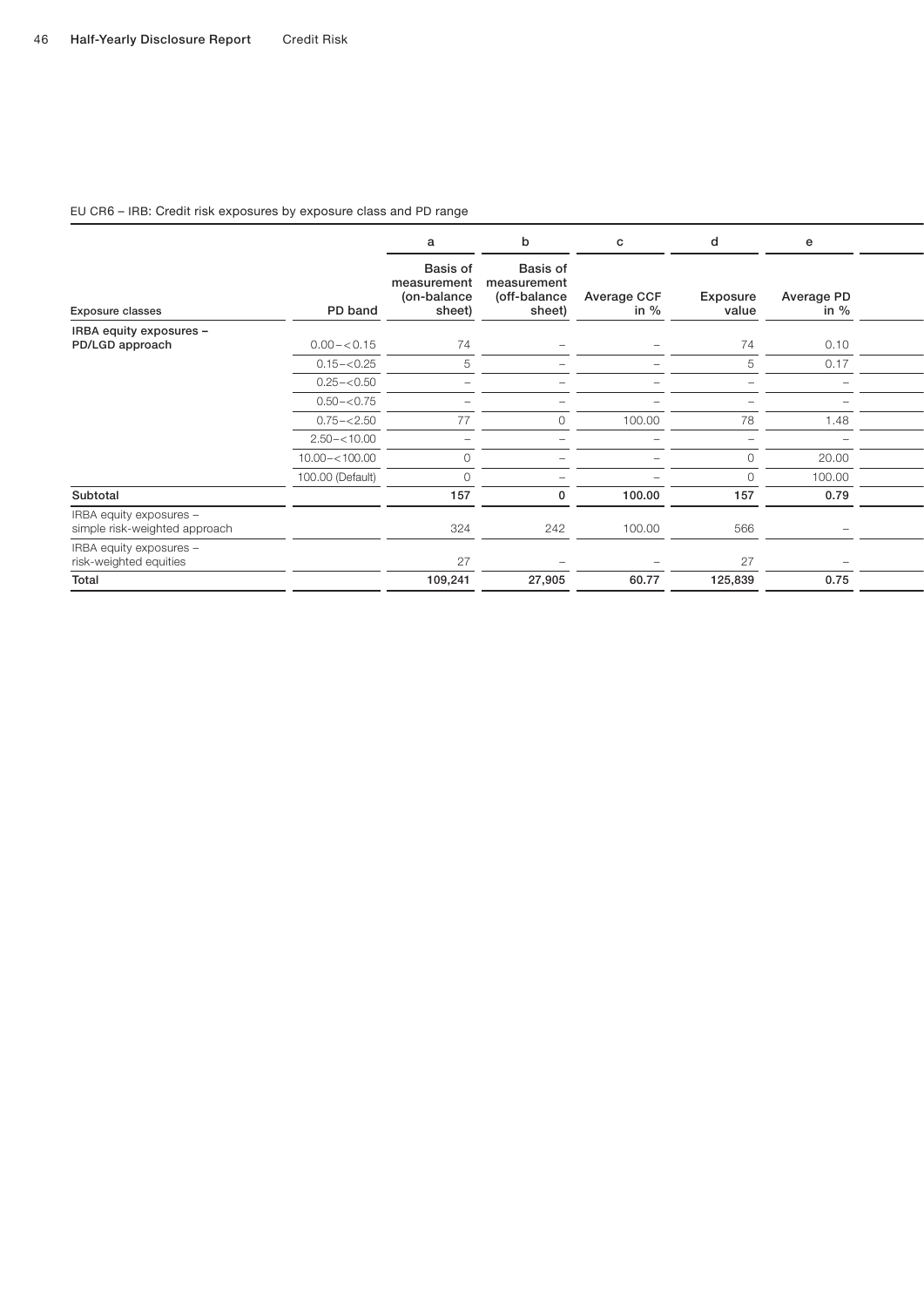|  | h                               |      |             |                                 | <b>k</b>                 |                            |
|--|---------------------------------|------|-------------|---------------------------------|--------------------------|----------------------------|
|  | Average<br>maturity             |      | <b>RWAs</b> | RWA density<br>in $\frac{6}{6}$ | EL.                      | Credit risk<br>adjustments |
|  | 5.00                            |      | 75          | 101.39                          |                          |                            |
|  | 5.00                            |      |             | 95.99                           |                          |                            |
|  | $\hspace{0.1mm}-\hspace{0.1mm}$ |      |             | $\overline{\phantom{a}}$        |                          |                            |
|  | $\overline{\phantom{a}}$        |      |             | $\overline{\phantom{a}}$        |                          |                            |
|  | 5.00                            |      | 162         | 209.05                          |                          |                            |
|  | $\overline{\phantom{0}}$        |      |             | $\overline{\phantom{0}}$        |                          |                            |
|  | 5.00                            |      | $\Omega$    | 403.70                          |                          |                            |
|  | 5.00                            |      | $\Omega$    | 437.50                          | $\cap$                   |                            |
|  | 5.00                            |      | 242         | 154.43                          |                          |                            |
|  | 2.49                            |      | 1,147       | 202.78                          |                          |                            |
|  | 2.40                            |      | 67          | 250.00                          | $\overline{\phantom{0}}$ |                            |
|  |                                 | 2.50 | 35,807      | 28.45                           | 370                      | 346                        |

 $\mathfrak{e}\subset\mathfrak{e}\subset\mathfrak{e}$  in  $\mathfrak{e}\subset\mathfrak{m}$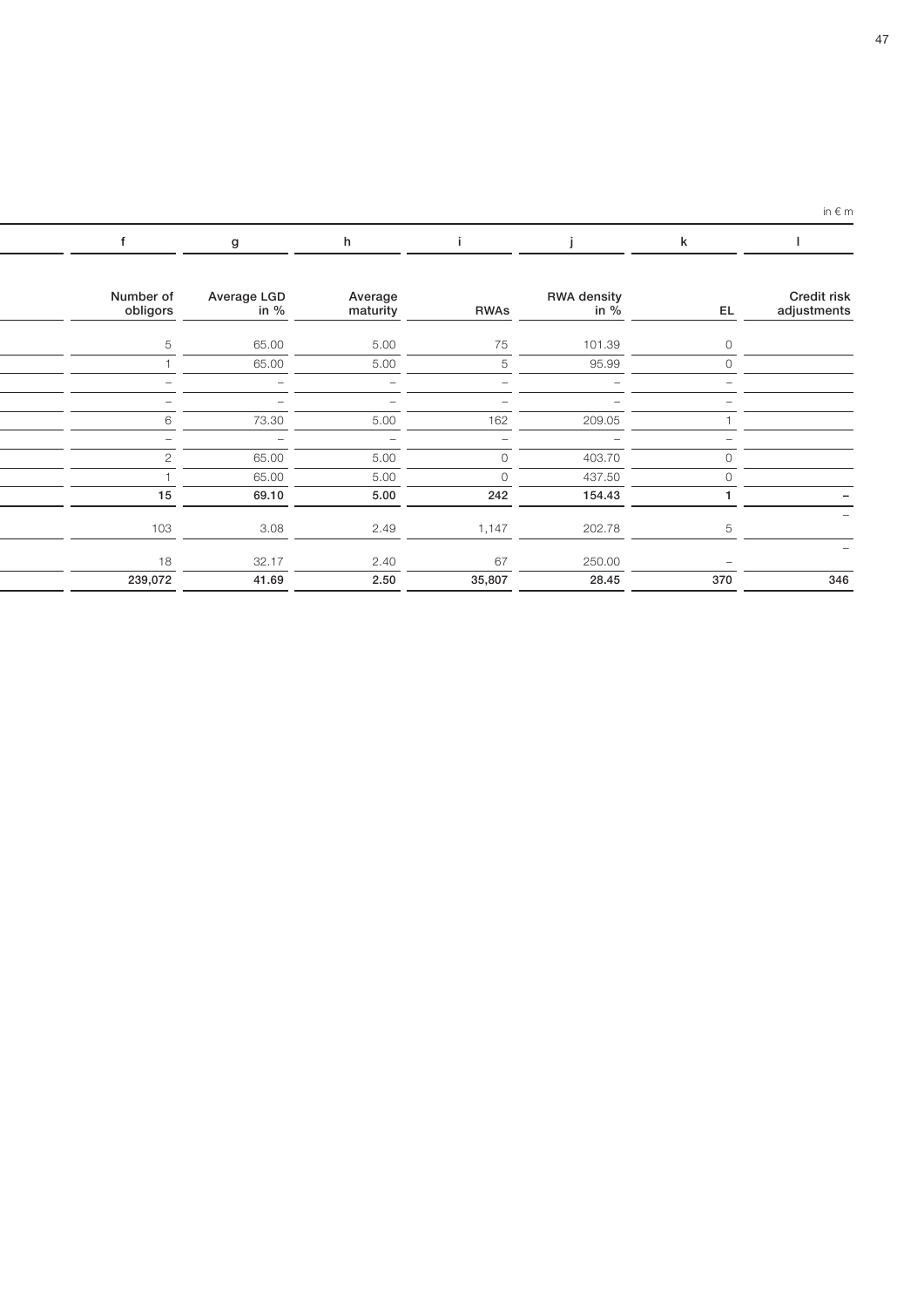# Counterparty Credit Risk (CCR)

The exposure value for derivatives amounted to  $\epsilon$  8,474 m at 30 June 2018. This exposure is calculated using the mark-tomarket method only.

EU CCR1 – Analysis of CCR exposure by approach (excluding exposures to CCPs) in  $\epsilon$  m in  $\epsilon$  m

| Replace-<br><b>Effective</b><br>ment cost/<br>Potential<br>expected<br>positive<br>current<br>future<br>credit<br>market<br>Exposure<br>exposure<br>Notional<br>$(EEPE)^{1}$<br>value<br>exposure <sup>1</sup><br><b>Multiplier</b><br>value<br>Mark to market<br>11,661<br>1,822<br>7,840<br>Original exposure<br>2<br>Standardised method<br>3<br>Internal model method<br>(for derivatives and SFTs)<br>4<br>$\overline{\phantom{0}}$<br>Of which securities<br>financing transactions<br>(SFTs)<br>5<br>$\overline{\phantom{0}}$<br>$\overline{\phantom{0}}$<br>$\overline{\phantom{0}}$<br>Of which derivatives<br>and long settlement<br>transactions<br>6<br>Of which from contractual<br>cross-product netting<br>Financial collateral simple<br>method (for SFTs)<br>8<br>Financial collateral compre-<br>hensive method (for SFTs)<br>9<br>VaR for SFTs<br>10<br>Total<br>11 |  | a | b | с | d | e | f | g           |
|----------------------------------------------------------------------------------------------------------------------------------------------------------------------------------------------------------------------------------------------------------------------------------------------------------------------------------------------------------------------------------------------------------------------------------------------------------------------------------------------------------------------------------------------------------------------------------------------------------------------------------------------------------------------------------------------------------------------------------------------------------------------------------------------------------------------------------------------------------------------------------------|--|---|---|---|---|---|---|-------------|
|                                                                                                                                                                                                                                                                                                                                                                                                                                                                                                                                                                                                                                                                                                                                                                                                                                                                                        |  |   |   |   |   |   |   | <b>RWAs</b> |
|                                                                                                                                                                                                                                                                                                                                                                                                                                                                                                                                                                                                                                                                                                                                                                                                                                                                                        |  |   |   |   |   |   |   | 1,006       |
|                                                                                                                                                                                                                                                                                                                                                                                                                                                                                                                                                                                                                                                                                                                                                                                                                                                                                        |  |   |   |   |   |   |   |             |
|                                                                                                                                                                                                                                                                                                                                                                                                                                                                                                                                                                                                                                                                                                                                                                                                                                                                                        |  |   |   |   |   |   |   |             |
|                                                                                                                                                                                                                                                                                                                                                                                                                                                                                                                                                                                                                                                                                                                                                                                                                                                                                        |  |   |   |   |   |   |   |             |
|                                                                                                                                                                                                                                                                                                                                                                                                                                                                                                                                                                                                                                                                                                                                                                                                                                                                                        |  |   |   |   |   |   |   |             |
|                                                                                                                                                                                                                                                                                                                                                                                                                                                                                                                                                                                                                                                                                                                                                                                                                                                                                        |  |   |   |   |   |   |   |             |
|                                                                                                                                                                                                                                                                                                                                                                                                                                                                                                                                                                                                                                                                                                                                                                                                                                                                                        |  |   |   |   |   |   |   |             |
|                                                                                                                                                                                                                                                                                                                                                                                                                                                                                                                                                                                                                                                                                                                                                                                                                                                                                        |  |   |   |   |   |   |   |             |
|                                                                                                                                                                                                                                                                                                                                                                                                                                                                                                                                                                                                                                                                                                                                                                                                                                                                                        |  |   |   |   |   |   |   |             |
|                                                                                                                                                                                                                                                                                                                                                                                                                                                                                                                                                                                                                                                                                                                                                                                                                                                                                        |  |   |   |   |   |   |   |             |
|                                                                                                                                                                                                                                                                                                                                                                                                                                                                                                                                                                                                                                                                                                                                                                                                                                                                                        |  |   |   |   |   |   |   | 1,006       |

<sup>1)</sup> Shown for positive fair values.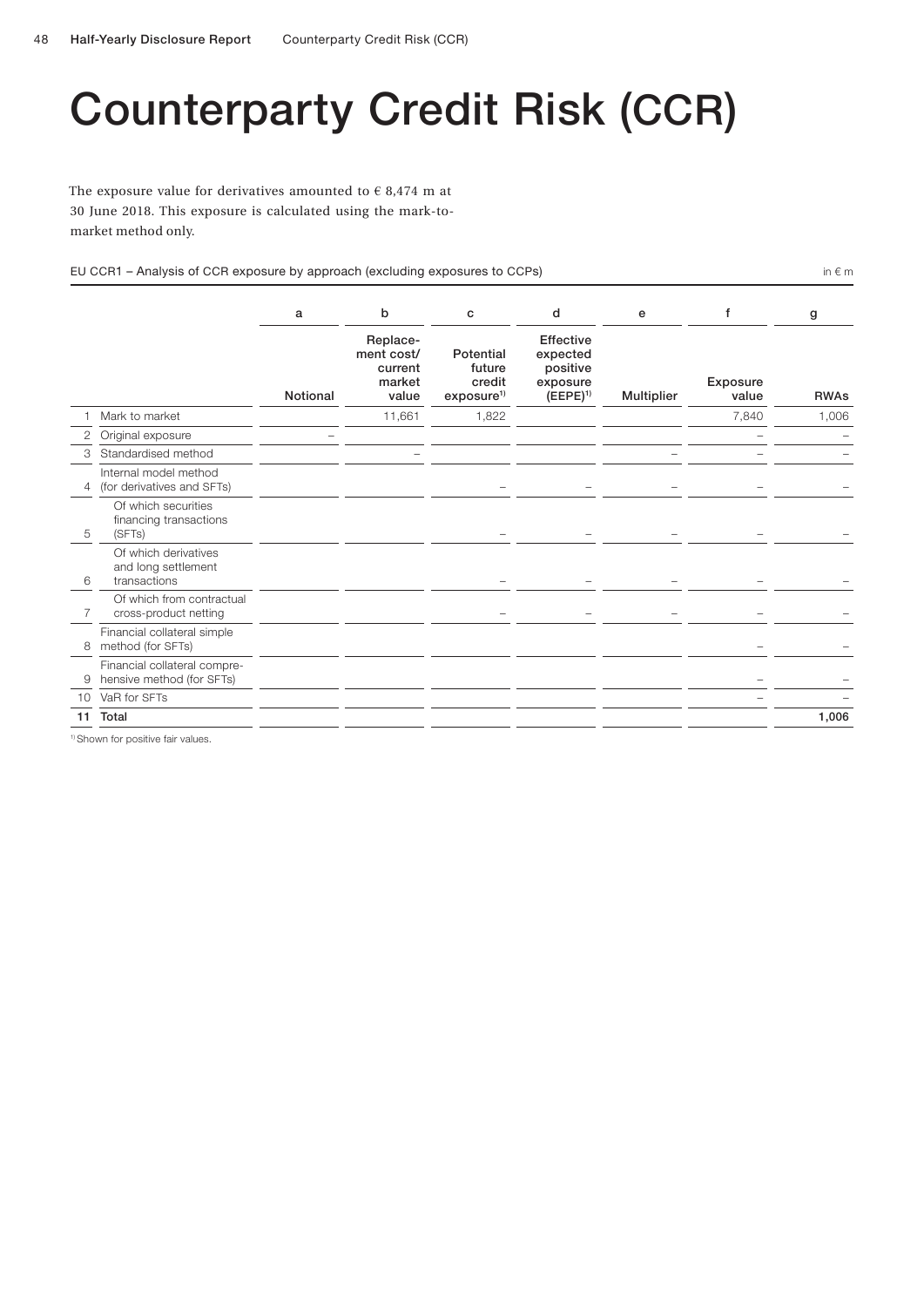In the standardised approach, the distribution of the exposure value after credit risk mitigation by exposure class and risk weight is as follows:

#### EU CCR3 – Standardised approach: CCR exposures by regulatory portfolio and risk (after credit risk mitigation) in  $\epsilon$  m

|    |                                                                                 |                          |    |     |     | Risk weight |     |     |     |     |
|----|---------------------------------------------------------------------------------|--------------------------|----|-----|-----|-------------|-----|-----|-----|-----|
|    | Exposure classes                                                                | $0\%$                    | 2% | 4 % | 10% | 20%         | 35% | 50% | 70% | 75% |
|    | Central governments or central banks                                            |                          |    |     |     |             |     |     |     |     |
| 2  | Regional governments or local authorities                                       |                          |    |     |     |             |     |     |     |     |
| 3  | Public-sector entities                                                          | 178                      |    |     |     |             |     |     |     |     |
| 4  | Multilateral development banks                                                  | $\overline{\phantom{0}}$ |    |     |     |             |     |     |     |     |
| 5  | International organisations                                                     |                          |    |     |     |             |     |     |     |     |
| 6  | Institutions                                                                    | 1,971                    |    |     |     | 638         |     | 2   |     |     |
|    | Corporates                                                                      |                          |    |     |     |             |     |     |     |     |
| 8  | Retail                                                                          |                          |    |     |     |             |     |     |     | 4   |
|    | Exposures secured by real estate                                                |                          |    |     |     |             |     |     |     |     |
|    | Exposures in default                                                            |                          |    |     |     |             |     |     |     |     |
|    | Higher risk categories                                                          |                          |    |     |     |             |     |     |     |     |
|    | Covered bonds                                                                   |                          |    |     |     |             |     |     |     |     |
| 9  | Exposures to institutions and corporates<br>with a short-term credit assessment |                          |    |     |     |             |     |     |     |     |
|    | Collective investment undertakings (CIU)                                        |                          |    |     |     |             |     |     |     |     |
|    | Equity exposures                                                                |                          |    |     |     |             |     |     |     |     |
| 10 | Other Items                                                                     |                          |    |     |     |             |     |     |     |     |
| 11 | Total standardised approach exposure<br>value after credit risk mitigation      | 2.149                    |    |     |     | 638         |     | 2   |     | 4   |

#### EU CCR3 – Standardised approach: CCR exposures by regulatory portfolio and risk

(after credit risk mitigation) in  $\epsilon$  m

|                | <b>Exposure classes</b>                                                         | 100%     | 150% | 250 % | 370 % | 1.250% | Other | De-<br>ducted | Total | Of which<br>unrated |
|----------------|---------------------------------------------------------------------------------|----------|------|-------|-------|--------|-------|---------------|-------|---------------------|
|                | Central governments or central banks                                            |          |      |       |       |        |       |               |       |                     |
| $\overline{2}$ | Regional governments or local authorities                                       |          |      |       |       |        |       |               |       |                     |
| 3              | Public-sector entities                                                          |          |      |       |       |        |       |               | 178   |                     |
| $\overline{4}$ | Multilateral development banks                                                  |          |      |       |       |        |       |               |       |                     |
| 5              | International organisations                                                     |          |      |       |       |        |       |               |       |                     |
| 6              | Institutions                                                                    |          |      |       |       |        |       |               | 2,611 | 24                  |
|                | Corporates                                                                      | 45       |      |       |       |        |       |               | 45    | 45                  |
| 8              | Retail                                                                          | $\Omega$ |      |       |       |        |       |               | 4     | 4                   |
|                | Exposures secured by real estate                                                |          |      |       |       |        |       |               |       |                     |
|                | Exposures in default                                                            |          |      |       |       |        |       |               |       |                     |
|                | Higher risk categories                                                          |          |      |       |       |        |       |               |       |                     |
|                | Covered bonds                                                                   |          |      |       |       |        |       |               |       |                     |
| 9              | Exposures to institutions and corporates<br>with a short-term credit assessment |          |      |       |       |        |       |               |       |                     |
|                | Collective investment undertakings (CIU)                                        |          |      |       |       |        |       |               |       |                     |
|                | Equity exposures                                                                |          |      |       |       |        |       |               |       |                     |
| 10             | Other Items                                                                     |          |      |       |       |        |       |               |       |                     |
| 11             | Total standardised approach exposure<br>value after credit risk mitigation      | 45       |      |       |       |        |       |               | 2,838 | 73                  |

Risk weight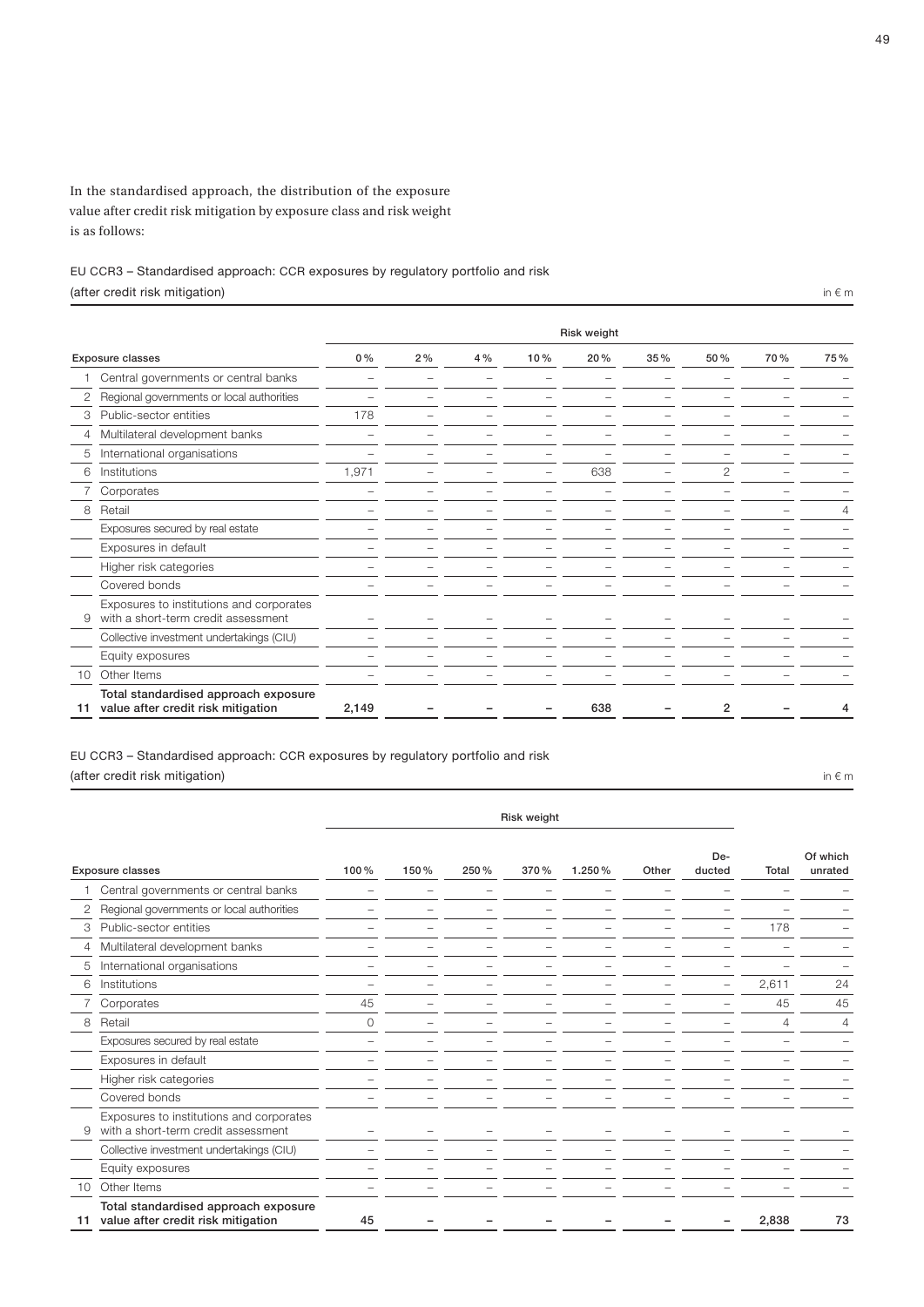The distribution of the exposure value in the IRB approach by exposure class and PD band (FIRB) is as follows: There were no exposures under the AIRB Approach as at 30 June 2018:

EU CCR4 – FIRB approach: CCR exposures by portfolio and PD scale

|                                            |                    | a                               | b                               | $\mathbf{C}$                    | ${\sf d}$                       |
|--------------------------------------------|--------------------|---------------------------------|---------------------------------|---------------------------------|---------------------------------|
|                                            |                    | Exposure                        | Average PD                      | Number of                       | Average LGD                     |
| Exposure classes                           | PD band            | value                           | in $%$                          | obligors                        | in $%$                          |
| Central governments or central banks       | $0.00 - < 0.15$    | 2,911                           | 0.00                            | 113                             | 45.00                           |
|                                            | $0.15 - 0.25$      | $\overline{\phantom{0}}$        | $\hspace{0.1mm}-\hspace{0.1mm}$ | $ \,$                           | $\hspace{0.1mm}-\hspace{0.1mm}$ |
|                                            | $0.25 - 0.50$      | $\overline{\phantom{0}}$        | $\overline{\phantom{m}}$        | $\overline{\phantom{m}}$        | $\overline{\phantom{a}}$        |
|                                            | $0.50 - < 0.75$    | $\overline{\phantom{0}}$        | $\overline{\phantom{m}}$        | $\overline{\phantom{0}}$        | $\overline{\phantom{a}}$        |
|                                            | $0.75 - 2.50$      | $\overline{\phantom{0}}$        | $\overline{\phantom{m}}$        | $\overline{\phantom{a}}$        | $\overline{\phantom{a}}$        |
|                                            | $2.50 - 10.00$     | $\overline{\phantom{0}}$        | $\qquad \qquad -$               | $\overline{\phantom{0}}$        | $\overline{\phantom{a}}$        |
|                                            | $10.00 - < 100.00$ | $\overline{\phantom{a}}$        | $\qquad \qquad -$               | $\overline{\phantom{m}}$        | $\overline{\phantom{a}}$        |
|                                            | 100.00 (Default)   | $\overline{\phantom{0}}$        | $\qquad \qquad -$               | $\overline{\phantom{0}}$        | $\overline{\phantom{a}}$        |
| Subtotal                                   |                    | 2,911                           | 0.00                            | 113                             | 45.00                           |
| Institutions                               | $0.00 - < 0.15$    | 1,165                           | 0.07                            | 63                              | 45.00                           |
|                                            | $0.15 - 0.25$      | 5                               | 0.17                            | 3                               | 45.00                           |
|                                            | $0.25 - 0.50$      | $\circ$                         | 0.26                            | $\overline{1}$                  | 45.00                           |
|                                            | $0.50 - < 0.75$    | $\overline{\phantom{a}}$        | $\overline{\phantom{a}}$        | $\overline{\phantom{0}}$        | $\hspace{0.1mm}-\hspace{0.1mm}$ |
|                                            | $0.75 - 2.50$      | $\overline{\phantom{a}}$        | $\overline{\phantom{a}}$        | $\overline{\phantom{0}}$        |                                 |
|                                            |                    |                                 |                                 |                                 | $\overline{\phantom{a}}$        |
|                                            | $2.50 - < 10.00$   | $\overline{\phantom{a}}$        | $\overline{\phantom{0}}$        | $\overline{\phantom{0}}$        | $\overline{\phantom{a}}$        |
|                                            | $10.00 - < 100.00$ | $\overline{\phantom{0}}$        | $\qquad \qquad -$               | $\overline{\phantom{a}}$        | $\overline{\phantom{a}}$        |
|                                            | 100.00 (Default)   | $\hspace{0.1mm}-\hspace{0.1mm}$ | $\overline{\phantom{0}}$        | $\overline{\phantom{0}}$        | $\hspace{0.1mm}-\hspace{0.1mm}$ |
| Subtotal                                   |                    | 1,170                           | 0.07                            | 67                              | 45.00                           |
| Corporates - Specialised lending exposures | $0.00 - < 0.15$    | 343                             | 0.08                            | 103                             | 43.85                           |
|                                            | $0.15 - 0.25$      | 23                              | 0.17                            | 27                              | 44.50                           |
|                                            | $0.25 - 0.50$      | 270                             | 0.35                            | 92                              | 43.90                           |
|                                            | $0.50 - < 0.75$    | 16                              | 0.59                            | 11                              | 42.21                           |
|                                            | $0.75 - 2.50$      | 84                              | 1.23                            | 22                              | 36.62                           |
|                                            | $2.50 - < 10.00$   | 11                              | 2.96                            | $\overline{1}$                  | 45.00                           |
|                                            | $10.00 - < 100.00$ | $\overline{\phantom{0}}$        | $\overline{\phantom{0}}$        | $\hspace{0.1mm}-\hspace{0.1mm}$ | $\hspace{0.1mm}-\hspace{0.1mm}$ |
|                                            | 100.00 (Default)   |                                 | 100.00                          | $\overline{1}$                  | 45.00                           |
| Subtotal                                   |                    | 749                             | 0.45                            | 257                             | 43.05                           |
| Corporates - SME                           | $0.00 - < 0.15$    | $\circ$                         | 0.09                            | 5                               | 45.00                           |
|                                            |                    |                                 |                                 |                                 |                                 |
|                                            | $0.15 - 0.25$      |                                 | 0.17                            | $\overline{4}$                  | 45.00                           |
|                                            | $0.25 - 0.50$      |                                 | 0.26                            | $\overline{4}$                  | 45.00                           |
|                                            | $0.50 - < 0.75$    |                                 | $\overline{\phantom{m}}$        |                                 | $\overline{\phantom{a}}$        |
|                                            | $0.75 - 2.50$      |                                 | $\overline{\phantom{m}}$        | $\overline{\phantom{a}}$        | $\hspace{0.1mm}-\hspace{0.1mm}$ |
|                                            | $2.50 - 10.00$     |                                 | $\overline{\phantom{0}}$        | $\overline{\phantom{0}}$        | $\hspace{0.1mm}-\hspace{0.1mm}$ |
|                                            | $10.00 - < 100.00$ | $\hspace{0.1mm}-\hspace{0.1mm}$ | $\qquad \qquad -$               | $\overline{\phantom{0}}$        | $\hspace{0.1mm}-\hspace{0.1mm}$ |
|                                            | 100.00 (Default)   | $\hspace{0.1mm}-\hspace{0.1mm}$ | $\hspace{0.1mm}-\hspace{0.1mm}$ | $\overline{\phantom{a}}$        | $\hspace{0.1mm}-\hspace{0.1mm}$ |
| Subtotal                                   |                    | $\overline{2}$                  | 0.20                            | 13                              | 45.00                           |
| Corporates - Other                         | $0.00 - < 0.15$    | 608                             | 0.07                            | 160                             | 44.39                           |
|                                            | $0.15 - 0.25$      | 69                              | 0.17                            | 36                              | 45.00                           |
|                                            | $0.25 - 0.50$      | 113                             | 0.30                            | 54                              | 44.54                           |
|                                            | $0.50 - < 0.75$    | $\overline{1}$                  | 0.59                            | 11                              | 45.00                           |
|                                            | $0.75 - 2.50$      | $\overline{4}$                  | 0.96                            | 17                              | 45.00                           |
|                                            |                    |                                 |                                 |                                 |                                 |
|                                            | $2.50 - 10.00$     |                                 | 2.96                            | $\overline{4}$                  | 45.00                           |
|                                            | $10.00 - < 100.00$ | $\Delta$                        | 20.00                           | 1,872                           | 45.00                           |
|                                            | 100.00 (Default)   | $\mathbf{1}$                    | 100.00                          | $\overline{2}$                  | 45.00                           |
| Subtotal                                   |                    | 806                             | 0.32                            | 2,156                           | 44.48                           |
| <b>IRBA</b> equity exposures               | Subtotal           | $\overline{\phantom{a}}$        | $\overline{\phantom{a}}$        | $ \,$                           | $\overline{\phantom{a}}$        |
| Total                                      |                    | 5,639                           | 0.12                            | 2,606                           | 44.67                           |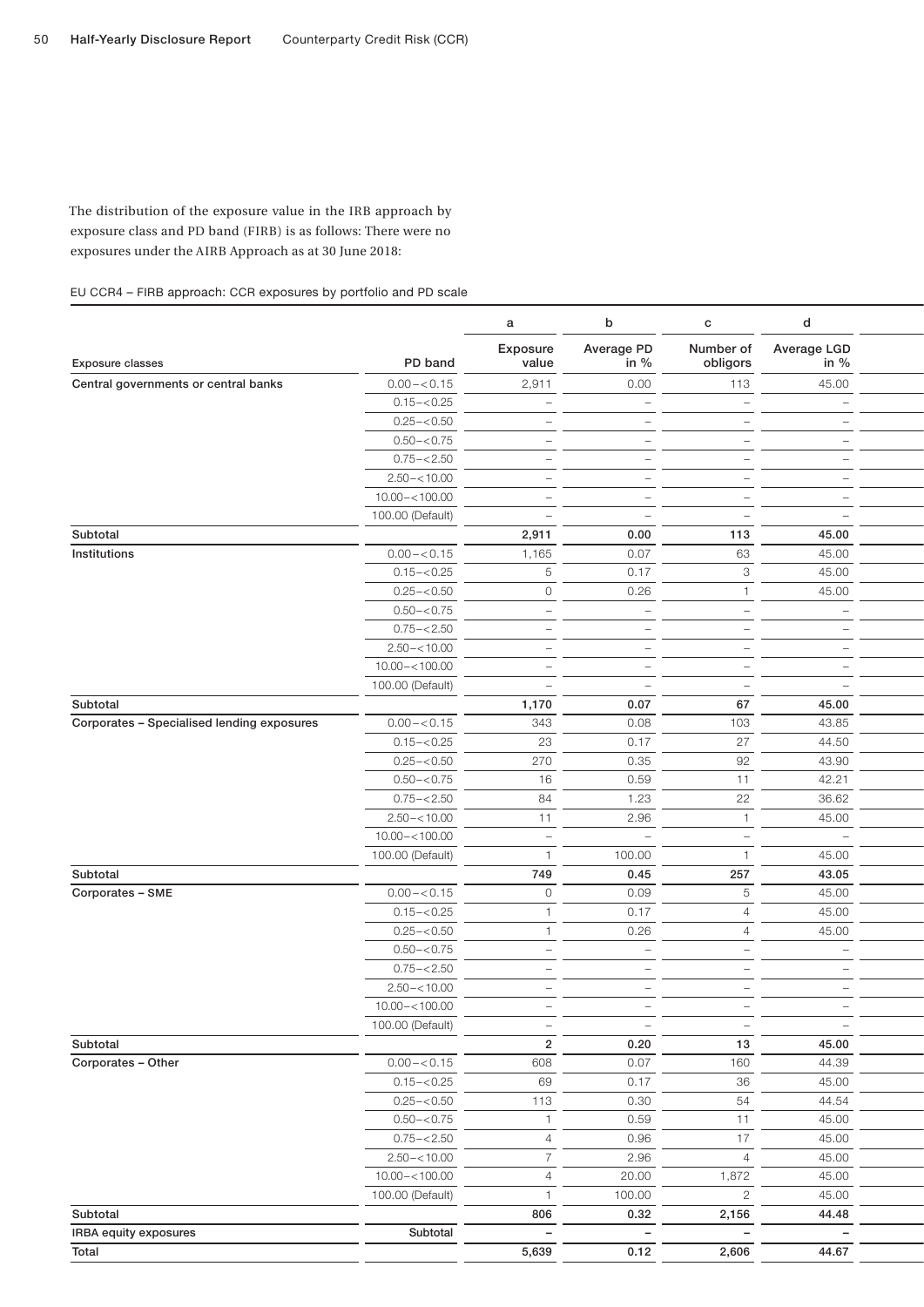$\mathfrak{e}\subset\mathfrak{e}$  in  $\mathfrak{e}\subset\mathfrak{m}$ 

| e                               | f                                          | $\mathsf g$                                                        |
|---------------------------------|--------------------------------------------|--------------------------------------------------------------------|
|                                 |                                            |                                                                    |
| Average maturity                | RWAs                                       | RWA density in %                                                   |
| 2.50                            |                                            | 0.04                                                               |
| $\hspace{0.1mm}-\hspace{0.1mm}$ | $\overline{\phantom{0}}$                   | $\hspace{0.1cm} -$                                                 |
|                                 |                                            | $\hspace{0.1mm}-\hspace{0.1mm}$                                    |
|                                 |                                            | $\hspace{0.1mm}-\hspace{0.1mm}$                                    |
|                                 |                                            | $\hspace{0.1mm}-\hspace{0.1mm}$                                    |
|                                 |                                            | $\hspace{0.1mm}-\hspace{0.1mm}$<br>$\hspace{0.1mm}-\hspace{0.1mm}$ |
| $-$                             |                                            | $\hspace{0.1mm}-\hspace{0.1mm}$                                    |
| $\hspace{0.1mm}-\hspace{0.1mm}$ | $\overline{\phantom{a}}$<br>$\overline{1}$ | 0.04                                                               |
| 2.50<br>2.50                    | 329                                        | 28.24                                                              |
| 2.50                            | $\circ$                                    | 3.56                                                               |
| 2.50                            | $\overline{O}$                             | 53.54                                                              |
| $\sim$                          | $\overline{\phantom{m}}$                   |                                                                    |
| $\overline{\phantom{a}}$        |                                            |                                                                    |
|                                 |                                            |                                                                    |
| $\overline{\phantom{0}}$        |                                            |                                                                    |
| $\overline{\phantom{0}}$        | $\overline{\phantom{0}}$                   |                                                                    |
| 2.50                            | 329                                        | 85.35                                                              |
| 2.50                            | 88                                         | 25.72                                                              |
| 2.50                            | 10                                         | 42.54                                                              |
| 2.50                            | 164                                        | 60.70                                                              |
| 2.50                            | 12                                         | 74.23                                                              |
| 2.50                            | 71                                         | 83.67                                                              |
| 2.50                            | 15                                         | 135.68                                                             |
| $\sim$<br>$\sim$                | $\overline{\phantom{0}}$                   |                                                                    |
| 2.50                            | $\overline{\phantom{0}}$                   |                                                                    |
| 2.50                            | 360                                        | 422.54                                                             |
| $\frac{2.50}{ }$                | $\circ$                                    | 27.87                                                              |
| 2.50                            | $\circ$                                    | 36.61                                                              |
| 2.50                            | $\circ$                                    | 42.24                                                              |
| $\hspace{0.1mm}-\hspace{0.1mm}$ |                                            |                                                                    |
|                                 |                                            |                                                                    |
|                                 |                                            |                                                                    |
| $\sim$                          | $\overline{\phantom{0}}$                   |                                                                    |
| —  -<br>2.50                    | $\overline{1}$                             | 106.71                                                             |
| $\frac{2.50}{ }$                | $\frac{148}{ }$                            | 24.40                                                              |
| $\overline{2.50}$               | 30                                         | 43.08                                                              |
| $\overline{2.50}$               | 65                                         | 57.40                                                              |
|                                 | $\overline{1}$                             | 79.13                                                              |
| $\frac{2.50}{2.50}$             | $\overline{4}$                             | 95.83                                                              |
| $\overline{2.50}$               | 9                                          | 135.68                                                             |
| 2.50                            | 10                                         | 255.72                                                             |
| $\overline{2.50}$               | $\overline{\phantom{0}}$                   |                                                                    |
| 2.50                            | 267                                        | $\overline{\phantom{a}}$<br>691.25                                 |
| $\sim$                          | $-$                                        | $\frac{11112}{-}$                                                  |
| 2.50                            | 958                                        |                                                                    |
|                                 |                                            |                                                                    |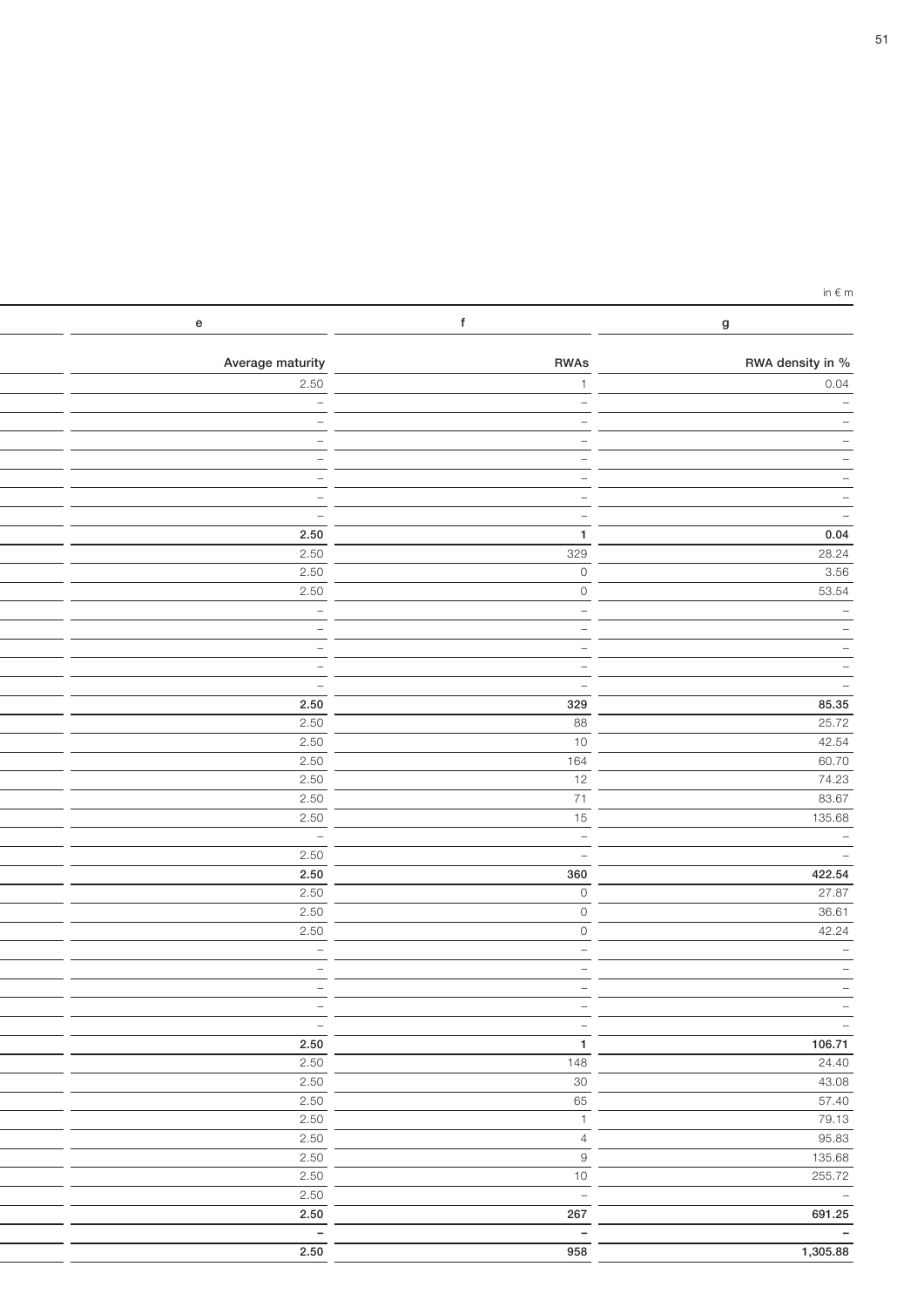Helaba does use credit derivatives to protect counterparty credit risk exposures as part of its risk mitigation efforts, but such products account for only a small proportion of its overall collateral arrangements. There were no exposures collateralised with credit derivatives on the reporting date.

The following table shows exposures in the banking book that mitigate credit risk.

#### EU CCR6 – Overview of credit derivatives exposures in € m in € m in € m in € m in € m in € m in € m in € m in € m

|                                         | a                    | b                        | C                           |
|-----------------------------------------|----------------------|--------------------------|-----------------------------|
|                                         |                      | Credit derivative hedges |                             |
| Own portfolio                           | Protection<br>bought | Protection<br>sold       | Other<br>credit derivatives |
| <b>Notionals</b>                        |                      |                          |                             |
| Single-name credit default swaps (CDSs) |                      |                          |                             |
| Index credit default swaps (CDSs)       |                      |                          |                             |
| Total return swaps                      |                      |                          |                             |
| Credit options                          |                      |                          |                             |
| Other credit derivatives                |                      |                          |                             |
| <b>Total notionals</b>                  |                      |                          | 10,000                      |
| <b>Fair values</b>                      |                      |                          |                             |
| Positive fair value (asset)             |                      |                          | 0                           |
| Negative fair value (liability)         |                      |                          | 0                           |
|                                         |                      |                          |                             |

The following table shows Helaba's exposures to central counterparties (CCPs).

#### EU CCR8 – Exposures to CCPs in € m

|    |                                                                                                                     | a              | b           |
|----|---------------------------------------------------------------------------------------------------------------------|----------------|-------------|
|    |                                                                                                                     | Exposure value | <b>RWAs</b> |
|    | Exposures to qualified CCPs (total)                                                                                 |                | 127         |
|    | Exposures for trades with qualified CCPs<br>(excluding initial margin and default fund contributions), of which     | 634            | 127         |
| 3  | (i) OTC derivatives                                                                                                 | 598            | 120         |
| 4  | (ii) Exchange-traded derivatives                                                                                    | 36             |             |
| 5  | (iii) Securities financing transactions (SFTs)                                                                      |                | $\Omega$    |
| 6  | (iv) Contractual cross-product netting                                                                              |                |             |
|    | Insolvency-protected (segregated) initial margin                                                                    | 5              |             |
| 8  | Not insolvency-protected (not segregated) initial margin                                                            |                |             |
| 9  | Prefunded default fund contributions <sup>1)</sup>                                                                  | 39             |             |
| 10 | Alternative calculation of own funds requirements for exposures                                                     |                |             |
| 11 | Exposures to non-qualified CCPs (total)                                                                             |                |             |
| 12 | Exposures for trades with non-qualified CCPs<br>(excluding initial margin and default fund contributions), of which |                |             |
| 13 | (i) OTC derivatives                                                                                                 |                |             |
| 14 | (ii) Exchange-traded derivatives                                                                                    |                |             |
| 15 | (iii) Securities financing transactions (SFTs)                                                                      |                |             |
| 16 | (iv) Contractual cross-product netting                                                                              |                |             |
| 17 | Insolvency-protected (segregated) initial margin                                                                    |                |             |
| 18 | Not insolvency-protected (not segregated) initial margin                                                            |                |             |
| 19 | Prefunded default fund contributions                                                                                |                |             |
| 20 | Unfunded default fund contributions                                                                                 |                |             |
|    |                                                                                                                     |                |             |

1) Through application of Article 310 CRR the prefunded default fund contribution does not require own funds backing.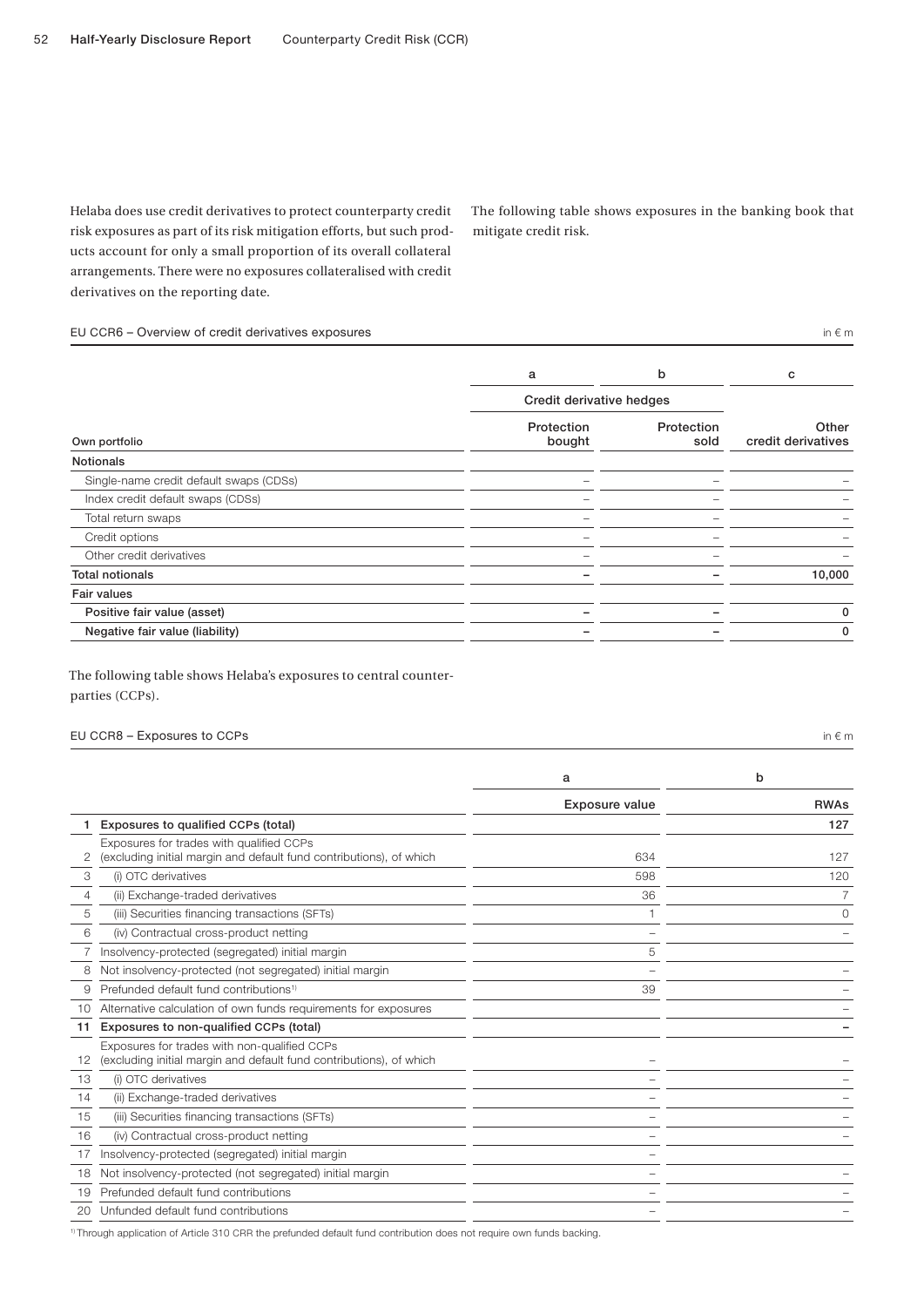The net exposure is calculated daily for each individual counterparty and compared with the accepted value of the collateral provided. Collateral netting is conducted taking into account the exemptions and minimum transfer amounts that have been contractually defined subject to the creditworthiness of the counterparty. Exposures are protected with cash collateral. The relevant collateral amounts are calculated automatically in an application system that obtains the contract parameters from a contract database and the necessary market values directly from the trading system in which they are maintained.

Processes and procedures are detailed in full in a Collateral Policy. The Helaba Best Practice contains the standard clauses approved at Helaba for collateral agreements (eligible collateral, haircuts, etc.).

#### EU CCR5-A – Impact of netting and collateral held on exposure values in  $\epsilon$  m

|                                              | a                                        | b                     | с                                       | d                  | е                                                                                             |
|----------------------------------------------|------------------------------------------|-----------------------|-----------------------------------------|--------------------|-----------------------------------------------------------------------------------------------|
|                                              | Positive fair<br>value before<br>netting | Effects of<br>netting | Positive fair<br>value after<br>netting | Collateral<br>held | Positive fair<br>value after<br>netting and<br>collateral<br>held<br>(net credit<br>exposure) |
| Derivatives and long settlement transactions | 13,878                                   | 7,961                 | 5,917                                   | 1.874              | 4,042                                                                                         |
| 2 Securities financing transactions          | 261                                      | 238                   | 23                                      |                    | 23                                                                                            |
| 3 Contractual cross-product netting          |                                          |                       |                                         |                    |                                                                                               |
| 4 Total                                      | 14,139                                   | 8.199                 | 5,940                                   | 1.874              | 4,066                                                                                         |

#### EU CCR5-B – Composition of collateral for exposures to CCR in  $\epsilon$  m

|                                                                   | a                                        | b                                                                  | с                                        | d                                                      | e                                       |                                       |
|-------------------------------------------------------------------|------------------------------------------|--------------------------------------------------------------------|------------------------------------------|--------------------------------------------------------|-----------------------------------------|---------------------------------------|
|                                                                   |                                          | Collateral used in derivatives<br>and long settlement transactions | Collateral used in SFTs                  |                                                        |                                         |                                       |
|                                                                   | Fair value of<br>collateral received     |                                                                    |                                          | Fair value of<br>posted collateral                     |                                         |                                       |
|                                                                   | Insolvency-<br>protected<br>(segregated) | Not insol-<br>vency-pro-<br>tected (not<br>segregated)             | Insolvency-<br>protected<br>(segregated) | Not insol-<br>vency-pro-<br>tected (not<br>segregated) | Fair value<br>of collateral<br>received | Fair value<br>of posted<br>collateral |
| Cash contribution in $\epsilon$                                   | 1,779                                    |                                                                    |                                          | 3,325                                                  |                                         |                                       |
| Cash contribution in other currencies                             | 243                                      |                                                                    |                                          |                                                        |                                         |                                       |
| Debt securities, central governments, Germany                     |                                          |                                                                    |                                          |                                                        |                                         |                                       |
| Debt securities, central governments,<br>other countries          |                                          |                                                                    |                                          |                                                        |                                         |                                       |
| Debt securities, central governments,<br>other public authorities |                                          |                                                                    |                                          |                                                        |                                         |                                       |
| Debt securities, corporates                                       |                                          |                                                                    |                                          |                                                        |                                         |                                       |
| Equity securities, corporates                                     |                                          |                                                                    |                                          |                                                        |                                         |                                       |
| Other                                                             |                                          |                                                                    |                                          |                                                        |                                         |                                       |
| Total                                                             | 2,023                                    |                                                                    |                                          | 3,325                                                  |                                         |                                       |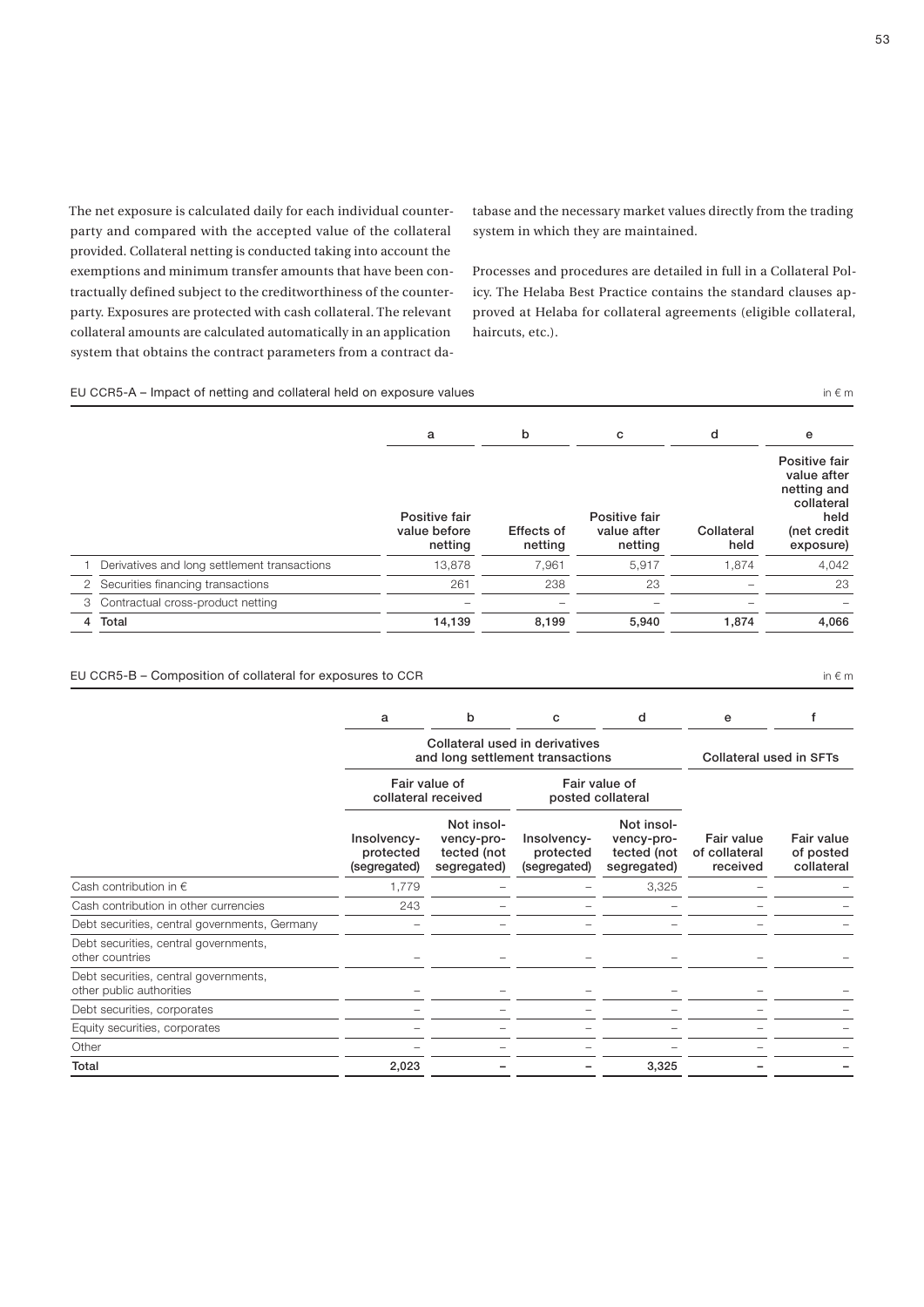Market Risk

The additional amount of collateral to be provided by Helaba in the event of a possible rating downgrade is simulated at regular intervals on the basis of the contract parameters. If the amount concerned is found to be significant in terms of Helaba's liquidity management, it can then be included accordingly in bankwide liquidity risk scenarios. Currently, however, the amounts involved, which are associated primarily with a reduction in the minimum transfer amounts (MTA) for Helaba, remain negligible.

Own funds requirements for credit valuation adjustment (CVA) risk are calculated in accordance with Article 381 CRR. This article defines credit valuation adjustment as an adjustment to the mid-market valuation of the portfolio of transactions with a counterparty. This adjustment reflects the current market value of the credit risk of the counterparty to the institution, but does not reflect the current market value of the credit risk of the institution to the counterparty.

#### EU CCR2 – CVA capital charge in  $\epsilon$  m

|   |                                                    | a              | b           |
|---|----------------------------------------------------|----------------|-------------|
|   |                                                    | Exposure value | <b>RWAs</b> |
|   | 1 CVA risk subject to the advanced method          |                |             |
| 2 | (i) VaR component (including the multiplier)       |                |             |
| 3 | (ii) SVaR component (including the multiplier)     |                |             |
|   | 4 CVA risk subject to the standardised method      | 1.179          | 701         |
|   | EU4 CVA risk based on the original exposure method |                |             |
|   | 5 Total CVA risk                                   | 1,179          | 701         |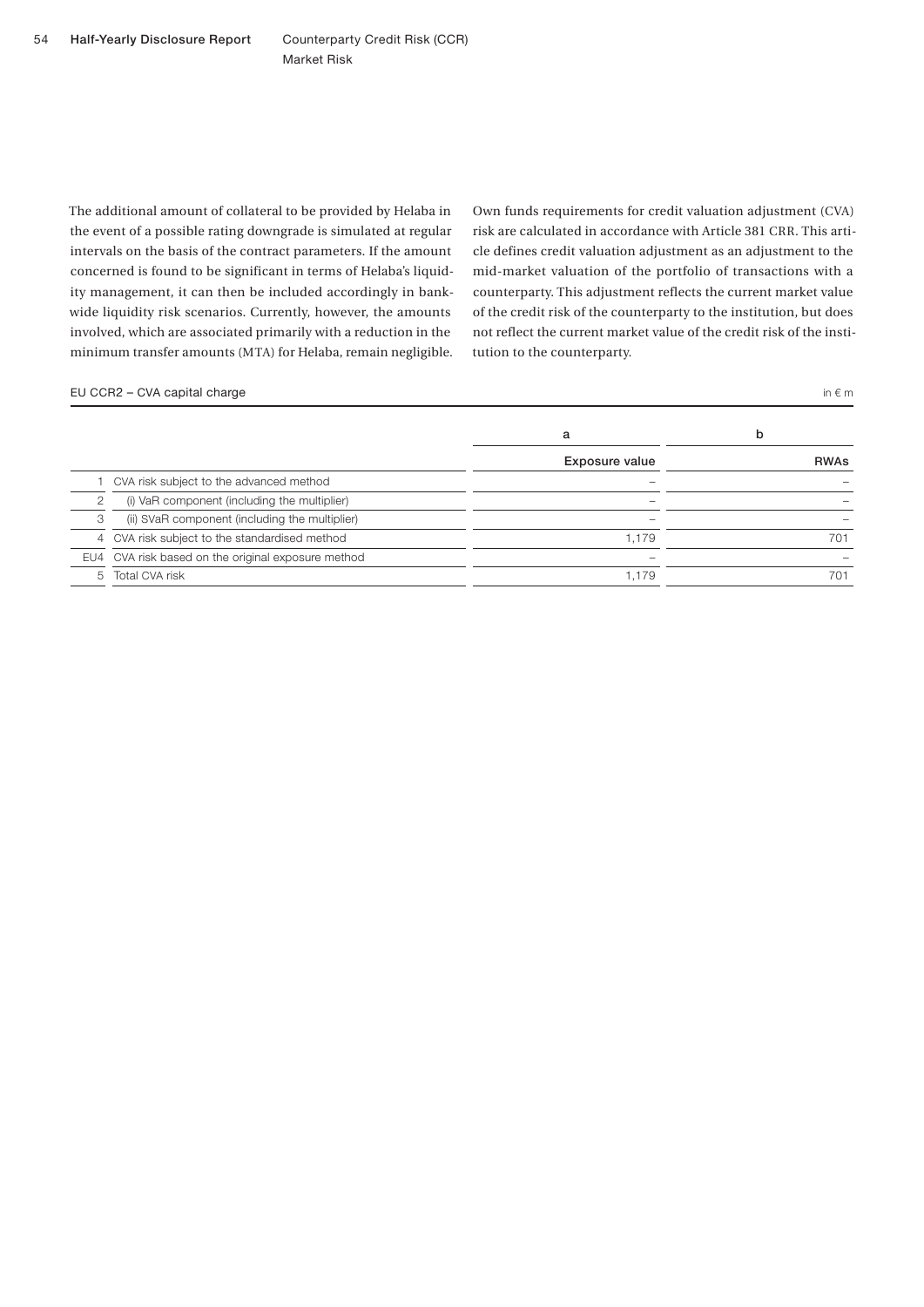## Market Risk

### Standardised method

Although the Helaba Group uses the internal model to calculate the regulatory own funds requirements for general interest rate risk, it relies on the standardised method to calculate the RWAs and the own funds requirements for its other market risks in the trading book.

#### EU MR1 – Market risk in accordance with the standardised method in  $\epsilon$  m

|                                                | a              | b                   |
|------------------------------------------------|----------------|---------------------|
|                                                | <b>RWAs</b>    | Capital requirement |
| Simple products                                |                |                     |
| Interest rate risk (general and specific)<br>1 | 1,450          | 116                 |
| Equity risk (general and specific)<br>2        | 23             | 2                   |
| Foreign exchange risk<br>3                     | 189            | 15                  |
| Commodity risk<br>4                            | $\overline{ }$ |                     |
| Options                                        |                |                     |
| Simplified approach<br>5                       |                |                     |
| Delta-plus method<br>6                         |                |                     |
| 7<br>Scenario approach                         | 28             | 2                   |
| 8 Securitisation (specific risk)               |                |                     |
| 9 Total                                        | 1,696          | 136                 |

### Internal model

All market risks are quantified every day using a money-at-risk (MaR) method backed up by stress tests and sensitivity analyses. The MaR specifies what is deemed, with a certain confidence level, to be the upper threshold of the potential loss of a portfolio or position due to market fluctuations within a prescribed holding period.

Helaba calculates the regulatory own funds required for the general interest rate risk using an internal model in accordance with the CRR for Helaba Bank. This model, which consists of the risk measurement systems MaRC² (linear interest rate risk) and ELLI (interest rate option risk), has been approved by the banking supervisor.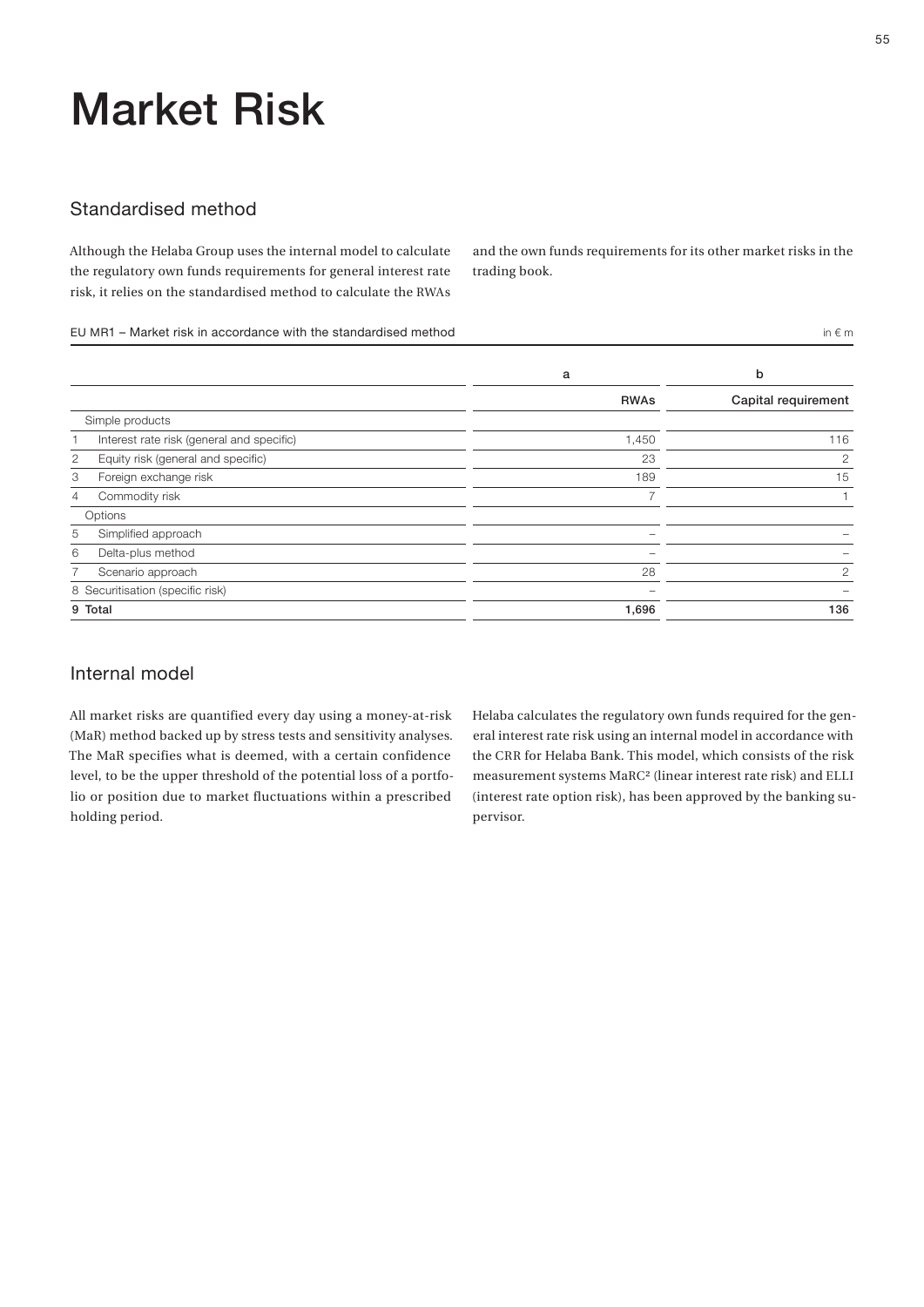#### EU MR2-A – Market risk in internal models approach

| $\sim$ |  |
|--------|--|
|        |  |

|                                                                                                                                                                              | a           | b                   |
|------------------------------------------------------------------------------------------------------------------------------------------------------------------------------|-------------|---------------------|
|                                                                                                                                                                              | <b>RWAs</b> | Capital requirement |
| <b>1 VaR</b> (higher of values a and b)                                                                                                                                      | 740         | 56                  |
| a) Previous day's VaR (Article 365 (1) CRR (VaRt-1))                                                                                                                         |             | 23                  |
| b) Average of the daily VaR on each of the preceding 60 business days<br>(Article 365 (1) CRR) (VaRavg) x multiplication factor (mc) in accor-<br>dance with Article 366 CRR |             | 56                  |
| 2 sVaR (higher of values a and b)                                                                                                                                            | 1,384       | 111                 |
| a) Latest sVaR (Article 365 (2) CRR (sVaRt-1))                                                                                                                               |             | 35                  |
| b) Average of the daily sVaR on each of the preceding 60 business<br>days (Article 365 (2) CRR) (sVaRavg) x multiplication factor (ms)<br>in accordance with Article 366 CRR |             | 111                 |
| <b>3 IRC</b> (higher of values a and b)                                                                                                                                      |             |                     |
| a) Most recent IRC value (additional default and migration risks,<br>calculated in accordance with Articles 370 and 371 CRR)                                                 |             |                     |
| b) Average of the IRC value over the preceding 12 weeks                                                                                                                      |             |                     |
| 4 Comprehensive risk measure (higher of values a, b and c)                                                                                                                   |             |                     |
| a) Most recent risk measure number for the correlation<br>trading portfolio (Article 377 CRR)                                                                                |             |                     |
| b) Average of the risk measure number for the correlation<br>trading portfolio over the preceding 12 weeks                                                                   |             |                     |
| c) 8% of the own funds requirement in the standardised approach<br>for the most recent risk measure number for the correlation trading<br>portfolio (Article 338 (4) CRR)    |             |                     |
| 5 Other                                                                                                                                                                      |             |                     |
|                                                                                                                                                                              |             |                     |

The changes in RWAs under the internal model between 31 March 2018 and 30 June 2018 are presented below.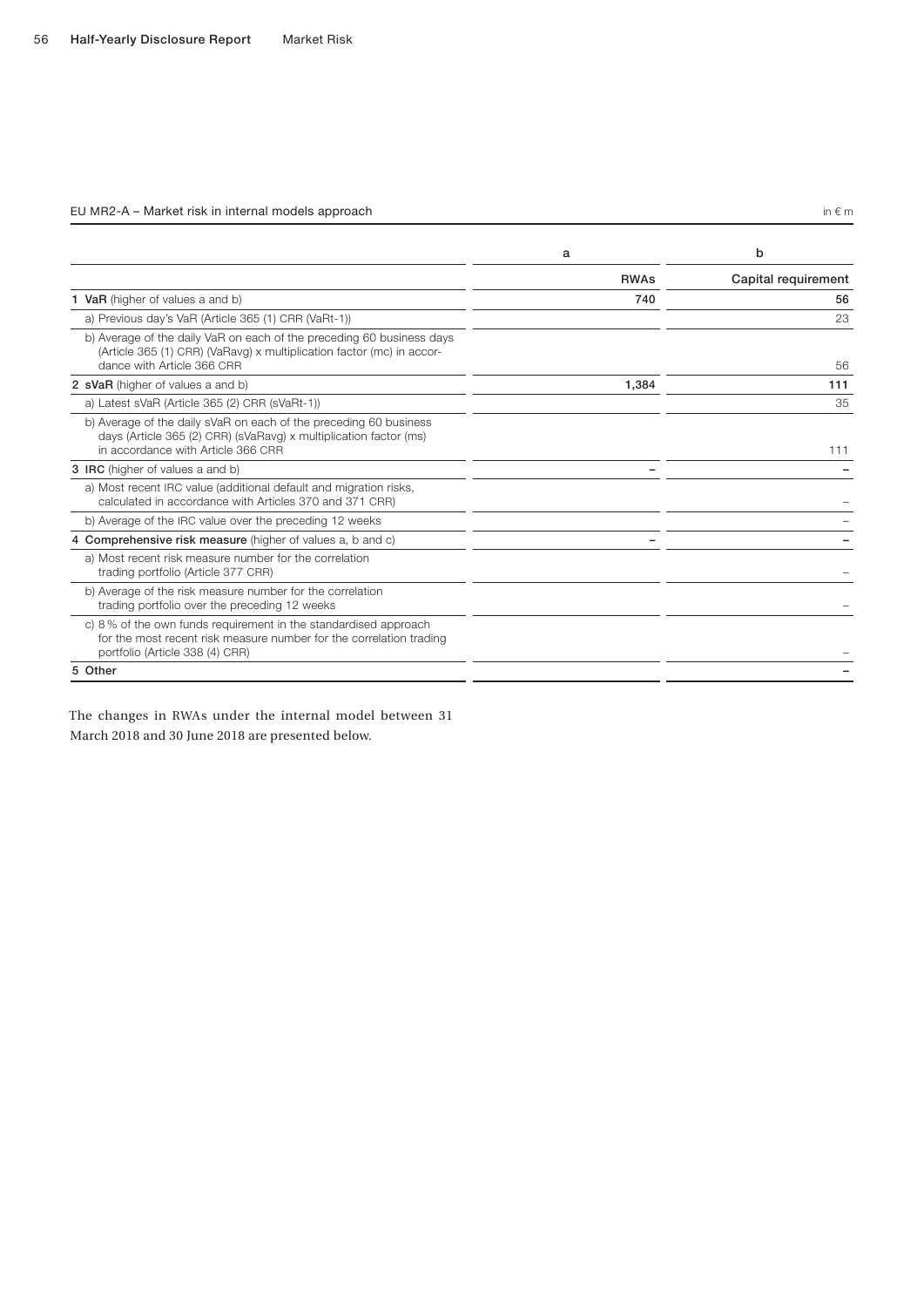#### EU MR2-B – Market risk under the IMA in  $\epsilon$  m

|    |                                               | a    | b     | C          | d                                                             | e     | f           | g                        |
|----|-----------------------------------------------|------|-------|------------|---------------------------------------------------------------|-------|-------------|--------------------------|
|    |                                               | VaR  | sVaR  | <b>IRC</b> | Internal<br>model for<br>correlation<br>trading<br>activities | Other | <b>RWAs</b> | Capital re-<br>quirement |
|    | RWAs at previous quarter-end                  | 542  | 1,211 |            |                                                               |       | 1,753       | 140                      |
| 1a | Regulatory adjustments <sup>1)</sup>          | 346  | 799   |            |                                                               |       | 1,145       | 92                       |
| 1b | RWAs at previous quarter-end (end of the day) | 195  | 412   |            |                                                               |       | 607         | 49                       |
| 2  | Movement in risk levels                       | 12   | 21    |            |                                                               |       | 33          | 3                        |
| 3  | Model updates/changes                         |      |       |            |                                                               |       |             |                          |
| 4  | Methodology and policy changes                |      |       |            |                                                               |       |             |                          |
| 5  | Acquisitions and disposals                    |      |       |            |                                                               |       |             |                          |
| 6  | Foreign exchange movements                    | $-0$ | $-1$  |            |                                                               |       | $-1$        | $-0$                     |
|    | Other                                         | 80   | $-0$  |            |                                                               |       | 80          | 6                        |
| 8a | RWAs at current quarter-end (end of the day)  | 287  | 432   |            |                                                               |       | 719         | 57                       |
| 8b | Regulatory adjustments <sup>1)</sup>          | 417  | 953   |            |                                                               |       | 1,370       | 110                      |
| 8  | RWAs at the end of the current quarter        | 704  | 1,384 |            |                                                               |       | 2,088       | 167                      |

1) Shows the difference between previous quarter RWAs/current and previous quarter RWAs/current (end of day).

The changes in RWAs compared with the previous quarter are mainly attributable to the regular monthly updates of the statistical parameters (volatilities and correlations; please refer to the disclosures related to table EU MR3 – IMA values for trading portfolios) and to changes in exposures resulting from normal trading activities. The other effects include changes attributable to movements in market interest rates, regular monthly updates of the statistical parameters for the MaR as well as a switch in the periods used for the crisis scenario in the stressed MaR.

The linear interest rate risk is measured on the basis of a variancecovariance approach, while the interest rate option risk is calculated using a Monte Carlo simulation. Country- and ratingdependent government, financials and corporate yield curves are also used alongside swap and Pfandbrief curves for evaluation purposes in the context of linear risk measurement. Both risk measurement systems are based on the same statistical parametrisation laid down by the banking supervisor (one-tailed confidence level of 99 %, holding period of ten trading days, historical observation period of one year), which is used for both regulatory purposes and internal management. Historically observed values (with equal weightings) are factored into the calculation of the statistical parameters, which are updated monthly. A mixed approach comprising relative and absolute changes is used to model the risk factors. The ten-day MaR is calculated directly, i.e. without applying any scaling. Helaba also uses the same methodology to determine a stressed MaR (money-at-risk in a crisis scenario). The stressed MaR reflects the risk from the present exposure using risk parameters (volatilities, correlations) from the most significant one-year stress period in the past – currently those from the crisis in the eurozone in 2012. The table below shows the trading book interest rate risks for Helaba Bank for the first half of financial year 2018.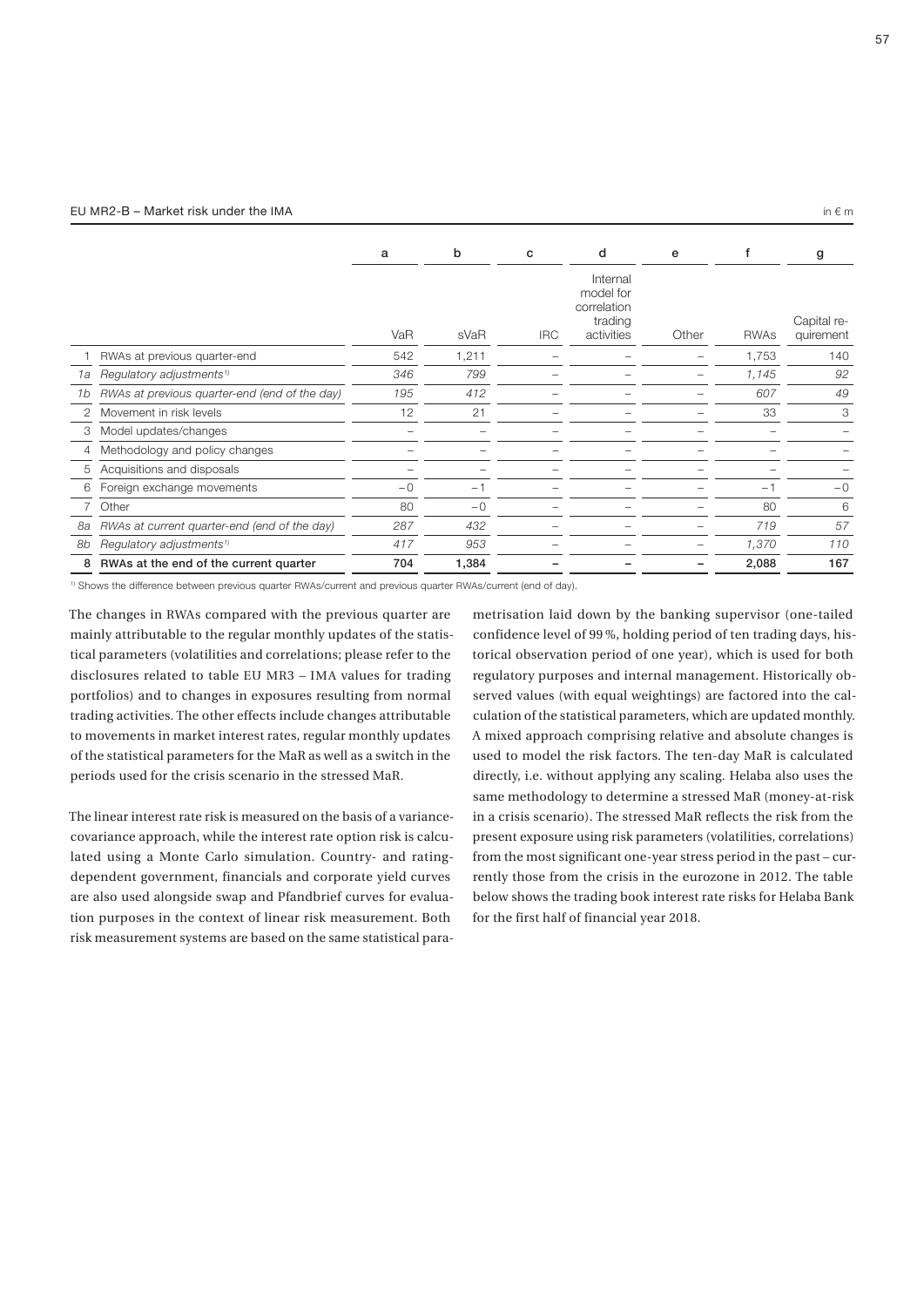#### EU MR3 – IMA values for trading portfolios in  $\epsilon$  m

|                                                   | a    |
|---------------------------------------------------|------|
| VaR (10 day 99%)                                  |      |
| Maximum value                                     | 23.0 |
| 2 Average value                                   | 15.5 |
| 3 Minimum value                                   | 11.9 |
| 4 Value on reporting date                         | 23.0 |
| Stressed VaR, sVaR (10 day 99%)                   |      |
| 5 Maximum value                                   | 35.9 |
| 6 Average value                                   | 32.1 |
| 7 Minimum value                                   | 26.5 |
| 8 Value on reporting date                         | 34.5 |
| Incremental risk charge, IRC (99.9%)              |      |
| Maximum value<br>9                                |      |
| 10 Average value                                  |      |
| Minimum value<br>11                               |      |
| 12 Value on reporting date                        |      |
| Internal model for correlation trading activities |      |
| Maximum value<br>13                               |      |
| 14 Average value                                  |      |
| 15 Minimum value                                  |      |
| 16 Value on reporting date                        |      |

The increase in MaR as at 30 June 2018 compared with the end of the previous year stems predominantly from greater volatility and poorer correlations caused by market uncertainty linked to the formation of the new government in Italy. The change in the

stressed MaR during the first half of 2018 is mainly attributable to changes in exposures resulting from normal trading activities, which conversely had only a minor impact on MaR.

#### Back-testing and validation

Clean and dirty back-testing is carried out daily to review the predictive quality of the risk models. The data used in these procedures is verified to ensure it is of the requisite quality. The procedures involve determining the MaR figure for a holding period of one trading day with a one-tailed confidence level of 99 % and a historical observation period of one year. This forecast risk amount is then compared against the hypothetical (clean) and actual (dirty) change in net assets. The hypothetical change in net assets represents the change in the value of the portfolio over one trading day for an unchanged position and on the basis of new market prices. This figure only takes into account valuation-related effects that can be attributed to interest rate risk. The actual change in value also takes into account effects from portfolio changes and valuation effects not attributable to interest rate risk. Any case in which the decrease in the net value of the trading book exceeds the potential risk figure constitutes a back-testing outlier.

The regulatory back-testing of Helaba's internal model for general interest rate risk, which consists of the model components MaRC² and ELLI, produced two negative outliers during clean and dirty back-testing in the first half of 2018. The first outlier occurred on 28 May 2018, when the 1-day MaR was  $\epsilon$  3.7 m, while clean and dirty P&Ls showed losses of  $\epsilon$  15.1 m and  $\epsilon$  14.3 m respectively. For the second outlier on 7 June 2018, the 1-day MaR was € 4.1 m, while clean and dirty P&Ls showed losses of  $\epsilon$  6.6 m and  $\epsilon$  6.5 m respectively. In both cases the outliers were caused by uncertainty in bond markets linked to the formation of the new government in Italy, which led to the widening of spreads. The following charts show the results from clean and dirty back-testing for the entire internal model approved by the banking supervisor (figures in  $\epsilon$  m).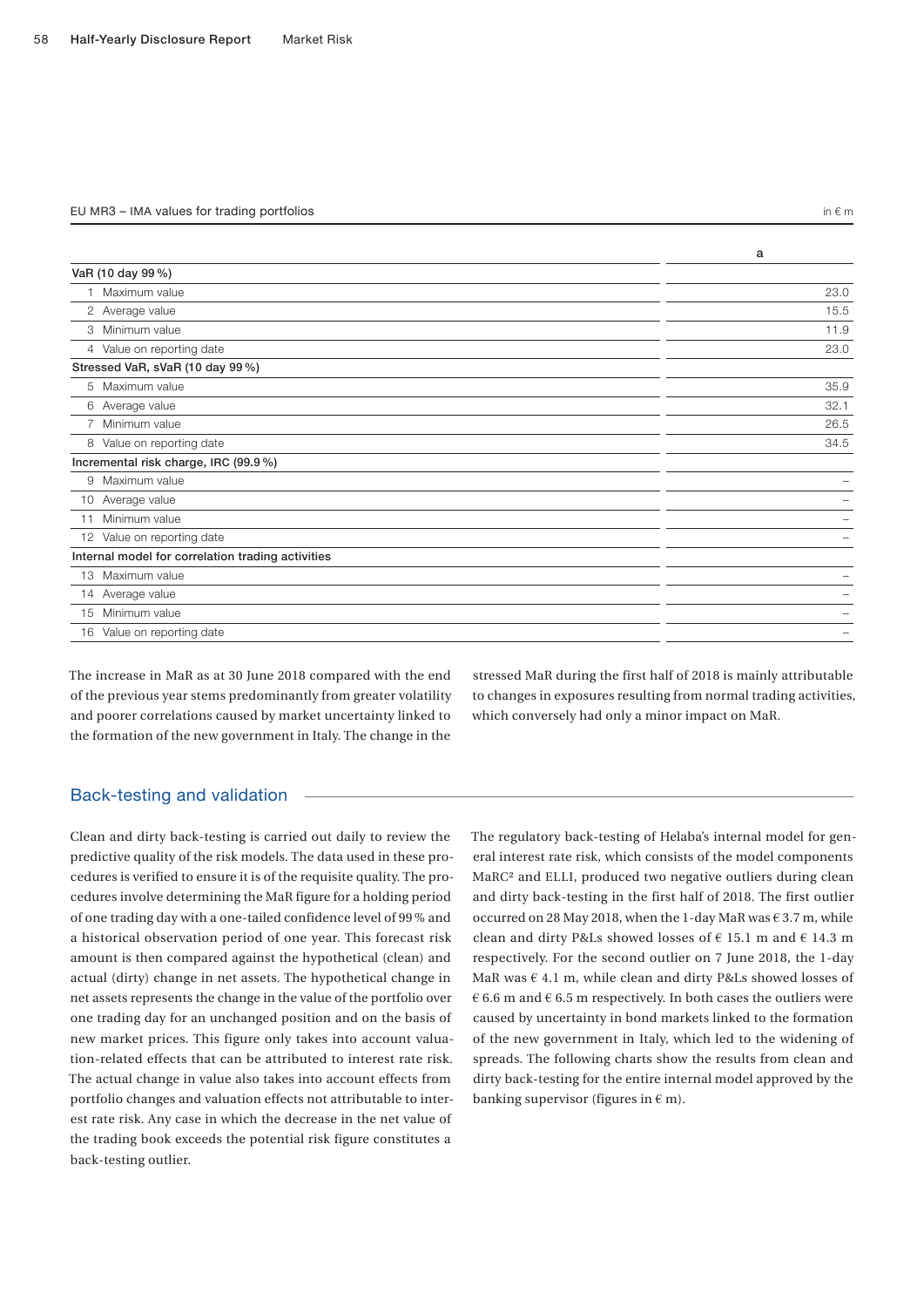

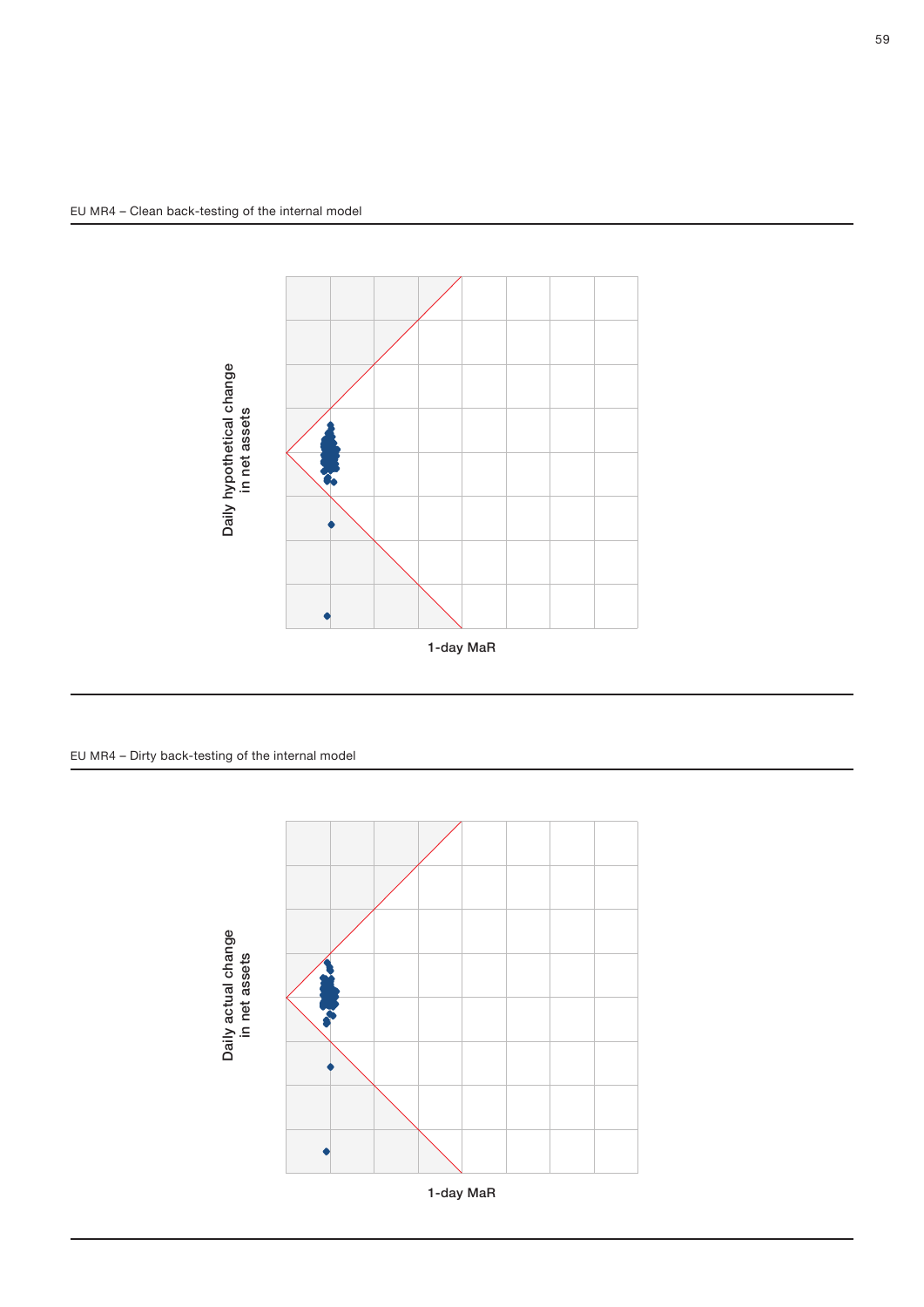The appropriateness of the internal market risk model is continuously reviewed during the course of regular operations and also annually in a comprehensive model validation process. Ad hoc validations are additionally carried out, if required. The annual and any ad hoc model validations are the responsibility of an independent unit that is separate from model development. The validations comprise qualitative and quantitative analyses of key

aspects of the model. These procedures include analyses of the data, parameters and key assumptions used in the model. Changes to models resulting from the model validation process are implemented in accordance with a model change policy that has been submitted to the banking supervisor. The main findings from the model validation process are reported to the Risk Committee.

#### Stress tests

A proper analysis of the effects of extraordinary but not unrealistic market situations requires the use of stress tests in addition to the daily risk measurement routine. Various portfolios are remeasured regularly under the assumption of extreme market scenarios. Unless specific banking regulatory provisions apply, the portfolios selected for stress testing and the frequency of the stress tests depend on the level of exposure (materiality) and the existence of any risk concentrations. Stress tests are carried out daily on Helaba's options book.

The results of the stress tests are included in market risk reporting to the Board of Managing Directors and are taken into consideration in the limit allocation process. Methods available for use in stress testing include historical simulation, Monte Carlo simulation, a modified variance-covariance approach and a variety of scenario calculations – including those based on the main components of the correlation matrix. Helaba also performs stress tests to simulate extreme spread changes. The stress tests for market risks are supplemented by inverse stress tests and stress tests across risk types conducted in the course of Helaba's calculation of risk-bearing capacity.

#### Measurement of trading book exposures

When selecting the measurement method for financial instruments, the Helaba Group distinguishes between those financial instruments that can be measured directly using prices quoted in an active market and those measured using standard valuation techniques. In this process, of all the markets to which Helaba has access, the market with the highest level of activity is generally assumed to be the relevant market (primary market). If no primary market can be determined for individual financial instruments, the most favourable market is selected.

The fair value of financial instruments listed in active markets is determined on the basis of quoted prices. A market is deemed to be active if, for relevant or similar financial instruments, there are market prices that satisfy minimum requirements, particularly in relation to price spread and trading volume. The minimum requirements are specified by Helaba and subject to a regular review.

In the case of financial instruments for which there are no prices on an active market on the reference date or in respect of which no prices for comparable financial instruments on active markets can be determined, the fair value is determined using generally accepted standard valuation techniques. The financial instruments are measured on the basis of the cash flow structure, taking into account estimated future cash flows, discount rates and volatility. These approaches use modelling techniques such

as the discounted cash flow method or established option pricing models. Models with greater differentiation that use more detailed inputs such as correlations are used for more complex financial instruments.

The inputs for the models are usually observable in the market. If no market information is available for the required model inputs, these are derived from other relevant information sources, such as prices for similar transactions or historical data.

Adjustments may be required in some cases, and these adjustments form an additional part of the measurement process. Depending on the complexity of the financial instrument involved, the use of a model to measure a financial instrument could involve some uncertainty in the selection of a suitable model, for example regarding the numeric implementation or the parametrisation/calibration of the model. When measuring a financial instrument using fair value principles, this uncertainty is taken into account by applying model adjustments, which can be subdivided into deficiency adjustments and complexity adjustments.

The purpose of a deficiency adjustment is to reflect measurement uncertainty resulting from the use of a model-based valuation technique. Such model uncertainty arises if a financial instrument is measured using a model that is uncommon (or no longer common) or if there is a lack of clarity caused by an inadequate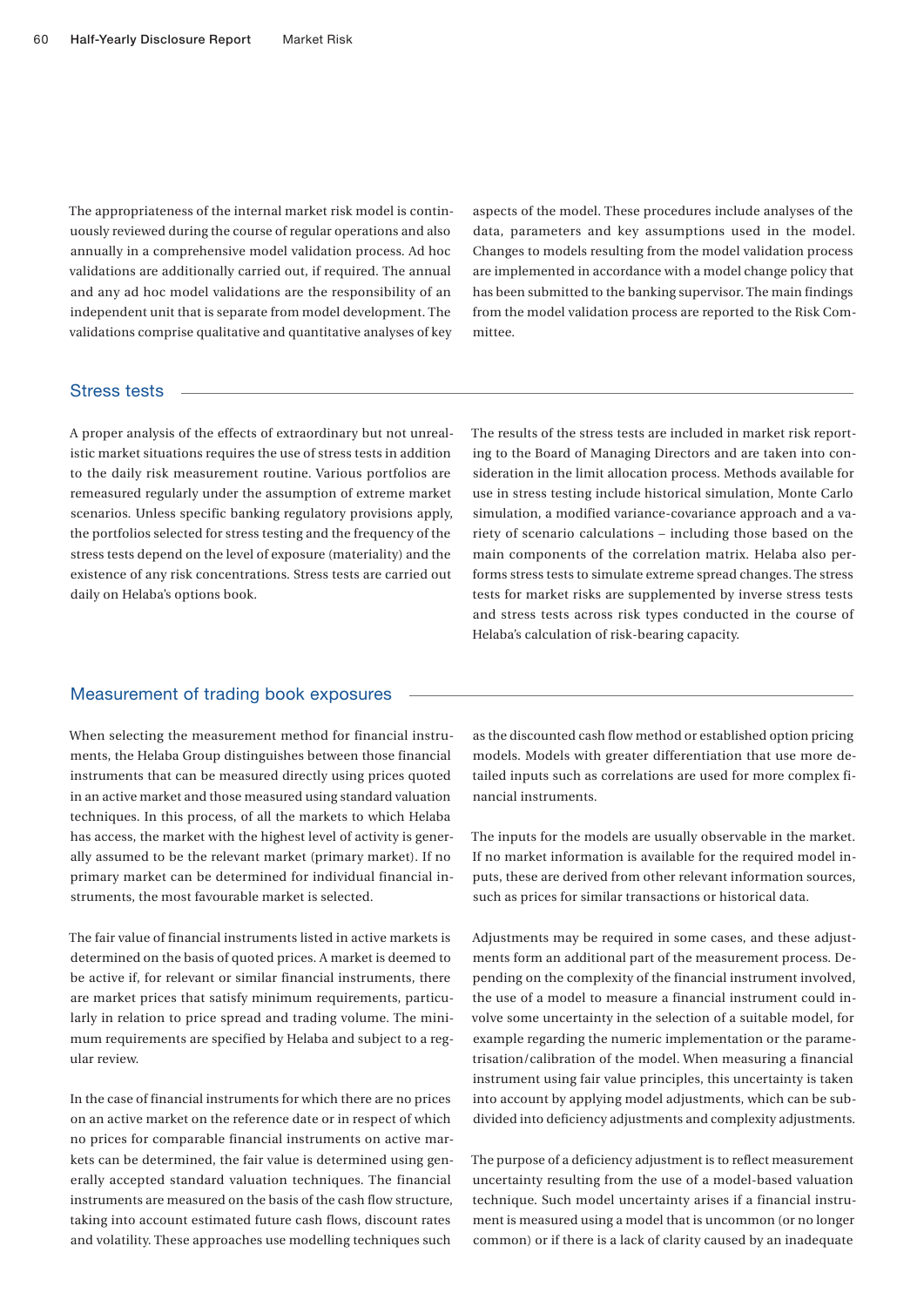calibration process or by the technical implementation. Complexity adjustments are taken into account if there is no market consensus regarding the model to be used or the parametrisation for the model cannot be clearly derived from the market data. The problems in such cases are referred to as model risk. The measurement markdowns resulting from the various adjustments are taken into account in the form of a model reserve.

Generally speaking, derivatives are currently measured in front-office systems on a risk-free basis. In other words, it is specifically assumed that the counterparties involved will remain in place until the contractual maturity of the outstanding transactions. The credit value adjustment (CVA) reflects the imputed loss risk to which Helaba believes it is exposed in respect of its counterparty, based on a positive fair value from Helaba's perspective. If the counterparty were to default, it would only be possible to recover a fraction of the fair value of the outstanding transactions in any insolvency or liquidation process (recovery rate). The exposure over time is estimated using a Monte Carlo simulation. A debit value adjustment (DVA) mirrors the CVA and is defined as that imputed part of a negative fair value (from Helaba's perspective) that would be lost if the counterparty were to default. The CVA and DVA amounts are taken into account in the form of a measurement adjustment.

A funding valuation adjustment (FVA) is necessary to ensure that the measurement of derivative financial instruments takes into account the funding costs implied by the market. Funding costs are incurred in connection with the replicated hedging of unsecured customer derivatives with secured hedging derivatives in the interbank market. Whereas the volume to be funded is derived from an exposure simulation, the funding rates are set in line with the Euro Interbank Offered Rate (Euribor). Similar to a CVA/DVA, there are two types of FVA. A funding benefit adjustment (FBA) is applied in the case of a negative exposure, and a funding cost adjustment (FCA) for a positive exposure.

The inclusion of adjustments takes into account the requirements for prudent valuation.

The valuation process is subject to continuous validation and control. In the trading business, part of the process of measuring exposures independently of the trading activity is to ensure that the methods, techniques and models used for the measurement are appropriate. New measurement models are generally subject to comprehensive initial validation before they are used for the first time. The models are then regularly reviewed depending on materiality, the extent to which they are established in the market and on the complexity of the model in question. Ad hoc reviews are also carried out if, for example, significant changes are made to the model. A process of independent verification is carried out to ensure that the inputs used for measuring the financial instruments are in line with the market. Risk Controlling is responsible for this process, which is referred to as independent price verification.

Articles 104 and 105 CRR are taken into account in the measurement of trading book positions.

#### Limitation of market risks

Helaba employs a uniform limit structure to limit market risks. The process through which limits are allocated involves the Risk and Credit Committee of the Supervisory Board as well as the Bank's internal committees. The cumulative limit defined for market risk, which is proposed by the Board of Managing Directors on the basis of the Bank's risk-bearing capacity, must be approved by the Supervisory Board's Risk and Credit Committee.

Acting through the Asset/Liability Management Committee, the Board of Managing Directors allocates limits to the risk-relevant divisions and to the various types of market risk within the scope of the overall limit for market risk. In addition separate limits are defined for the trading book and the banking book. Responsibility for the onward allocation of limits to Helaba's subordinate organisational units and its various sites rests with the divisions to which a limit has been assigned. Stop-loss limits and volume limits are also used independently in the trading units to limit market risk.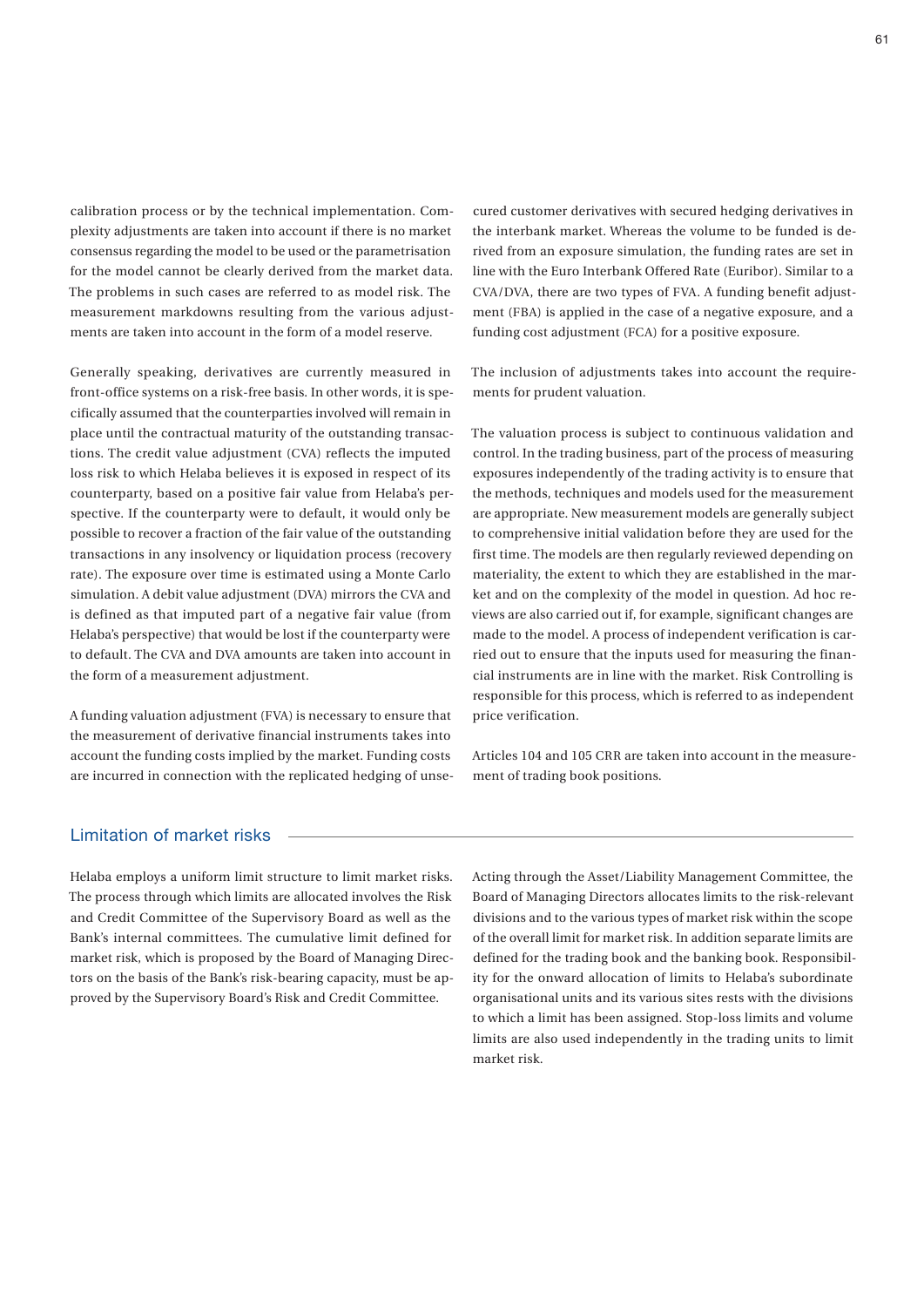## Annex

### Key Features of the Capital Instruments

This overview ("Key Features of the Capital Instruments") has been prepared by Landesbank Hessen-Thüringen Girozentrale solely for the purpose of compliance with the disclosure requirements set out in "COMMISSION IMPLEMENTING REGULATION (EU) No 1423/2013 of 20 December 2013 laying down implementing technical standards with regard to disclosure of own funds requirements for institutions according to Regulation (EU) No 575/2013 of the European Parliament and of the Council".

The publication of this specific data constitutes neither an offer nor a recommendation to purchase securities or other instruments.

© Landesbank Hessen-Thüringen Girozentrale, Frankfurt am Main and Erfurt

All rights reserved including, in particular, the right to copy this document (in whole or in part). This document may not be reproduced by any means or duplicated using electronic systems without the written consent of Helaba Landesbank Hessen-Thüringen.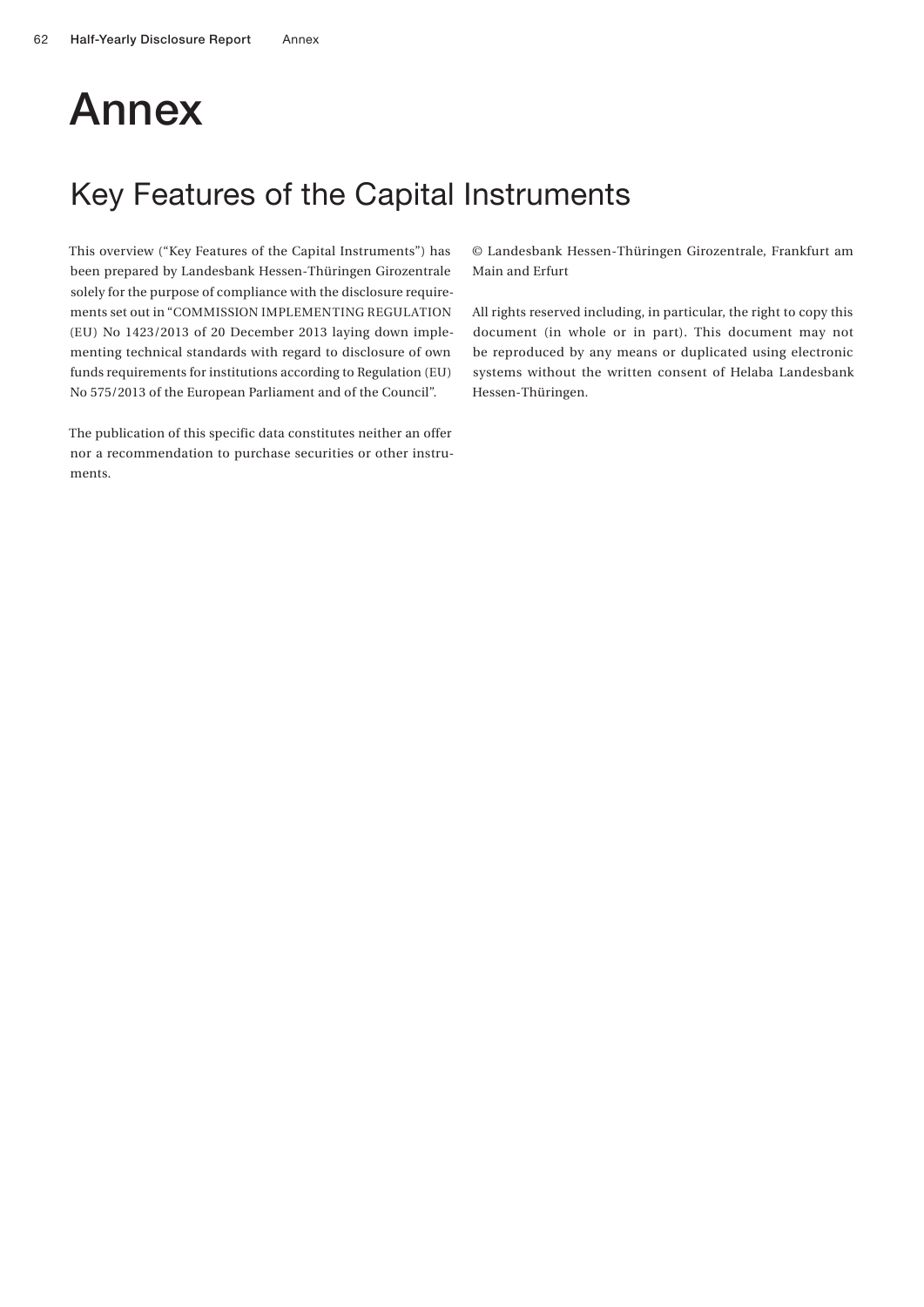|                 | Key Features of the Capital Instruments                                                                          | Instrument 1                                                | Instrument 2                                                | Instrument 3                                                                                                     |
|-----------------|------------------------------------------------------------------------------------------------------------------|-------------------------------------------------------------|-------------------------------------------------------------|------------------------------------------------------------------------------------------------------------------|
|                 | Issuer                                                                                                           | Landesbank Hessen-Thüringen<br>Girozentrale, AöR            | Landesbank Hessen-Thüringen<br>Girozentrale, AöR            | Landesbank Hessen-Thüringen<br>Girozentrale, AöR                                                                 |
| $\mathbf{2}$    | Unique identifier (e.g. CUSIP, ISIN<br>or Bloomberg identifier for private placement)                            | n. a.                                                       | n. a.                                                       | Bilateral agreement with no<br>third-party reference                                                             |
| 3               | Law applicable to the instrument                                                                                 | German law                                                  | German law                                                  | German law                                                                                                       |
|                 | <b>Regulatory treatment</b>                                                                                      |                                                             |                                                             |                                                                                                                  |
| 4               | CRR transitional provisions <sup>1)</sup>                                                                        | Common Equity Tier 1                                        | Common Equity Tier 1                                        | Additional Tier 1                                                                                                |
| 5               | Post-transitional CRR rules                                                                                      | Common Equity Tier 1                                        | Common Equity Tier 1                                        | Tier 2                                                                                                           |
| 6               | Eligible at solo/group/group&solo levels                                                                         | Group & solo                                                | Group & solo                                                | Group & solo                                                                                                     |
| 7               | Instrument type                                                                                                  | Share capital (amount excluding<br>capital reserves)        | Capital reserves                                            | Silent participation                                                                                             |
| 8               | Amount eligible as regulatory own funds<br>(in $\epsilon$ m, as at most recent reporting date)                   | 589                                                         | 1,920                                                       | 24                                                                                                               |
| 9               | Par value of instrument (issue currency, in $\epsilon$ m)                                                        | 589                                                         | 1,920                                                       | 25                                                                                                               |
|                 | Issue currency                                                                                                   | <b>EUR</b>                                                  | <b>EUR</b>                                                  | <b>EUR</b>                                                                                                       |
|                 | Par value of instrument (EUR equivalent, in $\in$ m)                                                             | 589                                                         | 1,920                                                       | 25                                                                                                               |
| 9a              | Issue price                                                                                                      | n. a.                                                       | n. a.                                                       | $\mathbf{1}$                                                                                                     |
| 9b              | Redemption price                                                                                                 | n.a.                                                        | n.a.                                                        | n.a.                                                                                                             |
| 10              | Accounting classification                                                                                        | Paid-up share capital                                       | Paid-up share capital                                       | Liability -<br>amortised cost                                                                                    |
| 11              | Original issue date                                                                                              | 01.07.1992/01.01.2001/<br>01.07.2012                        | 30.12.1998/06.12.2011/<br>09.12.2011                        | 03.12.01                                                                                                         |
| 12              | Perpetual or dated                                                                                               | Perpetual                                                   | Perpetual                                                   | Perpetual                                                                                                        |
| 13              | Original maturity date                                                                                           | No maturity                                                 | No maturity                                                 | No maturity                                                                                                      |
| 14              | Issuer call subject to prior supervisory approval                                                                | No                                                          | No                                                          | Yes                                                                                                              |
| 15              | Optional call date and redemption amount                                                                         | n.a.                                                        | n. a.                                                       | 31.12.2024 / Carrying amount as<br>at call date (repayment after fi-<br>nancial statements adopted)              |
| 16              | Subsequent call dates, if applicable                                                                             | n. a.                                                       | n. a.                                                       | 31.12. every 10 yrs.<br>2-yr. notice period                                                                      |
|                 | Coupons/dividends                                                                                                |                                                             |                                                             |                                                                                                                  |
| 17              | Fixed or floating dividend/coupon                                                                                | n.a.                                                        | n. a.                                                       | Floating                                                                                                         |
| 18              | Coupon rate and any related index                                                                                | n.a.                                                        | n.a.                                                        | 2.4990 % / EUR Swap interest rate                                                                                |
| 19              | Existence of a dividend stopper                                                                                  | No                                                          | No                                                          | No                                                                                                               |
| 20a             | Fully discretionary, partially discretionary or mandatory<br>(in terms of timing)                                | Fully discretionary                                         | Fully discretionary                                         | Partially discretionary                                                                                          |
| 20 <sub>b</sub> | Fully discretionary, partially discretionary or mandatory<br>(in terms of amount)                                | Fully discretionary                                         | Fully discretionary                                         | Mandatory                                                                                                        |
| 21              | Existence of a step up or other incentive to redeem                                                              | <b>No</b>                                                   | <b>No</b>                                                   | <b>No</b>                                                                                                        |
| 22              | Non-cumulative or cumulative                                                                                     | Non-cumulative                                              | Non-cumulative                                              | Non-cumulative                                                                                                   |
| 23              | Convertible or non-convertible                                                                                   | Non-convertible                                             | Non-convertible                                             | Non-convertible                                                                                                  |
| 24              | If convertible: conversion trigger(s)                                                                            | n. a.                                                       | n. a.                                                       | n.a.                                                                                                             |
| 25              | If convertible: full or partial                                                                                  | n. a.                                                       | n. a.                                                       | n.a.                                                                                                             |
| 26              | If convertible: conversion rate                                                                                  | n.a.                                                        | n.a.                                                        | n.a.                                                                                                             |
| 27              | If convertible: conversion obligatory or optional                                                                | n.a.                                                        | n. a.                                                       | n.a.                                                                                                             |
| 28              | If convertible: instrument type to be converted into                                                             | n.a.                                                        | n. a.                                                       | n.a.                                                                                                             |
| 29              | If convertible: issuer of instrument to be converted into                                                        | n.a.                                                        | n. a.                                                       | n.a.                                                                                                             |
| 30              | Write-down features                                                                                              | n. a.                                                       | n. a.                                                       | Yes                                                                                                              |
| 31              | If write-down: write-down trigger(s)                                                                             | Absorption of share of loss as<br>CET1 instrument           | Absorption of share of loss as<br>CET1 instrument           | Net loss for the year                                                                                            |
| 32              | If write-down: full or partial                                                                                   | Full or partial                                             | Full or partial                                             | Full or partial                                                                                                  |
| 33              | If write-down: permanent/temporary/n.a.                                                                          | Absorption of share of loss as<br>CET1 instrument           | Absorption of share of loss as<br>CET1 instrument           | Temporary                                                                                                        |
| 34              | If temporary write-down: reversal mechanism                                                                      | n. a.                                                       | n. a.                                                       | Write-up from net income from<br>year (in proportion to the other<br>instruments concerned of the<br>same class) |
| 35              | Position in subordination hierarchy in liquidation<br>(specify instrument type immediately senior to instrument) | Ranks ahead of all others in<br>absorption of share of loss | Ranks ahead of all others in<br>absorption of share of loss | Ranks behind<br>subordinated liabilities<br>(i.e. satisfied after all creditors)                                 |
| 36              | Non-compliant transitioned features                                                                              | No                                                          | No                                                          | Yes                                                                                                              |
| 37              | If yes, specify non-compliant features                                                                           | n.a.                                                        | n.a.                                                        | See feature 20a                                                                                                  |

<sup>1)</sup> No portions of the issue have been reclassified to a lower level.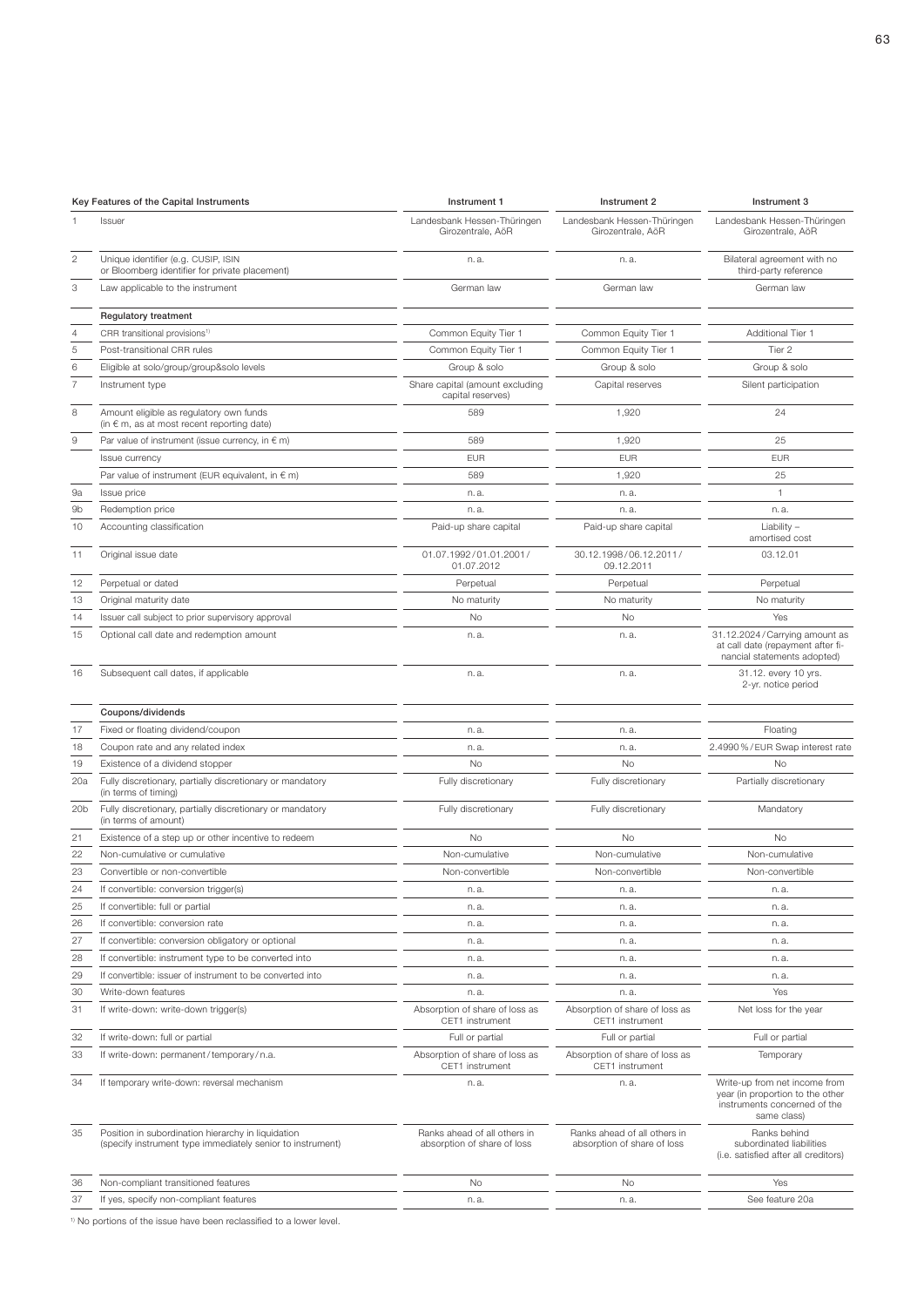|         | Key Features of the Capital Instruments                                                                             | Instrument 4                                                                                                     | Instrument 5                                                                                                     | Instrument 6                                                                                                                  |  |
|---------|---------------------------------------------------------------------------------------------------------------------|------------------------------------------------------------------------------------------------------------------|------------------------------------------------------------------------------------------------------------------|-------------------------------------------------------------------------------------------------------------------------------|--|
|         | Issuer                                                                                                              | Landesbank Hessen-Thüringen<br>Girozentrale, AöR                                                                 | Landesbank Hessen-Thüringen<br>Girozentrale, AöR                                                                 | Landesbank Hessen-Thüringen<br>via Main Capital Funding Limited<br>Partnership                                                |  |
|         | Unique identifier (e.g. CUSIP, ISIN<br>or Bloomberg identifier for private placement)                               | Bilateral agreement with no<br>third-party reference                                                             | Bilateral agreement with no<br>third-party reference                                                             | DE000A0E4657                                                                                                                  |  |
|         | Law applicable to the instrument                                                                                    | German law                                                                                                       | German law                                                                                                       | German law                                                                                                                    |  |
|         | <b>Regulatory treatment</b>                                                                                         |                                                                                                                  |                                                                                                                  |                                                                                                                               |  |
|         | CRR transitional provisions <sup>1)</sup>                                                                           | Additional Tier 1                                                                                                | Additional Tier 1                                                                                                | Additional Tier 1                                                                                                             |  |
|         | Post-transitional CRR rules                                                                                         | Tier 2                                                                                                           | Ineligible                                                                                                       | Tier 2                                                                                                                        |  |
|         | Eligible at solo/group/group&solo levels                                                                            | Group & solo                                                                                                     | Group & solo                                                                                                     | Group & solo                                                                                                                  |  |
|         | Instrument type                                                                                                     | Silent participation                                                                                             | Silent participation                                                                                             | Silent participation<br>- packaged in bearer bond -                                                                           |  |
|         | Amount eligible as regulatory own funds<br>(in $\epsilon$ m, as at most recent reporting date)                      | 145                                                                                                              | 103                                                                                                              | 250                                                                                                                           |  |
|         | Par value of instrument (issue currency, in $\epsilon$ m)                                                           | 145                                                                                                              | 130                                                                                                              | 250                                                                                                                           |  |
|         | Issue currency                                                                                                      | <b>EUR</b>                                                                                                       | <b>EUR</b>                                                                                                       | <b>EUR</b>                                                                                                                    |  |
|         | Par value of instrument (EUR equivalent, in $\in$ m)                                                                | 145                                                                                                              | 130                                                                                                              | 250                                                                                                                           |  |
| 9а      | Issue price                                                                                                         | $\overline{1}$                                                                                                   | $\overline{1}$                                                                                                   | $\overline{1}$                                                                                                                |  |
| 9b      | Redemption price                                                                                                    | n.a.                                                                                                             | n.a.                                                                                                             | n.a.                                                                                                                          |  |
| $10-10$ | Accounting classification                                                                                           | Liability -<br>amortised cost                                                                                    | Liability -<br>amortised cost                                                                                    | Liability-<br>amortised cost                                                                                                  |  |
|         |                                                                                                                     |                                                                                                                  |                                                                                                                  |                                                                                                                               |  |
|         | 11 Original issue date                                                                                              | 14.12.01                                                                                                         | 14.12.01                                                                                                         | 02.06.05                                                                                                                      |  |
| 12      | Perpetual or dated                                                                                                  | Perpetual                                                                                                        | Perpetual                                                                                                        | Perpetual                                                                                                                     |  |
|         | 13 Original maturity date                                                                                           | No maturity                                                                                                      | No maturity                                                                                                      | No maturity                                                                                                                   |  |
| 14      | Issuer call subject to prior supervisory approval                                                                   | Yes                                                                                                              | Yes                                                                                                              | Yes                                                                                                                           |  |
|         | 15 Optional call date and redemption amount                                                                         | 31.12.2024 / Carrying amount as<br>at call date (repayment after fi-<br>nancial statements adopted)              | 31.12.2024 / Carrying amount as<br>at call date (repayment after fi-<br>nancial statements adopted)              | 31.12.2020 / Nominal amount                                                                                                   |  |
| 16      | Subsequent call dates, if applicable                                                                                | 31.12. every 10 yrs.<br>2-yr. notice period                                                                      | 31.12. every 10 yrs.<br>2-yr. notice period                                                                      | 31.12. each yr. 2-yr. notice<br>period only if carrying<br>$amount = nom. amount$                                             |  |
|         | Coupons/dividends                                                                                                   |                                                                                                                  |                                                                                                                  |                                                                                                                               |  |
| 17      | Fixed or floating dividend/coupon                                                                                   | Floating                                                                                                         | Floating                                                                                                         | Fixed                                                                                                                         |  |
| 18      | Coupon rate and any related index                                                                                   | 2.4990%/EUR Swap interest rate 2.3490%/EUR Swap interest rate                                                    |                                                                                                                  | 5.5000%                                                                                                                       |  |
| 19      | Existence of a dividend stopper                                                                                     | No                                                                                                               | No                                                                                                               | No                                                                                                                            |  |
| 20a     | Fully discretionary, partially discretionary or mandatory<br>(in terms of timing)                                   | Partially discretionary                                                                                          | Partially discretionary                                                                                          | Partially discretionary                                                                                                       |  |
|         | 20b Fully discretionary, partially discretionary or mandatory<br>(in terms of amount)                               | Mandatory                                                                                                        | Mandatory                                                                                                        | Mandatory                                                                                                                     |  |
| 21      | Existence of a step up or other incentive to redeem                                                                 | No                                                                                                               | No                                                                                                               | No                                                                                                                            |  |
| 22      | Non-cumulative or cumulative                                                                                        | Non-cumulative                                                                                                   | Non-cumulative                                                                                                   | Non-cumulative                                                                                                                |  |
| 23      | Convertible or non-convertible                                                                                      | Non-convertible                                                                                                  | Non-convertible                                                                                                  | Non-convertible                                                                                                               |  |
| 24      | If convertible: conversion trigger(s)                                                                               | n.a.                                                                                                             | n. a.                                                                                                            | n.a.                                                                                                                          |  |
| 25      | If convertible: full or partial                                                                                     | n. a.                                                                                                            | n. a.                                                                                                            | n.a.                                                                                                                          |  |
|         | 26 If convertible: conversion rate                                                                                  | n.a.                                                                                                             | n. a.                                                                                                            | n.a.                                                                                                                          |  |
|         | 27 If convertible: conversion obligatory or optional                                                                | n. a.                                                                                                            | n.a.                                                                                                             | n.a.                                                                                                                          |  |
|         | 28 If convertible: instrument type to be converted into                                                             | n.a.                                                                                                             | n. a.                                                                                                            | n.a.                                                                                                                          |  |
|         | 29 If convertible: issuer of instrument to be converted into                                                        | n. a.                                                                                                            | n. a.                                                                                                            | n.a.                                                                                                                          |  |
|         | 30 Write-down features                                                                                              | Yes                                                                                                              | Yes                                                                                                              | Yes                                                                                                                           |  |
|         | 31 If write-down: write-down trigger(s)                                                                             | Net loss for the year                                                                                            | Net loss for the year                                                                                            | Indirect - net loss for the year                                                                                              |  |
|         | 32 If write-down: full or partial                                                                                   | Full or partial                                                                                                  | Full or partial                                                                                                  | Full or partial                                                                                                               |  |
|         | 33 If write-down: permanent/temporary/n.a.                                                                          | Temporary                                                                                                        | Temporary                                                                                                        | Temporary                                                                                                                     |  |
|         | 34 If temporary write-down: reversal mechanism                                                                      | Write-up from net income from<br>year (in proportion to the other<br>instruments concerned of the<br>same class) | Write-up from net income from<br>year (in proportion to the other<br>instruments concerned of the<br>same class) | Indirect – write-up from net in-<br>come from year (in proportion to<br>the other instruments concerned<br>of the same class) |  |
|         | 35 Position in subordination hierarchy in liquidation<br>(specify instrument type immediately senior to instrument) | Ranks behind<br>subordinated liabilities<br>(i.e. satisfied after all creditors)                                 | Ranks behind<br>subordinated liabilities<br>(i.e. satisfied after all creditors)                                 | Ranks behind<br>subordinated liabilities<br>(i.e. satisfied after all creditors)                                              |  |
| 36      | Non-compliant transitioned features                                                                                 | Yes                                                                                                              | Yes                                                                                                              | Yes                                                                                                                           |  |
| 37      | If yes, specify non-compliant features                                                                              | See feature 20a                                                                                                  | See feature 20a                                                                                                  | See feature 20a                                                                                                               |  |
|         |                                                                                                                     |                                                                                                                  |                                                                                                                  |                                                                                                                               |  |

<sup>1)</sup> No portions of the issue have been reclassified to a lower level.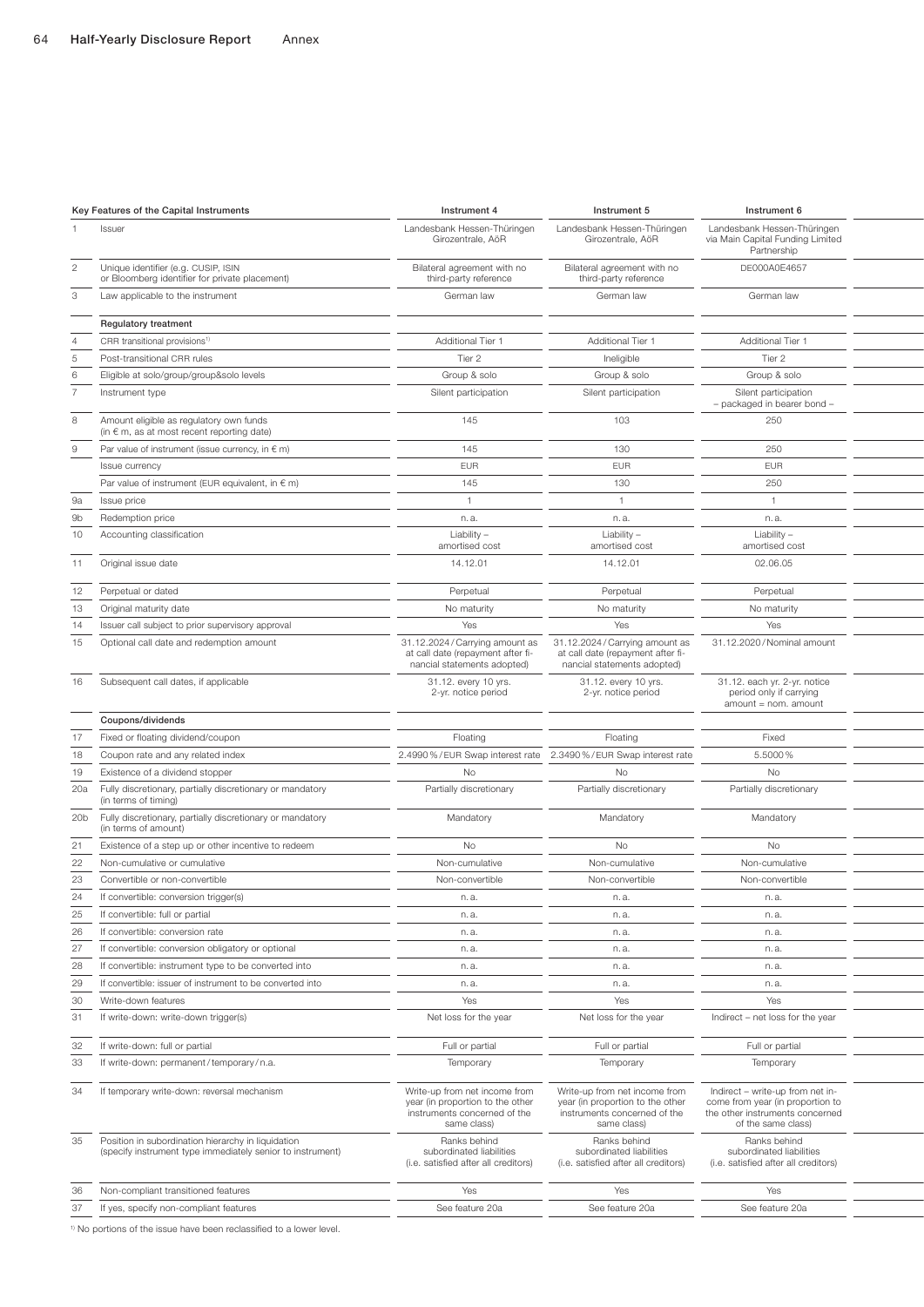| Instrument 7                                                                                                                  | Instrument 8                                                                                  | Instrument 9                                                                                  | Instrument 10                                                                                                    | Instrument 11                                                                                                    |
|-------------------------------------------------------------------------------------------------------------------------------|-----------------------------------------------------------------------------------------------|-----------------------------------------------------------------------------------------------|------------------------------------------------------------------------------------------------------------------|------------------------------------------------------------------------------------------------------------------|
| Landesbank Hessen-Thüringen via<br>Main Capital Funding II Limited<br>Partnership                                             | Landesbank Hessen-Thüringen<br>Girozentrale, AöR                                              | Landesbank Hessen-Thüringen<br>Girozentrale, AöR                                              | Landesbank Hessen-Thüringen<br>Girozentrale, AöR                                                                 | Landesbank Hessen-Thüringen<br>Girozentrale, AöR                                                                 |
| DE000A0G18M4                                                                                                                  | Bilateral agreement with no<br>third-party reference                                          | Bilateral agreement with no<br>third-party reference                                          | Bilateral agreement with no<br>third-party reference                                                             | Bilateral agreement with no<br>third-party reference                                                             |
| German law                                                                                                                    | German law                                                                                    | German law                                                                                    | German law                                                                                                       | German law                                                                                                       |
| Additional Tier 1                                                                                                             |                                                                                               |                                                                                               | Tier 2                                                                                                           | Tier 2                                                                                                           |
| Tier 2                                                                                                                        | Additional Tier 1<br>Ineligible                                                               | Additional Tier 1<br>Ineligible                                                               | Tier 2                                                                                                           | Tier 2                                                                                                           |
| Group & solo                                                                                                                  | Group & solo                                                                                  | Group & solo                                                                                  | Group & solo                                                                                                     | Group & solo                                                                                                     |
| Silent participation<br>- packaged in bearer bond -                                                                           | Silent participation                                                                          | Silent participation                                                                          | Profit participation rights without<br>certificate                                                               | Profit participation rights without<br>certificate                                                               |
| 250                                                                                                                           | 16                                                                                            | 93                                                                                            | 3                                                                                                                | $\overline{1}$                                                                                                   |
| 250                                                                                                                           | 39                                                                                            | 114                                                                                           | 30                                                                                                               | $5\overline{)}$                                                                                                  |
| <b>EUR</b>                                                                                                                    | EUR                                                                                           | <b>EUR</b>                                                                                    | <b>EUR</b>                                                                                                       | <b>EUR</b>                                                                                                       |
| 250                                                                                                                           | 39                                                                                            | 114                                                                                           | 30                                                                                                               | $5\overline{)}$                                                                                                  |
|                                                                                                                               | $\overline{1}$                                                                                | $\overline{1}$                                                                                | $\overline{1}$                                                                                                   | $\overline{1}$                                                                                                   |
| n.a.                                                                                                                          | n.a.                                                                                          | n.a.                                                                                          | n.a.                                                                                                             | n.a.                                                                                                             |
| Liability -<br>amortised cost                                                                                                 | Liability -<br>amortised cost                                                                 | $Liability -$<br>amortised cost                                                               | Liability -<br>amortised cost                                                                                    | Liability -<br>amortised cost                                                                                    |
| 01.12.06                                                                                                                      | 01.12.97                                                                                      | 05.12.97                                                                                      | 10.05.06                                                                                                         | 11.05.06                                                                                                         |
| Perpetual                                                                                                                     | Perpetual                                                                                     | Perpetual                                                                                     | Dated                                                                                                            | Dated                                                                                                            |
| No maturity                                                                                                                   | No maturity                                                                                   | No maturity                                                                                   | 31.12.18                                                                                                         | 31.12.18                                                                                                         |
| Yes                                                                                                                           | Yes                                                                                           | Yes                                                                                           | Yes                                                                                                              | Yes                                                                                                              |
| 31.12.2020 / Nominal amount                                                                                                   | 31.12.2021/<br>Carrying amount as at call date<br>(repayment 6 months later)                  | 31.12.2021/<br>Carrying amount as at call date<br>(repayment 6 months later)                  | n.a.                                                                                                             | n.a.                                                                                                             |
| 31.12. each yr. 2-yr. notice<br>period only if carrying<br>amount = nom. amount                                               | 31.12. each yr.<br>3-yr. notice period                                                        | 31.12. each yr.<br>3-yr. notice period                                                        | n.a.                                                                                                             | n.a.                                                                                                             |
| Fixed                                                                                                                         | Floating                                                                                      | Floating                                                                                      | Fixed                                                                                                            | Fixed                                                                                                            |
| 5.7500%                                                                                                                       | 2.3200 % / FAZ bond index                                                                     | 2.0700 % / FAZ bond index                                                                     | 5.1500%                                                                                                          | 5.1800%                                                                                                          |
| <b>No</b>                                                                                                                     | No                                                                                            | <b>No</b>                                                                                     | No                                                                                                               | <b>No</b>                                                                                                        |
| Partially discretionary                                                                                                       | Partially discretionary                                                                       | Partially discretionary                                                                       | Partially discretionary                                                                                          | Partially discretionary                                                                                          |
| Mandatory                                                                                                                     | Mandatory                                                                                     | Mandatory                                                                                     | Mandatory                                                                                                        | Mandatory                                                                                                        |
| No                                                                                                                            | No                                                                                            | <b>No</b>                                                                                     | <b>No</b>                                                                                                        | No                                                                                                               |
| Non-cumulative                                                                                                                | Cumulative                                                                                    | Cumulative                                                                                    | Cumulative                                                                                                       | Cumulative                                                                                                       |
| Non-convertible                                                                                                               | Non-convertible                                                                               | Non-convertible                                                                               | Non-convertible                                                                                                  | Non-convertible                                                                                                  |
| n. a.                                                                                                                         | n.a.                                                                                          | n.a.                                                                                          | n.a.                                                                                                             | n.a.                                                                                                             |
| n.a.<br>n. a.                                                                                                                 | n.a.<br>n.a.                                                                                  | n.a.<br>n.a.                                                                                  | n.a.<br>n.a.                                                                                                     | n.a.<br>n.a.                                                                                                     |
| n. a.                                                                                                                         | n.a.                                                                                          | n.a.                                                                                          | n.a.                                                                                                             | n.a.                                                                                                             |
| n.a.                                                                                                                          | n.a.                                                                                          | n.a.                                                                                          | n.a.                                                                                                             | n.a.                                                                                                             |
| n. a.                                                                                                                         | n.a.                                                                                          | n.a.                                                                                          | n.a.                                                                                                             | n.a.                                                                                                             |
| Yes                                                                                                                           | Yes                                                                                           | Yes                                                                                           | Yes                                                                                                              | Yes                                                                                                              |
| Indirect - net loss for the year                                                                                              | Net loss for the year                                                                         | Net loss for the year                                                                         | Net accumulated loss                                                                                             | Net accumulated loss                                                                                             |
| Full or partial                                                                                                               | Full or partial                                                                               | Full or partial                                                                               | Full or partial                                                                                                  | Full or partial                                                                                                  |
| Temporary                                                                                                                     | Temporary                                                                                     | Temporary                                                                                     | Temporary                                                                                                        | Temporary                                                                                                        |
| Indirect - write-up from net income<br>from year (in proportion to the oth-<br>er instruments concerned of the<br>same class) | Write-up from net income from<br>year (in proportion to the other in-<br>struments concerned) | Write-up from net income from<br>year (in proportion to the other in-<br>struments concerned) | Write-up from net income from<br>year (in proportion to the other<br>instruments concerned of the<br>same class) | Write-up from net income from<br>year (in proportion to the other<br>instruments concerned of the<br>same class) |
| Ranks behind<br>subordinated liabilities<br>(i.e. satisfied after all creditors)                                              | Ranks behind<br>subordinated liabilities<br>(i.e. satisfied after all creditors)              | Ranks behind<br>subordinated liabilities<br>(i.e. satisfied after all creditors)              | Ranks behind<br>non-subordinated<br>liabilities (i.e. satisfied after all<br>senior unsecured creditors)         | Ranks behind<br>non-subordinated<br>liabilities (i.e. satisfied after all<br>senior unsecured creditors)         |
| Yes                                                                                                                           | Yes                                                                                           | Yes                                                                                           | No                                                                                                               | No                                                                                                               |
| See feature 20a                                                                                                               | See feature 20a                                                                               | See feature 20a                                                                               | n.a.                                                                                                             | n.a.                                                                                                             |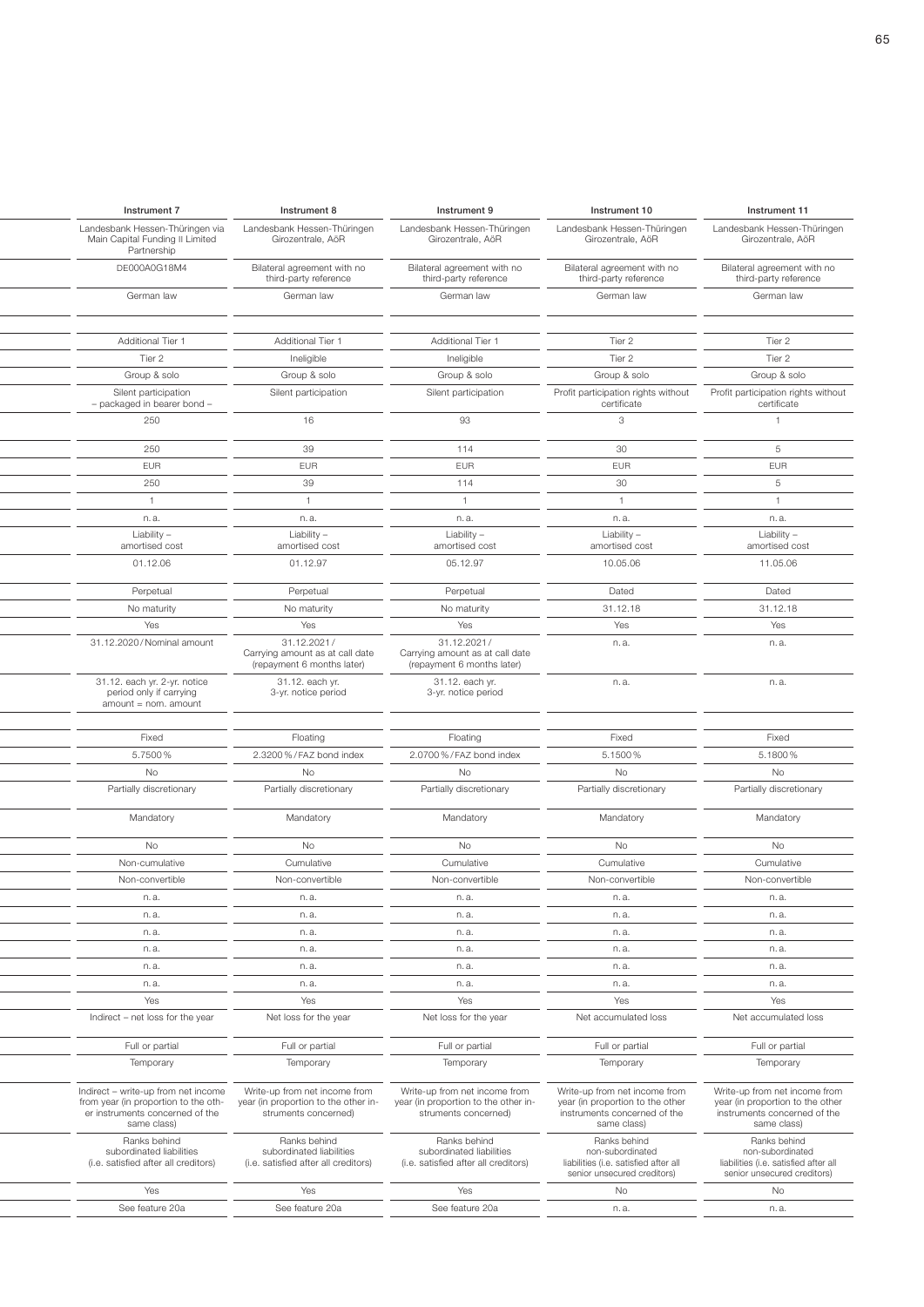|                 | Key Features of the Capital Instruments                                                                             | Instrument 12                                                                                            | Instrument 13                                                                                                                                                                            | Instrument 14                                                                                                    |
|-----------------|---------------------------------------------------------------------------------------------------------------------|----------------------------------------------------------------------------------------------------------|------------------------------------------------------------------------------------------------------------------------------------------------------------------------------------------|------------------------------------------------------------------------------------------------------------------|
|                 | Issuer                                                                                                              | Landesbank Hessen-Thüringen<br>Girozentrale, AöR                                                         | Landesbank Hessen-Thüringen<br>Girozentrale, AöR                                                                                                                                         | Landesbank Hessen-Thüringen<br>Girozentrale, AöR                                                                 |
|                 | Unique identifier (e.g. CUSIP, ISIN<br>or Bloomberg identifier for private placement)                               | Bilateral agreement with no<br>third-party reference                                                     | Bilateral agreement with no<br>third-party reference                                                                                                                                     | Bilateral agreement with no<br>third-party reference                                                             |
|                 | Law applicable to the instrument                                                                                    | German law                                                                                               | German law                                                                                                                                                                               | German law                                                                                                       |
|                 | <b>Regulatory treatment</b>                                                                                         |                                                                                                          |                                                                                                                                                                                          |                                                                                                                  |
|                 | CRR transitional provisions <sup>1)</sup>                                                                           | Tier 2                                                                                                   | Tier 2                                                                                                                                                                                   | Tier 2                                                                                                           |
|                 | Post-transitional CRR rules                                                                                         | Tier 2                                                                                                   | Tier 2                                                                                                                                                                                   | Tier 2                                                                                                           |
|                 | Eligible at solo/group/group&solo levels                                                                            | Group & solo                                                                                             | Group & solo                                                                                                                                                                             | Group & solo                                                                                                     |
|                 | Instrument type                                                                                                     | Profit participation rights without<br>certificate                                                       | Profit participation rights without<br>certificate                                                                                                                                       | Profit participation rights without<br>certificate                                                               |
|                 | Amount eligible as regulatory own funds<br>(in $\epsilon$ m, as at most recent reporting date)                      | 14                                                                                                       | - 7                                                                                                                                                                                      | 21                                                                                                               |
|                 | Par value of instrument (issue currency, in $\in$ m)                                                                | 20                                                                                                       | 10                                                                                                                                                                                       | 30                                                                                                               |
|                 | Issue currency                                                                                                      | <b>EUR</b>                                                                                               | <b>EUR</b>                                                                                                                                                                               | <b>EUR</b>                                                                                                       |
|                 | Par value of instrument (EUR equivalent, in $\in$ m)                                                                | 20                                                                                                       | 10                                                                                                                                                                                       | 30                                                                                                               |
| 9а              | Issue price                                                                                                         | $\overline{1}$                                                                                           | $\overline{1}$                                                                                                                                                                           | $\overline{1}$                                                                                                   |
| 9b              | Redemption price                                                                                                    | n. a.                                                                                                    | n.a.                                                                                                                                                                                     | n.a.                                                                                                             |
| 10              | Accounting classification                                                                                           | Liability -<br>amortised cost                                                                            | Liability -<br>amortised cost                                                                                                                                                            | Liability -<br>amortised cost                                                                                    |
|                 | 11 Original issue date                                                                                              | 12.05.06                                                                                                 | 29.05.06                                                                                                                                                                                 | 01.06.06                                                                                                         |
|                 |                                                                                                                     |                                                                                                          |                                                                                                                                                                                          |                                                                                                                  |
| 12              | Perpetual or dated                                                                                                  | Dated                                                                                                    | Dated                                                                                                                                                                                    | Dated                                                                                                            |
| 13              | Original maturity date                                                                                              | 31.12.21                                                                                                 | 31.12.21                                                                                                                                                                                 | 31.12.21                                                                                                         |
| 14              | Issuer call subject to prior supervisory approval                                                                   | Yes                                                                                                      | Yes                                                                                                                                                                                      | Yes                                                                                                              |
|                 | 15 Optional call date and redemption amount                                                                         | n. a.                                                                                                    | n. a.                                                                                                                                                                                    | n.a.                                                                                                             |
|                 | 16 Subsequent call dates, if applicable                                                                             | n. a.                                                                                                    | n.a.                                                                                                                                                                                     | n.a.                                                                                                             |
|                 | Coupons/dividends                                                                                                   |                                                                                                          |                                                                                                                                                                                          |                                                                                                                  |
| 17 <sup>7</sup> | Fixed or floating dividend/coupon                                                                                   | Fixed                                                                                                    | Fixed                                                                                                                                                                                    | Fixed                                                                                                            |
| 18              | Coupon rate and any related index                                                                                   | 5.3000%                                                                                                  | 5.1225%                                                                                                                                                                                  | 5.1750%                                                                                                          |
| 19              | Existence of a dividend stopper                                                                                     | No                                                                                                       | No                                                                                                                                                                                       | No                                                                                                               |
| 20a             | Fully discretionary, partially discretionary or mandatory<br>(in terms of timing)                                   | Partially discretionary                                                                                  | Partially discretionary                                                                                                                                                                  | Partially discretionary                                                                                          |
|                 | 20b Fully discretionary, partially discretionary or mandatory<br>(in terms of amount)                               | Mandatory                                                                                                | Mandatory                                                                                                                                                                                | Mandatory                                                                                                        |
| 21              | Existence of a step up or other incentive to redeem                                                                 | No                                                                                                       | <b>No</b>                                                                                                                                                                                | No                                                                                                               |
| 22              | Non-cumulative or cumulative                                                                                        | Cumulative                                                                                               | Cumulative                                                                                                                                                                               | Cumulative                                                                                                       |
| 23              | Convertible or non-convertible                                                                                      | Non-convertible                                                                                          | Non-convertible                                                                                                                                                                          | Non-convertible                                                                                                  |
|                 | 24 If convertible: conversion trigger(s)                                                                            | n. a.                                                                                                    | n. a.                                                                                                                                                                                    | n. a.                                                                                                            |
|                 | 25 If convertible: full or partial                                                                                  | n. a.                                                                                                    | n. a.                                                                                                                                                                                    | n.a.                                                                                                             |
|                 | 26 If convertible: conversion rate                                                                                  | n. a.                                                                                                    | n. a.                                                                                                                                                                                    | n.a.                                                                                                             |
|                 | 27 If convertible: conversion obligatory or optional                                                                | n. a.                                                                                                    | n. a.                                                                                                                                                                                    | n.a.                                                                                                             |
|                 | 28 If convertible: instrument type to be converted into                                                             | n. a.                                                                                                    | n. a.                                                                                                                                                                                    | n.a.                                                                                                             |
|                 | 29 If convertible: issuer of instrument to be converted into                                                        | n. a.                                                                                                    | n. a.                                                                                                                                                                                    | n.a.                                                                                                             |
| 30              | Write-down features                                                                                                 | Yes                                                                                                      | Yes                                                                                                                                                                                      | Yes                                                                                                              |
|                 | 31 If write-down: write-down trigger(s)                                                                             | Net accumulated loss                                                                                     | Net accumulated loss                                                                                                                                                                     | Net accumulated loss                                                                                             |
|                 | 32 If write-down: full or partial                                                                                   | Full or partial                                                                                          | Full or partial                                                                                                                                                                          | Full or partial                                                                                                  |
|                 | 33 If write-down: permanent/temporary/n.a.                                                                          | Temporary                                                                                                | Temporary                                                                                                                                                                                | Temporary                                                                                                        |
|                 | 34 If temporary write-down: reversal mechanism                                                                      | (in proportion to the other<br>class)                                                                    | Write-up from net income from year    Vrite-up from net income from year<br>(in proportion to the other<br>instruments concerned of the same instruments concerned of the same<br>class) | Write-up from net income from<br>year (in proportion to the other<br>instruments concerned of the<br>same class) |
|                 | 35 Position in subordination hierarchy in liquidation<br>(specify instrument type immediately senior to instrument) | Ranks behind<br>non-subordinated<br>liabilities (i.e. satisfied after all<br>senior unsecured creditors) | Ranks behind<br>non-subordinated<br>liabilities (i.e. satisfied after all<br>senior unsecured creditors)                                                                                 | Ranks behind<br>non-subordinated<br>liabilities (i.e. satisfied after all<br>senior unsecured creditors)         |
| 36              | Non-compliant transitioned features                                                                                 | No                                                                                                       | No                                                                                                                                                                                       | No                                                                                                               |
|                 | 37 If yes, specify non-compliant features                                                                           | n. a.                                                                                                    | n. a.                                                                                                                                                                                    | n.a.                                                                                                             |
|                 |                                                                                                                     |                                                                                                          |                                                                                                                                                                                          |                                                                                                                  |

<sup>1)</sup> No portions of the issue have been reclassified to a lower level.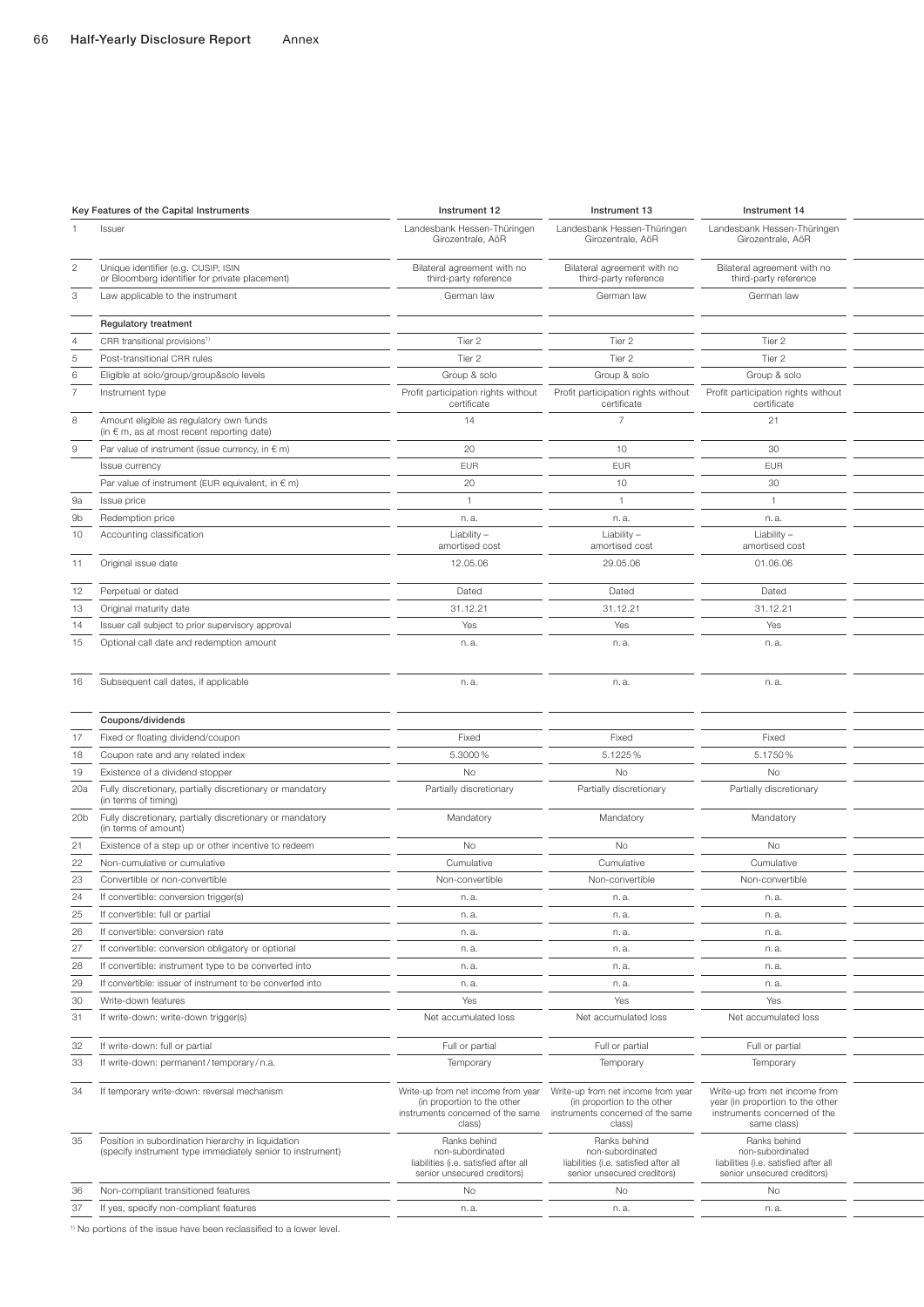| Instrument 15                                                                                            | Instrument 16                                                                                            | Instrument 17                                                                                            | Instrument 18                                                                                            | Instrument 19                                                                                            |
|----------------------------------------------------------------------------------------------------------|----------------------------------------------------------------------------------------------------------|----------------------------------------------------------------------------------------------------------|----------------------------------------------------------------------------------------------------------|----------------------------------------------------------------------------------------------------------|
| Landesbank Hessen-Thüringen                                                                              | Landesbank Hessen-Thüringen                                                                              | Landesbank Hessen-Thüringen                                                                              | Landesbank Hessen-Thüringen                                                                              | Landesbank Hessen-Thüringen                                                                              |
| Girozentrale, AöR                                                                                        | Girozentrale, AöR                                                                                        | Girozentrale, AöR                                                                                        | Girozentrale, AöR                                                                                        | Girozentrale, AöR                                                                                        |
| Bilateral agreement with no<br>third-party reference                                                     | Bilateral agreement with no<br>third-party reference                                                     | DE000HLB88G7                                                                                             | Bilateral agreement with no<br>third-party reference                                                     | XS0128218327                                                                                             |
| German law                                                                                               | German law                                                                                               | German law                                                                                               | German law                                                                                               | German law                                                                                               |
|                                                                                                          |                                                                                                          |                                                                                                          |                                                                                                          |                                                                                                          |
| Tier 2                                                                                                   | Tier 2                                                                                                   | Tier 2                                                                                                   | Tier 2                                                                                                   | Tier 2                                                                                                   |
| Tier 2                                                                                                   | Tier 2                                                                                                   | Tier 2                                                                                                   | Tier 2                                                                                                   | Tier 2                                                                                                   |
| Group & solo                                                                                             | Group & solo                                                                                             | Group & solo                                                                                             | Group & solo                                                                                             | Group & solo                                                                                             |
| Profit participation rights without<br>certificate                                                       | Profit participation rights without<br>certificate                                                       | Profit-participation certificate                                                                         | Subordinated loan                                                                                        | Subordinated bond                                                                                        |
| $\overline{1}$                                                                                           | 10                                                                                                       | 14                                                                                                       | 8                                                                                                        | 52                                                                                                       |
| $\overline{1}$                                                                                           | 100                                                                                                      | 20                                                                                                       | 10                                                                                                       | 52                                                                                                       |
| <b>EUR</b>                                                                                               | <b>EUR</b>                                                                                               | <b>EUR</b>                                                                                               | <b>EUR</b>                                                                                               | <b>EUR</b>                                                                                               |
| $\overline{1}$                                                                                           | 100                                                                                                      | 20                                                                                                       | 10                                                                                                       | 52                                                                                                       |
| $\overline{1}$                                                                                           | $\overline{1}$                                                                                           | $\overline{1}$                                                                                           | $\overline{1}$                                                                                           | 0.9979                                                                                                   |
| n.a.                                                                                                     | n.a.                                                                                                     | n.a.                                                                                                     | $\overline{1}$                                                                                           | $-1$                                                                                                     |
| Liability -<br>amortised cost                                                                            | Liability -<br>amortised cost                                                                            | Liability -<br>amortised cost                                                                            | Liability -<br>amortised cost                                                                            | Liability -<br>amortised cost                                                                            |
| 12.06.06                                                                                                 | 09.10.06                                                                                                 | 12.06.06                                                                                                 | 19.09.06                                                                                                 | 23.04.01                                                                                                 |
| Dated                                                                                                    | Dated                                                                                                    | Dated                                                                                                    | Dated                                                                                                    | Dated                                                                                                    |
| 31.12.21                                                                                                 | 31.12.18                                                                                                 | 31.12.21                                                                                                 | 19.09.22                                                                                                 | 23.04.41                                                                                                 |
| Yes                                                                                                      | Yes                                                                                                      | Yes                                                                                                      | No                                                                                                       | Yes                                                                                                      |
| n.a.                                                                                                     | n.a.                                                                                                     | n.a.                                                                                                     | n.a.                                                                                                     | n.a.                                                                                                     |
|                                                                                                          |                                                                                                          |                                                                                                          |                                                                                                          |                                                                                                          |
| n.a.                                                                                                     | n.a.                                                                                                     | n.a.                                                                                                     | n.a.                                                                                                     | n.a.                                                                                                     |
|                                                                                                          |                                                                                                          |                                                                                                          |                                                                                                          |                                                                                                          |
| Fixed                                                                                                    | Fixed                                                                                                    | Fixed                                                                                                    | Fixed                                                                                                    | Floating                                                                                                 |
| 5.2100%                                                                                                  | 4.8325%                                                                                                  | 5.2200%                                                                                                  | 4.4425 %                                                                                                 | 0.0682% / Euribor                                                                                        |
| No                                                                                                       | No                                                                                                       | <b>No</b>                                                                                                | No                                                                                                       | <b>No</b>                                                                                                |
| Partially discretionary                                                                                  | Partially discretionary                                                                                  | Partially discretionary                                                                                  | Mandatory                                                                                                | Mandatory                                                                                                |
| Mandatory                                                                                                | Mandatory                                                                                                | Mandatory                                                                                                | Mandatory                                                                                                | Mandatory                                                                                                |
| No                                                                                                       | No                                                                                                       | <b>No</b>                                                                                                | No                                                                                                       | No                                                                                                       |
| Cumulative                                                                                               | Cumulative                                                                                               | Cumulative                                                                                               | Non-cumulative                                                                                           | Non-cumulative                                                                                           |
| Non-convertible                                                                                          | Non-convertible                                                                                          | Non-convertible                                                                                          | Non-convertible                                                                                          | Non-convertible                                                                                          |
| n.a.                                                                                                     | n.a.                                                                                                     | n.a.                                                                                                     | n.a.                                                                                                     | n.a.                                                                                                     |
| n.a.                                                                                                     | n.a.                                                                                                     | n.a.                                                                                                     | n. a.                                                                                                    | n.a.                                                                                                     |
| n. a.                                                                                                    | n.a.                                                                                                     | n.a.                                                                                                     | n. a.                                                                                                    | n.a.                                                                                                     |
| n.a.                                                                                                     | n.a.                                                                                                     | n.a.                                                                                                     | n. a.                                                                                                    | n.a.                                                                                                     |
| n.a.                                                                                                     | n.a.                                                                                                     | n.a.                                                                                                     | n.a.                                                                                                     | n.a.                                                                                                     |
| n.a.                                                                                                     | n.a.                                                                                                     | n.a.                                                                                                     | n. a.                                                                                                    | n.a.                                                                                                     |
| Yes<br>Net accumulated loss                                                                              | Yes<br>Net accumulated loss                                                                              | Yes<br>Net accumulated loss                                                                              | No<br>n. a.                                                                                              | No<br>n.a.                                                                                               |
| Full or partial                                                                                          | Full or partial                                                                                          | Full or partial                                                                                          | n. a.                                                                                                    | n.a.                                                                                                     |
| Temporary                                                                                                | Temporary                                                                                                | Temporary                                                                                                | n. a.                                                                                                    | n.a.                                                                                                     |
| Write-up from net income from                                                                            | Write-up from net income from                                                                            | Write-up from net income from                                                                            | n.a.                                                                                                     | n.a.                                                                                                     |
| year (in proportion to the other<br>instruments concerned of the<br>same class)                          | year (in proportion to the other<br>instruments concerned of the<br>same class)                          | year (in proportion to the other<br>instruments concerned of the<br>same class)                          |                                                                                                          |                                                                                                          |
| Ranks behind<br>non-subordinated<br>liabilities (i.e. satisfied after all<br>senior unsecured creditors) | Ranks behind<br>non-subordinated<br>liabilities (i.e. satisfied after all<br>senior unsecured creditors) | Ranks behind<br>non-subordinated<br>liabilities (i.e. satisfied after all<br>senior unsecured creditors) | Ranks behind<br>non-subordinated<br>liabilities (i.e. satisfied after all<br>senior unsecured creditors) | Ranks behind<br>non-subordinated<br>liabilities (i.e. satisfied after all<br>senior unsecured creditors) |
| No                                                                                                       | No                                                                                                       | No                                                                                                       | <b>No</b>                                                                                                | No                                                                                                       |
| n.a.                                                                                                     | n.a.                                                                                                     | n.a.                                                                                                     | n.a.                                                                                                     | n.a.                                                                                                     |
|                                                                                                          |                                                                                                          |                                                                                                          |                                                                                                          |                                                                                                          |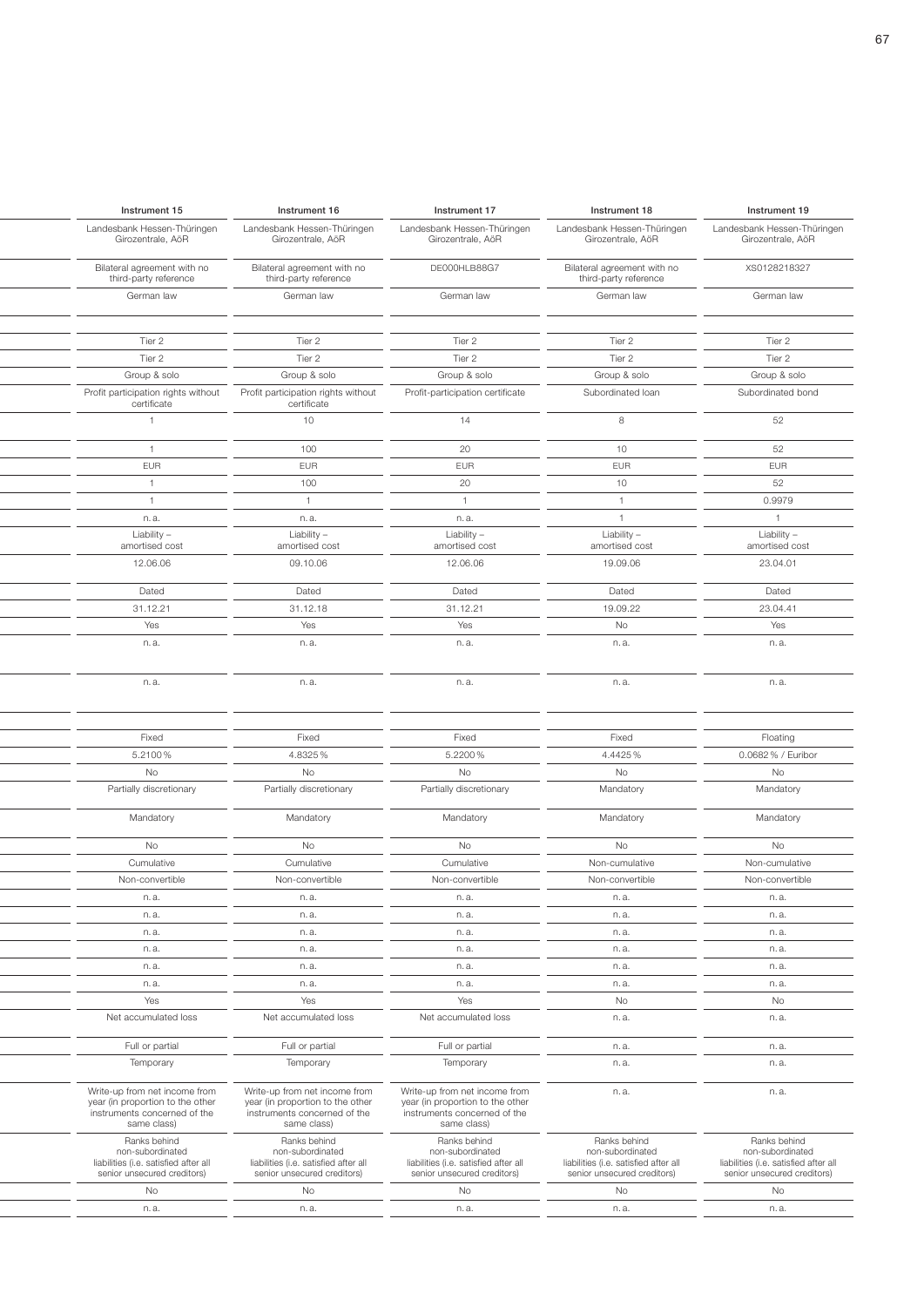|    | Key Features of the Capital Instruments                                                                             | Instrument 20                                                                                            | Instrument 21                                                                                            | Instrument 22                                                                                            |
|----|---------------------------------------------------------------------------------------------------------------------|----------------------------------------------------------------------------------------------------------|----------------------------------------------------------------------------------------------------------|----------------------------------------------------------------------------------------------------------|
|    | Issuer                                                                                                              | Landesbank Hessen-Thüringen<br>Girozentrale, AöR                                                         | Landesbank Hessen-Thüringen<br>Girozentrale, AöR                                                         | Landesbank Hessen-Thüringen<br>Girozentrale, AöR                                                         |
|    | Unique identifier (e.g. CUSIP, ISIN<br>or Bloomberg identifier for private placement)                               | XS0128429619                                                                                             | XS0128429619                                                                                             | XS0132805762                                                                                             |
|    | Law applicable to the instrument                                                                                    | German law                                                                                               | German law                                                                                               | German law                                                                                               |
|    | <b>Regulatory treatment</b>                                                                                         |                                                                                                          |                                                                                                          |                                                                                                          |
|    | CRR transitional provisions <sup>1)</sup>                                                                           | Tier 2                                                                                                   | Tier 2                                                                                                   | Tier 2                                                                                                   |
|    | Post-transitional CRR rules                                                                                         | Tier 2                                                                                                   | Tier 2                                                                                                   | Tier 2                                                                                                   |
|    | Eligible at solo/group/group&solo levels                                                                            | Group & solo                                                                                             | Group & solo                                                                                             | Group & solo                                                                                             |
|    | Instrument type                                                                                                     | Subordinated bond                                                                                        | Subordinated bond                                                                                        | Subordinated bond                                                                                        |
|    | Amount eligible as regulatory own funds<br>(in $\epsilon$ m, as at most recent reporting date)                      | 20                                                                                                       | 30                                                                                                       | 15                                                                                                       |
|    | Par value of instrument (issue currency, in $\epsilon$ m)                                                           | 20                                                                                                       | 30                                                                                                       | 15                                                                                                       |
|    | Issue currency                                                                                                      | <b>EUR</b>                                                                                               | EUR                                                                                                      | <b>EUR</b>                                                                                               |
|    | Par value of instrument (EUR equivalent, in $\epsilon$ m)                                                           | 20                                                                                                       | 30                                                                                                       | 15                                                                                                       |
| 9a | Issue price                                                                                                         | 0.9968                                                                                                   | 0.99835                                                                                                  | 1.00045                                                                                                  |
| 9b | Redemption price                                                                                                    | $\overline{1}$                                                                                           | $\overline{1}$                                                                                           | $\overline{1}$                                                                                           |
|    | 10 Accounting classification                                                                                        | Liability -<br>amortised cost                                                                            | Liability -<br>amortised cost                                                                            | Liability -<br>amortised cost                                                                            |
|    | 11 Original issue date                                                                                              | 03.05.01                                                                                                 | 14.05.01                                                                                                 | 18.07.01                                                                                                 |
|    | 12 Perpetual or dated                                                                                               | Dated                                                                                                    | Dated                                                                                                    | Dated                                                                                                    |
|    | 13 Original maturity date                                                                                           | 03.05.41                                                                                                 | 03.05.41                                                                                                 | 18.07.31                                                                                                 |
|    | 14 Issuer call subject to prior supervisory approval                                                                | Yes                                                                                                      | Yes                                                                                                      | Yes                                                                                                      |
|    | 15 Optional call date and redemption amount                                                                         | n. a.                                                                                                    | n. a.                                                                                                    | n.a.                                                                                                     |
|    | 16 Subsequent call dates, if applicable                                                                             | n. a.                                                                                                    | n.a.                                                                                                     | n.a.                                                                                                     |
|    | Coupons/dividends                                                                                                   |                                                                                                          |                                                                                                          |                                                                                                          |
|    | 17 Fixed or floating dividend/coupon                                                                                | Floating                                                                                                 | Floating                                                                                                 | Floating                                                                                                 |
| 18 | Coupon rate and any related index                                                                                   | 0.0610% / Euribor                                                                                        | 0.0610% / Euribor                                                                                        | 0.1790 % / Euribor                                                                                       |
|    | 19 Existence of a dividend stopper                                                                                  | No                                                                                                       | No                                                                                                       | No                                                                                                       |
|    | 20a Fully discretionary, partially discretionary or mandatory                                                       | Mandatory                                                                                                | Mandatory                                                                                                | Mandatory                                                                                                |
|    | (in terms of timing)<br>20b Fully discretionary, partially discretionary or mandatory                               | Mandatory                                                                                                | Mandatory                                                                                                | Mandatory                                                                                                |
|    | (in terms of amount)                                                                                                |                                                                                                          |                                                                                                          |                                                                                                          |
| 21 | Existence of a step up or other incentive to redeem                                                                 | No                                                                                                       | No                                                                                                       | No                                                                                                       |
| 22 | Non-cumulative or cumulative                                                                                        | Non-cumulative                                                                                           | Non-cumulative                                                                                           | Non-cumulative                                                                                           |
| 23 | Convertible or non-convertible                                                                                      | Non-convertible                                                                                          | Non-convertible                                                                                          | Non-convertible                                                                                          |
|    | 24 If convertible: conversion trigger(s)<br>25 If convertible: full or partial                                      | n. a.                                                                                                    | n. a.                                                                                                    | n. a.<br>n.a.                                                                                            |
|    | 26 If convertible: conversion rate                                                                                  | n. a.                                                                                                    | n. a.                                                                                                    |                                                                                                          |
|    | 27 If convertible: conversion obligatory or optional                                                                | n. a.                                                                                                    | n. a.                                                                                                    | n.a.                                                                                                     |
|    | 28 If convertible: instrument type to be converted into                                                             | n.a.                                                                                                     | n. a.                                                                                                    | n.a.                                                                                                     |
|    | 29 If convertible: issuer of instrument to be converted into                                                        | n. a.                                                                                                    | n. a.                                                                                                    | n.a.                                                                                                     |
|    | 30 Write-down features                                                                                              | n. a.<br>No                                                                                              | n. a.<br>No                                                                                              | n.a.<br>No                                                                                               |
|    | 31 If write-down: write-down trigger(s)                                                                             | n. a.                                                                                                    | n. a.                                                                                                    | n.a.                                                                                                     |
|    | 32 If write-down: full or partial                                                                                   | n. a.                                                                                                    | n. a.                                                                                                    | n.a.                                                                                                     |
|    | 33 If write-down: permanent/temporary/n.a.                                                                          | n. a.                                                                                                    | n. a.                                                                                                    | n.a.                                                                                                     |
|    | 34 If temporary write-down: reversal mechanism                                                                      | n. a.                                                                                                    | n. a.                                                                                                    | n.a.                                                                                                     |
|    | 35 Position in subordination hierarchy in liquidation<br>(specify instrument type immediately senior to instrument) | Ranks behind<br>non-subordinated<br>liabilities (i.e. satisfied after all<br>senior unsecured creditors) | Ranks behind<br>non-subordinated<br>liabilities (i.e. satisfied after all<br>senior unsecured creditors) | Ranks behind<br>non-subordinated<br>liabilities (i.e. satisfied after all<br>senior unsecured creditors) |
|    | 36 Non-compliant transitioned features                                                                              | No                                                                                                       | No                                                                                                       | No                                                                                                       |

37 If yes, specify non-compliant features n. a. n. a. n. a. n. a. n. a. n. a. n. a. n. a.

1) No portions of the issue have been reclassified to a lower level.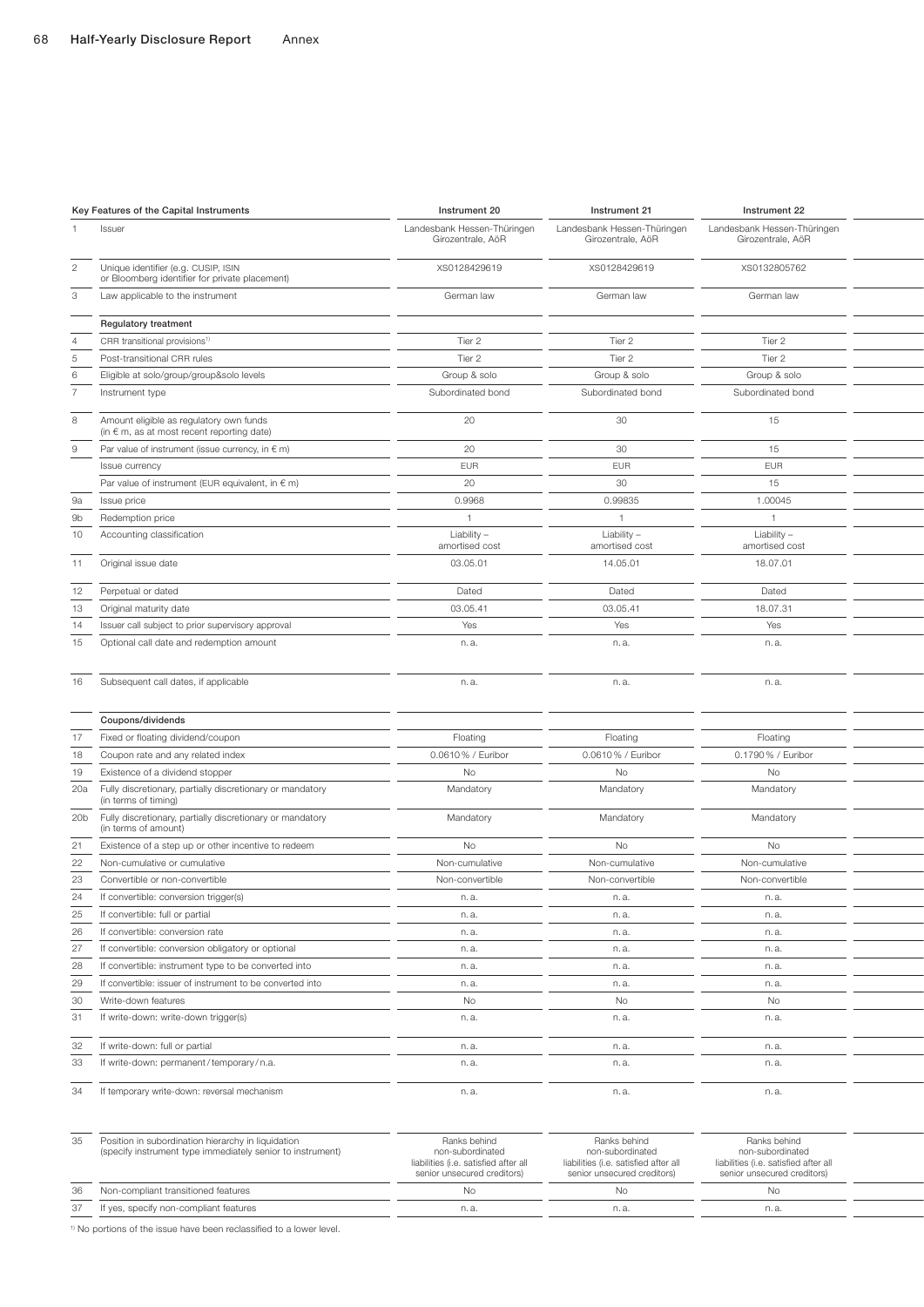| Instrument 23                                    | Instrument 24                                        | Instrument 25                                        | Instrument 26                                        | Instrument 27                                        |
|--------------------------------------------------|------------------------------------------------------|------------------------------------------------------|------------------------------------------------------|------------------------------------------------------|
| Landesbank Hessen-Thüringen<br>Girozentrale, AöR | Landesbank Hessen-Thüringen<br>Girozentrale, AöR     | Landesbank Hessen-Thüringen<br>Girozentrale, AöR     | Landesbank Hessen-Thüringen<br>Girozentrale, AöR     | Landesbank Hessen-Thüringen<br>Girozentrale, AöR     |
| XS0130374183                                     | Bilateral agreement with no<br>third-party reference | Bilateral agreement with no<br>third-party reference | Bilateral agreement with no<br>third-party reference | Bilateral agreement with no<br>third-party reference |
| German law                                       | German law                                           | German law                                           | German law                                           | German law                                           |
| Tier 2                                           | Tier 2                                               | Tier 2                                               | Tier 2                                               | Tier 2                                               |
| Tier 2                                           | Tier 2                                               | Tier 2                                               | Tier 2                                               | Tier 2                                               |
| Group & solo                                     | Group & solo                                         | Group & solo                                         | Group & solo                                         | Group & solo                                         |
| Subordinated bond                                | Subordinated loan                                    | Subordinated loan                                    | Subordinated loan                                    | Subordinated loan                                    |
| 30                                               | 30                                                   | 15                                                   | 10                                                   | 20                                                   |
| 30                                               | 30                                                   | 15                                                   | 10                                                   | 20                                                   |
| <b>EUR</b>                                       | <b>EUR</b>                                           | <b>EUR</b>                                           | <b>EUR</b>                                           | <b>EUR</b>                                           |
| 30                                               | 30                                                   | 15                                                   | 10                                                   | 20                                                   |
| $-1$                                             | $\overline{1}$                                       | $\overline{1}$                                       | $\overline{1}$                                       | $\overline{1}$                                       |
| $\overline{1}$                                   | $\mathbf{1}$                                         | $\overline{1}$                                       | $\mathbf{1}$                                         | $\overline{1}$                                       |
| Liability -<br>amortised cost                    | Liability -<br>amortised cost                        | Liability -<br>amortised cost                        | Liability -<br>amortised cost                        | Liability -<br>amortised cost                        |
| 01.06.01                                         | 10.07.13                                             | 12.07.13                                             | 11.07.13                                             | 15.07.13                                             |
| Dated                                            | Dated                                                | Dated                                                | Dated                                                | Dated                                                |
| 01.06.31                                         | 10.07.23                                             | 12.02.25                                             | 11.07.28                                             | 15.07.27                                             |
| Yes                                              | Yes                                                  | Yes                                                  | Yes                                                  | Yes                                                  |
| n.a.                                             | n.a.                                                 | n.a.                                                 | n.a.                                                 | n.a.                                                 |
| n.a.                                             | n.a.                                                 | n.a.                                                 | n.a.                                                 | n.a.                                                 |
|                                                  |                                                      |                                                      |                                                      |                                                      |
| Fixed                                            | Fixed                                                | Fixed                                                | Fixed                                                | Fixed                                                |
| 6.2500%                                          | 4.2600%                                              | 4.3200%                                              | 4.6800%                                              | 4.6300%                                              |
| No<br>Mandatory                                  | No<br>Mandatory                                      | No<br>Mandatory                                      | No<br>Mandatory                                      | No<br>Mandatory                                      |
| Mandatory                                        | Mandatory                                            | Mandatory                                            | Mandatory                                            | Mandatory                                            |
| No                                               | No                                                   | No                                                   | No                                                   | No                                                   |
| Non-cumulative                                   | Non-cumulative                                       | Non-cumulative                                       | Non-cumulative                                       | Non-cumulative                                       |
|                                                  |                                                      |                                                      | Non-convertible                                      | Non-convertible                                      |
| Non-convertible                                  | Non-convertible                                      | Non-convertible                                      |                                                      |                                                      |
| n. a.                                            | n.a.                                                 | n.a.                                                 | n.a.                                                 | n.a.                                                 |
| n.a.                                             | n.a.                                                 | n.a.                                                 | n.a.                                                 | n.a.                                                 |
| n.a.                                             | n.a.                                                 | n.a.                                                 | n. a.                                                | n.a.                                                 |
| n.a.                                             | n.a.                                                 | n.a.                                                 | n. a.                                                |                                                      |
| n.a.                                             | n.a.                                                 | n.a.                                                 | n.a.                                                 |                                                      |
| n. a.                                            | n.a.                                                 | n.a.                                                 | n.a.                                                 | n.a.                                                 |
| <b>No</b>                                        | No                                                   | <b>No</b>                                            | No                                                   | n.a.<br>n.a.<br><b>No</b>                            |
| n. a.                                            | n.a.                                                 | n.a.                                                 | n. a.                                                | n.a.                                                 |
| n.a.                                             | n.a.                                                 | n.a.                                                 | n. a.                                                | n.a.                                                 |
| n.a.                                             | n.a.                                                 | n.a.                                                 | n. a.                                                | n.a.                                                 |

| Ranks behind<br>non-subordinated<br>liabilities (i.e. satisfied after P'<br>senior unsecured creditors) | Ranks behind<br>non-subordinated<br>liabilities (i.e. satisfied after all<br>senior unsecured creditors) | Ranks behind<br>non-subordinated<br>liabilities (i.e. satisfied after all<br>senior unsecured creditors) | Ranks behind<br>non-subordinated<br>liabilities (i.e. satisfied after all<br>senior unsecured creditors) | Ranks behind<br>non-subordinated<br>liabilities (i.e. satisfied after all<br>senior unsecured creditors) |
|---------------------------------------------------------------------------------------------------------|----------------------------------------------------------------------------------------------------------|----------------------------------------------------------------------------------------------------------|----------------------------------------------------------------------------------------------------------|----------------------------------------------------------------------------------------------------------|
|                                                                                                         |                                                                                                          |                                                                                                          |                                                                                                          |                                                                                                          |
|                                                                                                         |                                                                                                          |                                                                                                          |                                                                                                          |                                                                                                          |
|                                                                                                         |                                                                                                          |                                                                                                          |                                                                                                          |                                                                                                          |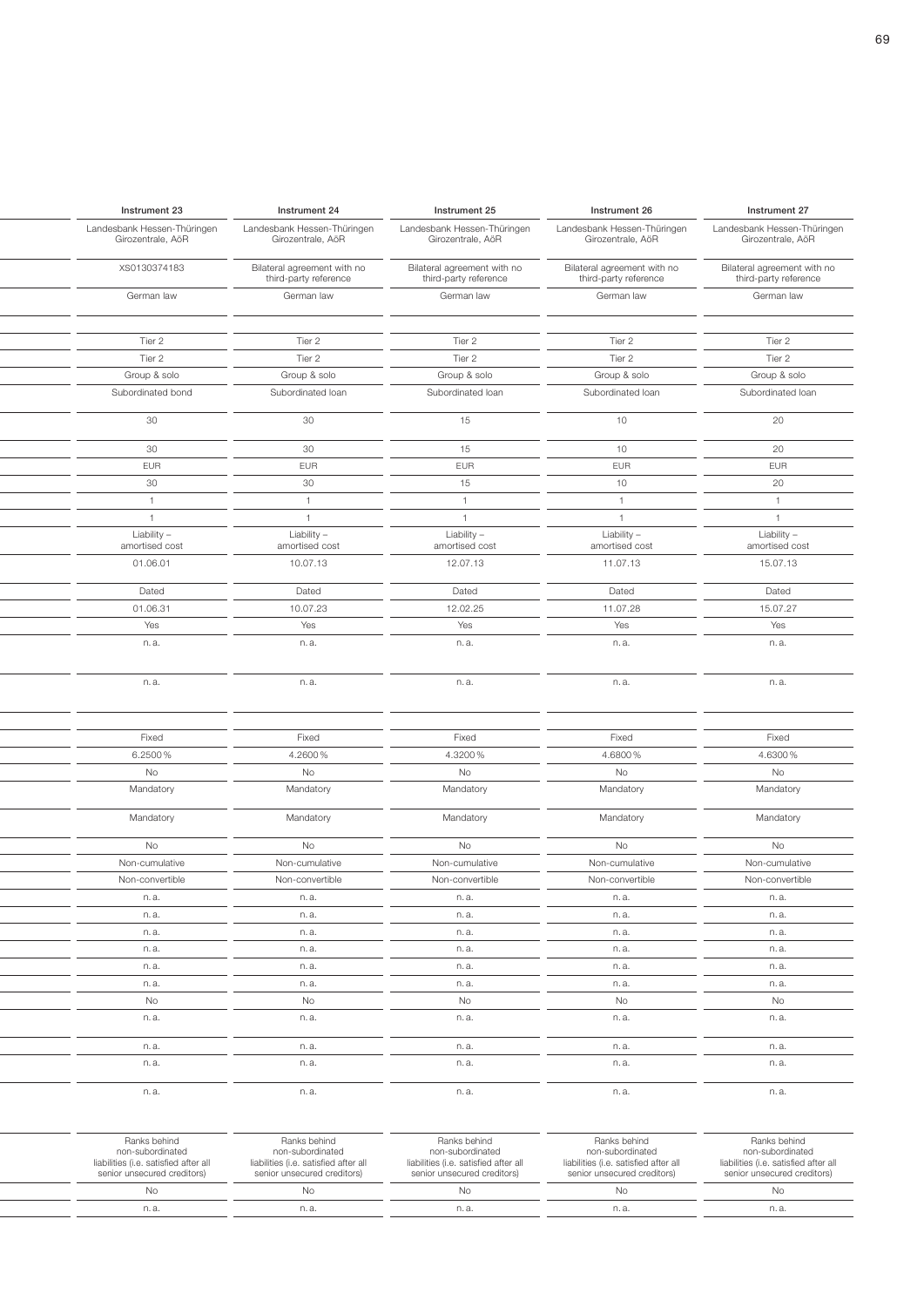|     | Key Features of the Capital Instruments                                                                             | Instrument 28                                                                                            | Instrument 29                                                                                            | Instrument 30                                                                                            |
|-----|---------------------------------------------------------------------------------------------------------------------|----------------------------------------------------------------------------------------------------------|----------------------------------------------------------------------------------------------------------|----------------------------------------------------------------------------------------------------------|
|     | Issuer                                                                                                              | Landesbank Hessen-Thüringen<br>Girozentrale, AöR                                                         | Landesbank Hessen-Thüringen<br>Girozentrale, AöR                                                         | Landesbank Hessen-Thüringen<br>Girozentrale, AöR                                                         |
|     | Unique identifier (e.g. CUSIP, ISIN                                                                                 | Bilateral agreement with no                                                                              | Bilateral agreement with no                                                                              | Bilateral agreement with no                                                                              |
|     | or Bloomberg identifier for private placement)                                                                      | third-party reference                                                                                    | third-party reference                                                                                    | third-party reference                                                                                    |
|     | Law applicable to the instrument                                                                                    | German law                                                                                               | German law                                                                                               | German law                                                                                               |
|     | <b>Regulatory treatment</b>                                                                                         |                                                                                                          |                                                                                                          |                                                                                                          |
|     | CRR transitional provisions <sup>1)</sup>                                                                           | Tier 2                                                                                                   | Tier 2                                                                                                   | Tier 2                                                                                                   |
|     | Post-transitional CRR rules                                                                                         | Tier 2                                                                                                   | Tier 2                                                                                                   | Tier 2                                                                                                   |
|     | Eligible at solo/group/group&solo levels                                                                            | Group & solo                                                                                             | Group & solo                                                                                             | Group & solo                                                                                             |
|     | Instrument type                                                                                                     | Subordinated loan                                                                                        | Subordinated loan                                                                                        | Subordinated loan                                                                                        |
|     | Amount eligible as regulatory own funds<br>(in $\epsilon$ m, as at most recent reporting date)                      | -5                                                                                                       | -5                                                                                                       | 5                                                                                                        |
|     | Par value of instrument (issue currency, in $\epsilon$ m)                                                           | -5                                                                                                       | 5                                                                                                        | 5                                                                                                        |
|     | Issue currency                                                                                                      | <b>EUR</b>                                                                                               | <b>EUR</b>                                                                                               | <b>EUR</b>                                                                                               |
|     | Par value of instrument (EUR equivalent, in $\in$ m)                                                                | 5                                                                                                        | 5                                                                                                        | 5                                                                                                        |
| Эa  | Issue price                                                                                                         | $\overline{1}$                                                                                           | $\overline{1}$                                                                                           | $\overline{1}$                                                                                           |
| Эb  | Redemption price                                                                                                    | $\overline{1}$                                                                                           | $\overline{1}$                                                                                           | $\overline{1}$                                                                                           |
| 10  | Accounting classification                                                                                           | Liability -<br>amortised cost                                                                            | Liability -<br>amortised cost                                                                            | Liability -<br>amortised cost                                                                            |
|     | 11 Original issue date                                                                                              | 11.07.13                                                                                                 | 15.07.13                                                                                                 | 12.07.13                                                                                                 |
| 12  | Perpetual or dated                                                                                                  | Dated                                                                                                    | Dated                                                                                                    | Dated                                                                                                    |
| 13  | Original maturity date                                                                                              | 11.07.23                                                                                                 | 15.07.26                                                                                                 | 12.07.24                                                                                                 |
| 14  | Issuer call subject to prior supervisory approval                                                                   | Yes                                                                                                      | Yes                                                                                                      | Yes                                                                                                      |
|     | 15 Optional call date and redemption amount                                                                         | n.a.                                                                                                     | n.a.                                                                                                     | n.a.                                                                                                     |
| 16  | Subsequent call dates, if applicable                                                                                | n.a.                                                                                                     | n.a.                                                                                                     | n.a.                                                                                                     |
|     |                                                                                                                     |                                                                                                          |                                                                                                          |                                                                                                          |
|     | Coupons/dividends                                                                                                   |                                                                                                          |                                                                                                          |                                                                                                          |
| 17  | Fixed or floating dividend/coupon                                                                                   | Fixed<br>4.2500%                                                                                         | Fixed<br>4.5300 %                                                                                        | Fixed<br>4.3500%                                                                                         |
| 18  | Coupon rate and any related index                                                                                   |                                                                                                          |                                                                                                          |                                                                                                          |
| 19  | Existence of a dividend stopper                                                                                     | No                                                                                                       | No                                                                                                       | No                                                                                                       |
| 20a | Fully discretionary, partially discretionary or mandatory<br>(in terms of timing)                                   | Mandatory                                                                                                | Mandatory                                                                                                | Mandatory                                                                                                |
|     | 20b Fully discretionary, partially discretionary or mandatory<br>(in terms of amount)                               | Mandatory                                                                                                | Mandatory                                                                                                | Mandatory                                                                                                |
| 21  | Existence of a step up or other incentive to redeem                                                                 | No                                                                                                       | No                                                                                                       | No                                                                                                       |
| 22  | Non-cumulative or cumulative                                                                                        | Non-cumulative                                                                                           | Non-cumulative                                                                                           | Non-cumulative                                                                                           |
| 23  | Convertible or non-convertible                                                                                      | Non-convertible                                                                                          | Non-convertible                                                                                          | Non-convertible                                                                                          |
|     | 24 If convertible: conversion trigger(s)                                                                            | n.a.                                                                                                     | n. a.                                                                                                    | n.a.                                                                                                     |
|     | 25 If convertible: full or partial                                                                                  | n. a.                                                                                                    | n. a.                                                                                                    | n.a.                                                                                                     |
|     | 26 If convertible: conversion rate                                                                                  | n.a.                                                                                                     | n. a.                                                                                                    | n.a.                                                                                                     |
|     | 27 If convertible: conversion obligatory or optional                                                                | n.a.                                                                                                     | n.a.                                                                                                     | n.a.                                                                                                     |
|     | 28 If convertible: instrument type to be converted into                                                             | n. a.                                                                                                    | n. a.                                                                                                    | n.a.                                                                                                     |
|     | 29 If convertible: issuer of instrument to be converted into                                                        | n.a.                                                                                                     | n.a.                                                                                                     | n.a.                                                                                                     |
|     | 30 Write-down features                                                                                              | No                                                                                                       | No                                                                                                       | No                                                                                                       |
|     | 31 If write-down: write-down trigger(s)                                                                             | n. a.                                                                                                    | n. a.                                                                                                    | n.a.                                                                                                     |
|     | 32 If write-down: full or partial                                                                                   | n. a.                                                                                                    | n. a.                                                                                                    | n.a.                                                                                                     |
|     | 33 If write-down: permanent/temporary/n.a.                                                                          | n. a.                                                                                                    | n. a.                                                                                                    | n.a.                                                                                                     |
|     | 34 If temporary write-down: reversal mechanism                                                                      | n. a.                                                                                                    | n. a.                                                                                                    | n.a.                                                                                                     |
|     | 35 Position in subordination hierarchy in liquidation<br>(specify instrument type immediately senior to instrument) | Ranks behind<br>non-subordinated<br>liabilities (i.e. satisfied after all<br>senior unsecured creditors) | Ranks behind<br>non-subordinated<br>liabilities (i.e. satisfied after all<br>senior unsecured creditors) | Ranks behind<br>non-subordinated<br>liabilities (i.e. satisfied after all<br>senior unsecured creditors) |
|     | 36 Non-compliant transitioned features                                                                              | No                                                                                                       | No                                                                                                       | No                                                                                                       |

37 If yes, specify non-compliant features n. a. n. a. n. a. n. a. n. a. n. a. n. a. n. a.

1) No portions of the issue have been reclassified to a lower level.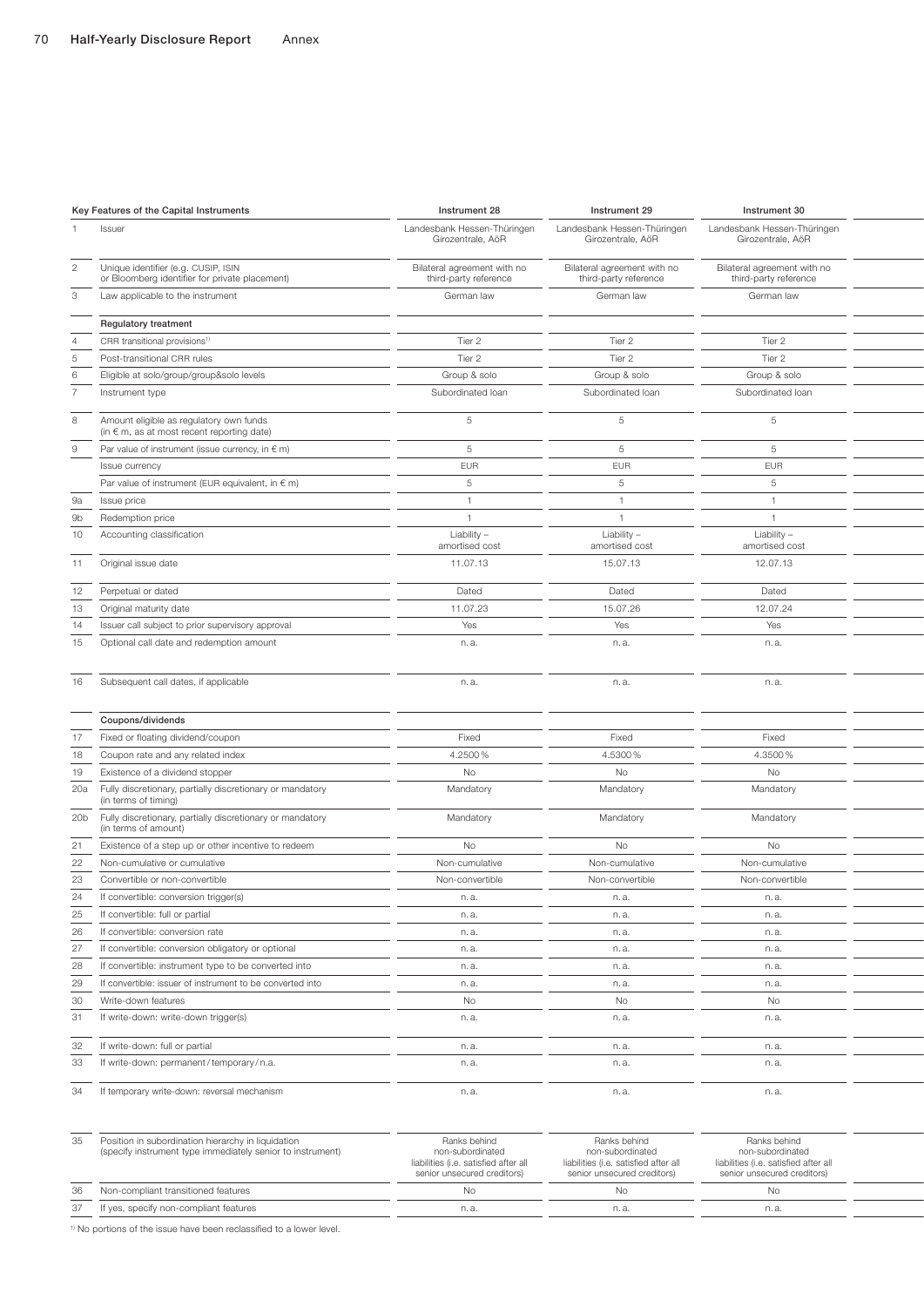| Instrument 31                                        | Instrument 32                                        | Instrument 33                                        | Instrument 34                                        | Instrument 35                                        |
|------------------------------------------------------|------------------------------------------------------|------------------------------------------------------|------------------------------------------------------|------------------------------------------------------|
| Landesbank Hessen-Thüringen<br>Girozentrale, AöR     | Landesbank Hessen-Thüringen<br>Girozentrale, AöR     | Landesbank Hessen-Thüringen<br>Girozentrale, AöR     | Landesbank Hessen-Thüringen<br>Girozentrale, AöR     | Landesbank Hessen-Thüringen<br>Girozentrale, AöR     |
| Bilateral agreement with no<br>third-party reference | Bilateral agreement with no<br>third-party reference | Bilateral agreement with no<br>third-party reference | Bilateral agreement with no<br>third-party reference | Bilateral agreement with no<br>third-party reference |
| German law                                           | German law                                           | German law                                           | German law                                           | German law                                           |
| Tier 2                                               | Tier 2                                               | Tier 2                                               | Tier 2                                               | Tier 2                                               |
| Tier 2                                               | Tier 2                                               | Tier 2                                               | Tier 2                                               | Tier 2                                               |
| Group & solo                                         | Group & solo                                         | Group & solo                                         | Group & solo                                         | Group & solo                                         |
| Subordinated loan                                    | Subordinated loan                                    | Subordinated loan                                    | Subordinated loan                                    | Subordinated loan                                    |
| - 5                                                  | 23                                                   | 5                                                    | 10                                                   | 8                                                    |
| 5                                                    | 23                                                   | $5\overline{)}$                                      | 10                                                   | 8                                                    |
| <b>EUR</b>                                           | EUR                                                  | <b>EUR</b>                                           | <b>EUR</b>                                           | <b>EUR</b>                                           |
| 5                                                    | 23                                                   | 5                                                    | 10                                                   | 8                                                    |
| $\overline{1}$                                       | $\overline{1}$                                       | $\overline{1}$                                       | $\mathbf{1}$                                         | $\overline{1}$                                       |
| $\overline{1}$                                       | 1                                                    | $\overline{1}$                                       | $\overline{1}$                                       | $\overline{1}$                                       |
| Liability -<br>amortised cost                        | Liability -<br>amortised cost                        | Liability-<br>amortised cost                         | Liability -<br>amortised cost                        | Liability-<br>amortised cost                         |
| 11.07.13                                             | 17.07.13                                             | 17.07.13                                             | 12.07.13                                             | 15.07.13                                             |
| Dated                                                | Dated                                                | Dated                                                | Dated                                                | Dated                                                |
| 11.07.23                                             | 17.07.23                                             | 17.07.23                                             | 12.07.23                                             | 17.07.23                                             |
| Yes                                                  | Yes                                                  | Yes                                                  | Yes                                                  | Yes                                                  |
| n.a.                                                 | n.a.                                                 | n.a.                                                 | n.a.                                                 | n.a.                                                 |
| n.a.                                                 | n.a.                                                 | n.a.                                                 | n.a.                                                 | n.a.                                                 |
|                                                      |                                                      |                                                      |                                                      |                                                      |
| Fixed                                                | Fixed                                                | Fixed                                                | Fixed                                                | Fixed                                                |
| 4.2400%                                              | 4.1200%                                              | 4.1800%                                              | 4.2000%                                              | 4.1800%                                              |
| <b>No</b><br>Mandatory                               | No<br>Mandatory                                      | No<br>Mandatory                                      | <b>No</b><br>Mandatory                               | No<br>Mandatory                                      |
| Mandatory                                            | Mandatory                                            | Mandatory                                            | Mandatory                                            | Mandatory                                            |
| No                                                   | No                                                   | No                                                   | No                                                   | No                                                   |
| Non-cumulative                                       | Non-cumulative                                       | Non-cumulative                                       | Non-cumulative                                       | Non-cumulative                                       |
| Non-convertible                                      | Non-convertible                                      | Non-convertible                                      | Non-convertible                                      | Non-convertible                                      |
| n. a.                                                | n.a.                                                 | n.a.                                                 | n.a.                                                 | n.a.                                                 |
| n.a.                                                 | n.a.                                                 | n.a.                                                 | n.a.                                                 | n.a.                                                 |
| n.a.                                                 | n.a.                                                 | n.a.                                                 | n.a.                                                 | n.a.                                                 |
|                                                      | n.a.                                                 | n.a.                                                 | n.a.                                                 | n.a.                                                 |
| n.a.                                                 |                                                      |                                                      |                                                      |                                                      |
| n.a.                                                 | n.a.                                                 | n.a.                                                 | n.a.                                                 | n.a.                                                 |
| n.a.                                                 | n.a.                                                 | n.a.                                                 | n.a.                                                 | n.a.                                                 |
| <b>No</b>                                            | No                                                   | <b>No</b>                                            | <b>No</b>                                            | No                                                   |
| n.a.                                                 | n.a.                                                 | n.a.                                                 | n. a.                                                | n.a.                                                 |
| n.a.                                                 | n.a.                                                 | n.a.                                                 | n.a.                                                 | n.a.                                                 |
| n.a.                                                 | n.a.                                                 | n.a.                                                 | n.a.                                                 | n.a.                                                 |

| Ranks behind<br>non-subordinated<br>liabilities (i.e. satisfied after al<br>senior unsecured creditors) | Ranks behind<br>non-subordinated<br>liabilities (i.e. satisfied after all<br>senior unsecured creditors) | Ranks behind<br>non-subordinated<br>liabilities (i.e. satisfied after all<br>senior unsecured creditors) | Ranks behind<br>non-subordinated<br>liabilities (i.e. satisfied after all<br>senior unsecured creditors) | Ranks behind<br>non-subordinated<br>liabilities (i.e. satisfied after all<br>senior unsecured creditors) |
|---------------------------------------------------------------------------------------------------------|----------------------------------------------------------------------------------------------------------|----------------------------------------------------------------------------------------------------------|----------------------------------------------------------------------------------------------------------|----------------------------------------------------------------------------------------------------------|
|                                                                                                         |                                                                                                          |                                                                                                          |                                                                                                          |                                                                                                          |
|                                                                                                         |                                                                                                          |                                                                                                          |                                                                                                          |                                                                                                          |
|                                                                                                         |                                                                                                          |                                                                                                          |                                                                                                          |                                                                                                          |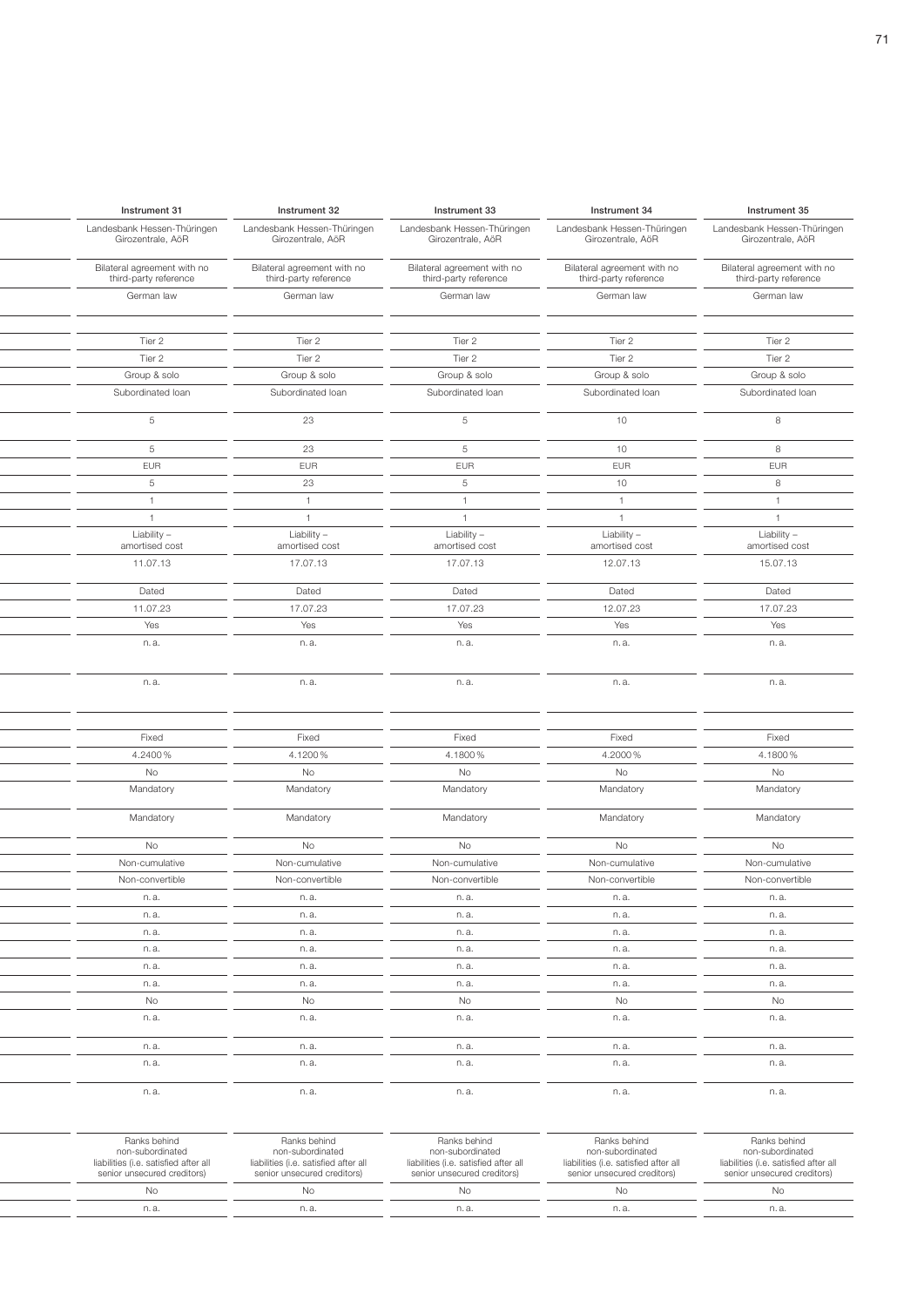|                | Key Features of the Capital Instruments                                                                             | Instrument 36                                                                                            | Instrument 37                                                                                            | Instrument 38                                                                                            |  |
|----------------|---------------------------------------------------------------------------------------------------------------------|----------------------------------------------------------------------------------------------------------|----------------------------------------------------------------------------------------------------------|----------------------------------------------------------------------------------------------------------|--|
|                | 1 Issuer                                                                                                            | Landesbank Hessen-Thüringen<br>Girozentrale, AöR                                                         | Landesbank Hessen-Thüringen<br>Girozentrale, AöR                                                         | Landesbank Hessen-Thüringen<br>Girozentrale, AöR                                                         |  |
| $\overline{2}$ | Unique identifier (e.g. CUSIP, ISIN<br>or Bloomberg identifier for private placement)                               | Bilateral agreement with no<br>third-party reference                                                     | Bilateral agreement with no<br>third-party reference                                                     | Bilateral agreement with no<br>third-party reference                                                     |  |
| 3              | Law applicable to the instrument                                                                                    | German law                                                                                               | German law                                                                                               | German law                                                                                               |  |
|                | Regulatory treatment                                                                                                |                                                                                                          |                                                                                                          |                                                                                                          |  |
|                | CRR transitional provisions <sup>1)</sup>                                                                           | Tier 2                                                                                                   | Tier 2                                                                                                   | Tier 2                                                                                                   |  |
|                | Post-transitional CRR rules                                                                                         | Tier 2                                                                                                   | Tier 2                                                                                                   | Tier 2                                                                                                   |  |
|                | Eligible at solo/group/group&solo levels                                                                            | Group & solo                                                                                             | Group & solo                                                                                             | Group & solo                                                                                             |  |
|                | Instrument type                                                                                                     | Subordinated loan                                                                                        | Subordinated loan                                                                                        | Subordinated loan                                                                                        |  |
| 8              | Amount eligible as regulatory own funds<br>(in $\epsilon$ m, as at most recent reporting date)                      | 14                                                                                                       | 82                                                                                                       | 6                                                                                                        |  |
|                | Par value of instrument (issue currency, in $\in$ m)                                                                | 14                                                                                                       | 82                                                                                                       | 6                                                                                                        |  |
|                | Issue currency                                                                                                      | <b>EUR</b>                                                                                               | <b>EUR</b>                                                                                               | <b>EUR</b>                                                                                               |  |
|                | Par value of instrument (EUR equivalent, in $\in$ m)                                                                | 14                                                                                                       | 82                                                                                                       | 6                                                                                                        |  |
| 9a             | Issue price                                                                                                         | $\overline{1}$                                                                                           | $\overline{1}$                                                                                           | $\overline{1}$                                                                                           |  |
| 9b             | Redemption price                                                                                                    |                                                                                                          | $\overline{1}$                                                                                           | $\overline{1}$                                                                                           |  |
| 10             | Accounting classification                                                                                           | Liability -<br>amortised cost                                                                            | Liability -<br>amortised cost                                                                            | Liability -<br>amortised cost                                                                            |  |
|                | 11 Original issue date                                                                                              | 23.07.13                                                                                                 | 19.07.13                                                                                                 | 17.07.13                                                                                                 |  |
|                | 12 Perpetual or dated                                                                                               | Dated                                                                                                    | Dated                                                                                                    | Dated                                                                                                    |  |
| 13             | Original maturity date                                                                                              | 22.07.33                                                                                                 | 19.07.23                                                                                                 | 17.07.28                                                                                                 |  |
| 14             | Issuer call subject to prior supervisory approval                                                                   | Yes                                                                                                      | Yes                                                                                                      | Yes                                                                                                      |  |
|                | 15 Optional call date and redemption amount                                                                         | n. a.                                                                                                    | n.a.                                                                                                     | n.a.                                                                                                     |  |
| 16             | Subsequent call dates, if applicable                                                                                | n. a.                                                                                                    | n.a.                                                                                                     | n.a.                                                                                                     |  |
|                | Coupons/dividends                                                                                                   |                                                                                                          |                                                                                                          |                                                                                                          |  |
| 17             | Fixed or floating dividend/coupon                                                                                   | Fixed                                                                                                    | Fixed                                                                                                    | Fixed                                                                                                    |  |
| 18             | Coupon rate and any related index                                                                                   | 4.7000%                                                                                                  | 4.2000%                                                                                                  | 4.6000%                                                                                                  |  |
| 19             | Existence of a dividend stopper                                                                                     | No                                                                                                       | No                                                                                                       | No                                                                                                       |  |
|                | 20a Fully discretionary, partially discretionary or mandatory<br>(in terms of timing)                               | Mandatory                                                                                                | Mandatory                                                                                                | Mandatory                                                                                                |  |
|                | 20b Fully discretionary, partially discretionary or mandatory<br>(in terms of amount)                               | Mandatory                                                                                                | Mandatory                                                                                                | Mandatory                                                                                                |  |
|                | 21 Existence of a step up or other incentive to redeem                                                              | No                                                                                                       | <b>No</b>                                                                                                | No                                                                                                       |  |
| 22             | Non-cumulative or cumulative                                                                                        | Non-cumulative                                                                                           | Non-cumulative                                                                                           | Non-cumulative                                                                                           |  |
|                | 23 Convertible or non-convertible                                                                                   | Non-convertible                                                                                          | Non-convertible                                                                                          | Non-convertible                                                                                          |  |
|                | 24 If convertible: conversion trigger(s)                                                                            | n. a.                                                                                                    | n. a.                                                                                                    | n.a.                                                                                                     |  |
|                | 25 If convertible: full or partial                                                                                  | n. a.                                                                                                    | n. a.                                                                                                    | n.a.                                                                                                     |  |
|                | 26 If convertible: conversion rate                                                                                  | n.a.                                                                                                     | n. a.                                                                                                    | n.a.                                                                                                     |  |
|                | 27 If convertible: conversion obligatory or optional                                                                | n. a.                                                                                                    | n. a.                                                                                                    | n.a.                                                                                                     |  |
|                | 28 If convertible: instrument type to be converted into                                                             | n. a.                                                                                                    | n.a.                                                                                                     | n.a.                                                                                                     |  |
|                | 29 If convertible: issuer of instrument to be converted into                                                        | n. a.                                                                                                    | n. a.                                                                                                    | n.a.                                                                                                     |  |
|                | 30 Write-down features                                                                                              | No                                                                                                       | No                                                                                                       | No                                                                                                       |  |
|                | 31 If write-down: write-down trigger(s)                                                                             | n. a.                                                                                                    | n. a.                                                                                                    | n.a.                                                                                                     |  |
|                | 32 If write-down: full or partial                                                                                   | n. a.                                                                                                    | n. a.                                                                                                    | n.a.                                                                                                     |  |
|                | 33 If write-down: permanent/temporary/n.a.                                                                          | n. a.                                                                                                    | n. a.                                                                                                    | n.a.                                                                                                     |  |
|                | 34 If temporary write-down: reversal mechanism                                                                      | n. a.                                                                                                    | n. a.                                                                                                    | n.a.                                                                                                     |  |
|                | 35 Position in subordination hierarchy in liquidation<br>(specify instrument type immediately senior to instrument) | Ranks behind<br>non-subordinated<br>liabilities (i.e. satisfied after all<br>senior unsecured creditors) | Ranks behind<br>non-subordinated<br>liabilities (i.e. satisfied after all<br>senior unsecured creditors) | Ranks behind<br>non-subordinated<br>liabilities (i.e. satisfied after all<br>senior unsecured creditors) |  |
|                | 36 Non-compliant transitioned features                                                                              | No                                                                                                       | No                                                                                                       | No                                                                                                       |  |
|                | 37 If yes, specify non-compliant features                                                                           | n. a.                                                                                                    | n.a.                                                                                                     | n.a.                                                                                                     |  |

1) No portions of the issue have been reclassified to a lower level.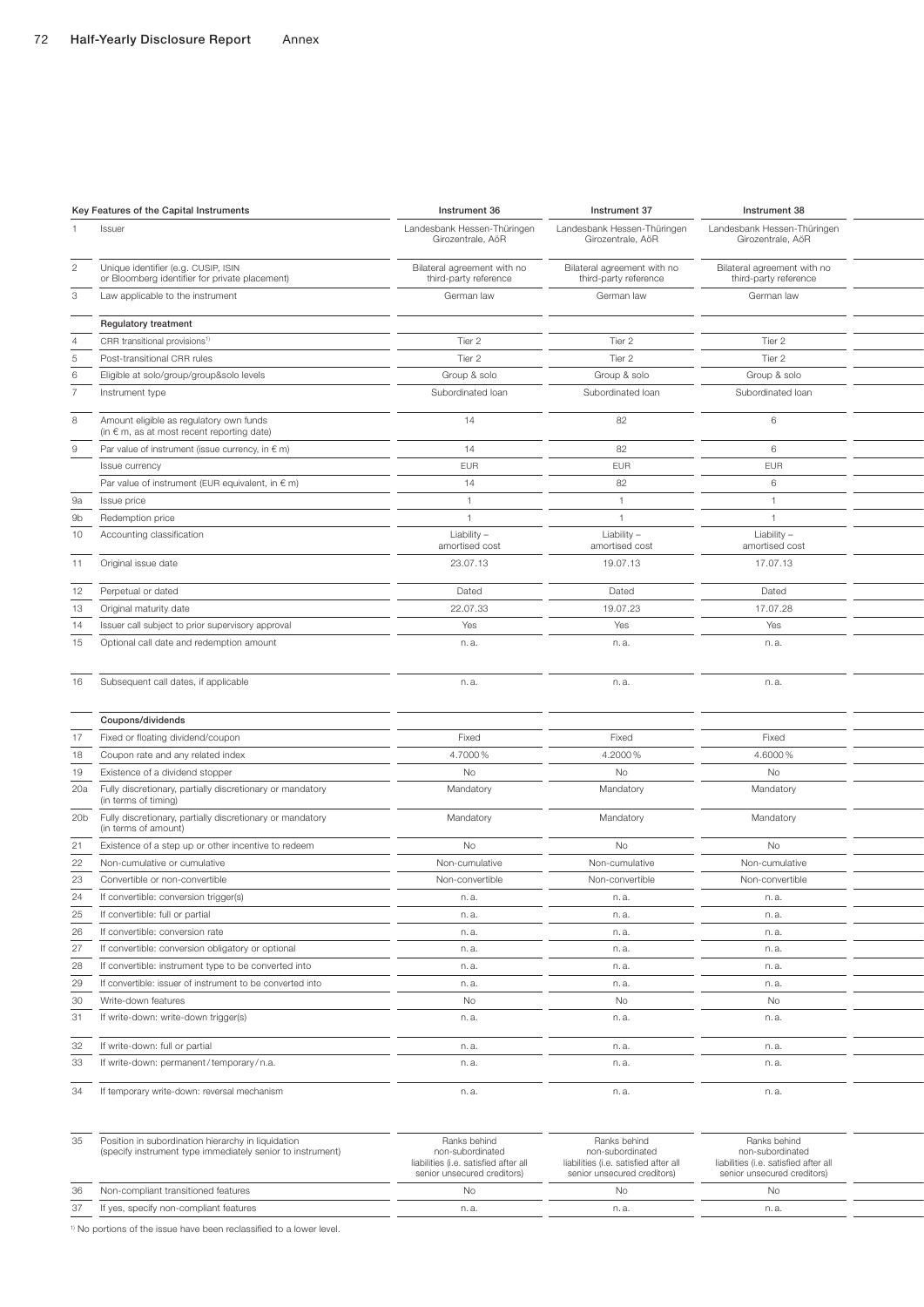| Instrument 39                                        | Instrument 40                                        | Instrument 41                                        | Instrument 42                                        | Instrument 43                                        |
|------------------------------------------------------|------------------------------------------------------|------------------------------------------------------|------------------------------------------------------|------------------------------------------------------|
| Landesbank Hessen-Thüringen<br>Girozentrale, AöR     | Landesbank Hessen-Thüringen<br>Girozentrale, AöR     | Landesbank Hessen-Thüringen<br>Girozentrale, AöR     | Landesbank Hessen-Thüringen<br>Girozentrale, AöR     | Landesbank Hessen-Thüringen<br>Girozentrale, AöR     |
| Bilateral agreement with no<br>third-party reference | Bilateral agreement with no<br>third-party reference | Bilateral agreement with no<br>third-party reference | Bilateral agreement with no<br>third-party reference | Bilateral agreement with no<br>third-party reference |
| German law                                           | German law                                           | German law                                           | German law                                           | German law                                           |
| Tier 2                                               | Tier 2                                               | Tier 2                                               | Tier 2                                               | Tier 2                                               |
| Tier 2                                               | Tier 2                                               | Tier 2                                               | Tier 2                                               | Tier 2                                               |
| Group & solo                                         | Group & solo                                         | Group & solo                                         | Group & solo                                         | Group & solo                                         |
| Subordinated loan                                    | Subordinated loan                                    | Subordinated loan                                    | Subordinated loan                                    | Subordinated loan                                    |
| 2                                                    | 9                                                    | 10                                                   | 6                                                    | 19                                                   |
| $\overline{2}$                                       | 9                                                    | 10                                                   | 6                                                    | 20                                                   |
| <b>EUR</b>                                           | EUR                                                  | <b>EUR</b>                                           | EUR                                                  | <b>EUR</b>                                           |
| 2                                                    | 9                                                    | 10                                                   | 6                                                    | 20                                                   |
| $\overline{1}$                                       | $\overline{1}$                                       | $\overline{1}$                                       | $\overline{1}$                                       | $\overline{1}$                                       |
| $\overline{1}$                                       | 1                                                    | $\overline{1}$                                       | $\overline{1}$                                       | $\overline{1}$                                       |
| Liability -<br>amortised cost                        | Liability -<br>amortised cost                        | Liability-<br>amortised cost                         | Liability -<br>amortised cost                        | Liability-<br>amortised cost                         |
| 24.07.13                                             | 24.07.13                                             | 25.07.13                                             | 31.07.13                                             | 31.07.13                                             |
| Dated                                                | Dated                                                | Dated                                                | Dated                                                | Dated                                                |
| 24.07.26                                             | 24.07.23                                             | 25.07.23                                             | 31.07.28                                             | 31.07.28                                             |
| Yes                                                  | Yes                                                  | Yes                                                  | Yes                                                  | Yes                                                  |
| n.a.                                                 | n.a.                                                 | n.a.                                                 | n.a.                                                 | n.a.                                                 |
| n.a.                                                 | n.a.                                                 | n.a.                                                 | n.a.                                                 | n.a.                                                 |
|                                                      |                                                      |                                                      |                                                      |                                                      |
| Fixed                                                | Fixed                                                | Fixed                                                | Fixed                                                | Fixed                                                |
| 4.4000%                                              | 4.1000%                                              | 4.1300%                                              | 4.5900%                                              | 4.6300%                                              |
| <b>No</b><br>Mandatory                               | No<br>Mandatory                                      | No<br>Mandatory                                      | <b>No</b><br>Mandatory                               | No<br>Mandatory                                      |
| Mandatory                                            | Mandatory                                            | Mandatory                                            | Mandatory                                            | Mandatory                                            |
| No                                                   | No                                                   | No                                                   | No                                                   | No                                                   |
| Non-cumulative                                       | Non-cumulative                                       | Non-cumulative                                       | Non-cumulative                                       | Non-cumulative                                       |
| Non-convertible                                      | Non-convertible                                      | Non-convertible                                      | Non-convertible                                      | Non-convertible                                      |
| n. a.                                                | n.a.                                                 | n.a.                                                 | n.a.                                                 | n.a.                                                 |
| n.a.                                                 | n.a.                                                 | n.a.                                                 | n.a.                                                 | n.a.                                                 |
| n.a.                                                 | n.a.                                                 | n.a.                                                 | n.a.                                                 | n.a.                                                 |
|                                                      |                                                      |                                                      | n.a.                                                 | n.a.                                                 |
| n.a.                                                 | n.a.                                                 | n.a.                                                 |                                                      |                                                      |
| n.a.                                                 | n.a.                                                 | n.a.                                                 | n.a.                                                 | n.a.                                                 |
| n.a.                                                 | n.a.                                                 | n.a.                                                 | n.a.                                                 | n.a.                                                 |
| <b>No</b>                                            | No                                                   | <b>No</b>                                            | <b>No</b>                                            | <b>No</b>                                            |
| n.a.                                                 | n.a.                                                 | n.a.                                                 | n. a.                                                | n.a.                                                 |
| n.a.                                                 | n.a.                                                 | n.a.                                                 | n.a.                                                 | n.a.                                                 |
| n.a.<br>n.a.                                         | n.a.<br>n.a.                                         | n.a.<br>n.a.                                         | n.a.<br>n.a.                                         | n.a.<br>n.a.                                         |

| liabilities (i.e. satisfied after all<br>liabilities (i.e. satisfied after all<br>liabilities (i.e. satisfied after al<br>liabilities (i.e. satisfied after all<br>liabilities (i.e. satisfied after all<br>senior unsecured creditors)<br>senior unsecured creditors)<br>senior unsecured creditors)<br>senior unsecured creditors)<br>senior unsecured creditors) |
|---------------------------------------------------------------------------------------------------------------------------------------------------------------------------------------------------------------------------------------------------------------------------------------------------------------------------------------------------------------------|
|                                                                                                                                                                                                                                                                                                                                                                     |
|                                                                                                                                                                                                                                                                                                                                                                     |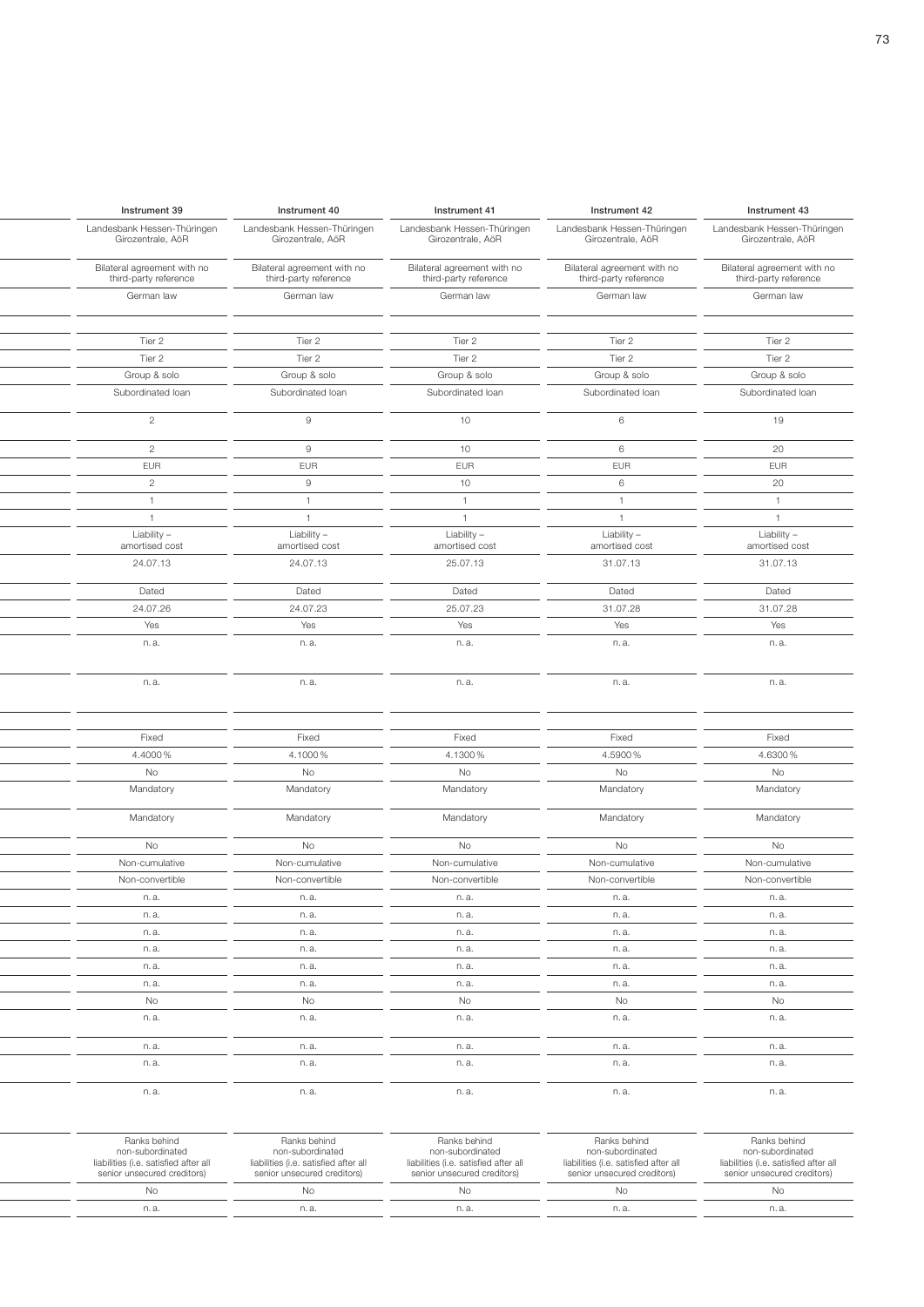|                | Key Features of the Capital Instruments                                                                             | Instrument 44                                                                                            | Instrument 45                                                                                            | Instrument 46                                                                                            |  |
|----------------|---------------------------------------------------------------------------------------------------------------------|----------------------------------------------------------------------------------------------------------|----------------------------------------------------------------------------------------------------------|----------------------------------------------------------------------------------------------------------|--|
|                | 1 Issuer                                                                                                            | Landesbank Hessen-Thüringen<br>Girozentrale, AöR                                                         | Landesbank Hessen-Thüringen<br>Girozentrale, AöR                                                         | Landesbank Hessen-Thüringen<br>Girozentrale, AöR                                                         |  |
| $\overline{2}$ | Unique identifier (e.g. CUSIP, ISIN<br>or Bloomberg identifier for private placement)                               | Bilateral agreement with no<br>third-party reference                                                     | Bilateral agreement with no<br>third-party reference                                                     | DE000HLB0WG6                                                                                             |  |
| 3              | Law applicable to the instrument                                                                                    | German law                                                                                               | German law                                                                                               | German law                                                                                               |  |
|                | <b>Regulatory treatment</b>                                                                                         |                                                                                                          |                                                                                                          |                                                                                                          |  |
|                | CRR transitional provisions <sup>1)</sup>                                                                           | Tier 2                                                                                                   | Tier 2                                                                                                   | Tier 2                                                                                                   |  |
|                | Post-transitional CRR rules                                                                                         | Tier 2                                                                                                   | Tier 2                                                                                                   | Tier 2                                                                                                   |  |
|                | Eligible at solo/group/group&solo levels                                                                            | Group & solo                                                                                             | Group & solo                                                                                             | Group & solo                                                                                             |  |
|                | Instrument type                                                                                                     | Subordinated loan                                                                                        | Subordinated loan                                                                                        | Subordinated bond                                                                                        |  |
| 8              | Amount eligible as regulatory own funds<br>(in $\epsilon$ m, as at most recent reporting date)                      | $\mathbf{3}$                                                                                             | 75                                                                                                       | 25                                                                                                       |  |
|                | Par value of instrument (issue currency, in $\in$ m)                                                                | $\mathbf{3}$                                                                                             | 75                                                                                                       | 25                                                                                                       |  |
|                | Issue currency                                                                                                      | <b>EUR</b>                                                                                               | <b>EUR</b>                                                                                               | <b>EUR</b>                                                                                               |  |
|                | Par value of instrument (EUR equivalent, in $\epsilon$ m)                                                           | $\mathbf{3}$                                                                                             | 75                                                                                                       | 25                                                                                                       |  |
| <b>9a</b>      | Issue price                                                                                                         | $\overline{1}$                                                                                           | $\overline{1}$                                                                                           | $\overline{1}$                                                                                           |  |
| 9 <sub>b</sub> | Redemption price                                                                                                    | $\overline{1}$                                                                                           | $\overline{1}$                                                                                           | $-1$                                                                                                     |  |
|                | 10 Accounting classification                                                                                        | Liability -<br>amortised cost                                                                            | Liability -<br>amortised cost                                                                            | Liability -<br>amortised cost                                                                            |  |
|                | 11 Original issue date                                                                                              | 29.07.13                                                                                                 | 31.07.13                                                                                                 | 14.08.13                                                                                                 |  |
|                | 12 Perpetual or dated                                                                                               | Dated                                                                                                    | Dated                                                                                                    | Dated                                                                                                    |  |
|                | 13 Original maturity date                                                                                           | 31.07.23                                                                                                 | 31.07.23                                                                                                 | 14.08.23                                                                                                 |  |
|                |                                                                                                                     |                                                                                                          |                                                                                                          |                                                                                                          |  |
|                | 14 Issuer call subject to prior supervisory approval                                                                | Yes                                                                                                      | Yes                                                                                                      | Yes                                                                                                      |  |
| 15             | Optional call date and redemption amount                                                                            | n.a.                                                                                                     | n.a.                                                                                                     | n.a.                                                                                                     |  |
|                | 16 Subsequent call dates, if applicable                                                                             | n. a.                                                                                                    | n.a.                                                                                                     | n.a.                                                                                                     |  |
|                |                                                                                                                     |                                                                                                          |                                                                                                          |                                                                                                          |  |
|                | Coupons/dividends                                                                                                   |                                                                                                          |                                                                                                          |                                                                                                          |  |
|                | 17 Fixed or floating dividend/coupon                                                                                | Fixed                                                                                                    | Fixed                                                                                                    | Fixed                                                                                                    |  |
| 18             | Coupon rate and any related index                                                                                   | 4.2300%                                                                                                  | 4.2500 %                                                                                                 | 4.2600%                                                                                                  |  |
| 19             | Existence of a dividend stopper                                                                                     | No                                                                                                       | No                                                                                                       | No                                                                                                       |  |
|                | 20a Fully discretionary, partially discretionary or mandatory                                                       | Mandatory                                                                                                | Mandatory                                                                                                | Mandatory                                                                                                |  |
|                | (in terms of timing)                                                                                                |                                                                                                          |                                                                                                          |                                                                                                          |  |
|                | 20b Fully discretionary, partially discretionary or mandatory<br>(in terms of amount)                               | Mandatory                                                                                                | Mandatory                                                                                                | Mandatory                                                                                                |  |
| 21             | Existence of a step up or other incentive to redeem                                                                 | No                                                                                                       | <b>No</b>                                                                                                | No                                                                                                       |  |
| 22             | Non-cumulative or cumulative                                                                                        | Non-cumulative                                                                                           | Non-cumulative                                                                                           | Non-cumulative                                                                                           |  |
|                | 23 Convertible or non-convertible                                                                                   | Non-convertible                                                                                          | Non-convertible                                                                                          | Non-convertible                                                                                          |  |
|                | 24 If convertible: conversion trigger(s)                                                                            | n.a.                                                                                                     | n. a.                                                                                                    | n.a.                                                                                                     |  |
| 25             | If convertible: full or partial                                                                                     | n.a.                                                                                                     | n. a.                                                                                                    | n.a.                                                                                                     |  |
| 26             | If convertible: conversion rate                                                                                     | n.a.                                                                                                     | n.a.                                                                                                     | n.a.                                                                                                     |  |
|                | 27 If convertible: conversion obligatory or optional                                                                | n.a.                                                                                                     | n.a.                                                                                                     | n.a.                                                                                                     |  |
|                | 28 If convertible: instrument type to be converted into                                                             | n. a.                                                                                                    | n.a.                                                                                                     | n.a.                                                                                                     |  |
|                | 29 If convertible: issuer of instrument to be converted into                                                        | n. a.                                                                                                    | n. a.                                                                                                    | n.a.                                                                                                     |  |
|                |                                                                                                                     |                                                                                                          |                                                                                                          |                                                                                                          |  |
|                | 30 Write-down features                                                                                              | No                                                                                                       | No                                                                                                       | No                                                                                                       |  |
|                | 31 If write-down: write-down trigger(s)                                                                             | n.a.                                                                                                     | n. a.                                                                                                    | n.a.                                                                                                     |  |
|                | 32 If write-down: full or partial                                                                                   | n. a.                                                                                                    | n. a.                                                                                                    | n.a.                                                                                                     |  |
|                | 33 If write-down: permanent/temporary/n.a.                                                                          | n.a.                                                                                                     | n.a.                                                                                                     | n.a.                                                                                                     |  |
|                | 34 If temporary write-down: reversal mechanism                                                                      | n. a.                                                                                                    | n.a.                                                                                                     | n.a.                                                                                                     |  |
|                | 35 Position in subordination hierarchy in liquidation<br>(specify instrument type immediately senior to instrument) | Ranks behind<br>non-subordinated<br>liabilities (i.e. satisfied after all<br>senior unsecured creditors) | Ranks behind<br>non-subordinated<br>liabilities (i.e. satisfied after all<br>senior unsecured creditors) | Ranks behind<br>non-subordinated<br>liabilities (i.e. satisfied after all<br>senior unsecured creditors) |  |
| 36             | Non-compliant transitioned features                                                                                 | No                                                                                                       | No                                                                                                       | No                                                                                                       |  |
|                | 37 If yes, specify non-compliant features                                                                           | n. a.                                                                                                    | n. a.                                                                                                    | n.a.                                                                                                     |  |
|                |                                                                                                                     |                                                                                                          |                                                                                                          |                                                                                                          |  |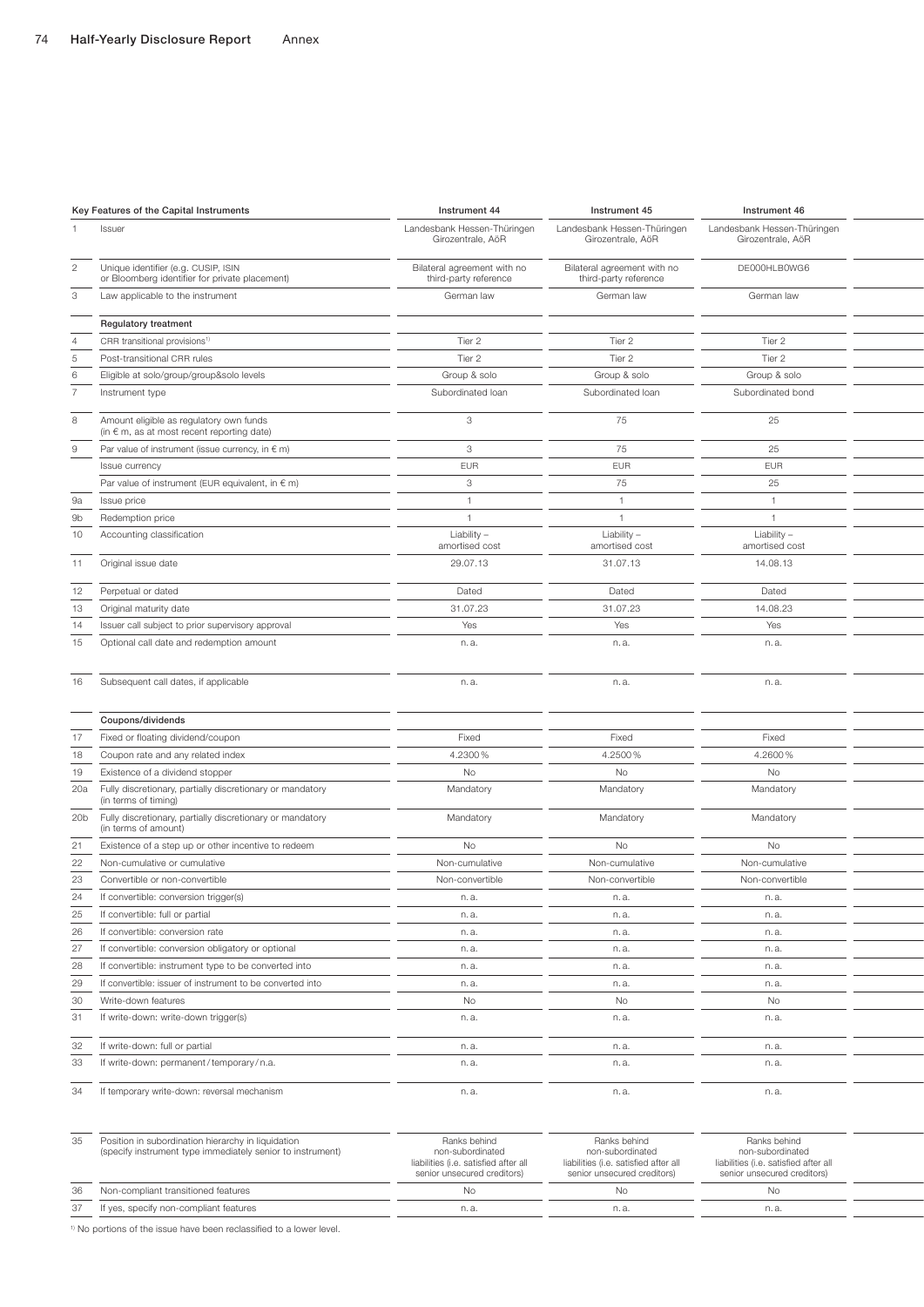| Instrument 47                                        | Instrument 48                                        | Instrument 49                                        | Instrument 50                                    | Instrument 51                                        |
|------------------------------------------------------|------------------------------------------------------|------------------------------------------------------|--------------------------------------------------|------------------------------------------------------|
| Landesbank Hessen-Thüringen<br>Girozentrale, AöR     | Landesbank Hessen-Thüringen<br>Girozentrale, AöR     | Landesbank Hessen-Thüringen<br>Girozentrale, AöR     | Landesbank Hessen-Thüringen<br>Girozentrale, AöR | Landesbank Hessen-Thüringen<br>Girozentrale, AöR     |
| Bilateral agreement with no<br>third-party reference | Bilateral agreement with no<br>third-party reference | Bilateral agreement with no<br>third-party reference | DE000HLB0WH4                                     | Bilateral agreement with no<br>third-party reference |
| German law                                           | German law                                           | German law                                           | German law                                       | German law                                           |
| Tier 2                                               | Tier 2                                               | Tier 2                                               | Tier 2                                           | Tier 2                                               |
| Tier 2                                               | Tier 2                                               | Tier 2                                               | Tier 2                                           | Tier 2                                               |
| Group & solo                                         | Group & solo                                         | Group & solo                                         | Group & solo                                     | Group & solo                                         |
| Subordinated loan                                    | Subordinated loan                                    | Subordinated loan                                    | Subordinated bond                                | Subordinated loan                                    |
| 15                                                   | 20                                                   | 5                                                    | 25                                               | 10                                                   |
| 15                                                   | 20                                                   | $5\overline{)}$                                      | 25                                               | 10                                                   |
| <b>EUR</b>                                           | EUR                                                  | <b>EUR</b>                                           | <b>EUR</b>                                       | <b>EUR</b>                                           |
| 15                                                   | 20                                                   | 5                                                    | 25                                               | 10                                                   |
| $\overline{1}$                                       | $\overline{1}$                                       | $\overline{1}$                                       | $\overline{1}$                                   | $\overline{1}$                                       |
| $\overline{1}$                                       | 1                                                    | $\overline{1}$                                       | $\overline{1}$                                   | $\overline{1}$                                       |
| Liability -<br>amortised cost                        | Liability -<br>amortised cost                        | Liability-<br>amortised cost                         | Liability -<br>amortised cost                    | Liability-<br>amortised cost                         |
| 05.08.13                                             | 02.08.13                                             | 02.08.13                                             | 15.08.13                                         | 09.08.13                                             |
| Dated                                                | Dated                                                | Dated                                                | Dated                                            | Dated                                                |
| 05.08.33                                             | 02.08.23                                             | 02.08.30                                             | 15.08.23                                         | 09.08.23                                             |
| Yes                                                  | Yes                                                  | Yes                                                  | Yes                                              | Yes                                                  |
| n.a.                                                 | n.a.                                                 | n.a.                                                 | n.a.                                             | n.a.                                                 |
| n.a.                                                 | n.a.                                                 | n.a.                                                 | n.a.                                             | n.a.                                                 |
|                                                      |                                                      |                                                      |                                                  |                                                      |
| Fixed                                                | Fixed                                                | Fixed                                                | Fixed                                            | Fixed                                                |
| 4.7300%<br><b>No</b>                                 | 4.2650%<br>No                                        | 4.7500%<br>No                                        | 4.2300%<br><b>No</b>                             | 4.2800%<br>No                                        |
| Mandatory                                            | Mandatory                                            | Mandatory                                            | Mandatory                                        | Mandatory                                            |
| Mandatory                                            | Mandatory                                            | Mandatory                                            | Mandatory                                        | Mandatory                                            |
| No                                                   | No                                                   | No                                                   | No                                               | No                                                   |
| Non-cumulative                                       | Non-cumulative                                       | Non-cumulative                                       | Non-cumulative                                   | Non-cumulative                                       |
| Non-convertible                                      | Non-convertible                                      | Non-convertible                                      | Non-convertible                                  | Non-convertible                                      |
| n. a.                                                | n.a.                                                 | n.a.                                                 | n.a.                                             | n.a.                                                 |
| n.a.                                                 | n.a.                                                 | n.a.                                                 | n.a.                                             | n.a.                                                 |
| n.a.                                                 | n.a.                                                 | n.a.                                                 | n.a.                                             | n.a.                                                 |
| n.a.<br>n.a.                                         | n.a.<br>n.a.                                         | n.a.                                                 | n.a.                                             | n.a.                                                 |
|                                                      |                                                      | n.a.<br>n.a.                                         | n.a.<br>n.a.                                     | n.a.                                                 |
|                                                      |                                                      |                                                      |                                                  | n.a.                                                 |
| n.a.                                                 | n.a.                                                 |                                                      |                                                  |                                                      |
| No                                                   | No                                                   | <b>No</b>                                            | <b>No</b>                                        | No                                                   |
| n.a.                                                 | n.a.                                                 | n.a.                                                 | n.a.                                             | n.a.                                                 |
| n. a.<br>n.a.                                        | n.a.<br>n.a.                                         | n.a.<br>n.a.                                         | n.a.<br>n.a.                                     | n.a.<br>n.a.                                         |

| Ranks behind<br>non-subordinated<br>liabilities (i.e. satisfied after al<br>senior unsecured creditors) | Ranks behind<br>non-subordinated<br>liabilities (i.e. satisfied after all<br>senior unsecured creditors) | Ranks behind<br>non-subordinated<br>liabilities (i.e. satisfied after all<br>senior unsecured creditors) | Ranks behind<br>non-subordinated<br>liabilities (i.e. satisfied after all<br>senior unsecured creditors) | Ranks behind<br>non-subordinated<br>liabilities (i.e. satisfied after all<br>senior unsecured creditors) |
|---------------------------------------------------------------------------------------------------------|----------------------------------------------------------------------------------------------------------|----------------------------------------------------------------------------------------------------------|----------------------------------------------------------------------------------------------------------|----------------------------------------------------------------------------------------------------------|
|                                                                                                         |                                                                                                          |                                                                                                          |                                                                                                          |                                                                                                          |
|                                                                                                         |                                                                                                          |                                                                                                          |                                                                                                          |                                                                                                          |
|                                                                                                         |                                                                                                          |                                                                                                          |                                                                                                          |                                                                                                          |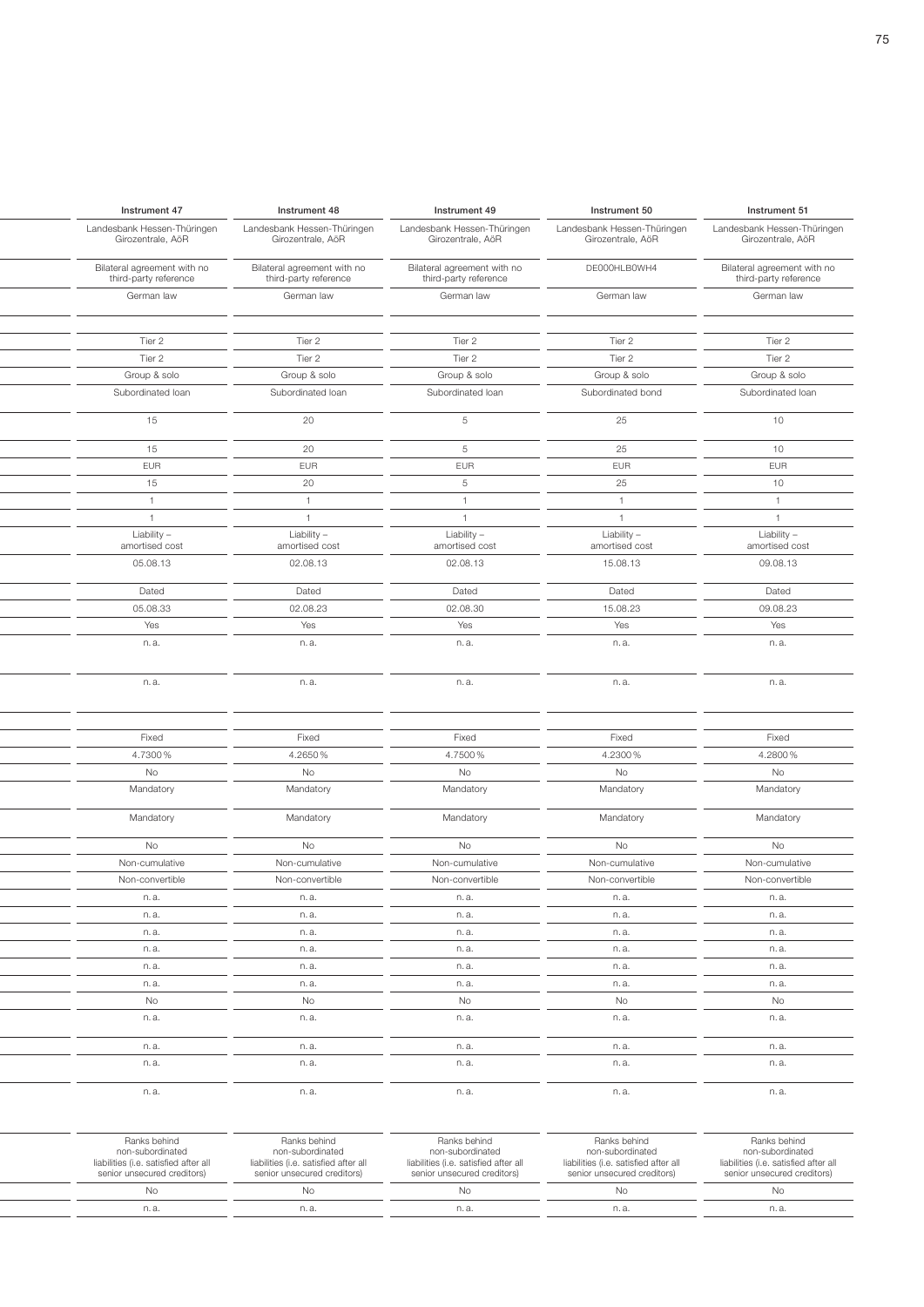|                 | Key Features of the Capital Instruments                                                                             | Instrument 52                                                                                            | Instrument 53                                                                                            | Instrument 54                                                                                            |  |
|-----------------|---------------------------------------------------------------------------------------------------------------------|----------------------------------------------------------------------------------------------------------|----------------------------------------------------------------------------------------------------------|----------------------------------------------------------------------------------------------------------|--|
|                 | 1 Issuer                                                                                                            | Landesbank Hessen-Thüringen<br>Girozentrale, AöR                                                         | Landesbank Hessen-Thüringen<br>Girozentrale, AöR                                                         | Landesbank Hessen-Thüringen<br>Girozentrale, AöR                                                         |  |
| 2               | Unique identifier (e.g. CUSIP, ISIN<br>or Bloomberg identifier for private placement)                               | Bilateral agreement with no<br>third-party reference                                                     | DE000HLB0WJ0                                                                                             | Bilateral agreement with no<br>third-party reference                                                     |  |
| 3               | Law applicable to the instrument                                                                                    | German law                                                                                               | German law                                                                                               | German law                                                                                               |  |
|                 | <b>Regulatory treatment</b>                                                                                         |                                                                                                          |                                                                                                          |                                                                                                          |  |
|                 | CRR transitional provisions <sup>1)</sup>                                                                           | Tier 2                                                                                                   | Tier 2                                                                                                   | Tier 2                                                                                                   |  |
|                 | Post-transitional CRR rules                                                                                         | Tier 2                                                                                                   | Tier 2                                                                                                   | Tier 2                                                                                                   |  |
|                 | Eligible at solo/group/group&solo levels                                                                            | Group & solo                                                                                             | Group & solo                                                                                             | Group & solo                                                                                             |  |
|                 | Instrument type                                                                                                     | Subordinated loan                                                                                        | Subordinated bond                                                                                        | Subordinated loan                                                                                        |  |
|                 | Amount eligible as regulatory own funds<br>(in $\in$ m, as at most recent reporting date)                           | 10                                                                                                       |                                                                                                          | $\overline{4}$                                                                                           |  |
|                 | Par value of instrument (issue currency, in $\in$ m)                                                                | 10                                                                                                       | -5                                                                                                       | 5                                                                                                        |  |
|                 | Issue currency                                                                                                      | <b>EUR</b>                                                                                               | <b>EUR</b>                                                                                               | <b>EUR</b>                                                                                               |  |
|                 | Par value of instrument (EUR equivalent, in $\in$ m)                                                                | 10                                                                                                       | -5                                                                                                       | 5                                                                                                        |  |
| <b>9a</b>       | Issue price                                                                                                         | 1                                                                                                        | $\overline{1}$                                                                                           | $\overline{1}$                                                                                           |  |
| 9b              | Redemption price                                                                                                    | $\mathbf{1}$                                                                                             | $\overline{1}$                                                                                           | $\overline{1}$                                                                                           |  |
| 10 <sub>1</sub> | Accounting classification                                                                                           | Liability -<br>amortised cost                                                                            | Liability -<br>amortised cost                                                                            | Liability -<br>fair value option                                                                         |  |
|                 | 11 Original issue date                                                                                              | 29.08.13                                                                                                 | 04.09.13                                                                                                 | 05.09.13                                                                                                 |  |
|                 | 12 Perpetual or dated                                                                                               | Dated                                                                                                    | Dated                                                                                                    | Dated                                                                                                    |  |
|                 | 13 Original maturity date                                                                                           | 29.08.23                                                                                                 | 04.09.23                                                                                                 | 05.09.33                                                                                                 |  |
| 14              | Issuer call subject to prior supervisory approval                                                                   | Yes                                                                                                      | Yes                                                                                                      | Yes                                                                                                      |  |
| 15              | Optional call date and redemption amount                                                                            | n.a.                                                                                                     | n.a.                                                                                                     | n.a.                                                                                                     |  |
|                 | 16 Subsequent call dates, if applicable                                                                             | n.a.                                                                                                     | n.a.                                                                                                     | n.a.                                                                                                     |  |
|                 | Coupons/dividends                                                                                                   |                                                                                                          |                                                                                                          |                                                                                                          |  |
| 17              | Fixed or floating dividend/coupon                                                                                   | Fixed                                                                                                    | Fixed                                                                                                    | Currently fixed, subsequently floating                                                                   |  |
| 18              | Coupon rate and any related index                                                                                   | 4.4200%                                                                                                  | 4.4200%                                                                                                  | 5.0000 % / EUR Swap interest rate                                                                        |  |
| 19              | Existence of a dividend stopper                                                                                     | No                                                                                                       | <b>No</b>                                                                                                | No                                                                                                       |  |
|                 | 20a Fully discretionary, partially discretionary or mandatory                                                       | Mandatory                                                                                                | Mandatory                                                                                                | Mandatory                                                                                                |  |
|                 | (in terms of timing)                                                                                                |                                                                                                          |                                                                                                          |                                                                                                          |  |
|                 | 20b Fully discretionary, partially discretionary or mandatory<br>(in terms of amount)                               | Mandatory                                                                                                | Mandatory                                                                                                | Mandatory                                                                                                |  |
|                 | 21 Existence of a step up or other incentive to redeem                                                              | No                                                                                                       | No                                                                                                       | No                                                                                                       |  |
| 22              | Non-cumulative or cumulative                                                                                        | Non-cumulative                                                                                           | Non-cumulative                                                                                           | Non-cumulative                                                                                           |  |
|                 | 23 Convertible or non-convertible                                                                                   | Non-convertible                                                                                          | Non-convertible                                                                                          | Non-convertible                                                                                          |  |
|                 | 24 If convertible: conversion trigger(s)                                                                            | n. a.                                                                                                    | n. a.                                                                                                    | n.a.                                                                                                     |  |
| 25              | If convertible: full or partial                                                                                     | n.a.                                                                                                     | n. a.                                                                                                    | n.a.                                                                                                     |  |
| 26              | If convertible: conversion rate                                                                                     | n.a.                                                                                                     | n.a.                                                                                                     | n.a.                                                                                                     |  |
|                 | 27 If convertible: conversion obligatory or optional                                                                | n. a.                                                                                                    | n. a.                                                                                                    | n.a.                                                                                                     |  |
|                 | 28 If convertible: instrument type to be converted into                                                             | n.a.                                                                                                     | n.a.                                                                                                     | n.a.                                                                                                     |  |
|                 | 29 If convertible: issuer of instrument to be converted into                                                        | n.a.                                                                                                     | n.a.                                                                                                     | n.a.                                                                                                     |  |
|                 | 30 Write-down features                                                                                              | No                                                                                                       | No                                                                                                       | No                                                                                                       |  |
|                 | 31 If write-down: write-down trigger(s)                                                                             | n.a.                                                                                                     | n.a.                                                                                                     | n.a.                                                                                                     |  |
|                 | 32 If write-down: full or partial                                                                                   | n.a.                                                                                                     | n.a.                                                                                                     | n.a.                                                                                                     |  |
|                 | 33 If write-down: permanent/temporary/n.a.                                                                          | n. a.                                                                                                    | n. a.                                                                                                    | n.a.                                                                                                     |  |
|                 | 34 If temporary write-down: reversal mechanism                                                                      | n.a.                                                                                                     | n. a.                                                                                                    | n.a.                                                                                                     |  |
|                 | 35 Position in subordination hierarchy in liquidation<br>(specify instrument type immediately senior to instrument) | Ranks behind<br>non-subordinated<br>liabilities (i.e. satisfied after all<br>senior unsecured creditors) | Ranks behind<br>non-subordinated<br>liabilities (i.e. satisfied after all<br>senior unsecured creditors) | Ranks behind<br>non-subordinated<br>liabilities (i.e. satisfied after all<br>senior unsecured creditors) |  |
|                 | 36 Non-compliant transitioned features                                                                              | No                                                                                                       | No                                                                                                       | No                                                                                                       |  |
|                 | 37 If yes, specify non-compliant features                                                                           | n. a.                                                                                                    | n. a.                                                                                                    | n.a.                                                                                                     |  |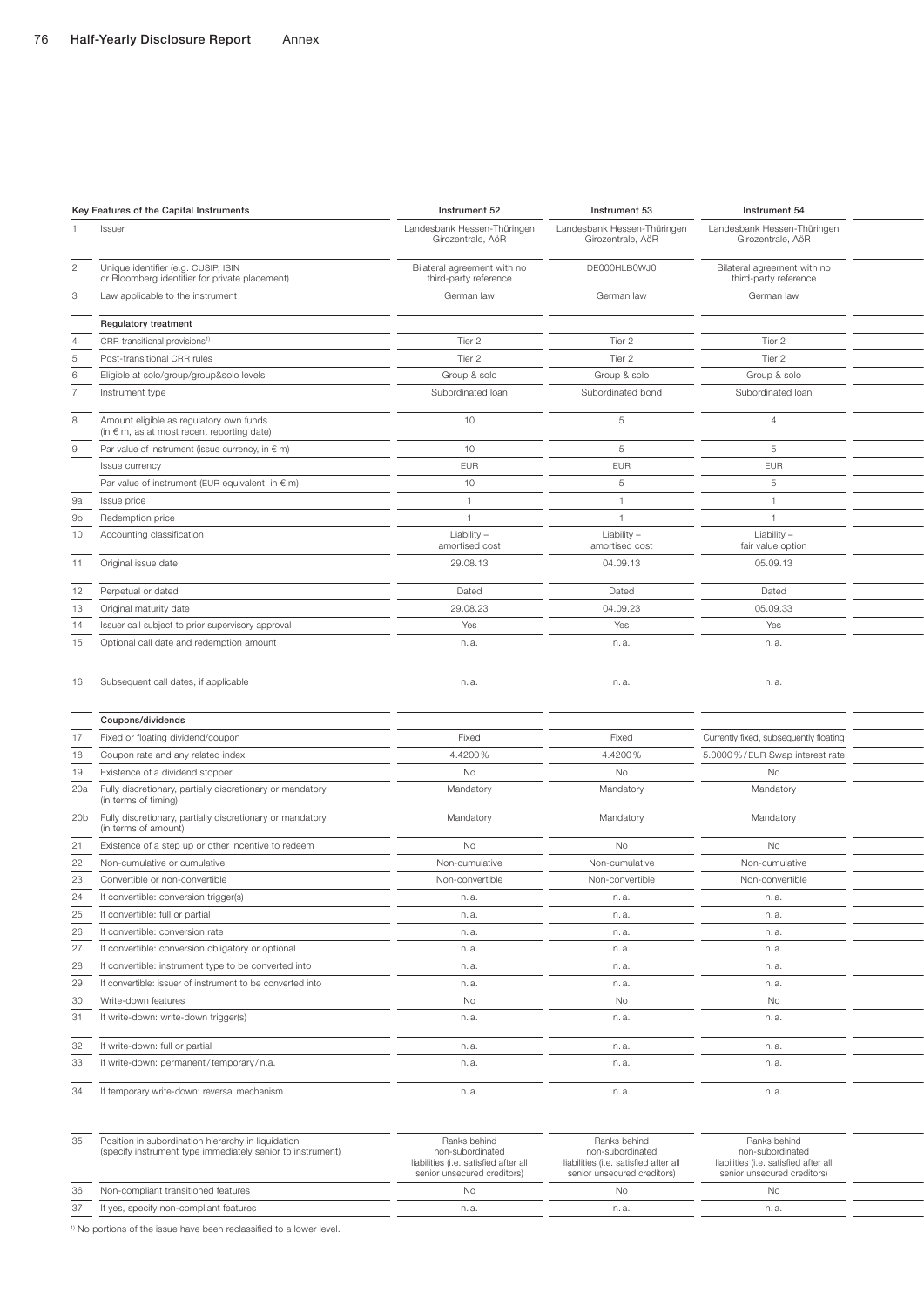| Instrument 55                                        | Instrument 56                                        | Instrument 57                                        | Instrument 58                                        | Instrument 59                                        |
|------------------------------------------------------|------------------------------------------------------|------------------------------------------------------|------------------------------------------------------|------------------------------------------------------|
| Landesbank Hessen-Thüringen<br>Girozentrale, AöR     | Landesbank Hessen-Thüringen<br>Girozentrale, AöR     | Landesbank Hessen-Thüringen<br>Girozentrale, AöR     | Landesbank Hessen-Thüringen<br>Girozentrale, AöR     | Landesbank Hessen-Thüringen<br>Girozentrale, AöR     |
| Bilateral agreement with no<br>third-party reference | Bilateral agreement with no<br>third-party reference | Bilateral agreement with no<br>third-party reference | Bilateral agreement with no<br>third-party reference | Bilateral agreement with no<br>third-party reference |
| German law                                           | German law                                           | German law                                           | German law                                           | German law                                           |
| Tier 2                                               | Tier 2                                               | Tier 2                                               | Tier 2                                               | Tier 2                                               |
| Tier 2                                               | Tier 2                                               | Tier 2                                               | Tier 2                                               | Tier 2                                               |
| Group & solo                                         | Group & solo                                         | Group & solo                                         | Group & solo                                         | Group & solo                                         |
| Subordinated loan                                    | Subordinated loan                                    | Subordinated loan                                    | Subordinated loan                                    | Subordinated loan                                    |
| 10                                                   | $5\overline{)}$                                      | 5                                                    | 10                                                   | $\overline{2}$                                       |
| 10                                                   | 5                                                    | $5\overline{)}$                                      | 10                                                   | $\overline{2}$                                       |
| <b>EUR</b>                                           | EUR                                                  | <b>EUR</b>                                           | <b>EUR</b>                                           | <b>EUR</b>                                           |
| 10                                                   | 5                                                    | 5                                                    | 10                                                   | $\overline{2}$                                       |
| 0.9992                                               | 0.9978                                               | $-1$                                                 | $\mathbf{1}$                                         | $\overline{1}$                                       |
| $\overline{1}$                                       | $\overline{1}$                                       | $\overline{1}$                                       | $\overline{1}$                                       | $\overline{1}$                                       |
| Liability -<br>amortised cost                        | Liability -<br>amortised cost                        | Liability-<br>amortised cost                         | Liability -<br>amortised cost                        | Liability-<br>amortised cost                         |
| 23.09.13                                             | 26.09.13                                             | 04.10.13                                             | 04.10.13                                             | 09.10.13                                             |
| Dated                                                | Dated                                                | Dated                                                | Dated                                                | Dated                                                |
| 22.09.23                                             | 26.09.23                                             | 04.10.23                                             | 04.10.23                                             | 09.10.23                                             |
| Yes                                                  | Yes                                                  | Yes                                                  | Yes                                                  | Yes                                                  |
| n.a.                                                 | n.a.                                                 | n.a.                                                 | n.a.                                                 | n.a.                                                 |
| n.a.                                                 | n.a.                                                 | n.a.                                                 | n.a.                                                 | n.a.                                                 |
|                                                      |                                                      |                                                      |                                                      |                                                      |
| Fixed<br>4.4300 %                                    | Fixed<br>4.4000%                                     | Fixed<br>4.3500%                                     | Fixed<br>4.3400 %                                    | Fixed<br>4.4000%                                     |
| <b>No</b>                                            | No                                                   | No                                                   | <b>No</b>                                            | No                                                   |
| Mandatory                                            | Mandatory                                            | Mandatory                                            | Mandatory                                            | Mandatory                                            |
| Mandatory                                            | Mandatory                                            | Mandatory                                            | Mandatory                                            | Mandatory                                            |
| <b>No</b>                                            | No                                                   | No                                                   | No                                                   | No                                                   |
| Non-cumulative                                       | Non-cumulative                                       | Non-cumulative                                       | Non-cumulative                                       | Non-cumulative                                       |
| Non-convertible                                      | Non-convertible                                      | Non-convertible                                      | Non-convertible                                      | Non-convertible                                      |
| n. a.                                                | n.a.                                                 | n.a.                                                 | n.a.                                                 | n.a.                                                 |
|                                                      | n.a.                                                 | n.a.                                                 | n.a.                                                 | n.a.                                                 |
| n.a.                                                 |                                                      |                                                      |                                                      |                                                      |
| n.a.                                                 | n.a.                                                 | n.a.                                                 | n.a.                                                 | n.a.                                                 |
| n.a.                                                 | n.a.                                                 | n.a.                                                 | n.a.                                                 | n.a.                                                 |
| n.a.                                                 | n.a.                                                 | n.a.                                                 | n.a.                                                 | n.a.                                                 |
| n.a.                                                 | n.a.                                                 | n.a.                                                 | n.a.                                                 | n.a.                                                 |
| No                                                   | No                                                   | <b>No</b>                                            | No                                                   | No                                                   |
| n.a.                                                 | n.a.                                                 | n.a.                                                 | n.a.                                                 | n.a.                                                 |
| n. a.                                                | n.a.                                                 | n.a.                                                 | n.a.                                                 | n.a.                                                 |
| n.a.<br>n.a.                                         | n.a.<br>n.a.                                         | n.a.<br>n.a.                                         | n.a.<br>n.a.                                         | n.a.<br>n.a.                                         |

| Ranks behind<br>non-subordinated<br>liabilities (i.e. satisfied after P'<br>senior unsecured creditors) | Ranks behind<br>non-subordinated<br>liabilities (i.e. satisfied after all<br>senior unsecured creditors) | Ranks behind<br>non-subordinated<br>liabilities (i.e. satisfied after all<br>senior unsecured creditors) | Ranks behind<br>non-subordinated<br>liabilities (i.e. satisfied after all<br>senior unsecured creditors) | Ranks behind<br>non-subordinated<br>liabilities (i.e. satisfied after all<br>senior unsecured creditors) |
|---------------------------------------------------------------------------------------------------------|----------------------------------------------------------------------------------------------------------|----------------------------------------------------------------------------------------------------------|----------------------------------------------------------------------------------------------------------|----------------------------------------------------------------------------------------------------------|
|                                                                                                         |                                                                                                          |                                                                                                          |                                                                                                          |                                                                                                          |
|                                                                                                         |                                                                                                          |                                                                                                          |                                                                                                          |                                                                                                          |
|                                                                                                         |                                                                                                          |                                                                                                          |                                                                                                          |                                                                                                          |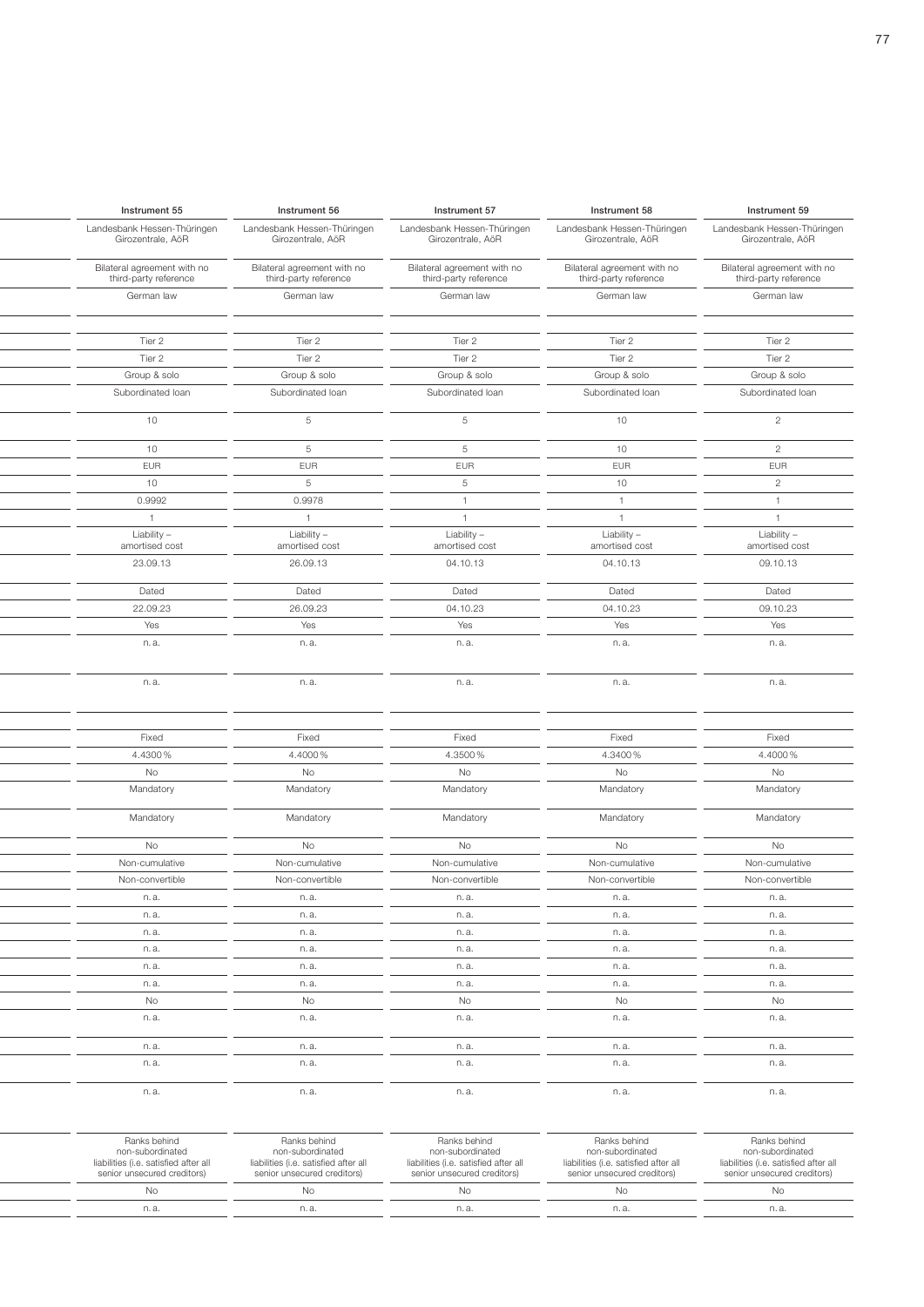|                 | Key Features of the Capital Instruments                                                                             | Instrument 60                                                                                            | Instrument 61                                                                                            | Instrument 62                                                                                            |  |
|-----------------|---------------------------------------------------------------------------------------------------------------------|----------------------------------------------------------------------------------------------------------|----------------------------------------------------------------------------------------------------------|----------------------------------------------------------------------------------------------------------|--|
|                 | 1 Issuer                                                                                                            | Landesbank Hessen-Thüringen<br>Girozentrale, AöR                                                         | Landesbank Hessen-Thüringen<br>Girozentrale, AöR                                                         | Landesbank Hessen-Thüringen<br>Girozentrale, AöR                                                         |  |
| 2               | Unique identifier (e.g. CUSIP, ISIN<br>or Bloomberg identifier for private placement)                               | Bilateral agreement with no<br>third-party reference                                                     | Bilateral agreement with no<br>third-party reference                                                     | DE000HLB02N4                                                                                             |  |
| 3               | Law applicable to the instrument                                                                                    | German law                                                                                               | German law                                                                                               | German law                                                                                               |  |
|                 | <b>Regulatory treatment</b>                                                                                         |                                                                                                          |                                                                                                          |                                                                                                          |  |
|                 | CRR transitional provisions <sup>1)</sup>                                                                           | Tier 2                                                                                                   | Tier 2                                                                                                   | Tier 2                                                                                                   |  |
|                 | Post-transitional CRR rules                                                                                         | Tier 2                                                                                                   | Tier 2                                                                                                   | Tier 2                                                                                                   |  |
|                 | Eligible at solo/group/group&solo levels                                                                            | Group & solo                                                                                             | Group & solo                                                                                             | Group & solo                                                                                             |  |
|                 | Instrument type                                                                                                     | Subordinated loan                                                                                        | Subordinated loan                                                                                        | Subordinated bond                                                                                        |  |
|                 | Amount eligible as regulatory own funds<br>(in $\in$ m, as at most recent reporting date)                           | 10                                                                                                       |                                                                                                          | 208                                                                                                      |  |
|                 | Par value of instrument (issue currency, in $\in$ m)                                                                | 10                                                                                                       |                                                                                                          | 215                                                                                                      |  |
|                 | Issue currency                                                                                                      | <b>EUR</b>                                                                                               | <b>EUR</b>                                                                                               | <b>EUR</b>                                                                                               |  |
|                 | Par value of instrument (EUR equivalent, in $\in$ m)                                                                | 10                                                                                                       |                                                                                                          | 215                                                                                                      |  |
| <b>9a</b>       | Issue price                                                                                                         | $\overline{1}$                                                                                           |                                                                                                          | 0.980615733                                                                                              |  |
| 9b              | Redemption price                                                                                                    | $\mathbf{1}$                                                                                             | $\overline{1}$                                                                                           | $\overline{1}$                                                                                           |  |
| 10 <sub>1</sub> | Accounting classification                                                                                           | Liability -                                                                                              | Liability -                                                                                              | Liability -                                                                                              |  |
|                 |                                                                                                                     | amortised cost                                                                                           | amortised cost                                                                                           | amortised cost                                                                                           |  |
|                 | 11 Original issue date                                                                                              | 09.10.13                                                                                                 | 28.10.13                                                                                                 | 06.11.13                                                                                                 |  |
|                 | 12 Perpetual or dated                                                                                               | Dated                                                                                                    | Dated                                                                                                    | Dated                                                                                                    |  |
|                 | 13 Original maturity date                                                                                           | 09.10.23                                                                                                 | 28.10.24                                                                                                 | 06.11.23                                                                                                 |  |
| 14              | Issuer call subject to prior supervisory approval                                                                   | Yes                                                                                                      | Yes                                                                                                      | Yes                                                                                                      |  |
| 15              | Optional call date and redemption amount                                                                            | n.a.                                                                                                     | n.a.                                                                                                     | n.a.                                                                                                     |  |
|                 | 16 Subsequent call dates, if applicable                                                                             | n.a.                                                                                                     | n.a.                                                                                                     | n.a.                                                                                                     |  |
|                 | Coupons/dividends                                                                                                   |                                                                                                          |                                                                                                          |                                                                                                          |  |
| 17              |                                                                                                                     | Fixed                                                                                                    | Fixed                                                                                                    | Fixed                                                                                                    |  |
| 18              | Fixed or floating dividend/coupon                                                                                   | 4.3700 %                                                                                                 | 4.4150%                                                                                                  | 4.0000%                                                                                                  |  |
| 19              | Coupon rate and any related index                                                                                   | No                                                                                                       | <b>No</b>                                                                                                | No                                                                                                       |  |
|                 | Existence of a dividend stopper<br>20a Fully discretionary, partially discretionary or mandatory                    |                                                                                                          |                                                                                                          |                                                                                                          |  |
|                 | (in terms of timing)                                                                                                | Mandatory                                                                                                | Mandatory                                                                                                | Mandatory                                                                                                |  |
|                 | 20b Fully discretionary, partially discretionary or mandatory<br>(in terms of amount)                               | Mandatory                                                                                                | Mandatory                                                                                                | Mandatory                                                                                                |  |
|                 | 21 Existence of a step up or other incentive to redeem                                                              | No                                                                                                       | No                                                                                                       | No                                                                                                       |  |
| 22              | Non-cumulative or cumulative                                                                                        | Non-cumulative                                                                                           | Non-cumulative                                                                                           | Non-cumulative                                                                                           |  |
|                 | 23 Convertible or non-convertible                                                                                   | Non-convertible                                                                                          | Non-convertible                                                                                          | Non-convertible                                                                                          |  |
|                 | 24 If convertible: conversion trigger(s)                                                                            | n. a.                                                                                                    | n. a.                                                                                                    | n.a.                                                                                                     |  |
| 25              | If convertible: full or partial                                                                                     | n.a.                                                                                                     | n. a.                                                                                                    | n.a.                                                                                                     |  |
| 26              | If convertible: conversion rate                                                                                     | n.a.                                                                                                     | n.a.                                                                                                     | n.a.                                                                                                     |  |
|                 | 27 If convertible: conversion obligatory or optional                                                                | n. a.                                                                                                    | n. a.                                                                                                    | n.a.                                                                                                     |  |
|                 | 28 If convertible: instrument type to be converted into                                                             | n.a.                                                                                                     | n.a.                                                                                                     | n.a.                                                                                                     |  |
|                 | 29 If convertible: issuer of instrument to be converted into                                                        | n.a.                                                                                                     | n.a.                                                                                                     | n.a.                                                                                                     |  |
|                 | 30 Write-down features                                                                                              | No                                                                                                       | No                                                                                                       | No                                                                                                       |  |
|                 | 31 If write-down: write-down trigger(s)                                                                             | n.a.                                                                                                     | n.a.                                                                                                     | n.a.                                                                                                     |  |
|                 | 32 If write-down: full or partial                                                                                   | n.a.                                                                                                     | n.a.                                                                                                     | n.a.                                                                                                     |  |
|                 | 33 If write-down: permanent/temporary/n.a.                                                                          | n. a.                                                                                                    | n. a.                                                                                                    | n.a.                                                                                                     |  |
|                 | 34 If temporary write-down: reversal mechanism                                                                      | n.a.                                                                                                     | n. a.                                                                                                    | n.a.                                                                                                     |  |
|                 | 35 Position in subordination hierarchy in liquidation<br>(specify instrument type immediately senior to instrument) | Ranks behind<br>non-subordinated<br>liabilities (i.e. satisfied after all<br>senior unsecured creditors) | Ranks behind<br>non-subordinated<br>liabilities (i.e. satisfied after all<br>senior unsecured creditors) | Ranks behind<br>non-subordinated<br>liabilities (i.e. satisfied after all<br>senior unsecured creditors) |  |
|                 | 36 Non-compliant transitioned features                                                                              | No                                                                                                       | No                                                                                                       | No                                                                                                       |  |
|                 | 37 If yes, specify non-compliant features                                                                           | n. a.                                                                                                    | n. a.                                                                                                    | n.a.                                                                                                     |  |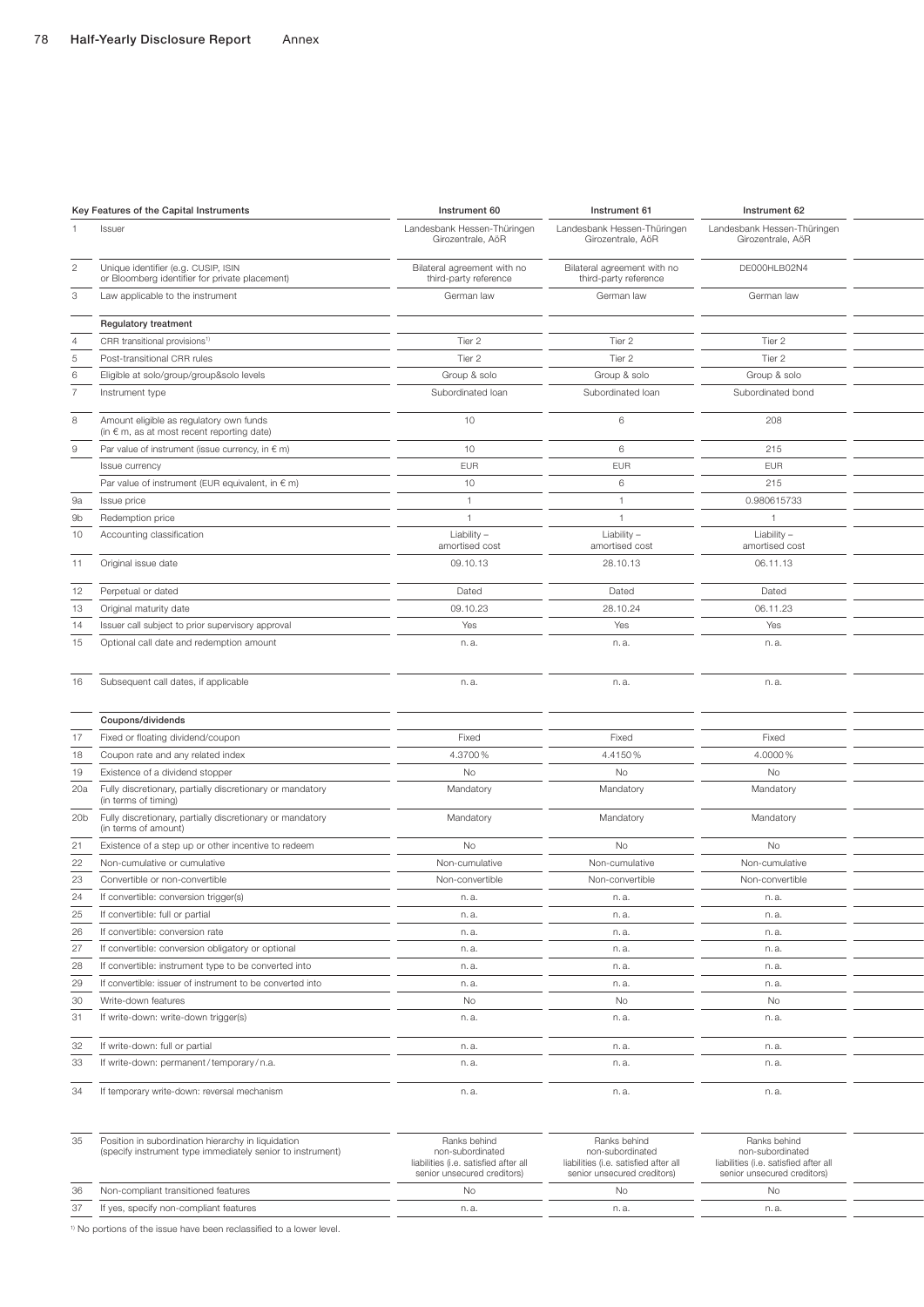| Instrument 63               | Instrument 64                    | Instrument 65                                        | Instrument 66                                        | Instrument 67                                        |
|-----------------------------|----------------------------------|------------------------------------------------------|------------------------------------------------------|------------------------------------------------------|
| Landesbank Hessen-Thüringen | Landesbank Hessen-Thüringen      | Landesbank Hessen-Thüringen                          | Landesbank Hessen-Thüringen                          | Landesbank Hessen-Thüringen                          |
| Girozentrale, AöR           | Girozentrale, AöR                | Girozentrale, AöR                                    | Girozentrale, AöR                                    | Girozentrale, AöR                                    |
| DE000HLB0WK8                | DE000HLB0WL6                     | Bilateral agreement with no<br>third-party reference | Bilateral agreement with no<br>third-party reference | Bilateral agreement with no<br>third-party reference |
| German law                  | German law                       | German law                                           | German law                                           | German law                                           |
| Tier 2                      |                                  | Tier 2                                               |                                                      | Tier 2                                               |
| Tier 2                      | Tier 2<br>Tier 2                 | Tier 2                                               | Tier 2<br>Tier 2                                     |                                                      |
| Group & solo                | Group & solo                     | Group & solo                                         | Group & solo                                         | Tier 2<br>Group & solo                               |
| Subordinated bond           | Subordinated bond                | Subordinated loan                                    | Subordinated loan                                    | Subordinated loan                                    |
| 5                           | 5                                | 5                                                    | $\mathbf{1}$                                         | 5                                                    |
|                             |                                  |                                                      |                                                      |                                                      |
| 5                           | $5\overline{)}$                  | $5\overline{)}$                                      | $\overline{1}$                                       | $5\overline{)}$                                      |
| <b>EUR</b>                  | <b>EUR</b>                       | <b>EUR</b>                                           | <b>EUR</b>                                           | EUR                                                  |
| 5<br>$\overline{1}$         | 5 <sup>5</sup><br>$\overline{1}$ | $5\overline{)}$<br>$\overline{1}$                    | $\mathbf{1}$<br>$\overline{1}$                       | $5\overline{)}$<br>$\overline{1}$                    |
| $\overline{1}$              | $\mathbf{1}$                     | $\overline{1}$                                       | $\mathbf{1}$                                         | $\overline{1}$                                       |
| Liability -                 | Liability -                      | Liability -                                          | Liability -                                          | Liability-                                           |
| amortised cost              | amortised cost                   | amortised cost                                       | amortised cost                                       | amortised cost                                       |
| 01.11.13                    | 01.11.13                         | 04.11.13                                             | 05.11.13                                             | 06.11.13                                             |
| Dated                       | Dated                            | Dated                                                | Dated                                                | Dated                                                |
| 01.11.23                    | 01.11.23                         | 04.11.33                                             | 05.11.24                                             | 06.11.23                                             |
| Yes                         | Yes                              | Yes                                                  | Yes                                                  | Yes                                                  |
| n.a.                        | n.a.                             | n.a.                                                 | n.a.                                                 | n.a.                                                 |
| n.a.                        | n.a.                             | n.a.                                                 | n.a.                                                 | n.a.                                                 |
|                             |                                  |                                                      |                                                      |                                                      |
| Floating                    | Fixed                            | Fixed                                                | Fixed                                                | Fixed                                                |
| 1.9810% / Euribor           | 4.3000%                          | 4.8750%                                              | 4.4150%                                              | 4.1900%                                              |
| No                          | No                               | No                                                   | No                                                   | No                                                   |
| Mandatory                   | Mandatory                        | Mandatory                                            | Mandatory                                            | Mandatory                                            |
| Mandatory                   | Mandatory                        | Mandatory                                            | Mandatory                                            | Mandatory                                            |
| No                          | No                               | No                                                   | No                                                   | No                                                   |
| Non-cumulative              | Non-cumulative                   | Non-cumulative                                       | Non-cumulative                                       | Non-cumulative                                       |
| Non-convertible             | Non-convertible                  | Non-convertible                                      | Non-convertible                                      | Non-convertible                                      |
| n. a.                       | n.a.                             | n.a.                                                 | n.a.                                                 | n.a.                                                 |
| n.a.                        | n.a.                             | n.a.                                                 | n.a.                                                 | n.a.                                                 |
| n.a.<br>n.a.                | n.a.<br>n.a.                     | n.a.<br>n.a.                                         | n.a.<br>n.a.                                         | n.a.<br>n.a.                                         |
|                             | n.a.                             | n.a.                                                 | n.a.                                                 | n.a.                                                 |
|                             |                                  |                                                      |                                                      |                                                      |
| n.a.                        |                                  |                                                      |                                                      |                                                      |
| n.a.                        | n.a.                             | n.a.                                                 | n.a.                                                 | n.a.                                                 |
| <b>No</b><br>n. a.          | No<br>n.a.                       | <b>No</b><br>n.a.                                    | <b>No</b><br>n. a.                                   | <b>No</b><br>n.a.                                    |
|                             |                                  |                                                      |                                                      |                                                      |
| n.a.<br>n.a.                | n.a.<br>n.a.                     | n.a.<br>n.a.                                         | n.a.<br>n. a.                                        | n.a.<br>n.a.                                         |

| Ranks behind<br>non-subordinated<br>liabilities (i.e. satisfied after al<br>senior unsecured creditors) | Ranks behind<br>non-subordinated<br>liabilities (i.e. satisfied after all<br>senior unsecured creditors) | Ranks behind<br>non-subordinated<br>liabilities (i.e. satisfied after all<br>senior unsecured creditors) | Ranks behind<br>non-subordinated<br>liabilities (i.e. satisfied after all<br>senior unsecured creditors) | Ranks behind<br>non-subordinated<br>liabilities (i.e. satisfied after all<br>senior unsecured creditors) |
|---------------------------------------------------------------------------------------------------------|----------------------------------------------------------------------------------------------------------|----------------------------------------------------------------------------------------------------------|----------------------------------------------------------------------------------------------------------|----------------------------------------------------------------------------------------------------------|
|                                                                                                         |                                                                                                          |                                                                                                          |                                                                                                          |                                                                                                          |
|                                                                                                         |                                                                                                          |                                                                                                          |                                                                                                          |                                                                                                          |
|                                                                                                         |                                                                                                          |                                                                                                          |                                                                                                          |                                                                                                          |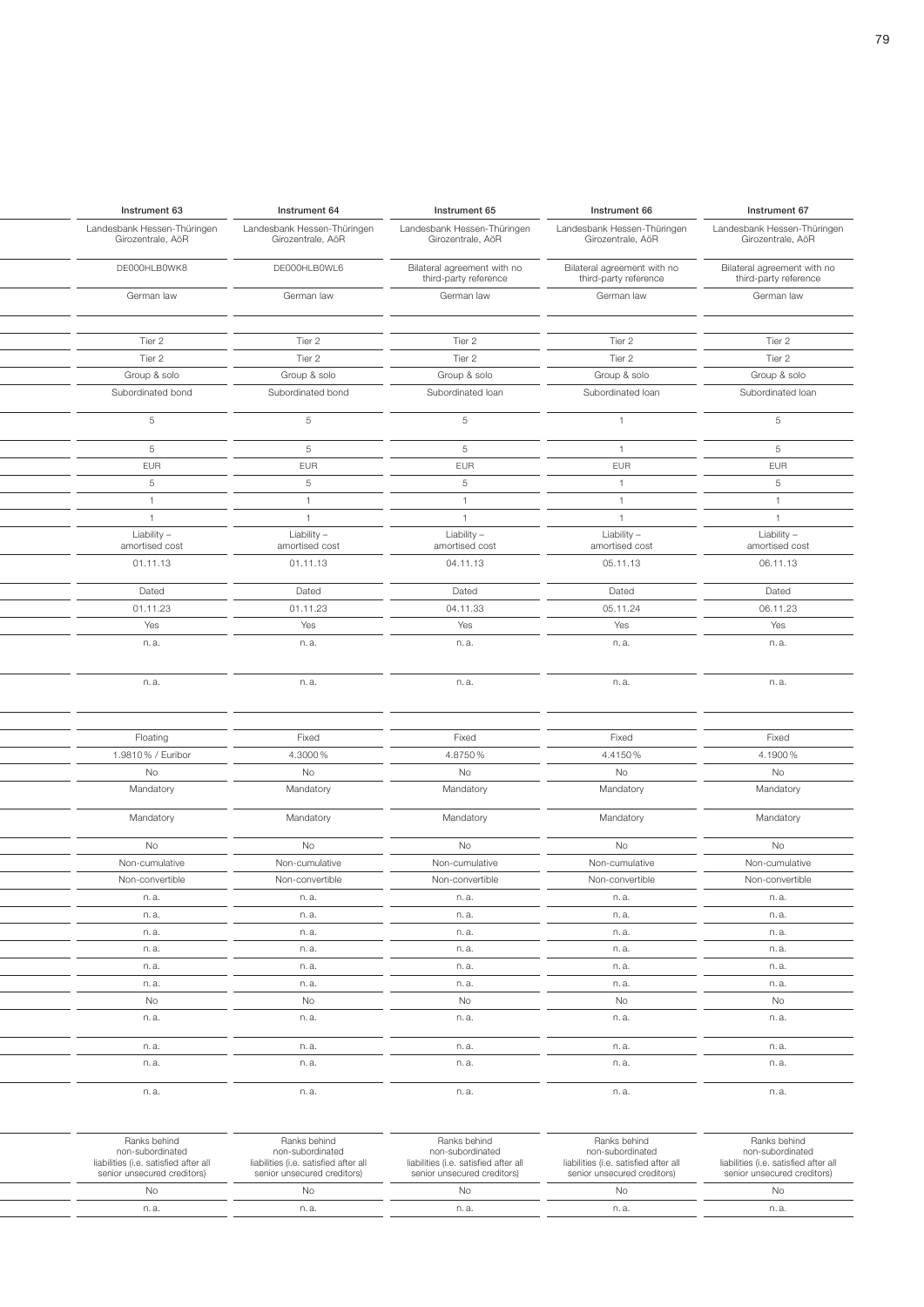|     | Key Features of the Capital Instruments                                                                             | Instrument 68                                                                                            | Instrument 69                                                                                            | Instrument 70                                                                                            |
|-----|---------------------------------------------------------------------------------------------------------------------|----------------------------------------------------------------------------------------------------------|----------------------------------------------------------------------------------------------------------|----------------------------------------------------------------------------------------------------------|
|     | Issuer                                                                                                              | Landesbank Hessen-Thüringen<br>Girozentrale, AöR                                                         | Landesbank Hessen-Thüringen<br>Girozentrale, AöR                                                         | Landesbank Hessen-Thüringen<br>Girozentrale, AöR                                                         |
|     | Unique identifier (e.g. CUSIP, ISIN<br>or Bloomberg identifier for private placement)                               | Bilateral agreement with no<br>third-party reference                                                     | Bilateral agreement with no<br>third-party reference                                                     | Bilateral agreement with no<br>third-party reference                                                     |
|     | Law applicable to the instrument                                                                                    | German law                                                                                               | German law                                                                                               | German law                                                                                               |
|     | <b>Regulatory treatment</b>                                                                                         |                                                                                                          |                                                                                                          |                                                                                                          |
|     | CRR transitional provisions <sup>1)</sup>                                                                           | Tier 2                                                                                                   | Tier 2                                                                                                   | Tier 2                                                                                                   |
|     | Post-transitional CRR rules                                                                                         | Tier 2                                                                                                   | Tier 2                                                                                                   | Tier 2                                                                                                   |
|     | Eligible at solo/group/group&solo levels                                                                            | Group & solo                                                                                             | Group & solo                                                                                             | Group & solo                                                                                             |
|     | Instrument type                                                                                                     | Subordinated loan                                                                                        | Subordinated loan                                                                                        | Subordinated loan                                                                                        |
|     | Amount eligible as regulatory own funds<br>(in € m, as at most recent reporting date)                               |                                                                                                          | -5                                                                                                       | 5                                                                                                        |
|     | Par value of instrument (issue currency, in $\in$ m)                                                                | $\overline{1}$                                                                                           | 5                                                                                                        | 5                                                                                                        |
|     | Issue currency                                                                                                      | <b>EUR</b>                                                                                               | <b>EUR</b>                                                                                               | <b>EUR</b>                                                                                               |
|     | Par value of instrument (EUR equivalent, in $\epsilon$ m)                                                           | $\overline{1}$                                                                                           | 5                                                                                                        | $5\overline{)}$                                                                                          |
| 9а  | Issue price                                                                                                         | $\overline{1}$                                                                                           | $\overline{1}$                                                                                           | $\overline{1}$                                                                                           |
| 9b  | Redemption price                                                                                                    | $\overline{1}$                                                                                           | $\overline{1}$                                                                                           | $\overline{1}$                                                                                           |
|     | 10 Accounting classification                                                                                        | Liability -<br>amortised cost                                                                            | Liability -<br>amortised cost                                                                            | Liability -<br>amortised cost                                                                            |
|     | 11 Original issue date                                                                                              | 13.11.13                                                                                                 | 28.11.13                                                                                                 | 11.12.13                                                                                                 |
| 12  | Perpetual or dated                                                                                                  | Dated                                                                                                    | Dated                                                                                                    | Dated                                                                                                    |
| 13  | Original maturity date                                                                                              | 13.11.23                                                                                                 | 28.11.23                                                                                                 | 11.12.23                                                                                                 |
| 14  | Issuer call subject to prior supervisory approval                                                                   | Yes                                                                                                      | Yes                                                                                                      | Yes                                                                                                      |
|     | 15 Optional call date and redemption amount                                                                         | n. a.                                                                                                    | n.a.                                                                                                     | n.a.                                                                                                     |
|     | 16 Subsequent call dates, if applicable                                                                             | n.a.                                                                                                     | n. a.                                                                                                    | n.a.                                                                                                     |
|     | Coupons/dividends                                                                                                   |                                                                                                          |                                                                                                          |                                                                                                          |
| 17  | Fixed or floating dividend/coupon                                                                                   | Fixed                                                                                                    | Fixed                                                                                                    | Fixed                                                                                                    |
| 18  | Coupon rate and any related index                                                                                   | 4.2700%                                                                                                  | 4.2100%                                                                                                  | 4.2850%                                                                                                  |
| 19  | Existence of a dividend stopper                                                                                     | No                                                                                                       | No                                                                                                       | No                                                                                                       |
| 20a | Fully discretionary, partially discretionary or mandatory                                                           | Mandatory                                                                                                | Mandatory                                                                                                | Mandatory                                                                                                |
|     | (in terms of timing)                                                                                                |                                                                                                          |                                                                                                          |                                                                                                          |
|     | 20b Fully discretionary, partially discretionary or mandatory<br>(in terms of amount)                               | Mandatory                                                                                                | Mandatory                                                                                                | Mandatory                                                                                                |
| 21  | Existence of a step up or other incentive to redeem                                                                 | No                                                                                                       | <b>No</b>                                                                                                | No                                                                                                       |
| 22  | Non-cumulative or cumulative                                                                                        | Non-cumulative                                                                                           | Non-cumulative                                                                                           | Non-cumulative                                                                                           |
| 23  | Convertible or non-convertible                                                                                      | Non-convertible                                                                                          | Non-convertible                                                                                          | Non-convertible                                                                                          |
|     | 24 If convertible: conversion trigger(s)                                                                            | n. a.                                                                                                    | n. a.                                                                                                    | n.a.                                                                                                     |
|     | 25 If convertible: full or partial                                                                                  | n. a.                                                                                                    | n. a.                                                                                                    | n.a.                                                                                                     |
|     | 26 If convertible: conversion rate                                                                                  | n. a.                                                                                                    | n.a.                                                                                                     | n.a.                                                                                                     |
|     | 27 If convertible: conversion obligatory or optional                                                                | n.a.                                                                                                     | n.a.                                                                                                     | n.a.                                                                                                     |
|     | 28 If convertible: instrument type to be converted into                                                             | n. a.                                                                                                    | n. a.                                                                                                    | n.a.                                                                                                     |
|     | 29 If convertible: issuer of instrument to be converted into                                                        | n. a.                                                                                                    | n.a.                                                                                                     | n.a.                                                                                                     |
|     | 30 Write-down features                                                                                              | No                                                                                                       | No                                                                                                       | No                                                                                                       |
|     | 31 If write-down: write-down trigger(s)                                                                             | n. a.                                                                                                    | n. a.                                                                                                    | n.a.                                                                                                     |
|     | 32 If write-down: full or partial                                                                                   | n. a.                                                                                                    | n. a.                                                                                                    | n.a.                                                                                                     |
|     | 33 If write-down: permanent/temporary/n.a.                                                                          | n. a.                                                                                                    | n. a.                                                                                                    | n.a.                                                                                                     |
|     | 34 If temporary write-down: reversal mechanism                                                                      | n. a.                                                                                                    | n. a.                                                                                                    | n.a.                                                                                                     |
|     | 35 Position in subordination hierarchy in liquidation<br>(specify instrument type immediately senior to instrument) | Ranks behind<br>non-subordinated<br>liabilities (i.e. satisfied after all<br>senior unsecured creditors) | Ranks behind<br>non-subordinated<br>liabilities (i.e. satisfied after all<br>senior unsecured creditors) | Ranks behind<br>non-subordinated<br>liabilities (i.e. satisfied after all<br>senior unsecured creditors) |
|     | 36 Non-compliant transitioned features                                                                              | No                                                                                                       | No                                                                                                       | No                                                                                                       |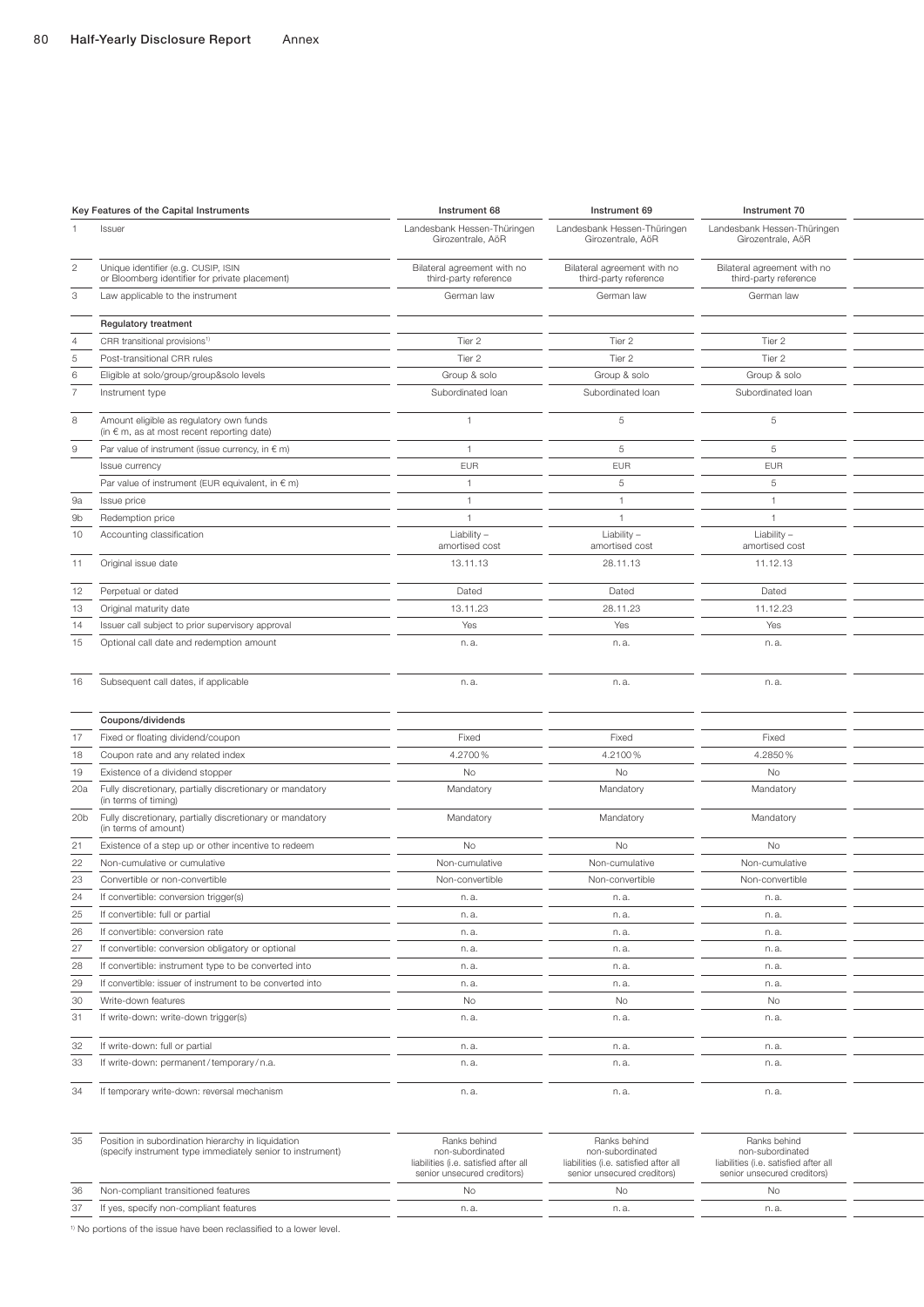| Instrument 71                                        | Instrument 72                                        | Instrument 73                                        | Instrument 74                                        | Instrument 75                                        |
|------------------------------------------------------|------------------------------------------------------|------------------------------------------------------|------------------------------------------------------|------------------------------------------------------|
| Landesbank Hessen-Thüringen<br>Girozentrale, AöR     | Landesbank Hessen-Thüringen<br>Girozentrale, AöR     | Landesbank Hessen-Thüringen<br>Girozentrale, AöR     | Landesbank Hessen-Thüringen<br>Girozentrale, AöR     | Landesbank Hessen-Thüringen<br>Girozentrale, AöR     |
| Bilateral agreement with no<br>third-party reference | Bilateral agreement with no<br>third-party reference | Bilateral agreement with no<br>third-party reference | Bilateral agreement with no<br>third-party reference | Bilateral agreement with no<br>third-party reference |
| German law                                           | German law                                           | German law                                           | German law                                           | German law                                           |
| Tier 2                                               | Tier 2                                               | Tier 2                                               | Tier 2                                               | Tier 2                                               |
| Tier 2                                               | Tier 2                                               | Tier 2                                               | Tier 2                                               | Tier 2                                               |
| Group & solo                                         | Group & solo                                         | Group & solo                                         | Group & solo                                         | Group & solo                                         |
| Subordinated loan                                    | Subordinated loan                                    | Subordinated loan                                    | Subordinated loan                                    | Subordinated loan                                    |
| - 5                                                  | 10                                                   | 30                                                   | $\overline{7}$                                       | 39                                                   |
| 5                                                    | 10                                                   | 30                                                   | 7                                                    | 39                                                   |
| <b>EUR</b>                                           | <b>EUR</b>                                           | <b>EUR</b>                                           | <b>EUR</b>                                           | <b>EUR</b>                                           |
| 5                                                    | 10                                                   | 30                                                   | 7                                                    | 39                                                   |
| $\overline{1}$                                       | $\overline{1}$                                       | $\overline{1}$                                       | $\overline{1}$                                       | $\overline{1}$                                       |
|                                                      | $\overline{1}$                                       | $\overline{1}$                                       | $\mathbf{1}$                                         | $\overline{1}$                                       |
| Liability -<br>amortised cost                        | Liability-<br>amortised cost                         | Liability -<br>amortised cost                        | Liability -<br>amortised cost                        | Liability-<br>amortised cost                         |
| 11.12.13                                             | 17.01.14                                             | 23.01.14                                             | 06.02.14                                             | 06.02.14                                             |
| Dated                                                | Dated                                                | Dated                                                | Dated                                                | Dated                                                |
| 11.12.23                                             | 17.01.24                                             | 23.01.34                                             | 06.02.26                                             | 06.02.34                                             |
| Yes                                                  | Yes                                                  | Yes                                                  | Yes                                                  | Yes                                                  |
| n.a.                                                 | n.a.                                                 | n.a.                                                 | n.a.                                                 | n.a.                                                 |
| n.a.                                                 | n.a.                                                 | n.a.                                                 | n.a.                                                 | n.a.                                                 |
|                                                      |                                                      |                                                      |                                                      |                                                      |
| Fixed                                                | Fixed                                                | Fixed                                                | Fixed                                                | Fixed                                                |
| 4.2650%                                              | 4.3400%                                              | 4.6300%                                              | 4.1000%                                              | 4.4700%                                              |
| No                                                   | No                                                   | No                                                   | <b>No</b>                                            | No                                                   |
| Mandatory                                            | Mandatory                                            | Mandatory                                            | Mandatory                                            | Mandatory                                            |
| Mandatory                                            | Mandatory                                            | Mandatory                                            | Mandatory                                            | Mandatory                                            |
| No                                                   | No                                                   | No                                                   | No                                                   | <b>No</b>                                            |
| Non-cumulative                                       | Non-cumulative                                       | Non-cumulative                                       | Non-cumulative                                       | Non-cumulative                                       |
| Non-convertible                                      | Non-convertible                                      | Non-convertible                                      | Non-convertible                                      | Non-convertible                                      |
| n.a.<br>n. a.                                        | n.a.<br>n.a.                                         | n.a.<br>n.a.                                         | n.a.<br>n.a.                                         | n.a.<br>n.a.                                         |
| n.a.                                                 | n.a.                                                 | n.a.                                                 | n.a.                                                 | n.a.                                                 |
| n.a.                                                 | n.a.                                                 | n.a.                                                 | n.a.                                                 | n.a.                                                 |
| n.a.                                                 | n.a.                                                 | n.a.                                                 | n.a.                                                 | n.a.                                                 |
| n. a.                                                | n.a.                                                 | n.a.                                                 | n.a.                                                 | n.a.                                                 |
| <b>No</b>                                            | No                                                   | <b>No</b>                                            | <b>No</b>                                            | <b>No</b>                                            |
| n.a.                                                 | n.a.                                                 | n.a.                                                 | n.a.                                                 | n.a.                                                 |
|                                                      |                                                      |                                                      |                                                      |                                                      |
| n.a.                                                 | n.a.                                                 | n.a.                                                 | n.a.                                                 | n.a.                                                 |
| n.a.                                                 | n.a.                                                 | n.a.                                                 | n. a.                                                | n.a.                                                 |

| Ranks behind<br>non-subordinated<br>liabilities (i.e. satisfied after a<br>senior unsecured creditors) | Ranks behind<br>non-subordinated<br>liabilities (i.e. satisfied after all<br>senior unsecured creditors) | Ranks behind<br>non-subordinated<br>liabilities (i.e. satisfied after all<br>senior unsecured creditors) | Ranks behind<br>non-subordinated<br>liabilities (i.e. satisfied after all<br>senior unsecured creditors) | Ranks behind<br>non-subordinated<br>liabilities (i.e. satisfied after all<br>senior unsecured creditors) |
|--------------------------------------------------------------------------------------------------------|----------------------------------------------------------------------------------------------------------|----------------------------------------------------------------------------------------------------------|----------------------------------------------------------------------------------------------------------|----------------------------------------------------------------------------------------------------------|
|                                                                                                        |                                                                                                          |                                                                                                          |                                                                                                          |                                                                                                          |
|                                                                                                        |                                                                                                          |                                                                                                          |                                                                                                          |                                                                                                          |
|                                                                                                        |                                                                                                          |                                                                                                          |                                                                                                          |                                                                                                          |

 $\overline{a}$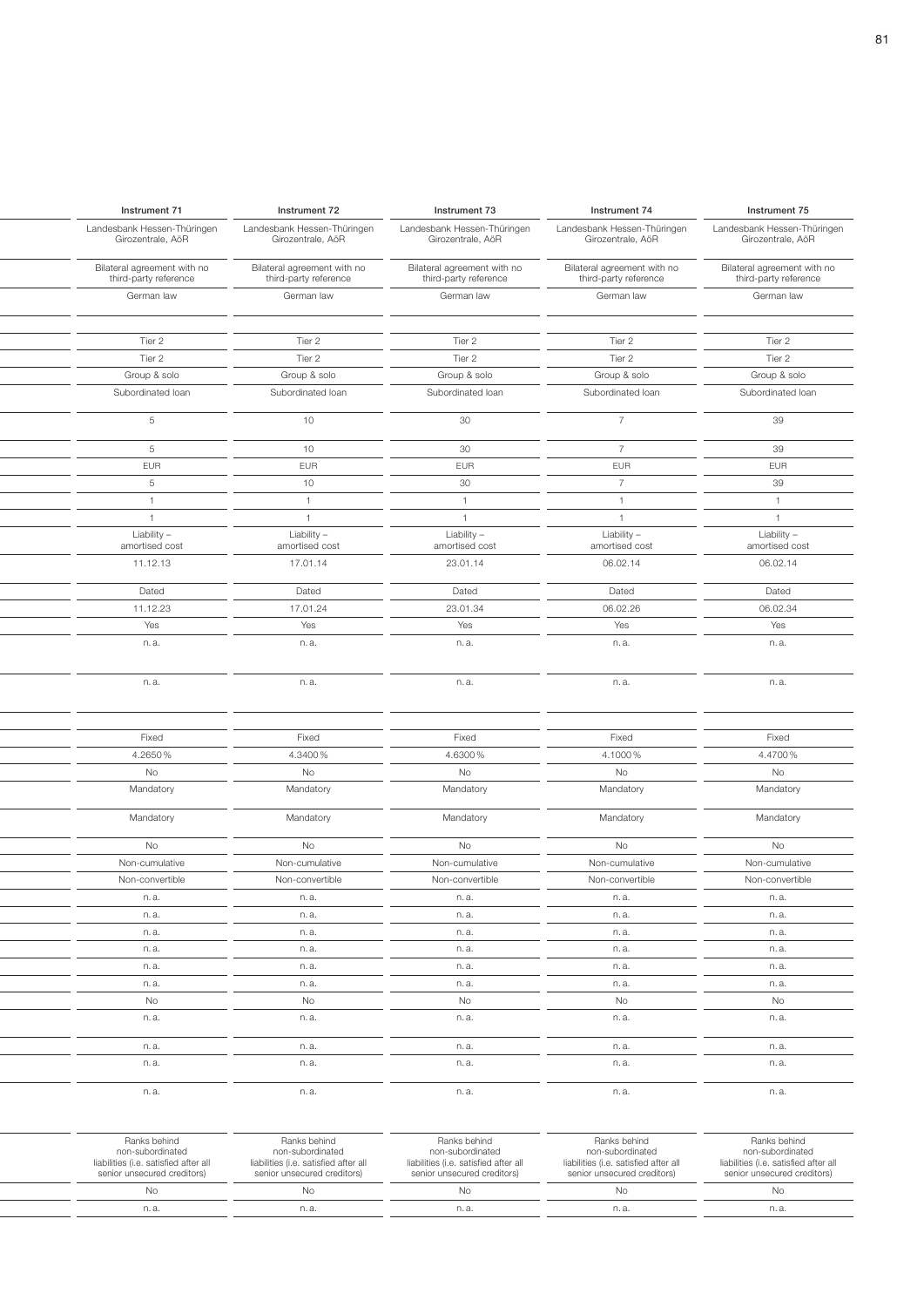|                | Key Features of the Capital Instruments                                                                             | Instrument 76                                                                                            | Instrument 77                                                                                            | Instrument 78                                                                                            |  |
|----------------|---------------------------------------------------------------------------------------------------------------------|----------------------------------------------------------------------------------------------------------|----------------------------------------------------------------------------------------------------------|----------------------------------------------------------------------------------------------------------|--|
|                | Issuer                                                                                                              | Landesbank Hessen-Thüringen<br>Girozentrale, AöR                                                         | Landesbank Hessen-Thüringen<br>Girozentrale, AöR                                                         | Landesbank Hessen-Thüringen<br>Girozentrale, AöR                                                         |  |
| $\overline{2}$ | Unique identifier (e.g. CUSIP, ISIN<br>or Bloomberg identifier for private placement)                               | Bilateral agreement with no<br>third-party reference                                                     | Bilateral agreement with no<br>third-party reference                                                     | Bilateral agreement with no<br>third-party reference                                                     |  |
| З              | Law applicable to the instrument                                                                                    | German law                                                                                               | German law                                                                                               | German law                                                                                               |  |
|                | Regulatory treatment                                                                                                |                                                                                                          |                                                                                                          |                                                                                                          |  |
|                | CRR transitional provisions <sup>1)</sup>                                                                           | Tier 2                                                                                                   | Tier 2                                                                                                   | Tier 2                                                                                                   |  |
|                | Post-transitional CRR rules                                                                                         | Tier 2                                                                                                   | Tier 2                                                                                                   | Tier 2                                                                                                   |  |
|                | Eligible at solo/group/group&solo levels                                                                            | Group & solo                                                                                             | Group & solo                                                                                             | Group & solo                                                                                             |  |
|                | Instrument type                                                                                                     | Subordinated loan                                                                                        | Subordinated loan                                                                                        | Subordinated loan                                                                                        |  |
| 8              | Amount eligible as regulatory own funds<br>(in $\epsilon$ m, as at most recent reporting date)                      | 5                                                                                                        | 11                                                                                                       | 5                                                                                                        |  |
|                | Par value of instrument (issue currency, in $\in$ m)                                                                | 5                                                                                                        | 10                                                                                                       | 5                                                                                                        |  |
|                | Issue currency                                                                                                      | <b>EUR</b>                                                                                               | <b>EUR</b>                                                                                               | <b>EUR</b>                                                                                               |  |
|                | Par value of instrument (EUR equivalent, in $\epsilon$ m)                                                           | 5                                                                                                        | 10                                                                                                       | 5                                                                                                        |  |
| 9a             | Issue price                                                                                                         | $\overline{1}$                                                                                           | $\overline{1}$                                                                                           | $\overline{1}$                                                                                           |  |
| 9b             | Redemption price                                                                                                    |                                                                                                          | $\overline{1}$                                                                                           | $-1$                                                                                                     |  |
|                | 10 Accounting classification                                                                                        | Liability -<br>amortised cost                                                                            | Liability -<br>fair value option                                                                         | Liability -<br>amortised cost                                                                            |  |
|                | 11 Original issue date                                                                                              | 12.02.14                                                                                                 | 06.03.14                                                                                                 | 11.03.14                                                                                                 |  |
|                | 12 Perpetual or dated                                                                                               | Dated                                                                                                    | Dated                                                                                                    | Dated                                                                                                    |  |
|                | 13 Original maturity date                                                                                           | 12.02.29                                                                                                 | 06.03.34                                                                                                 | 11.03.24                                                                                                 |  |
| 14             | Issuer call subject to prior supervisory approval                                                                   | Yes                                                                                                      | Yes                                                                                                      | Yes                                                                                                      |  |
| 15             | Optional call date and redemption amount                                                                            | n.a.                                                                                                     | 06.03.2024 / Nominal amount                                                                              | n.a.                                                                                                     |  |
| 16             | Subsequent call dates, if applicable                                                                                | n. a.                                                                                                    | n.a.                                                                                                     | n.a.                                                                                                     |  |
|                |                                                                                                                     |                                                                                                          |                                                                                                          |                                                                                                          |  |
|                | Coupons/dividends                                                                                                   |                                                                                                          |                                                                                                          |                                                                                                          |  |
|                | 17 Fixed or floating dividend/coupon                                                                                | Fixed                                                                                                    | Fixed                                                                                                    | Fixed                                                                                                    |  |
| 18             | Coupon rate and any related index                                                                                   | 4.3400%                                                                                                  | 4.6800%                                                                                                  | 3.8800%                                                                                                  |  |
| 19             | Existence of a dividend stopper                                                                                     | No                                                                                                       | No                                                                                                       | No                                                                                                       |  |
|                | 20a Fully discretionary, partially discretionary or mandatory<br>(in terms of timing)                               | Mandatory                                                                                                | Mandatory                                                                                                | Mandatory                                                                                                |  |
|                | 20b Fully discretionary, partially discretionary or mandatory<br>(in terms of amount)                               | Mandatory                                                                                                | Mandatory                                                                                                | Mandatory                                                                                                |  |
| 21             | Existence of a step up or other incentive to redeem                                                                 | No                                                                                                       | No                                                                                                       | No                                                                                                       |  |
| 22             | Non-cumulative or cumulative                                                                                        | Non-cumulative                                                                                           | Non-cumulative                                                                                           | Non-cumulative                                                                                           |  |
|                | 23 Convertible or non-convertible                                                                                   | Non-convertible                                                                                          | Non-convertible                                                                                          | Non-convertible                                                                                          |  |
|                | 24 If convertible: conversion trigger(s)                                                                            | n. a.                                                                                                    | n. a.                                                                                                    | n.a.                                                                                                     |  |
|                | 25 If convertible: full or partial                                                                                  | n. a.                                                                                                    | n.a.                                                                                                     | n.a.                                                                                                     |  |
|                | 26 If convertible: conversion rate                                                                                  | n.a.                                                                                                     | n. a.                                                                                                    | n.a.                                                                                                     |  |
|                | 27 If convertible: conversion obligatory or optional                                                                | n.a.                                                                                                     | n. a.                                                                                                    | n.a.                                                                                                     |  |
|                | 28 If convertible: instrument type to be converted into                                                             | n. a.                                                                                                    | n. a.                                                                                                    | n.a.                                                                                                     |  |
|                | 29 If convertible: issuer of instrument to be converted into                                                        | n. a.                                                                                                    | n.a.                                                                                                     | n.a.                                                                                                     |  |
|                | 30 Write-down features                                                                                              | No                                                                                                       | No                                                                                                       | No                                                                                                       |  |
|                | 31 If write-down: write-down trigger(s)                                                                             | n. a.                                                                                                    | n.a.                                                                                                     | n.a.                                                                                                     |  |
|                | 32 If write-down: full or partial                                                                                   | n. a.                                                                                                    | n. a.                                                                                                    | n.a.                                                                                                     |  |
|                | 33 If write-down: permanent/temporary/n.a.                                                                          | n. a.                                                                                                    | n.a.                                                                                                     | n.a.                                                                                                     |  |
|                | 34 If temporary write-down: reversal mechanism                                                                      | n. a.                                                                                                    | n.a.                                                                                                     | n.a.                                                                                                     |  |
|                | 35 Position in subordination hierarchy in liquidation<br>(specify instrument type immediately senior to instrument) | Ranks behind<br>non-subordinated<br>liabilities (i.e. satisfied after all<br>senior unsecured creditors) | Ranks behind<br>non-subordinated<br>liabilities (i.e. satisfied after all<br>senior unsecured creditors) | Ranks behind<br>non-subordinated<br>liabilities (i.e. satisfied after all<br>senior unsecured creditors) |  |
|                | 36 Non-compliant transitioned features                                                                              | No                                                                                                       | No                                                                                                       | No                                                                                                       |  |
|                | 37 If yes, specify non-compliant features                                                                           | n. a.                                                                                                    | n.a.                                                                                                     | n.a.                                                                                                     |  |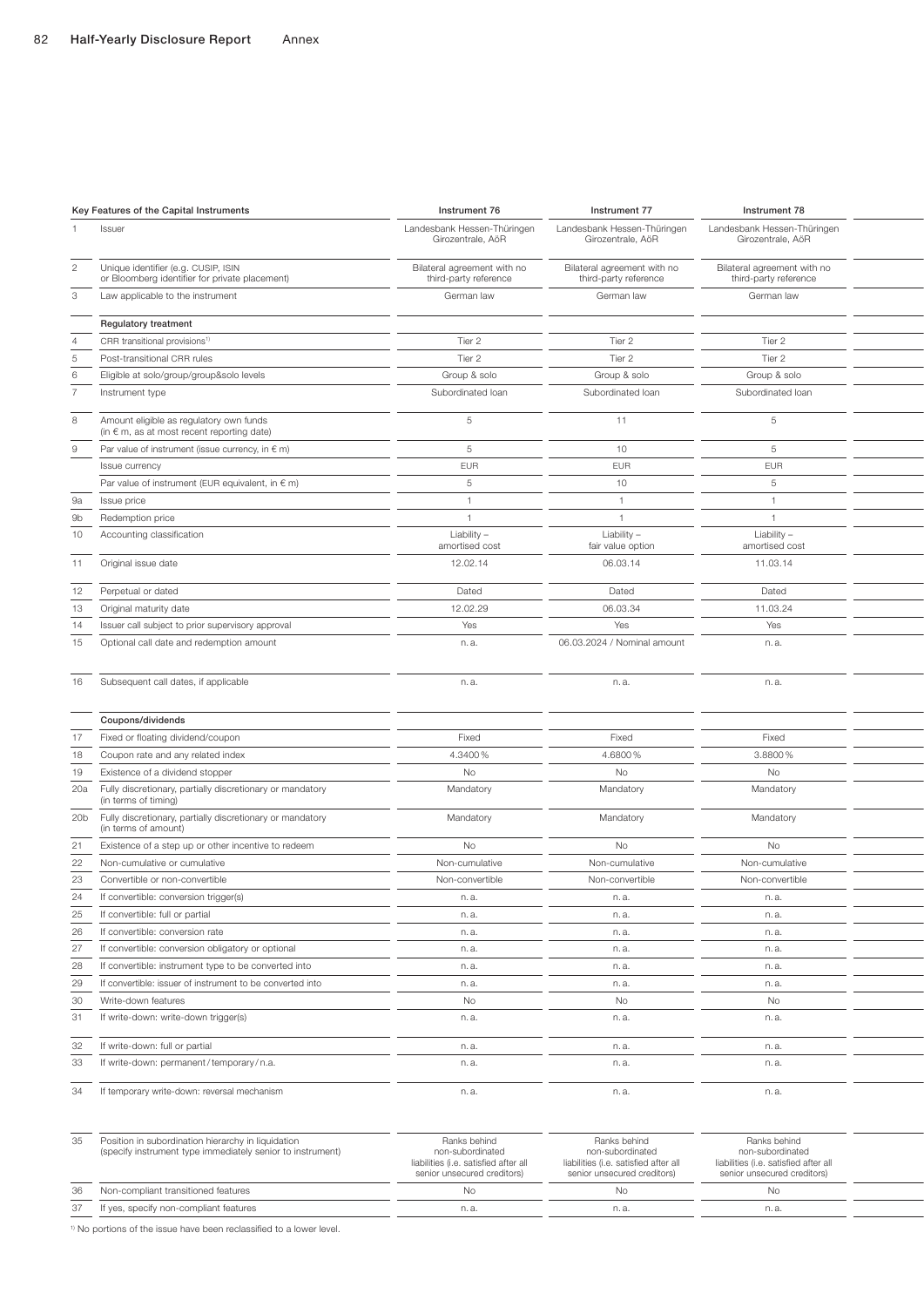| Instrument 79                                        | Instrument 80                                        | Instrument 81                                        | Instrument 82                                        | Instrument 83                                        |
|------------------------------------------------------|------------------------------------------------------|------------------------------------------------------|------------------------------------------------------|------------------------------------------------------|
| Landesbank Hessen-Thüringen                          | Landesbank Hessen-Thüringen                          | Landesbank Hessen-Thüringen                          | Landesbank Hessen-Thüringen                          | Landesbank Hessen-Thüringen                          |
| Girozentrale, AöR                                    | Girozentrale, AöR                                    | Girozentrale, AöR                                    | Girozentrale, AöR                                    | Girozentrale, AöR                                    |
| Bilateral agreement with no<br>third-party reference | Bilateral agreement with no<br>third-party reference | Bilateral agreement with no<br>third-party reference | Bilateral agreement with no<br>third-party reference | Bilateral agreement with no<br>third-party reference |
| German law                                           | German law                                           | German law                                           | German law                                           | German law                                           |
|                                                      |                                                      |                                                      |                                                      |                                                      |
| Tier 2                                               | Tier 2                                               | Tier 2                                               | Tier 2                                               | Tier 2                                               |
| Tier 2                                               | Tier 2                                               | Tier 2                                               | Tier 2                                               | Tier 2                                               |
| Group & solo                                         | Group & solo                                         | Group & solo                                         | Group & solo                                         | Group & solo                                         |
| Subordinated loan                                    | Subordinated loan                                    | Subordinated loan                                    | Subordinated loan                                    | Subordinated loan                                    |
| $11 -$                                               | 20                                                   | 25                                                   | 10                                                   | $\overline{1}$                                       |
| 10                                                   | 20                                                   | 25                                                   | 10                                                   | $\overline{1}$                                       |
| <b>EUR</b>                                           | EUR                                                  | <b>EUR</b>                                           | <b>EUR</b>                                           | EUR                                                  |
| 10                                                   | 20                                                   | 25                                                   | 10                                                   | $\overline{1}$                                       |
| $\overline{1}$                                       | $\overline{1}$                                       | $\overline{1}$                                       | $\mathbf{1}$                                         | $\overline{1}$                                       |
| $\overline{1}$                                       | 1                                                    | $\overline{1}$                                       | $\overline{1}$                                       | $\overline{1}$                                       |
| Liability -<br>fair value option                     | Liability -<br>amortised cost                        | Liability-<br>amortised cost                         | Liability -<br>amortised cost                        | Liability-<br>amortised cost                         |
| 13.03.14                                             | 21.03.14                                             | 15.04.14                                             | 09.05.14                                             | 13.05.14                                             |
| Dated                                                | Dated                                                | Dated                                                | Dated                                                | Dated                                                |
| 13.03.34                                             | 21.12.29                                             | 15.04.24                                             | 09.05.34                                             | 13.05.24                                             |
| Yes                                                  | Yes                                                  | Yes                                                  | Yes                                                  | Yes                                                  |
| 13.03.2024 / Nominal amount                          | n.a.                                                 | n.a.                                                 | n.a.                                                 | n.a.                                                 |
| n.a.                                                 | n.a.                                                 | n.a.                                                 | n.a.                                                 | n.a.                                                 |
|                                                      |                                                      |                                                      |                                                      |                                                      |
| Fixed                                                | Fixed                                                | Fixed                                                | Fixed                                                | Fixed                                                |
| 4.7000%                                              | 4.3000%                                              | 3.6300%                                              | 4.2300%                                              | 3.6350%                                              |
| <b>No</b>                                            | No                                                   | No                                                   | <b>No</b>                                            | <b>No</b>                                            |
| Mandatory                                            | Mandatory                                            | Mandatory                                            | Mandatory                                            | Mandatory                                            |
| Mandatory                                            | Mandatory                                            | Mandatory                                            | Mandatory                                            | Mandatory                                            |
| No                                                   | No                                                   | No                                                   | No                                                   | No                                                   |
| Non-cumulative                                       | Non-cumulative                                       | Non-cumulative                                       | Non-cumulative                                       | Non-cumulative                                       |
| Non-convertible                                      | Non-convertible                                      | Non-convertible                                      | Non-convertible                                      | Non-convertible                                      |
| n. a.                                                | n.a.                                                 | n.a.                                                 | n.a.                                                 | n.a.                                                 |
| n.a.                                                 | n.a.                                                 | n.a.                                                 | n.a.                                                 | n.a.                                                 |
| n.a.                                                 | n.a.                                                 | n.a.                                                 | n.a.                                                 | n.a.                                                 |
|                                                      |                                                      |                                                      |                                                      |                                                      |
| n.a.                                                 | n.a.                                                 | n.a.                                                 | n.a.                                                 |                                                      |
| n.a.                                                 | n.a.                                                 | n.a.                                                 | n.a.                                                 | n.a.                                                 |
| n.a.                                                 | n.a.                                                 | n.a.                                                 | n.a.                                                 | n.a.<br>n.a.                                         |
| No                                                   | No                                                   | <b>No</b>                                            | <b>No</b>                                            | No                                                   |
| n.a.                                                 | n.a.                                                 | n.a.                                                 | n.a.                                                 | n.a.                                                 |
| n.a.                                                 | n.a.                                                 | n.a.                                                 | n.a.                                                 | n.a.                                                 |
| n.a.<br>n.a.                                         | n.a.                                                 | n.a.                                                 | n.a.                                                 | n.a.                                                 |

| liabilities (i.e. satisfied after all<br>liabilities (i.e. satisfied after all<br>liabilities (i.e. satisfied after al<br>liabilities (i.e. satisfied after all<br>liabilities (i.e. satisfied after all<br>senior unsecured creditors)<br>senior unsecured creditors)<br>senior unsecured creditors)<br>senior unsecured creditors)<br>senior unsecured creditors) |
|---------------------------------------------------------------------------------------------------------------------------------------------------------------------------------------------------------------------------------------------------------------------------------------------------------------------------------------------------------------------|
|                                                                                                                                                                                                                                                                                                                                                                     |
|                                                                                                                                                                                                                                                                                                                                                                     |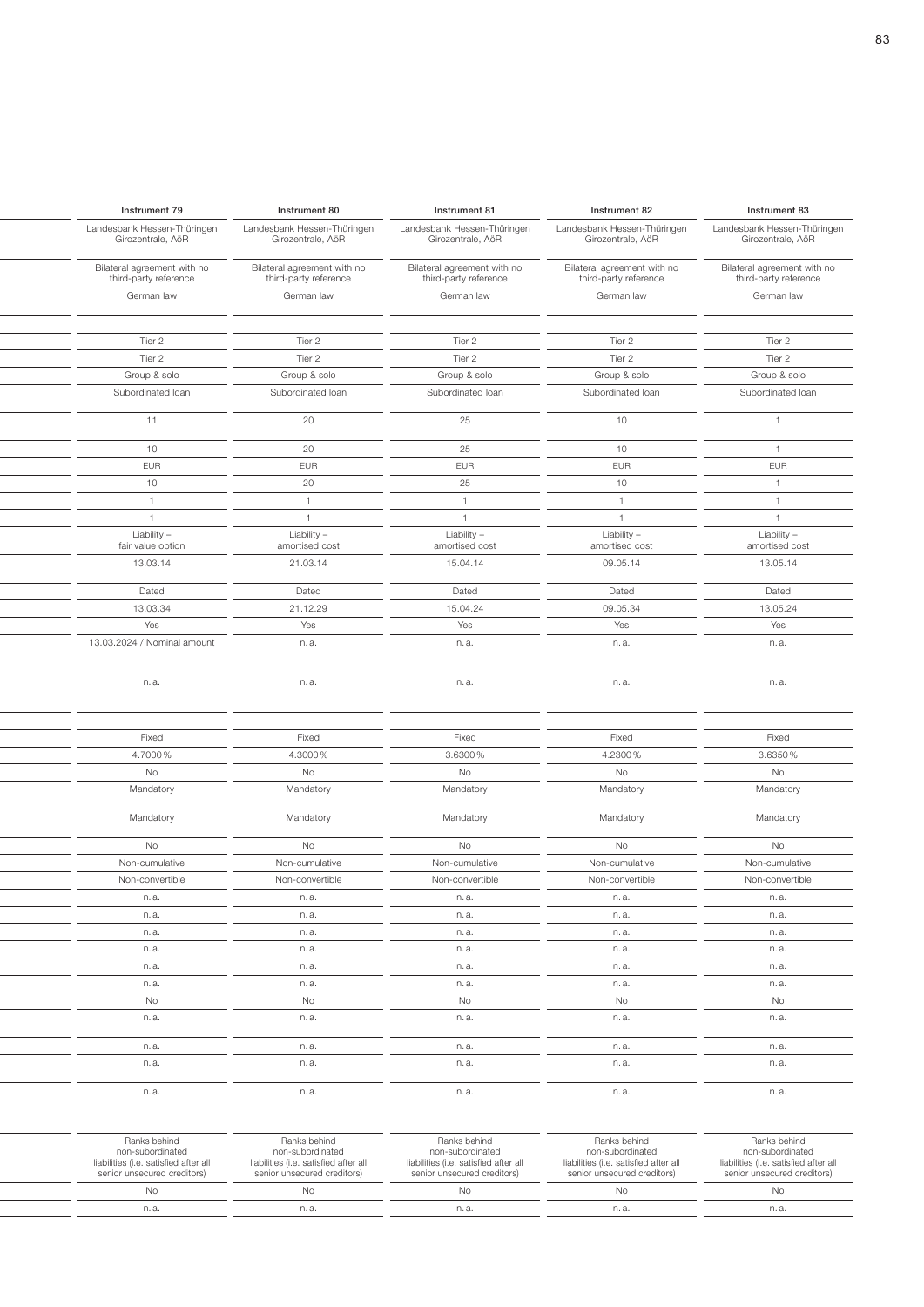|          | Key Features of the Capital Instruments                                                                             | Instrument 84                                                                                            | Instrument 85                                                                                            | Instrument 86                                                                                            |
|----------|---------------------------------------------------------------------------------------------------------------------|----------------------------------------------------------------------------------------------------------|----------------------------------------------------------------------------------------------------------|----------------------------------------------------------------------------------------------------------|
|          | Issuer                                                                                                              | Landesbank Hessen-Thüringen<br>Girozentrale, AöR                                                         | Landesbank Hessen-Thüringen<br>Girozentrale, AöR                                                         | Landesbank Hessen-Thüringen<br>Girozentrale, AöR                                                         |
|          |                                                                                                                     |                                                                                                          |                                                                                                          |                                                                                                          |
|          | Unique identifier (e.g. CUSIP, ISIN<br>or Bloomberg identifier for private placement)                               | DE000HLB4L07                                                                                             | Bilateral agreement with no<br>third-party reference                                                     | Bilateral agreement with no<br>third-party reference                                                     |
|          | Law applicable to the instrument                                                                                    | German law                                                                                               | German law                                                                                               | German law                                                                                               |
|          | <b>Regulatory treatment</b>                                                                                         |                                                                                                          |                                                                                                          |                                                                                                          |
|          | CRR transitional provisions <sup>1)</sup>                                                                           | Tier 2                                                                                                   | Tier 2                                                                                                   | Tier 2                                                                                                   |
|          | Post-transitional CRR rules                                                                                         | Tier 2                                                                                                   | Tier 2                                                                                                   | Tier 2                                                                                                   |
|          | Eligible at solo/group/group&solo levels                                                                            | Group & solo                                                                                             | Group & solo                                                                                             | Group & solo                                                                                             |
|          | Instrument type                                                                                                     | Subordinated bond                                                                                        | Subordinated loan                                                                                        | Subordinated loan                                                                                        |
|          | Amount eligible as regulatory own funds<br>(in $\epsilon$ m, as at most recent reporting date)                      | 20                                                                                                       | 8                                                                                                        | 25                                                                                                       |
|          | Par value of instrument (issue currency, in $\epsilon$ m)                                                           | 20                                                                                                       | 8                                                                                                        | 25                                                                                                       |
|          | Issue currency                                                                                                      | <b>EUR</b>                                                                                               | <b>EUR</b>                                                                                               | <b>EUR</b>                                                                                               |
|          | Par value of instrument (EUR equivalent, in $\in$ m)                                                                | 20                                                                                                       | 8                                                                                                        | 25                                                                                                       |
| 9а       | Issue price                                                                                                         | $\overline{1}$                                                                                           | $\overline{1}$                                                                                           | $\overline{1}$                                                                                           |
| 9b       | Redemption price                                                                                                    |                                                                                                          | $\overline{1}$                                                                                           | $\overline{1}$                                                                                           |
|          | 10 Accounting classification                                                                                        | Liability -<br>amortised cost                                                                            | Liability -<br>amortised cost                                                                            | Liability -<br>amortised cost                                                                            |
|          | 11 Original issue date                                                                                              | 23.05.14                                                                                                 | 03.06.14                                                                                                 | 05.06.14                                                                                                 |
|          | 12 Perpetual or dated                                                                                               | Dated                                                                                                    | Dated                                                                                                    | Dated                                                                                                    |
|          | 13 Original maturity date                                                                                           | 23.05.24                                                                                                 | 03.06.24                                                                                                 | 05.06.24                                                                                                 |
|          | 14 Issuer call subject to prior supervisory approval                                                                | Yes                                                                                                      | Yes                                                                                                      | Yes                                                                                                      |
|          | 15 Optional call date and redemption amount                                                                         | n.a.                                                                                                     | n.a.                                                                                                     | n.a.                                                                                                     |
|          | 16 Subsequent call dates, if applicable                                                                             | n. a.                                                                                                    | n. a.                                                                                                    | n.a.                                                                                                     |
|          | Coupons/dividends                                                                                                   |                                                                                                          |                                                                                                          |                                                                                                          |
|          | 17 Fixed or floating dividend/coupon                                                                                | Floating                                                                                                 | Fixed                                                                                                    | Fixed                                                                                                    |
| 18       | Coupon rate and any related index                                                                                   | 1.6300 % / Euribor                                                                                       | 3.3100%                                                                                                  | 3.3500%                                                                                                  |
| 19       | Existence of a dividend stopper                                                                                     | No                                                                                                       | No                                                                                                       | No                                                                                                       |
|          | 20a Fully discretionary, partially discretionary or mandatory                                                       | Mandatory                                                                                                | Mandatory                                                                                                | Mandatory                                                                                                |
|          | (in terms of timing)<br>20b Fully discretionary, partially discretionary or mandatory<br>(in terms of amount)       | Mandatory                                                                                                | Mandatory                                                                                                | Mandatory                                                                                                |
|          |                                                                                                                     |                                                                                                          |                                                                                                          | No                                                                                                       |
| 21       | Existence of a step up or other incentive to redeem<br>Non-cumulative or cumulative                                 | No                                                                                                       | No                                                                                                       | Non-cumulative                                                                                           |
| 22<br>23 | Convertible or non-convertible                                                                                      | Non-cumulative<br>Non-convertible                                                                        | Non-cumulative<br>Non-convertible                                                                        | Non-convertible                                                                                          |
|          |                                                                                                                     |                                                                                                          |                                                                                                          |                                                                                                          |
|          | 24 If convertible: conversion trigger(s)<br>25 If convertible: full or partial                                      | n. a.<br>n. a.                                                                                           | n. a.                                                                                                    | n. a.<br>n.a.                                                                                            |
|          | 26 If convertible: conversion rate                                                                                  |                                                                                                          | n. a.<br>n. a.                                                                                           | n.a.                                                                                                     |
|          | 27 If convertible: conversion obligatory or optional                                                                | n. a.<br>n. a.                                                                                           | n. a.                                                                                                    | n.a.                                                                                                     |
|          | 28 If convertible: instrument type to be converted into                                                             |                                                                                                          |                                                                                                          |                                                                                                          |
|          | 29 If convertible: issuer of instrument to be converted into                                                        | n. a.                                                                                                    | n. a.                                                                                                    | n.a.                                                                                                     |
|          | 30 Write-down features                                                                                              | n. a.<br>No                                                                                              | n. a.<br>No                                                                                              | n.a.<br>No                                                                                               |
|          | 31 If write-down: write-down trigger(s)                                                                             | n. a.                                                                                                    | n. a.                                                                                                    | n.a.                                                                                                     |
|          | 32 If write-down: full or partial                                                                                   | n. a.                                                                                                    | n. a.                                                                                                    | n.a.                                                                                                     |
|          | 33 If write-down: permanent/temporary/n.a.                                                                          | n. a.                                                                                                    | n. a.                                                                                                    | n.a.                                                                                                     |
|          | 34 If temporary write-down: reversal mechanism                                                                      | n. a.                                                                                                    | n. a.                                                                                                    | n.a.                                                                                                     |
|          | 35 Position in subordination hierarchy in liquidation<br>(specify instrument type immediately senior to instrument) | Ranks behind<br>non-subordinated<br>liabilities (i.e. satisfied after all<br>senior unsecured creditors) | Ranks behind<br>non-subordinated<br>liabilities (i.e. satisfied after all<br>senior unsecured creditors) | Ranks behind<br>non-subordinated<br>liabilities (i.e. satisfied after all<br>senior unsecured creditors) |
|          | 36 Non-compliant transitioned features                                                                              | No                                                                                                       | No                                                                                                       | No                                                                                                       |

37 If yes, specify non-compliant features nearly nearly nearly nearly nearly nearly nearly nearly nearly nearly nearly nearly nearly nearly nearly nearly nearly nearly nearly nearly nearly nearly nearly nearly nearly nearl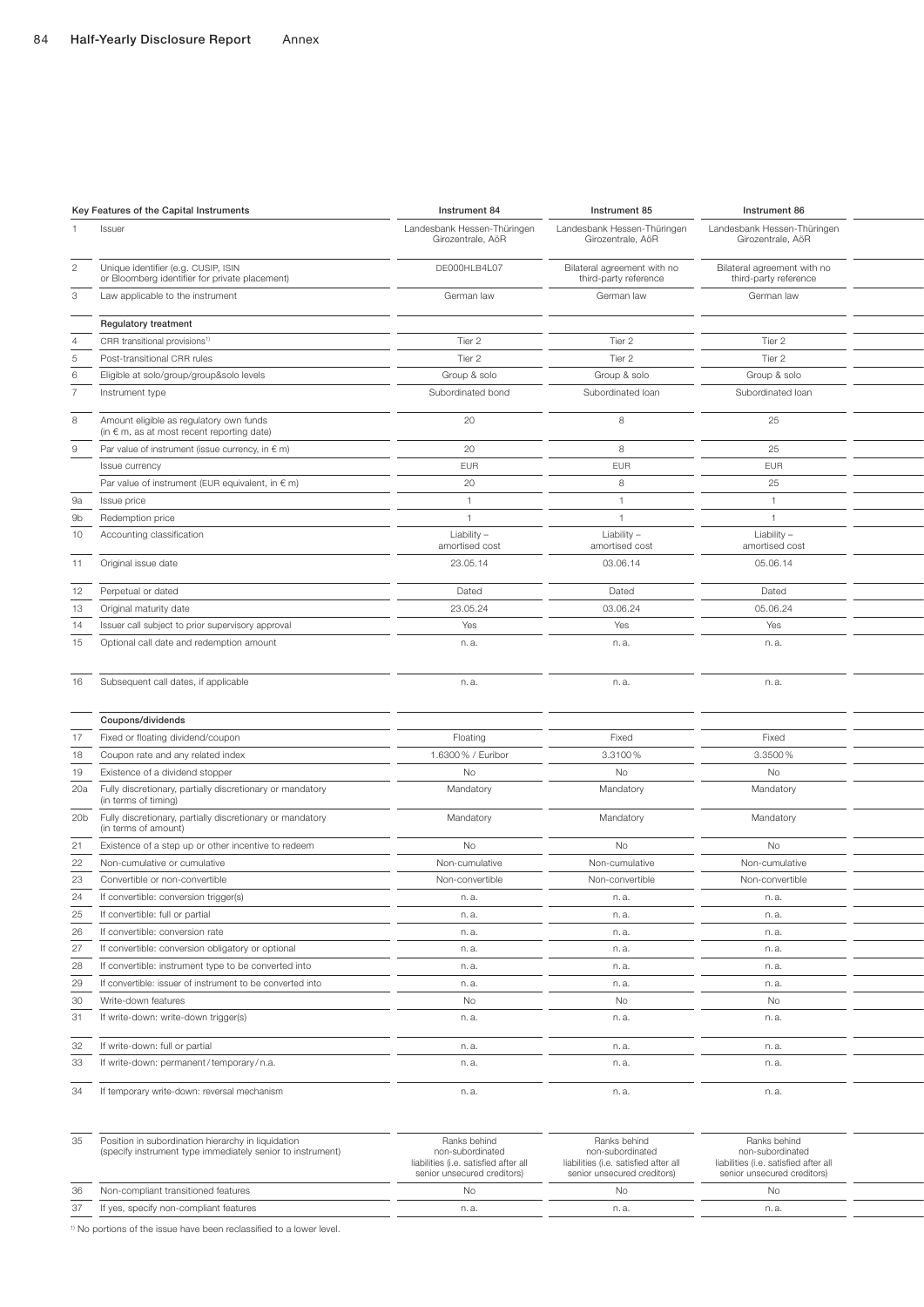| Instrument 87                                    | Instrument 88                                        | Instrument 89                                        | Instrument 90                                        | Instrument 91                                        |
|--------------------------------------------------|------------------------------------------------------|------------------------------------------------------|------------------------------------------------------|------------------------------------------------------|
| Landesbank Hessen-Thüringen<br>Girozentrale, AöR | Landesbank Hessen-Thüringen<br>Girozentrale, AöR     | Landesbank Hessen-Thüringen<br>Girozentrale, AöR     | Landesbank Hessen-Thüringen<br>Girozentrale, AöR     | Landesbank Hessen-Thüringen<br>Girozentrale, AöR     |
| DE000HLB4L15                                     | Bilateral agreement with no<br>third-party reference | Bilateral agreement with no<br>third-party reference | Bilateral agreement with no<br>third-party reference | Bilateral agreement with no<br>third-party reference |
| German law                                       | German law                                           | German law                                           | German law                                           | German law                                           |
| Tier 2                                           | Tier 2                                               | Tier 2                                               | Tier 2                                               | Tier 2                                               |
| Tier 2                                           | Tier 2                                               | Tier 2                                               | Tier 2                                               | Tier 2                                               |
| Group & solo                                     | Group & solo                                         | Group & solo                                         | Group & solo                                         | Group & solo                                         |
| Subordinated bond                                | Subordinated loan                                    | Subordinated loan                                    | Subordinated loan                                    | Subordinated loan                                    |
| 10                                               | $\mathcal{S}$                                        | 19                                                   | 30                                                   | $\mathcal{S}$                                        |
| 10                                               | $\mathcal{S}$                                        | 20                                                   | 30                                                   | $\mathcal{S}$                                        |
| <b>EUR</b>                                       | EUR                                                  | <b>EUR</b>                                           | <b>EUR</b>                                           | EUR                                                  |
| 10                                               | $\mathbf{3}$                                         | 20                                                   | 30                                                   | $\mathbf{3}$                                         |
| 1.0004                                           | $\overline{1}$                                       | $\overline{1}$                                       | $\overline{1}$                                       | $\overline{1}$                                       |
| $\overline{1}$                                   | 1                                                    | $-1$                                                 | $\overline{1}$                                       | $\overline{1}$                                       |
| Liability -<br>amortised cost                    | Liability -<br>amortised cost                        | Liability-<br>fair value option                      | Liability -<br>amortised cost                        | Liability -<br>amortised cost                        |
| 10.06.14                                         | 12.06.14                                             | 01.08.14                                             | 25.08.14                                             | 26.08.14                                             |
| Dated                                            | Dated                                                | Dated                                                | Dated                                                | Dated                                                |
| 10.06.24                                         | 12.06.34                                             | 01.08.24                                             | 01.07.25                                             | 26.08.24                                             |
| Yes                                              | Yes                                                  | Yes                                                  | Yes                                                  | Yes                                                  |
| n.a.                                             | n.a.                                                 | n.a.                                                 | n.a.                                                 | n.a.                                                 |
| n.a.                                             | n.a.                                                 | n.a.                                                 | n.a.                                                 | n.a.                                                 |
|                                                  |                                                      |                                                      |                                                      |                                                      |
| Fixed                                            | Fixed                                                | Floating                                             | Fixed                                                | Fixed                                                |
| 3.3000%                                          | 4.0100%                                              | 1.8327% / EUR Swap interest rate                     | 3.0000%                                              | 2.9050%                                              |
| <b>No</b>                                        | No                                                   | No                                                   | <b>No</b>                                            | No                                                   |
| Mandatory                                        | Mandatory                                            | Mandatory                                            | Mandatory                                            | Mandatory                                            |
| Mandatory                                        | Mandatory                                            | Mandatory                                            | Mandatory                                            | Mandatory                                            |
| No                                               | No                                                   | No                                                   | No                                                   | No                                                   |
| Non-cumulative                                   | Non-cumulative                                       | Non-cumulative                                       | Non-cumulative                                       | Non-cumulative                                       |
| Non-convertible                                  | Non-convertible                                      | Non-convertible                                      | Non-convertible                                      | Non-convertible                                      |
| n. a.<br>n.a.                                    | n.a.<br>n.a.                                         | n.a.<br>n.a.                                         | n.a.<br>n.a.                                         | n.a.<br>n.a.                                         |
| n.a.                                             | n.a.                                                 | n.a.                                                 | n.a.                                                 | n.a.                                                 |
|                                                  | n.a.                                                 | n.a.                                                 | n.a.                                                 | n.a.                                                 |
|                                                  |                                                      |                                                      |                                                      |                                                      |
| n.a.<br>n.a.                                     | n.a.                                                 | n.a.                                                 | n.a.                                                 | n.a.                                                 |
|                                                  |                                                      |                                                      |                                                      |                                                      |
| n.a.<br><b>No</b>                                | n.a.<br>No                                           | n.a.<br><b>No</b>                                    | n.a.<br><b>No</b>                                    | n.a.<br>No                                           |
| n.a.                                             | n.a.                                                 | n.a.                                                 | n. a.                                                | n.a.                                                 |
| n.a.                                             | n.a.                                                 | n.a.                                                 | n.a.                                                 | n.a.                                                 |
| n.a.                                             | n.a.                                                 | n.a.                                                 | n.a.                                                 | n.a.                                                 |

| Ranks behind<br>non-subordinated<br>liabilities (i.e. satisfied after P'<br>senior unsecured creditors) | Ranks behind<br>non-subordinated<br>liabilities (i.e. satisfied after all<br>senior unsecured creditors) | Ranks behind<br>non-subordinated<br>liabilities (i.e. satisfied after all<br>senior unsecured creditors) | Ranks behind<br>non-subordinated<br>liabilities (i.e. satisfied after all<br>senior unsecured creditors) | Ranks behind<br>non-subordinated<br>liabilities (i.e. satisfied after all<br>senior unsecured creditors) |
|---------------------------------------------------------------------------------------------------------|----------------------------------------------------------------------------------------------------------|----------------------------------------------------------------------------------------------------------|----------------------------------------------------------------------------------------------------------|----------------------------------------------------------------------------------------------------------|
|                                                                                                         |                                                                                                          |                                                                                                          |                                                                                                          |                                                                                                          |
|                                                                                                         |                                                                                                          |                                                                                                          |                                                                                                          |                                                                                                          |
|                                                                                                         |                                                                                                          |                                                                                                          |                                                                                                          |                                                                                                          |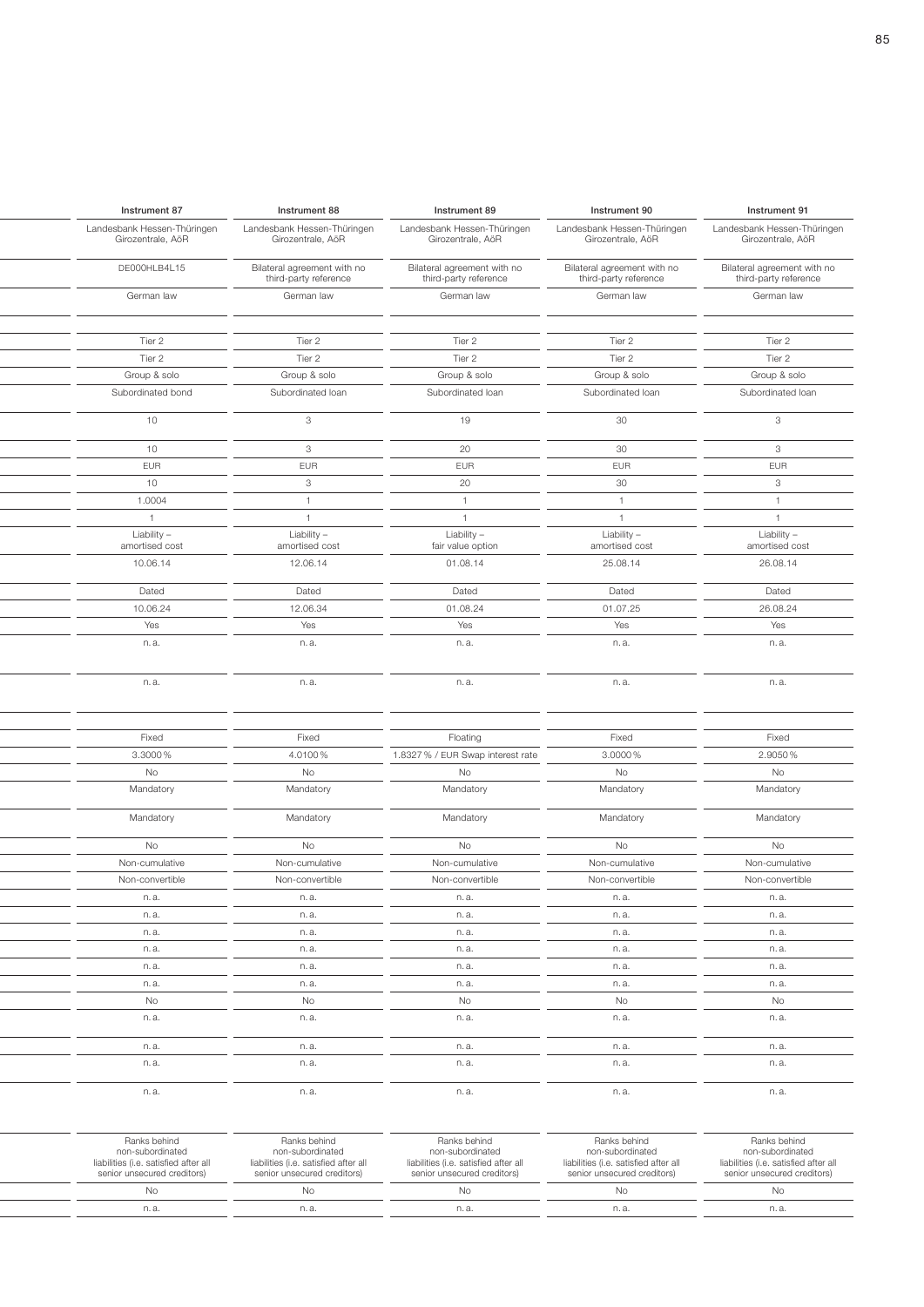|     | Key Features of the Capital Instruments                                                                             | Instrument 92                                                                                            | Instrument 93                                                                                            | Instrument 94                                                                                            |
|-----|---------------------------------------------------------------------------------------------------------------------|----------------------------------------------------------------------------------------------------------|----------------------------------------------------------------------------------------------------------|----------------------------------------------------------------------------------------------------------|
|     | Issuer                                                                                                              | Landesbank Hessen-Thüringen<br>Girozentrale, AöR                                                         | Landesbank Hessen-Thüringen<br>Girozentrale, AöR                                                         | Landesbank Hessen-Thüringen<br>Girozentrale, AöR                                                         |
|     |                                                                                                                     |                                                                                                          |                                                                                                          |                                                                                                          |
|     | Unique identifier (e.g. CUSIP, ISIN<br>or Bloomberg identifier for private placement)                               | Bilateral agreement with no<br>third-party reference                                                     | Bilateral agreement with no<br>third-party reference                                                     | Bilateral agreement with no<br>third-party reference                                                     |
|     | Law applicable to the instrument                                                                                    | German law                                                                                               | German law                                                                                               | German law                                                                                               |
|     | <b>Regulatory treatment</b>                                                                                         |                                                                                                          |                                                                                                          |                                                                                                          |
|     | CRR transitional provisions <sup>1)</sup>                                                                           | Tier 2                                                                                                   | Tier 2                                                                                                   | Tier 2                                                                                                   |
|     | Post-transitional CRR rules                                                                                         | Tier 2                                                                                                   | Tier 2                                                                                                   | Tier 2                                                                                                   |
|     | Eligible at solo/group/group&solo levels                                                                            | Group & solo                                                                                             | Group & solo                                                                                             | Group & solo                                                                                             |
|     | Instrument type                                                                                                     | Subordinated loan                                                                                        | Subordinated loan                                                                                        | Subordinated loan                                                                                        |
|     | Amount eligible as regulatory own funds<br>(in $\epsilon$ m, as at most recent reporting date)                      | -5                                                                                                       | 30                                                                                                       | 5                                                                                                        |
|     | Par value of instrument (issue currency, in $\epsilon$ m)                                                           | -5                                                                                                       | 30                                                                                                       | 5                                                                                                        |
|     | Issue currency                                                                                                      | <b>EUR</b>                                                                                               | <b>EUR</b>                                                                                               | <b>EUR</b>                                                                                               |
|     | Par value of instrument (EUR equivalent, in $\in$ m)                                                                | 5                                                                                                        | $30\,$                                                                                                   | 5                                                                                                        |
| Эa  | Issue price                                                                                                         | $\overline{1}$                                                                                           | $\overline{1}$                                                                                           | $\overline{1}$                                                                                           |
| Эb  | Redemption price                                                                                                    | $\overline{1}$                                                                                           | $\overline{1}$                                                                                           | $\overline{1}$                                                                                           |
| 10  | Accounting classification                                                                                           | Liability -<br>amortised cost                                                                            | Liability -<br>amortised cost                                                                            | Liability -<br>amortised cost                                                                            |
|     | 11 Original issue date                                                                                              | 27.08.14                                                                                                 | 03.09.14                                                                                                 | 10.09.14                                                                                                 |
| 12  | Perpetual or dated                                                                                                  | Dated                                                                                                    | Dated                                                                                                    | Dated                                                                                                    |
| 13  | Original maturity date                                                                                              | 27.08.29                                                                                                 | 03.09.29                                                                                                 | 10.09.26                                                                                                 |
| 14  | Issuer call subject to prior supervisory approval                                                                   | Yes                                                                                                      | Yes                                                                                                      | Yes                                                                                                      |
|     | 15 Optional call date and redemption amount                                                                         | n.a.                                                                                                     | n.a.                                                                                                     | n.a.                                                                                                     |
| 16  | Subsequent call dates, if applicable                                                                                | n.a.                                                                                                     | n.a.                                                                                                     | n.a.                                                                                                     |
|     | Coupons/dividends                                                                                                   |                                                                                                          |                                                                                                          |                                                                                                          |
| 17  | Fixed or floating dividend/coupon                                                                                   | Fixed                                                                                                    | Fixed                                                                                                    | Fixed                                                                                                    |
| 18  | Coupon rate and any related index                                                                                   | 3.2650%                                                                                                  | 3.1500%                                                                                                  | 3.0300%                                                                                                  |
| 19  | Existence of a dividend stopper                                                                                     | No                                                                                                       | No                                                                                                       | No                                                                                                       |
| 20a | Fully discretionary, partially discretionary or mandatory                                                           | Mandatory                                                                                                | Mandatory                                                                                                | Mandatory                                                                                                |
|     | (in terms of timing)                                                                                                |                                                                                                          |                                                                                                          |                                                                                                          |
|     | 20b Fully discretionary, partially discretionary or mandatory<br>(in terms of amount)                               | Mandatory                                                                                                | Mandatory                                                                                                | Mandatory                                                                                                |
| 21  | Existence of a step up or other incentive to redeem                                                                 | No                                                                                                       | No                                                                                                       | No                                                                                                       |
| 22  | Non-cumulative or cumulative                                                                                        | Non-cumulative                                                                                           | Non-cumulative                                                                                           | Non-cumulative                                                                                           |
| 23  | Convertible or non-convertible                                                                                      | Non-convertible                                                                                          | Non-convertible                                                                                          | Non-convertible                                                                                          |
|     | 24 If convertible: conversion trigger(s)                                                                            | n.a.                                                                                                     | n. a.                                                                                                    | n.a.                                                                                                     |
|     | 25 If convertible: full or partial                                                                                  | n. a.                                                                                                    | n. a.                                                                                                    | n.a.                                                                                                     |
|     | 26 If convertible: conversion rate                                                                                  | n.a.                                                                                                     | n. a.                                                                                                    | n.a.                                                                                                     |
|     | 27 If convertible: conversion obligatory or optional                                                                | n.a.                                                                                                     | n.a.                                                                                                     | n.a.                                                                                                     |
|     | 28 If convertible: instrument type to be converted into                                                             | n. a.                                                                                                    | n. a.                                                                                                    | n.a.                                                                                                     |
|     | 29 If convertible: issuer of instrument to be converted into                                                        | n.a.                                                                                                     | n.a.                                                                                                     | n.a.                                                                                                     |
|     | 30 Write-down features                                                                                              | No                                                                                                       | No                                                                                                       | No                                                                                                       |
|     | 31 If write-down: write-down trigger(s)                                                                             | n. a.                                                                                                    | n. a.                                                                                                    | n.a.                                                                                                     |
|     | 32 If write-down: full or partial                                                                                   | n. a.                                                                                                    | n. a.                                                                                                    | n.a.                                                                                                     |
|     | 33 If write-down: permanent/temporary/n.a.                                                                          | n. a.                                                                                                    | n. a.                                                                                                    | n.a.                                                                                                     |
|     | 34 If temporary write-down: reversal mechanism                                                                      | n. a.                                                                                                    | n. a.                                                                                                    | n.a.                                                                                                     |
|     | 35 Position in subordination hierarchy in liquidation<br>(specify instrument type immediately senior to instrument) | Ranks behind<br>non-subordinated<br>liabilities (i.e. satisfied after all<br>senior unsecured creditors) | Ranks behind<br>non-subordinated<br>liabilities (i.e. satisfied after all<br>senior unsecured creditors) | Ranks behind<br>non-subordinated<br>liabilities (i.e. satisfied after all<br>senior unsecured creditors) |
|     | 36 Non-compliant transitioned features                                                                              | No                                                                                                       | No                                                                                                       | No                                                                                                       |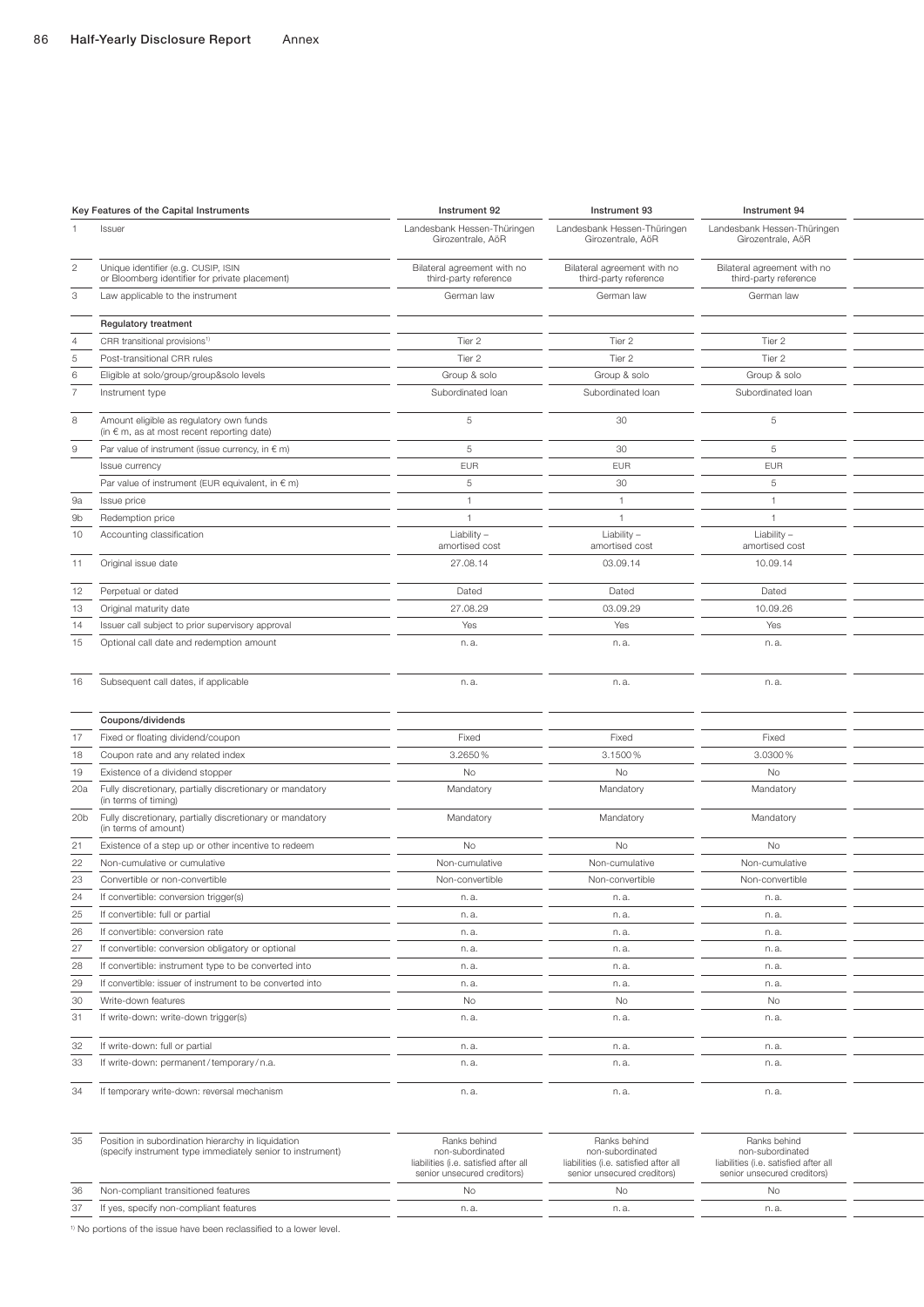| Instrument 95                                        | Instrument 96                                        | Instrument 97                                        | Instrument 98                                        | Instrument 99                                        |
|------------------------------------------------------|------------------------------------------------------|------------------------------------------------------|------------------------------------------------------|------------------------------------------------------|
| Landesbank Hessen-Thüringen<br>Girozentrale, AöR     | Landesbank Hessen-Thüringen<br>Girozentrale, AöR     | Landesbank Hessen-Thüringen<br>Girozentrale, AöR     | Landesbank Hessen-Thüringen<br>Girozentrale, AöR     | Landesbank Hessen-Thüringen<br>Girozentrale, AöR     |
| Bilateral agreement with no<br>third-party reference | Bilateral agreement with no<br>third-party reference | Bilateral agreement with no<br>third-party reference | Bilateral agreement with no<br>third-party reference | Bilateral agreement with no<br>third-party reference |
| German law                                           | German law                                           | German law                                           | German law                                           | German law                                           |
| Tier 2                                               | Tier 2                                               | Tier 2                                               | Tier 2                                               | Tier 2                                               |
| Tier 2                                               | Tier 2                                               | Tier 2                                               | Tier 2                                               | Tier 2                                               |
| Group & solo                                         | Group & solo                                         | Group & solo                                         | Group & solo                                         | Group & solo                                         |
| Subordinated loan                                    | Subordinated loan                                    | Subordinated loan                                    | Subordinated loan                                    | Subordinated loan                                    |
| 15                                                   | 20                                                   | 5                                                    | $\overline{2}$                                       | $5\overline{)}$                                      |
| 15                                                   | 20                                                   | $5\overline{)}$                                      | $\overline{2}$                                       | $5\overline{)}$                                      |
| <b>EUR</b>                                           | EUR                                                  | <b>EUR</b>                                           | EUR                                                  | EUR                                                  |
| 15                                                   | 20                                                   | 5                                                    | $\overline{2}$                                       | $5\overline{)}$                                      |
| $\overline{1}$                                       | $\overline{1}$                                       | $\overline{1}$                                       | $\mathbf{1}$                                         | $\overline{1}$                                       |
| $\overline{1}$                                       | 1                                                    | $\overline{1}$                                       | $\overline{1}$                                       | $\overline{1}$                                       |
| Liability -<br>amortised cost                        | Liability -<br>amortised cost                        | Liability-<br>amortised cost                         | Liability -<br>amortised cost                        | Liability -<br>amortised cost                        |
| 19.09.14                                             | 02.10.14                                             | 02.10.14                                             | 29.10.14                                             | 11.11.14                                             |
| Dated                                                | Dated                                                | Dated                                                | Dated                                                | Dated                                                |
| 19.09.33                                             | 02.10.34                                             | 02.10.24                                             | 29.10.24                                             | 11.11.24                                             |
| Yes                                                  | Yes                                                  | Yes                                                  | Yes                                                  | Yes                                                  |
| n.a.                                                 | n.a.                                                 | n.a.                                                 | n.a.                                                 | n.a.                                                 |
| n.a.                                                 | n.a.                                                 | n.a.                                                 | n.a.                                                 | n.a.                                                 |
|                                                      |                                                      |                                                      |                                                      |                                                      |
| Fixed<br>3.5600%                                     | Fixed<br>3.4550%                                     | Fixed<br>2.8100%                                     | Fixed<br>2.7000%                                     | Fixed<br>2.7150%                                     |
| <b>No</b>                                            | No                                                   | No                                                   | <b>No</b>                                            | No                                                   |
| Mandatory                                            | Mandatory                                            | Mandatory                                            | Mandatory                                            | Mandatory                                            |
| Mandatory                                            | Mandatory                                            | Mandatory                                            | Mandatory                                            | Mandatory                                            |
| No                                                   | No                                                   | No                                                   | No                                                   | No                                                   |
| Non-cumulative                                       | Non-cumulative                                       | Non-cumulative                                       | Non-cumulative                                       | Non-cumulative                                       |
| Non-convertible                                      | Non-convertible                                      | Non-convertible                                      | Non-convertible                                      | Non-convertible                                      |
| n. a.                                                | n.a.                                                 | n.a.                                                 | n.a.                                                 | n.a.                                                 |
| n.a.                                                 | n.a.                                                 | n.a.                                                 | n.a.                                                 | n.a.                                                 |
| n.a.                                                 | n.a.                                                 | n.a.                                                 | n.a.                                                 | n.a.                                                 |
| n.a.                                                 | n.a.                                                 | n.a.                                                 | n.a.                                                 | n.a.                                                 |
| n.a.                                                 | n.a.                                                 | n.a.                                                 | n.a.                                                 | n.a.                                                 |
| n.a.<br>No                                           | n.a.<br>No                                           | n.a.<br><b>No</b>                                    | n.a.<br><b>No</b>                                    | n.a.<br>No                                           |
|                                                      |                                                      |                                                      |                                                      |                                                      |
| n.a.                                                 | n.a.                                                 | n.a.                                                 | n.a.                                                 | n.a.                                                 |
|                                                      |                                                      |                                                      |                                                      |                                                      |
| n. a.<br>n.a.                                        | n.a.<br>n.a.                                         | n.a.<br>n.a.                                         | n.a.<br>n.a.                                         | n.a.<br>n.a.                                         |

| Ranks behind<br>non-subordinated<br>liabilities (i.e. satisfied after P'<br>senior unsecured creditors) | Ranks behind<br>non-subordinated<br>liabilities (i.e. satisfied after all<br>senior unsecured creditors) | Ranks behind<br>non-subordinated<br>liabilities (i.e. satisfied after all<br>senior unsecured creditors) | Ranks behind<br>non-subordinated<br>liabilities (i.e. satisfied after all<br>senior unsecured creditors) | Ranks behind<br>non-subordinated<br>liabilities (i.e. satisfied after all<br>senior unsecured creditors) |
|---------------------------------------------------------------------------------------------------------|----------------------------------------------------------------------------------------------------------|----------------------------------------------------------------------------------------------------------|----------------------------------------------------------------------------------------------------------|----------------------------------------------------------------------------------------------------------|
|                                                                                                         |                                                                                                          |                                                                                                          |                                                                                                          |                                                                                                          |
|                                                                                                         |                                                                                                          |                                                                                                          |                                                                                                          |                                                                                                          |
|                                                                                                         |                                                                                                          |                                                                                                          |                                                                                                          |                                                                                                          |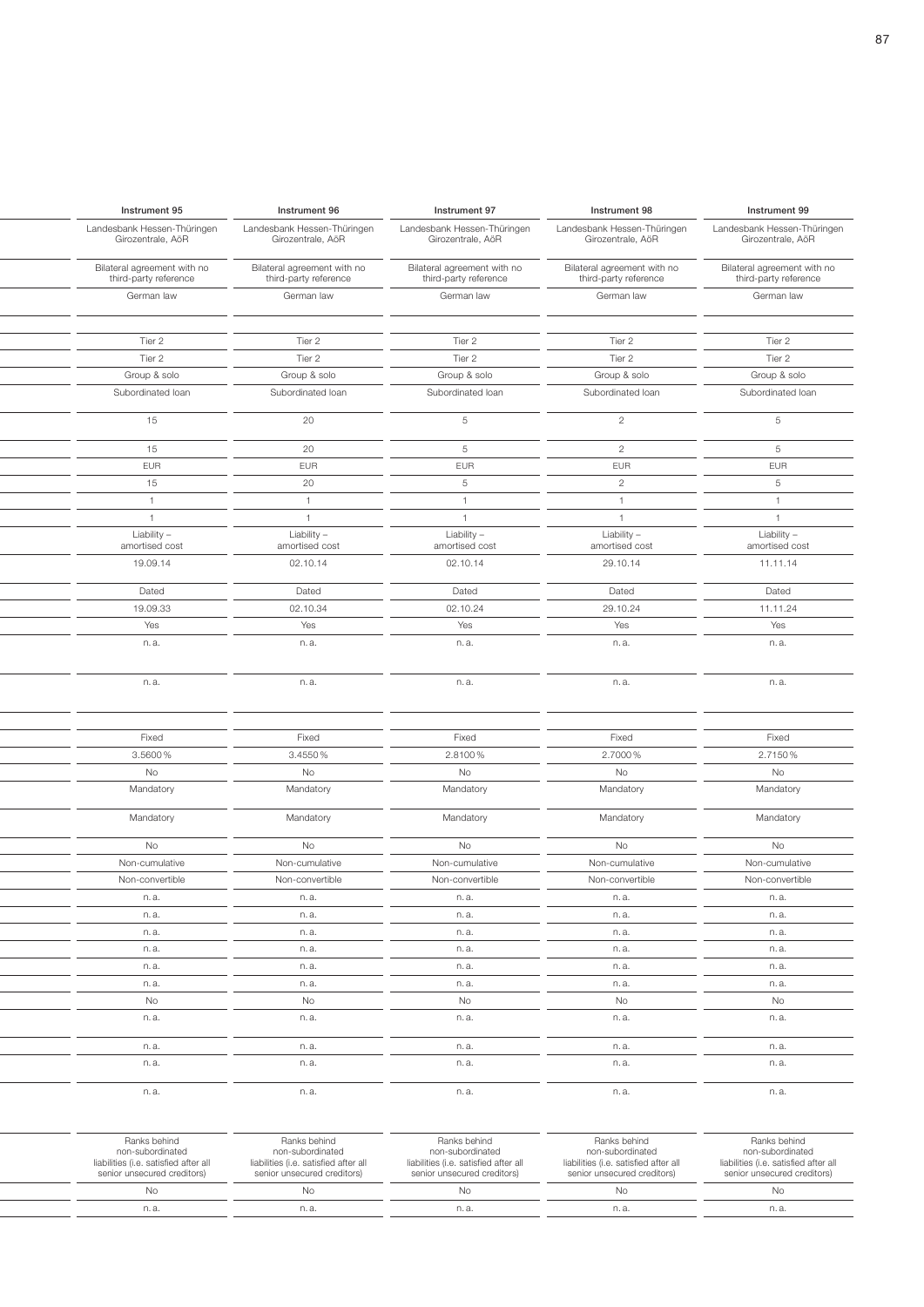|                 | Key Features of the Capital Instruments                                                                             | Instrument 100                                                                                           | Instrument 101                                                                                           | Instrument 102                                                                                           |
|-----------------|---------------------------------------------------------------------------------------------------------------------|----------------------------------------------------------------------------------------------------------|----------------------------------------------------------------------------------------------------------|----------------------------------------------------------------------------------------------------------|
|                 | Issuer                                                                                                              | Landesbank Hessen-Thüringen<br>Girozentrale, AöR                                                         | Landesbank Hessen-Thüringen<br>Girozentrale, AöR                                                         | Landesbank Hessen-Thüringen<br>Girozentrale, AöR                                                         |
|                 | Unique identifier (e.g. CUSIP, ISIN<br>or Bloomberg identifier for private placement)                               | DE000HLB1V32                                                                                             | DE000HLB1KN5                                                                                             | Bilateral agreement with no<br>third-party reference                                                     |
|                 | Law applicable to the instrument                                                                                    | German law                                                                                               | German law                                                                                               | German law                                                                                               |
|                 | <b>Regulatory treatment</b>                                                                                         |                                                                                                          |                                                                                                          |                                                                                                          |
|                 | CRR transitional provisions <sup>1)</sup>                                                                           | Tier 2                                                                                                   | Tier 2                                                                                                   | Tier 2                                                                                                   |
|                 | Post-transitional CRR rules                                                                                         | Tier 2                                                                                                   | Tier 2                                                                                                   | Tier 2                                                                                                   |
|                 | Eligible at solo/group/group&solo levels                                                                            | Group & solo                                                                                             | Group & solo                                                                                             | Group & solo                                                                                             |
|                 | Instrument type                                                                                                     | Subordinated bond                                                                                        | Subordinated bond                                                                                        | Subordinated loan                                                                                        |
|                 | Amount eligible as regulatory own funds<br>(in $\epsilon$ m, as at most recent reporting date)                      | 50                                                                                                       | 97                                                                                                       | 3                                                                                                        |
|                 | Par value of instrument (issue currency, in $\epsilon$ m)                                                           | 50                                                                                                       | 100                                                                                                      | $\mathcal{S}$                                                                                            |
|                 | Issue currency                                                                                                      | <b>EUR</b>                                                                                               | <b>EUR</b>                                                                                               | <b>EUR</b>                                                                                               |
|                 | Par value of instrument (EUR equivalent, in $\epsilon$ m)                                                           | 50                                                                                                       | 100                                                                                                      | $\mathcal{S}$                                                                                            |
| 9а              | Issue price                                                                                                         | $\overline{1}$                                                                                           | 0.979749092                                                                                              | $-1$                                                                                                     |
| 9b              | Redemption price                                                                                                    | $\overline{1}$                                                                                           | $\overline{1}$                                                                                           | $\overline{1}$                                                                                           |
|                 | 10 Accounting classification                                                                                        | Liability -<br>amortised cost                                                                            | Liability -<br>amortised cost                                                                            | Liability -<br>amortised cost                                                                            |
|                 | 11 Original issue date                                                                                              | 18.11.14                                                                                                 | 19.11.14                                                                                                 | 12.12.14                                                                                                 |
|                 | 12 Perpetual or dated                                                                                               | Dated                                                                                                    | Dated                                                                                                    | Dated                                                                                                    |
|                 | 13 Original maturity date                                                                                           | 18.11.24                                                                                                 | 19.11.24                                                                                                 | 12.06.25                                                                                                 |
| 14              | Issuer call subject to prior supervisory approval                                                                   | Yes                                                                                                      | Yes                                                                                                      | Yes                                                                                                      |
|                 | 15 Optional call date and redemption amount                                                                         | n. a.                                                                                                    | n. a.                                                                                                    | n.a.                                                                                                     |
|                 | 16 Subsequent call dates, if applicable                                                                             | n. a.                                                                                                    | n. a.                                                                                                    | n.a.                                                                                                     |
|                 | Coupons/dividends                                                                                                   |                                                                                                          |                                                                                                          |                                                                                                          |
| 17              | Fixed or floating dividend/coupon                                                                                   | Fixed                                                                                                    | Fixed                                                                                                    | Fixed                                                                                                    |
| 18              | Coupon rate and any related index                                                                                   | 2.6900%                                                                                                  | 2.5000%                                                                                                  | 2.6200%                                                                                                  |
| 19              | Existence of a dividend stopper                                                                                     | No                                                                                                       | No                                                                                                       | No                                                                                                       |
| 20a             | Fully discretionary, partially discretionary or mandatory                                                           | Mandatory                                                                                                | Mandatory                                                                                                | Mandatory                                                                                                |
| 20 <sub>b</sub> | (in terms of timing)<br>Fully discretionary, partially discretionary or mandatory                                   | Mandatory                                                                                                | Mandatory                                                                                                | Mandatory                                                                                                |
|                 | (in terms of amount)                                                                                                |                                                                                                          |                                                                                                          |                                                                                                          |
| 21              | Existence of a step up or other incentive to redeem                                                                 | No                                                                                                       | No                                                                                                       | No                                                                                                       |
| 22              | Non-cumulative or cumulative                                                                                        | Non-cumulative                                                                                           | Non-cumulative                                                                                           | Non-cumulative                                                                                           |
| 23              | Convertible or non-convertible                                                                                      | Non-convertible                                                                                          | Non-convertible                                                                                          | Non-convertible                                                                                          |
|                 | 24 If convertible: conversion trigger(s)                                                                            | n. a.                                                                                                    | n. a.                                                                                                    | n.a.                                                                                                     |
|                 | 25 If convertible: full or partial                                                                                  | n. a.                                                                                                    | n. a.                                                                                                    | n.a.                                                                                                     |
|                 | 26 If convertible: conversion rate                                                                                  | n. a.                                                                                                    | n. a.                                                                                                    | n.a.                                                                                                     |
|                 | 27 If convertible: conversion obligatory or optional                                                                | n. a.                                                                                                    | n.a.                                                                                                     | n.a.                                                                                                     |
|                 | 28 If convertible: instrument type to be converted into                                                             | n. a.                                                                                                    | n. a.                                                                                                    | n.a.                                                                                                     |
|                 | 29 If convertible: issuer of instrument to be converted into                                                        | n. a.                                                                                                    | n. a.                                                                                                    | n.a.                                                                                                     |
|                 | 30 Write-down features                                                                                              | No                                                                                                       | No                                                                                                       | No                                                                                                       |
|                 | 31 If write-down: write-down trigger(s)                                                                             | n. a.                                                                                                    | n. a.                                                                                                    | n.a.                                                                                                     |
|                 | 32 If write-down: full or partial                                                                                   | n. a.                                                                                                    | n. a.                                                                                                    | n.a.                                                                                                     |
|                 | 33 If write-down: permanent/temporary/n.a.                                                                          | n. a.                                                                                                    | n. a.                                                                                                    | n.a.                                                                                                     |
|                 | 34 If temporary write-down: reversal mechanism                                                                      | n. a.                                                                                                    | n. a.                                                                                                    | n.a.                                                                                                     |
|                 | 35 Position in subordination hierarchy in liquidation<br>(specify instrument type immediately senior to instrument) | Ranks behind<br>non-subordinated<br>liabilities (i.e. satisfied after all<br>senior unsecured creditors) | Ranks behind<br>non-subordinated<br>liabilities (i.e. satisfied after all<br>senior unsecured creditors) | Ranks behind<br>non-subordinated<br>liabilities (i.e. satisfied after all<br>senior unsecured creditors) |
|                 | 36 Non-compliant transitioned features                                                                              | No                                                                                                       | No                                                                                                       | No                                                                                                       |

37 If yes, specify non-compliant features nearly nearly nearly nearly nearly nearly nearly nearly nearly nearly nearly nearly nearly nearly nearly nearly nearly nearly nearly nearly nearly nearly nearly nearly nearly nearl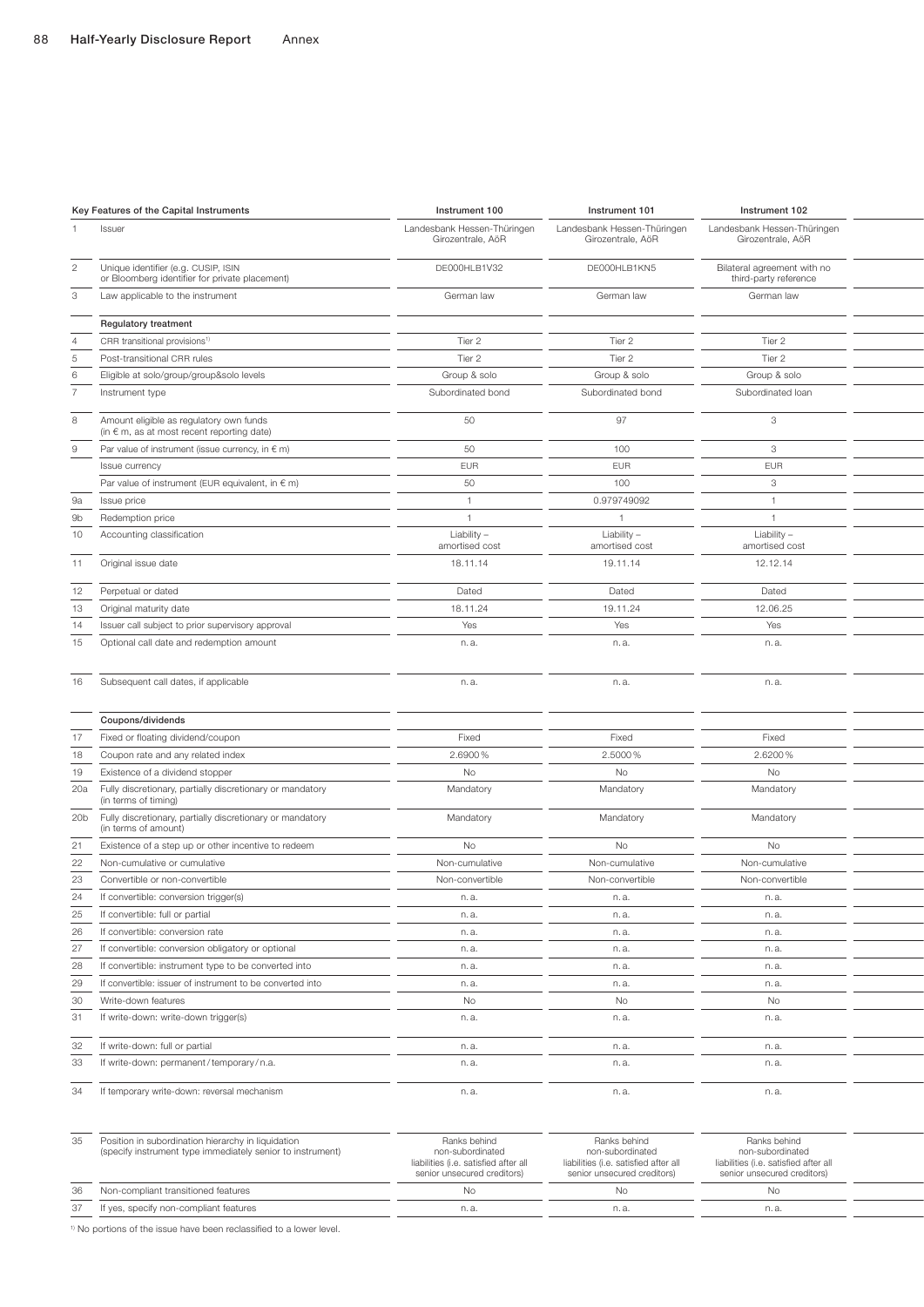| Instrument 103                                       | Instrument 104                | Instrument 105                                       | Instrument 106                                       | Instrument 107                                       |
|------------------------------------------------------|-------------------------------|------------------------------------------------------|------------------------------------------------------|------------------------------------------------------|
| Landesbank Hessen-Thüringen                          | Landesbank Hessen-Thüringen   | Landesbank Hessen-Thüringen                          | Landesbank Hessen-Thüringen                          | Landesbank Hessen-Thüringen                          |
| Girozentrale, AöR                                    | Girozentrale, AöR             | Girozentrale, AöR                                    | Girozentrale, AöR                                    | Girozentrale, AöR                                    |
| Bilateral agreement with no<br>third-party reference | DE000HLB12L7                  | Bilateral agreement with no<br>third-party reference | Bilateral agreement with no<br>third-party reference | Bilateral agreement with no<br>third-party reference |
| German law                                           | German law                    | German law                                           | German law                                           | German law                                           |
|                                                      |                               |                                                      |                                                      |                                                      |
| Tier 2                                               | Tier 2                        | Tier 2                                               | Tier 2                                               | Tier 2                                               |
| Tier 2                                               | Tier 2                        | Tier 2                                               | Tier 2                                               | Tier 2                                               |
| Group & solo                                         | Group & solo                  | Group & solo                                         | Group & solo                                         | Group & solo                                         |
| Subordinated loan                                    | Subordinated bond             | Subordinated loan                                    | Subordinated loan                                    | Subordinated loan                                    |
| 5                                                    | 15                            | 5                                                    | $\mathcal{S}$                                        | 5                                                    |
| 5                                                    | 15                            | $5\overline{)}$                                      | $\mathcal{S}$                                        | $5\overline{)}$                                      |
| <b>EUR</b>                                           | <b>EUR</b>                    | <b>EUR</b>                                           | <b>EUR</b>                                           | EUR                                                  |
| 5                                                    | 15                            | $5\overline{)}$                                      | 3                                                    | $5\overline{)}$                                      |
| $\overline{1}$                                       | $\overline{1}$                | $\overline{1}$                                       | $\overline{1}$                                       | $\overline{1}$                                       |
| $\overline{1}$                                       | $\mathbf{1}$                  | $\overline{1}$                                       | $\mathbf{1}$                                         | $\overline{1}$                                       |
| Liability -<br>amortised cost                        | Liability -<br>amortised cost | Liability -<br>amortised cost                        | Liability -<br>amortised cost                        | Liability -<br>amortised cost                        |
| 30.01.15                                             | 03.02.15                      | 24.02.15                                             | 10.03.15                                             | 30.03.15                                             |
| Dated                                                | Dated                         | Dated                                                | Dated                                                | Dated                                                |
| 30.01.25                                             | 03.02.25                      | 24.02.25                                             | 10.03.25                                             | 30.03.27                                             |
| Yes                                                  | Yes                           | Yes                                                  | Yes                                                  | Yes                                                  |
| n.a.                                                 | n.a.                          | n.a.                                                 | n.a.                                                 | n.a.                                                 |
| n.a.                                                 | n.a.                          | n.a.                                                 | n.a.                                                 | n.a.                                                 |
|                                                      |                               |                                                      |                                                      |                                                      |
| Fixed                                                | Fixed                         | Fixed                                                | Fixed                                                | Fixed                                                |
| 2.3700%                                              | 2.3700%                       | 2.3750%                                              | 2.3700%                                              | 2.3100%                                              |
| <b>No</b>                                            | No                            | No                                                   | No                                                   | No                                                   |
| Mandatory                                            | Mandatory                     | Mandatory                                            | Mandatory                                            | Mandatory                                            |
| Mandatory                                            | Mandatory                     | Mandatory                                            | Mandatory                                            | Mandatory                                            |
| No                                                   | No                            | No                                                   | No                                                   | No                                                   |
| Non-cumulative                                       | Non-cumulative                | Non-cumulative                                       | Non-cumulative                                       | Non-cumulative                                       |
| Non-convertible                                      | Non-convertible               | Non-convertible                                      | Non-convertible                                      | Non-convertible                                      |
| n. a.                                                | n.a.                          | n.a.                                                 | n.a.                                                 | n.a.                                                 |
| n.a.                                                 | n.a.                          | n.a.                                                 | n.a.                                                 | n.a.                                                 |
| n.a.                                                 | n.a.                          | n.a.                                                 | n.a.                                                 | n.a.                                                 |
| n.a.                                                 | n.a.                          | n.a.                                                 | n.a.                                                 | n.a.                                                 |
| n.a.<br>n.a.                                         | n.a.<br>n.a.                  | n.a.<br>n.a.                                         | n.a.<br>n.a.                                         | n.a.<br>n.a.                                         |
| <b>No</b>                                            | No                            | <b>No</b>                                            | <b>No</b>                                            | <b>No</b>                                            |
|                                                      |                               |                                                      |                                                      | n.a.                                                 |
|                                                      |                               |                                                      |                                                      |                                                      |
| n. a.                                                | n.a.                          | n.a.                                                 | n. a.                                                |                                                      |
| n.a.                                                 | n.a.                          | n.a.                                                 | n.a.                                                 | n.a.                                                 |
| n.a.                                                 | n.a.                          | n.a.                                                 | n. a.                                                | n.a.                                                 |

| Ranks behind<br>non-subordinated<br>liabilities (i.e. satisfied after a<br>senior unsecured creditors) | Ranks behind<br>non-subordinated<br>liabilities (i.e. satisfied after all<br>senior unsecured creditors) | Ranks behind<br>non-subordinated<br>liabilities (i.e. satisfied after all<br>senior unsecured creditors) | Ranks behind<br>non-subordinated<br>liabilities (i.e. satisfied after all<br>senior unsecured creditors) | Ranks behind<br>non-subordinated<br>liabilities (i.e. satisfied after all<br>senior unsecured creditors) |
|--------------------------------------------------------------------------------------------------------|----------------------------------------------------------------------------------------------------------|----------------------------------------------------------------------------------------------------------|----------------------------------------------------------------------------------------------------------|----------------------------------------------------------------------------------------------------------|
|                                                                                                        |                                                                                                          |                                                                                                          |                                                                                                          |                                                                                                          |
|                                                                                                        |                                                                                                          |                                                                                                          |                                                                                                          |                                                                                                          |
|                                                                                                        |                                                                                                          |                                                                                                          |                                                                                                          |                                                                                                          |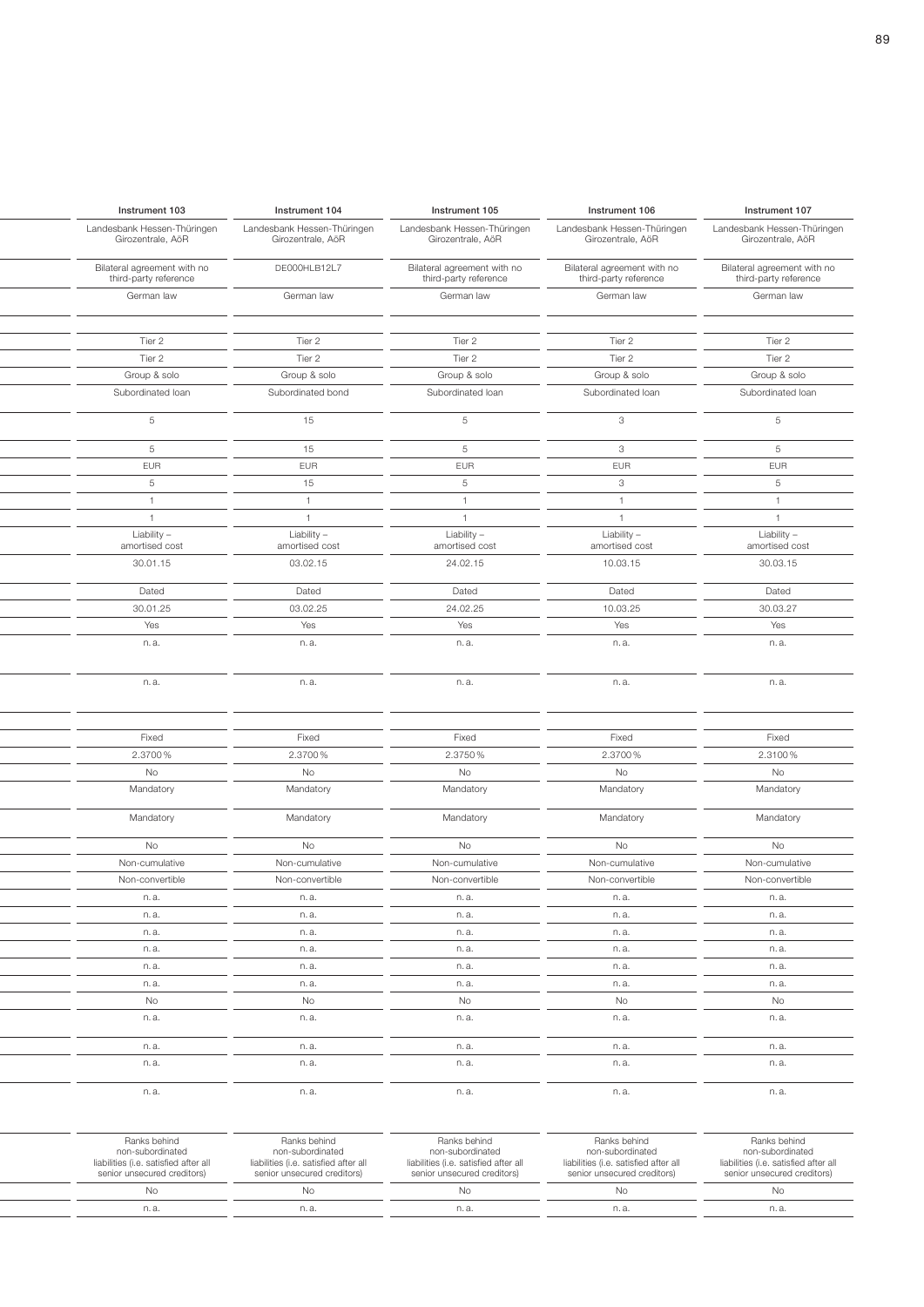|     | Key Features of the Capital Instruments                                                                             | Instrument 108                                                                                           | Instrument 109                                                                                           | Instrument 110                                                                                           |
|-----|---------------------------------------------------------------------------------------------------------------------|----------------------------------------------------------------------------------------------------------|----------------------------------------------------------------------------------------------------------|----------------------------------------------------------------------------------------------------------|
|     | Issuer                                                                                                              | Landesbank Hessen-Thüringen<br>Girozentrale, AöR                                                         | Landesbank Hessen-Thüringen<br>Girozentrale, AöR                                                         | Landesbank Hessen-Thüringen<br>Girozentrale, AöR                                                         |
|     | Unique identifier (e.g. CUSIP, ISIN<br>or Bloomberg identifier for private placement)                               | Bilateral agreement with no<br>third-party reference                                                     | Bilateral agreement with no<br>third-party reference                                                     | Bilateral agreement with no<br>third-party reference                                                     |
|     | Law applicable to the instrument                                                                                    | German law                                                                                               | German law                                                                                               | German law                                                                                               |
|     | <b>Regulatory treatment</b>                                                                                         |                                                                                                          |                                                                                                          |                                                                                                          |
|     | CRR transitional provisions <sup>1)</sup>                                                                           | Tier 2                                                                                                   | Tier 2                                                                                                   | Tier 2                                                                                                   |
|     | Post-transitional CRR rules                                                                                         | Tier 2                                                                                                   | Tier 2                                                                                                   | Tier 2                                                                                                   |
|     | Eligible at solo/group/group&solo levels                                                                            | Group & solo                                                                                             | Group & solo                                                                                             | Group & solo                                                                                             |
|     | Instrument type                                                                                                     | Subordinated loan                                                                                        | Subordinated loan                                                                                        | Subordinated loan                                                                                        |
|     | Amount eligible as regulatory own funds<br>(in € m, as at most recent reporting date)                               | -5                                                                                                       | 20                                                                                                       | 5                                                                                                        |
|     | Par value of instrument (issue currency, in $\in$ m)                                                                | 5                                                                                                        | 20                                                                                                       | 5                                                                                                        |
|     | Issue currency                                                                                                      | <b>EUR</b>                                                                                               | <b>EUR</b>                                                                                               | <b>EUR</b>                                                                                               |
|     | Par value of instrument (EUR equivalent, in $\epsilon$ m)                                                           | -5                                                                                                       | 20                                                                                                       | $5\overline{)}$                                                                                          |
| 9а  | Issue price                                                                                                         | $\overline{1}$                                                                                           | $\overline{1}$                                                                                           | $\overline{1}$                                                                                           |
| 9b  | Redemption price                                                                                                    | $\overline{1}$                                                                                           | $\overline{1}$                                                                                           | $\overline{1}$                                                                                           |
|     | 10 Accounting classification                                                                                        | Liability -<br>amortised cost                                                                            | Liability -<br>amortised cost                                                                            | Liability -<br>amortised cost                                                                            |
|     | 11 Original issue date                                                                                              | 01.04.15                                                                                                 | 10.04.15                                                                                                 | 14.04.15                                                                                                 |
| 12  | Perpetual or dated                                                                                                  | Dated                                                                                                    | Dated                                                                                                    | Dated                                                                                                    |
| 13  | Original maturity date                                                                                              | 01.04.30                                                                                                 | 10.04.25                                                                                                 | 14.04.26                                                                                                 |
| 14  | Issuer call subject to prior supervisory approval                                                                   | Yes                                                                                                      | Yes                                                                                                      | Yes                                                                                                      |
|     | 15 Optional call date and redemption amount                                                                         | n. a.                                                                                                    | n.a.                                                                                                     | n.a.                                                                                                     |
|     | 16 Subsequent call dates, if applicable                                                                             | n.a.                                                                                                     | n. a.                                                                                                    | n.a.                                                                                                     |
|     | Coupons/dividends                                                                                                   |                                                                                                          |                                                                                                          |                                                                                                          |
| 17  | Fixed or floating dividend/coupon                                                                                   | Fixed                                                                                                    | Fixed                                                                                                    | Fixed                                                                                                    |
| 18  | Coupon rate and any related index                                                                                   | 2.4000%                                                                                                  | 2.2050%                                                                                                  | 2.2200%                                                                                                  |
| 19  | Existence of a dividend stopper                                                                                     | No                                                                                                       | No                                                                                                       | No                                                                                                       |
| 20a | Fully discretionary, partially discretionary or mandatory                                                           | Mandatory                                                                                                | Mandatory                                                                                                | Mandatory                                                                                                |
|     | (in terms of timing)                                                                                                |                                                                                                          |                                                                                                          |                                                                                                          |
|     | 20b Fully discretionary, partially discretionary or mandatory<br>(in terms of amount)                               | Mandatory                                                                                                | Mandatory                                                                                                | Mandatory                                                                                                |
| 21  | Existence of a step up or other incentive to redeem                                                                 | No                                                                                                       | <b>No</b>                                                                                                | No                                                                                                       |
| 22  | Non-cumulative or cumulative                                                                                        | Non-cumulative                                                                                           | Non-cumulative                                                                                           | Non-cumulative                                                                                           |
| 23  | Convertible or non-convertible                                                                                      | Non-convertible                                                                                          | Non-convertible                                                                                          | Non-convertible                                                                                          |
|     | 24 If convertible: conversion trigger(s)                                                                            | n. a.                                                                                                    | n. a.                                                                                                    | n.a.                                                                                                     |
|     | 25 If convertible: full or partial                                                                                  | n. a.                                                                                                    | n. a.                                                                                                    | n.a.                                                                                                     |
|     | 26 If convertible: conversion rate                                                                                  | n. a.                                                                                                    | n.a.                                                                                                     | n.a.                                                                                                     |
|     | 27 If convertible: conversion obligatory or optional                                                                | n.a.                                                                                                     | n.a.                                                                                                     | n.a.                                                                                                     |
|     | 28 If convertible: instrument type to be converted into                                                             | n. a.                                                                                                    | n. a.                                                                                                    | n.a.                                                                                                     |
|     | 29 If convertible: issuer of instrument to be converted into                                                        | n. a.                                                                                                    | n.a.                                                                                                     | n.a.                                                                                                     |
|     | 30 Write-down features                                                                                              | No                                                                                                       | No                                                                                                       | No                                                                                                       |
|     | 31 If write-down: write-down trigger(s)                                                                             | n. a.                                                                                                    | n. a.                                                                                                    | n.a.                                                                                                     |
|     | 32 If write-down: full or partial                                                                                   | n. a.                                                                                                    | n. a.                                                                                                    | n.a.                                                                                                     |
|     | 33 If write-down: permanent/temporary/n.a.                                                                          | n. a.                                                                                                    | n. a.                                                                                                    | n.a.                                                                                                     |
|     | 34 If temporary write-down: reversal mechanism                                                                      | n. a.                                                                                                    | n. a.                                                                                                    | n.a.                                                                                                     |
|     | 35 Position in subordination hierarchy in liquidation<br>(specify instrument type immediately senior to instrument) | Ranks behind<br>non-subordinated<br>liabilities (i.e. satisfied after all<br>senior unsecured creditors) | Ranks behind<br>non-subordinated<br>liabilities (i.e. satisfied after all<br>senior unsecured creditors) | Ranks behind<br>non-subordinated<br>liabilities (i.e. satisfied after all<br>senior unsecured creditors) |
|     | 36 Non-compliant transitioned features                                                                              | No                                                                                                       | No                                                                                                       | No                                                                                                       |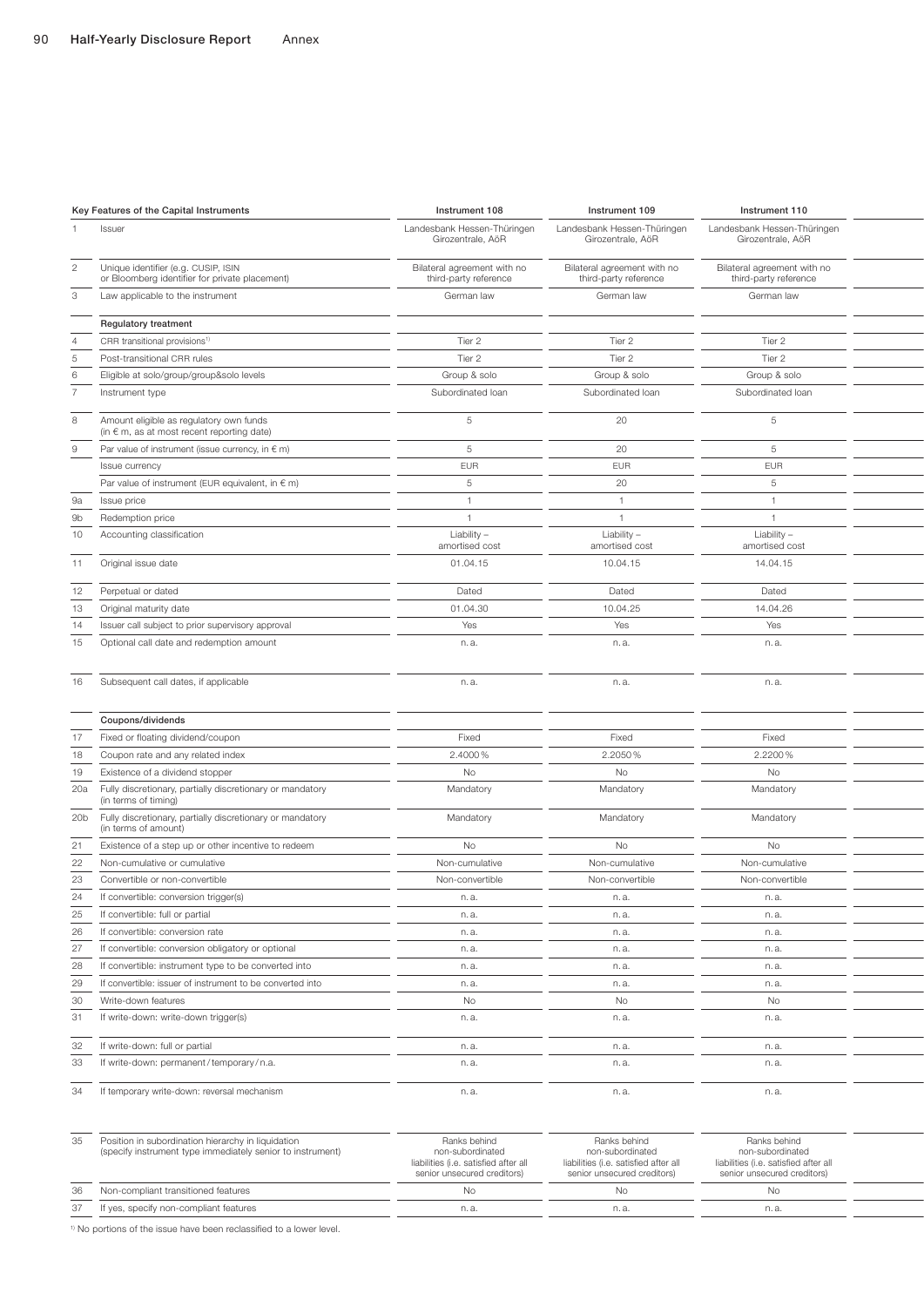| Instrument 111                                       | Instrument 112                                       | Instrument 113                                   | Instrument 114                                   | Instrument 115                                       |
|------------------------------------------------------|------------------------------------------------------|--------------------------------------------------|--------------------------------------------------|------------------------------------------------------|
| Landesbank Hessen-Thüringen<br>Girozentrale, AöR     | Landesbank Hessen-Thüringen<br>Girozentrale, AöR     | Landesbank Hessen-Thüringen<br>Girozentrale, AöR | Landesbank Hessen-Thüringen<br>Girozentrale, AöR | Landesbank Hessen-Thüringen<br>Girozentrale, AöR     |
| Bilateral agreement with no<br>third-party reference | Bilateral agreement with no<br>third-party reference | DE000HLB09P4                                     | DE000HLB13N1                                     | Bilateral agreement with no<br>third-party reference |
| German law                                           | German law                                           | German law                                       | German law                                       | German law                                           |
| Tier 2                                               | Tier 2                                               | Tier 2                                           | Tier 2                                           | Tier 2                                               |
| Tier 2                                               | Tier 2                                               | Tier 2                                           | Tier 2                                           | Tier 2                                               |
| Group & solo                                         | Group & solo                                         | Group & solo                                     | Group & solo                                     | Group & solo                                         |
| Subordinated loan                                    | Subordinated loan                                    | Subordinated bond                                | Subordinated bond                                | Subordinated loan                                    |
| 14                                                   | 10                                                   | 10                                               | 44                                               | 5 <sup>5</sup>                                       |
| 14                                                   | 10                                                   | 10                                               | 45                                               | $5\overline{)}$                                      |
| <b>EUR</b>                                           | <b>EUR</b>                                           | <b>EUR</b>                                       | <b>EUR</b>                                       | EUR                                                  |
| 14                                                   | 10                                                   | 10                                               | 45                                               | $5\overline{)}$                                      |
| $\overline{1}$                                       | $\overline{1}$                                       | 0.9953                                           | 0.98                                             | $\overline{1}$                                       |
| $\overline{1}$                                       | $\overline{1}$                                       | $\overline{1}$                                   | $\overline{1}$                                   | $\overline{1}$                                       |
| Liability -<br>amortised cost                        | Liability -<br>amortised cost                        | Liability -<br>amortised cost                    | Liability -<br>amortised cost                    | Liability -<br>amortised cost                        |
| 15.04.15                                             | 21.05.15                                             | 16.06.15                                         | 24.06.15                                         | 30.06.15                                             |
| Dated                                                | Dated                                                | Dated                                            | Dated                                            | Dated                                                |
| 15.04.25                                             | 21.05.35                                             | 16.06.25                                         | 24.06.25                                         | 30.06.25                                             |
| Yes                                                  | Yes                                                  | Yes                                              | Yes                                              | Yes                                                  |
| n.a.                                                 | n.a.                                                 | n.a.                                             | n.a.                                             | n.a.                                                 |
| n.a.                                                 | n.a.                                                 | n.a.                                             | n.a.                                             | n.a.                                                 |
|                                                      |                                                      |                                                  |                                                  |                                                      |
| Fixed                                                | Fixed                                                | Fixed                                            | Fixed                                            | Fixed                                                |
| 2.1950%                                              | 3.0000%                                              | 2.7500%                                          | 2.0000%                                          | 2.8600%                                              |
| No                                                   | No                                                   | No                                               | No                                               | <b>No</b>                                            |
| Mandatory                                            | Mandatory                                            | Mandatory                                        | Mandatory                                        | Mandatory                                            |
| Mandatory                                            | Mandatory                                            | Mandatory                                        | Mandatory                                        | Mandatory                                            |
| No                                                   | No                                                   | No                                               | No                                               | No                                                   |
| Non-cumulative                                       | Non-cumulative                                       | Non-cumulative                                   | Non-cumulative                                   | Non-cumulative                                       |
| Non-convertible                                      | Non-convertible                                      | Non-convertible                                  | Non-convertible                                  | Non-convertible                                      |
| n. a.                                                | n.a.                                                 | n.a.                                             | n.a.                                             | n.a.                                                 |
| n. a.                                                | n.a.                                                 | n.a.                                             | n. a.                                            | n.a.                                                 |
| n.a.                                                 | n.a.                                                 | n.a.                                             | n.a.                                             | n.a.                                                 |
| n.a.                                                 | n.a.                                                 | n.a.                                             | n.a.                                             | n.a.                                                 |
| n.a.                                                 | n.a.                                                 | n.a.                                             | n.a.                                             | n.a.                                                 |
| n.a.                                                 | n.a.                                                 | n.a.                                             | n. a.                                            | n.a.                                                 |
| No                                                   | No                                                   | No                                               | No                                               | <b>No</b>                                            |
|                                                      | n.a.                                                 | n.a.                                             | n.a.                                             | n.a.                                                 |
| n. a.                                                |                                                      |                                                  |                                                  |                                                      |
| n.a.                                                 | n.a.                                                 | n.a.                                             | n.a.                                             | n.a.                                                 |
| n.a.                                                 | n.a.                                                 | n.a.                                             | n. a.                                            | n.a.                                                 |

| Ranks behind<br>non-subordinated<br>liabilities (i.e. satisfied after all<br>senior unsecured creditors) | Ranks behind<br>non-subordinated<br>liabilities (i.e. satisfied after all<br>senior unsecured creditors) | Ranks behind<br>non-subordinated<br>liabilities (i.e. satisfied after al<br>senior unsecured creditors) | Ranks behind<br>non-subordinated<br>liabilities (i.e. satisfied after all<br>senior unsecured creditors) | Ranks behind<br>non-subordinated<br>liabilities (i.e. satisfied after all<br>senior unsecured creditors) |
|----------------------------------------------------------------------------------------------------------|----------------------------------------------------------------------------------------------------------|---------------------------------------------------------------------------------------------------------|----------------------------------------------------------------------------------------------------------|----------------------------------------------------------------------------------------------------------|
|                                                                                                          |                                                                                                          |                                                                                                         |                                                                                                          |                                                                                                          |
|                                                                                                          |                                                                                                          |                                                                                                         |                                                                                                          |                                                                                                          |
|                                                                                                          |                                                                                                          |                                                                                                         |                                                                                                          |                                                                                                          |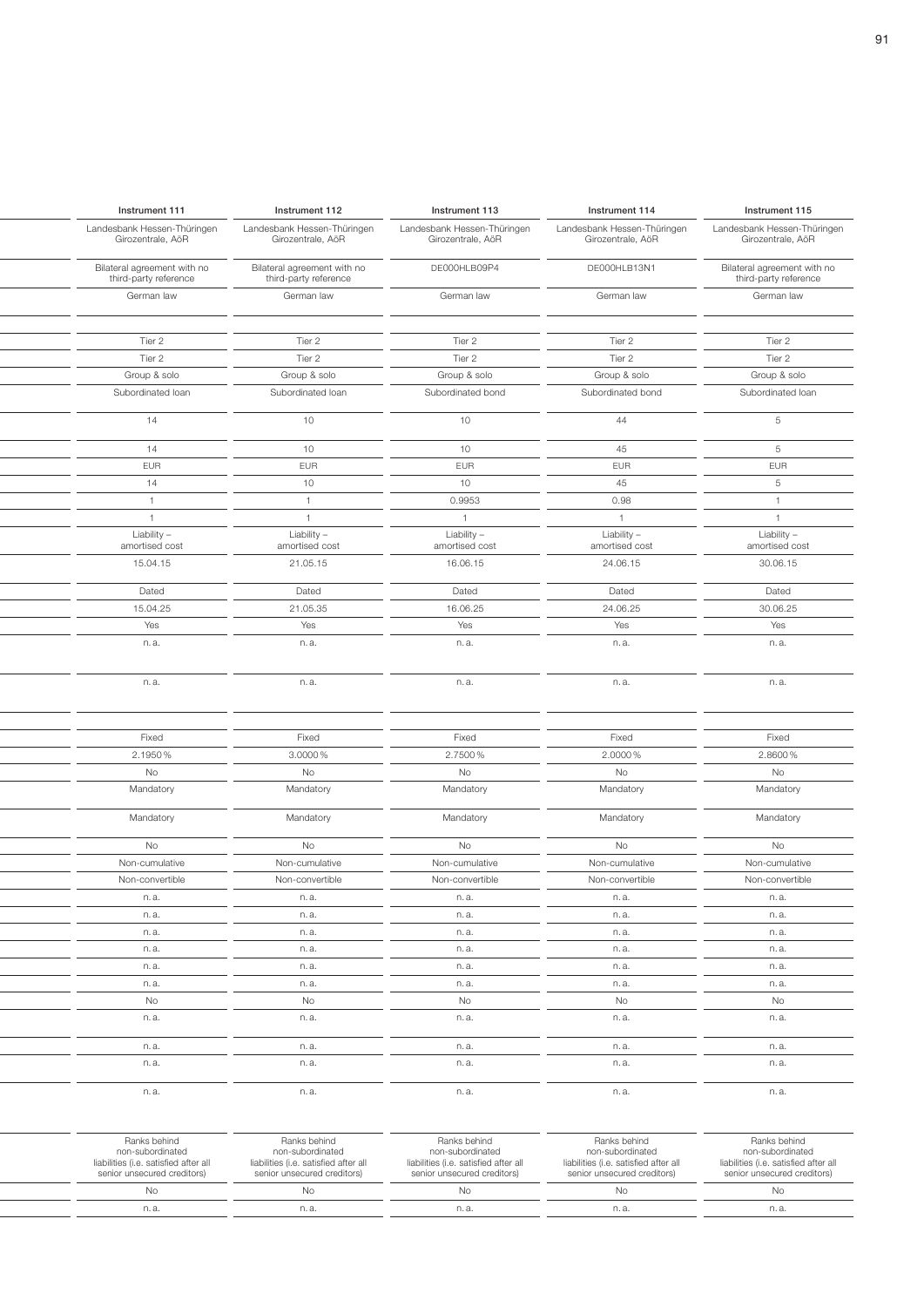|     | Key Features of the Capital Instruments                                                                             | Instrument 116                                                                                           | Instrument 117                                                                                           | Instrument 118                                                                                           |  |
|-----|---------------------------------------------------------------------------------------------------------------------|----------------------------------------------------------------------------------------------------------|----------------------------------------------------------------------------------------------------------|----------------------------------------------------------------------------------------------------------|--|
|     | Issuer                                                                                                              | Landesbank Hessen-Thüringen<br>Girozentrale, AöR                                                         | Landesbank Hessen-Thüringen<br>Girozentrale, AöR                                                         | Landesbank Hessen-Thüringen<br>Girozentrale, AöR                                                         |  |
|     | Unique identifier (e.g. CUSIP, ISIN<br>or Bloomberg identifier for private placement)                               | Bilateral agreement with no<br>third-party reference                                                     | Bilateral agreement with no<br>third-party reference                                                     | Bilateral agreement with no<br>third-party reference                                                     |  |
|     | Law applicable to the instrument                                                                                    | German law                                                                                               | German law                                                                                               | German law                                                                                               |  |
|     | <b>Regulatory treatment</b>                                                                                         |                                                                                                          |                                                                                                          |                                                                                                          |  |
|     | CRR transitional provisions <sup>1)</sup>                                                                           | Tier 2                                                                                                   | Tier 2                                                                                                   | Tier 2                                                                                                   |  |
|     | Post-transitional CRR rules                                                                                         | Tier 2                                                                                                   | Tier 2                                                                                                   | Tier 2                                                                                                   |  |
|     | Eligible at solo/group/group&solo levels                                                                            | Group & solo                                                                                             | Group & solo                                                                                             | Group & solo                                                                                             |  |
|     | Instrument type                                                                                                     | Subordinated loan                                                                                        | Subordinated loan                                                                                        | Subordinated loan                                                                                        |  |
|     | Amount eligible as regulatory own funds<br>(in $\epsilon$ m, as at most recent reporting date)                      | 47                                                                                                       | $\sqrt{2}$                                                                                               | 12                                                                                                       |  |
|     | Par value of instrument (issue currency, in $\epsilon$ m)                                                           | 47                                                                                                       | 5                                                                                                        | 12                                                                                                       |  |
|     | Issue currency                                                                                                      | <b>EUR</b>                                                                                               | <b>EUR</b>                                                                                               | <b>EUR</b>                                                                                               |  |
|     | Par value of instrument (EUR equivalent, in $\epsilon$ m)                                                           | 47                                                                                                       | 5                                                                                                        | 12                                                                                                       |  |
| 9a  | Issue price                                                                                                         | $\overline{1}$                                                                                           | $\overline{1}$                                                                                           | $\overline{1}$                                                                                           |  |
| Эb  | Redemption price                                                                                                    | $\overline{1}$                                                                                           | $\overline{1}$                                                                                           | $\overline{1}$                                                                                           |  |
| 10  | Accounting classification                                                                                           | Liability -<br>amortised cost                                                                            | Liability -<br>amortised cost                                                                            | Liability -<br>amortised cost                                                                            |  |
|     | 11 Original issue date                                                                                              | 14.07.15                                                                                                 | 14.07.15                                                                                                 | 14.07.15                                                                                                 |  |
| 12  | Perpetual or dated                                                                                                  | Dated                                                                                                    | Dated                                                                                                    | Dated                                                                                                    |  |
| 13  | Original maturity date                                                                                              | 14.07.25                                                                                                 | 14.07.31                                                                                                 | 14.07.25                                                                                                 |  |
| 14  | Issuer call subject to prior supervisory approval                                                                   | Yes                                                                                                      | Yes                                                                                                      | Yes                                                                                                      |  |
|     | 15 Optional call date and redemption amount                                                                         | n.a.                                                                                                     | n.a.                                                                                                     | n.a.                                                                                                     |  |
|     | 16 Subsequent call dates, if applicable                                                                             | n.a.                                                                                                     | n. a.                                                                                                    | n.a.                                                                                                     |  |
|     | Coupons/dividends                                                                                                   |                                                                                                          |                                                                                                          |                                                                                                          |  |
| 17  | Fixed or floating dividend/coupon                                                                                   | Fixed                                                                                                    | Fixed                                                                                                    | Fixed                                                                                                    |  |
| 18  | Coupon rate and any related index                                                                                   | 3.0650%                                                                                                  | 3.5000%                                                                                                  | 3.1800%                                                                                                  |  |
| 19  | Existence of a dividend stopper                                                                                     | <b>No</b>                                                                                                | No                                                                                                       | No                                                                                                       |  |
| 20a | Fully discretionary, partially discretionary or mandatory                                                           | Mandatory                                                                                                | Mandatory                                                                                                | Mandatory                                                                                                |  |
|     | (in terms of timing)                                                                                                |                                                                                                          |                                                                                                          |                                                                                                          |  |
|     | 20b Fully discretionary, partially discretionary or mandatory<br>(in terms of amount)                               | Mandatory                                                                                                | Mandatory                                                                                                | Mandatory                                                                                                |  |
|     | Existence of a step up or other incentive to redeem                                                                 | No                                                                                                       | No                                                                                                       | No                                                                                                       |  |
| 22  | Non-cumulative or cumulative                                                                                        | Non-cumulative                                                                                           | Non-cumulative                                                                                           | Non-cumulative                                                                                           |  |
| 23  | Convertible or non-convertible                                                                                      | Non-convertible                                                                                          | Non-convertible                                                                                          | Non-convertible                                                                                          |  |
|     | 24 If convertible: conversion trigger(s)                                                                            | n. a.                                                                                                    | n. a.                                                                                                    | n. a.                                                                                                    |  |
|     | 25 If convertible: full or partial                                                                                  | n. a.                                                                                                    | n. a.                                                                                                    | n.a.                                                                                                     |  |
|     | 26 If convertible: conversion rate                                                                                  | n. a.                                                                                                    | n.a.                                                                                                     | n.a.                                                                                                     |  |
|     | 27 If convertible: conversion obligatory or optional                                                                | n. a.                                                                                                    | n. a.                                                                                                    | n.a.                                                                                                     |  |
|     | 28 If convertible: instrument type to be converted into                                                             | n. a.                                                                                                    | n. a.                                                                                                    | n.a.                                                                                                     |  |
|     | 29 If convertible: issuer of instrument to be converted into                                                        | n. a.                                                                                                    | n. a.                                                                                                    | n.a.                                                                                                     |  |
|     | 30 Write-down features                                                                                              | No                                                                                                       | No                                                                                                       | No                                                                                                       |  |
|     | 31 If write-down: write-down trigger(s)                                                                             | n.a.                                                                                                     | n.a.                                                                                                     | n.a.                                                                                                     |  |
|     | 32 If write-down: full or partial                                                                                   | n.a.                                                                                                     | n.a.                                                                                                     | n.a.                                                                                                     |  |
|     | 33 If write-down: permanent/temporary/n.a.                                                                          | n. a.                                                                                                    | n. a.                                                                                                    | n.a.                                                                                                     |  |
|     | 34 If temporary write-down: reversal mechanism                                                                      | n. a.                                                                                                    | n. a.                                                                                                    | n.a.                                                                                                     |  |
|     | 35 Position in subordination hierarchy in liquidation<br>(specify instrument type immediately senior to instrument) | Ranks behind<br>non-subordinated<br>liabilities (i.e. satisfied after all<br>senior unsecured creditors) | Ranks behind<br>non-subordinated<br>liabilities (i.e. satisfied after all<br>senior unsecured creditors) | Ranks behind<br>non-subordinated<br>liabilities (i.e. satisfied after all<br>senior unsecured creditors) |  |
|     | 36 Non-compliant transitioned features                                                                              | No                                                                                                       | No                                                                                                       | No                                                                                                       |  |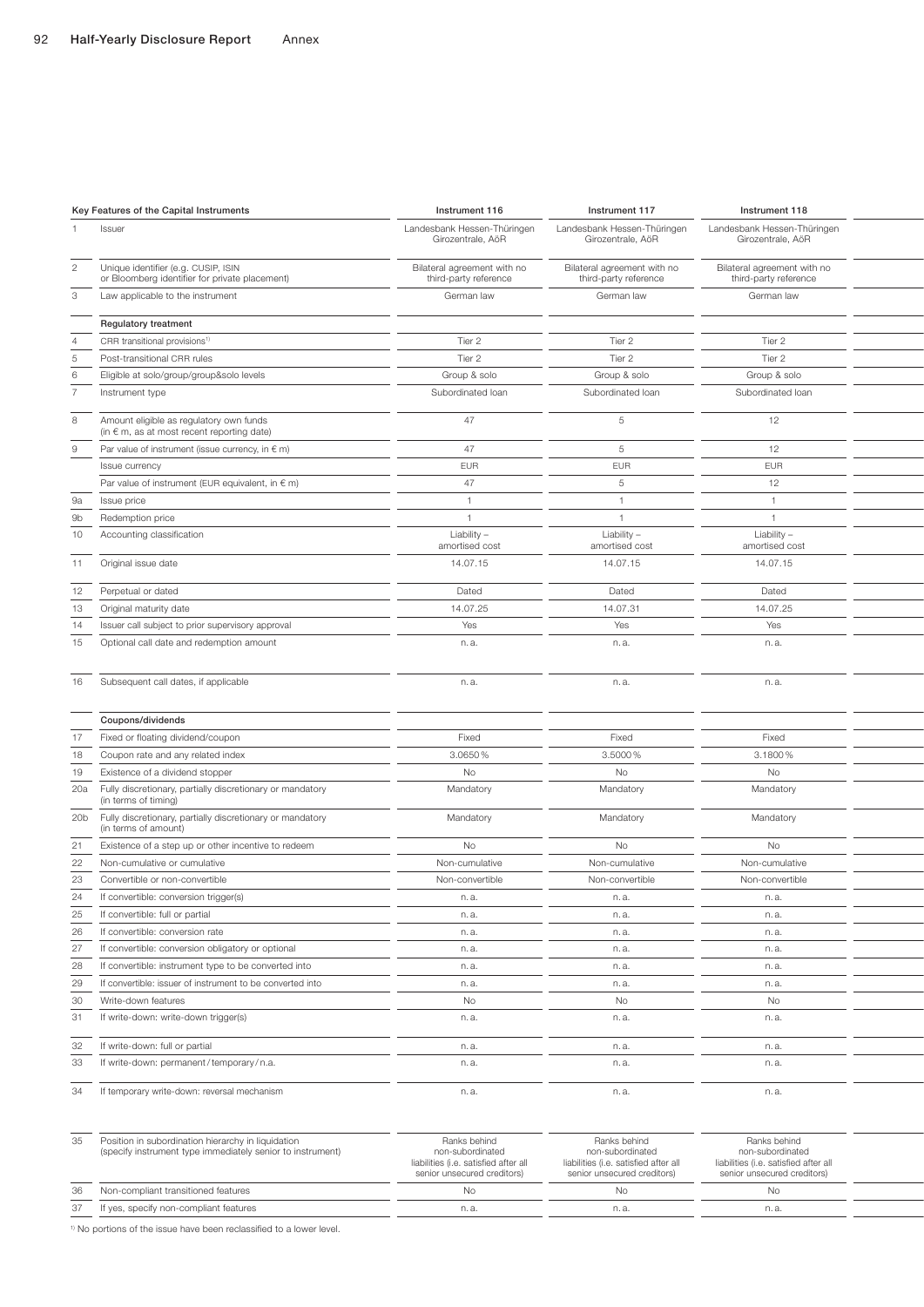| Instrument 119                                       | Instrument 120                                       | Instrument 121                                       | Instrument 122                                       | Instrument 123               |
|------------------------------------------------------|------------------------------------------------------|------------------------------------------------------|------------------------------------------------------|------------------------------|
| Landesbank Hessen-Thüringen                          | Landesbank Hessen-Thüringen                          | Landesbank Hessen-Thüringen                          | Landesbank Hessen-Thüringen                          | Landesbank Hessen-Thüringen  |
| Girozentrale, AöR                                    | Girozentrale, AöR                                    | Girozentrale, AöR                                    | Girozentrale, AöR                                    | Girozentrale, AöR            |
| Bilateral agreement with no<br>third-party reference | Bilateral agreement with no<br>third-party reference | Bilateral agreement with no<br>third-party reference | Bilateral agreement with no<br>third-party reference | DE000HLB0908                 |
| German law                                           | German law                                           | German law                                           | German law                                           | German law                   |
|                                                      |                                                      |                                                      |                                                      |                              |
| Tier 2                                               | Tier 2                                               | Tier 2                                               | Tier 2                                               | Tier 2                       |
| Tier 2                                               | Tier 2                                               | Tier 2                                               | Tier 2                                               | Tier 2                       |
| Group & solo<br>Subordinated loan                    | Group & solo<br>Subordinated loan                    | Group & solo<br>Subordinated loan                    | Group & solo<br>Subordinated loan                    | Group & solo                 |
|                                                      |                                                      |                                                      |                                                      | Subordinated bond            |
| 10                                                   | 5 <sup>5</sup>                                       | $\overline{2}$                                       | $\mathbf{3}$                                         | $5\overline{)}$              |
| 10                                                   | $5\overline{)}$                                      | 2                                                    | 3                                                    | 6                            |
| <b>EUR</b>                                           | EUR                                                  | EUR                                                  | EUR                                                  | EUR                          |
| 10                                                   | $5\overline{)}$                                      | $\overline{2}$                                       | $\mathcal{S}$                                        | 6                            |
| $\overline{1}$                                       | $\overline{1}$                                       | $\overline{1}$                                       | $\overline{1}$                                       | 0.99915                      |
| $\overline{1}$                                       | $\sim$                                               | $\overline{1}$                                       | $\overline{1}$                                       | $-1$                         |
| Liability -<br>amortised cost                        | Liability -<br>amortised cost                        | Liability-<br>amortised cost                         | Liability -<br>amortised cost                        | Liability-<br>amortised cost |
| 15.07.15                                             | 15.07.15                                             | 15.07.15                                             | 16.07.15                                             | 21.07.15                     |
| Dated                                                | Dated                                                | Dated                                                | Dated                                                | Dated                        |
| 15.07.30                                             | 14.07.28                                             | 15.07.26                                             | 16.07.25                                             | 21.07.25                     |
| Yes                                                  | Yes                                                  | Yes                                                  | Yes                                                  | Yes                          |
| n.a.                                                 | n.a.                                                 | n.a.                                                 | n.a.                                                 | n.a.                         |
| n.a.                                                 | n.a.                                                 | n.a.                                                 | n. a.                                                | n.a.                         |
|                                                      |                                                      |                                                      |                                                      |                              |
| Fixed                                                | Fixed                                                | Fixed                                                | Fixed                                                | Fixed                        |
| 3.4500%                                              | 3.5500%                                              | 3.3700 %                                             | 3.2000%                                              | 3.2000%                      |
| <b>No</b>                                            | No                                                   | <b>No</b>                                            | No                                                   | <b>No</b>                    |
| Mandatory                                            | Mandatory                                            | Mandatory                                            | Mandatory                                            | Mandatory                    |
| Mandatory                                            | Mandatory                                            | Mandatory                                            | Mandatory                                            | Mandatory                    |
| No                                                   | No                                                   | No                                                   | No                                                   | No                           |
| Non-cumulative                                       | Non-cumulative                                       | Non-cumulative                                       | Non-cumulative                                       | Non-cumulative               |
| Non-convertible                                      | Non-convertible                                      | Non-convertible                                      | Non-convertible                                      | Non-convertible              |
| n.a.                                                 | n.a.                                                 | n.a.                                                 | n.a.                                                 | n.a.                         |
| n.a.                                                 | n.a.                                                 | n.a.                                                 | n. a.                                                | n.a.                         |
| n.a.                                                 | n.a.                                                 | n.a.                                                 | n.a.                                                 | n.a.                         |
| n.a.                                                 | n.a.                                                 | n.a.                                                 | n. a.                                                | n.a.                         |
| n.a.                                                 | n.a.                                                 | n.a.                                                 | n. a.                                                | n.a.                         |
| n.a.                                                 | n.a.<br>No                                           | n.a.<br>No                                           | n.a.<br>No                                           | n.a.<br>No                   |
|                                                      |                                                      |                                                      |                                                      |                              |
| No                                                   |                                                      |                                                      |                                                      |                              |
| n.a.                                                 | n.a.                                                 | n.a.                                                 | n.a.                                                 | n.a.                         |
| n.a.                                                 | n.a.                                                 | n.a.                                                 | n. a.                                                | n.a.                         |
| n.a.                                                 | n.a.                                                 | n.a.                                                 | n.a.                                                 | n.a.                         |

| Ranks behind<br>non-subordinated<br>liabilities (i.e. satisfied after P'<br>senior unsecured creditors) | Ranks behind<br>non-subordinated<br>liabilities (i.e. satisfied after all<br>senior unsecured creditors) | Ranks behind<br>non-subordinated<br>liabilities (i.e. satisfied after all<br>senior unsecured creditors) | Ranks behind<br>non-subordinated<br>liabilities (i.e. satisfied after all<br>senior unsecured creditors) | Ranks behind<br>non-subordinated<br>liabilities (i.e. satisfied after all<br>senior unsecured creditors) |
|---------------------------------------------------------------------------------------------------------|----------------------------------------------------------------------------------------------------------|----------------------------------------------------------------------------------------------------------|----------------------------------------------------------------------------------------------------------|----------------------------------------------------------------------------------------------------------|
|                                                                                                         |                                                                                                          |                                                                                                          |                                                                                                          |                                                                                                          |
|                                                                                                         |                                                                                                          |                                                                                                          |                                                                                                          |                                                                                                          |
|                                                                                                         |                                                                                                          |                                                                                                          |                                                                                                          |                                                                                                          |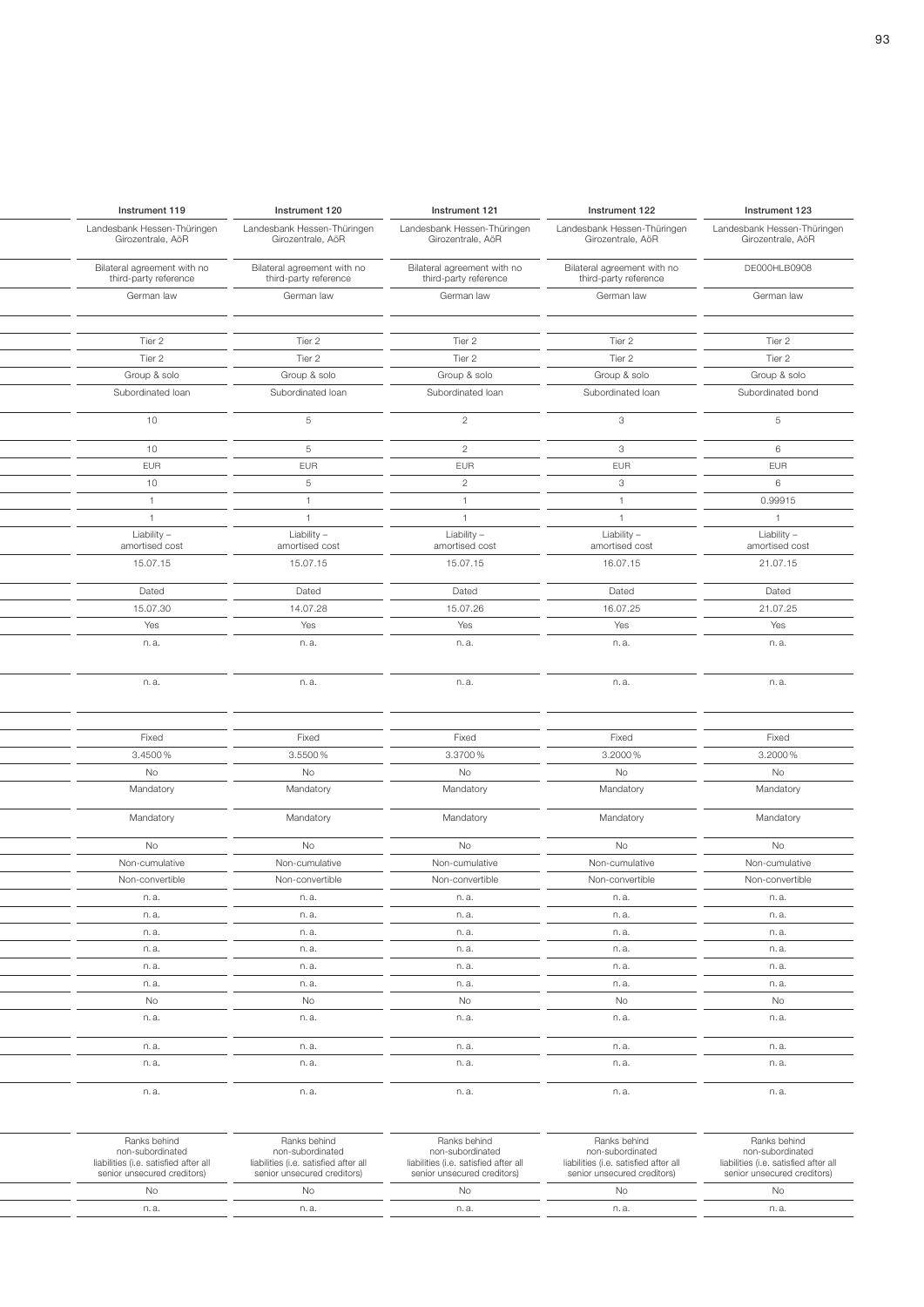|        | Key Features of the Capital Instruments                                                                             | Instrument 124                                                                                           | Instrument 125                                                                                           | Instrument 126                                                                                           |  |
|--------|---------------------------------------------------------------------------------------------------------------------|----------------------------------------------------------------------------------------------------------|----------------------------------------------------------------------------------------------------------|----------------------------------------------------------------------------------------------------------|--|
|        | Issuer                                                                                                              | Landesbank Hessen-Thüringen<br>Girozentrale, AöR                                                         | Landesbank Hessen-Thüringen<br>Girozentrale, AöR                                                         | Landesbank Hessen-Thüringen<br>Girozentrale, AöR                                                         |  |
|        | Unique identifier (e.g. CUSIP, ISIN<br>or Bloomberg identifier for private placement)                               | Bilateral agreement with no<br>third-party reference                                                     | Bilateral agreement with no<br>third-party reference                                                     | Bilateral agreement with no<br>third-party reference                                                     |  |
|        | Law applicable to the instrument                                                                                    | German law                                                                                               | German law                                                                                               | German law                                                                                               |  |
|        | <b>Regulatory treatment</b>                                                                                         |                                                                                                          |                                                                                                          |                                                                                                          |  |
|        | CRR transitional provisions <sup>1)</sup>                                                                           | Tier 2                                                                                                   | Tier 2                                                                                                   | Tier 2                                                                                                   |  |
|        | Post-transitional CRR rules                                                                                         | Tier 2                                                                                                   | Tier 2                                                                                                   | Tier 2                                                                                                   |  |
|        | Eligible at solo/group/group&solo levels                                                                            | Group & solo                                                                                             | Group & solo                                                                                             | Group & solo                                                                                             |  |
|        | Instrument type                                                                                                     | Subordinated loan                                                                                        | Subordinated loan                                                                                        | Subordinated loan                                                                                        |  |
|        | Amount eligible as regulatory own funds<br>(in $\epsilon$ m, as at most recent reporting date)                      | 10                                                                                                       | 12                                                                                                       | 10                                                                                                       |  |
|        | Par value of instrument (issue currency, in $\epsilon$ m)                                                           | 10                                                                                                       | 13                                                                                                       | 10                                                                                                       |  |
|        | Issue currency                                                                                                      | <b>EUR</b>                                                                                               | <b>EUR</b>                                                                                               | <b>EUR</b>                                                                                               |  |
|        | Par value of instrument (EUR equivalent, in $\epsilon$ m)                                                           | 10                                                                                                       | 13                                                                                                       | 10                                                                                                       |  |
| Эа     | Issue price                                                                                                         | $\overline{1}$                                                                                           | 0.9999                                                                                                   | $\overline{1}$                                                                                           |  |
| 9b     | Redemption price                                                                                                    | $\overline{1}$                                                                                           | $\overline{1}$                                                                                           | $\overline{1}$                                                                                           |  |
| $10 -$ | Accounting classification                                                                                           | Liability -<br>amortised cost                                                                            | Liability -<br>amortised cost                                                                            | Liability -<br>amortised cost                                                                            |  |
|        | 11 Original issue date                                                                                              | 21.07.15                                                                                                 | 24.07.15                                                                                                 | 24.07.15                                                                                                 |  |
| 12     | Perpetual or dated                                                                                                  | Dated                                                                                                    | Dated                                                                                                    | Dated                                                                                                    |  |
| 13     | Original maturity date                                                                                              | 21.07.25                                                                                                 | 24.07.25                                                                                                 | 24.07.25                                                                                                 |  |
| 14     | Issuer call subject to prior supervisory approval                                                                   | Yes                                                                                                      | Yes                                                                                                      | Yes                                                                                                      |  |
|        | 15 Optional call date and redemption amount                                                                         | n.a.                                                                                                     | n.a.                                                                                                     | n.a.                                                                                                     |  |
| 16     | Subsequent call dates, if applicable                                                                                | n. a.                                                                                                    | n. a.                                                                                                    | n.a.                                                                                                     |  |
|        | Coupons/dividends                                                                                                   |                                                                                                          |                                                                                                          |                                                                                                          |  |
| 17     | Fixed or floating dividend/coupon                                                                                   | Fixed                                                                                                    | Fixed                                                                                                    | Fixed                                                                                                    |  |
| 18     | Coupon rate and any related index                                                                                   | 3.1200%                                                                                                  | 3.0900%                                                                                                  | 3.0850%                                                                                                  |  |
| 19     | Existence of a dividend stopper                                                                                     | No                                                                                                       | No                                                                                                       | No                                                                                                       |  |
| 20a    | Fully discretionary, partially discretionary or mandatory                                                           | Mandatory                                                                                                | Mandatory                                                                                                | Mandatory                                                                                                |  |
|        | (in terms of timing)                                                                                                |                                                                                                          |                                                                                                          |                                                                                                          |  |
| 20b    | Fully discretionary, partially discretionary or mandatory<br>(in terms of amount)                                   | Mandatory                                                                                                | Mandatory                                                                                                | Mandatory                                                                                                |  |
| 21     | Existence of a step up or other incentive to redeem                                                                 | No                                                                                                       | No                                                                                                       | No                                                                                                       |  |
| 22     | Non-cumulative or cumulative                                                                                        | Non-cumulative                                                                                           | Non-cumulative                                                                                           | Non-cumulative                                                                                           |  |
| 23     | Convertible or non-convertible                                                                                      | Non-convertible                                                                                          | Non-convertible                                                                                          | Non-convertible                                                                                          |  |
|        | 24 If convertible: conversion trigger(s)                                                                            | n. a.                                                                                                    | n. a.                                                                                                    | n.a.                                                                                                     |  |
|        | 25 If convertible: full or partial                                                                                  | n. a.                                                                                                    | n. a.                                                                                                    | n.a.                                                                                                     |  |
|        | 26 If convertible: conversion rate                                                                                  | n. a.                                                                                                    | n. a.                                                                                                    | n.a.                                                                                                     |  |
|        | 27 If convertible: conversion obligatory or optional                                                                | n. a.                                                                                                    | n. a.                                                                                                    | n.a.                                                                                                     |  |
|        | 28 If convertible: instrument type to be converted into                                                             | n.a.                                                                                                     | n.a.                                                                                                     | n.a.                                                                                                     |  |
|        | 29 If convertible: issuer of instrument to be converted into                                                        | n. a.                                                                                                    | n. a.                                                                                                    | n.a.                                                                                                     |  |
|        | 30 Write-down features                                                                                              | No                                                                                                       | No                                                                                                       | No                                                                                                       |  |
|        | 31 If write-down: write-down trigger(s)                                                                             | n. a.                                                                                                    | n. a.                                                                                                    | n.a.                                                                                                     |  |
|        | 32 If write-down: full or partial                                                                                   | n. a.                                                                                                    | n. a.                                                                                                    | n.a.                                                                                                     |  |
|        | 33 If write-down: permanent/temporary/n.a.                                                                          | n. a.                                                                                                    | n.a.                                                                                                     | n.a.                                                                                                     |  |
|        | 34 If temporary write-down: reversal mechanism                                                                      | n. a.                                                                                                    | n. a.                                                                                                    | n.a.                                                                                                     |  |
|        | 35 Position in subordination hierarchy in liquidation<br>(specify instrument type immediately senior to instrument) | Ranks behind<br>non-subordinated<br>liabilities (i.e. satisfied after all<br>senior unsecured creditors) | Ranks behind<br>non-subordinated<br>liabilities (i.e. satisfied after all<br>senior unsecured creditors) | Ranks behind<br>non-subordinated<br>liabilities (i.e. satisfied after all<br>senior unsecured creditors) |  |
|        | 36 Non-compliant transitioned features                                                                              | No                                                                                                       | No                                                                                                       | No                                                                                                       |  |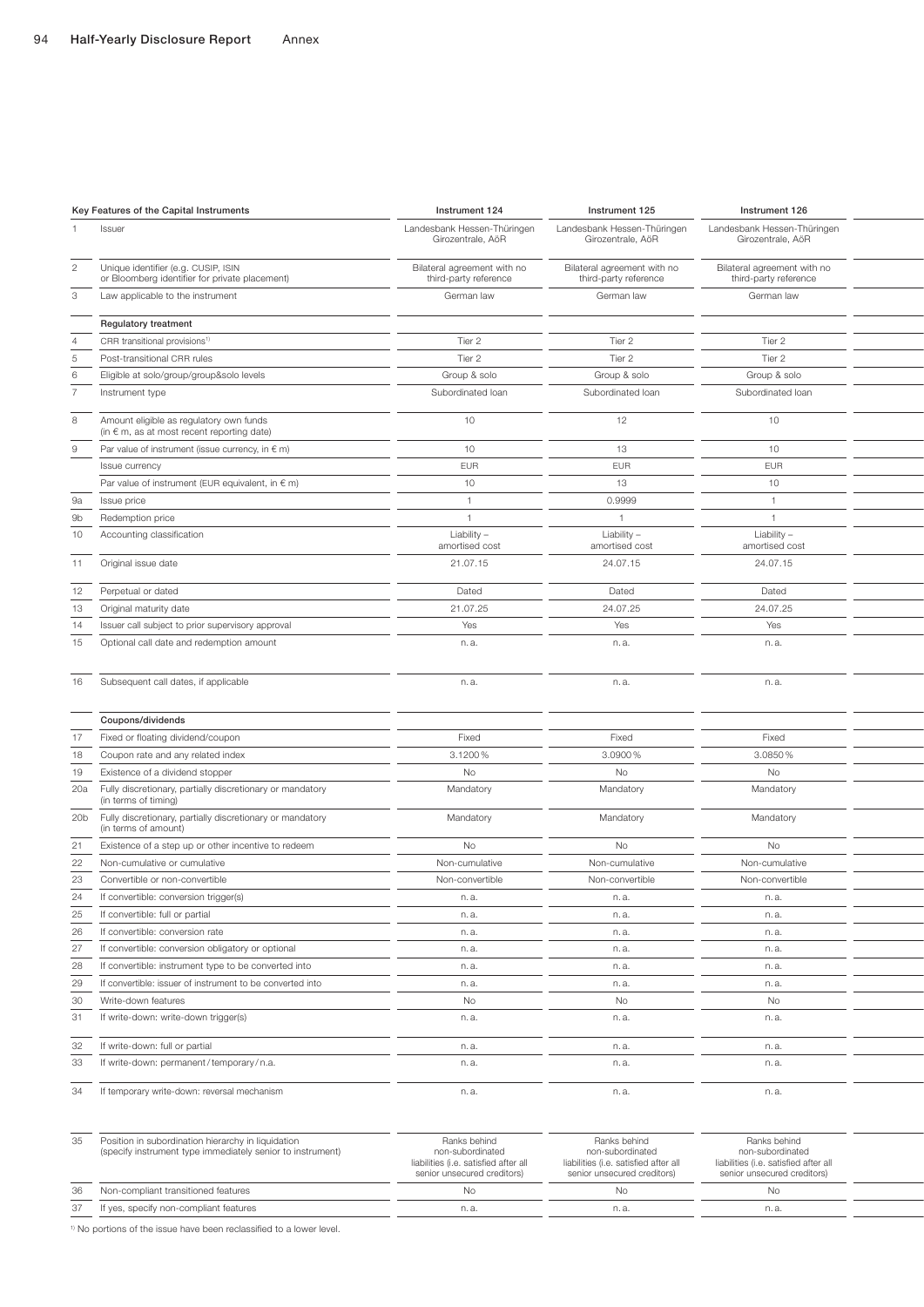| Instrument 127                                       | Instrument 128                                       | Instrument 129                                       | Instrument 130                                       | Instrument 131                                       |
|------------------------------------------------------|------------------------------------------------------|------------------------------------------------------|------------------------------------------------------|------------------------------------------------------|
| Landesbank Hessen-Thüringen<br>Girozentrale, AöR     | Landesbank Hessen-Thüringen<br>Girozentrale, AöR     | Landesbank Hessen-Thüringen<br>Girozentrale, AöR     | Landesbank Hessen-Thüringen<br>Girozentrale, AöR     | Landesbank Hessen-Thüringen<br>Girozentrale, AöR     |
| Bilateral agreement with no<br>third-party reference | Bilateral agreement with no<br>third-party reference | Bilateral agreement with no<br>third-party reference | Bilateral agreement with no<br>third-party reference | Bilateral agreement with no<br>third-party reference |
| German law                                           | German law                                           | German law                                           | German law                                           | German law                                           |
| Tier 2                                               | Tier 2                                               | Tier 2                                               | Tier 2                                               | Tier 2                                               |
| Tier 2                                               | Tier 2                                               | Tier 2                                               | Tier 2                                               | Tier 2                                               |
| Group & solo                                         | Group & solo                                         | Group & solo                                         | Group & solo                                         | Group & solo                                         |
| Subordinated loan                                    | Subordinated loan                                    | Subordinated loan                                    | Subordinated loan                                    | Subordinated loan                                    |
| 2                                                    | 10                                                   | 12                                                   | $\overline{2}$                                       | 5                                                    |
| 2                                                    | 10                                                   | 12                                                   | $\overline{2}$                                       | $5\overline{)}$                                      |
| <b>EUR</b>                                           | <b>EUR</b>                                           | <b>EUR</b>                                           | <b>EUR</b>                                           | <b>EUR</b>                                           |
| $\overline{2}$                                       | 10                                                   | 12                                                   | 2                                                    | 5                                                    |
| $\overline{1}$                                       | $\overline{1}$                                       | $\overline{1}$                                       | 0.998                                                | $\overline{1}$                                       |
|                                                      | $\overline{1}$                                       | $\overline{1}$                                       | $\overline{1}$                                       | $\overline{1}$                                       |
| Liability -<br>amortised cost                        | Liability-<br>amortised cost                         | Liability -<br>amortised cost                        | Liability -<br>amortised cost                        | Liability-<br>amortised cost                         |
| 28.07.15                                             | 31.07.15                                             | 31.07.15                                             | 03.08.15                                             | 05.08.15                                             |
| Dated                                                | Dated                                                | Dated                                                | Dated                                                | Dated                                                |
| 28.07.25                                             | 31.07.30                                             | 31.07.25                                             | 03.08.27                                             | 05.08.30                                             |
| Yes                                                  | Yes                                                  | Yes                                                  | Yes                                                  | Yes                                                  |
| n.a.                                                 | n.a.                                                 | n.a.                                                 | n.a.                                                 | n.a.                                                 |
| n.a.                                                 | n.a.                                                 | n.a.                                                 | n.a.                                                 | n.a.                                                 |
|                                                      |                                                      |                                                      |                                                      |                                                      |
| Fixed                                                | Fixed                                                | Fixed                                                | Fixed                                                | Fixed                                                |
| 3.0250%<br><b>No</b>                                 | 3.4000%<br>No                                        | 3.0400%<br>No                                        | 3.1900%<br>No                                        | 3.3800%<br>No                                        |
| Mandatory                                            | Mandatory                                            | Mandatory                                            | Mandatory                                            | Mandatory                                            |
| Mandatory                                            | Mandatory                                            | Mandatory                                            | Mandatory                                            | Mandatory                                            |
| No                                                   | No                                                   | No                                                   | No                                                   | <b>No</b>                                            |
| Non-cumulative                                       | Non-cumulative                                       | Non-cumulative                                       | Non-cumulative                                       | Non-cumulative                                       |
| Non-convertible                                      | Non-convertible                                      | Non-convertible                                      | Non-convertible                                      | Non-convertible                                      |
| n.a.                                                 | n.a.                                                 | n.a.                                                 | n. a.                                                | n.a.                                                 |
| n. a.                                                | n.a.                                                 | n.a.                                                 | n.a.                                                 | n.a.                                                 |
| n.a.                                                 | n.a.                                                 | n.a.                                                 | n.a.                                                 | n.a.                                                 |
| n.a.<br>n.a.                                         | n.a.                                                 | n.a.                                                 | n.a.                                                 | n.a.                                                 |
|                                                      | n.a.                                                 | n.a.                                                 | n.a.                                                 | n.a.                                                 |
|                                                      |                                                      |                                                      |                                                      |                                                      |
| n. a.                                                | n.a.                                                 | n.a.                                                 | n.a.                                                 | n.a.                                                 |
| <b>No</b>                                            | <b>No</b>                                            | <b>No</b>                                            | <b>No</b>                                            | <b>No</b>                                            |
| n.a.                                                 | n.a.                                                 | n.a.                                                 | n.a.                                                 | n.a.                                                 |
| n.a.                                                 | n.a.                                                 | n.a.                                                 | n.a.                                                 | n.a.                                                 |
| n. a.<br>n.a.                                        | n.a.<br>n.a.                                         | n.a.<br>n.a.                                         | n. a.                                                | n.a.<br>n.a.                                         |

| liabilities (i.e. satisfied after all<br>liabilities (i.e. satisfied after all<br>liabilities (i.e. satisfied after al<br>liabilities (i.e. satisfied after all<br>liabilities (i.e. satisfied after all<br>senior unsecured creditors)<br>senior unsecured creditors)<br>senior unsecured creditors)<br>senior unsecured creditors)<br>senior unsecured creditors) |
|---------------------------------------------------------------------------------------------------------------------------------------------------------------------------------------------------------------------------------------------------------------------------------------------------------------------------------------------------------------------|
|                                                                                                                                                                                                                                                                                                                                                                     |
|                                                                                                                                                                                                                                                                                                                                                                     |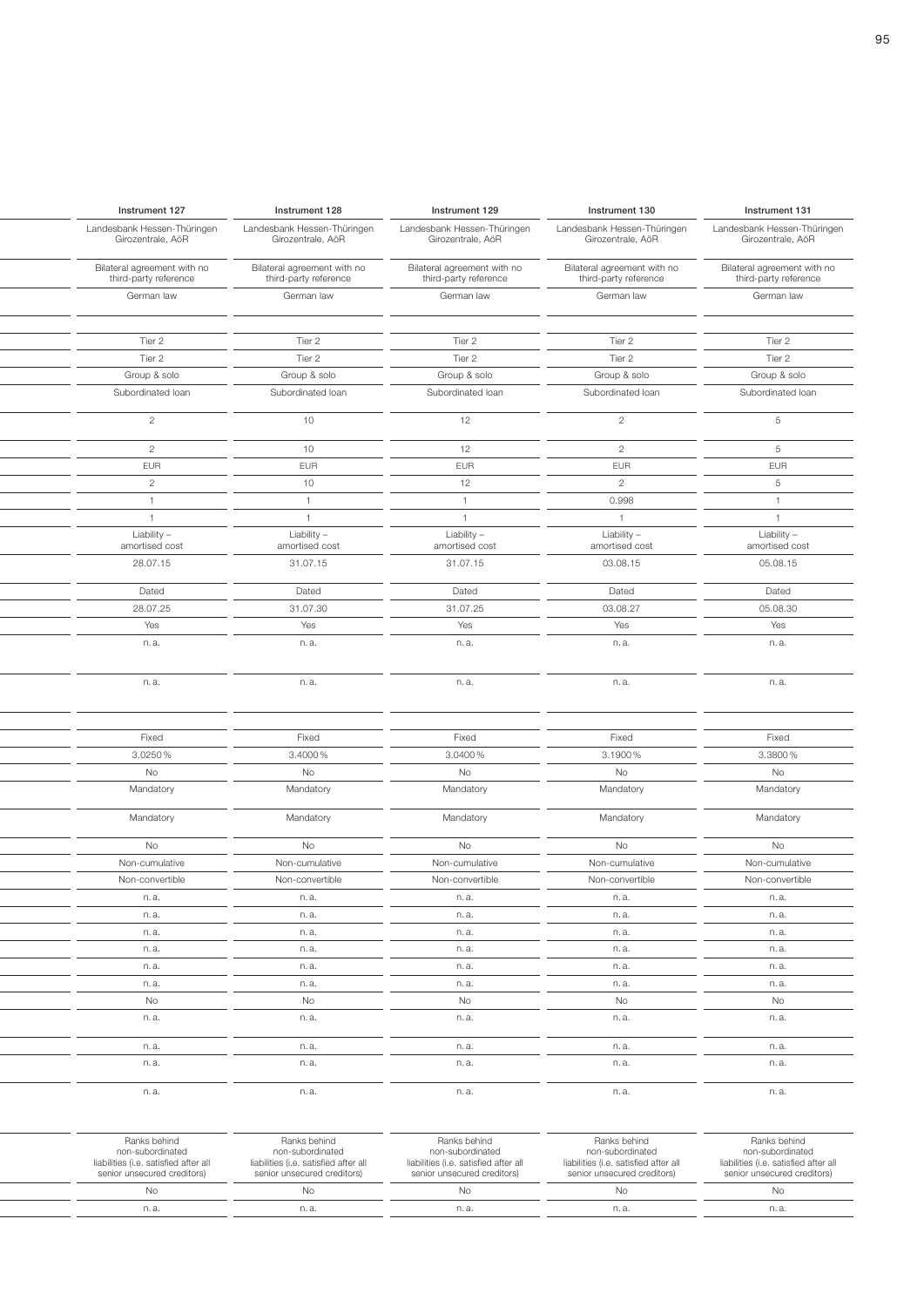|                 | Key Features of the Capital Instruments                                                                             | Instrument 132                                                                                           | Instrument 133                                                                                           | Instrument 134                                                                                           |  |
|-----------------|---------------------------------------------------------------------------------------------------------------------|----------------------------------------------------------------------------------------------------------|----------------------------------------------------------------------------------------------------------|----------------------------------------------------------------------------------------------------------|--|
|                 | Issuer                                                                                                              | Landesbank Hessen-Thüringen<br>Girozentrale, AöR                                                         | Landesbank Hessen-Thüringen<br>Girozentrale, AöR                                                         | Landesbank Hessen-Thüringen<br>Girozentrale, AöR                                                         |  |
|                 | Unique identifier (e.g. CUSIP, ISIN<br>or Bloomberg identifier for private placement)                               | Bilateral agreement with no<br>third-party reference                                                     | Bilateral agreement with no<br>third-party reference                                                     | Bilateral agreement with no<br>third-party reference                                                     |  |
|                 | Law applicable to the instrument                                                                                    | German law                                                                                               | German law                                                                                               | German law                                                                                               |  |
|                 | <b>Regulatory treatment</b>                                                                                         |                                                                                                          |                                                                                                          |                                                                                                          |  |
|                 | CRR transitional provisions <sup>1)</sup>                                                                           | Tier 2                                                                                                   | Tier 2                                                                                                   | Tier 2                                                                                                   |  |
|                 | Post-transitional CRR rules                                                                                         | Tier 2                                                                                                   | Tier 2                                                                                                   | Tier 2                                                                                                   |  |
|                 | Eligible at solo/group/group&solo levels                                                                            | Group & solo                                                                                             | Group & solo                                                                                             | Group & solo                                                                                             |  |
|                 | Instrument type                                                                                                     | Subordinated loan                                                                                        | Subordinated loan                                                                                        | Subordinated loan                                                                                        |  |
|                 | Amount eligible as regulatory own funds<br>(in $\epsilon$ m, as at most recent reporting date)                      | 2                                                                                                        | $\overline{7}$                                                                                           | $\overline{2}$                                                                                           |  |
|                 | Par value of instrument (issue currency, in $\epsilon$ m)                                                           | $\overline{2}$                                                                                           | $\overline{7}$                                                                                           | 2                                                                                                        |  |
|                 | Issue currency                                                                                                      | <b>EUR</b>                                                                                               | <b>EUR</b>                                                                                               | <b>EUR</b>                                                                                               |  |
|                 | Par value of instrument (EUR equivalent, in $\in$ m)                                                                | 2                                                                                                        | $\overline{7}$                                                                                           | 2                                                                                                        |  |
| 9a              | Issue price                                                                                                         | 0.9982                                                                                                   | 0.99418                                                                                                  | 0.998                                                                                                    |  |
| 9b              | Redemption price                                                                                                    | $\overline{1}$                                                                                           | $\overline{1}$                                                                                           | $\overline{1}$                                                                                           |  |
| 10 <sub>1</sub> | Accounting classification                                                                                           | Liability -<br>amortised cost                                                                            | Liability -<br>amortised cost                                                                            | Liability -<br>amortised cost                                                                            |  |
|                 | 11 Original issue date                                                                                              | 06.08.15                                                                                                 | 12.08.15                                                                                                 | 11.08.15                                                                                                 |  |
| 12              | Perpetual or dated                                                                                                  | Dated                                                                                                    | Dated                                                                                                    | Dated                                                                                                    |  |
| 13              | Original maturity date                                                                                              | 06.08.30                                                                                                 | 12.08.30                                                                                                 | 12.08.30                                                                                                 |  |
| 14              | Issuer call subject to prior supervisory approval                                                                   | Yes                                                                                                      | Yes                                                                                                      | Yes                                                                                                      |  |
|                 | 15 Optional call date and redemption amount                                                                         | n. a.                                                                                                    | n.a.                                                                                                     | n.a.                                                                                                     |  |
| 16              | Subsequent call dates, if applicable                                                                                | n. a.                                                                                                    | n. a.                                                                                                    | n.a.                                                                                                     |  |
|                 | Coupons/dividends                                                                                                   |                                                                                                          |                                                                                                          |                                                                                                          |  |
| 17              | Fixed or floating dividend/coupon                                                                                   | Fixed                                                                                                    | Fixed                                                                                                    | Fixed                                                                                                    |  |
| 18              | Coupon rate and any related index                                                                                   | 3.2750%                                                                                                  | 3.3400%                                                                                                  | 3.3750%                                                                                                  |  |
| 19              | Existence of a dividend stopper                                                                                     | No                                                                                                       | No                                                                                                       | No                                                                                                       |  |
| 20a             | Fully discretionary, partially discretionary or mandatory                                                           | Mandatory                                                                                                | Mandatory                                                                                                | Mandatory                                                                                                |  |
|                 | (in terms of timing)                                                                                                |                                                                                                          |                                                                                                          |                                                                                                          |  |
| 20 <sub>b</sub> | Fully discretionary, partially discretionary or mandatory<br>(in terms of amount)                                   | Mandatory                                                                                                | Mandatory                                                                                                | Mandatory                                                                                                |  |
| 21              | Existence of a step up or other incentive to redeem                                                                 | No                                                                                                       | No                                                                                                       | No                                                                                                       |  |
| 22              | Non-cumulative or cumulative                                                                                        | Non-cumulative                                                                                           | Non-cumulative                                                                                           | Non-cumulative                                                                                           |  |
| 23              | Convertible or non-convertible                                                                                      | Non-convertible                                                                                          | Non-convertible                                                                                          | Non-convertible                                                                                          |  |
|                 | 24 If convertible: conversion trigger(s)                                                                            | n. a.                                                                                                    | n. a.                                                                                                    | n.a.                                                                                                     |  |
|                 | 25 If convertible: full or partial                                                                                  | n. a.                                                                                                    | n. a.                                                                                                    | n.a.                                                                                                     |  |
|                 | 26 If convertible: conversion rate                                                                                  | n. a.                                                                                                    | n. a.                                                                                                    | n.a.                                                                                                     |  |
|                 | 27 If convertible: conversion obligatory or optional                                                                | n. a.                                                                                                    | n. a.                                                                                                    | n.a.                                                                                                     |  |
|                 | 28 If convertible: instrument type to be converted into                                                             | n.a.                                                                                                     | n.a.                                                                                                     | n.a.                                                                                                     |  |
|                 | 29 If convertible: issuer of instrument to be converted into                                                        | n. a.                                                                                                    | n. a.                                                                                                    | n.a.                                                                                                     |  |
|                 | 30 Write-down features                                                                                              | No                                                                                                       | No                                                                                                       | No                                                                                                       |  |
|                 | 31 If write-down: write-down trigger(s)                                                                             | n. a.                                                                                                    | n. a.                                                                                                    | n.a.                                                                                                     |  |
|                 | 32 If write-down: full or partial                                                                                   | n. a.                                                                                                    | n. a.                                                                                                    | n.a.                                                                                                     |  |
|                 | 33 If write-down: permanent/temporary/n.a.                                                                          | n. a.                                                                                                    | n. a.                                                                                                    | n.a.                                                                                                     |  |
|                 | 34 If temporary write-down: reversal mechanism                                                                      | n. a.                                                                                                    | n. a.                                                                                                    | n.a.                                                                                                     |  |
|                 | 35 Position in subordination hierarchy in liquidation<br>(specify instrument type immediately senior to instrument) | Ranks behind<br>non-subordinated<br>liabilities (i.e. satisfied after all<br>senior unsecured creditors) | Ranks behind<br>non-subordinated<br>liabilities (i.e. satisfied after all<br>senior unsecured creditors) | Ranks behind<br>non-subordinated<br>liabilities (i.e. satisfied after all<br>senior unsecured creditors) |  |
|                 | 36 Non-compliant transitioned features                                                                              | No                                                                                                       | No                                                                                                       | No                                                                                                       |  |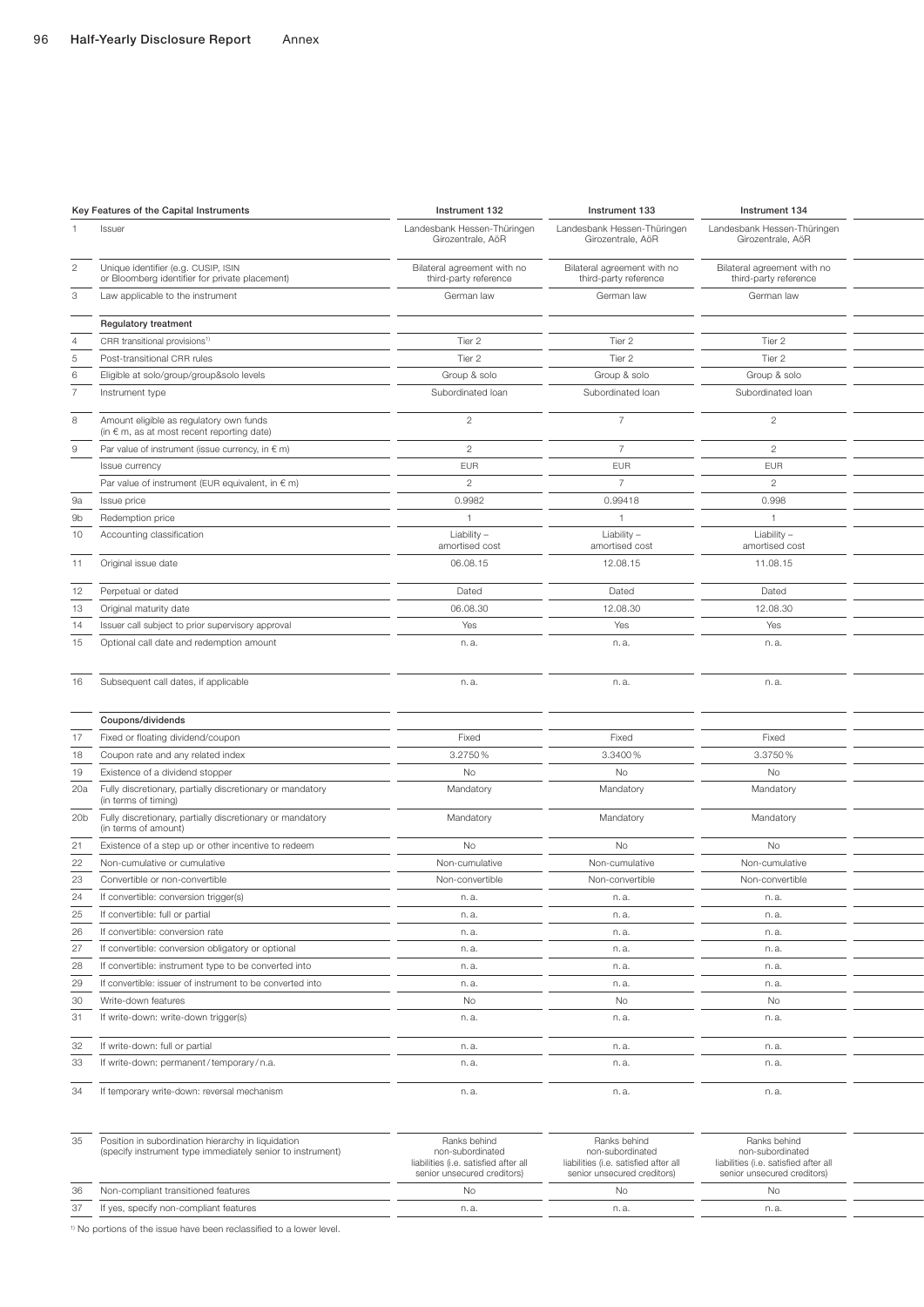| Instrument 135                                       | Instrument 136                                       | Instrument 137                                       | Instrument 138                                   | Instrument 139                                       |
|------------------------------------------------------|------------------------------------------------------|------------------------------------------------------|--------------------------------------------------|------------------------------------------------------|
| Landesbank Hessen-Thüringen<br>Girozentrale, AöR     | Landesbank Hessen-Thüringen<br>Girozentrale, AöR     | Landesbank Hessen-Thüringen<br>Girozentrale, AöR     | Landesbank Hessen-Thüringen<br>Girozentrale, AöR | Landesbank Hessen-Thüringen<br>Girozentrale, AöR     |
| Bilateral agreement with no<br>third-party reference | Bilateral agreement with no<br>third-party reference | Bilateral agreement with no<br>third-party reference | DE000HLB1AH8                                     | Bilateral agreement with no<br>third-party reference |
| German law                                           | German law                                           | German law                                           | German law                                       | German law                                           |
| Tier 2                                               | Tier 2                                               | Tier 2                                               | Tier 2                                           | Tier 2                                               |
| Tier 2                                               | Tier 2                                               | Tier 2                                               | Tier 2                                           | Tier 2                                               |
| Group & solo                                         | Group & solo                                         | Group & solo                                         | Group & solo                                     | Group & solo                                         |
| Subordinated loan                                    | Subordinated loan                                    | Subordinated loan                                    | Subordinated bond                                | Subordinated loan                                    |
| $\overline{1}$                                       | 10                                                   | 5                                                    | $5 -$                                            | $5\overline{)}$                                      |
| $\overline{1}$                                       | 10                                                   | 5                                                    | $5\overline{)}$                                  | $5\overline{)}$                                      |
| <b>EUR</b>                                           | EUR                                                  | <b>EUR</b>                                           | EUR                                              | <b>EUR</b>                                           |
| $\overline{1}$                                       | 10                                                   | 5                                                    | 5 <sup>5</sup>                                   | $5\overline{)}$                                      |
| $\overline{1}$                                       | $\overline{1}$                                       | 0.9979                                               | 1                                                | $\overline{1}$                                       |
| $\overline{1}$                                       | 1                                                    | $\overline{1}$                                       | $\overline{1}$                                   | $\overline{1}$                                       |
| Liability -<br>amortised cost                        | Liability -<br>amortised cost                        | Liability-<br>amortised cost                         | Liability -<br>amortised cost                    | Liability-<br>amortised cost                         |
| 11.08.15                                             | 12.08.15                                             | 25.08.15                                             | 02.09.15                                         | 02.09.15                                             |
| Dated                                                | Dated                                                | Dated                                                | Dated                                            | Dated                                                |
| 11.08.25                                             | 12.08.25                                             | 25.08.25                                             | 02.09.30                                         | 02.09.30                                             |
| Yes                                                  | Yes                                                  | Yes                                                  | Yes                                              | Yes                                                  |
| n.a.                                                 | n.a.                                                 | n.a.                                                 | n.a.                                             | n.a.                                                 |
| n.a.                                                 | n.a.                                                 | n.a.                                                 | n.a.                                             | n.a.                                                 |
| Fixed                                                | Fixed                                                | Fixed                                                | Fixed                                            | Fixed                                                |
| 3.0300%                                              | 3.0250%                                              | 2.9200%                                              | 3.3400%                                          | 3.3300%                                              |
| <b>No</b>                                            | No                                                   | No                                                   | <b>No</b>                                        | No                                                   |
| Mandatory                                            | Mandatory                                            | Mandatory                                            | Mandatory                                        | Mandatory                                            |
| Mandatory                                            | Mandatory                                            | Mandatory                                            | Mandatory                                        | Mandatory                                            |
| <b>No</b>                                            | No                                                   | No                                                   | No                                               | No                                                   |
| Non-cumulative                                       | Non-cumulative                                       | Non-cumulative                                       | Non-cumulative                                   | Non-cumulative                                       |
| Non-convertible                                      | Non-convertible                                      | Non-convertible                                      | Non-convertible                                  | Non-convertible                                      |
| n. a.                                                | n.a.                                                 | n.a.                                                 | n.a.                                             | n.a.                                                 |
| n.a.                                                 | n.a.                                                 | n.a.                                                 | n.a.                                             | n.a.                                                 |
| n.a.                                                 | n.a.                                                 | n.a.                                                 | n.a.                                             | n.a.                                                 |
| n.a.                                                 | n.a.                                                 | n.a.                                                 | n.a.                                             | n.a.                                                 |
| n. a.                                                | n.a.                                                 | n.a.                                                 | n.a.                                             | n.a.                                                 |
| n.a.                                                 | n.a.                                                 | n.a.                                                 | n.a.                                             | n.a.                                                 |
| No                                                   | No                                                   | <b>No</b>                                            | No                                               | No                                                   |
| n.a.                                                 | n.a.                                                 | n.a.                                                 | n.a.                                             | n.a.                                                 |
|                                                      |                                                      |                                                      |                                                  |                                                      |
| n.a.                                                 | n.a.                                                 | n.a.                                                 | n.a.                                             | n.a.                                                 |
| n.a.<br>n.a.                                         | n.a.<br>n.a.                                         | n.a.<br>n.a.                                         | n.a.<br>n.a.                                     | n.a.<br>n.a.                                         |

| liabilities (i.e. satisfied after all<br>liabilities (i.e. satisfied after all<br>liabilities (i.e. satisfied after al<br>liabilities (i.e. satisfied after all<br>liabilities (i.e. satisfied after all<br>senior unsecured creditors)<br>senior unsecured creditors)<br>senior unsecured creditors)<br>senior unsecured creditors)<br>senior unsecured creditors) |
|---------------------------------------------------------------------------------------------------------------------------------------------------------------------------------------------------------------------------------------------------------------------------------------------------------------------------------------------------------------------|
|                                                                                                                                                                                                                                                                                                                                                                     |
|                                                                                                                                                                                                                                                                                                                                                                     |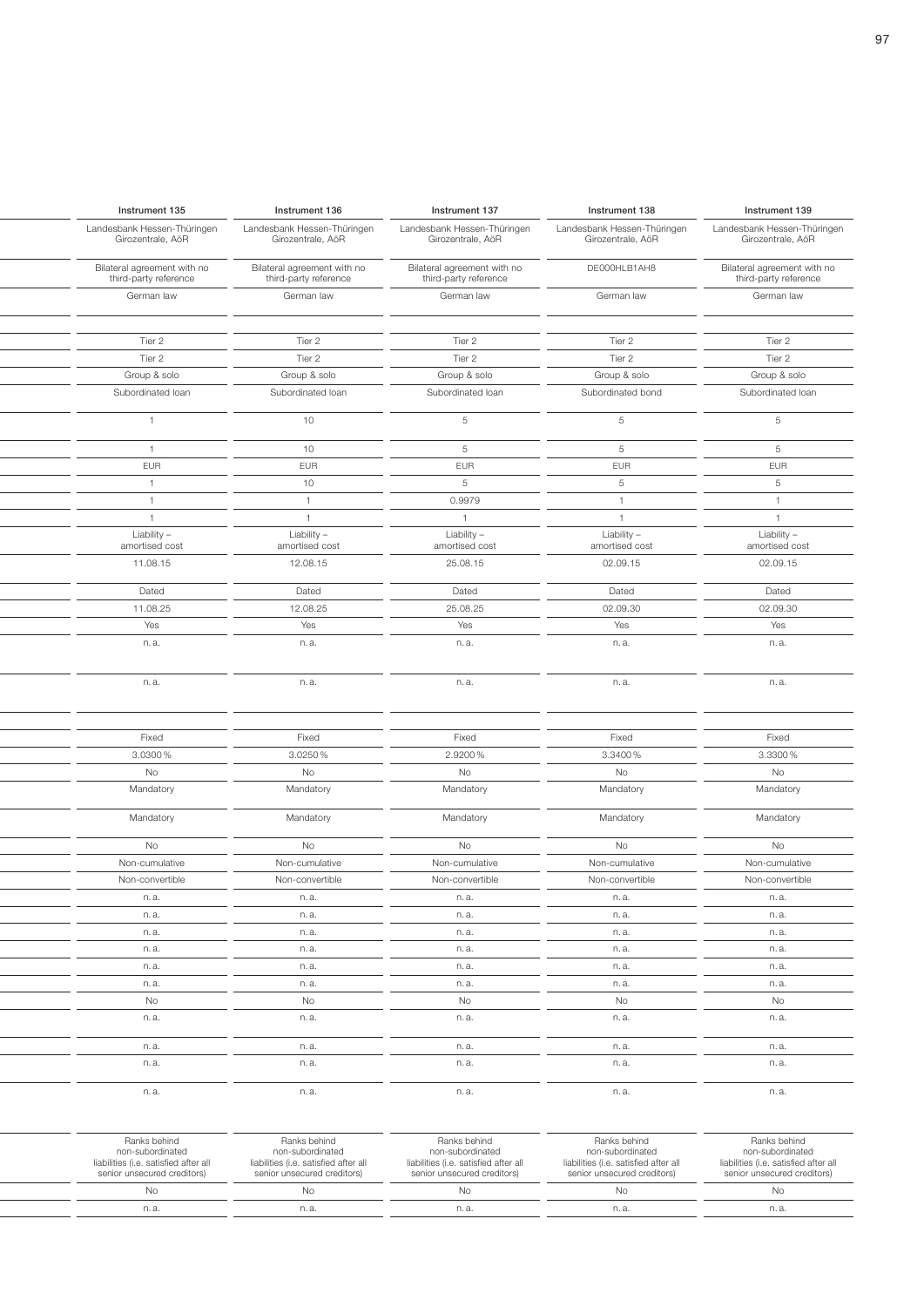|                 | Key Features of the Capital Instruments                                                                             | Instrument 140                                                                                           | Instrument 141                                                                                           | Instrument 142                                                                                           |
|-----------------|---------------------------------------------------------------------------------------------------------------------|----------------------------------------------------------------------------------------------------------|----------------------------------------------------------------------------------------------------------|----------------------------------------------------------------------------------------------------------|
|                 | Issuer                                                                                                              | Landesbank Hessen-Thüringen<br>Girozentrale, AöR                                                         | Landesbank Hessen-Thüringen<br>Girozentrale, AöR                                                         | Landesbank Hessen-Thüringen<br>Girozentrale, AöR                                                         |
|                 | Unique identifier (e.g. CUSIP, ISIN<br>or Bloomberg identifier for private placement)                               | DE000HLB1AJ4                                                                                             | Bilateral agreement with no<br>third-party reference                                                     | Bilateral agreement with no<br>third-party reference                                                     |
|                 | Law applicable to the instrument                                                                                    | German law                                                                                               | German law                                                                                               | German law                                                                                               |
|                 | <b>Regulatory treatment</b>                                                                                         |                                                                                                          |                                                                                                          |                                                                                                          |
|                 | CRR transitional provisions <sup>1)</sup>                                                                           | Tier 2                                                                                                   | Tier 2                                                                                                   | Tier 2                                                                                                   |
|                 | Post-transitional CRR rules                                                                                         | Tier 2                                                                                                   | Tier 2                                                                                                   | Tier 2                                                                                                   |
|                 | Eligible at solo/group/group&solo levels                                                                            | Group & solo                                                                                             | Group & solo                                                                                             | Group & solo                                                                                             |
|                 | Instrument type                                                                                                     | Subordinated bond                                                                                        | Subordinated loan                                                                                        | Subordinated loan                                                                                        |
|                 | Amount eligible as regulatory own funds<br>(in $\epsilon$ m, as at most recent reporting date)                      | 5                                                                                                        | 12                                                                                                       | $\overline{1}$                                                                                           |
|                 | Par value of instrument (issue currency, in $\epsilon$ m)                                                           | 5                                                                                                        | 13                                                                                                       | $\overline{1}$                                                                                           |
|                 | Issue currency                                                                                                      | <b>EUR</b>                                                                                               | <b>EUR</b>                                                                                               | <b>EUR</b>                                                                                               |
|                 | Par value of instrument (EUR equivalent, in $\epsilon$ m)                                                           | 5                                                                                                        | 13                                                                                                       | $-1$                                                                                                     |
| 9а              | Issue price                                                                                                         | 0.9953                                                                                                   | 0.99908                                                                                                  | 0.9782                                                                                                   |
| 9b              | Redemption price                                                                                                    | $\overline{1}$                                                                                           | $\overline{1}$                                                                                           | $\overline{1}$                                                                                           |
|                 | 10 Accounting classification                                                                                        | Liability -<br>amortised cost                                                                            | Liability -<br>amortised cost                                                                            | Liability -<br>amortised cost                                                                            |
|                 | 11 Original issue date                                                                                              | 08.09.15                                                                                                 | 08.09.15                                                                                                 | 23.09.15                                                                                                 |
|                 | 12 Perpetual or dated                                                                                               | Dated                                                                                                    | Dated                                                                                                    | Dated                                                                                                    |
|                 | 13 Original maturity date                                                                                           | 08.09.25                                                                                                 | 08.09.26                                                                                                 | 23.09.25                                                                                                 |
| 14              | Issuer call subject to prior supervisory approval                                                                   | Yes                                                                                                      | Yes                                                                                                      | Yes                                                                                                      |
|                 | 15 Optional call date and redemption amount                                                                         | n. a.                                                                                                    | n. a.                                                                                                    | n.a.                                                                                                     |
|                 | 16 Subsequent call dates, if applicable                                                                             | n. a.                                                                                                    | n. a.                                                                                                    | n.a.                                                                                                     |
|                 | Coupons/dividends                                                                                                   |                                                                                                          |                                                                                                          |                                                                                                          |
| $17 -$          | Fixed or floating dividend/coupon                                                                                   | Fixed                                                                                                    | Fixed                                                                                                    | Fixed                                                                                                    |
| 18              | Coupon rate and any related index                                                                                   | 3.0300%                                                                                                  | 3.1900%                                                                                                  | 2.7500%                                                                                                  |
| 19              | Existence of a dividend stopper                                                                                     | No                                                                                                       | No                                                                                                       | No                                                                                                       |
| 20a             | Fully discretionary, partially discretionary or mandatory                                                           | Mandatory                                                                                                | Mandatory                                                                                                | Mandatory                                                                                                |
| 20 <sub>b</sub> | (in terms of timing)<br>Fully discretionary, partially discretionary or mandatory                                   | Mandatory                                                                                                | Mandatory                                                                                                | Mandatory                                                                                                |
|                 | (in terms of amount)                                                                                                |                                                                                                          |                                                                                                          |                                                                                                          |
| 21              | Existence of a step up or other incentive to redeem                                                                 | No                                                                                                       | No                                                                                                       | No                                                                                                       |
| 22              | Non-cumulative or cumulative                                                                                        | Non-cumulative                                                                                           | Non-cumulative                                                                                           | Non-cumulative                                                                                           |
| 23              | Convertible or non-convertible                                                                                      | Non-convertible                                                                                          | Non-convertible                                                                                          | Non-convertible                                                                                          |
|                 | 24 If convertible: conversion trigger(s)                                                                            | n. a.                                                                                                    | n. a.                                                                                                    | n.a.                                                                                                     |
|                 | 25 If convertible: full or partial                                                                                  | n. a.                                                                                                    | n. a.                                                                                                    | n.a.                                                                                                     |
|                 | 26 If convertible: conversion rate                                                                                  | n. a.                                                                                                    | n. a.                                                                                                    | n.a.                                                                                                     |
|                 | 27 If convertible: conversion obligatory or optional                                                                | n. a.                                                                                                    | n.a.                                                                                                     | n.a.                                                                                                     |
|                 | 28 If convertible: instrument type to be converted into                                                             | n. a.                                                                                                    | n. a.                                                                                                    | n.a.                                                                                                     |
|                 | 29 If convertible: issuer of instrument to be converted into                                                        | n. a.                                                                                                    | n. a.                                                                                                    | n.a.                                                                                                     |
|                 | 30 Write-down features<br>31 If write-down: write-down trigger(s)                                                   | No                                                                                                       | No                                                                                                       | No                                                                                                       |
|                 |                                                                                                                     | n. a.                                                                                                    | n. a.                                                                                                    | n.a.                                                                                                     |
|                 | 32 If write-down: full or partial                                                                                   | n. a.                                                                                                    | n. a.                                                                                                    | n.a.                                                                                                     |
|                 | 33 If write-down: permanent/temporary/n.a.                                                                          | n. a.                                                                                                    | n. a.                                                                                                    | n.a.                                                                                                     |
|                 | 34 If temporary write-down: reversal mechanism                                                                      | n. a.                                                                                                    | n. a.                                                                                                    | n.a.                                                                                                     |
|                 | 35 Position in subordination hierarchy in liquidation<br>(specify instrument type immediately senior to instrument) | Ranks behind<br>non-subordinated<br>liabilities (i.e. satisfied after all<br>senior unsecured creditors) | Ranks behind<br>non-subordinated<br>liabilities (i.e. satisfied after all<br>senior unsecured creditors) | Ranks behind<br>non-subordinated<br>liabilities (i.e. satisfied after all<br>senior unsecured creditors) |
|                 | 36 Non-compliant transitioned features                                                                              | No                                                                                                       | No                                                                                                       | No                                                                                                       |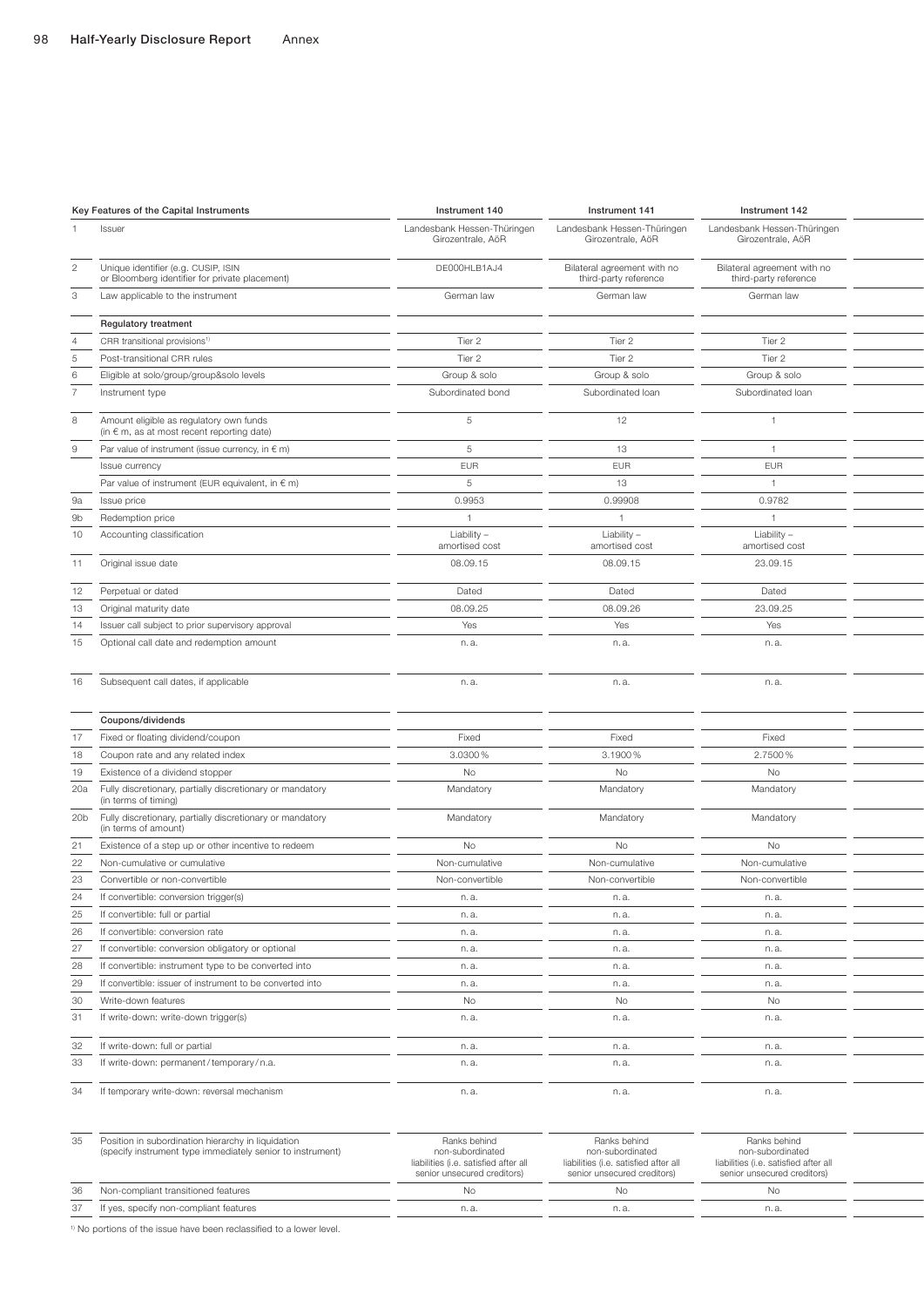| Instrument 143                                       | Instrument 144                                       | Instrument 145                                       | Instrument 146                                       | Instrument 147                                       |
|------------------------------------------------------|------------------------------------------------------|------------------------------------------------------|------------------------------------------------------|------------------------------------------------------|
| Landesbank Hessen-Thüringen<br>Girozentrale, AöR     | Landesbank Hessen-Thüringen<br>Girozentrale, AöR     | Landesbank Hessen-Thüringen<br>Girozentrale, AöR     | Landesbank Hessen-Thüringen<br>Girozentrale, AöR     | Landesbank Hessen-Thüringen<br>Girozentrale, AöR     |
| Bilateral agreement with no<br>third-party reference | Bilateral agreement with no<br>third-party reference | Bilateral agreement with no<br>third-party reference | Bilateral agreement with no<br>third-party reference | Bilateral agreement with no<br>third-party reference |
| German law                                           | German law                                           | German law                                           | German law                                           | German law                                           |
| Tier 2                                               | Tier 2                                               | Tier 2                                               | Tier 2                                               | Tier 2                                               |
| Tier 2                                               | Tier 2                                               | Tier 2                                               | Tier 2                                               | Tier 2                                               |
| Group & solo                                         | Group & solo                                         | Group & solo                                         | Group & solo                                         | Group & solo                                         |
| Subordinated loan                                    | Subordinated loan                                    | Subordinated loan                                    | Subordinated loan                                    | Subordinated loan                                    |
| 3                                                    | $\mathcal{S}$                                        | 5                                                    | 67                                                   | 10                                                   |
| $\mathbf{3}$                                         | $\mathbf{3}$                                         | 5                                                    | 67                                                   | 10                                                   |
| <b>EUR</b>                                           | <b>EUR</b>                                           | <b>EUR</b>                                           | <b>EUR</b>                                           | <b>EUR</b>                                           |
| 3                                                    | $\mathbf{3}$                                         | 5                                                    | 67                                                   | 10                                                   |
| $\overline{1}$                                       | $\overline{1}$                                       | $\overline{1}$                                       | $\overline{1}$                                       | $\overline{1}$                                       |
|                                                      | $\overline{1}$                                       | $\overline{1}$                                       | $\mathbf{1}$                                         | $\overline{1}$                                       |
| Liability -<br>amortised cost                        | Liability-<br>amortised cost                         | Liability -<br>amortised cost                        | Liability -<br>amortised cost                        | Liability-<br>amortised cost                         |
| 24.09.15                                             | 29.09.15                                             | 29.09.15                                             | 01.10.15                                             | 01.10.15                                             |
| Dated                                                | Dated                                                | Dated                                                | Dated                                                | Dated                                                |
| 24.09.29                                             | 29.09.25                                             | 29.09.25                                             | 01.10.25                                             | 01.10.35                                             |
| Yes                                                  | Yes                                                  | Yes                                                  | Yes                                                  | Yes                                                  |
| n.a.                                                 | n.a.                                                 | n.a.                                                 | n.a.                                                 | n.a.                                                 |
| n.a.                                                 | n.a.                                                 | n.a.                                                 | n.a.                                                 | n.a.                                                 |
|                                                      |                                                      |                                                      |                                                      |                                                      |
| Fixed                                                | Fixed                                                | Fixed                                                | Fixed                                                | Fixed                                                |
| 3.3400%<br>No                                        | 3.1700%<br>No                                        | 3.1600%<br>No                                        | 3.1500%<br><b>No</b>                                 | 3.7240%<br>No                                        |
| Mandatory                                            | Mandatory                                            | Mandatory                                            | Mandatory                                            | Mandatory                                            |
| Mandatory                                            | Mandatory                                            | Mandatory                                            | Mandatory                                            | Mandatory                                            |
| No                                                   | No                                                   | No                                                   | No                                                   | <b>No</b>                                            |
| Non-cumulative                                       | Non-cumulative                                       | Non-cumulative                                       | Non-cumulative                                       | Non-cumulative                                       |
| Non-convertible                                      | Non-convertible                                      | Non-convertible                                      | Non-convertible                                      | Non-convertible                                      |
| n.a.                                                 | n.a.                                                 | n.a.                                                 | n.a.                                                 | n.a.                                                 |
| n. a.                                                | n.a.                                                 | n.a.                                                 | n.a.                                                 | n.a.                                                 |
| n.a.                                                 | n.a.                                                 | n.a.                                                 | n.a.                                                 | n.a.                                                 |
|                                                      |                                                      |                                                      |                                                      |                                                      |
| n.a.                                                 | n.a.                                                 | n.a.                                                 | n.a.                                                 | n.a.                                                 |
| n.a.                                                 | n.a.                                                 | n.a.                                                 | n.a.                                                 | n.a.                                                 |
| n. a.                                                | n.a.                                                 | n.a.                                                 | n.a.                                                 | n.a.                                                 |
| <b>No</b>                                            | <b>No</b>                                            | <b>No</b>                                            | <b>No</b>                                            | <b>No</b>                                            |
| n.a.                                                 | n.a.                                                 | n.a.                                                 | n.a.                                                 | n.a.                                                 |
| n.a.                                                 | n.a.                                                 | n.a.                                                 | n.a.                                                 | n.a.                                                 |
| n. a.<br>n.a.                                        | n.a.                                                 | n.a.                                                 | n. a.                                                | n.a.                                                 |

| liabilities (i.e. satisfied after all<br>liabilities (i.e. satisfied after all<br>liabilities (i.e. satisfied after al<br>liabilities (i.e. satisfied after all<br>liabilities (i.e. satisfied after all<br>senior unsecured creditors)<br>senior unsecured creditors)<br>senior unsecured creditors)<br>senior unsecured creditors)<br>senior unsecured creditors) |
|---------------------------------------------------------------------------------------------------------------------------------------------------------------------------------------------------------------------------------------------------------------------------------------------------------------------------------------------------------------------|
|                                                                                                                                                                                                                                                                                                                                                                     |
|                                                                                                                                                                                                                                                                                                                                                                     |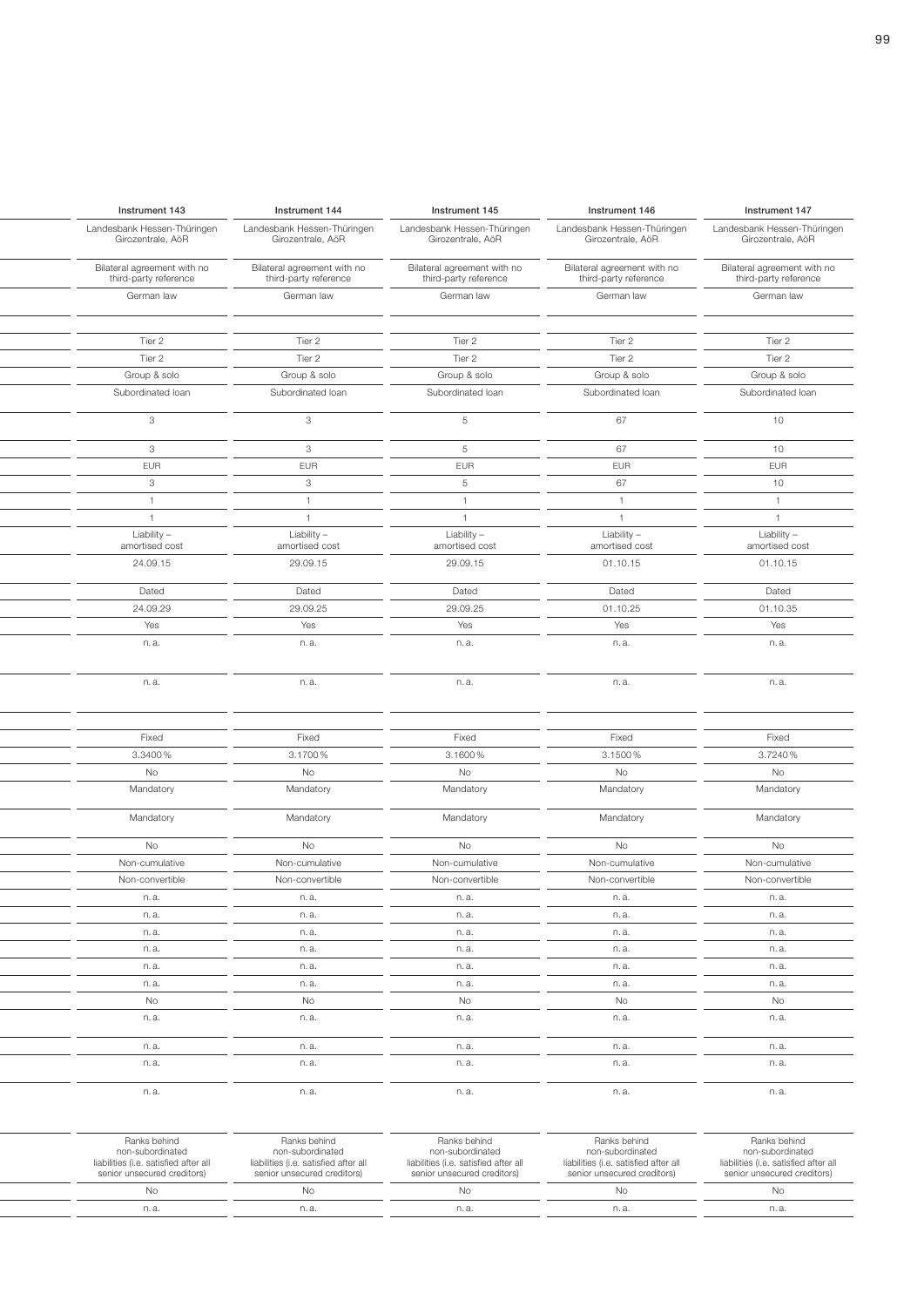|    | Key Features of the Capital Instruments                                                                             | Instrument 148                                                            | Instrument 149                                                            | Instrument 150                                                            |
|----|---------------------------------------------------------------------------------------------------------------------|---------------------------------------------------------------------------|---------------------------------------------------------------------------|---------------------------------------------------------------------------|
|    | Issuer                                                                                                              | Landesbank Hessen-Thüringen                                               | Landesbank Hessen-Thüringen                                               | Landesbank Hessen-Thüringen                                               |
|    |                                                                                                                     | Girozentrale, AöR                                                         | Girozentrale, AöR                                                         | Girozentrale, AöR                                                         |
|    | Unique identifier (e.g. CUSIP, ISIN<br>or Bloomberg identifier for private placement)                               | XS1306576726                                                              | Bilateral agreement with no                                               | Bilateral agreement with no                                               |
|    | Law applicable to the instrument                                                                                    | German law                                                                | third-party reference<br>German law                                       | third-party reference<br>German law                                       |
|    |                                                                                                                     |                                                                           |                                                                           |                                                                           |
|    | Regulatory treatment                                                                                                |                                                                           |                                                                           |                                                                           |
|    | CRR transitional provisions <sup>1)</sup>                                                                           | Tier 2                                                                    | Tier 2                                                                    | Tier 2                                                                    |
|    | Post-transitional CRR rules                                                                                         | Tier 2                                                                    | Tier 2                                                                    | Tier 2                                                                    |
|    | Eligible at solo/group/group&solo levels                                                                            | Group & solo                                                              | Group & solo                                                              | Group & solo                                                              |
|    | Instrument type                                                                                                     | Subordinated bond                                                         | Subordinated loan                                                         | Subordinated loan                                                         |
|    | Amount eligible as regulatory own funds<br>(in € m, as at most recent reporting date)                               | 40                                                                        | 5                                                                         | $\overline{4}$                                                            |
|    | Par value of instrument (issue currency, in $\in$ m)                                                                | 40                                                                        | 5                                                                         | $\overline{4}$                                                            |
|    | Issue currency                                                                                                      | <b>EUR</b>                                                                | <b>EUR</b>                                                                | <b>EUR</b>                                                                |
|    | Par value of instrument (EUR equivalent, in $\in$ m)                                                                | 40                                                                        | 5                                                                         | $\overline{4}$                                                            |
|    | 9a Issue price                                                                                                      | $\overline{1}$                                                            | 0.9975                                                                    | $\overline{1}$                                                            |
| 9b | Redemption price                                                                                                    |                                                                           | $\overline{1}$                                                            | $\overline{1}$                                                            |
|    | 10 Accounting classification                                                                                        | Liability -<br>amortised cost                                             | Liability -<br>amortised cost                                             | Liability -<br>amortised cost                                             |
|    | 11 Original issue date                                                                                              | 21.10.15                                                                  | 14.10.15                                                                  | 16.10.15                                                                  |
|    | 12 Perpetual or dated                                                                                               | Dated                                                                     | Dated                                                                     | Dated                                                                     |
|    | 13 Original maturity date                                                                                           | 21.10.30                                                                  | 14.10.30                                                                  | 16.10.25                                                                  |
|    | 14 Issuer call subject to prior supervisory approval                                                                | Yes                                                                       | Yes                                                                       | Yes                                                                       |
|    | 15 Optional call date and redemption amount                                                                         | n. a.                                                                     | n.a.                                                                      | n.a.                                                                      |
|    |                                                                                                                     |                                                                           |                                                                           |                                                                           |
|    | 16 Subsequent call dates, if applicable                                                                             | n.a.                                                                      | n. a.                                                                     | n.a.                                                                      |
|    | Coupons/dividends                                                                                                   |                                                                           |                                                                           |                                                                           |
|    | 17 Fixed or floating dividend/coupon                                                                                | Floating                                                                  | Fixed                                                                     | Fixed                                                                     |
| 18 | Coupon rate and any related index                                                                                   | 1.6000 % / Euribor                                                        | 3.5300 %                                                                  | 3.1700%                                                                   |
|    | 19 Existence of a dividend stopper                                                                                  | No                                                                        | No                                                                        | No                                                                        |
|    | 20a Fully discretionary, partially discretionary or mandatory                                                       | Mandatory                                                                 | Mandatory                                                                 | Mandatory                                                                 |
|    | (in terms of timing)                                                                                                |                                                                           |                                                                           |                                                                           |
|    | 20b Fully discretionary, partially discretionary or mandatory<br>(in terms of amount)                               | Mandatory                                                                 | Mandatory                                                                 | Mandatory                                                                 |
| 21 | Existence of a step up or other incentive to redeem                                                                 | No                                                                        | No                                                                        | No                                                                        |
| 22 | Non-cumulative or cumulative                                                                                        | Non-cumulative                                                            | Non-cumulative                                                            | Non-cumulative                                                            |
| 23 | Convertible or non-convertible                                                                                      | Non-convertible                                                           | Non-convertible                                                           | Non-convertible                                                           |
|    | 24 If convertible: conversion trigger(s)                                                                            | n. a.                                                                     | n. a.                                                                     | n. a.                                                                     |
|    | 25 If convertible: full or partial                                                                                  | n.a.                                                                      | n. a.                                                                     | n.a.                                                                      |
|    | 26 If convertible: conversion rate                                                                                  | n.a.                                                                      | n. a.                                                                     | n.a.                                                                      |
|    | 27 If convertible: conversion obligatory or optional                                                                | n.a.                                                                      | n. a.                                                                     | n.a.                                                                      |
|    | 28 If convertible: instrument type to be converted into                                                             | n. a.                                                                     | n. a.                                                                     | n.a.                                                                      |
|    | 29 If convertible: issuer of instrument to be converted into                                                        | n.a.                                                                      | n. a.                                                                     | n.a.                                                                      |
|    | 30 Write-down features                                                                                              | No                                                                        | No                                                                        | No                                                                        |
|    | 31 If write-down: write-down trigger(s)                                                                             | n. a.                                                                     | n. a.                                                                     | n.a.                                                                      |
|    | 32 If write-down: full or partial                                                                                   | n. a.                                                                     | n. a.                                                                     | n.a.                                                                      |
|    | 33 If write-down: permanent/temporary/n.a.                                                                          | n. a.                                                                     | n. a.                                                                     | n.a.                                                                      |
|    |                                                                                                                     |                                                                           |                                                                           |                                                                           |
|    | 34 If temporary write-down: reversal mechanism                                                                      | n. a.                                                                     | n. a.                                                                     | n.a.                                                                      |
|    |                                                                                                                     |                                                                           |                                                                           |                                                                           |
|    | 35 Position in subordination hierarchy in liquidation<br>(specify instrument type immediately senior to instrument) | Ranks behind<br>non-subordinated<br>liabilities (i.e. satisfied after all | Ranks behind<br>non-subordinated<br>liabilities (i.e. satisfied after all | Ranks behind<br>non-subordinated<br>liabilities (i.e. satisfied after all |
|    |                                                                                                                     | senior unsecured creditors)                                               | senior unsecured creditors)                                               | senior unsecured creditors)                                               |
|    | 36 Non-compliant transitioned features                                                                              | No                                                                        | No                                                                        | No                                                                        |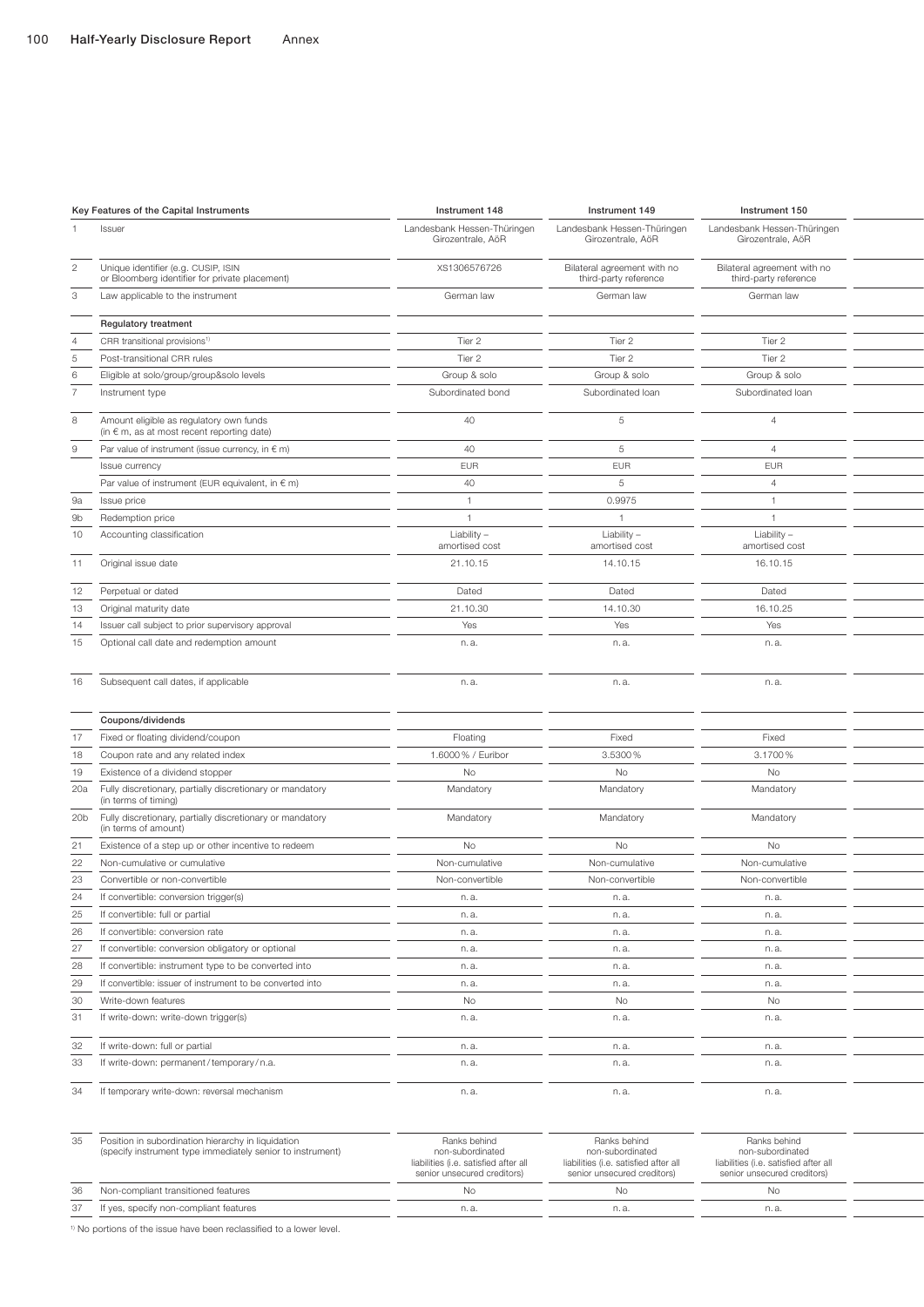| Instrument 151                                       | Instrument 152                                       | Instrument 153                                       | Instrument 154                                       | Instrument 155                                       |
|------------------------------------------------------|------------------------------------------------------|------------------------------------------------------|------------------------------------------------------|------------------------------------------------------|
| Landesbank Hessen-Thüringen<br>Girozentrale, AöR     | Landesbank Hessen-Thüringen<br>Girozentrale, AöR     | Landesbank Hessen-Thüringen<br>Girozentrale, AöR     | Landesbank Hessen-Thüringen<br>Girozentrale, AöR     | Landesbank Hessen-Thüringen<br>Girozentrale, AöR     |
| Bilateral agreement with no<br>third-party reference | Bilateral agreement with no<br>third-party reference | Bilateral agreement with no<br>third-party reference | Bilateral agreement with no<br>third-party reference | Bilateral agreement with no<br>third-party reference |
| German law                                           | German law                                           | German law                                           | German law                                           | German law                                           |
| Tier 2                                               | Tier 2                                               | Tier 2                                               | Tier 2                                               | Tier 2                                               |
| Tier 2                                               | Tier 2                                               | Tier 2                                               | Tier 2                                               | Tier 2                                               |
| Group & solo                                         | Group & solo                                         | Group & solo                                         | Group & solo                                         | Group & solo                                         |
| Subordinated loan                                    | Subordinated loan                                    | Subordinated loan                                    | Subordinated loan                                    | Subordinated loan                                    |
| $\overline{1}$                                       | 10                                                   | 5                                                    | 16                                                   | 15                                                   |
| $\overline{1}$                                       | 10                                                   | 5                                                    | 17                                                   | 15                                                   |
| <b>EUR</b>                                           | EUR                                                  | <b>EUR</b>                                           | <b>EUR</b>                                           | <b>EUR</b>                                           |
| $\overline{1}$                                       | 10                                                   | 5                                                    | 17                                                   | 15                                                   |
| 0.997                                                | $\overline{1}$                                       | 0.99133                                              | $\overline{1}$                                       | $\overline{1}$                                       |
| $\overline{1}$                                       | $\overline{1}$                                       | $\overline{1}$                                       | $\overline{1}$                                       | $\overline{1}$                                       |
| Liability -<br>amortised cost                        | Liability -<br>amortised cost                        | Liability-<br>amortised cost                         | Liability -<br>amortised cost                        | Liability -<br>amortised cost                        |
| 21.10.15                                             | 23.10.15                                             | 28.10.15                                             | 02.11.15                                             | 04.11.15                                             |
| Dated                                                | Dated                                                | Dated                                                | Dated                                                | Dated                                                |
| 21.10.30                                             | 23.10.25                                             | 28.10.30                                             | 31.10.25                                             | 04.11.25                                             |
| Yes                                                  | Yes                                                  | Yes                                                  | Yes                                                  | Yes                                                  |
| n.a.                                                 | n.a.                                                 | n.a.                                                 | n.a.                                                 | n.a.                                                 |
| n.a.                                                 | n.a.                                                 | n.a.                                                 | n.a.                                                 | n.a.                                                 |
| Fixed                                                | Floating                                             | Fixed                                                | Fixed                                                | Floating                                             |
| 3.4700%                                              | 1.8770% / Euribor                                    | 3.4000%                                              | 3.0400%                                              | 1.8710% / Euribor                                    |
| No                                                   | No                                                   | No                                                   | No                                                   | <b>No</b>                                            |
| Mandatory                                            | Mandatory                                            | Mandatory                                            | Mandatory                                            | Mandatory                                            |
| Mandatory                                            | Mandatory                                            | Mandatory                                            | Mandatory                                            | Mandatory                                            |
| No                                                   | No                                                   | No                                                   | No                                                   | <b>No</b>                                            |
| Non-cumulative                                       | Non-cumulative                                       | Non-cumulative                                       | Non-cumulative                                       | Non-cumulative                                       |
| Non-convertible                                      | Non-convertible                                      | Non-convertible                                      | Non-convertible                                      | Non-convertible                                      |
| n. a.                                                | n.a.                                                 | n.a.                                                 | n. a.                                                | n.a.                                                 |
| n.a.                                                 | n.a.                                                 | n.a.                                                 | n.a.                                                 | n.a.                                                 |
| n. a.<br>n.a.                                        | n.a.<br>n.a.                                         | n.a.<br>n.a.                                         | n.a.<br>n.a.                                         | n.a.<br>n.a.                                         |
| n. a.                                                | n.a.                                                 | n.a.                                                 | n.a.                                                 | n.a.                                                 |
| n.a.                                                 | n.a.                                                 | n.a.                                                 | n. a.                                                | n.a.                                                 |
| <b>No</b>                                            | No                                                   | No                                                   | No                                                   | No                                                   |
|                                                      |                                                      |                                                      |                                                      | n.a.                                                 |
| n. a.                                                | n.a.                                                 | n.a.                                                 | n. a.                                                |                                                      |
| n.a.                                                 | n.a.                                                 | n.a.                                                 | n.a.                                                 | n.a.                                                 |
| n. a.                                                | n.a.                                                 | n.a.                                                 | n.a.                                                 | n.a.                                                 |

| Ranks behind<br>non-subordinated<br>liabilities (i.e. satisfied after al<br>senior unsecured creditors) | Ranks behind<br>non-subordinated<br>liabilities (i.e. satisfied after all<br>senior unsecured creditors) | Ranks behind<br>non-subordinated<br>liabilities (i.e. satisfied after all<br>senior unsecured creditors) | Ranks behind<br>non-subordinated<br>liabilities (i.e. satisfied after all<br>senior unsecured creditors) | Ranks behind<br>non-subordinated<br>liabilities (i.e. satisfied after all<br>senior unsecured creditors) |
|---------------------------------------------------------------------------------------------------------|----------------------------------------------------------------------------------------------------------|----------------------------------------------------------------------------------------------------------|----------------------------------------------------------------------------------------------------------|----------------------------------------------------------------------------------------------------------|
|                                                                                                         |                                                                                                          |                                                                                                          |                                                                                                          |                                                                                                          |
|                                                                                                         |                                                                                                          |                                                                                                          |                                                                                                          |                                                                                                          |
|                                                                                                         |                                                                                                          |                                                                                                          |                                                                                                          |                                                                                                          |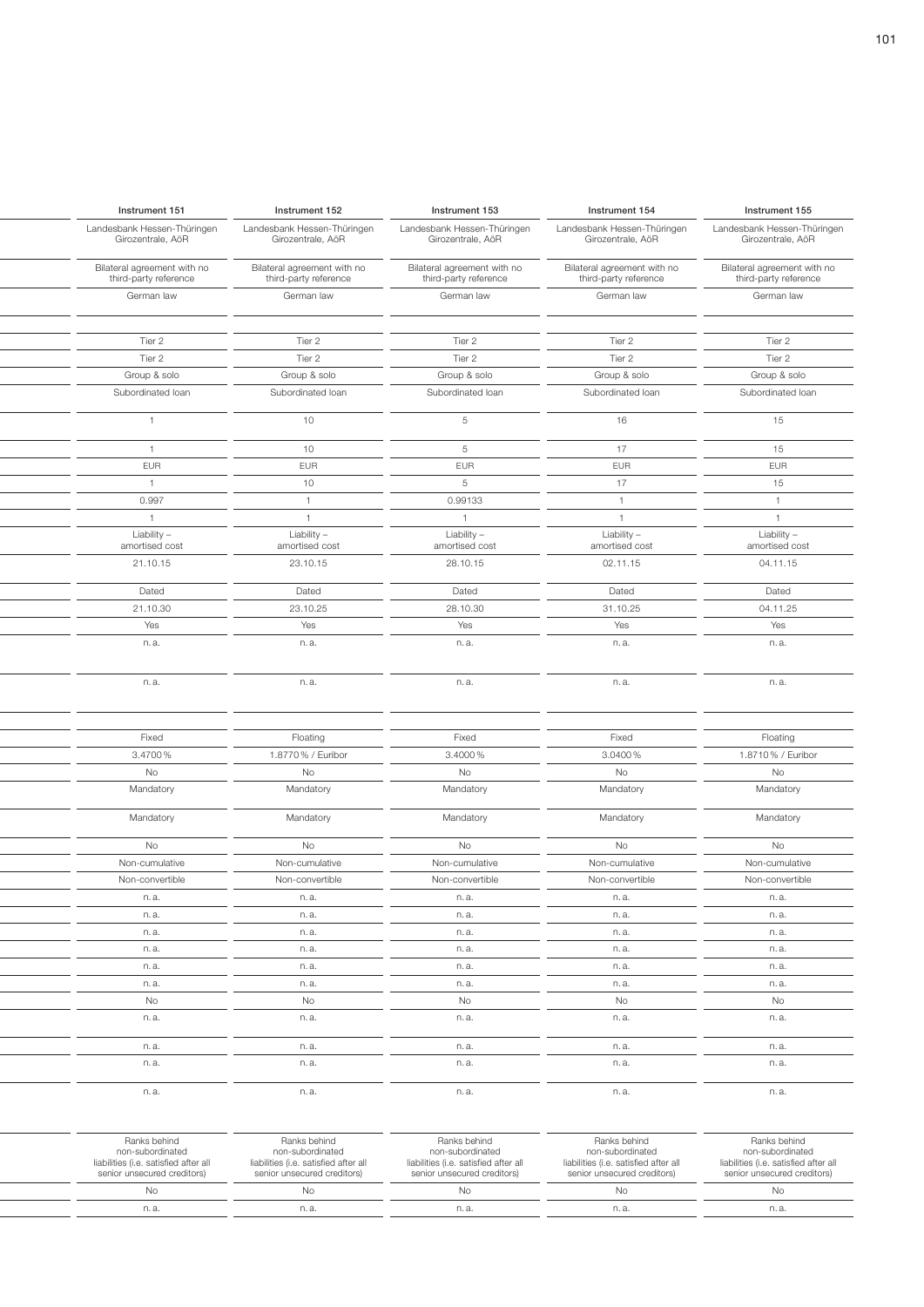|        | Key Features of the Capital Instruments                                                                             | Instrument 156                                                                                           | Instrument 157                                                                                           | Instrument 158                                                                                           |
|--------|---------------------------------------------------------------------------------------------------------------------|----------------------------------------------------------------------------------------------------------|----------------------------------------------------------------------------------------------------------|----------------------------------------------------------------------------------------------------------|
|        | Issuer                                                                                                              | Landesbank Hessen-Thüringen<br>Girozentrale, AöR                                                         | Landesbank Hessen-Thüringen<br>Girozentrale, AöR                                                         | Landesbank Hessen-Thüringen<br>Girozentrale, AöR                                                         |
|        | Unique identifier (e.g. CUSIP, ISIN<br>or Bloomberg identifier for private placement)                               | Bilateral agreement with no<br>third-party reference                                                     | Bilateral agreement with no<br>third-party reference                                                     | Bilateral agreement with no<br>third-party reference                                                     |
|        | Law applicable to the instrument                                                                                    | German law                                                                                               | German law                                                                                               | German law                                                                                               |
|        | <b>Regulatory treatment</b>                                                                                         |                                                                                                          |                                                                                                          |                                                                                                          |
|        | CRR transitional provisions <sup>1)</sup>                                                                           | Tier 2                                                                                                   | Tier 2                                                                                                   | Tier 2                                                                                                   |
|        | Post-transitional CRR rules                                                                                         | Tier 2                                                                                                   | Tier 2                                                                                                   | Tier 2                                                                                                   |
|        | Eligible at solo/group/group&solo levels                                                                            | Group & solo                                                                                             | Group & solo                                                                                             | Group & solo                                                                                             |
|        | Instrument type                                                                                                     | Subordinated loan                                                                                        | Subordinated loan                                                                                        | Subordinated loan                                                                                        |
|        | Amount eligible as regulatory own funds<br>(in € m, as at most recent reporting date)                               | $\overline{1}$                                                                                           | $\overline{2}$                                                                                           | 5                                                                                                        |
|        | Par value of instrument (issue currency, in $\epsilon$ m)                                                           | $\overline{1}$                                                                                           | $\overline{2}$                                                                                           | 5                                                                                                        |
|        | Issue currency                                                                                                      | <b>EUR</b>                                                                                               | EUR                                                                                                      | <b>EUR</b>                                                                                               |
|        | Par value of instrument (EUR equivalent, in $\epsilon$ m)                                                           | $\overline{1}$                                                                                           | $\overline{c}$                                                                                           | 5                                                                                                        |
|        | 9a Issue price                                                                                                      | $\overline{1}$                                                                                           | $\overline{1}$                                                                                           | 0.9949                                                                                                   |
| 9b     | Redemption price                                                                                                    | $\overline{1}$                                                                                           | $\overline{1}$                                                                                           | $\overline{1}$                                                                                           |
|        | 10 Accounting classification                                                                                        | Liability -<br>amortised cost                                                                            | Liability -<br>amortised cost                                                                            | Liability -<br>amortised cost                                                                            |
|        | 11 Original issue date                                                                                              | 10.11.15                                                                                                 | 10.11.15                                                                                                 | 17.11.15                                                                                                 |
|        | 12 Perpetual or dated                                                                                               | Dated                                                                                                    | Dated                                                                                                    | Dated                                                                                                    |
|        | 13 Original maturity date                                                                                           | 10.11.25                                                                                                 | 10.11.25                                                                                                 | 17.11.25                                                                                                 |
|        | 14 Issuer call subject to prior supervisory approval                                                                | Yes                                                                                                      | Yes                                                                                                      | Yes                                                                                                      |
|        | 15 Optional call date and redemption amount                                                                         | n.a.                                                                                                     | n.a.                                                                                                     | n.a.                                                                                                     |
|        | 16 Subsequent call dates, if applicable                                                                             | n. a.                                                                                                    | n. a.                                                                                                    | n.a.                                                                                                     |
|        | Coupons/dividends                                                                                                   |                                                                                                          |                                                                                                          |                                                                                                          |
|        | 17 Fixed or floating dividend/coupon                                                                                | Fixed                                                                                                    | Fixed                                                                                                    | Fixed                                                                                                    |
| 18     | Coupon rate and any related index                                                                                   | 3.1350%                                                                                                  | 3.1400%                                                                                                  | 3.0500%                                                                                                  |
|        | 19 Existence of a dividend stopper                                                                                  | No                                                                                                       | No                                                                                                       | No                                                                                                       |
|        | 20a Fully discretionary, partially discretionary or mandatory                                                       | Mandatory                                                                                                | Mandatory                                                                                                | Mandatory                                                                                                |
|        | (in terms of timing)<br>20b Fully discretionary, partially discretionary or mandatory                               | Mandatory                                                                                                | Mandatory                                                                                                | Mandatory                                                                                                |
|        | (in terms of amount)                                                                                                |                                                                                                          |                                                                                                          |                                                                                                          |
| $21 -$ | Existence of a step up or other incentive to redeem                                                                 | No                                                                                                       | No                                                                                                       | No                                                                                                       |
| 22     | Non-cumulative or cumulative                                                                                        | Non-cumulative                                                                                           | Non-cumulative                                                                                           | Non-cumulative                                                                                           |
|        | 23 Convertible or non-convertible                                                                                   | Non-convertible                                                                                          | Non-convertible                                                                                          | Non-convertible                                                                                          |
|        | 24 If convertible: conversion trigger(s)                                                                            | n. a.                                                                                                    | n. a.                                                                                                    | n.a.                                                                                                     |
|        | 25 If convertible: full or partial                                                                                  | n. a.                                                                                                    | n. a.                                                                                                    | n.a.                                                                                                     |
|        | 26 If convertible: conversion rate                                                                                  | n. a.                                                                                                    | n. a.                                                                                                    | n.a.                                                                                                     |
|        | 27 If convertible: conversion obligatory or optional                                                                | n. a.                                                                                                    | n.a.                                                                                                     | n.a.                                                                                                     |
|        | 28 If convertible: instrument type to be converted into                                                             | n. a.                                                                                                    | n. a.                                                                                                    | n.a.                                                                                                     |
|        | 29 If convertible: issuer of instrument to be converted into                                                        | n. a.                                                                                                    | n. a.                                                                                                    | n.a.                                                                                                     |
|        | 30 Write-down features                                                                                              | No                                                                                                       | No                                                                                                       | No                                                                                                       |
|        | 31 If write-down: write-down trigger(s)                                                                             | n. a.                                                                                                    | n. a.                                                                                                    | n.a.                                                                                                     |
|        | 32 If write-down: full or partial                                                                                   | n. a.                                                                                                    | n. a.                                                                                                    | n.a.                                                                                                     |
|        | 33 If write-down: permanent/temporary/n.a.                                                                          | n. a.                                                                                                    | n. a.                                                                                                    | n.a.                                                                                                     |
|        | 34 If temporary write-down: reversal mechanism                                                                      | n. a.                                                                                                    | n. a.                                                                                                    | n.a.                                                                                                     |
|        | 35 Position in subordination hierarchy in liquidation<br>(specify instrument type immediately senior to instrument) | Ranks behind<br>non-subordinated<br>liabilities (i.e. satisfied after all<br>senior unsecured creditors) | Ranks behind<br>non-subordinated<br>liabilities (i.e. satisfied after all<br>senior unsecured creditors) | Ranks behind<br>non-subordinated<br>liabilities (i.e. satisfied after all<br>senior unsecured creditors) |
|        | 36 Non-compliant transitioned features                                                                              | No                                                                                                       | No                                                                                                       | No                                                                                                       |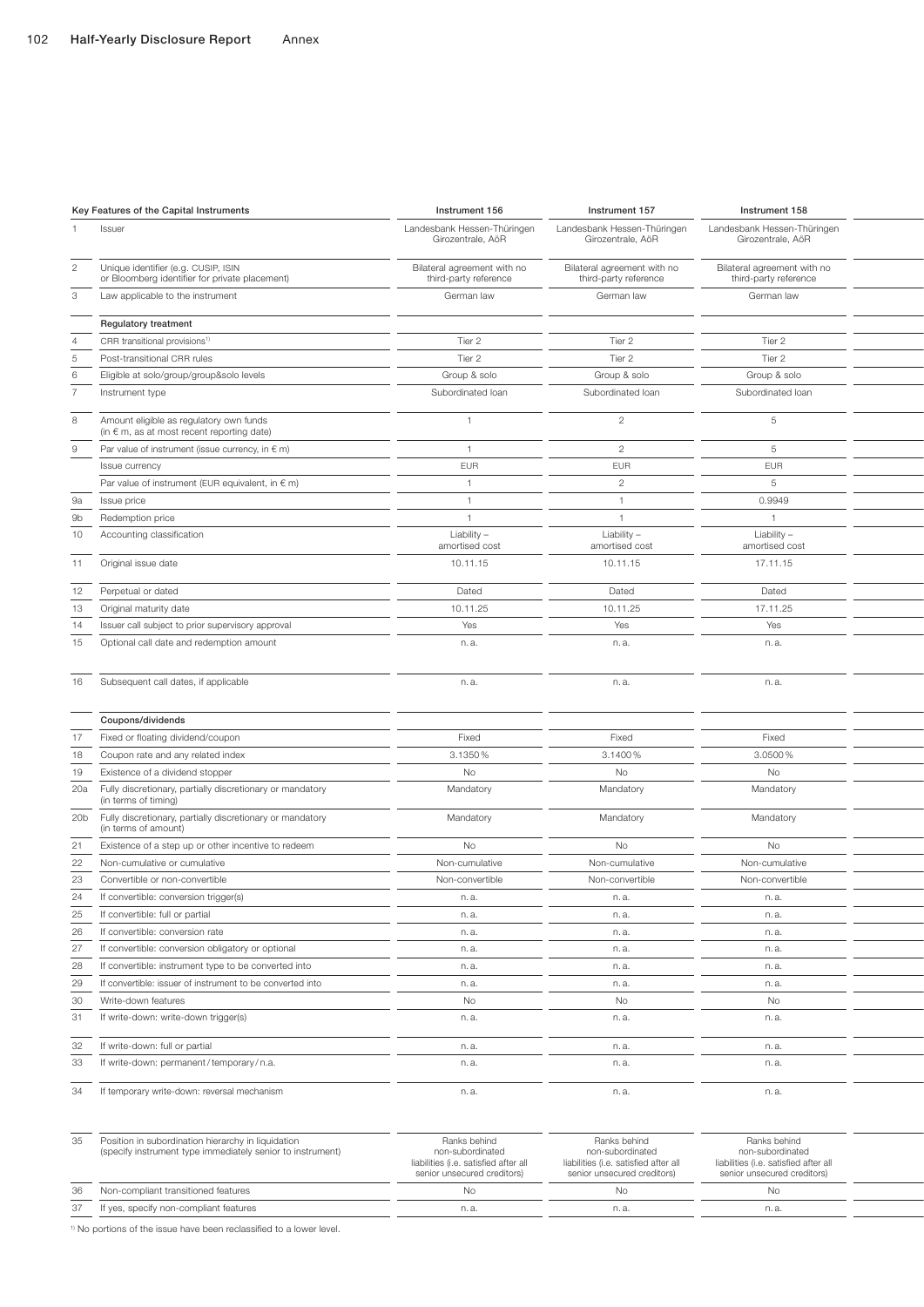| Instrument 159                                       | Instrument 160                                       | Instrument 161                                       | Instrument 162                                       | Instrument 163                |
|------------------------------------------------------|------------------------------------------------------|------------------------------------------------------|------------------------------------------------------|-------------------------------|
| Landesbank Hessen-Thüringen                          | Landesbank Hessen-Thüringen                          | Landesbank Hessen-Thüringen                          | Landesbank Hessen-Thüringen                          | Landesbank Hessen-Thüringen   |
| Girozentrale, AöR                                    | Girozentrale, AöR                                    | Girozentrale, AöR                                    | Girozentrale, AöR                                    | Girozentrale, AöR             |
| Bilateral agreement with no<br>third-party reference | Bilateral agreement with no<br>third-party reference | Bilateral agreement with no<br>third-party reference | Bilateral agreement with no<br>third-party reference | DE000HLB2DM0                  |
| German law                                           | German law                                           | German law                                           | German law                                           | German law                    |
| Tier 2                                               | Tier 2                                               | Tier 2                                               | Tier 2                                               | Tier 2                        |
| Tier 2                                               | Tier 2                                               | Tier 2                                               | Tier 2                                               | Tier 2                        |
| Group & solo                                         | Group & solo                                         | Group & solo                                         | Group & solo                                         | Group & solo                  |
| Subordinated loan                                    | Subordinated loan                                    | Subordinated loan                                    | Subordinated loan                                    | Subordinated bond             |
| $\circ$                                              | 10                                                   | 10                                                   | $\mathcal{S}$                                        | 162                           |
| $\overline{1}$                                       | 10                                                   | 10                                                   | $\mathcal{S}$                                        | 166                           |
| <b>EUR</b>                                           | <b>EUR</b>                                           | <b>EUR</b>                                           | <b>EUR</b>                                           | <b>EUR</b>                    |
| $\overline{1}$                                       | 10                                                   | 10                                                   | 3                                                    | 166                           |
| 0.99                                                 | $\overline{1}$                                       | $\overline{1}$                                       | $\overline{1}$                                       | 0.99                          |
| $\overline{1}$                                       | $\mathbf{1}$                                         | $\overline{1}$                                       | $\mathbf{1}$                                         | $\overline{1}$                |
| Liability -<br>amortised cost                        | Liability -<br>amortised cost                        | Liability -<br>amortised cost                        | Liability -<br>amortised cost                        | Liability -<br>amortised cost |
| 18.11.15                                             | 19.11.15                                             | 02.12.15                                             | 02.12.15                                             | 18.11.15                      |
| Dated                                                | Dated                                                | Dated                                                | Dated                                                | Dated                         |
| 18.11.25                                             | 19.11.25                                             | 02.12.25                                             | 02.12.25                                             | 18.11.25                      |
| Yes                                                  | Yes                                                  | Yes                                                  | Yes                                                  | Yes                           |
| n.a.                                                 | n.a.                                                 | n.a.                                                 | n.a.                                                 | n.a.                          |
| n.a.                                                 | n.a.                                                 | n.a.                                                 | n.a.                                                 | n.a.                          |
|                                                      |                                                      |                                                      |                                                      |                               |
| Fixed                                                | Fixed                                                | Fixed                                                | Fixed                                                | Fixed                         |
| 3.0000%                                              | 3.1000%                                              | 3.0250%                                              | 3.0400%                                              | 3.0000%                       |
| No                                                   | No                                                   | No                                                   | No                                                   | No                            |
| Mandatory                                            | Mandatory                                            | Mandatory                                            | Mandatory                                            | Mandatory                     |
| Mandatory                                            | Mandatory                                            | Mandatory                                            | Mandatory                                            | Mandatory                     |
| <b>No</b>                                            | No                                                   | No                                                   | No                                                   | No                            |
| Non-cumulative                                       | Non-cumulative                                       | Non-cumulative                                       | Non-cumulative                                       | Non-cumulative                |
| Non-convertible                                      | Non-convertible                                      | Non-convertible                                      | Non-convertible                                      | Non-convertible               |
| n. a.                                                | n.a.                                                 | n.a.                                                 | n.a.                                                 | n.a.                          |
| n.a.                                                 | n.a.                                                 | n.a.                                                 | n.a.                                                 | n.a.                          |
| n.a.                                                 | n.a.                                                 | n.a.                                                 | n.a.                                                 | n.a.                          |
| n.a.                                                 | n.a.                                                 | n.a.<br>n.a.                                         | n.a.                                                 | n.a.<br>n.a.                  |
|                                                      |                                                      |                                                      |                                                      |                               |
| n.a.                                                 | n.a.                                                 |                                                      | n.a.                                                 |                               |
| n.a.                                                 | n.a.                                                 | n.a.                                                 | n.a.                                                 |                               |
| <b>No</b><br>n. a.                                   | No<br>n.a.                                           | <b>No</b><br>n.a.                                    | <b>No</b><br>n. a.                                   | n.a.<br><b>No</b><br>n.a.     |
|                                                      |                                                      |                                                      |                                                      |                               |
| n.a.<br>n.a.                                         | n.a.<br>n.a.                                         | n.a.<br>n.a.                                         | n.a.<br>n. a.                                        | n.a.<br>n.a.                  |

| Ranks behind<br>non-subordinated<br>liabilities (i.e. satisfied after al<br>senior unsecured creditors) | Ranks behind<br>non-subordinated<br>liabilities (i.e. satisfied after all<br>senior unsecured creditors) | Ranks behind<br>non-subordinated<br>liabilities (i.e. satisfied after all<br>senior unsecured creditors) | Ranks behind<br>non-subordinated<br>liabilities (i.e. satisfied after all<br>senior unsecured creditors) | Ranks behind<br>non-subordinated<br>liabilities (i.e. satisfied after all<br>senior unsecured creditors) |
|---------------------------------------------------------------------------------------------------------|----------------------------------------------------------------------------------------------------------|----------------------------------------------------------------------------------------------------------|----------------------------------------------------------------------------------------------------------|----------------------------------------------------------------------------------------------------------|
|                                                                                                         |                                                                                                          |                                                                                                          |                                                                                                          |                                                                                                          |
|                                                                                                         |                                                                                                          |                                                                                                          |                                                                                                          |                                                                                                          |
|                                                                                                         |                                                                                                          |                                                                                                          |                                                                                                          |                                                                                                          |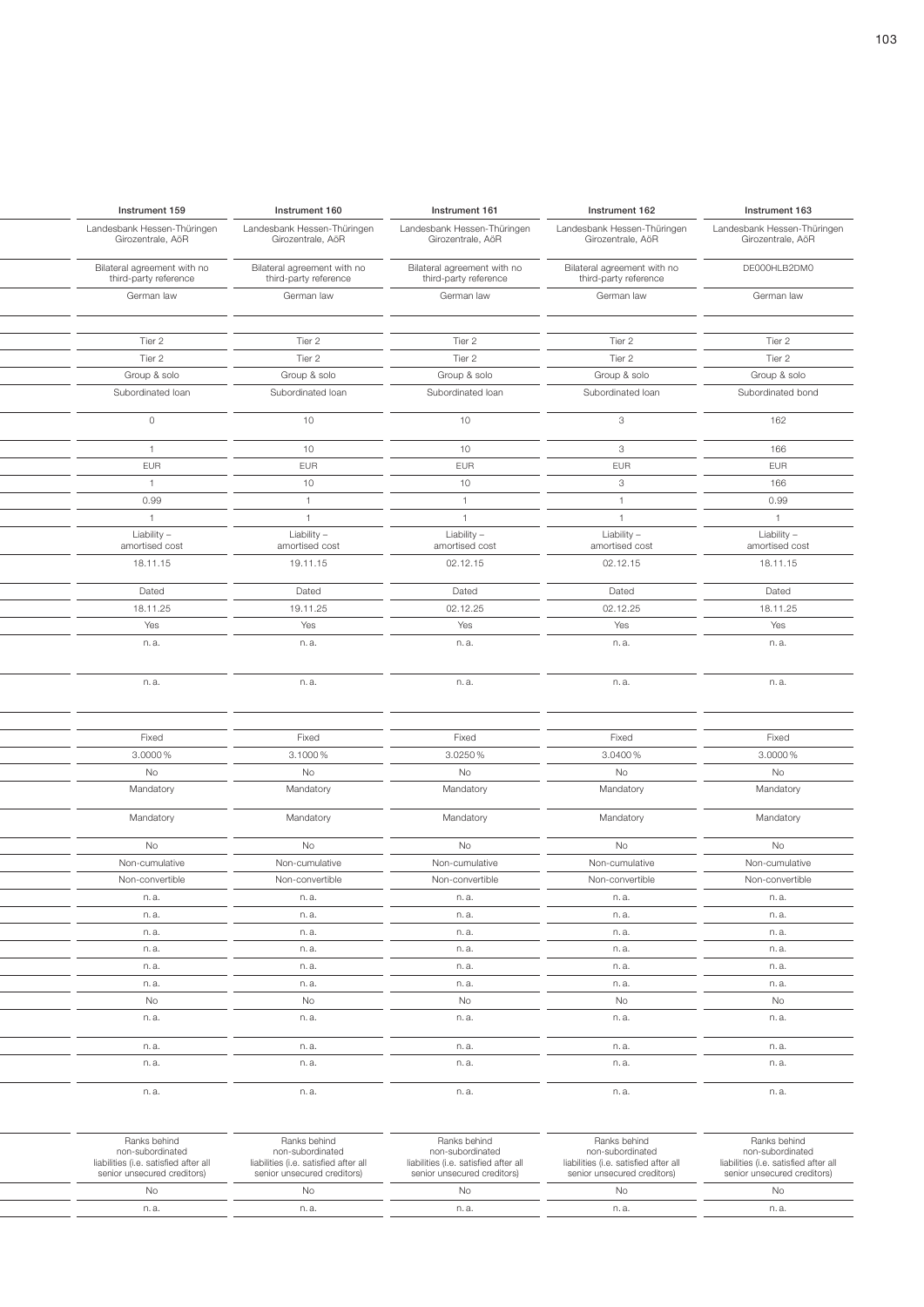## List of Abbreviations and Key Terms

| Abbreviation    | Definition                                                                                       |
|-----------------|--------------------------------------------------------------------------------------------------|
| <b>AIRB</b>     | Advanced IRB                                                                                     |
| AT <sub>1</sub> | Additional Tier 1 capital                                                                        |
| <b>BaFin</b>    | German Federal Financial Supervisory Authority (Bundesanstalt für Finanzdienstleistungsaufsicht) |
| <b>CCF</b>      | Credit conversion factor                                                                         |
| CCP             | Central counterparty                                                                             |
| CET1            | Common Equity Tier 1 capital                                                                     |
| CIU             | Collective investment undertakings (CRSA exposure class)                                         |
| CRD             | Capital Requirements Directive (CRD IV)                                                          |
| <b>CRM</b>      | Credit Risk Management                                                                           |
| <b>CRR</b>      | Capital Requirements Regulation                                                                  |
| <b>CRSA</b>     | Credit Risk Standardised Approach                                                                |
| <b>CVA</b>      | Credit valuation adjustment                                                                      |
| <b>DVA</b>      | Debit value adjustment                                                                           |
| <b>EBA</b>      | European Banking Authority                                                                       |
| <b>ECB</b>      | European Central Bank                                                                            |
| EL              | <b>Expected loss</b>                                                                             |
| <b>ELLI</b>     | Risk measurement system (interest rate option risk)                                              |
| Euribor         | Euro Interbank Offered Rate                                                                      |
| <b>FBA</b>      | Funding benefit adjustment                                                                       |
| <b>FCA</b>      | Funding cost adjustment                                                                          |
| <b>FIRB</b>     | Foundation IRB                                                                                   |
| <b>FSP</b>      | Frankfurter Sparkasse                                                                            |
| <b>FVA</b>      | Funding valuation adjustment                                                                     |
| <b>HGB</b>      | German Commercial Code (Handelsgesetzbuch)                                                       |
| <b>IAA</b>      | Internal Assessment Approach for Securitisations                                                 |
| IAS             | International Accounting Standards                                                               |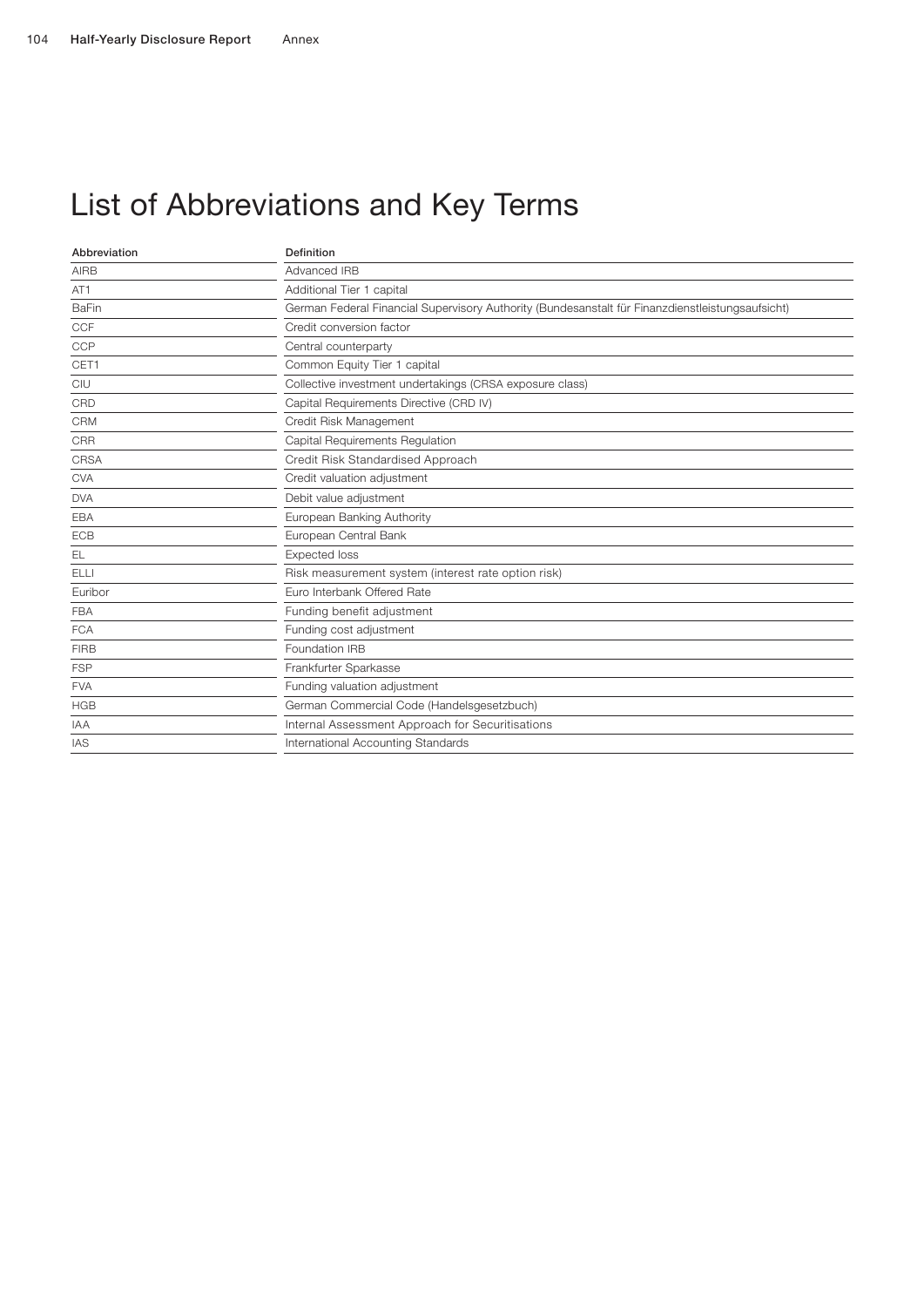| Abbreviation      | Definition                                             |
|-------------------|--------------------------------------------------------|
| <b>IFRS</b>       | International Financial Reporting Standards            |
| IM                | Internal models for market risk                        |
| <b>IRB</b>        | Internal Ratings-Based (Approach) (FIRB/AIRB)          |
| <b>IRC</b>        | Incremental Risk Charge for default and migration risk |
| <b>KWG</b>        | German Banking Act (Kreditwesengesetz)                 |
| <b>LBS</b>        | Landesbausparkasse                                     |
| <b>LCR</b>        | Liquidity Coverage Ratio                               |
| <b>LGD</b>        | Loss Given Default                                     |
| MaR/VaR           | Money-at-risk/value-at-risk                            |
| MaRC <sup>2</sup> | Risk measurement system (linear interest rate risk)    |
| <b>MTA</b>        | Minimum transfer amounts                               |
| O-SIIs            | Other systemically important institutions              |
| <b>OTC</b>        | Over-the-counter                                       |
| PD                | Probability of default                                 |
| <b>RW</b>         | Risk weight                                            |
| <b>RWAs</b>       | Risk-weighted assets                                   |
| SA                | Standardised Approach (market risk)                    |
| <b>SAG</b>        | German Recovery and Resolution Act                     |
| <b>SFA</b>        | Supervisory Formula Approach                           |
| <b>SFTs</b>       | Securities financing transactions                      |
| <b>SME</b>        | Small and medium-sized enterprises                     |
| SolvV             | German Solvency Regulation                             |
| <b>STA</b>        | Standardised Approach (operational risks)              |
| T1                | Tier 1 capital $(T1 = CET1 + AT1)$                     |
| T <sub>2</sub>    | Tier 2 capital                                         |
| <b>TC</b>         | Total capital (TC = $T1 + T2$ )                        |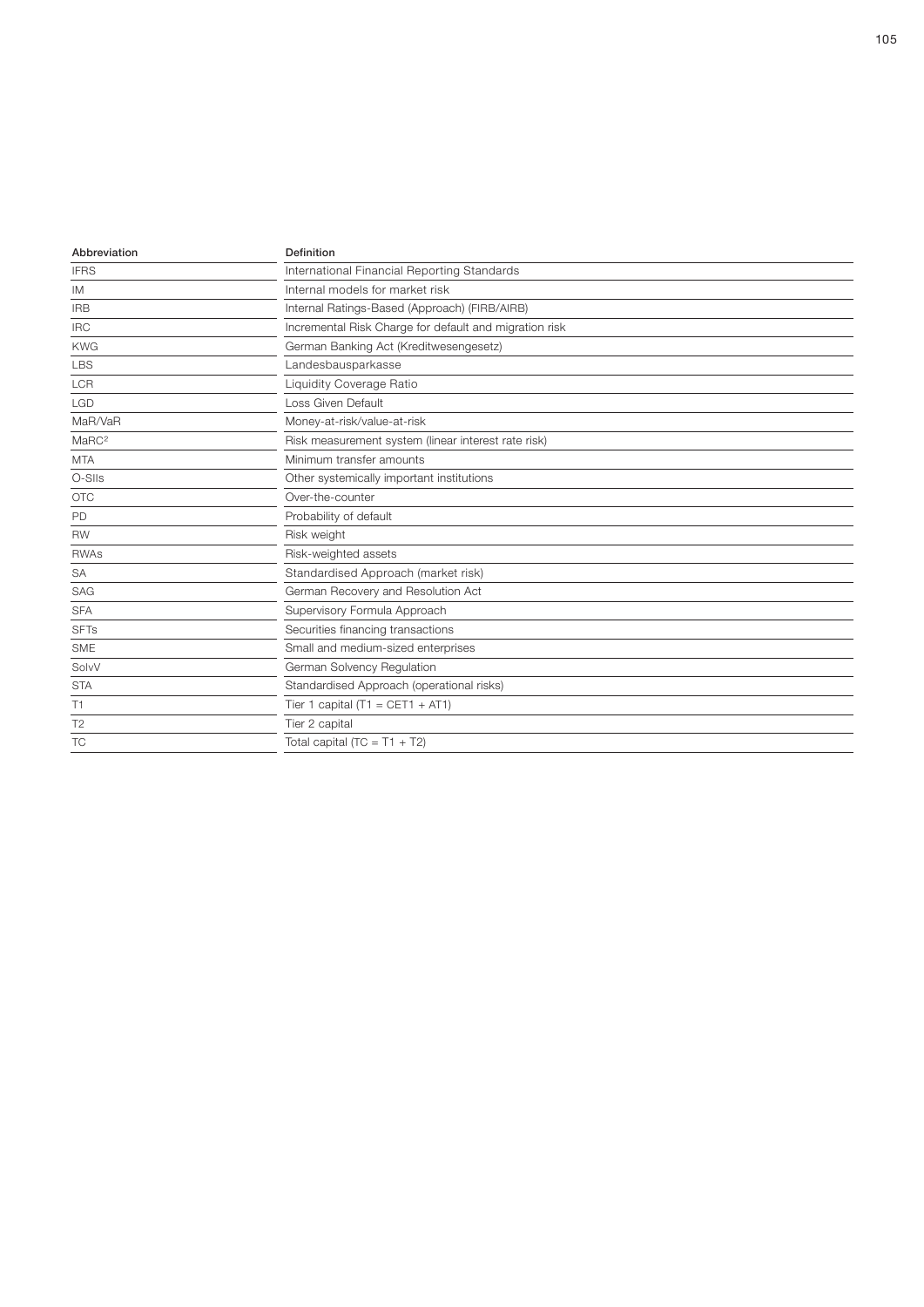# Imprint

#### Published by

Helaba Landesbank Hessen-Thüringen Frankfurt am Main/Erfurt

Concept and design 3st kommunikation, Mainz

#### Copyright

© Helaba Landesbank Hessen-Thüringen, 2018 All rights reserved including, in particular, the right to copy this document (in whole or in part). This document may not be reproduced by any means or duplicated using electronic systems without the written consent of Helaba Landesbank Hessen-Thüringen.

This English translation is provided solely for convenience. The translation is not binding. The original German text is the sole authoritative version and shall prevail in case of any conflict.